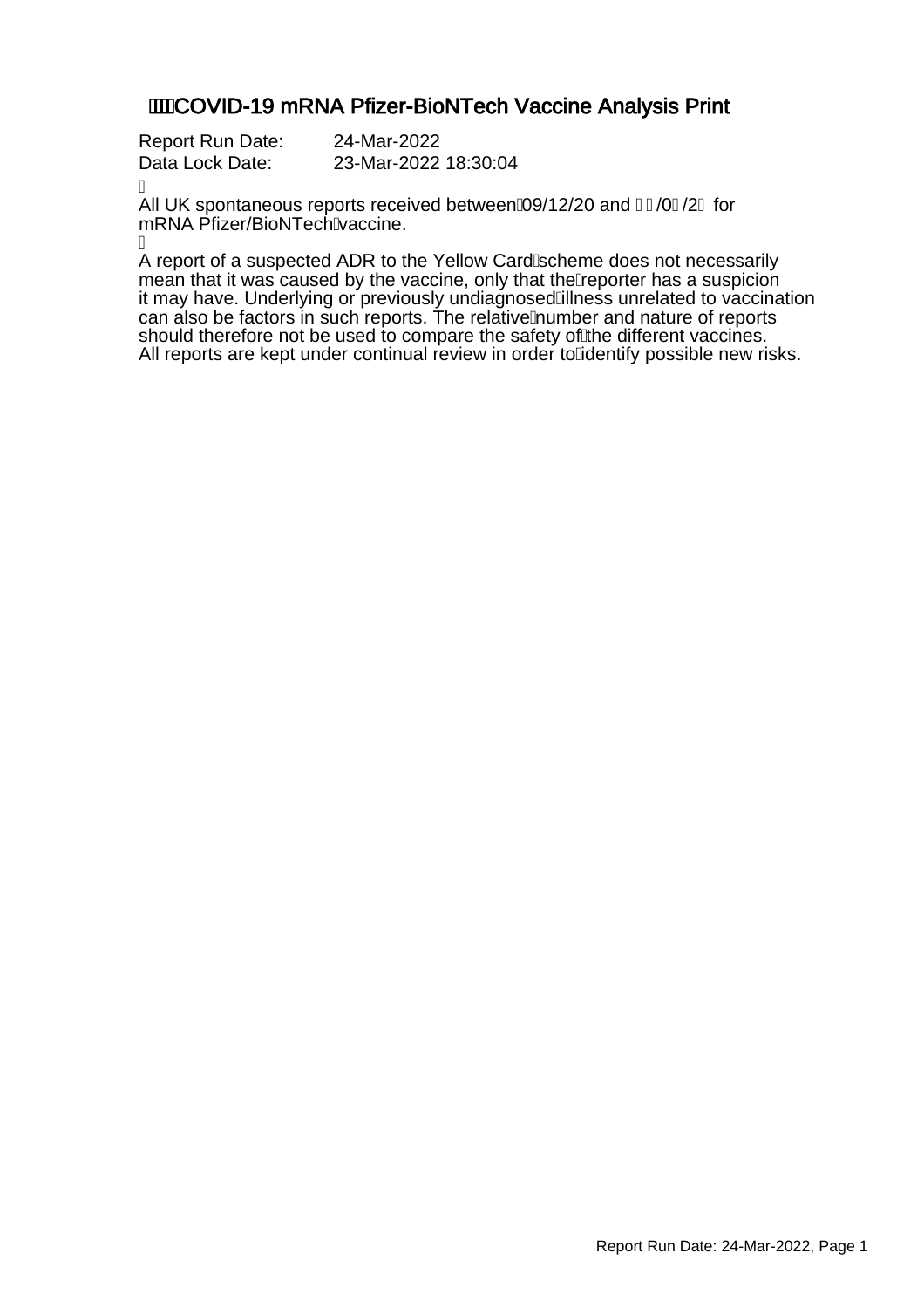#### Name: COVID-19 mRNA Pfizer-BioNTech Vaccine Analysis Print

| <b>Reaction Name</b>                   | <u>Total</u>   | <u>Fatal</u>                         |
|----------------------------------------|----------------|--------------------------------------|
| <b>Blood disorders</b>                 |                |                                      |
| Anaemia deficiencies                   |                |                                      |
| Anaemia folate deficiency              | 1              | 0                                    |
| Anaemia vitamin B12 deficiency         | 6              | $\begin{matrix} 0 \\ 0 \end{matrix}$ |
| Deficiency anaemia                     |                |                                      |
| Iron deficiency anaemia                | 8              | $\begin{matrix} 0 \\ 0 \end{matrix}$ |
| Pernicious anaemia                     | $\overline{2}$ |                                      |
| <b>Anaemias NEC</b>                    |                |                                      |
| Anaemia                                | 143            | $\mathbf 0$                          |
| Anaemia macrocytic                     |                | $\begin{matrix}0\\0\end{matrix}$     |
| Anaemia megaloblastic                  | $\overline{1}$ |                                      |
| Autoimmune anaemia                     | 3              |                                      |
| Blood loss anaemia                     |                | $\begin{matrix}0\\0\end{matrix}$     |
| Microcytic anaemia                     |                | $\begin{matrix} 0 \\ 0 \end{matrix}$ |
| Normocytic anaemia                     |                |                                      |
| Anaemias haemolytic NEC                |                |                                      |
| Coombs negative haemolytic anaemia     | 1              | $\mathbf 0$                          |
| Haemolytic anaemia                     | 8              | $\overline{0}$                       |
| Anaemias haemolytic immune             |                |                                      |
| Autoimmune haemolytic anaemia          | 19             | $\begin{matrix} 0 \\ 0 \end{matrix}$ |
| Cold type haemolytic anaemia           |                |                                      |
| Evans syndrome                         |                | $\begin{matrix} 0 \\ 0 \end{matrix}$ |
| Warm type haemolytic anaemia           | 1              |                                      |
| Anaemias haemolytic mechanical factor  |                |                                      |
| Microangiopathic haemolytic anaemia    | 1              | $\mathbf 0$                          |
| <b>Bleeding tendencies</b>             |                |                                      |
| Haemorrhagic diathesis                 |                | $\mathbf 0$                          |
| Increased tendency to bruise           | 54             | $\begin{matrix} 0 \\ 0 \end{matrix}$ |
| Spontaneous haematoma                  | 2              |                                      |
| Coagulation factor deficiencies        |                |                                      |
| Acquired factor VIII deficiency        | 1              | 0                                    |
| Acquired haemophilia                   | 4              | $\mathbf 0$                          |
| Coagulopathies                         |                |                                      |
| Abnormal clotting factor               | 4              | $\mathbf 0$                          |
| Antiphospholipid syndrome              |                | $\overline{0}$                       |
| Coagulopathy                           | 30             |                                      |
| Disseminated intravascular coagulation | 3              | $\overline{0}$                       |
| Hypercoagulation                       | 4              | $\begin{matrix} 0 \\ 0 \end{matrix}$ |
| Thrombotic microangiopathy             | 4              |                                      |
| Eosinophilic disorders                 |                |                                      |
| Eosinophilia                           | 13             | $\mathbf 0$                          |
| <b>Haematological disorders</b>        |                |                                      |
| <b>Blood disorder</b>                  | 7              | $\mathbf 0$                          |
| Bone marrow disorder                   | 1              | $0\atop 0$                           |
| Bone marrow oedema                     |                |                                      |
| Hypergammaglobulinaemia                |                | $\begin{matrix} 0 \\ 0 \end{matrix}$ |
| Hyperviscosity syndrome                |                |                                      |
| Mast cell activation syndrome          | 10             | $\begin{matrix} 0 \\ 0 \end{matrix}$ |
| Methaemoglobinaemia                    |                |                                      |
| <b>Haemolyses NEC</b>                  |                |                                      |
| Haemolysis                             | 6              | $\mathbf 0$                          |
| Intravascular haemolysis               | 1              | $\overline{0}$                       |
| Jaundice acholuric                     | 1              | $\overline{0}$                       |
| <u> Leukocytoses NEC</u>               |                |                                      |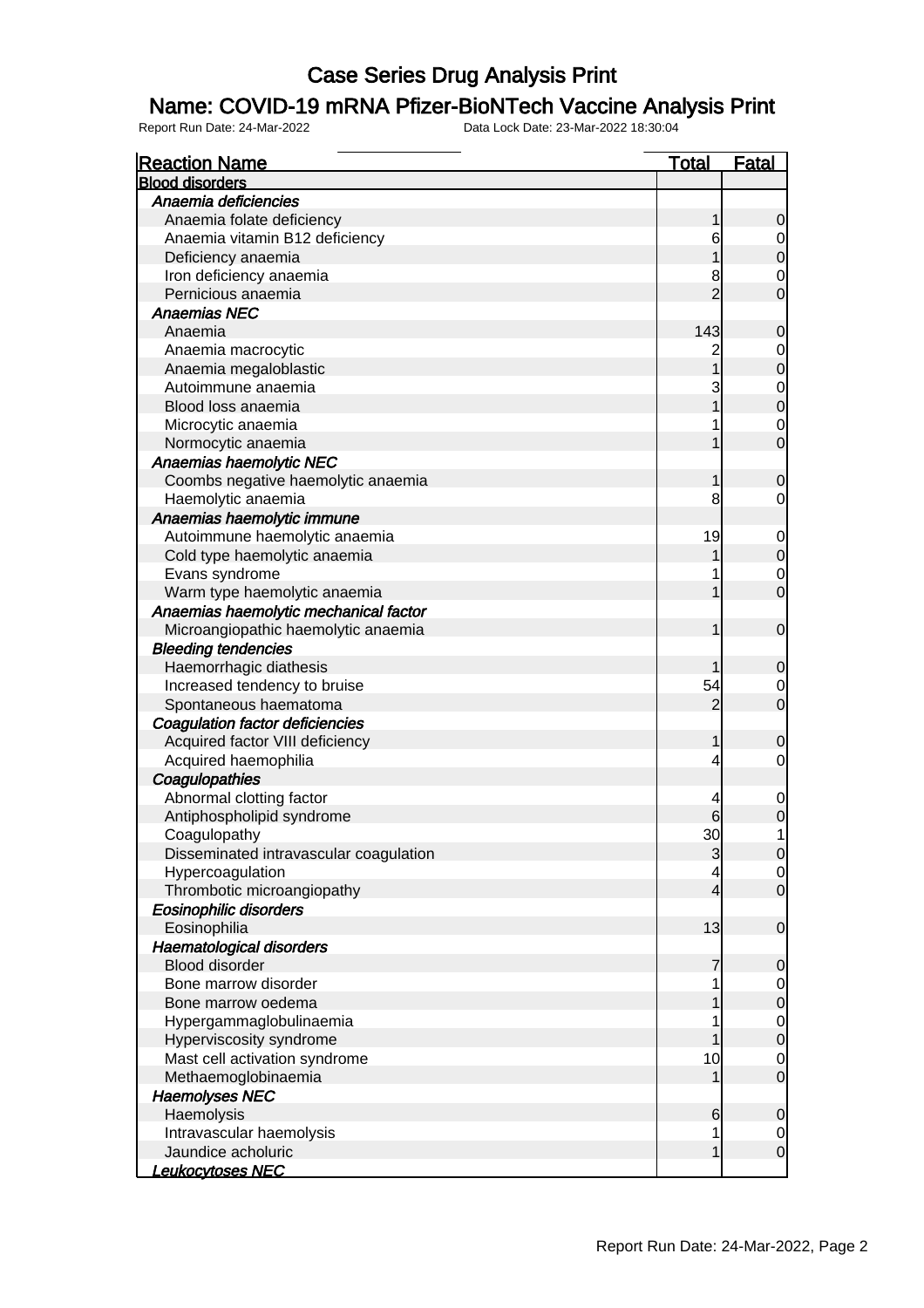### Name: COVID-19 mRNA Pfizer-BioNTech Vaccine Analysis Print

| <b>Reaction Name</b>                             | <b>Total</b>   | <b>Fatal</b>                     |
|--------------------------------------------------|----------------|----------------------------------|
| Blood disorders cont'd<br><b>Blood disorders</b> |                |                                  |
| Leukocytosis                                     | 3              | $\mathbf 0$                      |
| Lymphocytic infiltration                         | 1              | $\mathbf 0$                      |
| Lymphocytosis                                    | $6 \,$         | $\overline{0}$                   |
| Neutrophilia                                     | 12             | 0                                |
| Leukopenias NEC                                  |                |                                  |
| Leukopenia                                       | 4              | 1                                |
| Lymphopenia                                      | $\overline{4}$ | $\overline{0}$                   |
| Lymphatic system disorders NEC                   |                |                                  |
| Abdominal lymphadenopathy                        | 4              | $\mathbf 0$                      |
| Hilar lymphadenopathy                            | 3              | $\mathbf{0}$                     |
| Lymph node pain                                  | 2270           | $\overline{0}$                   |
| Lymph node ulcer                                 |                |                                  |
| Lymphadenitis                                    | 189            | $0\atop 0$                       |
| Lymphadenopathy                                  | 13663          |                                  |
| Lymphadenopathy mediastinal                      |                | $0\atop 0$                       |
| Lymphatic disorder                               | 3              |                                  |
| Lymphatic insufficiency                          | 1              | $\begin{matrix}0\\0\end{matrix}$ |
| Lymphoid tissue hyperplasia                      | 1              |                                  |
| Necrotic lymphadenopathy                         | 4              | $0\atop 0$                       |
| Pseudolymphoma                                   | 12             | $\mathbf 0$                      |
| Retroperitoneal lymphadenopathy                  | 1              | $\overline{0}$                   |
| Marrow depression and hypoplastic anaemias       |                |                                  |
| Aplasia pure red cell                            | $\overline{c}$ | $\mathbf 0$                      |
| Aplastic anaemia                                 | 1              | $\overline{1}$                   |
| Hypoplastic anaemia                              | $\overline{c}$ | $\mathbf 0$                      |
| Myelosuppression                                 | $\overline{1}$ | $\mathbf 0$                      |
| Pancytopenia                                     | 9              | $\overline{0}$                   |
| Neutropenias                                     |                |                                  |
| Autoimmune neutropenia                           | 2              | $\mathbf 0$                      |
| Neutropenia                                      | 43             | $\mathbf 0$                      |
| <b>Platelet disorders NEC</b>                    |                |                                  |
| Platelet anisocytosis                            | 1              | $\mathbf 0$                      |
| Platelet disorder                                | 3              | $\overline{0}$                   |
| Polycythaemia (excl rubra vera)                  |                |                                  |
| Polycythaemia                                    | 3              | $\mathbf 0$                      |
| Purpuras (excl thrombocytopenic)                 |                |                                  |
| Purpura non-thrombocytopenic                     | 1              | $\mathbf 0$                      |
| Red blood cell abnormal findings NEC             |                |                                  |
| Macrocytosis                                     | $\overline{c}$ | $\mathbf 0$                      |
| Polychromasia                                    |                | $\overline{0}$                   |
| Red blood cell abnormality                       | $\frac{2}{2}$  | $\overline{0}$                   |
| Spleen disorders                                 |                |                                  |
| Spleen atrophy                                   | 1              | $\mathbf 0$                      |
| Splenic infarction                               | 3              | $\mathbf 0$                      |
| Splenic lesion                                   | $\overline{1}$ | $\overline{0}$                   |
| Splenic thrombosis                               |                | $\overline{0}$                   |
| Splenic vein thrombosis                          | $\frac{2}{2}$  | $\overline{0}$                   |
| Splenomegaly                                     | 12             | $\mathsf{O}\xspace$              |
| Thrombocytopenias                                |                |                                  |
|                                                  | 1              |                                  |
| Acquired amegakaryocytic thrombocytopenia        | 86             | $\mathbf 0$                      |
| Immune thrombocytopenia<br>Thrombocytopenia      | 238            | $\mathbf 0$                      |
|                                                  |                | $\overline{\mathbf{1}}$          |
| Thrombocytopenic purpura                         | $\overline{9}$ | $\overline{O}$                   |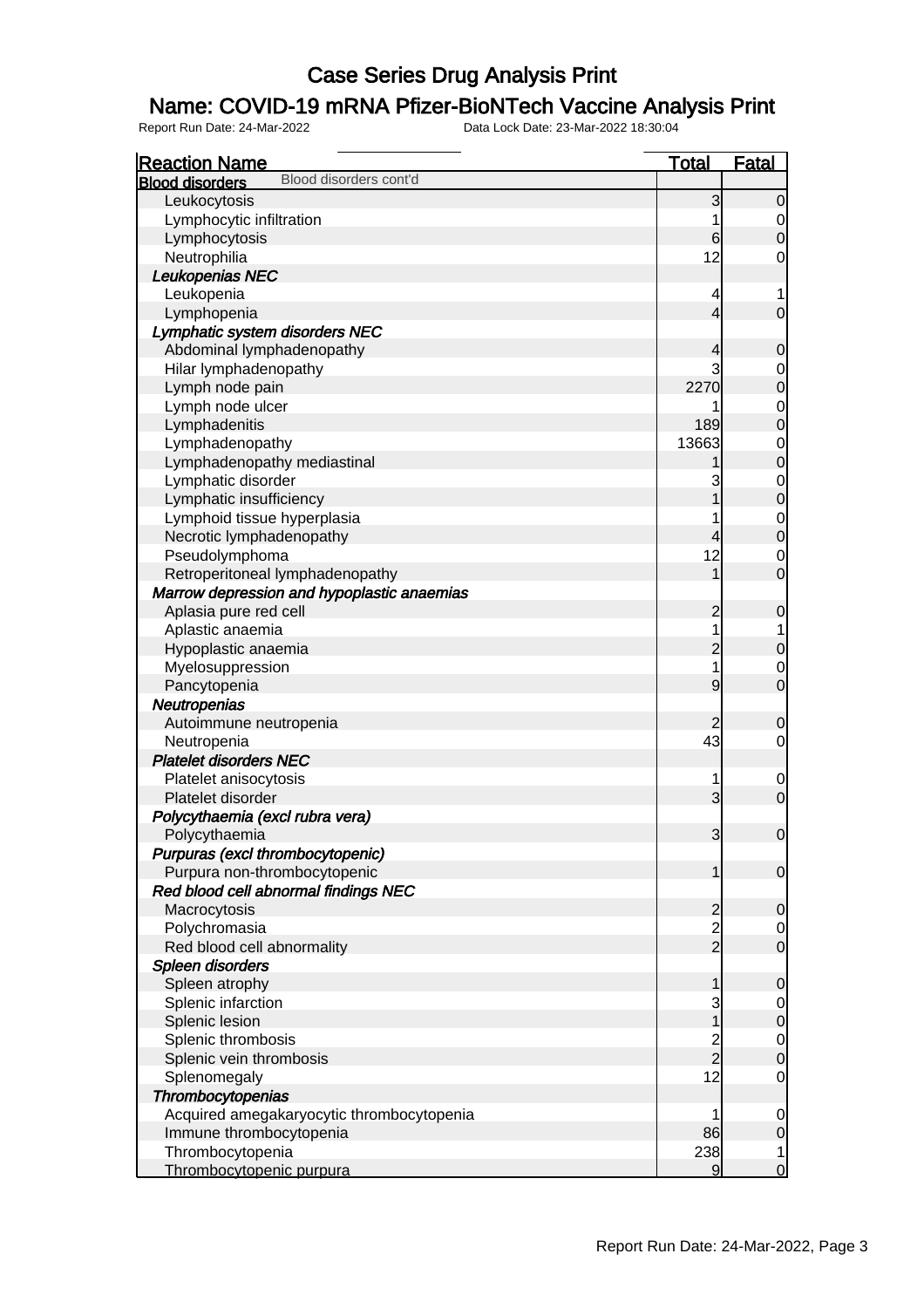### Name: COVID-19 mRNA Pfizer-BioNTech Vaccine Analysis Print

| <b>Reaction Name</b>                             | Total | Fatal |
|--------------------------------------------------|-------|-------|
| Blood disorders cont'd<br><b>Blood disorders</b> |       |       |
| Thrombotic thrombocytopenic purpura              |       | Οl    |
| <b>Thrombocytoses</b>                            |       |       |
| Thrombocytosis                                   |       | 0l    |
| <b>Blood disorders SOC TOTAL</b>                 | 16984 |       |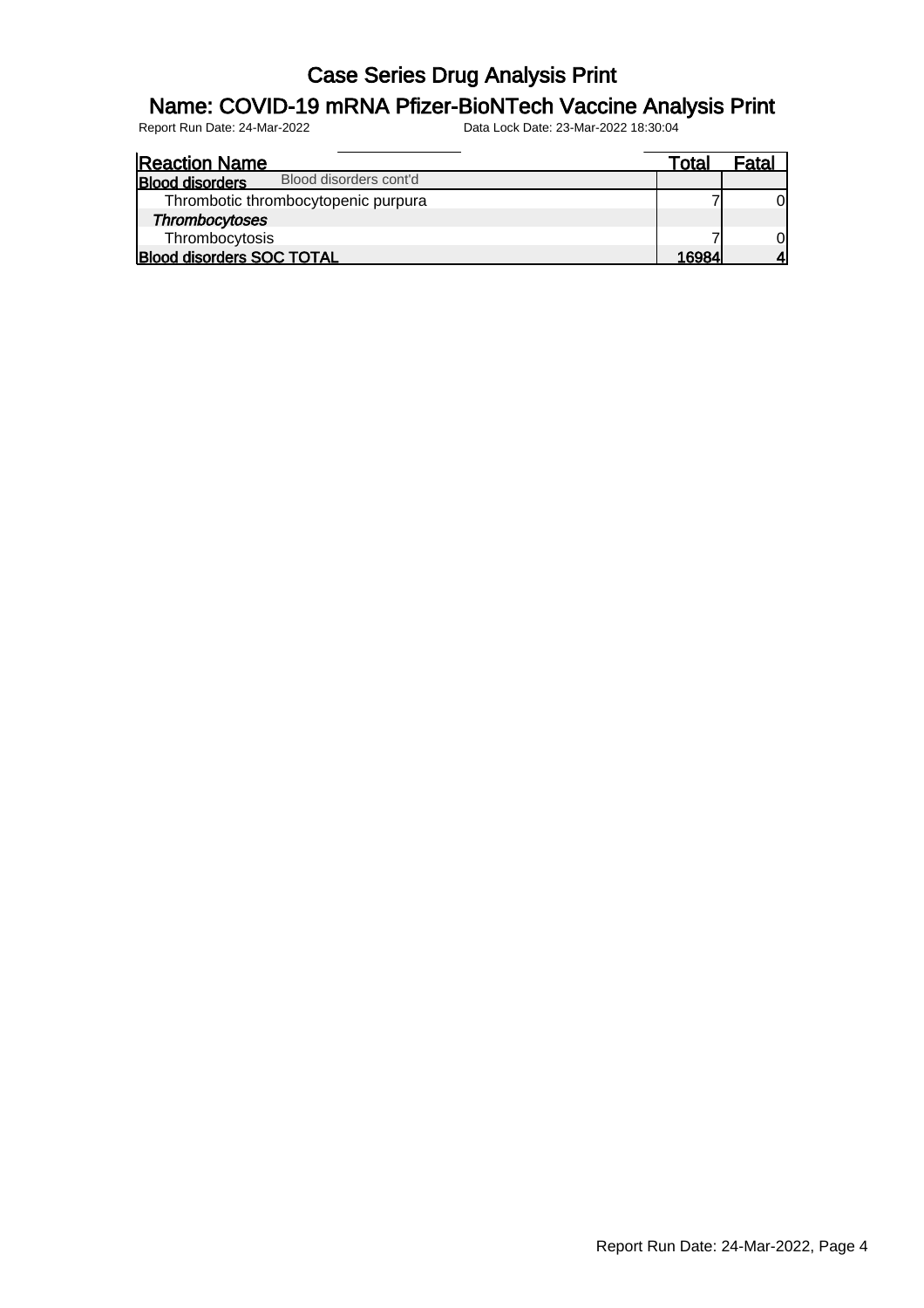#### Name: COVID-19 mRNA Pfizer-BioNTech Vaccine Analysis Print

| <b>Reaction Name</b>                     | Total                   | <b>Fatal</b>  |
|------------------------------------------|-------------------------|---------------|
| Cardiac disorders                        |                         |               |
| Aortic valvular disorders                |                         |               |
| Aortic valve incompetence                | 2                       | $\mathbf 0$   |
| <b>Cardiac conduction disorders</b>      |                         |               |
| Atrioventricular block                   | 34                      |               |
| Atrioventricular block complete          | 3                       |               |
| Atrioventricular block first degree      |                         | 0             |
| Atrioventricular block second degree     | 4                       | $\mathbf 0$   |
| Bundle branch block                      | $\overline{2}$          | 0             |
| Bundle branch block left                 | 5                       | $\mathbf 0$   |
| Bundle branch block right                | 4                       | 0             |
| <b>Trifascicular block</b>               | 1                       | 0             |
| <b>Cardiac disorders NEC</b>             |                         |               |
| Acute cardiac event                      | 7                       | $\mathbf 0$   |
| Cardiac disorder                         | 97                      | 3             |
| Cardiac dysfunction                      | $\overline{c}$          | $\mathbf 0$   |
| Cardiac ventricular thrombosis           | $\overline{2}$          | 0             |
| Cardiovascular deconditioning            | 1                       | $\mathbf 0$   |
| Cardiovascular disorder                  | 9                       | 0             |
| Intracardiac thrombus                    | 6                       | 0             |
| Cardiac hypertensive complications       |                         |               |
| Hypertensive heart disease               | 2                       | 1             |
| Cardiac infections and inflammations NEC |                         |               |
| Carditis                                 | 10                      | 0             |
| <b>Cardiac neoplasms NEC</b>             |                         |               |
| Pericardial cyst                         | 1                       | 0             |
| Cardiac signs and symptoms NEC           |                         |               |
| Cardiac discomfort                       | 38                      | 0             |
| Cardiovascular symptom                   |                         |               |
| Palpitations                             | 6068                    |               |
| Cardiac valve disorders NEC              |                         |               |
| Cardiac valve disease                    | $\overline{\mathbf{c}}$ | 0             |
| Heart valve incompetence                 | 3                       | 0             |
| Cardiomyopathies                         |                         |               |
| Cardiomyopathy                           | 17                      |               |
| Congestive cardiomyopathy                | 8                       | 0             |
| Stress cardiomyopathy                    | 3                       | 0             |
| Coronary artery disorders NEC            |                         |               |
| Arteriosclerosis coronary artery         |                         | $\Omega$      |
| Coronary artery disease                  | 10                      |               |
| Coronary artery dissection               | 1                       | $\frac{3}{0}$ |
| Coronary artery occlusion                | 4                       |               |
| Coronary artery thrombosis               | 7                       | $\frac{0}{2}$ |
| <b>Endocarditis NEC</b>                  |                         |               |
| Endocarditis noninfective                | 1                       |               |
| <b>Heart failures NEC</b>                |                         |               |
| Cardiac failure                          | 84                      | 10            |
| Cardiac failure acute                    | 6                       |               |
| Cardiac failure chronic                  | $\overline{2}$          | 0             |
| Cardiac failure congestive               | 6                       |               |
| Cardiogenic shock                        | 5                       | $\frac{3}{2}$ |
| Cardiopulmonary failure                  | 1                       | 1             |
| Ischaemic coronary artery disorders      |                         |               |
| Acute coronary syndrome                  | 9                       | 1             |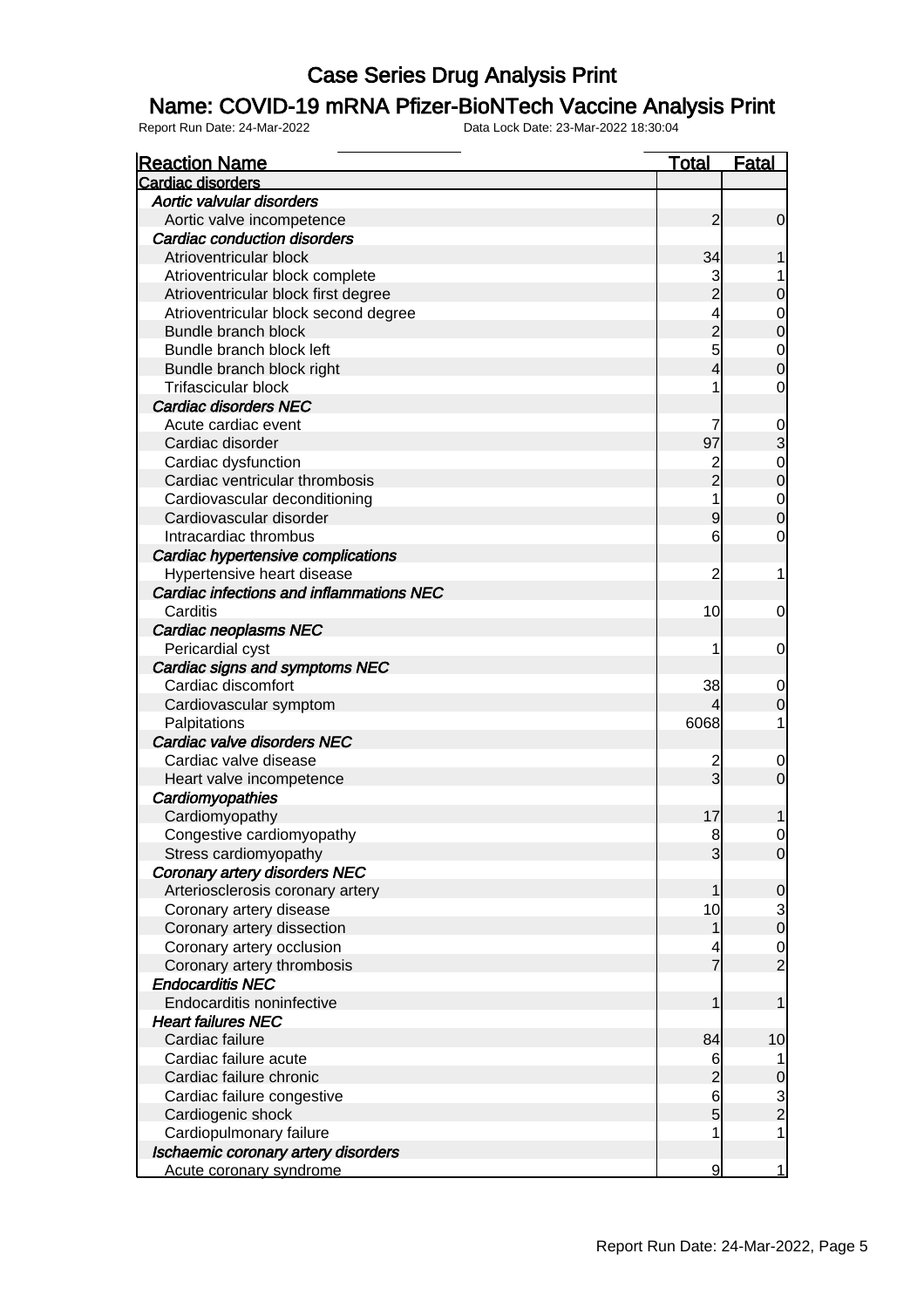### Name: COVID-19 mRNA Pfizer-BioNTech Vaccine Analysis Print

| <b>Reaction Name</b>                          | <b>Total</b>                               | <b>Fatal</b>                           |
|-----------------------------------------------|--------------------------------------------|----------------------------------------|
| Cardiac disorders cont'd<br>Cardiac disorders |                                            |                                        |
| Acute myocardial infarction                   | 28                                         | $\overline{c}$                         |
| Angina pectoris                               | 327                                        |                                        |
| Angina unstable                               | $\overline{4}$                             | $\boldsymbol{0}$                       |
| Arteriospasm coronary                         | 4                                          | 0                                      |
| Microvascular coronary artery disease         | $\overline{3}$                             | $\mathbf 0$                            |
| Myocardial infarction                         | 295                                        | 42                                     |
| Myocardial ischaemia                          | 11                                         | $\overline{7}$                         |
| Left ventricular failures                     |                                            |                                        |
| Acute left ventricular failure                | $\overline{c}$                             |                                        |
| Left ventricular failure                      | $\overline{7}$                             | $\frac{2}{2}$                          |
| Mitral valvular disorders                     |                                            |                                        |
| Mitral valve incompetence                     | 8                                          | $\mathbf 0$                            |
| Mitral valve prolapse                         | $\mathbf 1$                                | $\mathbf 0$                            |
| <b>Myocardial disorders NEC</b>               |                                            |                                        |
| Cardiac amyloidosis                           | 1                                          | $\mathbf 0$                            |
| Cardiac aneurysm                              | 1                                          |                                        |
| Cardiac ventricular scarring                  | 1                                          | $\boldsymbol{0}$                       |
| Cardiomegaly                                  | 53                                         |                                        |
| <b>Dilatation ventricular</b>                 | 1                                          | $\begin{bmatrix} 3 \\ 0 \end{bmatrix}$ |
| Left atrial dilatation                        | 1                                          | $\mathbf 0$                            |
| Left ventricular dysfunction                  | 16                                         | $\overline{0}$                         |
| Left ventricular enlargement                  |                                            | $\mathbf 0$                            |
| Left ventricular hypertrophy                  | $\begin{array}{c} 2 \\ 2 \\ 7 \end{array}$ | $\overline{0}$                         |
| Myocardial fibrosis                           |                                            | $\mathbf 0$                            |
| Myocardial haemorrhage                        | $\overline{1}$                             | $\overline{0}$                         |
| Myocardial injury                             | 23                                         | $\mathbf 0$                            |
| Myocardial necrosis                           | 1                                          | $\overline{0}$                         |
| Myocardial oedema                             | 7                                          | $\mathbf{0}$                           |
| Myocardial rupture                            | 1                                          | $\overline{0}$                         |
| Right atrial enlargement                      | 1                                          | $\mathbf{0}$                           |
| Right ventricular dilatation                  | 1                                          | $\overline{0}$                         |
| Right ventricular dysfunction                 |                                            |                                        |
| Right ventricular enlargement                 | $\frac{2}{1}$                              | $\begin{matrix} 0 \\ 0 \end{matrix}$   |
| Systolic dysfunction                          |                                            | $\mathbf{0}$                           |
| Ventricular dysfunction                       | $\overline{2}$                             | $\overline{0}$                         |
| Ventricular hypertrophy                       | 1                                          |                                        |
| Ventricular hypokinesia                       | $\overline{4}$                             | 0 <br>$\overline{0}$                   |
| Noninfectious myocarditis                     |                                            |                                        |
| Eosinophilic myocarditis                      | 1                                          | $\mathbf 0$                            |
| Hypersensitivity myocarditis                  | 1                                          |                                        |
| Myocarditis                                   | 762                                        | $\frac{0}{2}$                          |
| Myocarditis post infection                    | 1                                          | $\mathbf 0$                            |
| Noninfectious pericarditis                    |                                            |                                        |
| Pericarditis                                  | 523                                        |                                        |
| Pericarditis constrictive                     | 1                                          | $\begin{array}{c} 2 \\ 0 \end{array}$  |
| Pericarditis lupus                            |                                            | $\overline{0}$                         |
| Pleuropericarditis                            | 1                                          | $\overline{0}$                         |
| <b>Pericardial disorders NEC</b>              |                                            |                                        |
| Cardiac tamponade                             | $\overline{2}$                             | 1                                      |
| Pericardial effusion                          | 48                                         |                                        |
| Pericardial fibrosis                          | $\mathbf{1}$                               | $\begin{array}{c} 2 \\ 0 \end{array}$  |
| Pericardial haemorrhage                       | 4                                          |                                        |
| Pericardial rub                               | $\overline{2}$                             | $\frac{3}{0}$                          |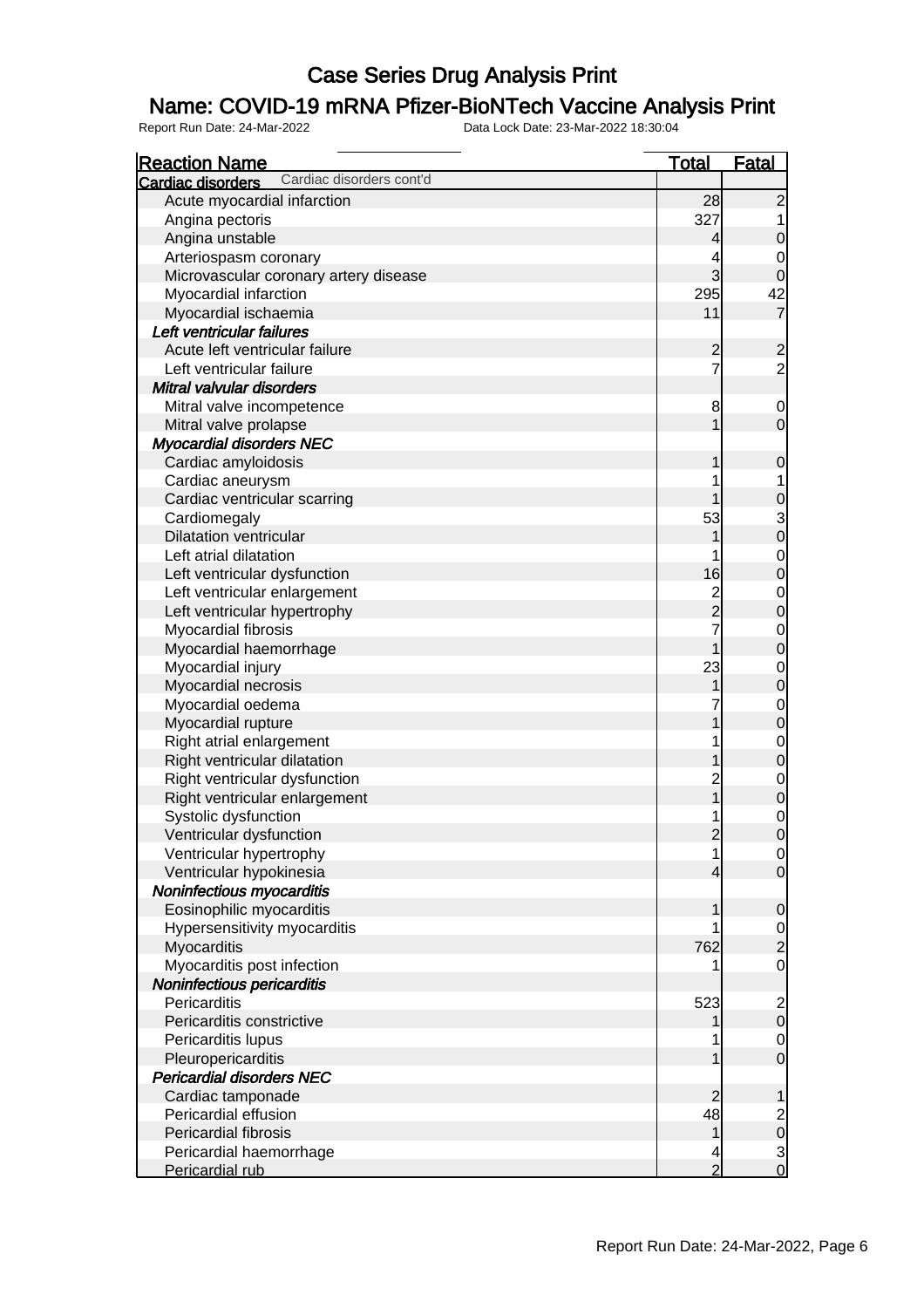### Name: COVID-19 mRNA Pfizer-BioNTech Vaccine Analysis Print

| <b>Reaction Name</b>                          | <u>Total</u>   | <b>Fatal</b>                     |
|-----------------------------------------------|----------------|----------------------------------|
| Cardiac disorders cont'd<br>Cardiac disorders |                |                                  |
| Rate and rhythm disorders NEC                 |                |                                  |
| Arrhythmia                                    | 184            | 1                                |
| Arrhythmia neonatal                           | 1              | $\mathbf 0$                      |
| Bradycardia                                   | 77             | $\overline{0}$                   |
| Bradycardia foetal                            | $\overline{2}$ |                                  |
| Cardiac flutter                               | 614            | $\begin{matrix}0\\0\end{matrix}$ |
| Extrasystoles                                 | 218            |                                  |
| <b>Heart alternation</b>                      | 3              | $\begin{matrix}0\\0\end{matrix}$ |
| Paroxysmal arrhythmia                         | 1              |                                  |
| Postural orthostatic tachycardia syndrome     | 37             | 000                              |
| Tachyarrhythmia                               | 11             |                                  |
| Tachycardia                                   | 2397           |                                  |
| Tachycardia foetal                            | 1              | $\overline{0}$                   |
| Tachycardia paroxysmal                        | 1              | $\overline{0}$                   |
| <b>Right ventricular failures</b>             |                |                                  |
| Cor pulmonale                                 | 1              | $\mathbf 0$                      |
| Right ventricular failure                     | 1              | $\mathbf 0$                      |
| Supraventricular arrhythmias                  |                |                                  |
| Arrhythmia supraventricular                   | 16             | $\mathbf 0$                      |
| Atrial fibrillation                           | 282            | $\mathbf{1}$                     |
| <b>Atrial flutter</b>                         | 46             |                                  |
| Atrial tachycardia                            | 12             | $\begin{matrix}0\\0\end{matrix}$ |
| Nodal arrhythmia                              | 1              |                                  |
| Sinus arrest                                  | 1              | $\begin{matrix}0\\0\end{matrix}$ |
| Sinus arrhythmia                              | 8              | $\begin{matrix}0\\0\end{matrix}$ |
| Sinus bradycardia                             | 13             |                                  |
| Sinus node dysfunction                        | 1              |                                  |
| Sinus tachycardia                             | 82             | $\begin{matrix}0\\0\end{matrix}$ |
| Supraventricular extrasystoles                | 6              | $\overline{0}$                   |
| Supraventricular tachycardia                  | 49             | $\overline{0}$                   |
| Tricuspid valvular disorders                  |                |                                  |
| Tricuspid valve incompetence                  | 6              | $\mathbf 0$                      |
| Ventricular arrhythmias and cardiac arrest    |                |                                  |
| Cardiac arrest                                | 128            | 45                               |
| Cardio-respiratory arrest                     | 1              | $\overline{1}$                   |
| Pulseless electrical activity                 | 7              | $\overline{0}$                   |
| Ventricular arrhythmia                        | 5              | $\mathbf 0$                      |
| Ventricular extrasystoles                     | 31             | $\overline{0}$                   |
| Ventricular fibrillation                      | 10             | 1                                |
| Ventricular tachycardia                       | 17             | 0                                |
| Cardiac disorders SOC TOTAL                   | 12914          | 151                              |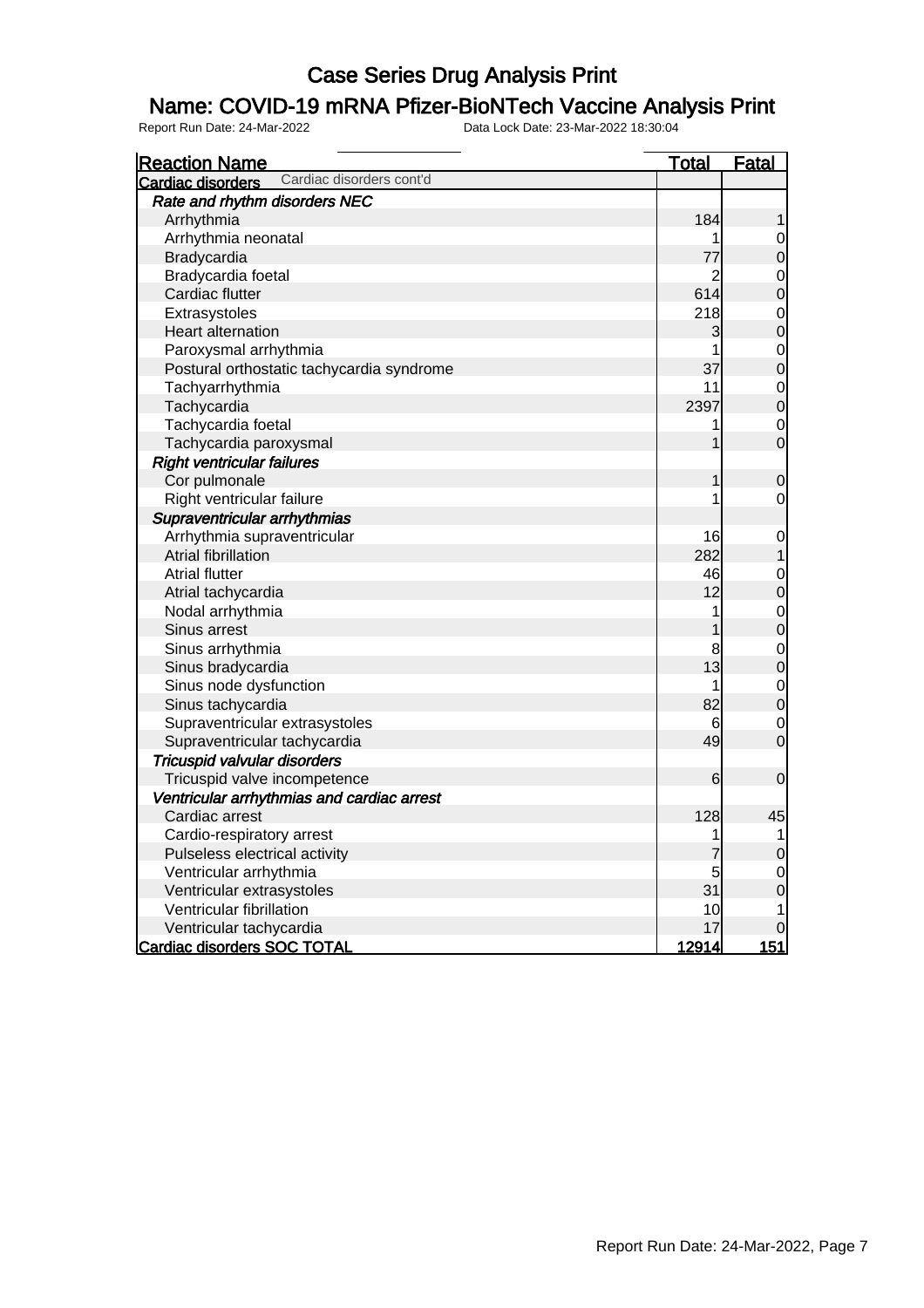#### Name: COVID-19 mRNA Pfizer-BioNTech Vaccine Analysis Print

| <b>Reaction Name</b>                                 | <b>Total</b>   | <b>Fatal</b>   |
|------------------------------------------------------|----------------|----------------|
| <b>Congenital disorders</b>                          |                |                |
| Autosomal chromosomal abnormalities                  |                |                |
| Trisomy 8                                            | 1              | $\overline{0}$ |
| Cardiac disorders congenital NEC                     |                |                |
| Heart disease congenital                             | 19             | $\mathbf 0$    |
| Cardiac hypoplasias congenital                       |                |                |
| Ventricular hypoplasia                               | 1              | $\mathbf 0$    |
| Cardiac septal defects congenital                    |                |                |
| Atrial septal defect                                 | $\overline{c}$ | $\mathbf 0$    |
| Hypertrophic cardiomyopathy                          | 1              | $\mathbf 0$    |
| Ventricular septal defect                            | 1              | $\overline{0}$ |
| Cardiac valve disorders congenital                   |                |                |
| Bicuspid aortic valve                                | 1              | $\mathbf 0$    |
| Central nervous system disorders congenital NEC      |                |                |
| Spina bifida                                         | 2              | 1              |
| Syringomyelia                                        | 1              | 0              |
| Cerebellar disorders congenital                      |                |                |
| Arnold-Chiari malformation                           | 1              | $\mathbf 0$    |
| Hereditary ataxia                                    | 1              | $\overline{0}$ |
| Cerebral disorders congenital                        |                |                |
| Anencephaly                                          | 2              | $\mathbf 0$    |
| Cerebral palsy                                       | 4              | $\mathbf 0$    |
| Congenital hydrocephalus                             | 1              | $\overline{0}$ |
| <b>Chromosomal abnormalities NEC</b>                 |                |                |
| Cytogenetic abnormality                              | 1              | $\mathbf 0$    |
| Coagulation disorders congenital                     |                |                |
| Factor IX deficiency                                 | 1              | 0              |
| Haemophilia                                          | $\overline{2}$ | $\mathbf 0$    |
| <b>Congenital disorders NEC</b>                      |                |                |
| Congenital anomaly                                   | 1              | $\mathbf 0$    |
| Foetal malformation                                  | 1              | $\mathbf 0$    |
| Heterotaxia                                          | 1              | $\mathbf 0$    |
| Connective tissue disorders congenital               |                |                |
| Ehlers-Danlos syndrome                               | 5              | $\mathbf 0$    |
| Gastrointestinal tract disorders congenital NEC      |                |                |
| Gastroschisis                                        | 3              | $\mathbf 0$    |
| Genetic polymorphisms                                |                |                |
| Genetic polymorphism                                 | 1              | $\overline{0}$ |
| Great vessel disorders congenital                    |                |                |
| Congenital great vessel anomaly                      | 1              | $\mathbf 0$    |
| Transposition of the great vessels                   | 1              | $\mathbf 0$    |
| Haematological disorders congenital NEC              |                |                |
| Amegakaryocytic thrombocytopenia                     | 1              | $\mathbf 0$    |
| Neonatal alloimmune thrombocytopenia                 | 1              | $\mathbf 0$    |
| Haemoglobinopathies congenital                       |                |                |
| Congenital methaemoglobinaemia                       | 1              | $\mathbf 0$    |
| Immune system abnormalities congenital               |                |                |
| Combined immunodeficiency                            | 1              | 0              |
| Inborn errors of lipid metabolism                    |                |                |
| Short-chain acyl-coenzyme A dehydrogenase deficiency | 1              | 0              |
| <b>Inborn errors of metabolism NEC</b>               |                |                |
| Alpha-1 antitrypsin deficiency                       | 1              | 0              |
| Inborn errors of porphyrin metabolism                |                |                |
| Porphyria                                            | 1              | $\overline{0}$ |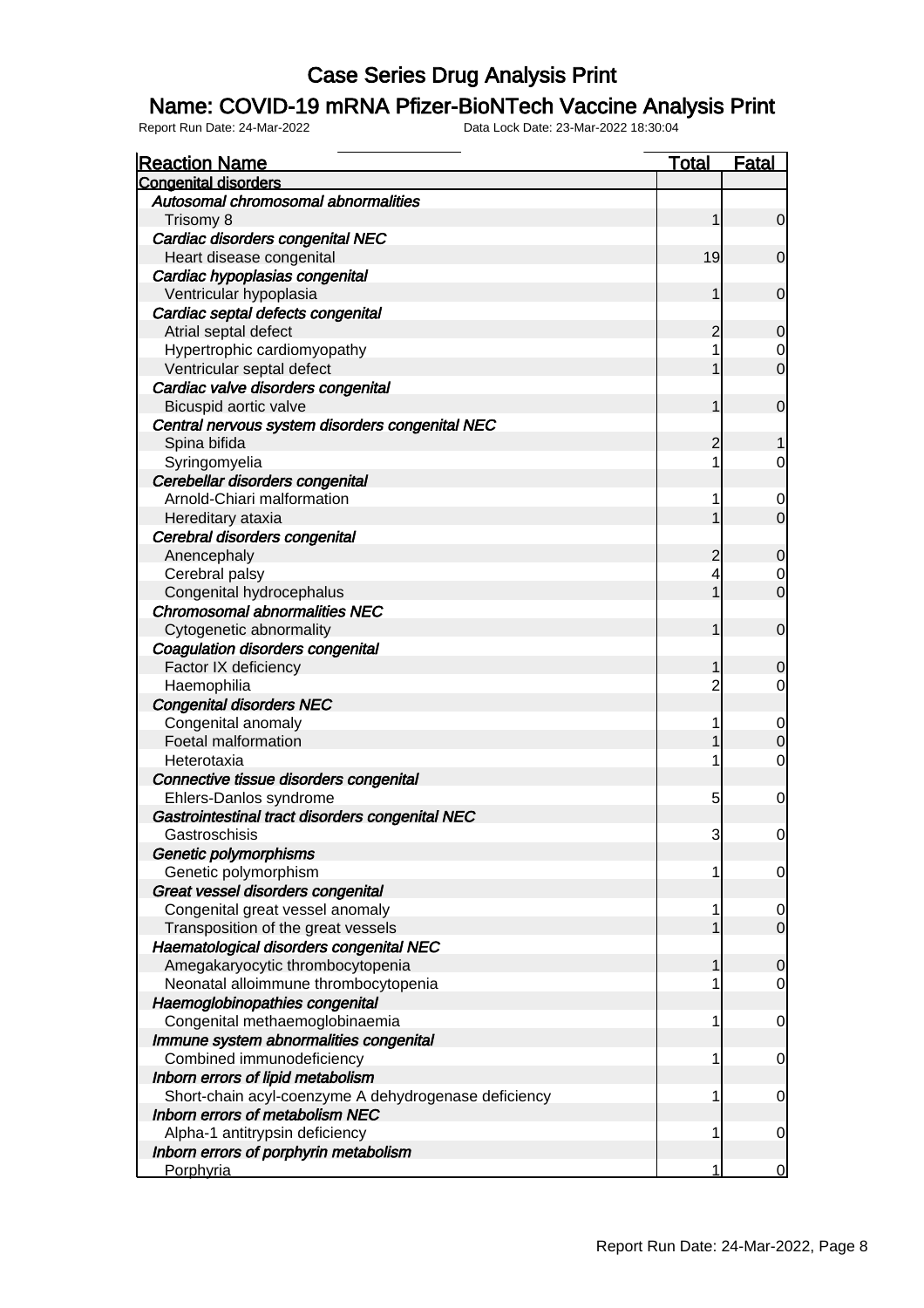### Name: COVID-19 mRNA Pfizer-BioNTech Vaccine Analysis Print

| <b>Reaction Name</b>                                                | <u>Total</u>   | <b>Fatal</b>   |
|---------------------------------------------------------------------|----------------|----------------|
| <b>Congenital disorders MC</b> ongenital disorders cont'd           |                |                |
| Lymphatic system disorders congenital                               |                |                |
| Cystic lymphangioma                                                 | 3              | $\mathbf 0$    |
| Male reproductive tract disorders congenital                        |                |                |
| Cryptorchism                                                        | 1              | $\overline{0}$ |
| Micropenis                                                          | 4              | $\overline{0}$ |
| Penoscrotal fusion                                                  |                | $\mathbf 0$    |
| Phimosis                                                            |                | $\overline{0}$ |
| Musculoskeletal and connective tissue disorders of limbs congenital |                |                |
| Developmental hip dysplasia                                         | 1              | $\overline{0}$ |
| Limb malformation                                                   | 1              | 0              |
| Musculoskeletal and connective tissue disorders of skull congenital |                |                |
| Platybasia                                                          | 1              | $\mathbf 0$    |
| Musculoskeletal and connective tissue disorders of spine congenital |                |                |
| <b>Block vertebra</b>                                               | 1              | $\mathbf 0$    |
| Brachyolmia                                                         | 1              | $\overline{0}$ |
| Neurological disorders congenital NEC                               |                |                |
| Familial hemiplegic migraine                                        | $\overline{2}$ | $\mathbf 0$    |
| Familial periodic paralysis                                         | 1              | $\mathbf{0}$   |
| Moebius II syndrome                                                 | 1              | $\mathbf 0$    |
| Neurofibromatosis                                                   | 1              | $\mathbf 0$    |
| Tourette's disorder                                                 | 4              | $\overline{0}$ |
| Ocular disorders congenital NEC                                     |                |                |
| Colour blindness                                                    | 4              | $\mathbf 0$    |
| Congenital eye disorder                                             | 1              | $\overline{0}$ |
| Palate disorders congenital                                         |                |                |
| Cleft lip and palate                                                | $\overline{c}$ | $\mathbf 0$    |
| Peripheral nervous system disorders congenital NEC                  |                |                |
| Hereditary neuropathy with liability to pressure palsies            | 1              | $\mathbf 0$    |
| Paroxysmal extreme pain disorder                                    | 1              | $\overline{0}$ |
| Pulmonary and bronchial disorders congenital                        |                |                |
| Congenital cystic lung                                              | 1              | $\overline{0}$ |
| Retinal disorders congenital                                        |                |                |
| Retinitis pigmentosa                                                | 1              | $\overline{0}$ |
| Sex chromosomal abnormalities                                       |                |                |
| Turner's syndrome                                                   | $\mathbf{1}$   | $\overline{0}$ |
| Skin and subcutaneous tissue disorders congenital NEC               |                |                |
| Acral peeling skin syndrome                                         | 1              | $\overline{0}$ |
| Tongue disorders congenital                                         |                |                |
| Ankyloglossia congenital                                            | 1              | $\mathbf 0$    |
| Vascular anomalies congenital NEC                                   |                |                |
| Congenital LUMBAR syndrome                                          | 1              | $\mathbf 0$    |
| Venous disorders congenital                                         |                |                |
| Anomalous pulmonary venous connection                               |                | $\mathbf 0$    |
| <b>Congenital disorders SOC TOTAL</b>                               | 103            | 1              |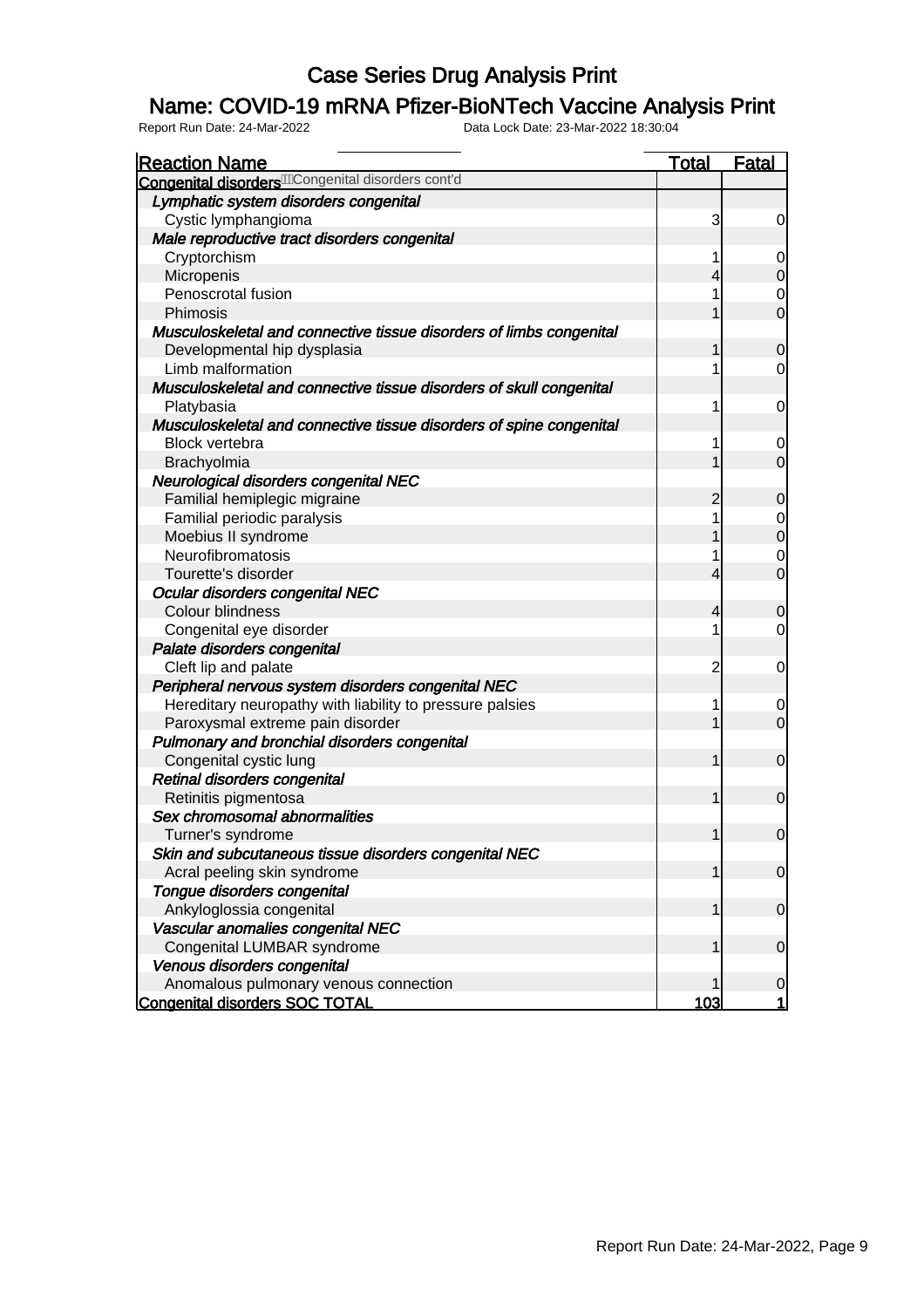#### Name: COVID-19 mRNA Pfizer-BioNTech Vaccine Analysis Print

| <b>Reaction Name</b>                             | <u>Total</u>    | <u>Fatal</u>                     |
|--------------------------------------------------|-----------------|----------------------------------|
| Ear disorders                                    |                 |                                  |
| <b>Ear disorders NEC</b>                         |                 |                                  |
| Ear canal erythema                               | 1               | $\mathbf 0$                      |
| Ear congestion                                   | 39              | $\overline{0}$                   |
| Ear discomfort                                   | 104             | $\mathbf 0$                      |
| Ear disorder                                     | 23              | $\mathbf 0$                      |
| Ear haemorrhage                                  | 15              | $\overline{0}$                   |
| Ear inflammation                                 | $\overline{2}$  | $\mathbf{0}$                     |
| Ear pain                                         | 1169            | $\overline{0}$                   |
| Ear pruritus                                     | 12              | $\mathbf{0}$                     |
| Ear swelling                                     | 39              | $\overline{0}$                   |
| Otorrhoea                                        | 8               | $\mathbf 0$                      |
| Paraesthesia ear                                 | 1               | $\overline{0}$                   |
| Eustachian tube disorders                        |                 |                                  |
| Eustachian tube disorder                         | 5               | $\mathbf 0$                      |
| Eustachian tube dysfunction                      | 10              | $\mathbf 0$                      |
| Eustachian tube obstruction                      | 6               | $\overline{0}$                   |
| <b>External ear disorders NEC</b>                |                 |                                  |
| Auricular swelling                               | $\overline{2}$  | $\mathbf 0$                      |
| Excessive cerumen production                     | 12              |                                  |
| External ear pain                                | $6 \overline{}$ | $\begin{matrix}0\\0\end{matrix}$ |
| Red ear syndrome                                 | $\overline{2}$  | $\mathbf 0$                      |
| <b>External ear infections and inflammations</b> |                 |                                  |
| External ear inflammation                        | $\overline{c}$  | $\mathbf 0$                      |
| <b>Hearing disorders NEC</b>                     |                 |                                  |
| Auditory disorder                                | 6               | $\mathbf 0$                      |
| Diplacusis                                       | $\overline{2}$  | $\mathbf 0$                      |
| <b>Hearing losses</b>                            |                 |                                  |
| Conductive deafness                              | 1               | $\mathbf 0$                      |
| Deafness                                         | 296             | $\mathbf 0$                      |
| Deafness bilateral                               | 11              | $\overline{0}$                   |
| Deafness neurosensory                            | 26              |                                  |
| Deafness transitory                              | 10              | $\begin{matrix}0\\0\end{matrix}$ |
| Deafness unilateral                              | 39              |                                  |
| Hypoacusis                                       | 228             | $\begin{matrix}0\\0\end{matrix}$ |
| Mixed deafness                                   | 1               | $\mathbf 0$                      |
| Sudden hearing loss                              | 52              | 0                                |
| Hyperacusia                                      |                 |                                  |
| Hyperacusis                                      | 77              | $\overline{0}$                   |
| Misophonia                                       | 3               | $\mathbf 0$                      |
| <b>Inner ear disorders NEC</b>                   |                 |                                  |
| Acute vestibular syndrome                        | $\overline{c}$  | $\mathbf 0$                      |
| Inner ear disorder                               | 13              | $\mathbf 0$                      |
| Meniere's disease                                | 14              | $\overline{0}$                   |
| Vestibular disorder                              | 15              | $\overline{0}$                   |
| Inner ear infections and inflammations           |                 |                                  |
| Inner ear inflammation                           | 11              | $\mathbf 0$                      |
| Inner ear signs and symptoms                     |                 |                                  |
| Motion sickness                                  | 70              | $\mathbf 0$                      |
| Phobic postural vertigo                          | 1               | $\overline{0}$                   |
| <b>Tinnitus</b>                                  | 2443            | $\mathbf 0$                      |
| Vertigo                                          | 1652            | $\mathbf 0$                      |
| Vertigo labyrinthine                             | 13              | $\pmb{0}$                        |
| Vertigo positional                               | 85              | $\overline{0}$                   |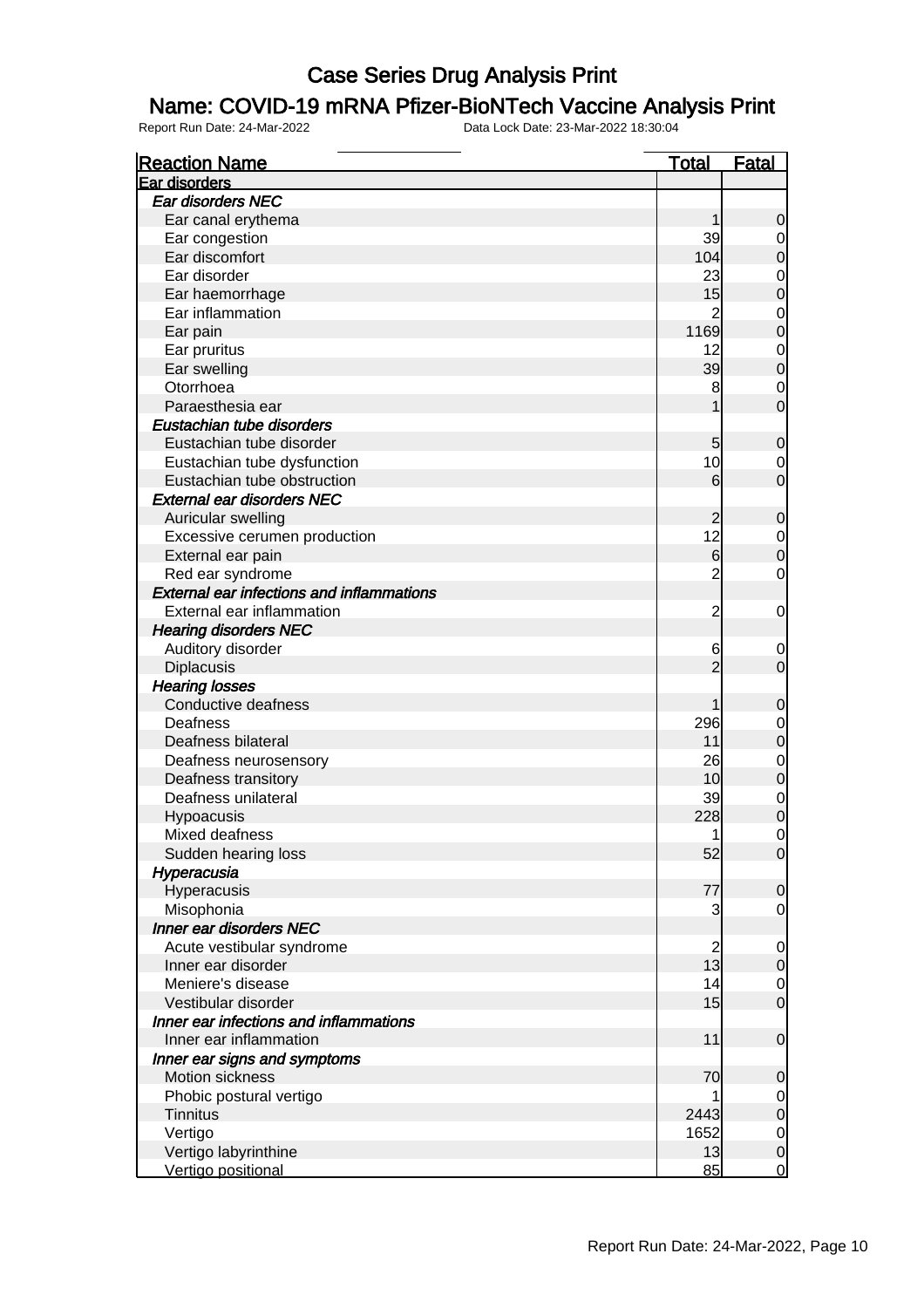### Name: COVID-19 mRNA Pfizer-BioNTech Vaccine Analysis Print

| <b>Reaction Name</b>                          | l otal | Fata |
|-----------------------------------------------|--------|------|
| Ear disorders cont'd<br>Ear disorders         |        |      |
| <b>Mastoid disorders</b>                      |        |      |
| Mastoid effusion                              |        |      |
| Middle ear disorders NEC                      |        |      |
| Middle ear disorder                           |        |      |
| Middle ear effusion                           |        | ი    |
| Middle ear infections and inflammations       |        |      |
| Middle ear inflammation                       |        |      |
| Tympanic membrane disorders (excl infections) |        |      |
| Tympanic membrane perforation                 |        |      |
| <b>Ear disorders SOC TOTAL</b>                |        |      |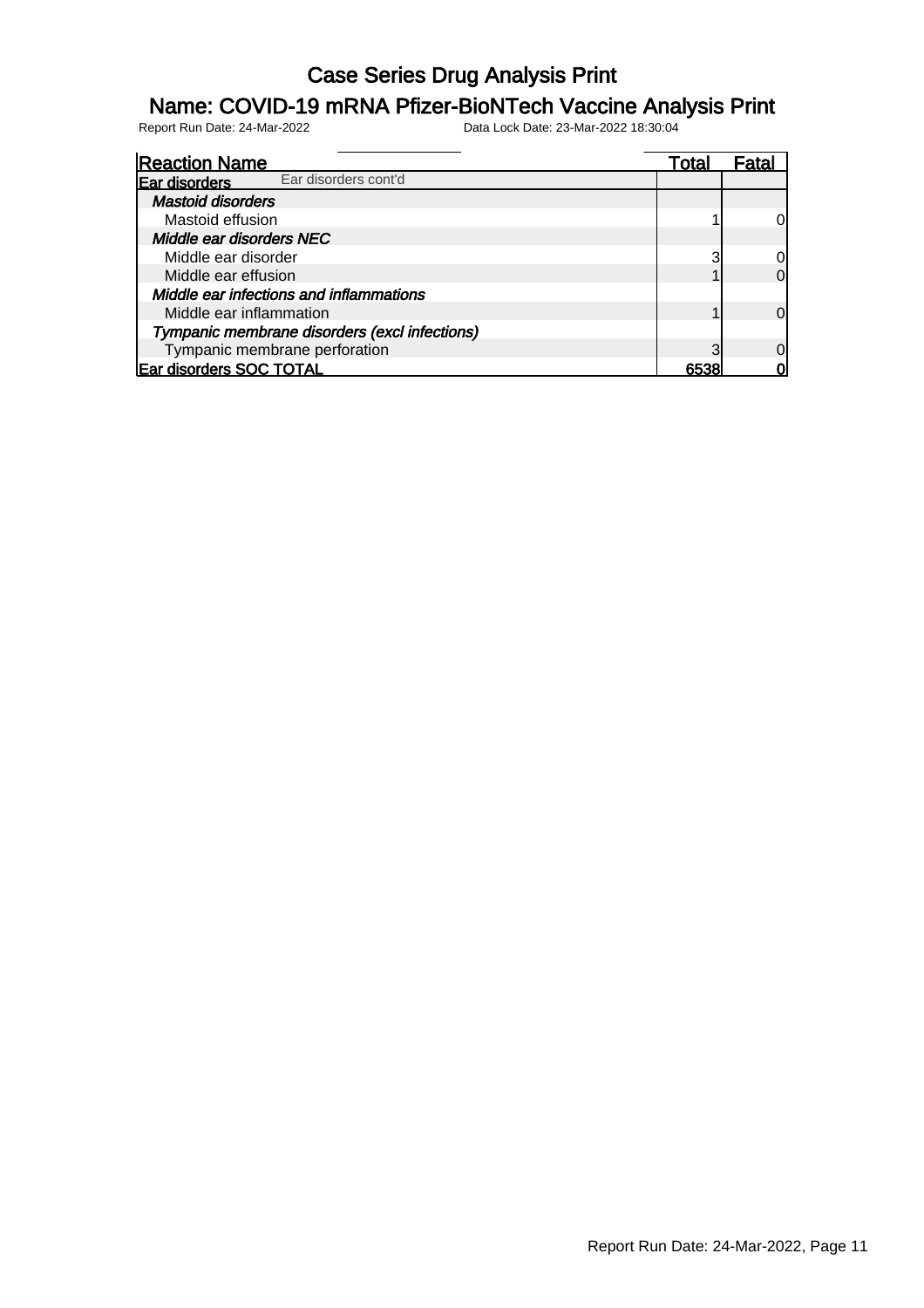#### Name: COVID-19 mRNA Pfizer-BioNTech Vaccine Analysis Print

| <b>Reaction Name</b>                            | <b>Total</b>         | <b>Fatal</b>                   |
|-------------------------------------------------|----------------------|--------------------------------|
| <b>Endocrine disorders</b>                      |                      |                                |
| Acute and chronic thyroiditis                   |                      |                                |
| Autoimmune thyroiditis                          | $\overline{4}$       | $\mathbf 0$                    |
| Thyroiditis                                     | 24                   | $\overline{0}$                 |
| Thyroiditis acute                               | $\overline{4}$       | $\mathbf 0$                    |
| Thyroiditis subacute                            | 8                    | $\mathbf 0$                    |
| <b>Adrenal cortical hypofunctions</b>           |                      |                                |
| Addison's disease                               | 3                    | $\mathbf 0$                    |
| Adrenal insufficiency                           | $\overline{3}$       | $\boldsymbol{0}$               |
| Adrenocortical insufficiency acute              | 16                   | $\mathbf 0$                    |
| <b>Adrenal gland disorders NEC</b>              |                      |                                |
| Adrenal disorder                                | 3                    | $\mathbf 0$                    |
| Adrenal haemorrhage                             | $\overline{3}$       | $\overline{0}$                 |
| <b>Anterior pituitary hyperfunction</b>         |                      |                                |
| Pituitary-dependent Cushing's syndrome          | 1                    | $\boldsymbol{0}$               |
| Anterior pituitary hypofunction                 |                      |                                |
| Hypopituitarism                                 | 1                    | $\mathbf 0$                    |
| Luteal phase deficiency                         | 1                    | $\mathbf 0$                    |
| Endocrine abnormalities of gonadal function NEC |                      |                                |
| Oestrogen deficiency                            | 1                    | $\mathbf 0$                    |
| <b>Endocrine abnormalities of puberty</b>       |                      |                                |
| Delayed menarche                                | 5                    | $\mathbf 0$                    |
| Premature menarche                              | 21                   | $\overline{0}$                 |
| Female gonadal function disorders               |                      |                                |
| Anovulatory cycle                               | 65                   | $\mathbf 0$                    |
| Ovulation delayed                               | 35                   | $\overline{0}$                 |
| Male gonadal function disorders                 |                      |                                |
| Androgen deficiency                             | 1                    | $\mathbf 0$                    |
| <b>Thyroid disorders NEC</b>                    |                      |                                |
| Autoimmune thyroid disorder                     | 1                    |                                |
| Goitre                                          | 16                   | $\mathbf 0$                    |
|                                                 |                      | $\pmb{0}$                      |
| Thyroid disorder                                | 11<br>$\overline{c}$ | $\mathbf{0}$<br>$\overline{0}$ |
| Thyroid mass                                    | 11                   |                                |
| Thyroid pain                                    |                      | $\mathbf 0$                    |
| <b>Thyroid hyperfunction disorders</b>          |                      |                                |
| Basedow's disease                               | 13                   | $\mathbf 0$                    |
| Hyperthyroidism                                 | 55                   | 0                              |
| Primary hyperthyroidism                         | 1                    | $\overline{0}$                 |
| Thyrotoxic crisis                               | 6                    | $\overline{O}$                 |
| <b>Thyroid hypofunction disorders</b>           |                      |                                |
| Autoimmune hypothyroidism                       | 1                    | $\mathbf 0$                    |
| Hypothyroidic goitre                            | 1                    | $\overline{0}$                 |
| Hypothyroidism                                  | 44                   | $\boldsymbol{0}$               |
| Immune-mediated hypothyroidism                  | 1                    | $\overline{0}$                 |
| Myxoedema                                       | 1                    | $\mathbf 0$                    |
| <b>Thyroid neoplasms</b>                        |                      |                                |
| Thyroid cyst                                    | 1                    | $\mathbf 0$                    |
| <b>Endocrine disorders SOC TOTAL</b>            | 364                  | 0                              |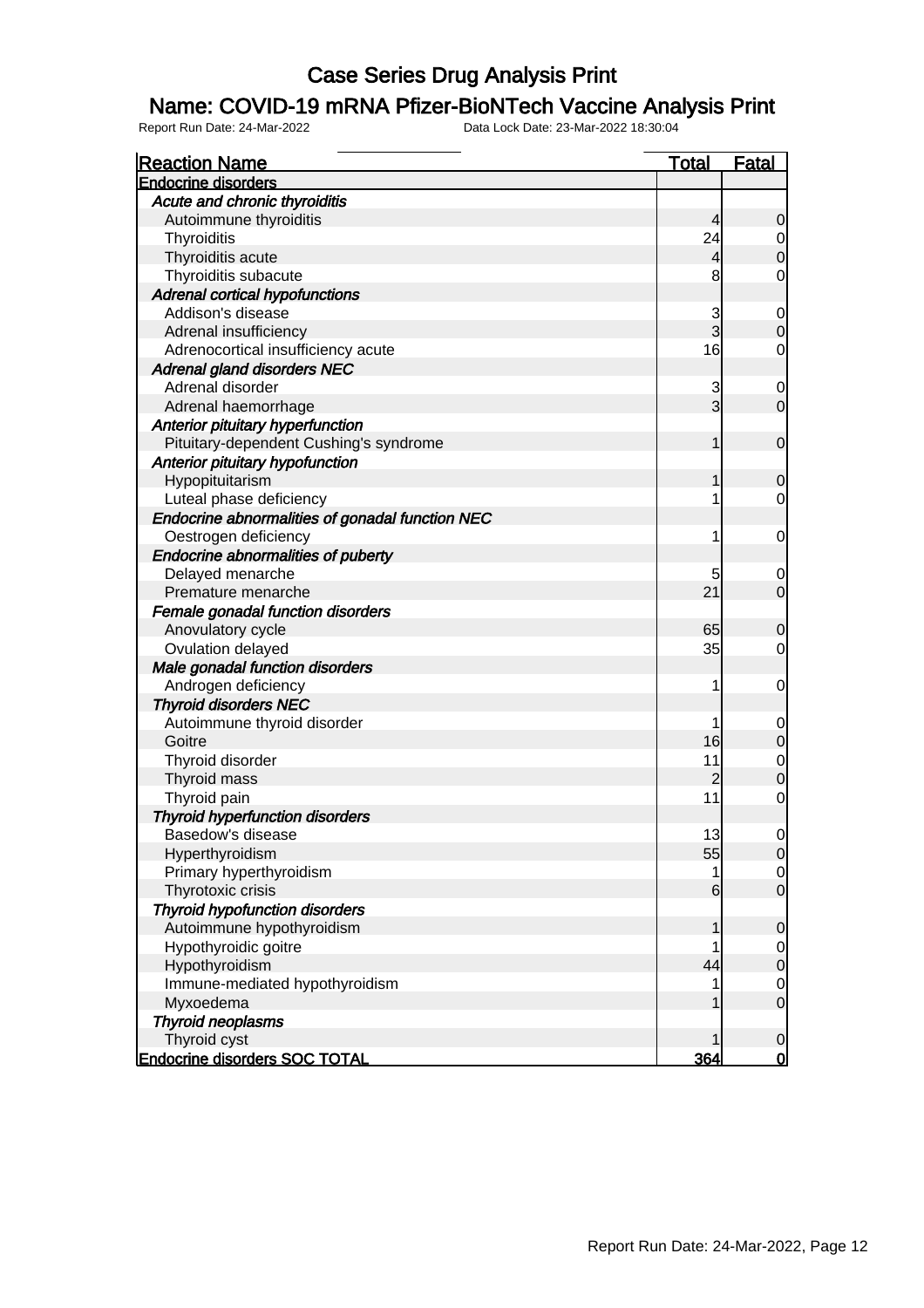#### Name: COVID-19 mRNA Pfizer-BioNTech Vaccine Analysis Print

| <b>Reaction Name</b>                                              | <b>Total</b>   | <b>Fatal</b>     |
|-------------------------------------------------------------------|----------------|------------------|
| Eve disorders                                                     |                |                  |
| Amblyopic vision impairment                                       |                |                  |
| Amblyopia                                                         | $\overline{7}$ | $\mathbf 0$      |
| Anterior chamber bleeding and vascular disorders                  |                |                  |
| Spontaneous hyphaema                                              | 1              | $\overline{0}$   |
| <b>Cataract conditions</b>                                        |                |                  |
| Cataract                                                          | 15             | $\mathbf 0$      |
| Choroid and vitreous haemorrhages and vascular disorders          |                |                  |
| Choroidal haemorrhage                                             | 1              | $\mathbf 0$      |
| Choroidal neovascularisation                                      | 1              | $\overline{0}$   |
| Vitreous haemorrhage                                              | $\overline{4}$ | $\overline{0}$   |
| Choroid and vitreous structural change, deposit and degeneration  |                |                  |
| Chorioretinopathy                                                 | 8              | $\mathbf 0$      |
| Vitreous detachment                                               | 21             | $\overline{0}$   |
| Vitreous floaters                                                 | 119            | $\overline{0}$   |
| Colour blindness (incl acquired)                                  |                |                  |
| Colour blindness acquired                                         | 1              | $\mathbf 0$      |
| Dyschromatopsia                                                   | 12             | $\overline{0}$   |
| Conjunctival and corneal bleeding and vascular disorders          |                |                  |
| Conjunctival haemorrhage                                          | 51             | $\mathbf 0$      |
| Scleral haemorrhage                                               | 1              | $\overline{O}$   |
| Conjunctival infections, irritations and inflammations            |                |                  |
| Conjunctival hyperaemia                                           | $\overline{c}$ | $\mathbf 0$      |
| Conjunctival irritation                                           | 1              | $\mathbf 0$      |
| Conjunctival oedema                                               | 3              | $\overline{0}$   |
| Conjunctival ulcer                                                | 1              | $\mathbf 0$      |
| Conjunctivitis allergic                                           | $\overline{2}$ | $\overline{0}$   |
| Corneal infections, oedemas and inflammations                     |                |                  |
| Corneal oedema                                                    | 3              | $\mathbf 0$      |
| Keratitis                                                         | $\overline{7}$ | $\overline{0}$   |
| <b>Ulcerative keratitis</b>                                       | $\overline{5}$ | $\overline{O}$   |
| Corneal structural change, deposit and degeneration               |                |                  |
| Corneal scar                                                      | 1              | $\boldsymbol{0}$ |
| <b>Eyelid movement disorders</b>                                  |                |                  |
| Blepharospasm                                                     | 169            | 0                |
| Excessive eye blinking                                            | 6              | $\overline{0}$   |
| Eyelid function disorder                                          | $\mathbf{3}$   | 0                |
| Eyelid myokymia                                                   | 4              | $\overline{0}$   |
| Eyelid ptosis                                                     | 50             | $\mathbf 0$      |
| Paralytic lagophthalmos                                           | $\overline{c}$ | $\overline{0}$   |
| Glaucomas (excl congenital)                                       |                |                  |
| Angle closure glaucoma                                            |                | $\overline{0}$   |
| Glaucoma                                                          | $\frac{2}{8}$  | $\pmb{0}$        |
| Ocular hypertension                                               | 1              | $\overline{0}$   |
| Iris and ciliary body structural change, deposit and degeneration |                |                  |
| Eye colour change                                                 | 3              | $\overline{0}$   |
| Iris and uveal tract infections, irritations and inflammations    |                |                  |
| Autoimmune uveitis                                                | 3              | $\overline{0}$   |
| Iridocyclitis                                                     | 20             | $\mathbf 0$      |
| <b>Iritis</b>                                                     | 13             | $\overline{0}$   |
| <b>Uveitis</b>                                                    | 55             | $\overline{0}$   |
| Vogt-Koyanagi-Harada disease                                      | 1              | $\overline{0}$   |
| <b>Lacrimation disorders</b>                                      |                |                  |
| Dry eye                                                           | 175            | $\overline{0}$   |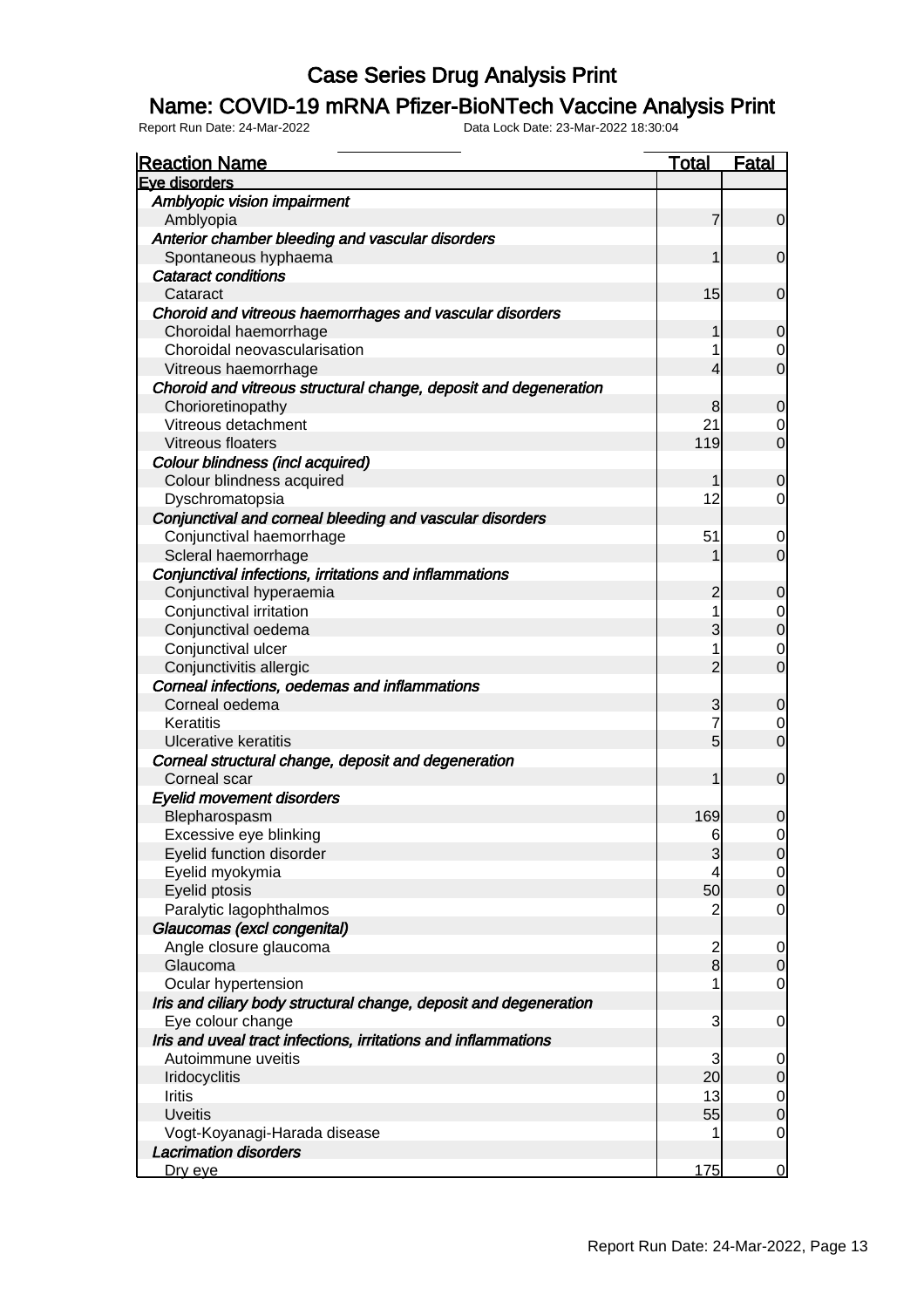### Name: COVID-19 mRNA Pfizer-BioNTech Vaccine Analysis Print

| <b>Reaction Name</b>                                             | <b>Total</b>   | <b>Fatal</b>                         |
|------------------------------------------------------------------|----------------|--------------------------------------|
| Eye disorders cont'd<br>Eye disorders                            |                |                                      |
| Lacrimation increased                                            | 168            | $\overline{0}$                       |
| Lid bleeding and vascular disorders                              |                |                                      |
| Eyelid bleeding                                                  | 1              | $\mathbf 0$                          |
| Lid, lash and lacrimal infections, irritations and inflammations |                |                                      |
| <b>Blepharitis</b>                                               | 20             | $\mathbf 0$                          |
| <b>Blepharitis allergic</b>                                      |                | $\overline{0}$                       |
| Chalazion                                                        | 7              | $\overline{0}$                       |
| Eczema eyelids                                                   | 11             | $\begin{matrix} 0 \\ 0 \end{matrix}$ |
| Erythema of eyelid                                               | 11             |                                      |
| Eyelid cyst                                                      | 7              | $0$<br>0                             |
| Eyelid irritation                                                | 4              |                                      |
| Eyelid margin crusting                                           | 5              | $\mathbf 0$                          |
| Eyelid oedema                                                    | 15             | $\overline{0}$                       |
| Eyelid rash                                                      | 20             | $\mathbf 0$                          |
| Meibomian gland dysfunction                                      |                | $\overline{0}$                       |
| Swelling of eyelid                                               | 146            | $\overline{0}$                       |
| Swollen tear duct                                                | 2              | $\overline{0}$                       |
| Lid, lash and lacrimal structural disorders                      |                |                                      |
| Dacryostenosis acquired                                          | $\overline{c}$ | $\mathbf 0$                          |
| Dermatochalasis                                                  |                | $\overline{0}$                       |
| Ectropion                                                        |                | $\overline{0}$                       |
| Eyelash changes                                                  |                | $\begin{matrix} 0 \\ 0 \end{matrix}$ |
| Eyelid exfoliation                                               | 3              |                                      |
| Eyelid skin dryness                                              | 2<br>1         | $0$<br>0                             |
| Eyelid thickening                                                |                |                                      |
| Floppy eyelid syndrome                                           |                | $\overline{0}$                       |
| Growth of eyelashes                                              | 3              | $\overline{0}$                       |
| Lacrimal gland enlargement                                       | 1              | $\overline{0}$                       |
| Lagophthalmos                                                    | 4              | $\overline{0}$                       |
| Ocular bleeding and vascular disorders NEC                       |                |                                      |
| Eye haematoma                                                    | 4              | $\mathbf 0$                          |
| Eye haemorrhage                                                  | 38             | $\overline{0}$                       |
| Ocular vascular disorder                                         | $\overline{c}$ | $\overline{0}$                       |
| Ophthalmic vein thrombosis                                       | 1              | $\mathbf 0$                          |
| <b>Ocular disorders NEC</b>                                      |                |                                      |
| Chorioretinal disorder                                           | 1              | $\overline{0}$                       |
| Dark circles under eyes                                          | 10             | $\overline{0}$                       |
| Eye disorder                                                     | 42             | $\overline{0}$                       |
| Eye oedema                                                       | 19             | $\overline{0}$                       |
| Eye pain                                                         | 1297           | $\overline{0}$                       |
| Eye swelling                                                     | 651            | $\overline{0}$                       |
| Eye symptom                                                      | 9              | $\overline{0}$                       |
| Eye ulcer                                                        | 6              | $\overline{0}$                       |
| Eyelid disorder                                                  | 17             | $\overline{0}$                       |
| Eyelid pain                                                      | 15             | $\overline{0}$                       |
| Eyelids pruritus                                                 | 8              | $\overline{0}$                       |
| Ocular discomfort                                                | 35             | $\overline{0}$                       |
| Periorbital oedema                                               | 20             | $\overline{0}$                       |
| Periorbital pain                                                 | 3              | $\overline{0}$                       |
| Periorbital swelling                                             | 131            | $\overline{O}$                       |
| Retinal disorder                                                 | $\overline{c}$ | $\overline{0}$                       |
| Vitreous disorder                                                | 1              | $\overline{0}$                       |
| Ocular infections, inflammations and associated manifestations   |                |                                      |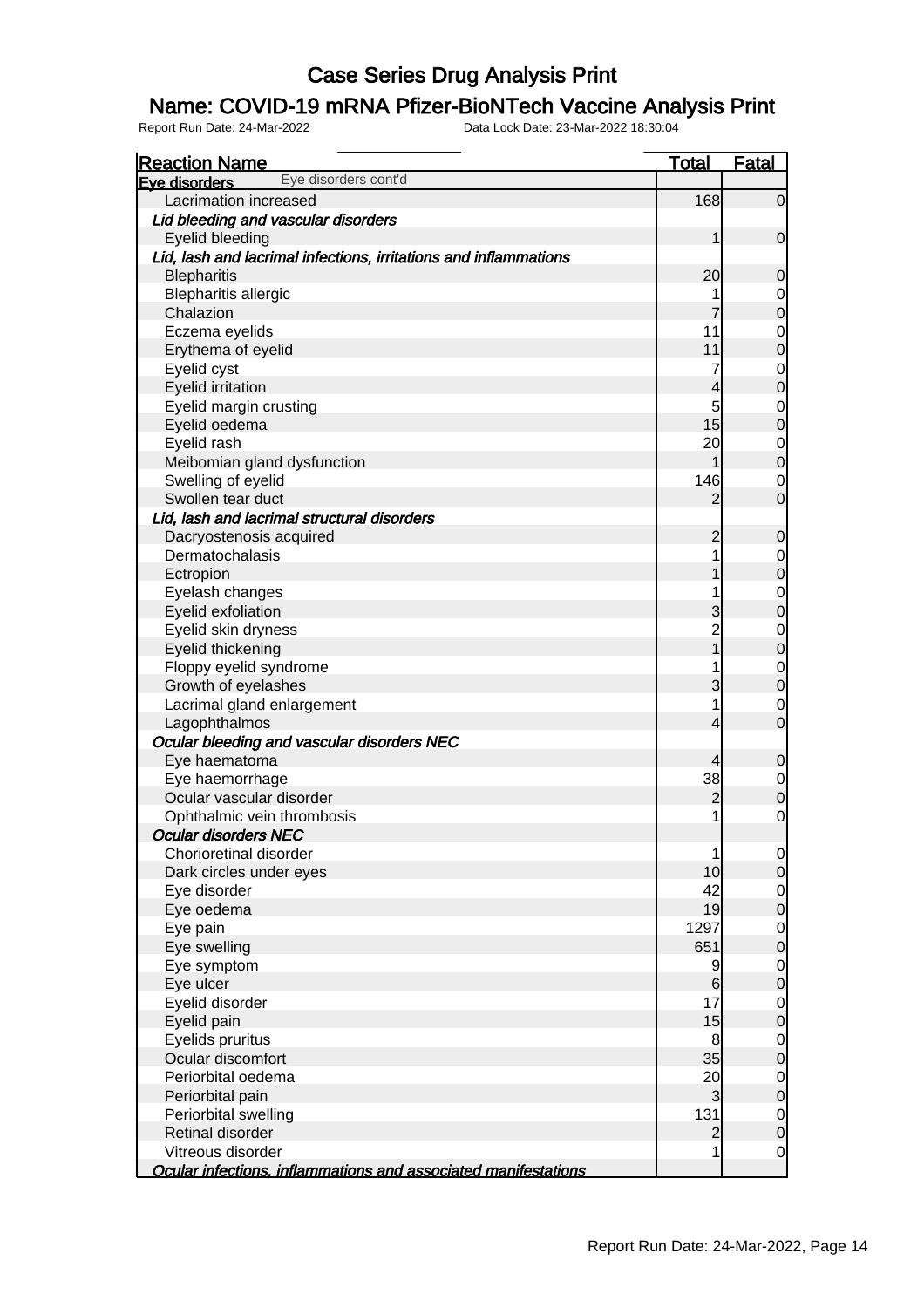### Name: COVID-19 mRNA Pfizer-BioNTech Vaccine Analysis Print

| <b>Reaction Name</b>                                       | <b>Total</b>   | <b>Fatal</b>                         |
|------------------------------------------------------------|----------------|--------------------------------------|
| Eye disorders cont'd<br>Eve disorders                      |                |                                      |
| Eye allergy                                                | 22             | $\overline{0}$                       |
| Eye discharge                                              | 34             | $\overline{0}$                       |
| Eye inflammation                                           | 40             | $\overline{0}$                       |
| Eye irritation                                             | 107            | $\overline{0}$                       |
| Eye pruritus                                               | 283            |                                      |
| Limbal swelling                                            | 4              | $\begin{matrix} 0 \\ 0 \end{matrix}$ |
| Ocular hyperaemia                                          | 264            | $\mathbf 0$                          |
| Ocular nerve and muscle disorders                          |                |                                      |
| Binocular eye movement disorder                            | 1              | $\mathbf 0$                          |
| Extraocular muscle disorder                                | 1              | $\pmb{0}$                            |
| Extraocular muscle paresis                                 | 3              | $\overline{0}$                       |
| Eye movement disorder                                      | 43             | $\overline{0}$                       |
| Gaze palsy                                                 | 3              |                                      |
| Ocular myasthenia                                          | $\overline{1}$ | $0$<br>0                             |
| Ophthalmoplegia                                            | 5              | $\mathbf 0$                          |
| <b>Strabismus</b>                                          | 10             | $\overline{0}$                       |
| <b>Ocular sensation disorders</b>                          |                |                                      |
| Abnormal sensation in eye                                  | 23             | $\mathbf 0$                          |
| Asthenopia                                                 | 173            |                                      |
| Eye paraesthesia                                           | $\overline{c}$ | $\mathbf{0}$<br>$\overline{0}$       |
| Eyelid sensory disorder                                    | 3              |                                      |
|                                                            | 19             | $\begin{matrix} 0 \\ 0 \end{matrix}$ |
| Foreign body sensation in eyes                             |                |                                      |
| Hypoaesthesia eye                                          | 18             | $\mathbf 0$<br>$\overline{O}$        |
| Photophobia                                                | 526            |                                      |
| <b>Optic disc abnormalities NEC</b>                        |                |                                      |
| Papilloedema                                               | 8              | $\boldsymbol{0}$                     |
| Optic nerve bleeding and vascular disorders                |                |                                      |
| Optic disc haemorrhage                                     | $\mathbf{1}$   | $\mathbf 0$                          |
| Optic ischaemic neuropathy                                 | 4              | $\mathbf 0$                          |
| Orbital infections, inflammations and irritations          |                |                                      |
| Parophthalmia                                              | 1              | $\mathbf 0$                          |
| Orbital structural change, deposit and degeneration        |                |                                      |
| Orbital oedema                                             | $\overline{c}$ | $\mathbf 0$                          |
| <b>Pupil disorders</b>                                     |                |                                      |
| <b>Miosis</b>                                              | $\mathbf{2}$   | $\mathbf 0$                          |
| <b>Mydriasis</b>                                           | 24             | 0                                    |
| Pupil fixed                                                | 4              | $\overline{0}$                       |
| Pupillary disorder                                         | 1              | $\pmb{0}$                            |
| Pupils unequal                                             | 14             | $\mathbf 0$                          |
| Refractive and accommodative disorders                     |                |                                      |
| Accommodation disorder                                     | 1              | $\overline{0}$                       |
| Altered visual depth perception                            | 5              | $\pmb{0}$                            |
| Astigmatism                                                | $\overline{3}$ | $\overline{0}$                       |
| Hypermetropia                                              | $\overline{4}$ | $\overline{0}$                       |
| Myopia                                                     | 3              | $\mathbf 0$                          |
| Retinal bleeding and vascular disorders (excl retinopathy) |                |                                      |
| Papillophlebitis                                           | 1              | $\mathbf 0$                          |
| Retinal artery occlusion                                   | 18             | $\pmb{0}$                            |
| Retinal artery thrombosis                                  | $\overline{2}$ | $\overline{0}$                       |
| Retinal haemorrhage                                        | 12             | $\mathbf 0$                          |
| Retinal ischaemia                                          | 1              | $\mathbf 0$                          |
| Retinal vascular thrombosis                                | 1              | $\pmb{0}$                            |
| Retinal vein occlusion                                     | 46             | $\overline{0}$                       |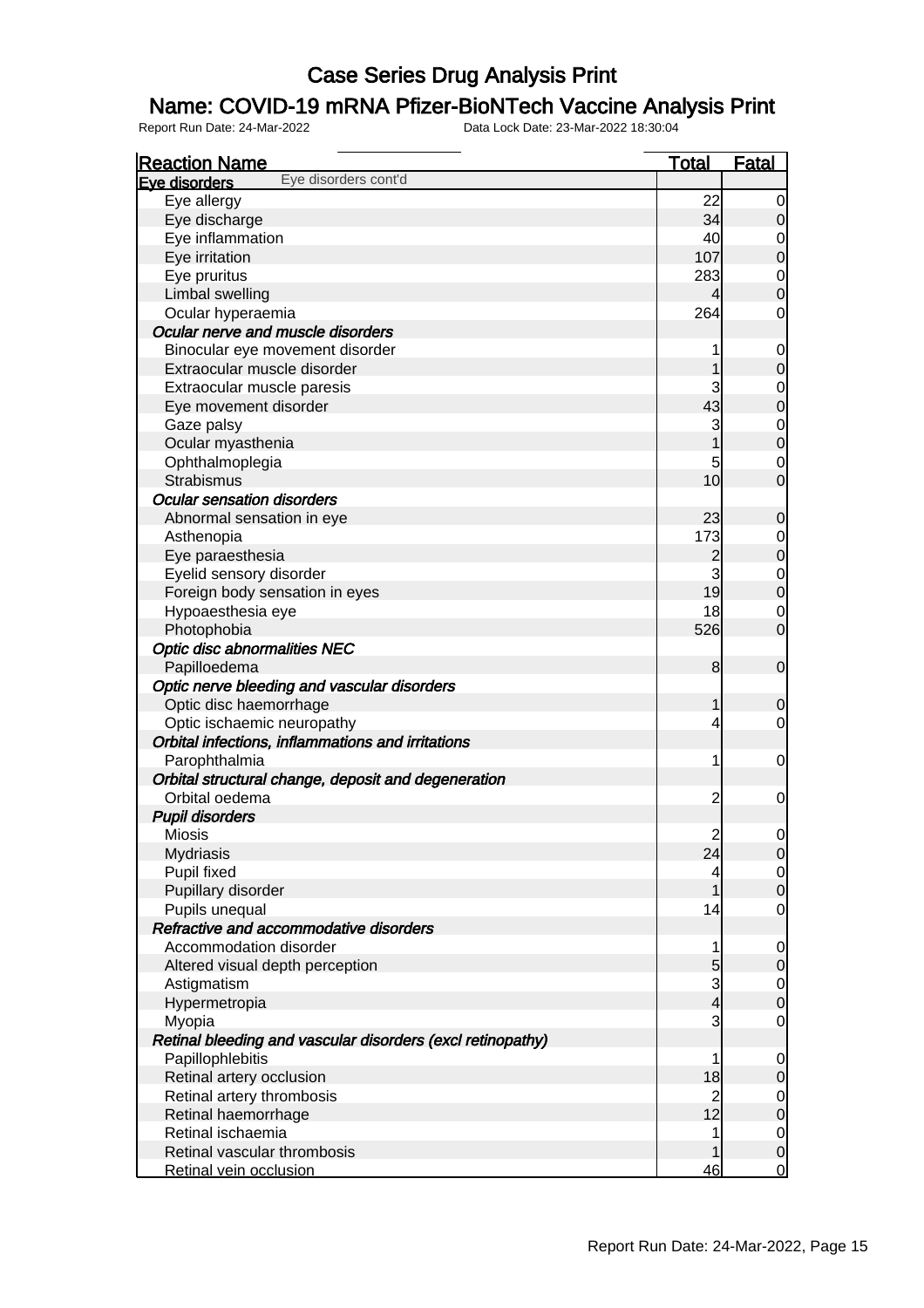### Name: COVID-19 mRNA Pfizer-BioNTech Vaccine Analysis Print

| <b>Reaction Name</b><br>Eye disorders cont'd               | <b>Total</b>             | <b>Fatal</b>   |
|------------------------------------------------------------|--------------------------|----------------|
| Eve disorders                                              |                          |                |
| Retinal vein thrombosis                                    | $\overline{2}$           | $\overline{0}$ |
| Retinal structural change, deposit and degeneration        |                          |                |
| Age-related macular degeneration                           |                          | 0              |
| Epiretinal membrane                                        |                          | 0              |
| Macular degeneration                                       | 4                        | 0              |
| Macular hole                                               | 3                        | 0              |
| Macular rupture                                            |                          | $\mathbf 0$    |
| Maculopathy                                                |                          | 0              |
| Neovascular age-related macular degeneration               | 3                        | $\mathbf 0$    |
| Retinal degeneration                                       |                          | 0              |
| Retinal detachment                                         | 8                        | $\mathbf 0$    |
| <b>Retinal tear</b>                                        | 3                        | 0              |
| <b>Retinal toxicity</b>                                    | 3                        | $\overline{0}$ |
| Retinal, choroid and vitreous infections and inflammations |                          |                |
| Birdshot chorioretinopathy                                 | $\overline{c}$           | 0              |
| Choroiditis                                                |                          | 0              |
| Cystoid macular oedema                                     |                          | $\overline{0}$ |
| Macular oedema                                             |                          | 0              |
| Retinal oedema                                             | $\overline{c}$           | $\mathbf 0$    |
| <b>Retinal vasculitis</b>                                  | $\overline{3}$           | 0              |
| <b>Retinopathies NEC</b>                                   |                          |                |
| Acute macular neuroretinopathy                             | 3                        | 0              |
| <b>Retinal exudates</b>                                    | $\overline{3}$           | $\mathbf 0$    |
| Retinopathy                                                | 4                        | 0              |
| Scleral infections, irritations and inflammations          |                          |                |
| Episcleritis                                               | 9                        | 0              |
| <b>Scleritis</b>                                           | $6 \overline{}$          | $\overline{0}$ |
| Scleral structural change, deposit and degeneration        |                          |                |
| Scleral discolouration                                     | $\overline{c}$           | $\mathbf 0$    |
| Structural change, deposit and degeneration of eye NEC     |                          |                |
| Endocrine ophthalmopathy                                   | $\overline{c}$           | 0              |
| Exophthalmos                                               | 4                        | $\overline{0}$ |
| <b>Visual colour distortions</b>                           |                          |                |
| Chloropsia                                                 | $\overline{c}$           | 0              |
| Chromatopsia                                               | $\overline{1}$           | $\mathbf 0$    |
| Cyanopsia                                                  | $\overline{\mathcal{A}}$ | $\overline{0}$ |
| Erythropsia                                                | $\overline{2}$           | $\overline{0}$ |
| Xanthopsia                                                 |                          | 0              |
| <b>Visual disorders NEC</b>                                |                          |                |
| Charles Bonnet syndrome                                    | 2                        | 0              |
| Diplopia                                                   | 184                      | $\overline{0}$ |
| Dysmetropsia                                               |                          | 0              |
| Glare                                                      |                          | $\mathbf 0$    |
| Halo vision                                                | 10                       | 0              |
| Heteronymous diplopia                                      |                          | $\mathbf 0$    |
| Metamorphopsia                                             | 24                       | 0              |
| Oscillopsia                                                | 3                        | $\mathbf 0$    |
| Photopsia                                                  | 163                      | 0              |
| Scintillating scotoma                                      | 4                        | $\mathbf 0$    |
| Vision blurred                                             | 1444                     | $\mathbf 0$    |
| Visual brightness                                          | 3                        | $\overline{0}$ |
| Visual snow syndrome                                       | 8                        | $\overline{0}$ |
| <b>Visual field disorders</b>                              |                          |                |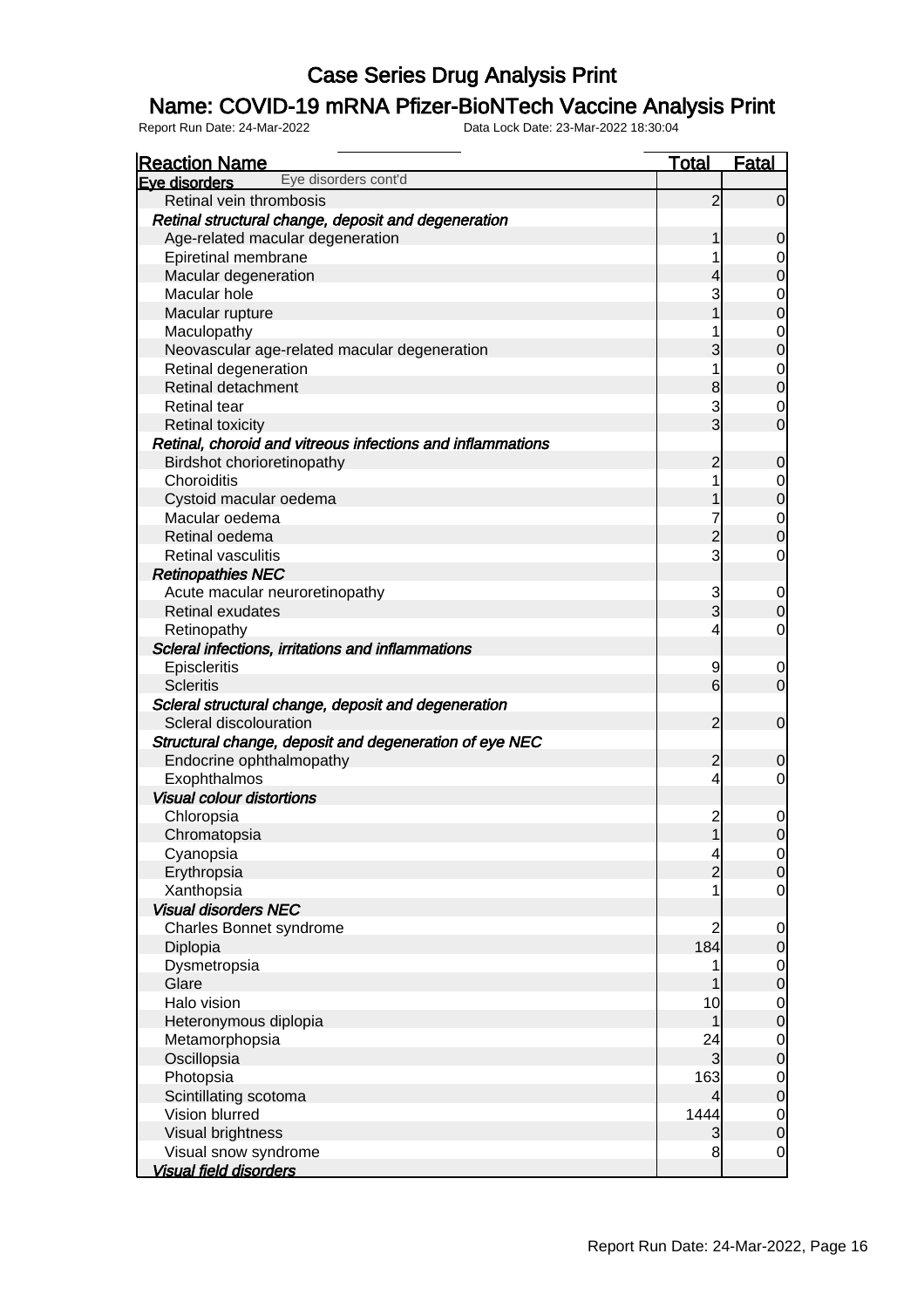### Name: COVID-19 mRNA Pfizer-BioNTech Vaccine Analysis Print

| <b>Reaction Name</b>                                    | Total           | Fatal    |
|---------------------------------------------------------|-----------------|----------|
| Eye disorders cont'd<br>Eve disorders                   |                 |          |
| Visual field defect                                     | 41              | 0        |
| Visual impairment and blindness (excl colour blindness) |                 |          |
| Amaurosis fugax                                         |                 |          |
| <b>Blindness</b>                                        | 160             | 0        |
| <b>Blindness cortical</b>                               |                 | 0        |
| <b>Blindness transient</b>                              | 21              | 0        |
| <b>Blindness unilateral</b>                             | 20              | 0        |
| Central vision loss                                     | 6               | 0        |
| Sudden visual loss                                      |                 | 0        |
| Visual acuity reduced                                   | 30 <sub>l</sub> | 0        |
| Visual acuity reduced transiently                       |                 | 0        |
| Visual impairment                                       | 466             | $\Omega$ |
| <b>Visual pathway disorders</b>                         |                 |          |
| Optic nerve disorder                                    |                 | 0        |
| <b>Eve disorders SOC TOTAL</b>                          | 7969            |          |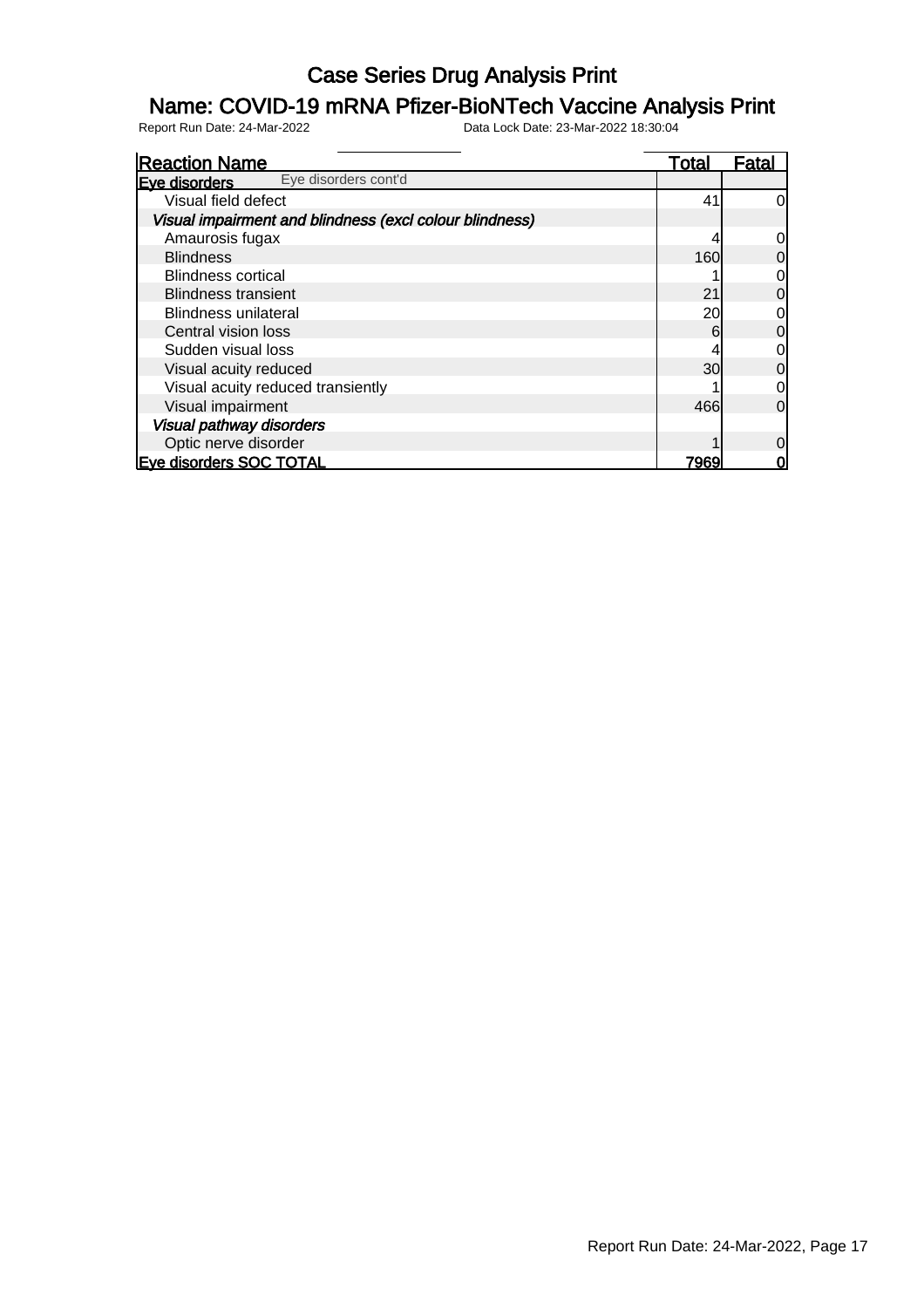#### Name: COVID-19 mRNA Pfizer-BioNTech Vaccine Analysis Print

| <b>Reaction Name</b>                                | <b>Total</b>   | <b>Fatal</b>                         |
|-----------------------------------------------------|----------------|--------------------------------------|
| <b>Gastrointestinal disorders</b>                   |                |                                      |
| Abdominal findings abnormal                         |                |                                      |
| Abdominal mass                                      | $\overline{c}$ | $\mathbf 0$                          |
| Gastrointestinal sounds abnormal                    | 18             | $\mathbf 0$                          |
| <b>Abdominal hernias NEC</b>                        |                |                                      |
| Abdominal hernia                                    | $\overline{c}$ | $\mathbf 0$                          |
| <b>Abdominal wall conditions NEC</b>                |                |                                      |
| Abdominal wall haematoma                            | $\overline{c}$ | 0                                    |
| Acute and chronic pancreatitis                      |                |                                      |
| Alcoholic pancreatitis                              |                | $\mathbf 0$                          |
| Autoimmune pancreatitis                             |                | $\mathbf 0$                          |
| Obstructive pancreatitis                            |                | $\overline{0}$                       |
| Pancreatitis                                        | 19             | $\mathbf{0}$                         |
| Pancreatitis acute                                  | 17             | 1                                    |
| Pancreatitis chronic                                |                | $\mathbf 0$                          |
| Pancreatitis necrotising                            | $\overline{c}$ | $\mathbf 0$                          |
| Anal and rectal disorders NEC                       |                |                                      |
| Anal fissure                                        | $\overline{c}$ | $\mathbf 0$                          |
| Anal sphincter atony                                | 1              | $\overline{0}$                       |
| Rectal prolapse                                     |                | $\mathbf 0$                          |
| Anal and rectal pains                               |                |                                      |
| Proctalgia                                          | 15             | $\mathbf 0$                          |
| Anal and rectal signs and symptoms                  |                |                                      |
| Anal blister                                        |                | $\mathbf 0$                          |
| Anal eczema                                         |                | $\mathbf 0$                          |
| Anal erythema                                       |                |                                      |
| Anal hypoaesthesia                                  |                | $0$ 0                                |
| Anal pruritus                                       | $\frac{2}{2}$  |                                      |
| Anal rash                                           | $\overline{1}$ | $\begin{matrix}0\\0\end{matrix}$     |
| Anal spasm                                          |                |                                      |
| Anorectal discomfort                                | 5              | $\begin{matrix}0\\0\end{matrix}$     |
| Anorectal swelling                                  | 1              |                                      |
| Rectal discharge                                    | $\overline{c}$ | $\begin{matrix}0\\0\end{matrix}$     |
| Rectal tenesmus                                     | 1              | $\overline{O}$                       |
| Anal and rectal ulcers and perforation              |                |                                      |
| Anal ulcer                                          | 1              | $\mathbf 0$                          |
| <b>Benign oral cavity neoplasms</b>                 |                |                                      |
| Mouth cyst                                          | 6              | $\overline{0}$                       |
| Tongue cyst                                         | 4              | $\boldsymbol{0}$                     |
| Tongue polyp                                        | $\overline{c}$ | $\overline{O}$                       |
| Colitis (excl infective)                            |                |                                      |
| Autoimmune colitis                                  | $\overline{2}$ | $\mathbf 0$                          |
| Colitis                                             | 59             | 1                                    |
| Colitis ischaemic                                   | 1              |                                      |
| Colitis microscopic                                 | $\overline{c}$ | $\begin{matrix} 0 \\ 0 \end{matrix}$ |
| Colitis ulcerative                                  | 80             |                                      |
| Crohn's disease                                     | 52             | $\begin{matrix} 0 \\ 0 \end{matrix}$ |
| Eosinophilic colitis                                | 1              | $\mathbf{0}$                         |
| Inflammatory bowel disease                          | 12             | $\overline{0}$                       |
| Dental and periodontal infections and inflammations |                |                                      |
| Dental caries                                       | $\overline{c}$ | $\mathbf 0$                          |
| Periodontal inflammation                            | 1              | $\overline{0}$                       |
| Dental developmental disorders and anomalies        |                |                                      |
| <b>Tooth impacted</b>                               | 1              | $\overline{0}$                       |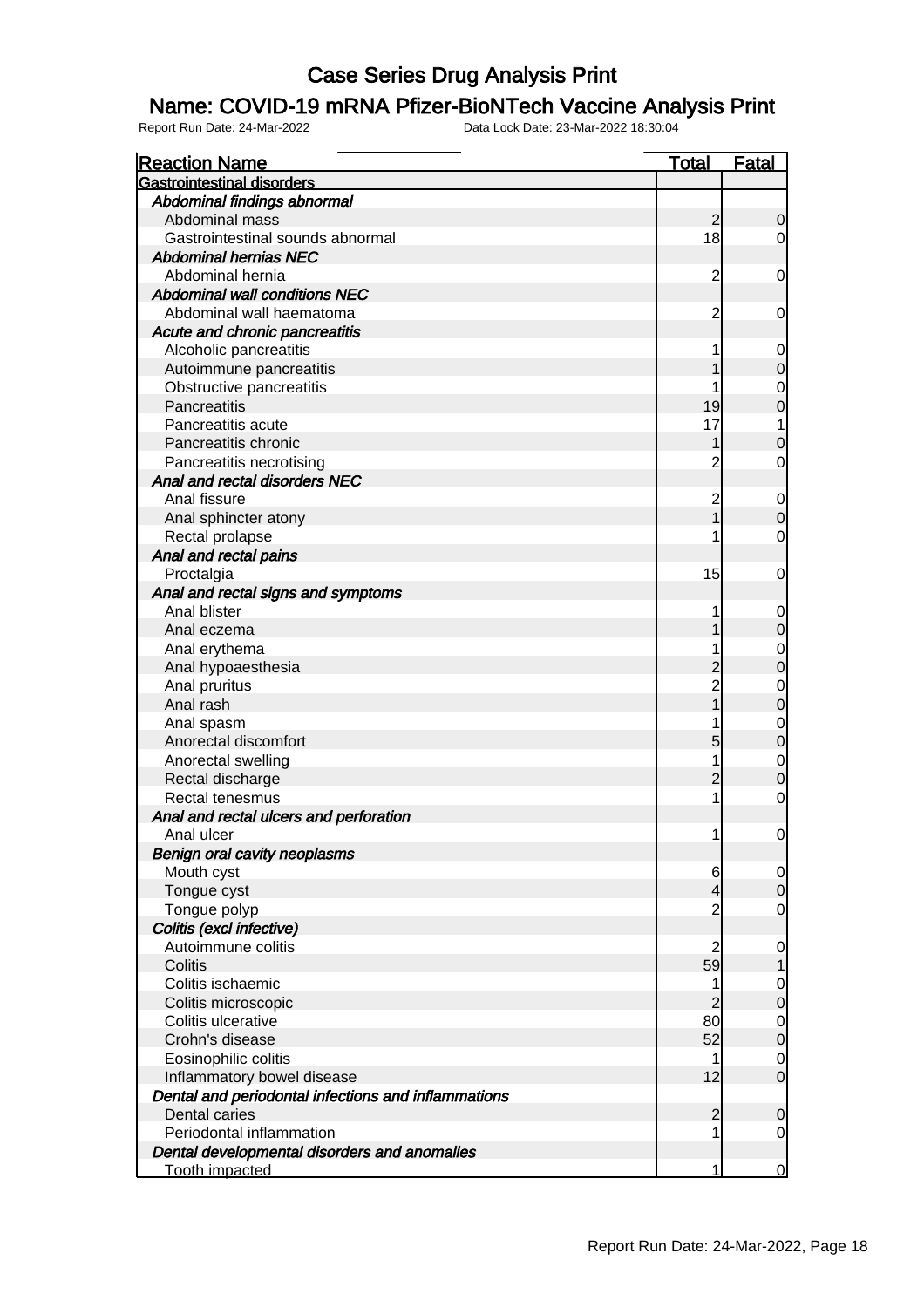### Name: COVID-19 mRNA Pfizer-BioNTech Vaccine Analysis Print

| <b>Reaction Name</b>                                         | <u>Total</u>        | <b>Fatal</b>     |
|--------------------------------------------------------------|---------------------|------------------|
| Gastrointestinal disorders Castrointestinal disorders cont'd |                     |                  |
| <b>Dental disorders NEC</b>                                  |                     |                  |
| Loose tooth                                                  | 5                   | 0                |
| Malpositioned teeth                                          | $\overline{2}$      | O                |
| Periodontal disease                                          |                     | 0                |
| <b>Teeth brittle</b>                                         |                     | 0                |
| Teething                                                     | 9                   | $\mathbf 0$      |
| Tooth disorder                                               |                     | 0                |
| Tooth erosion                                                |                     | $\mathbf 0$      |
| Tooth socket haemorrhage                                     |                     | 0                |
| Dental pain and sensation disorders                          |                     |                  |
| Dental discomfort                                            |                     | 0                |
| Dental paraesthesia                                          | 14                  | 0                |
| Hyperaesthesia teeth                                         | 38                  | 0                |
| Toothache                                                    | 195                 | 0                |
| Dental surface disorders                                     |                     |                  |
| Tooth discolouration                                         | 10                  | 0                |
| Diaphragmatic hernias                                        |                     |                  |
| Hiatus hernia                                                | 8                   | 0                |
| Diarrhoea (excl infective)                                   |                     |                  |
| Diarrhoea                                                    | 6077                | 0                |
| Diarrhoea haemorrhagic                                       | 27                  | $\overline{0}$   |
| <b>Diverticula</b>                                           |                     |                  |
| Diverticulum                                                 | 6                   | 0                |
| Diverticulum intestinal                                      | 1                   | 0                |
| Duodenal and small intestinal stenosis and obstruction       |                     |                  |
| Small intestinal obstruction                                 | 3                   | 0                |
| <b>Duodenal ulcers and perforation</b>                       |                     |                  |
| Duodenal ulcer haemorrhage                                   | 1                   | 0                |
| Duodenal ulcer perforation                                   | $\overline{3}$      | $\overline{0}$   |
| Dyspeptic signs and symptoms                                 |                     |                  |
| Dyspepsia                                                    | 541                 | 0                |
| Epigastric discomfort                                        | 15                  | 0                |
| Eructation                                                   | 62                  | $\mathbf 0$      |
| <b>Faecal abnormalities NEC</b>                              |                     |                  |
| Abnormal faeces                                              | 23                  | $\boldsymbol{0}$ |
| Faecaloma                                                    | $\sqrt{ }$          | $\overline{0}$   |
| Faeces discoloured                                           | 63                  | $\overline{0}$   |
| Faeces hard                                                  | $\overline{c}$<br>5 | 0                |
| Faeces pale<br>Faeces soft                                   | 12                  | $\boldsymbol{0}$ |
| Mucous stools                                                | 12                  | 0<br>$\mathbf 0$ |
| Flatulence, bloating and distension                          |                     |                  |
| Abdominal distension                                         | 597                 | 0                |
| Aerophagia                                                   | 3                   | 0                |
| Flatulence                                                   | 199                 | $\mathbf 0$      |
| Gastric and oesophageal haemorrhages                         |                     |                  |
| Gastric haemorrhage                                          | 5                   |                  |
| Mallory-Weiss syndrome                                       | 1                   | 0                |
| Oesophageal varices haemorrhage                              |                     | $\mathbf 0$      |
| Gastric ulcers and perforation                               |                     |                  |
| Gastric ulcer                                                | 7                   | $\mathbf 0$      |
| Gastritis (excl infective)                                   |                     |                  |
| Chronic gastritis                                            | 4                   | $\mathbf 0$      |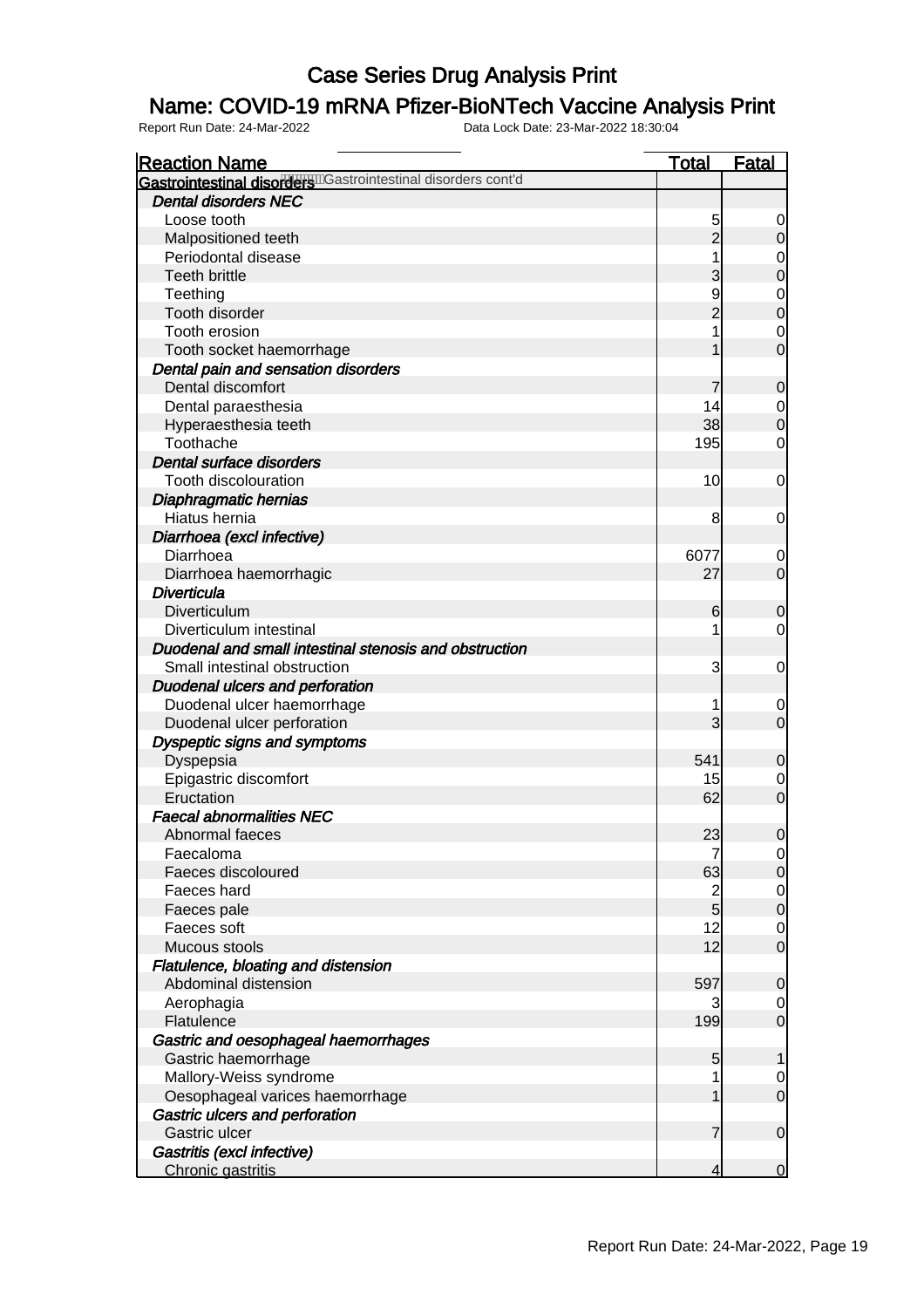### Name: COVID-19 mRNA Pfizer-BioNTech Vaccine Analysis Print

| <b>Reaction Name</b>                                         | <b>Total</b>   | <b>Fatal</b>                         |
|--------------------------------------------------------------|----------------|--------------------------------------|
| Gastrointestinal disordere mastrointestinal disorders cont'd |                |                                      |
| Gastritis                                                    | 72             | $\overline{0}$                       |
| Reflux gastritis                                             | 8              | $\overline{0}$                       |
| Gastrointestinal and abdominal pains (excl oral and throat)  |                |                                      |
| Abdominal migraine                                           | $\overline{2}$ | $\mathbf 0$                          |
| Abdominal pain                                               | 1685           | $\mathbf{0}$                         |
| Abdominal pain lower                                         | 151            | $\overline{0}$                       |
| Abdominal pain upper                                         | 2794           |                                      |
| Abdominal rigidity                                           | 25             | $\begin{matrix} 0 \\ 0 \end{matrix}$ |
| Abdominal tenderness                                         | 15             | $\overline{0}$                       |
| Gastrointestinal pain                                        | 166            | $\overline{0}$                       |
| Oesophageal pain                                             | 13             | $\mathbf 0$                          |
| Gastrointestinal atonic and hypomotility disorders NEC       |                |                                      |
| Constipation                                                 | 276            | $\overline{0}$                       |
| Duodenogastric reflux                                        | 4              | $\overline{0}$                       |
| <b>Gastric dilatation</b>                                    | $\overline{7}$ | $\overline{0}$                       |
| Gastrooesophageal reflux disease                             | 192            | $\overline{0}$                       |
| Impaired gastric emptying                                    | 10             |                                      |
| Infrequent bowel movements                                   | 3              | $\begin{matrix} 0 \\ 0 \end{matrix}$ |
| Intestinal dilatation                                        | 1              | $\mathbf 0$                          |
| Intestinal pseudo-obstruction                                | $\overline{2}$ | $\mathbf 0$                          |
| <b>Gastrointestinal disorders NEC</b>                        |                |                                      |
| Appendicolith                                                | 1              | $\mathbf 0$                          |
| Appendix disorder                                            |                | $\mathbf{0}$                         |
| Food poisoning                                               | $\frac{2}{7}$  | $\overline{0}$                       |
| Functional gastrointestinal disorder                         | 11             | $\overline{0}$                       |
| Gastric disorder                                             | 10             | $\overline{0}$                       |
| Gastrointestinal disorder                                    | 30             | $\overline{0}$                       |
| Stomach mass                                                 | $\overline{4}$ | $\mathbf 0$                          |
| Gastrointestinal dyskinetic disorders                        |                |                                      |
| Bowel movement irregularity                                  | 9              | $\mathbf 0$                          |
| Change of bowel habit                                        | 13             | $\mathbf{0}$                         |
| Dyschezia                                                    | $\overline{4}$ | $\overline{0}$                       |
| Gastrointestinal motility disorder                           | 4              |                                      |
| Oesophageal achalasia                                        | $\overline{1}$ | $\begin{matrix} 0 \\ 0 \end{matrix}$ |
| Gastrointestinal fistulae                                    |                |                                      |
| Diverticular fistula                                         | $\overline{2}$ | 0                                    |
| Gastrointestinal inflammatory disorders NEC                  |                |                                      |
| Appendicitis noninfective                                    | 1              | $\mathbf 0$                          |
| <b>Duodenitis</b>                                            | 1              | $\overline{0}$                       |
| <b>Enteritis</b>                                             | 6              | $\mathbf 0$                          |
| Epiploic appendagitis                                        |                | $\overline{0}$                       |
| Gastrointestinal inflammation                                | $\frac{2}{5}$  | $\mathbf 0$                          |
| Gastrointestinal tract irritation                            | 1              | $\overline{0}$                       |
| Intestinal angioedema                                        | $\overline{2}$ | $\mathbf 0$                          |
| Gastrointestinal mucosal dystrophies and secretion disorders |                |                                      |
| Barrett's oesophagus                                         | $\overline{a}$ | $\mathbf 0$                          |
| Hyperchlorhydria                                             | 4              | $\mathbf 0$                          |
| Gastrointestinal signs and symptoms NEC                      |                |                                      |
| Abdominal discomfort                                         | 701            | $\overline{0}$                       |
| Abdominal symptom                                            | $\overline{c}$ | $\pmb{0}$                            |
| Acute abdomen                                                | 8              | $\overline{0}$                       |
| Anal incontinence                                            | 22             | $\boldsymbol{0}$                     |
| <b>Breath odour</b>                                          | 22             | $\overline{0}$                       |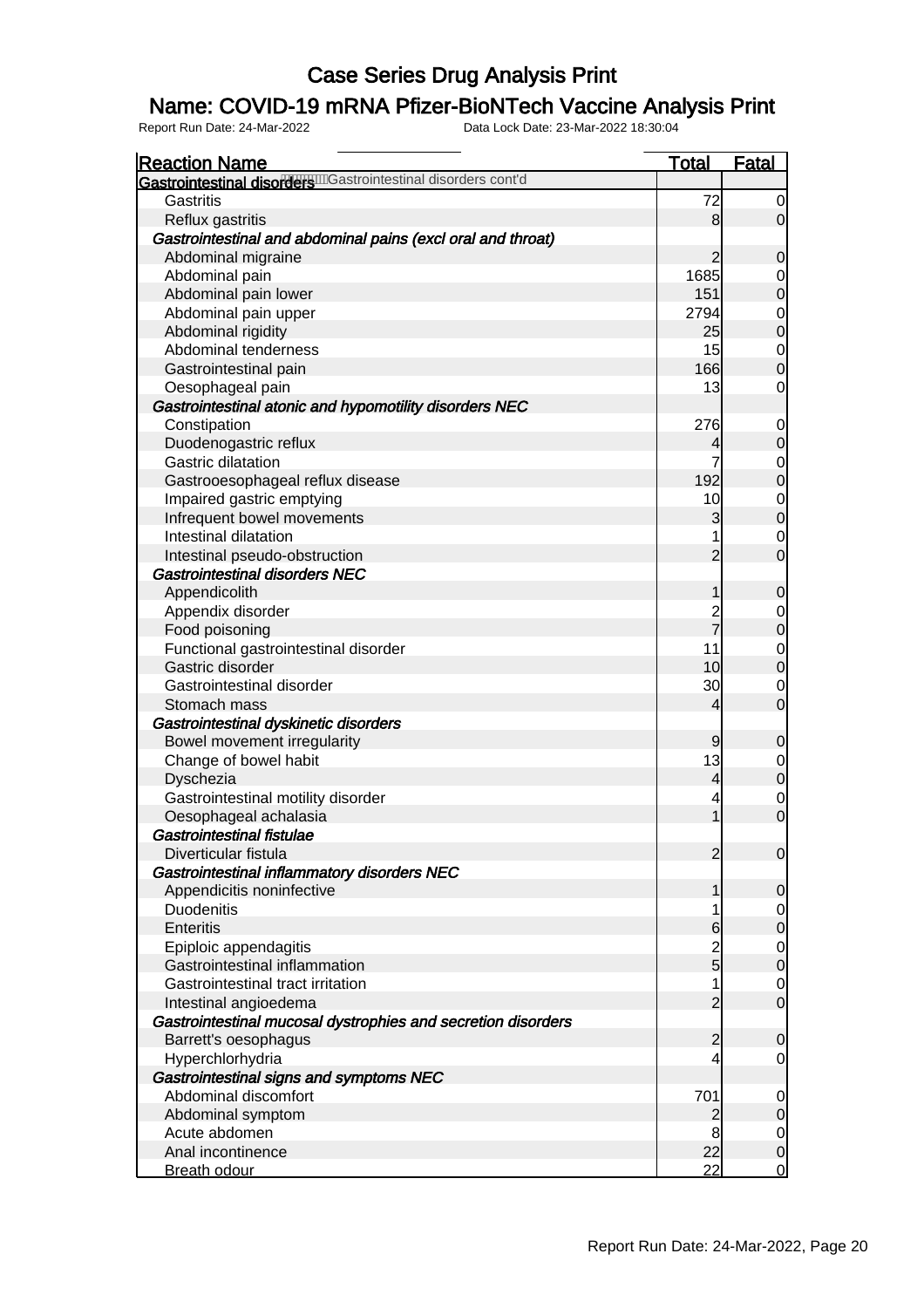### Name: COVID-19 mRNA Pfizer-BioNTech Vaccine Analysis Print

| <b>Reaction Name</b>                                          | <b>Total</b>   | <b>Fatal</b>                                  |
|---------------------------------------------------------------|----------------|-----------------------------------------------|
| Gastrointestinal disorderenderstrointestinal disorders cont'd |                |                                               |
| Dysphagia                                                     | 241            | $\overline{c}$                                |
| Gastrointestinal wall thickening                              |                | $\begin{matrix} 0 \\ 0 \end{matrix}$          |
| Malignant dysphagia                                           | 1              |                                               |
| Odynophagia                                                   | 46             | $\mathbf 0$                                   |
| Gastrointestinal spastic and hypermotility disorders          |                |                                               |
| Cardiospasm                                                   |                | $\mathbf 0$                                   |
| Defaecation urgency                                           | 12             | $\overline{0}$                                |
| Frequent bowel movements                                      | 32             | $\begin{matrix}0\\0\end{matrix}$              |
| Gastrointestinal hypermotility                                | 1              |                                               |
| Irritable bowel syndrome                                      | 104            | $\begin{matrix}0\\0\end{matrix}$              |
| Oesophageal spasm                                             | 5              |                                               |
| Pylorospasm                                                   | 1              | $\mathbf 0$                                   |
| Gastrointestinal stenosis and obstruction NEC                 |                |                                               |
| <b>lleus</b>                                                  | 1              | $\mathbf{0}$                                  |
| Intestinal obstruction                                        | 8              | $\overline{0}$                                |
| Neonatal intestinal obstruction                               | 1              | $\mathbf{0}$                                  |
| <b>Volvulus</b>                                               |                | $\overline{0}$                                |
| Gastrointestinal vascular malformations                       |                |                                               |
| Gastric antral vascular ectasia                               | 11             | $\boldsymbol{0}$                              |
| Gastrointestinal vascular occlusion and infarction            |                |                                               |
| Intestinal ischaemia                                          | 9              | $\overline{c}$                                |
| Mesenteric vein thrombosis                                    | 10             | $\begin{matrix}0\\0\end{matrix}$              |
| <b>Omental infarction</b>                                     | 1              |                                               |
| Thrombosis mesenteric vessel                                  | $\overline{c}$ | $\begin{matrix} 0 \\ 0 \end{matrix}$          |
| Visceral venous thrombosis                                    | $\overline{1}$ |                                               |
| Gingival disorders, signs and symptoms NEC                    |                |                                               |
| Gingival blister                                              | 13             | $\boldsymbol{0}$                              |
| Gingival discomfort                                           | 8              |                                               |
| Gingival disorder                                             | 5              | $0$ 0                                         |
| Gingival erythema                                             | $\overline{c}$ |                                               |
| Gingival hypertrophy                                          | $\overline{1}$ | $\begin{matrix}0\\0\end{matrix}$              |
| Gingival oedema                                               |                |                                               |
| Gingival pain                                                 | 136            | $\begin{smallmatrix}0\\0\\0\end{smallmatrix}$ |
| Gingival pruritus                                             | $\overline{c}$ |                                               |
| Gingival recession                                            | 1              |                                               |
| Gingival swelling                                             | 43             | $\Omega$                                      |
| Gingival ulceration                                           | $\overline{c}$ | $\overline{0}$                                |
| Gingivitis ulcerative                                         | 1              |                                               |
| Noninfective gingivitis                                       | 14             | $\begin{matrix} 0 \\ 0 \end{matrix}$          |
| <b>Gingival haemorrhages</b>                                  |                |                                               |
| Gingival bleeding                                             | 83             | $\mathbf 0$                                   |
| Haemorrhoids and gastrointestinal varices (excl oesophageal)  |                |                                               |
| <b>Gastric varices</b>                                        | 1              | $\mathbf 0$                                   |
| Haemorrhoidal haemorrhage                                     | 1              | $\overline{0}$                                |
| Haemorrhoids                                                  | 35             | $\overline{1}$                                |
| Haemorrhoids thrombosed                                       |                | $\mathbf 0$                                   |
| Inguinal hernias                                              |                |                                               |
| Inguinal hernia                                               | 1              | $\overline{0}$                                |
| Intestinal haemorrhages                                       |                |                                               |
| Anal haemorrhage                                              | 23             |                                               |
| Intestinal haemorrhage                                        | 1              | $\boldsymbol{0}$                              |
| Rectal haemorrhage                                            | 83             | $\overline{0}$                                |
| Small intestinal haemorrhage                                  | 5 <sup>1</sup> | $\mathbf 0$                                   |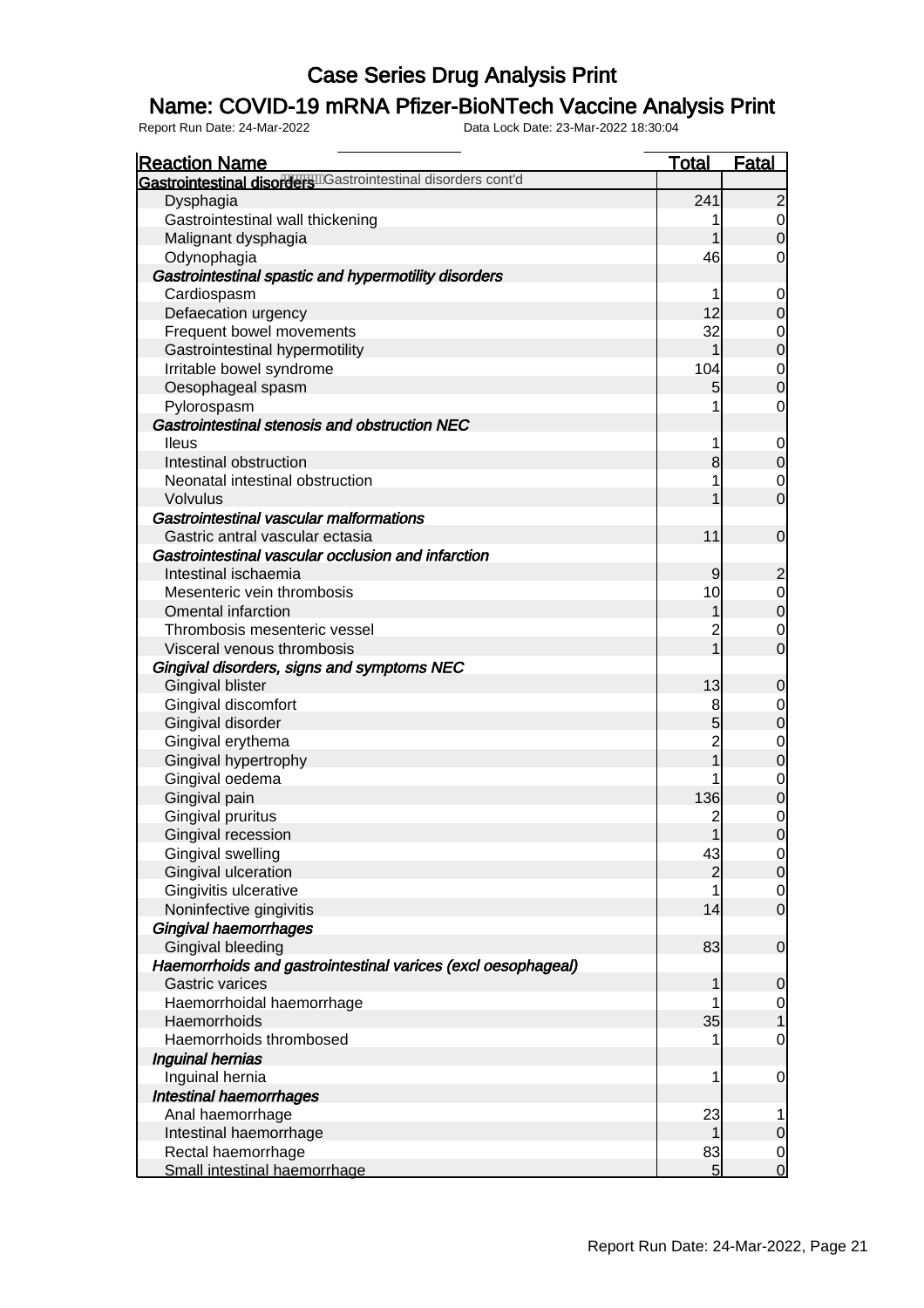### Name: COVID-19 mRNA Pfizer-BioNTech Vaccine Analysis Print

| <b>Reaction Name</b>                                         | <u>Total</u>   | <b>Fatal</b>                           |
|--------------------------------------------------------------|----------------|----------------------------------------|
| Gastrointestinal disorders Castrointestinal disorders cont'd |                |                                        |
| Intestinal ulcers and perforation NEC                        |                |                                        |
| Intestinal perforation                                       | 6              | $\overline{c}$                         |
| Large intestinal ulcer                                       |                | $\begin{matrix}0\\0\end{matrix}$       |
| Large intestinal ulcer haemorrhage                           |                |                                        |
| Large intestine perforation                                  |                | $\mathbf 0$                            |
| Large intestinal stenosis and obstruction                    |                |                                        |
| Large intestinal obstruction                                 | $\overline{c}$ | $\overline{\mathbf{c}}$                |
| <b>Malabsorption syndromes</b>                               |                |                                        |
| Bile acid malabsorption                                      | 5              | $\overline{0}$                         |
| Coeliac disease                                              | 14             | $\overline{0}$                         |
| Malabsorption                                                |                | $\mathbf 0$                            |
| Steatorrhoea                                                 | 4              | $\overline{0}$                         |
| Nausea and vomiting symptoms                                 |                |                                        |
| Cyclic vomiting syndrome                                     |                | $\mathbf 0$                            |
| Discoloured vomit                                            | 13             |                                        |
| Infantile vomiting                                           |                | $\begin{matrix} 0 \\ 0 \end{matrix}$   |
| Nausea                                                       | 15265          |                                        |
| Regurgitation                                                | 1              | $\begin{matrix} 0 \\ 0 \end{matrix}$   |
| Retching                                                     | 116            | $\mathbf{0}$                           |
| Vomiting                                                     | 5154           |                                        |
| Vomiting projectile                                          | 70             | $\mathbf 0$                            |
| <b>Non-mechanical ileus</b>                                  |                |                                        |
| lleus paralytic                                              | $\overline{2}$ | $\mathbf 0$                            |
| Non-site specific gastrointestinal haemorrhages              |                |                                        |
| Gastrointestinal haemorrhage                                 | 19             |                                        |
| Haematemesis                                                 | 41             | $\overline{a}$                         |
| Haematochezia                                                | 60             | $\mathbf 0$                            |
| Melaena                                                      | 11             | $\overline{0}$                         |
| Upper gastrointestinal haemorrhage                           | 14             |                                        |
| Oesophageal stenosis and obstruction                         |                |                                        |
| Oesophageal stenosis                                         | 3              | $\mathbf 0$                            |
| Oesophagitis (excl infective)                                |                |                                        |
| Eosinophilic oesophagitis                                    |                |                                        |
| Oesophagitis                                                 | $\frac{2}{6}$  | $\mathbf 0$<br>$\overline{O}$          |
|                                                              |                |                                        |
| Oral dryness and saliva altered                              |                |                                        |
| Aptyalism                                                    | 5<br>541       | $\overline{0}$                         |
| Dry mouth                                                    |                | $\begin{matrix} 0 \\ 0 \end{matrix}$   |
| Lip dry                                                      | 48             |                                        |
| Saliva altered                                               | 8              | $\begin{matrix} 0 \\ 0 \end{matrix}$   |
| Salivary hypersecretion                                      | 55             |                                        |
| Oral soft tissue disorders NEC                               |                |                                        |
| Angina bullosa haemorrhagica                                 |                | $\mathbf 0$                            |
| Chapped lips                                                 | 27             | $\begin{matrix} 0 \\ 0 \end{matrix}$   |
| <b>Cheilitis</b>                                             | 29             |                                        |
| Enlarged uvula                                               | 15             | $\begin{matrix} 0 \\ 0 \end{matrix}$   |
| Leukoplakia oral                                             | $\overline{c}$ |                                        |
| Lip blister                                                  | 35             | $\begin{matrix} 0 \\ 0 \end{matrix}$   |
| Lip disorder                                                 | 6              |                                        |
| Oral disorder                                                | 22             | $\begin{matrix}0\\0\end{matrix}$       |
| Oral lichen planus                                           | 16             |                                        |
| Oral mucosal hypertrophy                                     | 1              | $\begin{bmatrix} 0 \\ 0 \end{bmatrix}$ |
| Oral papule                                                  | 1              |                                        |
| <b>Uvulitis</b>                                              | 7              | $\overline{0}$                         |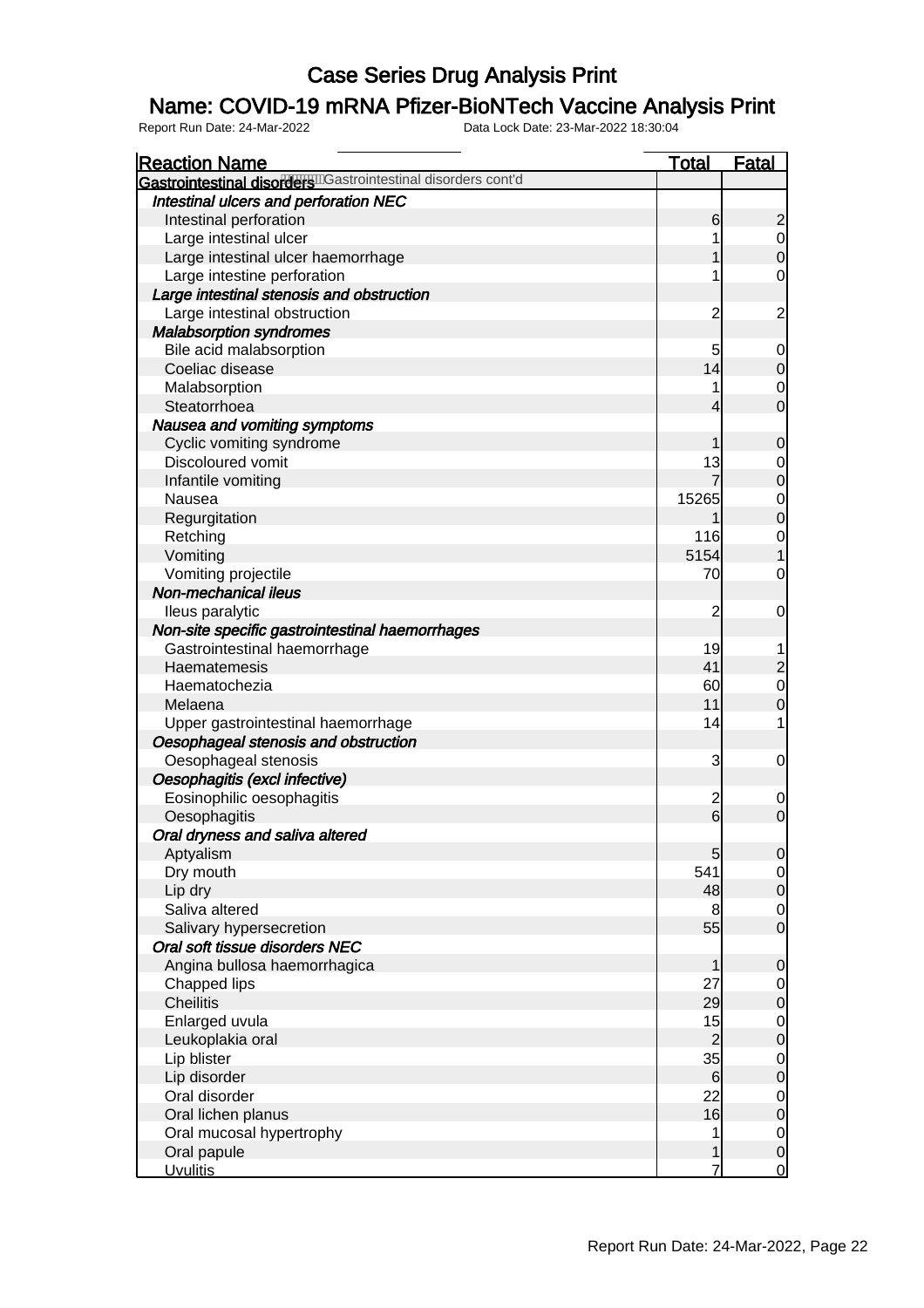### Name: COVID-19 mRNA Pfizer-BioNTech Vaccine Analysis Print

| <b>Reaction Name</b>                                         | <b>Total</b>   | <b>Fatal</b>                         |
|--------------------------------------------------------------|----------------|--------------------------------------|
| Gastrointestinal disorders Castrointestinal disorders cont'd |                |                                      |
| Oral soft tissue haemorrhages                                |                |                                      |
| Lip haemorrhage                                              | 1              | $\begin{matrix} 0 \\ 0 \end{matrix}$ |
| Mouth haemorrhage                                            | 22             |                                      |
| Oral blood blister                                           | 18             | $\begin{matrix} 0 \\ 0 \end{matrix}$ |
| Oral purpura                                                 | $\overline{2}$ |                                      |
| Oral soft tissue infections                                  |                |                                      |
| Angular cheilitis                                            | 4              | $\boldsymbol{0}$                     |
| Oral soft tissue signs and symptoms                          |                |                                      |
| Anaesthesia oral                                             | 3              | $\boldsymbol{0}$                     |
| Burning mouth syndrome                                       | 7              | $\begin{matrix}0\\0\end{matrix}$     |
| Coating in mouth                                             | 1              |                                      |
| Hypoaesthesia oral                                           | 519            | $0$ 0                                |
| Lip discolouration                                           | 9              |                                      |
| Lip erythema                                                 | 4              | $\begin{matrix}0\\0\end{matrix}$     |
| Lip exfoliation                                              | 6              |                                      |
| Lip pain                                                     | 66             | $0$<br>0                             |
| Lip pruritus                                                 | 18             |                                      |
| Lip scab                                                     | 1              |                                      |
| Oral discomfort                                              | 91             | $0$<br>0                             |
| Oral dysaesthesia                                            | 1              |                                      |
| Oral mucosal blistering                                      | 17             | $0$<br>0                             |
| Oral mucosal discolouration                                  |                |                                      |
| Oral mucosal eruption                                        | 21             | $0$<br>0                             |
| Oral mucosal erythema                                        | 9              |                                      |
| Oral mucosal exfoliation                                     | 10             | $0$<br>0                             |
| Oral mucosal roughening                                      | 3              |                                      |
| Oral mucosal scab                                            | 1              | $0$<br>0                             |
| Oral pain                                                    | 186            | $\begin{matrix}0\\0\end{matrix}$     |
| Oral pruritus                                                | 24             |                                      |
| Paraesthesia oral                                            | 960            | $\begin{matrix} 0 \\ 0 \end{matrix}$ |
| Pigmentation lip                                             |                |                                      |
| Oral soft tissue swelling and oedema                         |                |                                      |
| Lip oedema                                                   | 4              | $\mathbf 0$                          |
| Lip swelling                                                 | 891            |                                      |
| Mouth swelling                                               | 118            | $\begin{matrix} 0 \\ 0 \end{matrix}$ |
| Oedema mouth                                                 | 4              | 이                                    |
| Palatal oedema                                               | 4              | $\overline{0}$                       |
| Palatal swelling                                             | 4              | $\overline{O}$                       |
| Pancreatic disorders NEC                                     |                |                                      |
| Pancreatic disorder                                          | $\overline{c}$ | $\overline{0}$                       |
| Pancreatic failure                                           | 1              | $\overline{0}$                       |
| Pancreatic mass                                              | 1              | $\mathbf 0$                          |
| Peptic ulcers and perforation                                |                |                                      |
| Peptic ulcer                                                 | 1              | $\mathbf 0$                          |
| Peptic ulcer haemorrhage                                     | 14             | $\overline{O}$                       |
| Peritoneal and retroperitoneal disorders                     |                |                                      |
| <b>Ascites</b>                                               | $\overline{c}$ | $\mathbf 0$                          |
| Peritoneal and retroperitoneal fibrosis and adhesions        |                |                                      |
| Abdominal adhesions                                          | $\overline{2}$ | $\mathbf 0$                          |
| Peritoneal and retroperitoneal haemorrhages                  |                |                                      |
| Haemoperitoneum                                              | 1              | $\mathbf 0$                          |
| Retroperitoneal haematoma                                    | 1              | $\mathbf{0}$                         |
| Retroperitoneal haemorrhage                                  | $\overline{2}$ | $\overline{1}$                       |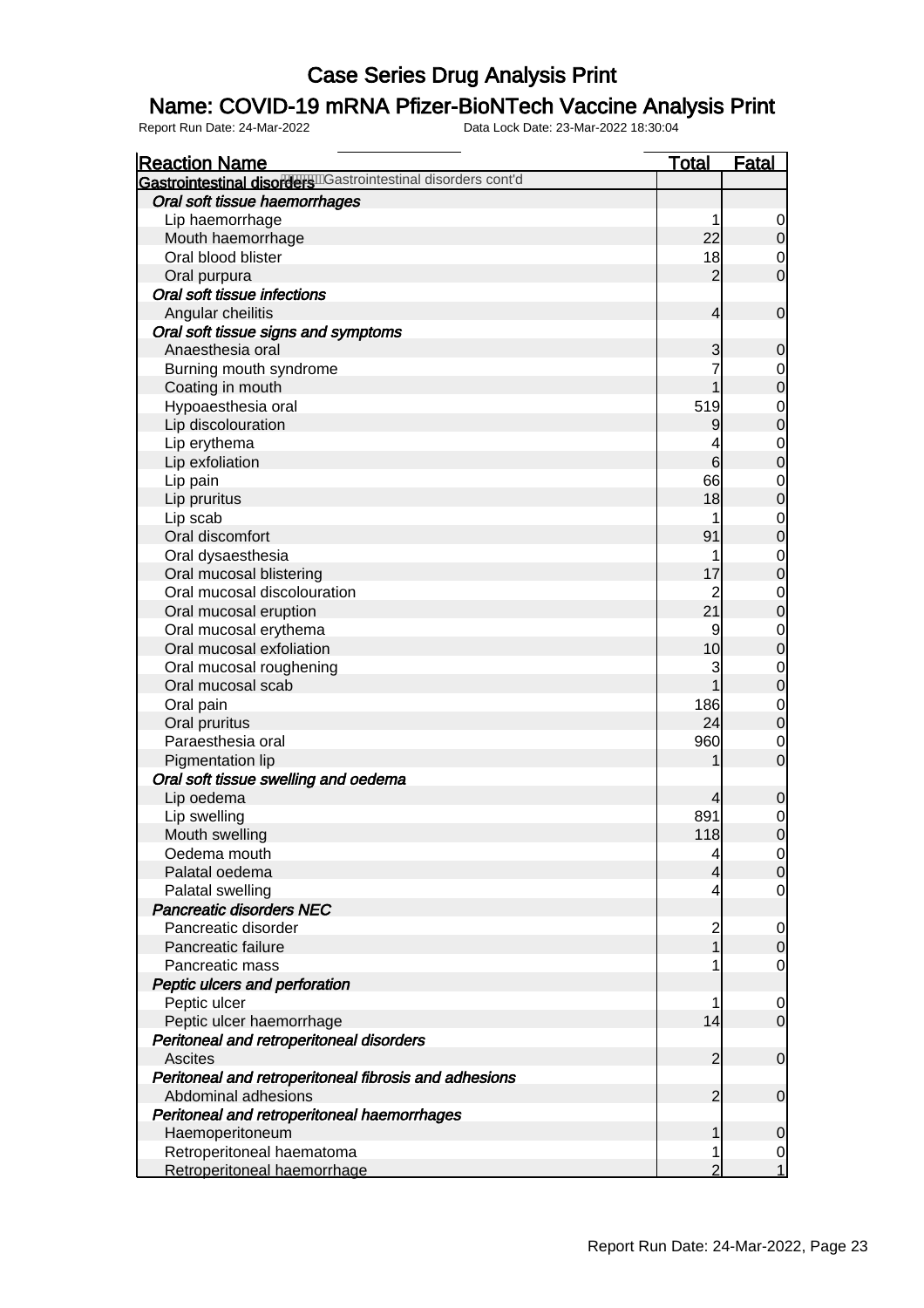### Name: COVID-19 mRNA Pfizer-BioNTech Vaccine Analysis Print

| <b>Reaction Name</b>                                          | <b>Total</b>    | <b>Fatal</b>                         |
|---------------------------------------------------------------|-----------------|--------------------------------------|
| Gastrointestinal disorderenderstrointestinal disorders cont'd |                 |                                      |
| <b>Rectal inflammations NEC</b>                               |                 |                                      |
| <b>Proctitis</b>                                              | 3               | $\mathbf 0$                          |
| Proctitis ulcerative                                          | 1               | $\overline{0}$                       |
| Salivary gland disorders NEC                                  |                 |                                      |
| Salivary gland disorder                                       | 1               | $\mathbf 0$                          |
| Salivary gland mucocoele                                      | 1               | $\overline{0}$                       |
| Salivary gland pain                                           | 13              | 0                                    |
| Salivary gland enlargements                                   |                 |                                      |
| Parotid gland enlargement                                     | 11              | $\mathbf 0$                          |
| Salivary gland enlargement                                    | $5\overline{)}$ | $\mathbf 0$                          |
| Submaxillary gland enlargement                                | 8               | 0                                    |
| Salivary gland infections and inflammations                   |                 |                                      |
| Noninfective sialoadenitis                                    | 2               | $\mathbf 0$                          |
| <b>Stomatitis and ulceration</b>                              |                 |                                      |
| Aphthous ulcer                                                | 58              | $\mathbf 0$                          |
| Lip ulceration                                                | 22              | $\mathbf 0$                          |
| Mouth ulceration                                              | 482             |                                      |
| Oral mucosa erosion                                           | 1               | $\begin{matrix} 0 \\ 0 \end{matrix}$ |
| Palatal ulcer                                                 |                 | $\mathbf 0$                          |
| <b>Stomatitis</b>                                             | 69              | $\overline{0}$                       |
| Tongue disorders                                              |                 |                                      |
| <b>Glossitis</b>                                              | 23              | $\mathbf 0$                          |
| Hypertrophy of tongue papillae                                | $\overline{c}$  | $\mathbf 0$                          |
| Plicated tongue                                               | $\overline{4}$  | $\overline{0}$                       |
| Tongue disorder                                               | 45              |                                      |
| Tongue geographic                                             | 7               | $0$ 0                                |
| Tongue haemorrhage                                            | 3               | $\mathbf{0}$                         |
| Tongue ulceration                                             | 34              | $\overline{0}$                       |
| Trichoglossia                                                 | 4               | 0                                    |
| Tongue signs and symptoms                                     |                 |                                      |
| Glossodynia                                                   | 231             | $\mathbf 0$                          |
| Scalloped tongue                                              | 5               | $\boldsymbol{0}$                     |
| Stiff tongue                                                  |                 |                                      |
| Swollen tongue                                                | 553             | $0$ 0                                |
| Tongue blistering                                             | 19              | $\mathbf 0$                          |
| Tongue coated                                                 | 20              | 0                                    |
| Tongue discolouration                                         | 40              | $\overline{0}$                       |
| Tongue discomfort                                             | 46              | $\overline{0}$                       |
| Tongue dry                                                    | 16              |                                      |
| Tongue eruption                                               | 11              | $\begin{matrix} 0 \\ 0 \end{matrix}$ |
| Tongue erythema                                               | 13              |                                      |
| Tongue exfoliation                                            |                 | $\begin{matrix}0\\0\end{matrix}$     |
| Tongue movement disturbance                                   | $\frac{2}{7}$   |                                      |
| Tongue oedema                                                 | 24              | $0$<br>0                             |
| Tongue pruritus                                               |                 |                                      |
| Tongue rough                                                  | $\frac{2}{5}$   | $\begin{matrix}0\\0\end{matrix}$     |
| Tongue spasm                                                  | 12              | $\mathbf 0$                          |
| <b>Tooth missing</b>                                          |                 |                                      |
| <b>Tooth loss</b>                                             | 6               | $\mathbf 0$                          |
| <b>Gastrointestinal disorders SOC TOTAL</b>                   | 42072           | <u> 19</u>                           |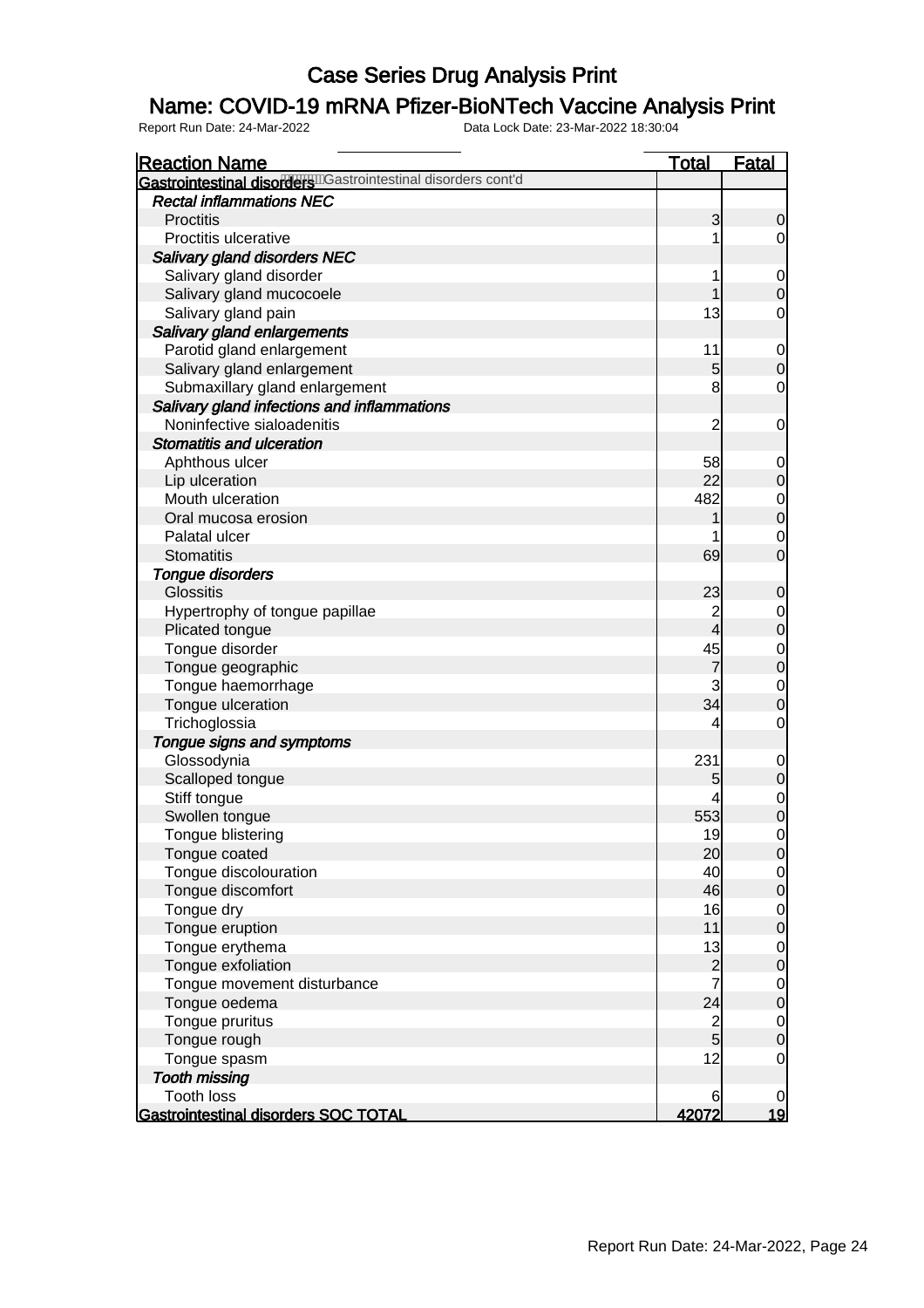#### Name: COVID-19 mRNA Pfizer-BioNTech Vaccine Analysis Print

| General disorders<br><b>Administration site reactions NEC</b><br>Administration site bruise<br>9<br>0<br>Administration site erythema<br>4<br>$\begin{matrix} 0 \\ 0 \end{matrix}$<br>3<br>Administration site extravasation<br>3<br>Administration site haematoma<br>$\begin{matrix}0\\0\end{matrix}$<br>Administration site inflammation<br>$\begin{matrix} 0 \\ 0 \end{matrix}$<br>Administration site irritation<br>Administration site joint discomfort<br>$\begin{matrix} 0 \\ 0 \end{matrix}$<br>Administration site joint movement impairment<br>Administration site joint pain<br>$\begin{matrix} 0 \\ 0 \end{matrix}$<br>Administration site nerve damage<br>20<br>Administration site pain<br>$\begin{matrix} 0 \\ 0 \end{matrix}$<br>Administration site rash<br>5<br>Administration site reaction<br>$\begin{matrix} 0 \\ 0 \end{matrix}$<br>Administration site swelling<br>$\frac{2}{2}$<br>Administration site urticaria<br>$\begin{matrix} 0 \\ 0 \end{matrix}$<br>Administration site warmth<br>42<br>Puncture site bruise<br>9<br>$\begin{matrix} 0 \\ 0 \end{matrix}$<br>Puncture site pain<br>Puncture site reaction<br>$\begin{matrix}0\\0\end{matrix}$<br>2<br>2<br>Puncture site swelling<br>Vessel puncture site bruise<br>Vessel puncture site erythema |
|-----------------------------------------------------------------------------------------------------------------------------------------------------------------------------------------------------------------------------------------------------------------------------------------------------------------------------------------------------------------------------------------------------------------------------------------------------------------------------------------------------------------------------------------------------------------------------------------------------------------------------------------------------------------------------------------------------------------------------------------------------------------------------------------------------------------------------------------------------------------------------------------------------------------------------------------------------------------------------------------------------------------------------------------------------------------------------------------------------------------------------------------------------------------------------------------------------------------------------------------------------------------------------------|
|                                                                                                                                                                                                                                                                                                                                                                                                                                                                                                                                                                                                                                                                                                                                                                                                                                                                                                                                                                                                                                                                                                                                                                                                                                                                                   |
|                                                                                                                                                                                                                                                                                                                                                                                                                                                                                                                                                                                                                                                                                                                                                                                                                                                                                                                                                                                                                                                                                                                                                                                                                                                                                   |
|                                                                                                                                                                                                                                                                                                                                                                                                                                                                                                                                                                                                                                                                                                                                                                                                                                                                                                                                                                                                                                                                                                                                                                                                                                                                                   |
|                                                                                                                                                                                                                                                                                                                                                                                                                                                                                                                                                                                                                                                                                                                                                                                                                                                                                                                                                                                                                                                                                                                                                                                                                                                                                   |
|                                                                                                                                                                                                                                                                                                                                                                                                                                                                                                                                                                                                                                                                                                                                                                                                                                                                                                                                                                                                                                                                                                                                                                                                                                                                                   |
|                                                                                                                                                                                                                                                                                                                                                                                                                                                                                                                                                                                                                                                                                                                                                                                                                                                                                                                                                                                                                                                                                                                                                                                                                                                                                   |
|                                                                                                                                                                                                                                                                                                                                                                                                                                                                                                                                                                                                                                                                                                                                                                                                                                                                                                                                                                                                                                                                                                                                                                                                                                                                                   |
|                                                                                                                                                                                                                                                                                                                                                                                                                                                                                                                                                                                                                                                                                                                                                                                                                                                                                                                                                                                                                                                                                                                                                                                                                                                                                   |
|                                                                                                                                                                                                                                                                                                                                                                                                                                                                                                                                                                                                                                                                                                                                                                                                                                                                                                                                                                                                                                                                                                                                                                                                                                                                                   |
|                                                                                                                                                                                                                                                                                                                                                                                                                                                                                                                                                                                                                                                                                                                                                                                                                                                                                                                                                                                                                                                                                                                                                                                                                                                                                   |
|                                                                                                                                                                                                                                                                                                                                                                                                                                                                                                                                                                                                                                                                                                                                                                                                                                                                                                                                                                                                                                                                                                                                                                                                                                                                                   |
|                                                                                                                                                                                                                                                                                                                                                                                                                                                                                                                                                                                                                                                                                                                                                                                                                                                                                                                                                                                                                                                                                                                                                                                                                                                                                   |
|                                                                                                                                                                                                                                                                                                                                                                                                                                                                                                                                                                                                                                                                                                                                                                                                                                                                                                                                                                                                                                                                                                                                                                                                                                                                                   |
|                                                                                                                                                                                                                                                                                                                                                                                                                                                                                                                                                                                                                                                                                                                                                                                                                                                                                                                                                                                                                                                                                                                                                                                                                                                                                   |
|                                                                                                                                                                                                                                                                                                                                                                                                                                                                                                                                                                                                                                                                                                                                                                                                                                                                                                                                                                                                                                                                                                                                                                                                                                                                                   |
|                                                                                                                                                                                                                                                                                                                                                                                                                                                                                                                                                                                                                                                                                                                                                                                                                                                                                                                                                                                                                                                                                                                                                                                                                                                                                   |
|                                                                                                                                                                                                                                                                                                                                                                                                                                                                                                                                                                                                                                                                                                                                                                                                                                                                                                                                                                                                                                                                                                                                                                                                                                                                                   |
|                                                                                                                                                                                                                                                                                                                                                                                                                                                                                                                                                                                                                                                                                                                                                                                                                                                                                                                                                                                                                                                                                                                                                                                                                                                                                   |
|                                                                                                                                                                                                                                                                                                                                                                                                                                                                                                                                                                                                                                                                                                                                                                                                                                                                                                                                                                                                                                                                                                                                                                                                                                                                                   |
|                                                                                                                                                                                                                                                                                                                                                                                                                                                                                                                                                                                                                                                                                                                                                                                                                                                                                                                                                                                                                                                                                                                                                                                                                                                                                   |
|                                                                                                                                                                                                                                                                                                                                                                                                                                                                                                                                                                                                                                                                                                                                                                                                                                                                                                                                                                                                                                                                                                                                                                                                                                                                                   |
|                                                                                                                                                                                                                                                                                                                                                                                                                                                                                                                                                                                                                                                                                                                                                                                                                                                                                                                                                                                                                                                                                                                                                                                                                                                                                   |
|                                                                                                                                                                                                                                                                                                                                                                                                                                                                                                                                                                                                                                                                                                                                                                                                                                                                                                                                                                                                                                                                                                                                                                                                                                                                                   |
|                                                                                                                                                                                                                                                                                                                                                                                                                                                                                                                                                                                                                                                                                                                                                                                                                                                                                                                                                                                                                                                                                                                                                                                                                                                                                   |
| $\begin{matrix} 0 \\ 0 \end{matrix}$<br>Vessel puncture site pain                                                                                                                                                                                                                                                                                                                                                                                                                                                                                                                                                                                                                                                                                                                                                                                                                                                                                                                                                                                                                                                                                                                                                                                                                 |
| Adverse effect absent                                                                                                                                                                                                                                                                                                                                                                                                                                                                                                                                                                                                                                                                                                                                                                                                                                                                                                                                                                                                                                                                                                                                                                                                                                                             |
| 10<br>$\mathbf 0$<br>No adverse event                                                                                                                                                                                                                                                                                                                                                                                                                                                                                                                                                                                                                                                                                                                                                                                                                                                                                                                                                                                                                                                                                                                                                                                                                                             |
| Application and instillation site reactions                                                                                                                                                                                                                                                                                                                                                                                                                                                                                                                                                                                                                                                                                                                                                                                                                                                                                                                                                                                                                                                                                                                                                                                                                                       |
| Application site acne<br>$\mathbf 0$                                                                                                                                                                                                                                                                                                                                                                                                                                                                                                                                                                                                                                                                                                                                                                                                                                                                                                                                                                                                                                                                                                                                                                                                                                              |
| 12<br>Application site bruise                                                                                                                                                                                                                                                                                                                                                                                                                                                                                                                                                                                                                                                                                                                                                                                                                                                                                                                                                                                                                                                                                                                                                                                                                                                     |
| $0$ 0<br>Application site burn<br>1                                                                                                                                                                                                                                                                                                                                                                                                                                                                                                                                                                                                                                                                                                                                                                                                                                                                                                                                                                                                                                                                                                                                                                                                                                               |
| $\overline{c}$<br>Application site dryness                                                                                                                                                                                                                                                                                                                                                                                                                                                                                                                                                                                                                                                                                                                                                                                                                                                                                                                                                                                                                                                                                                                                                                                                                                        |
| $\begin{matrix}0\\0\end{matrix}$<br>18<br>Application site erythema                                                                                                                                                                                                                                                                                                                                                                                                                                                                                                                                                                                                                                                                                                                                                                                                                                                                                                                                                                                                                                                                                                                                                                                                               |
| Application site haemorrhage<br>1                                                                                                                                                                                                                                                                                                                                                                                                                                                                                                                                                                                                                                                                                                                                                                                                                                                                                                                                                                                                                                                                                                                                                                                                                                                 |
| $\begin{matrix}0\\0\end{matrix}$<br>Application site hypoaesthesia                                                                                                                                                                                                                                                                                                                                                                                                                                                                                                                                                                                                                                                                                                                                                                                                                                                                                                                                                                                                                                                                                                                                                                                                                |
| 1<br>$\overline{0}$<br>Application site irritation                                                                                                                                                                                                                                                                                                                                                                                                                                                                                                                                                                                                                                                                                                                                                                                                                                                                                                                                                                                                                                                                                                                                                                                                                                |
| Application site joint erythema<br>$\overline{0}$<br>1                                                                                                                                                                                                                                                                                                                                                                                                                                                                                                                                                                                                                                                                                                                                                                                                                                                                                                                                                                                                                                                                                                                                                                                                                            |
| Application site joint pain<br>1                                                                                                                                                                                                                                                                                                                                                                                                                                                                                                                                                                                                                                                                                                                                                                                                                                                                                                                                                                                                                                                                                                                                                                                                                                                  |
| $\frac{0}{0}$<br>Application site mass                                                                                                                                                                                                                                                                                                                                                                                                                                                                                                                                                                                                                                                                                                                                                                                                                                                                                                                                                                                                                                                                                                                                                                                                                                            |
| $\overline{c}$<br>Application site odour                                                                                                                                                                                                                                                                                                                                                                                                                                                                                                                                                                                                                                                                                                                                                                                                                                                                                                                                                                                                                                                                                                                                                                                                                                          |
| $\begin{matrix} 0 \\ 0 \end{matrix}$<br>12<br>Application site pain                                                                                                                                                                                                                                                                                                                                                                                                                                                                                                                                                                                                                                                                                                                                                                                                                                                                                                                                                                                                                                                                                                                                                                                                               |
| Application site pruritus<br>4                                                                                                                                                                                                                                                                                                                                                                                                                                                                                                                                                                                                                                                                                                                                                                                                                                                                                                                                                                                                                                                                                                                                                                                                                                                    |
| $\begin{matrix} 0 \\ 0 \end{matrix}$<br>$\overline{c}$<br>Application site rash                                                                                                                                                                                                                                                                                                                                                                                                                                                                                                                                                                                                                                                                                                                                                                                                                                                                                                                                                                                                                                                                                                                                                                                                   |
| $\mathbf 1$<br>Application site reaction                                                                                                                                                                                                                                                                                                                                                                                                                                                                                                                                                                                                                                                                                                                                                                                                                                                                                                                                                                                                                                                                                                                                                                                                                                          |
| $\begin{matrix} 0 \\ 0 \end{matrix}$<br>Application site swelling                                                                                                                                                                                                                                                                                                                                                                                                                                                                                                                                                                                                                                                                                                                                                                                                                                                                                                                                                                                                                                                                                                                                                                                                                 |
| $\frac{2}{7}$<br>Application site vesicles                                                                                                                                                                                                                                                                                                                                                                                                                                                                                                                                                                                                                                                                                                                                                                                                                                                                                                                                                                                                                                                                                                                                                                                                                                        |
| $\begin{matrix} 0 \\ 0 \end{matrix}$<br>Application site warmth<br>1                                                                                                                                                                                                                                                                                                                                                                                                                                                                                                                                                                                                                                                                                                                                                                                                                                                                                                                                                                                                                                                                                                                                                                                                              |
| Instillation site warmth<br>9<br>$\mathbf 0$                                                                                                                                                                                                                                                                                                                                                                                                                                                                                                                                                                                                                                                                                                                                                                                                                                                                                                                                                                                                                                                                                                                                                                                                                                      |
| <b>Asthenic conditions</b>                                                                                                                                                                                                                                                                                                                                                                                                                                                                                                                                                                                                                                                                                                                                                                                                                                                                                                                                                                                                                                                                                                                                                                                                                                                        |
|                                                                                                                                                                                                                                                                                                                                                                                                                                                                                                                                                                                                                                                                                                                                                                                                                                                                                                                                                                                                                                                                                                                                                                                                                                                                                   |
| Asthenia<br>2375<br>$\overline{0}$<br>$\overline{0}$                                                                                                                                                                                                                                                                                                                                                                                                                                                                                                                                                                                                                                                                                                                                                                                                                                                                                                                                                                                                                                                                                                                                                                                                                              |
| Chronic fatigue syndrome<br>82                                                                                                                                                                                                                                                                                                                                                                                                                                                                                                                                                                                                                                                                                                                                                                                                                                                                                                                                                                                                                                                                                                                                                                                                                                                    |
| Decreased activity<br>10 <sup>1</sup><br>$\mathbf{0}$                                                                                                                                                                                                                                                                                                                                                                                                                                                                                                                                                                                                                                                                                                                                                                                                                                                                                                                                                                                                                                                                                                                                                                                                                             |
| $\overline{1}$<br>25979<br>Fatigue<br>1<br>5849<br><b>Malaise</b>                                                                                                                                                                                                                                                                                                                                                                                                                                                                                                                                                                                                                                                                                                                                                                                                                                                                                                                                                                                                                                                                                                                                                                                                                 |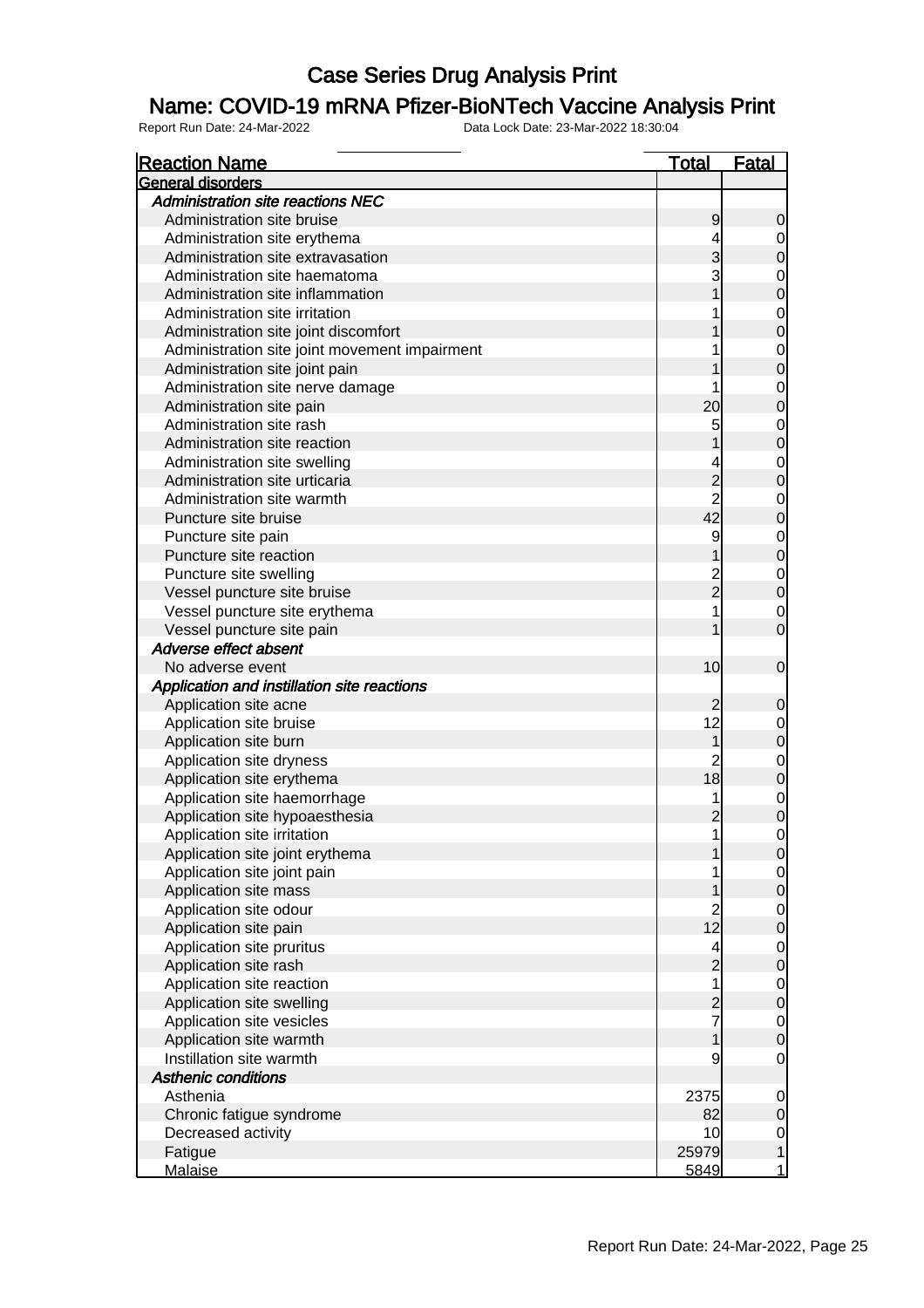### Name: COVID-19 mRNA Pfizer-BioNTech Vaccine Analysis Print

| <b>Reaction Name</b>                                 | <u>Total</u>   | <b>Fatal</b>                         |
|------------------------------------------------------|----------------|--------------------------------------|
| General disorders cont'd<br><b>General disorders</b> |                |                                      |
| Sluggishness                                         | 19             | $\overline{0}$                       |
| <b>Body temperature altered</b>                      |                |                                      |
| Hyperthermia                                         | 7              | $\mathbf 0$                          |
| Hyperthermia malignant                               | 1              | $\overline{0}$                       |
| Hypothermia                                          | 27             | $\overline{0}$                       |
| Temperature regulation disorder                      | 14             | $\mathbf 0$                          |
| Breast complications associated with device          |                |                                      |
| Breast implant palpable                              | 1              | $\overline{0}$                       |
| Capsular contracture associated with breast implant  | $\overline{2}$ | $\overline{O}$                       |
| Cardiac complications associated with device         |                |                                      |
| Prosthetic cardiac valve thrombosis                  | $\overline{2}$ | $\boldsymbol{0}$                     |
| Complications associated with device NEC             |                |                                      |
| Capsular contracture associated with implant         | 1              | $\mathbf 0$                          |
| Complication of device removal                       | 3              |                                      |
| Injury associated with device                        | 5              | $0\atop 0$                           |
| Medical device pain                                  | 1              | $\begin{matrix} 0 \\ 0 \end{matrix}$ |
| Medical device site swelling                         | 1              |                                      |
| Phantom shocks                                       | $\overline{c}$ | $\mathbf 0$                          |
| Death and sudden death                               |                |                                      |
| Brain death                                          | 3              |                                      |
| Cardiac death                                        | 3              | $\frac{2}{2}$                        |
| Clinical death                                       |                |                                      |
| Death                                                | 189            | 189                                  |
| Sudden cardiac death                                 |                |                                      |
| Sudden death                                         | 27             | 27                                   |
| Febrile disorders                                    |                |                                      |
| Hyperpyrexia                                         | 10             | 0                                    |
| Pyrexia                                              | 16821          | $\overline{0}$                       |
| <b>Feelings and sensations NEC</b>                   |                |                                      |
| Chills                                               | 10476          | $\overline{0}$                       |
| Feeling abnormal                                     | 1820           | $\mathbf 0$                          |
| Feeling cold                                         | 1365           | $\begin{matrix} 0 \\ 0 \end{matrix}$ |
| Feeling drunk                                        | 82             |                                      |
| Feeling hot                                          | 1300           | $\begin{matrix} 0 \\ 0 \end{matrix}$ |
| Feeling jittery                                      | 34             |                                      |
| Feeling of body temperature change                   | 368            | $\Omega$                             |
| Feeling of relaxation                                | 3              | $\overline{0}$                       |
| Hangover                                             | 84             | $\overline{0}$                       |
| Hunger                                               | 51             | $\mathbf 0$                          |
| Sensation of blood flow                              | 5              | $\overline{0}$                       |
| Sensation of foreign body                            | 63             | $\boldsymbol{0}$                     |
| Sense of oppression                                  | 1              | $\overline{0}$                       |
| Temperature intolerance                              | 52             | $\boldsymbol{0}$                     |
| <b>Thirst</b>                                        | 380            | $\overline{0}$                       |
| Thirst decreased                                     | 2              | $\mathbf 0$                          |
| <b>Fibrosis NEC</b>                                  |                |                                      |
| <b>Fibrosis</b>                                      | 1              | $\mathbf 0$                          |
| Gait disturbances                                    |                |                                      |
| Gait deviation                                       | 1              | $\mathbf 0$                          |
| Gait disturbance                                     | 287            | $\overline{0}$                       |
| Gait inability                                       | 111            | $\boldsymbol{0}$                     |
| Loss of control of legs                              | 28             | $\overline{0}$                       |
| <b>General signs and symptoms NEC</b>                |                |                                      |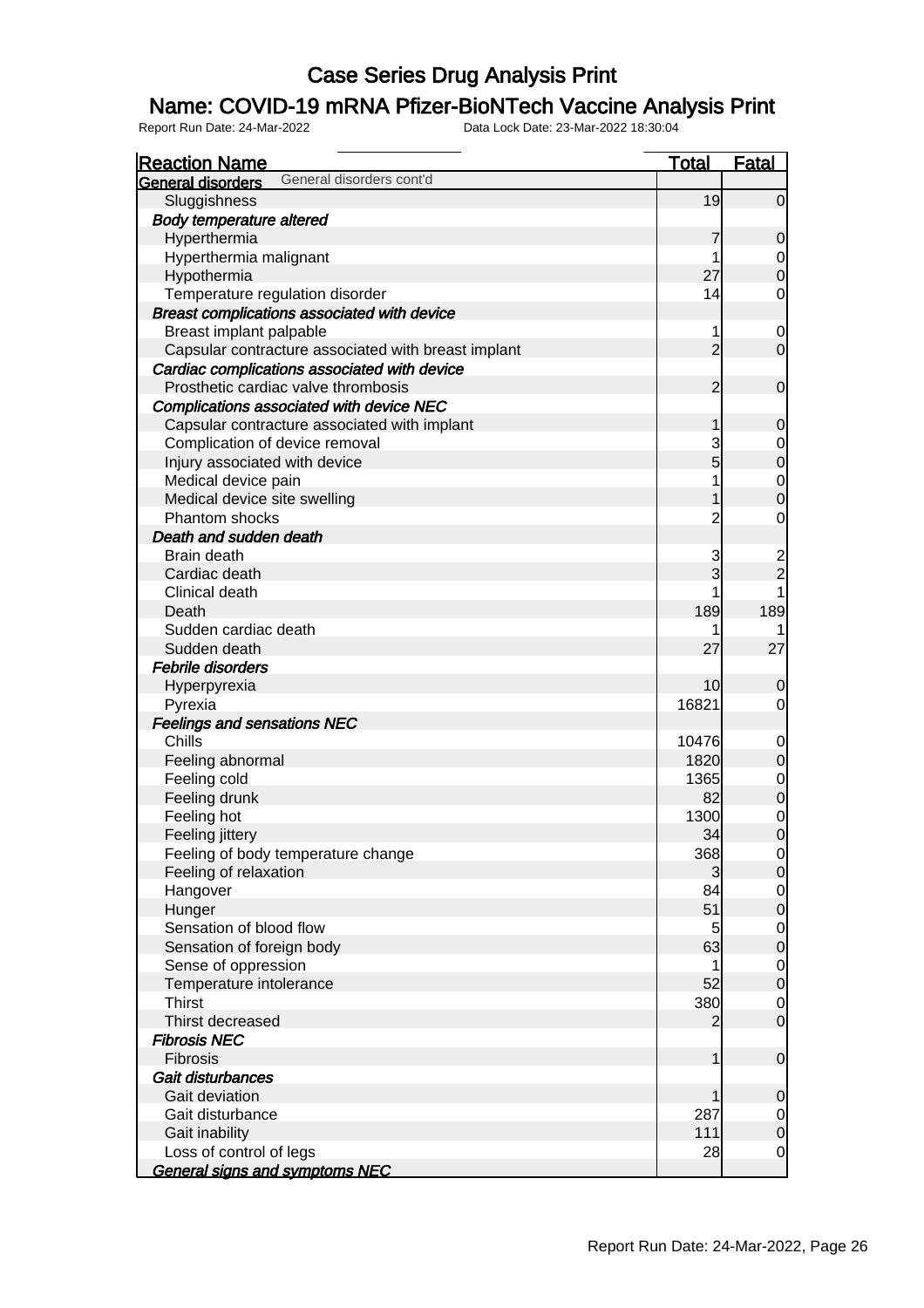### Name: COVID-19 mRNA Pfizer-BioNTech Vaccine Analysis Print

| <b>Reaction Name</b>                          | <u>Total</u>                          | <b>Fatal</b>                               |
|-----------------------------------------------|---------------------------------------|--------------------------------------------|
| General disorders cont'd<br>General disorders |                                       |                                            |
| Adhesion                                      | 1                                     | $\overline{0}$                             |
| Chronic disease                               | 1                                     | $\mathsf{O}\xspace$                        |
| Concomitant disease progression               |                                       | 1                                          |
| Condition aggravated                          | 331                                   | $\mathbf 0$                                |
| Crepitations                                  | 5                                     | $\overline{0}$                             |
| Crying                                        | 168                                   | $\overline{0}$                             |
| Deformity                                     | $\overline{c}$                        | $\mathbf{0}$                               |
| Developmental delay                           | $\overline{1}$                        | $\mathbf 0$                                |
| Discharge                                     | 13                                    |                                            |
| Disease progression                           | $\overline{2}$                        | $\begin{matrix} 0 \\ 0 \end{matrix}$       |
| Disease recurrence                            | 32                                    |                                            |
| Effusion                                      | 3                                     | $0$ 0                                      |
| Energy increased                              | 27                                    |                                            |
| Exercise tolerance decreased                  | 35                                    | $0$ 0                                      |
| Exercise tolerance increased                  |                                       |                                            |
|                                               | $\frac{2}{1}$                         | $\begin{matrix} 0 \\ 0 \end{matrix}$       |
| Fat tissue increased                          |                                       |                                            |
| Foaming at mouth                              | 3<br>17                               | $\begin{array}{c} 0 \\ 2 \\ 0 \end{array}$ |
| General physical health deterioration         |                                       |                                            |
| General symptom                               | $rac{3}{7}$                           |                                            |
| Glassy eyes                                   |                                       |                                            |
| High-pitched crying                           | 3                                     | $\begin{matrix}0\\0\end{matrix}$           |
| <b>Illness</b>                                | 2244                                  |                                            |
| Induration                                    | 17                                    | $\mathbf{0}$                               |
| Influenza like illness                        | 2675                                  | $\overline{0}$                             |
| Irritability postvaccinal                     | 2                                     | $\overline{0}$                             |
| Local reaction                                | 93                                    | $\mathbf 0$                                |
| Moaning                                       | 4                                     | $\frac{0}{5}$                              |
| Multiple organ dysfunction syndrome           | 13                                    |                                            |
| Nonspecific reaction                          | $\frac{2}{3}$                         | $\mathbf{0}$                               |
| Organ failure                                 |                                       | $\overline{1}$                             |
| Perforation                                   | $\overline{2}$                        | $\mathbf{0}$                               |
| Peripheral swelling                           | 4422                                  | $\mathbf 0$                                |
| Physical deconditioning                       | $\overline{\mathbf{c}}$               | $\overline{0}$                             |
| Pre-existing condition improved               | 9                                     | $\overline{0}$                             |
| Prolapse                                      | $\mathbf{1}$                          | $\mathbf 0$                                |
| Screaming                                     | 24                                    | 0                                          |
| Secretion discharge                           | 25                                    | $\overline{0}$                             |
| Swelling                                      | 3568                                  | $\overline{0}$                             |
| Swelling face                                 | 977                                   |                                            |
| Symptom recurrence                            | 1                                     | $\begin{matrix} 0 \\ 0 \end{matrix}$       |
| <b>Terminal state</b>                         |                                       | $\overline{0}$                             |
| <b>Tissue irritation</b>                      | 1                                     | $\overline{0}$                             |
| Tissue rupture                                | 1                                     | $\mathbf 0$                                |
| <b>Healing abnormal NEC</b>                   |                                       |                                            |
| Impaired healing                              | 6                                     | $\overline{0}$                             |
| Implant and catheter site reactions           |                                       |                                            |
| Implant site discolouration                   |                                       | $\boldsymbol{0}$                           |
| Implant site pain                             | $\frac{2}{3}$                         | $\mathbf 0$                                |
| Implant site rash                             | 1                                     | $\overline{0}$                             |
| Implant site reaction                         | 1                                     | $\mathbf 0$                                |
| Implant site swelling                         |                                       | $\overline{0}$                             |
| Implant site urticaria                        | $\begin{array}{c} 2 \\ 1 \end{array}$ | $\mathbf 0$                                |
| Implant site warmth                           | 3                                     | <u>0</u>                                   |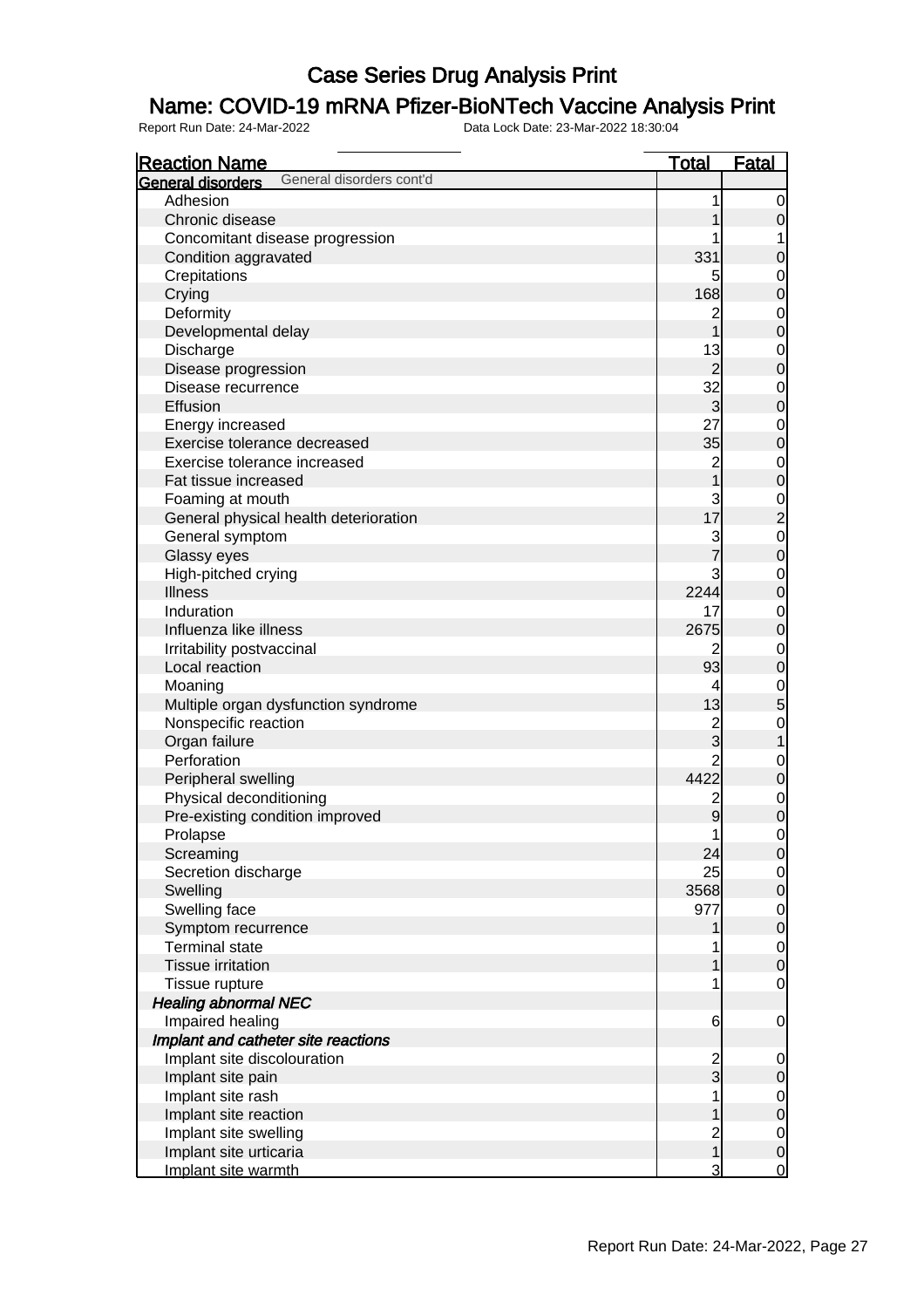### Name: COVID-19 mRNA Pfizer-BioNTech Vaccine Analysis Print

| <b>Reaction Name</b>                          | <u>Total</u>                               | Fatal                                |
|-----------------------------------------------|--------------------------------------------|--------------------------------------|
| General disorders cont'd<br>General disorders |                                            |                                      |
| <b>Inflammations</b>                          |                                            |                                      |
| Foreign body reaction                         | 1                                          | $\overline{0}$                       |
| Granuloma                                     | 1                                          | $\mathbf 0$                          |
| Inflammation                                  | 641                                        | $\mathbf{0}$                         |
| Papillitis                                    | 1                                          | $\overline{0}$                       |
| Scar inflammation                             | 3                                          |                                      |
| <b>Serositis</b>                              | $\overline{1}$                             | $\begin{matrix} 0 \\ 0 \end{matrix}$ |
| Soft tissue inflammation                      | 1                                          | $\mathbf{0}$                         |
| Systemic inflammatory response syndrome       | $6 \overline{}$                            | $\overline{0}$                       |
| Infusion site reactions                       |                                            |                                      |
| Infusion site coldness                        | 1                                          | $\mathbf 0$                          |
| Infusion site discolouration                  | 1                                          | $\mathbf{0}$                         |
| Infusion site joint effusion                  | 1                                          | $\overline{0}$                       |
| Infusion site joint pain                      | $\overline{2}$                             |                                      |
| Infusion site mass                            | $\overline{1}$                             | $0$<br>0                             |
| Infusion site nerve damage                    | 1                                          |                                      |
| Infusion site pain                            | 5                                          | $\begin{matrix}0\\0\end{matrix}$     |
| Infusion site pruritus                        | $\frac{3}{2}$                              |                                      |
| Infusion site swelling                        |                                            | $\begin{matrix} 0 \\ 0 \end{matrix}$ |
| Infusion site urticaria                       | 1                                          | $\mathbf{0}$                         |
| Infusion site warmth                          | $\overline{2}$                             | $\overline{0}$                       |
| Injection site reactions                      |                                            |                                      |
| Injected limb mobility decreased              | 38                                         | $\mathbf 0$                          |
| Injection site bruising                       | 73                                         | $\mathbf{0}$                         |
| Injection site coldness                       | $\mathbf 1$                                | $\overline{0}$                       |
| Injection site cyst                           | 3                                          |                                      |
| Injection site discolouration                 | $\overline{5}$                             | $\begin{matrix}0\\0\end{matrix}$     |
| Injection site discomfort                     | 10                                         | $\mathbf{0}$                         |
| Injection site eczema                         | 1                                          | $\overline{0}$                       |
| Injection site erythema                       | 440                                        |                                      |
| Injection site extravasation                  |                                            | $0$<br>0                             |
| Injection site haematoma                      | $\overline{2}$                             |                                      |
| Injection site haemorrhage                    | 10                                         | $\begin{matrix} 0 \\ 0 \end{matrix}$ |
| Injection site hypersensitivity               | $\overline{2}$                             |                                      |
| Injection site hypoaesthesia                  | 16                                         | $\begin{matrix}0\\0\end{matrix}$     |
| Injection site indentation                    | 10                                         | $\Omega$                             |
| Injection site induration                     | $\overline{4}$                             | $\overline{O}$                       |
| Injection site inflammation                   | 50                                         |                                      |
| Injection site injury                         |                                            | $\begin{matrix} 0 \\ 0 \end{matrix}$ |
| Injection site irritation                     | $\begin{array}{c} 2 \\ 2 \\ 2 \end{array}$ |                                      |
| Injection site joint discomfort               |                                            | $\begin{matrix} 0 \\ 0 \end{matrix}$ |
| Injection site joint erythema                 | $\overline{\mathbf{4}}$                    |                                      |
| Injection site joint movement impairment      | $\overline{1}$                             | $\begin{matrix} 0 \\ 0 \end{matrix}$ |
| Injection site joint pain                     | 15                                         |                                      |
| Injection site lymphadenopathy                | 1                                          | $\begin{matrix} 0 \\ 0 \end{matrix}$ |
| Injection site macule                         |                                            |                                      |
| Injection site mass                           | 641                                        | $\begin{matrix} 0 \\ 0 \end{matrix}$ |
| Injection site movement impairment            | 1                                          |                                      |
| Injection site muscle weakness                | 1                                          | $\begin{matrix} 0 \\ 0 \end{matrix}$ |
| Injection site necrosis                       | 4                                          | $\overline{0}$                       |
| Injection site nerve damage                   | $\overline{1}$                             | $\overline{0}$                       |
| Injection site nodule                         | 1                                          |                                      |
| Injection site oedema                         | 19                                         | $\begin{matrix} 0 \\ 0 \end{matrix}$ |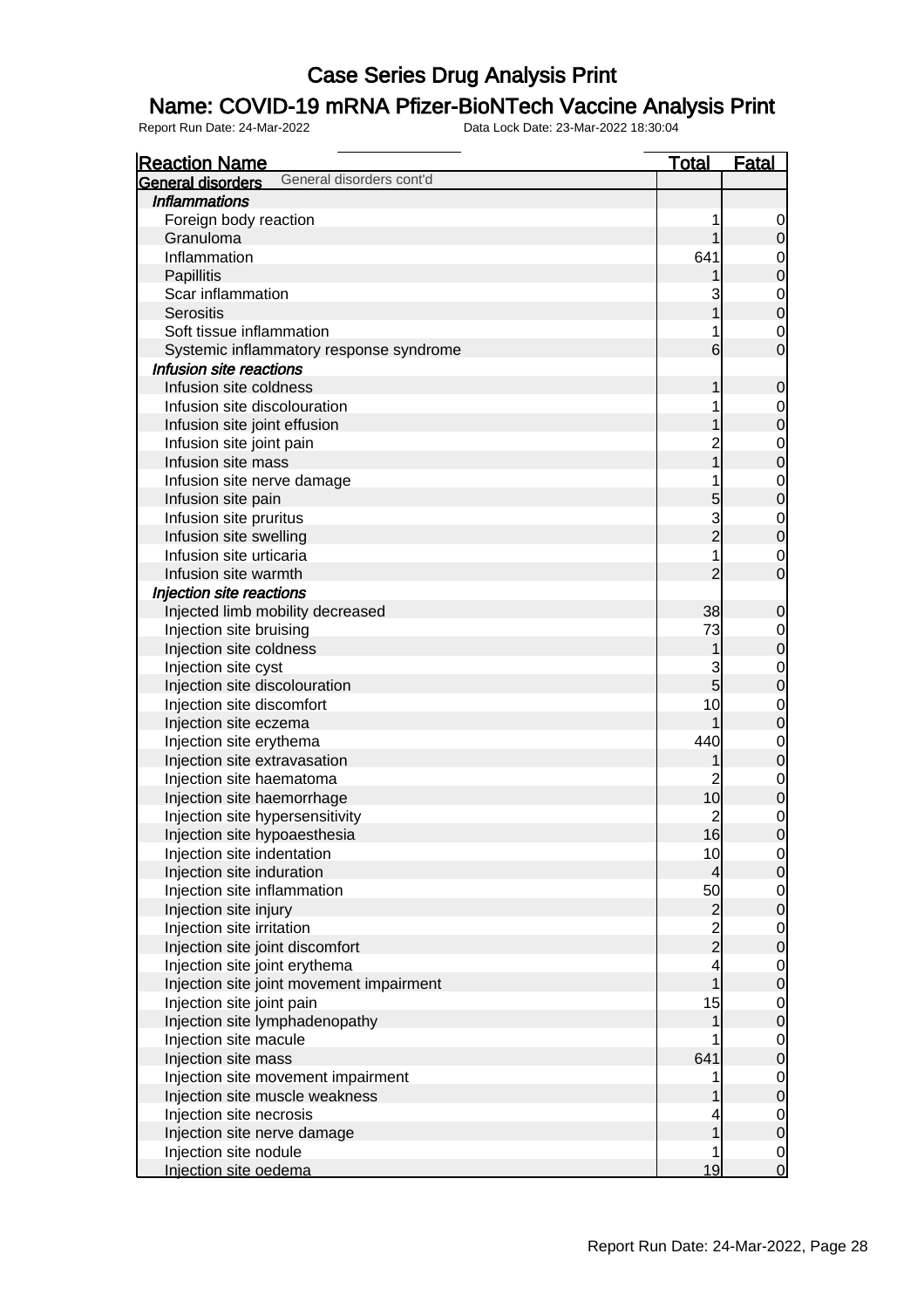### Name: COVID-19 mRNA Pfizer-BioNTech Vaccine Analysis Print

| <b>Reaction Name</b>                                 | <u>Total</u>   | <u>Fatal</u>                         |
|------------------------------------------------------|----------------|--------------------------------------|
| General disorders cont'd<br><b>General disorders</b> |                |                                      |
| Injection site pain                                  | 3196           | $\overline{0}$                       |
| Injection site pallor                                |                | $\mathbf 0$                          |
| Injection site paraesthesia                          | 15             | $\begin{matrix} 0 \\ 0 \end{matrix}$ |
| Injection site pruritus                              | 245            |                                      |
| Injection site rash                                  | 204            | $\begin{matrix} 0 \\ 0 \end{matrix}$ |
| Injection site reaction                              | 57             |                                      |
| Injection site scab                                  | 4              | $\begin{matrix} 0 \\ 0 \end{matrix}$ |
| Injection site scar                                  | 4              |                                      |
| Injection site swelling                              | 351            | $\begin{matrix} 0 \\ 0 \end{matrix}$ |
| Injection site urticaria                             | 36             |                                      |
| Injection site vesicles                              | 10             | $\begin{matrix} 0 \\ 0 \end{matrix}$ |
| Injection site warmth                                | 209            |                                      |
| <b>Interactions</b>                                  |                |                                      |
| Alcohol interaction                                  | 5              | $\mathbf 0$                          |
| Drug interaction                                     | 32             | $\begin{matrix} 0 \\ 0 \end{matrix}$ |
| Inhibitory drug interaction                          | 3              |                                      |
| <b>Mass conditions NEC</b>                           |                |                                      |
| Cyst                                                 | 58             | $\mathbf 0$                          |
| Mass                                                 | 88             |                                      |
| Nodule                                               | 45             | $\begin{matrix} 0 \\ 0 \end{matrix}$ |
| Mucosal findings abnormal                            |                |                                      |
| Mucosa vesicle                                       | 1              | $\mathbf 0$                          |
| Mucosal dryness                                      | 1              |                                      |
| Mucosal haemorrhage                                  | 10             | $\begin{matrix} 0 \\ 0 \end{matrix}$ |
| Mucosal inflammation                                 | 3              |                                      |
| Mucosal ulceration                                   |                | $\begin{matrix} 0 \\ 0 \end{matrix}$ |
| Oedema mucosal                                       |                |                                      |
| Polyp                                                | $\frac{2}{6}$  | $\begin{matrix} 0 \\ 0 \end{matrix}$ |
| <b>Necrosis NEC</b>                                  |                |                                      |
| Fat necrosis                                         | 4              | 0                                    |
| <b>Necrosis</b>                                      | 5              | $\mathbf 0$                          |
| Oedema NEC                                           |                |                                      |
| Face oedema                                          | 35             | $\overline{0}$                       |
| Generalised oedema                                   | 6              | $\overline{0}$                       |
| Localised oedema                                     | 21             | $\mathbf 0$                          |
| Oedema                                               | 94             | $\overline{0}$                       |
| Oedema peripheral                                    | 103            | $\overline{0}$                       |
| <b>Pain and discomfort NEC</b>                       |                |                                      |
| Axillary pain                                        | 4039           | $\overline{0}$                       |
| Breakthrough pain                                    |                | $\mathbf 0$                          |
| Chest discomfort                                     | 2061           | $\mathbf 0$                          |
| Chest pain                                           | 6704           | $\mathbf 0$                          |
| Discomfort                                           | 562            | $\overline{0}$                       |
| <b>Facial discomfort</b>                             | 21             | $\mathbf 0$                          |
| Facial pain                                          | 238            | $\overline{0}$                       |
| First bite syndrome                                  |                | $\mathbf 0$                          |
| Inflammatory pain                                    | 21             | $\overline{0}$                       |
| Non-cardiac chest pain                               | 36             | $\mathbf 0$                          |
| Pain                                                 | 10022          | $\overline{0}$                       |
| Suprapubic pain                                      |                | $\mathbf 0$                          |
| Tenderness                                           | 739            | $\overline{0}$                       |
| Visceral pain                                        | $\overline{2}$ | $\mathbf 0$                          |
| Therapeutic and nontherapeutic responses             |                |                                      |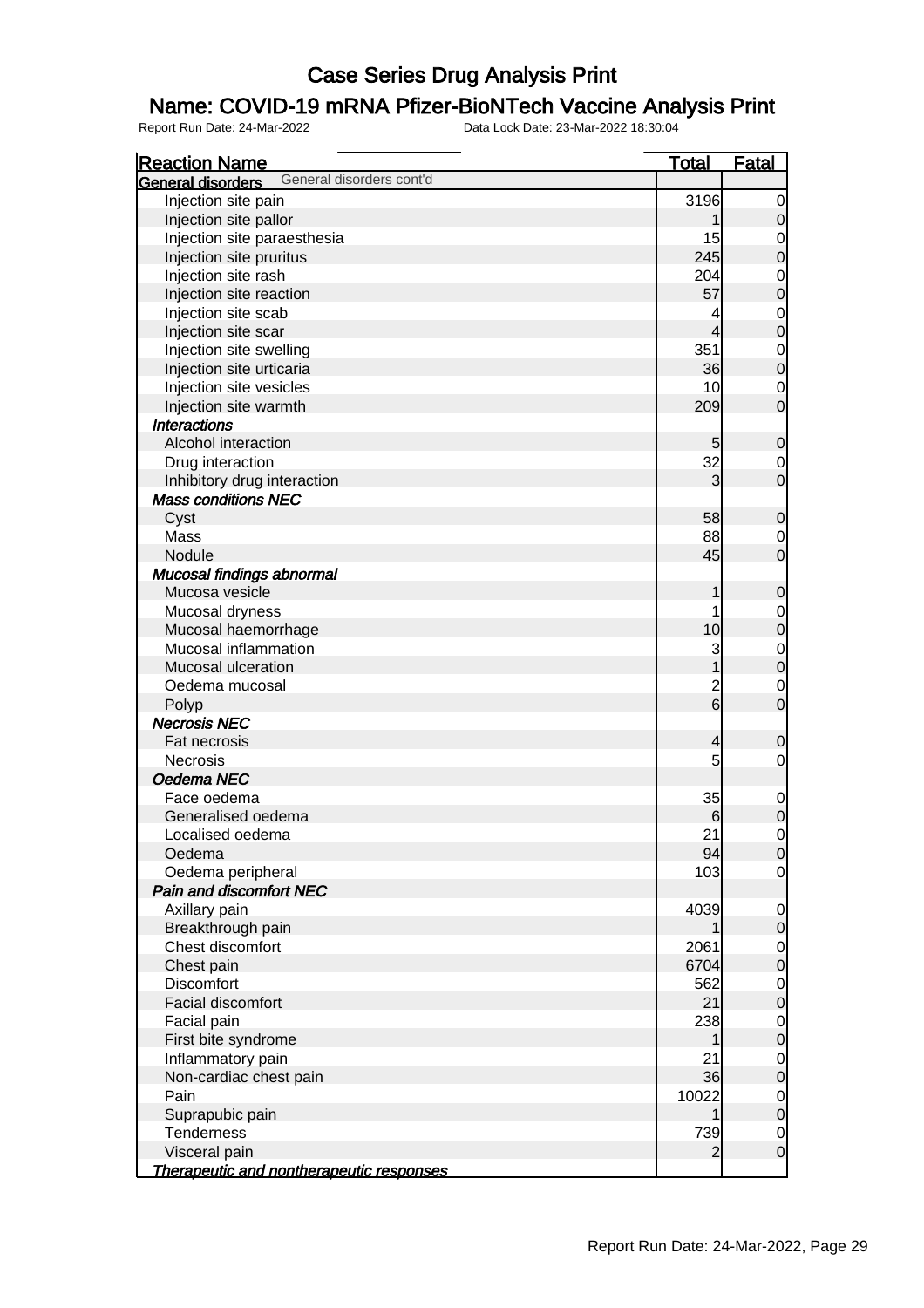### Name: COVID-19 mRNA Pfizer-BioNTech Vaccine Analysis Print

| <b>Reaction Name</b>                                 | <b>Total</b>             | <b>Fatal</b>                         |
|------------------------------------------------------|--------------------------|--------------------------------------|
| General disorders cont'd<br><b>General disorders</b> |                          |                                      |
| Adverse drug reaction                                | 56                       | $\overline{0}$                       |
| Adverse food reaction                                | 3                        | 0                                    |
| Adverse reaction                                     | $\overline{7}$           | $\mathbf 0$                          |
| Drug ineffective                                     | 486                      | $\mathbf 0$                          |
| Drug intolerance                                     | 4                        | $\overline{0}$                       |
| Drug resistance                                      | 1                        | $\mathbf 0$                          |
| Immediate post-injection reaction                    | $\overline{\mathcal{L}}$ | $\overline{0}$                       |
| Inadequate analgesia                                 | 9                        | $\mathbf 0$                          |
| No reaction on previous exposure to drug             | 25                       | $\overline{0}$                       |
| Product intolerance                                  | 1                        |                                      |
| Therapeutic product effect decreased                 | $\overline{c}$           | $\begin{matrix} 0 \\ 0 \end{matrix}$ |
| Therapeutic product effect delayed                   |                          |                                      |
| Therapeutic product effect increased                 | $\frac{2}{1}$            | $0\atop 0$                           |
| Therapeutic product ineffective                      |                          |                                      |
| Therapeutic response decreased                       | $\frac{3}{2}$            | $0\atop 0$                           |
|                                                      | 95                       |                                      |
| Therapeutic response unexpected                      | 1                        | $\overline{0}$<br>$\overline{0}$     |
| Therapy non-responder<br><b>Treatment failure</b>    | 12                       |                                      |
|                                                      |                          | $\mathbf 0$<br>$\mathbf 0$           |
| Vaccination failure                                  | 88                       |                                      |
| <b>Trophic disorders</b>                             |                          |                                      |
| Abnormal organ growth                                | 1                        | $\mathbf 0$                          |
| Atrophy                                              | $\frac{2}{2}$            | $\overline{0}$                       |
| Calcinosis                                           |                          | $\overline{0}$                       |
| Hyperplasia                                          | 1                        | $\mathbf 0$                          |
| Hypertrophy                                          | 1                        | $\overline{0}$                       |
| <b>Ulcers NEC</b>                                    |                          |                                      |
| Ulcer                                                | 38                       | $\mathbf 0$                          |
| Ulcer haemorrhage                                    | 1                        | $\mathbf 0$                          |
| Vaccination site reactions                           |                          |                                      |
| Extensive swelling of vaccinated limb                | 25                       | $\mathbf 0$                          |
| Shoulder injury related to vaccine administration    | 67                       | $\pmb{0}$                            |
| Vaccination site anaesthesia                         |                          | $\begin{matrix} 0 \\ 0 \end{matrix}$ |
| Vaccination site bruising                            | 144                      |                                      |
| Vaccination site coldness                            |                          | $\mathbf{0}$                         |
| Vaccination site cyst                                | 7                        | $\overline{0}$                       |
| Vaccination site dermatitis                          | $\frac{2}{1}$            | $\overline{0}$                       |
| Vaccination site discharge                           |                          | 0                                    |
| Vaccination site discolouration                      | 17                       | $\begin{matrix} 0 \\ 0 \end{matrix}$ |
| Vaccination site discomfort                          | 54                       |                                      |
| Vaccination site dryness                             | $\frac{2}{1}$            | $\overline{0}$                       |
| Vaccination site eczema                              |                          | $\overline{0}$                       |
| Vaccination site erythema                            | 682                      | $\mathbf 0$                          |
| Vaccination site granuloma                           | 5                        | $\overline{0}$                       |
| Vaccination site haematoma                           | $\overline{c}$           | $\mathbf 0$                          |
| Vaccination site haemorrhage                         | 31                       | $\overline{0}$                       |
| Vaccination site hypersensitivity                    | 5                        | $\mathbf 0$                          |
| Vaccination site hypoaesthesia                       | 20                       | $\overline{0}$                       |
| Vaccination site induration                          | 81                       | $\mathbf 0$                          |
| Vaccination site inflammation                        | 66                       | $\overline{0}$                       |
| Vaccination site injury                              | 1                        | $\mathbf 0$                          |
| Vaccination site irritation                          | 16                       | $\overline{0}$                       |
| Vaccination site joint discomfort                    | 3                        | $\mathbf 0$                          |
| Vaccination site joint erythema                      | 12                       | $\overline{O}$                       |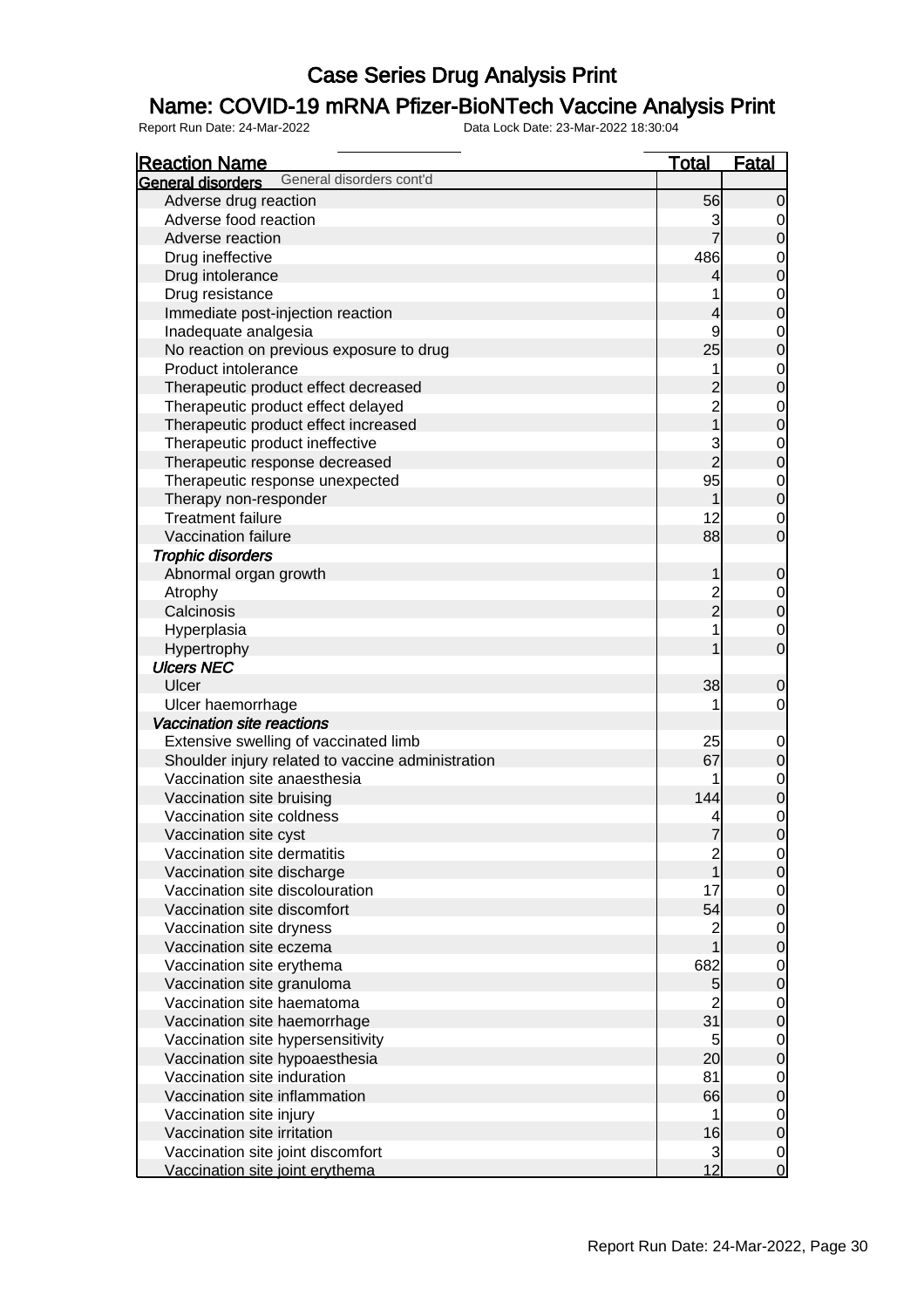### Name: COVID-19 mRNA Pfizer-BioNTech Vaccine Analysis Print

| <b>Reaction Name</b>                          | <u>Total</u> | <b>Fatal</b>                          |
|-----------------------------------------------|--------------|---------------------------------------|
| General disorders cont'd<br>General disorders |              |                                       |
| Vaccination site joint inflammation           |              | 1<br>$\mathbf 0$                      |
| Vaccination site joint movement impairment    | 21           | $\mathsf{O}\xspace$                   |
| Vaccination site joint pain                   | 35           | $\boldsymbol{0}$                      |
| Vaccination site joint swelling               |              | $\mathbf 0$<br>4                      |
| Vaccination site joint warmth                 |              | 1                                     |
| Vaccination site lymphadenopathy              |              | $0\atop 0$<br>8                       |
| Vaccination site macule                       |              | $\mathbf{0}$<br>1                     |
| Vaccination site mass                         | 338          | $\overline{0}$                        |
| Vaccination site movement impairment          | 96           |                                       |
| Vaccination site necrosis                     |              | $0\atop 0$                            |
| Vaccination site nerve damage                 |              | $0\atop 0$                            |
| Vaccination site nodule                       |              | 6                                     |
| Vaccination site oedema                       |              | 3<br>$\mathbf{0}$                     |
| Vaccination site pain                         | 2397         | $\overline{0}$                        |
| Vaccination site papule                       |              | $0\atop 0$<br>2                       |
| Vaccination site paraesthesia                 | 10           |                                       |
| Vaccination site phlebitis                    |              | $\begin{matrix}0\\0\end{matrix}$<br>1 |
| Vaccination site photosensitivity reaction    |              |                                       |
| Vaccination site pruritus                     | 187          | $\mathbf{0}$                          |
| Vaccination site rash                         | 154          | $\overline{0}$                        |
| Vaccination site reaction                     | 37           | $0\atop 0$                            |
| Vaccination site scab                         |              | 3                                     |
| Vaccination site scar                         |              | 3<br>$\begin{matrix}0\\0\end{matrix}$ |
| Vaccination site swelling                     | 654          |                                       |
| Vaccination site thrombosis                   |              | $\begin{matrix}0\\0\end{matrix}$<br>1 |
| Vaccination site ulcer                        |              | 3                                     |
| Vaccination site urticaria                    | 11           | $\mathbf{0}$                          |
| Vaccination site vesicles                     | 13           | $\overline{0}$                        |
| Vaccination site warmth                       | 303          | $\mathbf 0$                           |
| Vascular complications associated with device |              |                                       |
| Vascular stent thrombosis                     |              | $\mathbf 0$<br>1                      |
| Withdrawal and rebound effects                |              |                                       |
| Drug withdrawal syndrome                      |              | 4<br>0                                |
| Withdrawal syndrome                           | 48           |                                       |
| <b>General disorders SOC TOTAL</b>            | 120709       | 233                                   |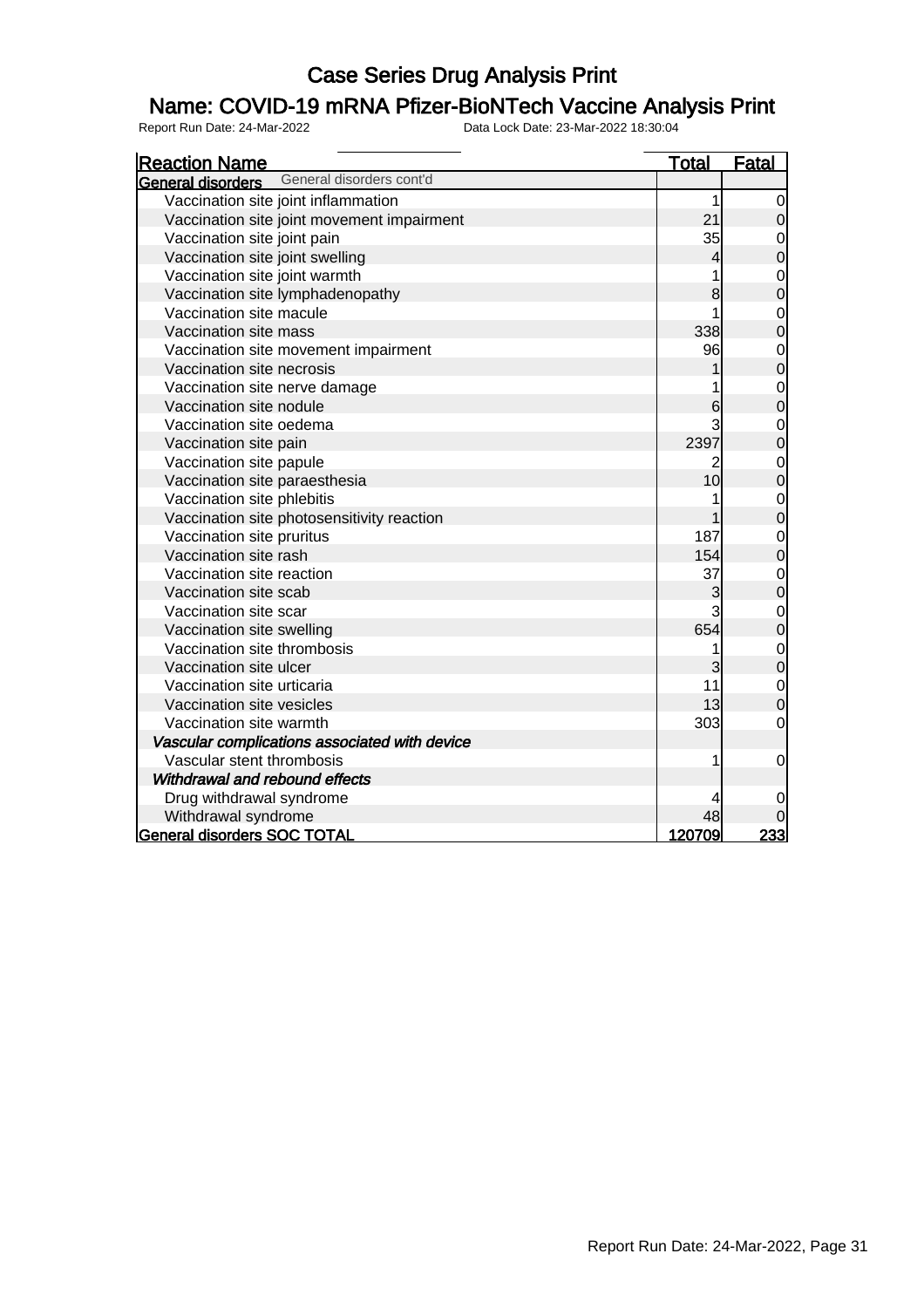#### Name: COVID-19 mRNA Pfizer-BioNTech Vaccine Analysis Print

| <b>Reaction Name</b>                             | <u>Total</u>        | <u>Fatal</u>                         |
|--------------------------------------------------|---------------------|--------------------------------------|
| <b>Hepatic disorders</b>                         |                     |                                      |
| <b>Bile duct infections and inflammations</b>    |                     |                                      |
| <b>Biliary colic</b>                             | 19                  | $\overline{0}$                       |
| Cholangitis                                      |                     | $\overline{0}$                       |
| <b>Cholecystitis and cholelithiasis</b>          |                     |                                      |
| Cholecystitis                                    | 4                   | $\mathbf 0$                          |
| Cholecystitis acute                              | $\overline{2}$      | $\overline{0}$                       |
| Cholelithiasis                                   | 12                  | 0                                    |
| <b>Cholestasis and jaundice</b>                  |                     |                                      |
| Cholestasis                                      | 2                   | $\mathbf 0$                          |
| Jaundice                                         | 29                  | $\mathbf 0$                          |
| Jaundice cholestatic                             | 10                  | $\overline{0}$                       |
| Ocular icterus                                   | $\overline{c}$      | $\mathbf 0$                          |
| Gallbladder disorders NEC                        |                     |                                      |
| Gallbladder disorder                             | 3                   | 0                                    |
| Gallbladder enlargement                          | 1                   | $\overline{0}$                       |
| Hepatic and hepatobiliary disorders NEC          |                     |                                      |
| Hepatic cyst                                     | 1                   | $\mathbf 0$                          |
| <b>Hepatic lesion</b>                            |                     | $\mathbf 0$                          |
| Liver disorder                                   | 16                  | $\mathbf 0$                          |
| Hepatic enzymes and function abnormalities       |                     |                                      |
| Hepatic function abnormal                        | 9                   | $\mathbf 0$                          |
| Hepatic failure and associated disorders         |                     |                                      |
|                                                  |                     |                                      |
| Acute hepatic failure                            | $\overline{c}$<br>3 | $\mathbf 0$<br>1                     |
| Hepatic failure                                  |                     |                                      |
| <b>Hepatic fibrosis and cirrhosis</b>            |                     |                                      |
| Hepatic cirrhosis                                | 1                   | $\mathbf 0$                          |
| Hepatic vascular disorders                       |                     |                                      |
| Congestive hepatopathy                           | 2                   | 0                                    |
| Hepatic artery embolism                          | 1                   | $\begin{matrix} 0 \\ 0 \end{matrix}$ |
| Hepatic haemorrhage                              | $\overline{c}$      |                                      |
| Hepatic vein thrombosis                          | 5                   | $\mathbf 0$                          |
| Portal vein thrombosis                           | 8                   | $\mathbf 0$                          |
| <b>Hepatobiliary signs and symptoms</b>          |                     |                                      |
| Hepatic pain                                     | 34                  | 0                                    |
| Hepatomegaly                                     | 7                   | $\mathbf 0$                          |
| Liver tenderness                                 | 3                   | 0                                    |
| Hepatocellular damage and hepatitis NEC          |                     |                                      |
| Autoimmune hepatitis                             | 15                  | $\overline{0}$                       |
| Drug-induced liver injury                        | 3                   | $\overline{0}$                       |
| Hepatic steatosis                                | $\overline{5}$      | $\mathbf 0$                          |
| Hepatitis                                        | 17                  | $\overline{0}$                       |
| Hepatitis acute                                  | 3                   | $\mathbf 0$                          |
| Hepatitis toxic                                  | 1                   | $\overline{0}$                       |
| Hepatotoxicity                                   |                     | $\boldsymbol{0}$                     |
| Immune-mediated hepatic disorder                 |                     | $\overline{0}$                       |
| Liver injury                                     | 28                  | $\mathbf 0$                          |
| Obstructive bile duct disorders (excl neoplasms) |                     |                                      |
| Bile duct stenosis                               | 1                   | $\mathbf 0$                          |
| <b>Hepatic disorders SOC TOTAL</b>               | 255                 | $\mathbf{1}$                         |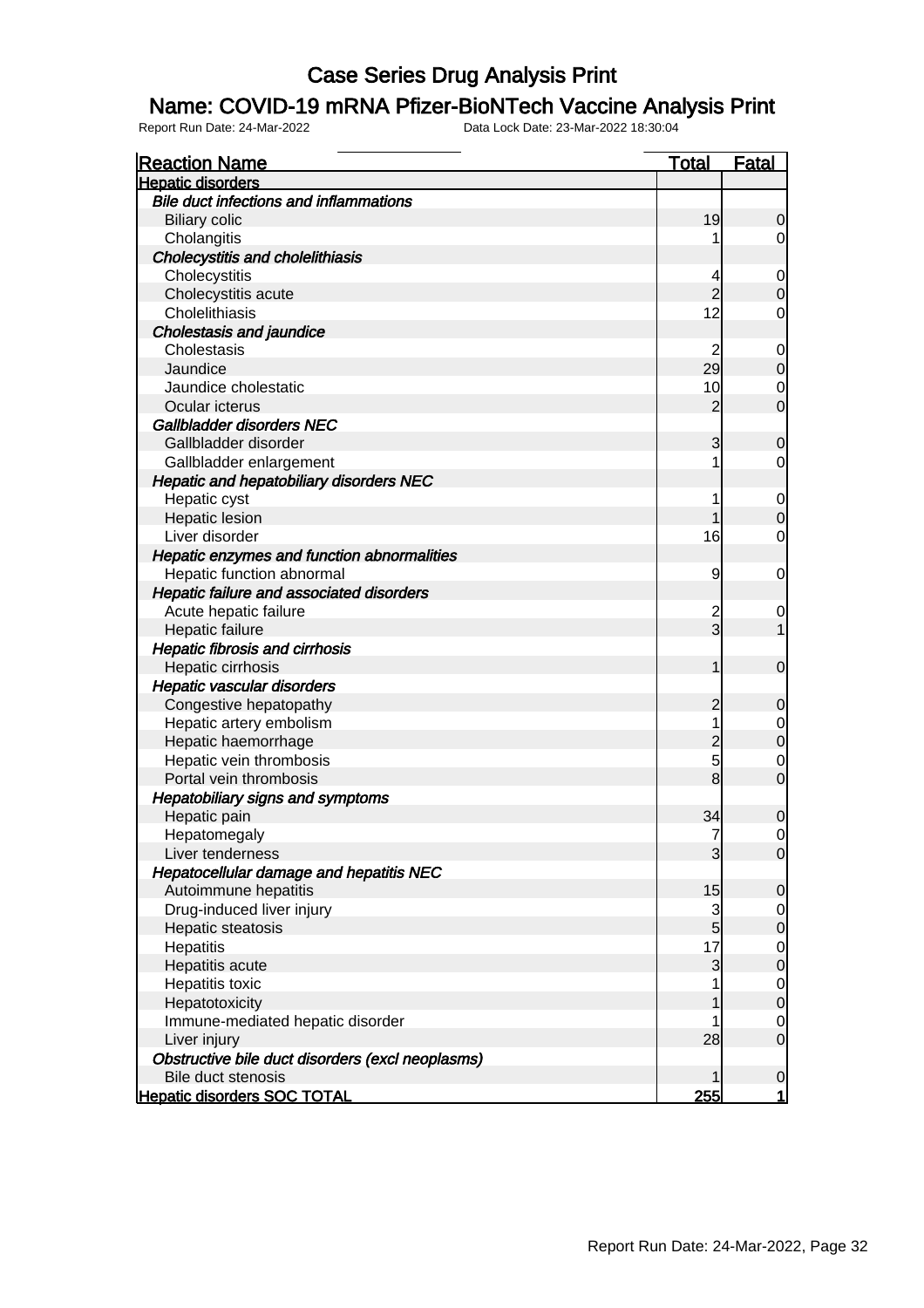#### Name: COVID-19 mRNA Pfizer-BioNTech Vaccine Analysis Print

| <b>Reaction Name</b>                                          | <b>Total</b>         | <b>Fatal</b>                         |
|---------------------------------------------------------------|----------------------|--------------------------------------|
| Immune system disorders                                       |                      |                                      |
| Acute and chronic sarcoidosis                                 |                      |                                      |
| Loefgren syndrome                                             | 1                    | $\mathbf 0$                          |
| Sarcoidosis                                                   | 20                   | $\overline{0}$                       |
| <b>Allergic conditions NEC</b>                                |                      |                                      |
| Allergic oedema                                               | 19                   | $\mathbf{0}$                         |
| Allergy to animal                                             |                      | $\mathbf 0$                          |
| Allergy to arthropod bite                                     | $\frac{2}{7}$        |                                      |
| Allergy to arthropod sting                                    |                      | $\begin{matrix}0\\0\end{matrix}$     |
| Allergy to metals                                             | $\frac{2}{3}$        |                                      |
| Allergy to sting                                              | $\overline{1}$       | $\begin{matrix}0\\0\end{matrix}$     |
| Hypersensitivity                                              | 1154                 |                                      |
| Infusion related hypersensitivity reaction                    | 3                    | $0$<br>0                             |
| Mite allergy                                                  | $\overline{2}$       |                                      |
| Multiple allergies                                            | 16                   | $\begin{matrix}0\\0\end{matrix}$     |
| Serum sickness                                                | 3                    |                                      |
| Serum sickness-like reaction                                  | $6\overline{6}$      | $\begin{matrix}0\\0\end{matrix}$     |
| Type I hypersensitivity                                       | 1                    |                                      |
| Type III immune complex mediated reaction                     | 4                    | $\begin{matrix}0\\0\end{matrix}$     |
| Type IV hypersensitivity reaction                             | 7                    | $\mathbf 0$                          |
| Allergies to foods, food additives, drugs and other chemicals |                      |                                      |
| Allergic reaction to excipient                                | 7                    |                                      |
|                                                               | 7                    | $0\atop 0$                           |
| Allergy to chemicals                                          |                      |                                      |
| Allergy to vaccine                                            | 48                   | $\begin{matrix}0\\0\end{matrix}$     |
| Contrast media reaction                                       | $\overline{2}$<br>42 |                                      |
| Drug hypersensitivity                                         |                      | $\begin{matrix}0\\0\end{matrix}$     |
| Food allergy                                                  | 45                   |                                      |
| Milk allergy                                                  | 3<br>$\overline{3}$  | $\begin{matrix}0\\0\end{matrix}$     |
| Oral allergy syndrome                                         |                      |                                      |
| Polymers allergy                                              | 1                    | $\begin{matrix}0\\0\end{matrix}$     |
| Reaction to colouring                                         | 1                    |                                      |
| Reaction to excipient                                         | 11                   | $\begin{matrix}0\\0\end{matrix}$     |
| Reaction to preservatives                                     | $\overline{5}$       |                                      |
| Rubber sensitivity                                            | 1                    | $\begin{matrix} 0 \\ 0 \end{matrix}$ |
| Smoke sensitivity                                             | 1                    |                                      |
| Anaphylactic and anaphylactoid responses                      |                      |                                      |
| Anaphylactic reaction                                         | 561                  | $\mathbf{1}$                         |
| Anaphylactic shock                                            | 66                   | $\begin{matrix} 0 \\ 0 \end{matrix}$ |
| Anaphylactoid reaction                                        | 25                   |                                      |
| Anaphylactoid shock                                           |                      | $\overline{O}$                       |
| <b>Atopic disorders</b>                                       |                      |                                      |
| Atopy                                                         | 3                    | $\overline{0}$                       |
| Seasonal allergy                                              | 114                  | $\overline{0}$                       |
| Autoimmune disorders NEC                                      |                      |                                      |
| Autoimmune disorder                                           | 59                   | $\mathbf 0$                          |
| <b>Autoinflammatory diseases</b>                              |                      |                                      |
| Autoinflammatory disease                                      | 1                    | $\mathbf 0$                          |
| Immune and associated conditions NEC                          |                      |                                      |
| Anamnestic reaction                                           | 1                    | $\mathbf 0$                          |
| Bacille Calmette-Guerin scar reactivation                     | 67                   |                                      |
| Cytokine release syndrome                                     | 1                    | $\begin{matrix} 0 \\ 0 \end{matrix}$ |
| Cytokine storm                                                | 1                    |                                      |
| Decreased immune responsiveness                               | 4                    | $\begin{matrix} 0 \\ 0 \end{matrix}$ |
| Graft versus host disease                                     | $\overline{2}$       | <sub>0</sub>                         |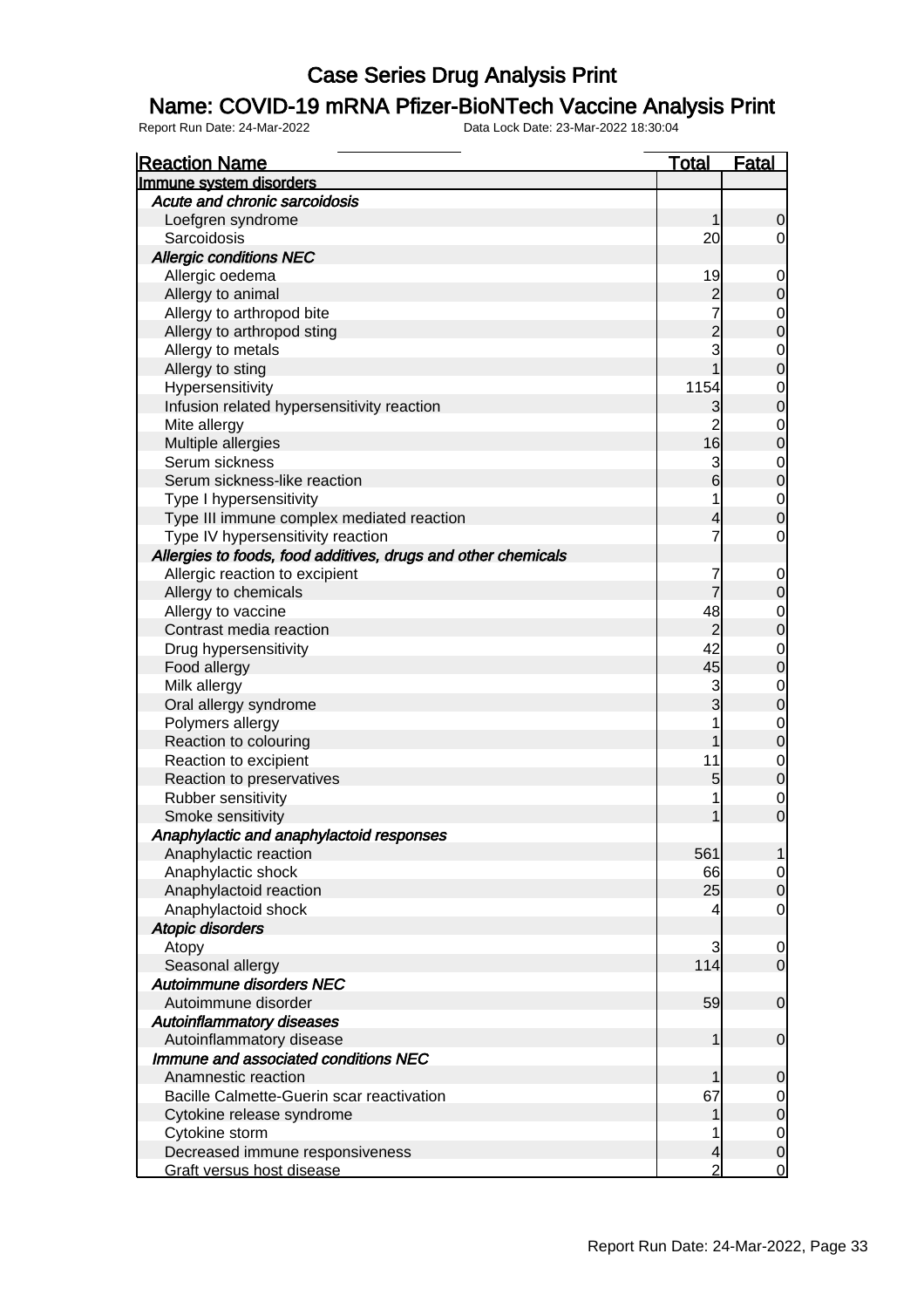### Name: COVID-19 mRNA Pfizer-BioNTech Vaccine Analysis Print

| <b>Reaction Name</b>                                    | Total | Fatal |
|---------------------------------------------------------|-------|-------|
| Immune system disorders mannune system disorders cont'd |       |       |
| Haemophagocytic lymphohistiocytosis                     |       |       |
| Immune reconstitution inflammatory syndrome             |       |       |
| Immune system disorder                                  | 36    |       |
| Immune-mediated adverse reaction                        |       |       |
| Immunisation reaction                                   |       |       |
| Multisystem inflammatory syndrome in children           | 6     |       |
| Sensitisation                                           | 9     | 0     |
| Systemic immune activation                              |       |       |
| Immunodeficiency disorders NEC                          |       |       |
| Hypogammaglobulinaemia                                  |       |       |
| Immunodeficiency                                        | 6     |       |
| Immunosuppression                                       |       |       |
| <b>Transplant rejections</b>                            |       |       |
| Corneal graft rejection                                 | 10    |       |
| Kidney transplant rejection                             |       |       |
| Solid organ transplant rejection                        |       |       |
| Transplant rejection                                    |       |       |
| Immune system disorders SOC TOTAL                       | 2430  |       |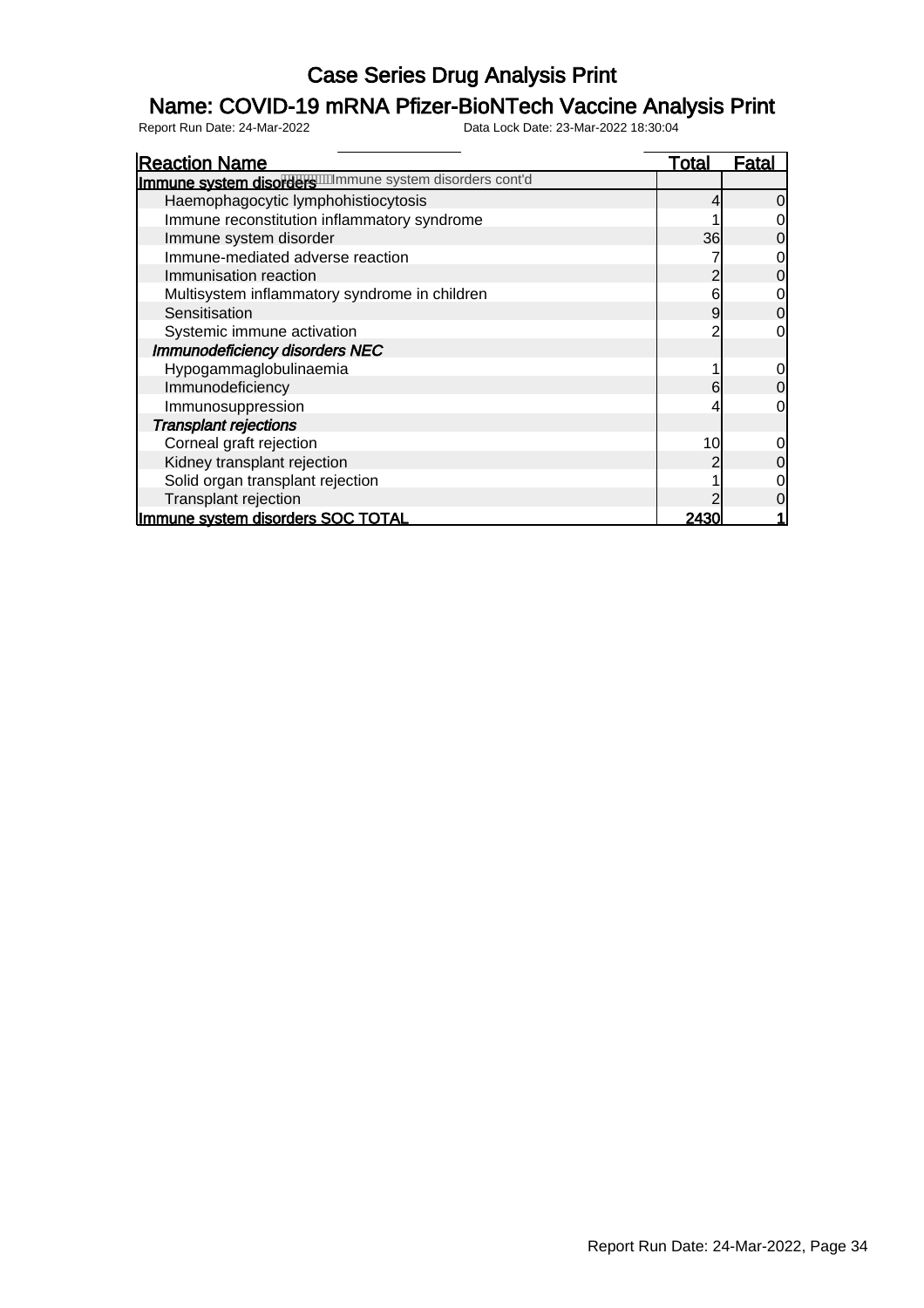#### Name: COVID-19 mRNA Pfizer-BioNTech Vaccine Analysis Print

| <b>Reaction Name</b>                      | <u>Total</u>             | <b>Fatal</b>   |
|-------------------------------------------|--------------------------|----------------|
| Infections                                |                          |                |
| Abdominal and gastrointestinal infections |                          |                |
| Abdominal abscess                         | 3                        | 0              |
| Abdominal infection                       | $\overline{c}$           | 0              |
| Anal abscess                              | 3                        | 0              |
| Anorectal infection                       |                          | 0              |
| Appendicitis                              | 49                       | 0              |
| Appendicitis perforated                   | 7                        | 0              |
| Complicated appendicitis                  |                          | 0              |
| Diarrhoea infectious                      |                          | 0              |
| <b>Diverticulitis</b>                     | 17                       | 0              |
| <b>Dysentery</b>                          | 1                        | 0              |
| Gastric infection                         |                          | 0              |
| Gastroenteritis                           | 33                       | $\mathbf 0$    |
| Gastrointestinal infection                |                          | 0              |
| Mesenteric abscess                        |                          | $\mathbf 0$    |
| Peritonitis                               | 3                        |                |
| Rectal abscess                            | 1                        | 0              |
| <b>Adenoviral infections</b>              |                          |                |
| Adenoviral conjunctivitis                 | 1                        | 0              |
| Adenovirus infection                      |                          | 0              |
| <b>Aspergillus infections</b>             |                          |                |
| Bronchopulmonary aspergillosis            | 1                        | 0              |
| <b>Bacterial infections NEC</b>           |                          |                |
| Abscess bacterial                         | 2                        | 0              |
| Administration site cellulitis            | $\overline{c}$           | 0              |
| Arthritis bacterial                       | 4                        | 0              |
| <b>Bacterial colitis</b>                  |                          | $\mathbf 0$    |
| <b>Bacterial diarrhoea</b>                |                          | 0              |
| <b>Bacterial infection</b>                | 17                       | 0              |
| <b>Bacterial sepsis</b>                   |                          | 0              |
| <b>Bacterial vaginosis</b>                |                          | 0              |
| <b>Cellulitis</b>                         | 203                      | 0              |
| Cellulitis orbital                        | 1                        | $\mathbf 0$    |
| Conjunctivitis bacterial                  |                          | 0              |
| Ear infection bacterial                   | 1                        | 0              |
| External ear cellulitis                   |                          | $\Omega$       |
| <b>Folliculitis</b>                       | 20                       | $\overline{0}$ |
| Gangrene                                  | 1                        | 0              |
| Gastrointestinal bacterial overgrowth     | 1                        | $\mathbf 0$    |
| Injection site cellulitis                 | 2                        | $\overline{0}$ |
| Meningitis bacterial                      | $\mathbf{3}$             | $\mathbf 0$    |
| Myocarditis bacterial                     | $\mathbf 1$              | 0              |
| Paronychia                                |                          | $\mathbf 0$    |
| Perichondritis                            | $\frac{3}{3}$            | 0              |
| <b>Periorbital cellulitis</b>             |                          | $\mathbf 0$    |
| Pneumonia bacterial                       | $\frac{3}{2}$            | $\overline{0}$ |
| Sinusitis bacterial                       | $\overline{2}$           | $\mathbf 0$    |
| Skin bacterial infection                  | $\overline{\mathcal{L}}$ | 0              |
| Small intestine gangrene                  | 1                        | $\mathbf 0$    |
| <b>Tonsillitis bacterial</b>              | $\overline{3}$           | $\overline{0}$ |
| Urinary tract infection bacterial         | 1                        | $\mathbf 0$    |
| Vaccination site cellulitis               | 21                       | $\overline{0}$ |
| Zoonotic bacterial infection              | 1                        | 1              |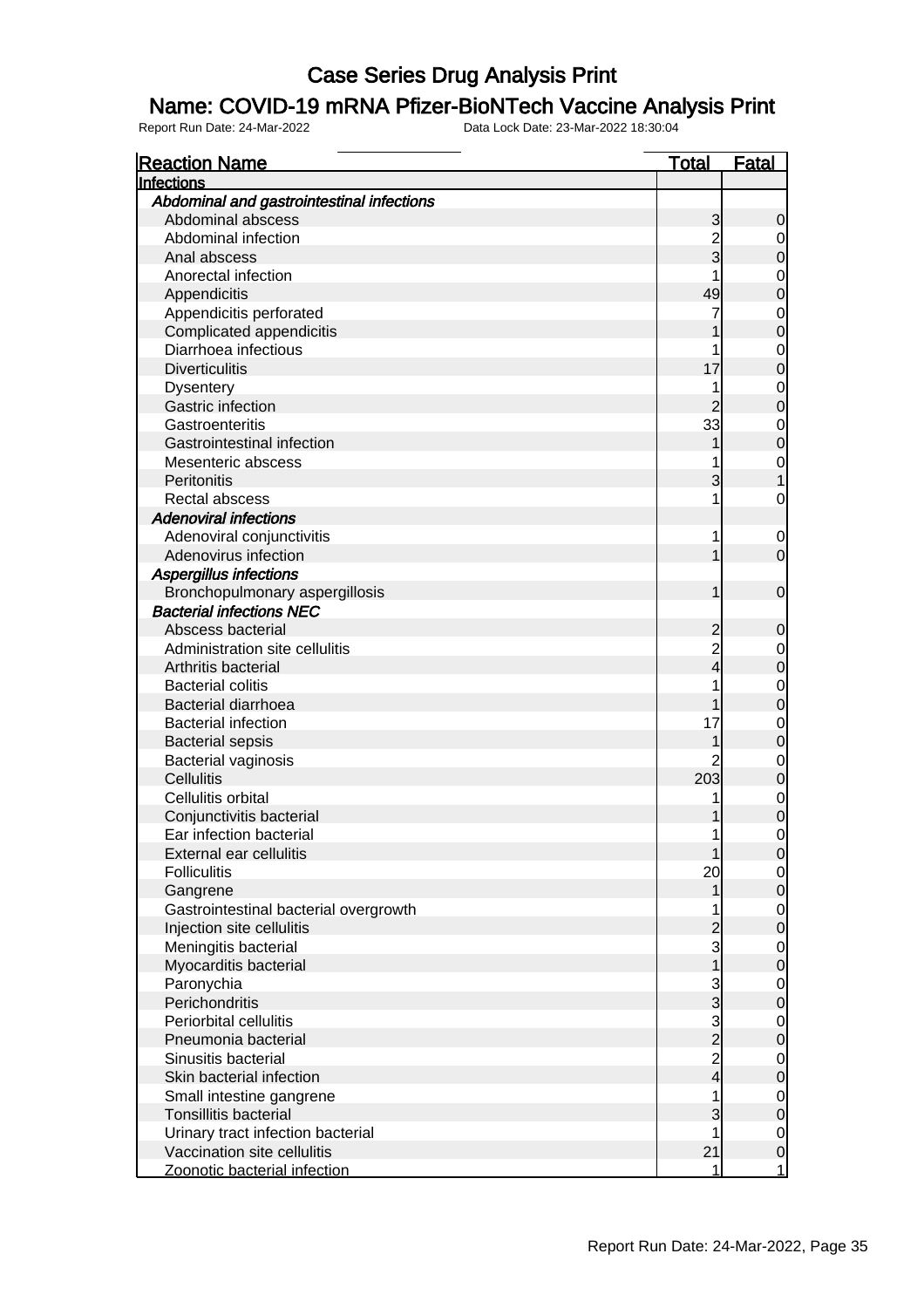### Name: COVID-19 mRNA Pfizer-BioNTech Vaccine Analysis Print

| <b>Reaction Name</b>                         | <b>Total</b>            | Fatal          |
|----------------------------------------------|-------------------------|----------------|
| Infections cont'd<br><b>Infections</b>       |                         |                |
| <b>Bartonella infections</b>                 |                         |                |
| Cat scratch disease                          | 1                       | 0              |
| <b>Bone and joint infections</b>             |                         |                |
| Abscess jaw                                  | 1                       | $\mathbf 0$    |
| Arthritis infective                          | $\overline{c}$          | $\overline{0}$ |
| Osteomyelitis                                | 3                       | $\mathbf{0}$   |
| Osteomyelitis acute                          | $\overline{2}$          | $\overline{0}$ |
| Osteomyelitis chronic                        | 1                       | $\overline{0}$ |
| <b>Bordetella infections</b>                 |                         |                |
| Pertussis                                    | 1                       | $\mathbf{0}$   |
| <b>Borrelial infections</b>                  |                         |                |
| Lyme disease                                 | 4                       | $\mathbf 0$    |
| Relapsing fever                              | 1                       | $\overline{0}$ |
| <b>Breast infections</b>                     |                         |                |
| <b>Breast abscess</b>                        | 3                       | $\mathbf 0$    |
| <b>Mastitis</b>                              | 87                      | 0              |
| <b>Caliciviral infections</b>                |                         |                |
| Gastroenteritis norovirus                    | 3                       | $\mathbf{0}$   |
| <b>Campylobacter infections</b>              |                         |                |
| Campylobacter gastroenteritis                | 1                       | $\mathbf 0$    |
| Campylobacter infection                      | 1                       | $\overline{0}$ |
| Candida infections                           |                         |                |
| Anal candidiasis                             | 3                       | 0              |
| Balanitis candida                            | 1                       | $\mathbf 0$    |
| Candida infection                            | 75                      | $\overline{0}$ |
| Oral candidiasis                             | 41                      | $\mathbf 0$    |
| Respiratory moniliasis                       | 1                       | $\overline{0}$ |
| Skin candida                                 | $\overline{c}$          | $\mathbf 0$    |
| Systemic candida                             | $\overline{1}$          | $\overline{0}$ |
| Urinary tract candidiasis                    |                         | $\mathbf 0$    |
| Vulvovaginal candidiasis                     | 55                      | $\overline{0}$ |
| <b>Cardiac infections</b>                    |                         |                |
| Cardiac infection                            | 1                       | $\mathbf 0$    |
| Cardiac valve vegetation                     | 1                       | $\mathbf{0}$   |
| Endocarditis                                 | $\overline{2}$          | $\overline{0}$ |
| Myocarditis infectious                       | 1                       | $\overline{0}$ |
| Myocarditis septic                           | 1                       | $\overline{O}$ |
| Pericarditis infective                       | 3                       | 0              |
| Central nervous system and spinal infections |                         |                |
| <b>Brain abscess</b>                         | $\overline{\mathbf{c}}$ | $\mathbf 0$    |
| <b>CNS</b> ventriculitis                     | $\overline{1}$          | $\pmb{0}$      |
| Cavernous sinus thrombosis                   | 1                       | $\overline{0}$ |
| Encephalitis                                 | 21                      | $\mathbf 0$    |
| Encephalomyelitis                            | 1                       | $\overline{0}$ |
| Meningitis                                   | 11                      | $\overline{0}$ |
| Meningitis aseptic                           | 3                       | $\overline{0}$ |
| <b>Myelitis</b>                              | 13                      | $\overline{0}$ |
| Subdural abscess                             | 1                       | $\mathbf 0$    |
| <b>Clostridia infections</b>                 |                         |                |
| Clostridium difficile infection              | $\overline{c}$          | $\mathbf 0$    |
| <b>Coronavirus infections</b>                |                         |                |
| Asymptomatic COVID-19                        | 21                      | 0              |
| COVID-19                                     | 2606                    | 41             |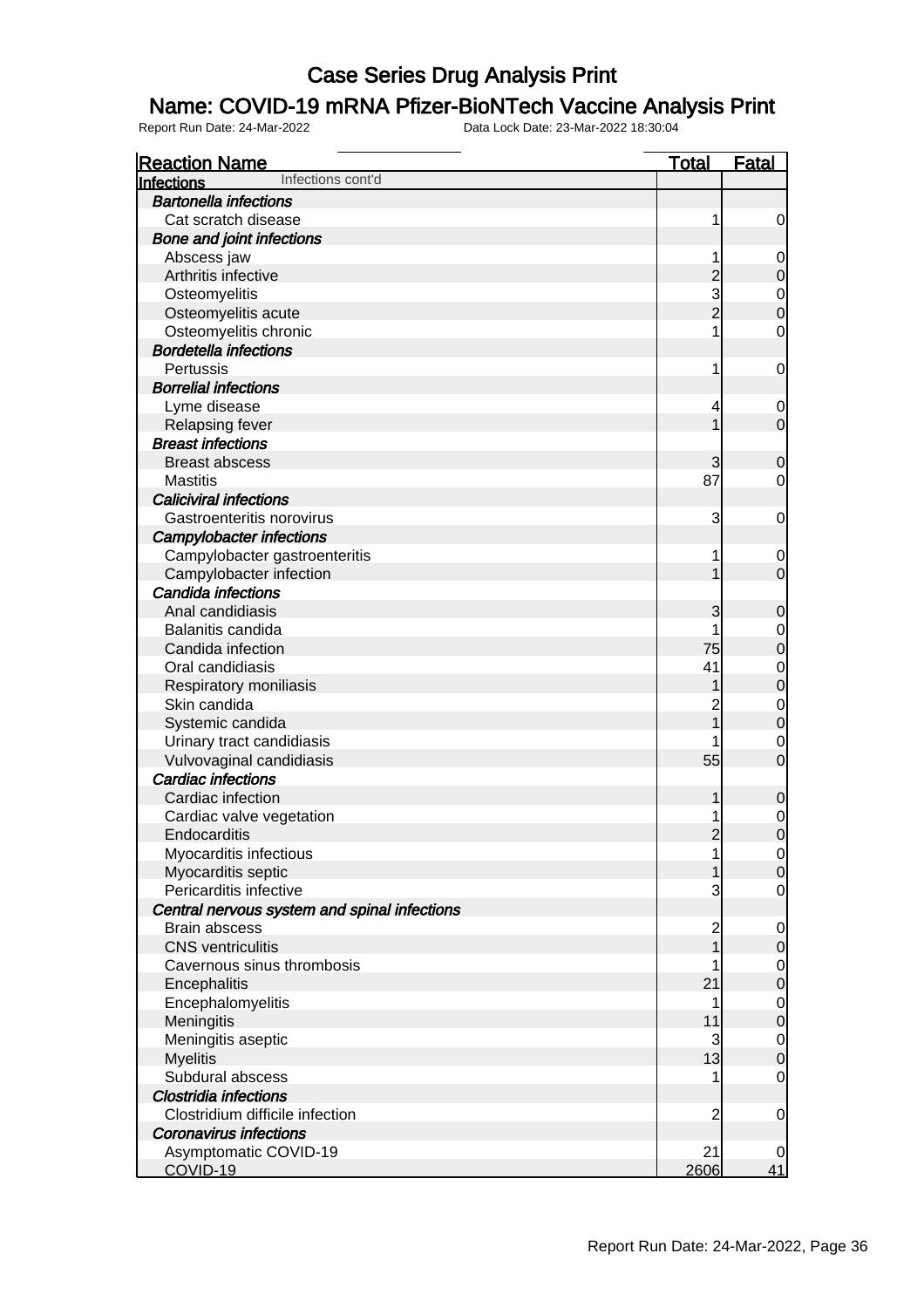### Name: COVID-19 mRNA Pfizer-BioNTech Vaccine Analysis Print

| <b>Reaction Name</b>                      | <b>Total</b>            | <b>Fatal</b>                         |
|-------------------------------------------|-------------------------|--------------------------------------|
| Infections cont'd<br><b>Infections</b>    |                         |                                      |
| COVID-19 pneumonia                        | 52                      | 15                                   |
| Coronavirus infection                     | $\overline{7}$          | $\mathbf 0$                          |
| Post-acute COVID-19 syndrome              | 8                       |                                      |
| Severe acute respiratory syndrome         | $\overline{\mathbf{4}}$ | $\begin{matrix}0\\0\end{matrix}$     |
| Suspected COVID-19                        | 92                      | 4                                    |
| Corynebacteria infections                 |                         |                                      |
| Diphtheria                                | $\overline{c}$          | $\mathbf 0$                          |
| <b>Coxiella infections</b>                |                         |                                      |
| Q fever                                   | 13                      | $\mathbf 0$                          |
| <b>Cytomegaloviral infections</b>         |                         |                                      |
| Cytomegalovirus colitis                   | 1                       | $\boldsymbol{0}$                     |
| Cytomegalovirus infection                 | $\overline{c}$          | $\overline{0}$                       |
| Cytomegalovirus syndrome                  | 1                       | $\mathbf 0$                          |
| Dental and oral soft tissue infections    |                         |                                      |
| Abscess oral                              | 6                       | $\boldsymbol{0}$                     |
| Gingival abscess                          | 1                       | $\overline{0}$                       |
| Gingivitis                                | 14                      |                                      |
| Oral infection                            | 1                       | $\begin{matrix}0\\0\end{matrix}$     |
| <b>Parotitis</b>                          | 13                      |                                      |
| Pericoronitis                             | 3                       | $\begin{matrix}0\\0\end{matrix}$     |
| Periodontitis                             | 1                       |                                      |
| Pulpitis dental                           |                         | $\begin{matrix}0\\0\end{matrix}$     |
| Sialoadenitis                             | 2<br>3                  |                                      |
| Tongue abscess                            |                         | $\begin{matrix}0\\0\end{matrix}$     |
| Tooth abscess                             | 8                       |                                      |
| Tooth infection                           | 10                      | $\begin{matrix} 0 \\ 0 \end{matrix}$ |
| <b>Ear infections</b>                     |                         |                                      |
| Ear infection                             | 103                     | $\mathbf 0$                          |
| Labyrinthitis                             | 113                     |                                      |
| Mastoiditis                               | 3                       | $0$ 0                                |
| Otitis externa                            | 5                       |                                      |
| Otitis media                              | $\overline{3}$          | $\begin{matrix}0\\0\end{matrix}$     |
| Otitis media acute                        | 1                       |                                      |
| Otitis media chronic                      | $5\overline{)}$         | $\begin{matrix} 0 \\ 0 \end{matrix}$ |
| <b>Ectoparasitic infestations</b>         |                         |                                      |
| Acarodermatitis                           | 6                       | 0                                    |
| Bed bug infestation                       |                         | $\overline{0}$                       |
| Demodicidosis                             |                         | $\overline{0}$                       |
| <b>Epstein-Barr viral infections</b>      |                         |                                      |
| Epstein-Barr virus infection              | 5                       | $\mathbf 0$                          |
| Epstein-Barr virus infection reactivation | $\overline{2}$          | $\overline{0}$                       |
| Infectious mononucleosis                  | 29                      | $\overline{0}$                       |
| <b>Escherichia infections</b>             |                         |                                      |
| Escherichia bacteraemia                   | 1                       | $\mathbf 0$                          |
| Escherichia infection                     |                         | 0                                    |
| Eye and eyelid infections                 |                         |                                      |
| Conjunctivitis                            | 87                      | $\mathbf 0$                          |
| Eye abscess                               | 1                       | $\mathbf 0$                          |
| Eye infection                             | 30                      |                                      |
| Eye infection intraocular                 | 1                       | $\begin{matrix} 0 \\ 0 \end{matrix}$ |
| Eyelid boil                               | $\overline{c}$          | $\begin{matrix}0\\0\end{matrix}$     |
| Eyelid infection                          | $\overline{2}$          |                                      |
| Hordeolum                                 | 30                      | $\overline{0}$                       |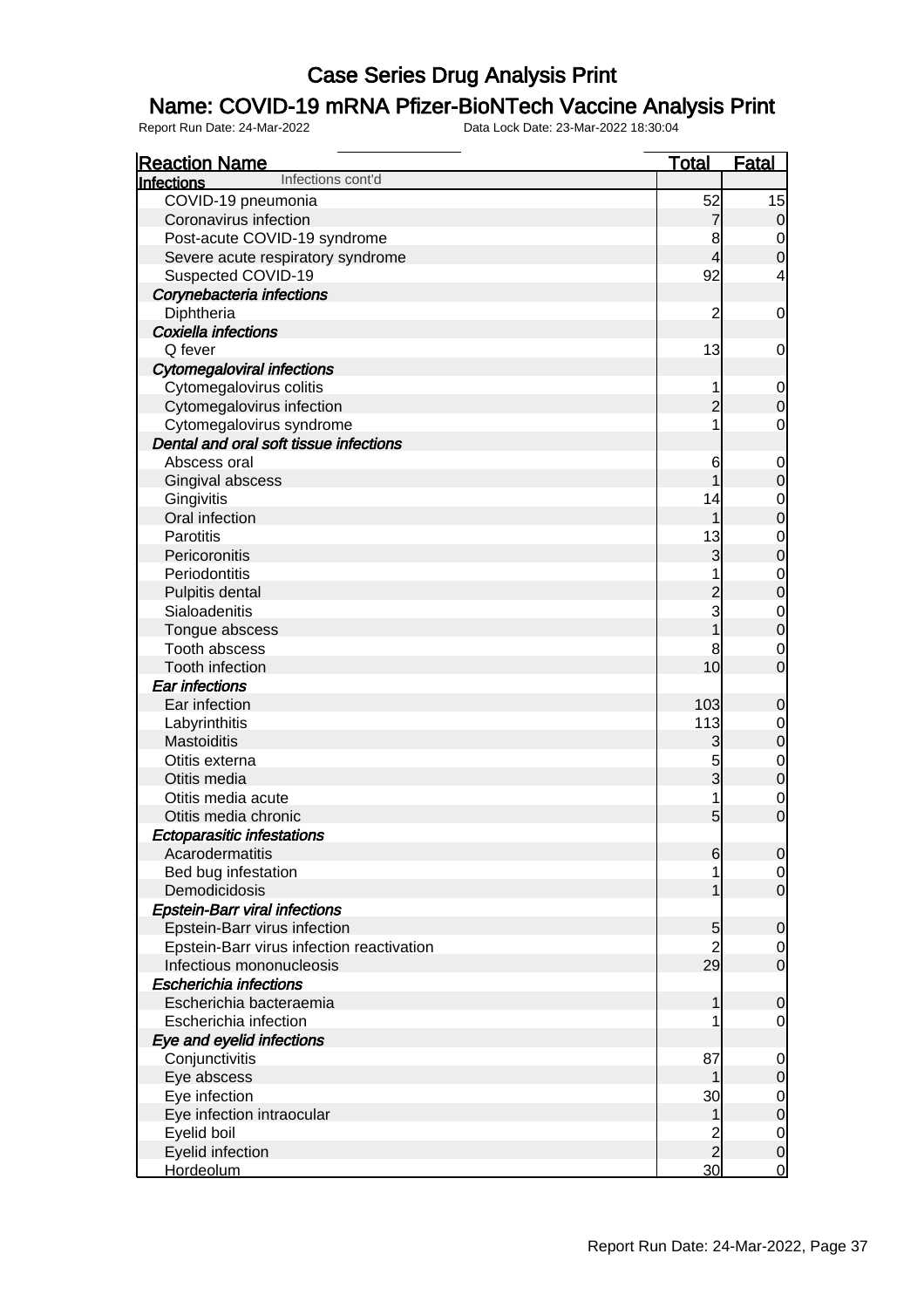### Name: COVID-19 mRNA Pfizer-BioNTech Vaccine Analysis Print

| <b>Reaction Name</b>                       | <b>Total</b>   | <b>Fatal</b>                         |
|--------------------------------------------|----------------|--------------------------------------|
| Infections cont'd<br><b>Infections</b>     |                |                                      |
| Keratouveitis                              | 1              | $\mathbf 0$                          |
| Periorbital infection                      | $\overline{c}$ | 0                                    |
| Female reproductive tract infections       |                |                                      |
| Bartholin's abscess                        | 1              | $\mathbf 0$                          |
| <b>Bartholinitis</b>                       | 1              | $\mathbf 0$                          |
| Endometritis                               | 3              | $\mathbf 0$                          |
| Fallopian tube abscess                     | 1              | $\mathbf 0$                          |
| <b>Funisitis</b>                           |                | $\mathbf 0$                          |
| Ovarian abscess                            |                | $\overline{0}$                       |
| Pelvic inflammatory disease                |                | $\mathbf 0$                          |
| Vaginal infection                          | $\frac{2}{3}$  | $\overline{0}$                       |
| Vulval abscess                             | 1              | $\mathbf 0$                          |
| Vulvitis                                   | 1              | $\mathbf 0$                          |
| <b>Fungal infections NEC</b>               |                |                                      |
| Fungal infection                           | 20             | $\mathbf 0$                          |
| Fungal skin infection                      | 5              | $\mathbf 0$                          |
| Mycotoxicosis                              | 1              | $\pmb{0}$                            |
| Myocarditis mycotic                        |                | $\mathbf 0$                          |
| Onychomycosis                              |                | $\overline{0}$                       |
| Oral fungal infection                      |                | $\mathbf 0$                          |
| Pneumonia fungal                           |                | $\mathbf 0$                          |
| Severe asthma with fungal sensitisation    |                | 0                                    |
| Vulvovaginal mycotic infection             |                | $\mathbf 0$                          |
| <b>Hepatitis virus infections</b>          |                |                                      |
| <b>Hepatitis A</b>                         | $\overline{2}$ | $\mathbf 0$                          |
| <b>Hepatitis E</b>                         | 1              | $\mathbf 0$                          |
| <b>Hepatobiliary and spleen infections</b> |                |                                      |
| <b>Biliary sepsis</b>                      | $\mathbf{3}$   | $\mathbf 0$                          |
| Cholecystitis infective                    | $\overline{2}$ | $\boldsymbol{0}$                     |
| Hepatic infection                          | 1              | 0                                    |
| <b>Herpes viral infections</b>             |                |                                      |
| Eczema herpeticum                          | 4              | $\mathbf 0$                          |
| <b>Genital herpes</b>                      | 96             | $\mathbf 0$                          |
| Genital herpes simplex                     | 6              | $\mathbf 0$                          |
| Genital herpes zoster                      | 1              | $\overline{0}$                       |
| Herpes ophthalmic                          | $\mathbf{3}$   | $\overline{0}$                       |
| Herpes simplex                             | 35             | $\overline{0}$                       |
| Herpes simplex encephalitis                | 1              | 1                                    |
| Herpes simplex reactivation                | 3              | $\mathbf 0$                          |
| Herpes virus infection                     | 13             | $\overline{0}$                       |
| Herpes zoster                              | 1628           | $\overline{0}$                       |
| Herpes zoster disseminated                 | 1              |                                      |
| Herpes zoster meningoencephalitis          | 1              | $0\atop 0$                           |
| Herpes zoster oticus                       | 17             |                                      |
| Herpes zoster reactivation                 | $\overline{4}$ | $\begin{matrix}0\\0\end{matrix}$     |
| Meningitis herpes                          | 1              |                                      |
| Nasal herpes                               | 5              | $\begin{matrix} 0 \\ 0 \end{matrix}$ |
| Ophthalmic herpes simplex                  | 3              |                                      |
| Ophthalmic herpes zoster                   | $\overline{5}$ | $\begin{matrix} 0 \\ 0 \end{matrix}$ |
| Oral herpes                                | 339            |                                      |
| Varicella                                  | 33             | $\begin{matrix} 0 \\ 0 \end{matrix}$ |
| Varicella zoster virus infection           | 5              | $\overline{0}$                       |
| <b>Infections NEC</b>                      |                |                                      |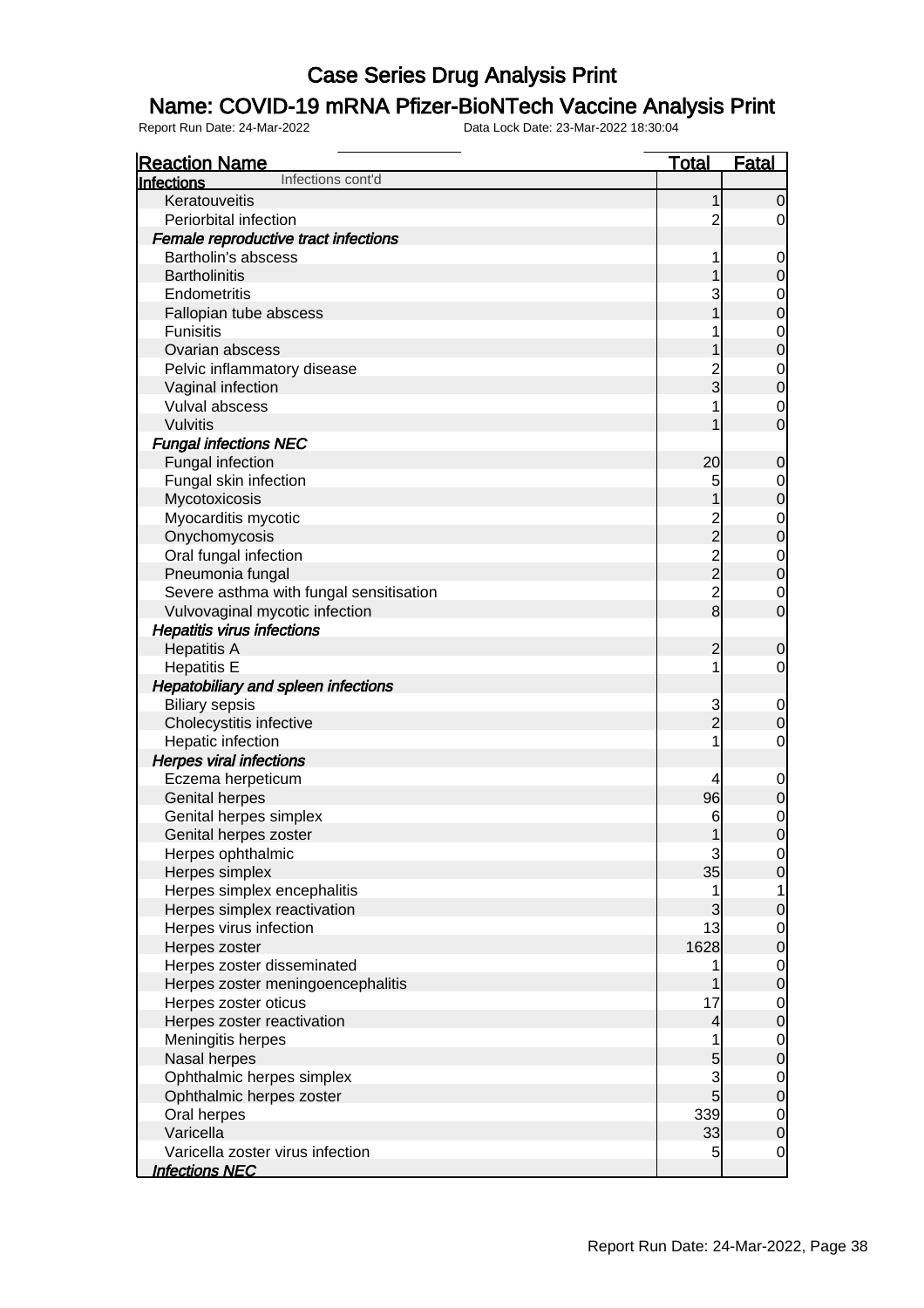### Name: COVID-19 mRNA Pfizer-BioNTech Vaccine Analysis Print

| <b>Reaction Name</b>                           | <u>Total</u>   | <u>Fatal</u>                     |
|------------------------------------------------|----------------|----------------------------------|
| Infections cont'd<br>Infections                |                |                                  |
| Abscess                                        | 40             | $\overline{0}$                   |
| Abscess limb                                   | 9              | 0                                |
| Abscess soft tissue                            | 1              | $\mathbf 0$                      |
| Catheter site infection                        |                | $\mathbf 0$                      |
| Genital abscess                                |                | $\mathbf 0$                      |
| Groin abscess                                  | 2<br>2         | $\mathbf 0$                      |
| Groin infection                                | 1              | $\mathbf 0$                      |
| Infected bite                                  | 3              | $\overline{0}$                   |
| Infected cyst                                  | $\overline{2}$ | $\mathbf 0$                      |
| Infection                                      | 282            | $\overline{0}$                   |
| Infection susceptibility increased             | $\overline{c}$ | $\mathbf 0$                      |
| Injection site abscess                         | 1              | $\overline{0}$                   |
| Injection site infection                       | 5              | $\mathbf 0$                      |
| Localised infection                            | 39             | $\overline{0}$                   |
| Lymph gland infection                          | 18             | $\mathbf 0$                      |
| Lymph node abscess                             | 7              | $\overline{0}$                   |
| Opportunistic infection                        | 1              |                                  |
| Pathogen resistance                            | 1              | $\begin{matrix}0\\0\end{matrix}$ |
| Purulent discharge                             | 1              | $\mathbf 0$                      |
| Respiratory tract infection                    | 15             | $\overline{0}$                   |
| Superinfection                                 | 1              | $\mathbf 0$                      |
| Vaccination site abscess                       | 12             | $\overline{0}$                   |
| Vaccination site infection                     | 13             | $\mathbf 0$                      |
| Vaccine breakthrough infection                 | 23             | $\overline{0}$                   |
| Vestibulitis                                   |                | $\mathbf 0$                      |
| Wound infection                                | $\frac{2}{2}$  | $\overline{0}$                   |
| <b>Infectious transmissions</b>                |                |                                  |
| Nosocomial infection                           | 1              | $\mathbf 0$                      |
| Secondary transmission                         | 8              | $\mathbf 0$                      |
| Vaccine virus shedding                         | $\mathbf 1$    | $\overline{0}$                   |
| Influenza viral infections                     |                |                                  |
| H1N1 influenza                                 | 1              | $\mathbf 0$                      |
| Influenza                                      | 1802           | $\mathbf 0$                      |
| <b>Klebsiella infections</b>                   |                |                                  |
| Klebsiella infection                           | 1              |                                  |
| Lower respiratory tract and lung infections    |                | $\mathbf 0$                      |
| <b>Bronchitis</b>                              | 28             |                                  |
|                                                | 1              | $\overline{0}$<br>$\overline{0}$ |
| Infectious pleural effusion                    |                |                                  |
| Lower respiratory tract infection<br>Pneumonia | 298<br>179     | 9<br>17                          |
|                                                | 11             |                                  |
| Pneumonia aspiration                           | 1              | $\overline{7}$<br>$\overline{0}$ |
| Sputum purulent                                |                |                                  |
| Male reproductive tract infections             |                |                                  |
| Epididymitis                                   | 10             | $\mathbf 0$                      |
| Orchitis                                       | 6              | $\overline{0}$<br>$\overline{O}$ |
| Prostate infection                             | $\overline{2}$ |                                  |
| Molluscum contagiosum viral infections         |                |                                  |
| Molluscum contagiosum                          | 1              | $\boldsymbol{0}$                 |
| <b>Mumps viral infections</b>                  |                |                                  |
| <b>Mumps</b>                                   | 8              | $\boldsymbol{0}$                 |
| Muscle and soft tissue infections              |                |                                  |
| Abscess neck                                   | 1              | 0                                |
| Infective tenosynovitis                        | 1              | $\overline{0}$                   |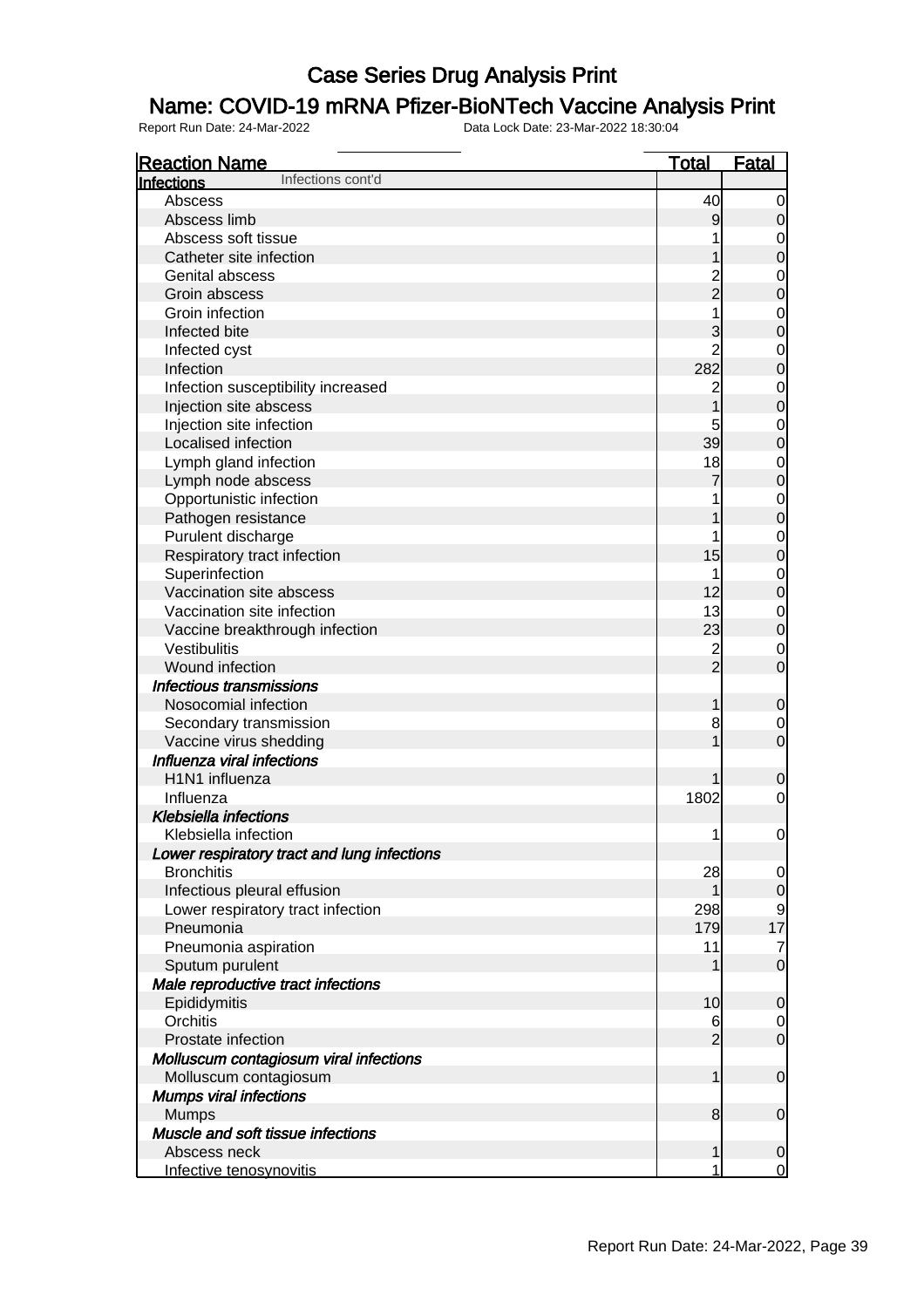### Name: COVID-19 mRNA Pfizer-BioNTech Vaccine Analysis Print

| <b>Reaction Name</b>                            | <u>Total</u>   | Fatal          |
|-------------------------------------------------|----------------|----------------|
| Infections cont'd<br>Infections                 |                |                |
| Necrotising fasciitis                           | $\overline{2}$ | $\mathbf 0$    |
| Psoas abscess                                   |                | 0              |
| Soft tissue infection                           | $\overline{2}$ | $\mathbf 0$    |
| Neisseria infections                            |                |                |
| Gonorrhoea                                      | 1              | $\mathbf 0$    |
| Meningococcal bacteraemia                       |                | 0              |
| Meningococcal infection                         | 1              | $\mathbf 0$    |
| <b>Orthopox viral infections</b>                |                |                |
| Smallpox                                        | 1              | $\mathbf 0$    |
| Vaccinia virus infection                        | $\overline{c}$ | 0              |
| <b>Plasmodia infections</b>                     |                |                |
| Malaria                                         | $\overline{c}$ | $\mathbf 0$    |
| <b>Pneumocystis infections</b>                  |                |                |
| Pneumocystis jirovecii pneumonia                | $\overline{c}$ | 0              |
| <b>Pseudomonal infections</b>                   |                |                |
| Pseudomonas infection                           | 1              | $\mathbf 0$    |
| <b>Retroviral infections</b>                    |                |                |
| Acquired immunodeficiency syndrome              | 1              | $\mathbf 0$    |
| <b>HIV</b> infection                            | $\overline{2}$ | $\mathbf 0$    |
| Persistent generalised lymphadenopathy          | 1              | 0              |
| <b>Rhinoviral infections</b>                    |                |                |
| Rhinovirus infection                            | 1              | $\mathbf 0$    |
| <b>Rotaviral infections</b>                     |                |                |
| Gastroenteritis rotavirus                       | 1              | $\mathbf 0$    |
| <b>Rubeola viral infections</b>                 |                |                |
| <b>Measles</b>                                  | 5              |                |
| Salmonella infections                           |                | $\mathbf 0$    |
|                                                 |                |                |
| Typhoid fever                                   | 1              | 0              |
| Sepsis, bacteraemia, viraemia and fungaemia NEC |                |                |
| Neutropenic sepsis                              | 4<br>71        |                |
| Sepsis                                          |                | 11             |
| Sepsis syndrome                                 | $\overline{2}$ | 0              |
| Septic rash                                     |                | $\mathbf 0$    |
| Septic shock                                    | 6              |                |
| Urosepsis                                       | 5 <sup>1</sup> | $\mathbf 0$    |
| Skin structures and soft tissue infections      |                |                |
| Abscess sweat gland                             | 1              | $\overline{0}$ |
| Acne pustular                                   |                | $\overline{0}$ |
| <b>Blister infected</b>                         |                | $\mathbf 0$    |
| Dermatitis infected                             | 3              | $0$ 0          |
| Impetigo                                        | 11             |                |
| Infected skin ulcer                             | 4              | $\mathbf{0}$   |
| Injection site pustule                          | $\overline{3}$ | $\overline{0}$ |
| Nail infection                                  | $\overline{c}$ | $\mathbf 0$    |
| Pustule                                         | 20             | $\overline{0}$ |
| Pyoderma                                        | 1              | $\mathbf 0$    |
| Rash pustular                                   | 12             | $\overline{0}$ |
| Skin infection                                  | 34             | $\overline{0}$ |
| Subcutaneous abscess                            | 12             | $\mathbf 0$    |
| Sweat gland infection                           | 1              | $\overline{0}$ |
| Vaccination site pustule                        | $\overline{4}$ | $\overline{0}$ |
| Staphylococcal infections                       |                |                |
| <b>Furuncle</b>                                 | 45             | $\overline{1}$ |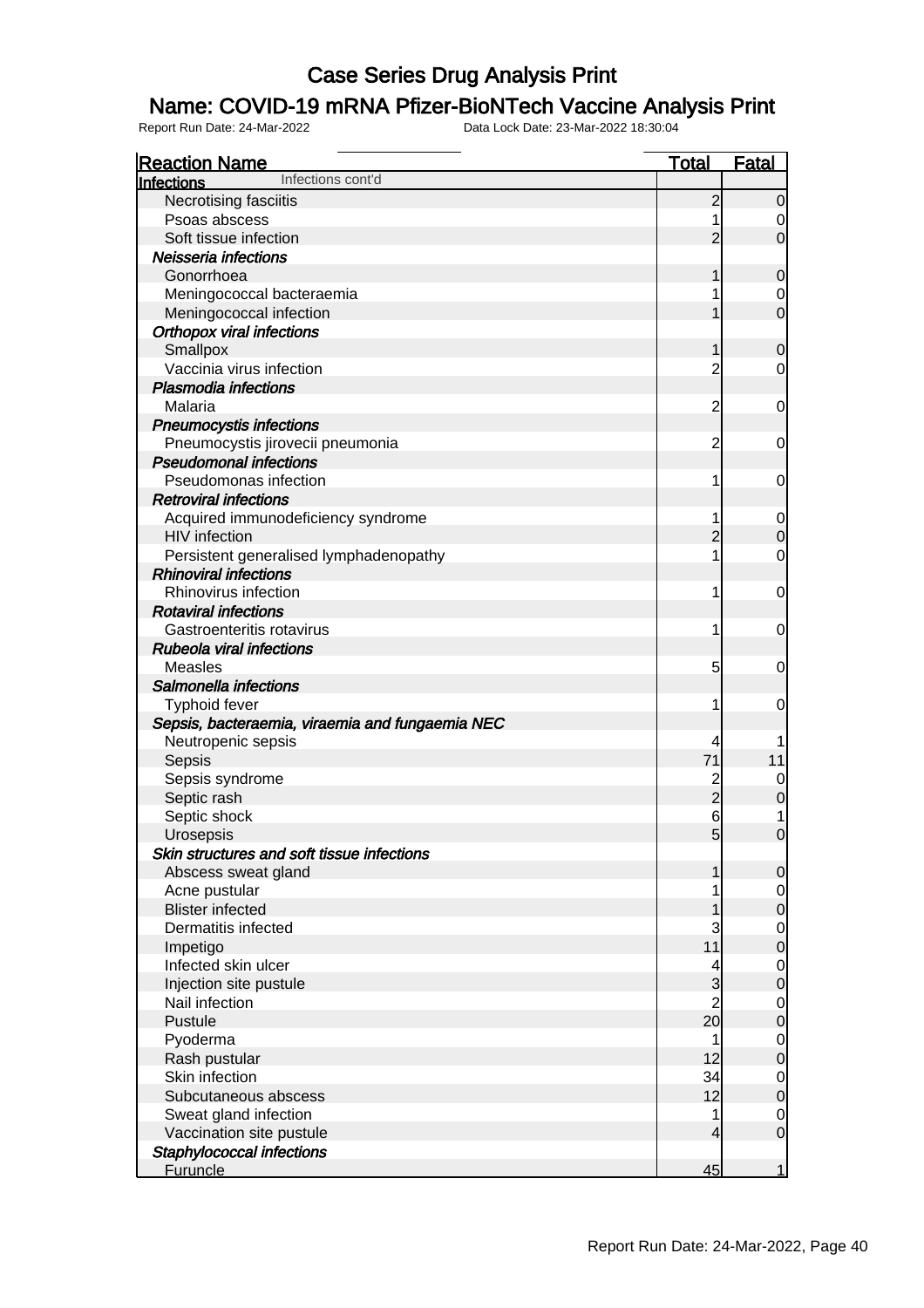### Name: COVID-19 mRNA Pfizer-BioNTech Vaccine Analysis Print

| <b>Reaction Name</b>                            | <b>Total</b>                  | <b>Fatal</b>                     |
|-------------------------------------------------|-------------------------------|----------------------------------|
| Infections cont'd<br>Infections                 |                               |                                  |
| Pneumonia staphylococcal                        | 1                             | $\mathbf 0$                      |
| Septic arthritis staphylococcal                 | 1                             | $\mathbf 0$                      |
| Staphylococcal abscess                          | 1                             |                                  |
| Staphylococcal infection                        | 5                             | $\begin{matrix}0\\0\end{matrix}$ |
| Staphylococcal sepsis                           | 1                             | 0                                |
| <b>Streptococcal infections</b>                 |                               |                                  |
| Meningitis pneumococcal                         | 1                             | $\mathbf 0$                      |
| Pharyngitis streptococcal                       | 8                             | $\pmb{0}$                        |
| Pneumonia pneumococcal                          | 1                             |                                  |
| Scarlet fever                                   |                               | $\begin{matrix}0\\0\end{matrix}$ |
| Streptococcal abscess                           |                               |                                  |
| Streptococcal endocarditis                      | 1                             | $\begin{matrix}0\\0\end{matrix}$ |
| Streptococcal infection                         | $\overline{c}$                | $\mathbf 0$                      |
| Streptococcal sepsis                            | $\overline{1}$                | $\overline{0}$                   |
| <b>Tinea infections</b>                         |                               |                                  |
| Body tinea                                      | 6                             | $\mathbf 0$                      |
| Tinea capitis                                   | 1                             |                                  |
| Tinea infection                                 | 1                             | $\overline{0}$<br>$\overline{0}$ |
|                                                 |                               |                                  |
| Tinea pedis<br>Tinea versicolour                | 3<br>$\overline{\mathcal{L}}$ | $\mathbf 0$<br>$\overline{0}$    |
|                                                 |                               |                                  |
| <b>Toxoplasma infections</b>                    |                               |                                  |
| Toxoplasmosis                                   | 1                             | $\boldsymbol{0}$                 |
| <b>Treponema infections</b>                     |                               |                                  |
| Syphilis                                        | $\overline{2}$                | $\mathbf 0$                      |
| <b>Trypanosomal infections</b>                  |                               |                                  |
| African trypanosomiasis                         | $\overline{4}$                | $\boldsymbol{0}$                 |
| <b>Tuberculous infections</b>                   |                               |                                  |
| Disseminated Bacillus Calmette-Guerin infection | 1                             | $\mathbf 0$                      |
| Lymph node tuberculosis                         |                               | $\mathbf 0$                      |
| Pulmonary tuberculosis                          | 1                             | $\overline{0}$                   |
| <b>Tuberculosis</b>                             | 1                             | $\mathbf 0$                      |
| Tuberculosis of central nervous system          | 1                             | $\overline{0}$                   |
| <b>Upper respiratory tract infections</b>       |                               |                                  |
| Acute sinusitis                                 | 5                             | 0                                |
| Chronic sinusitis                               | 3                             | 0                                |
| Croup infectious                                | 1                             | 0                                |
| Epiglottitis                                    |                               | $\overline{0}$                   |
| Laryngitis                                      | 34                            | $\overline{0}$                   |
| Nasopharyngitis                                 | 1171                          | 1                                |
| Peritonsillar abscess                           | 6                             | $\mathbf 0$                      |
| Pharyngitis                                     | 38                            | $\mathbf 0$                      |
| <b>Rhinitis</b>                                 | 56                            | $\mathbf 0$                      |
| <b>Sinusitis</b>                                | 205                           | $\mathbf 0$                      |
| <b>Tonsillitis</b>                              | 142                           | $\mathbf 0$                      |
| <b>Tracheitis</b>                               | 5                             | $\mathbf 0$                      |
| Tracheostomy infection                          | $\mathbf{1}$                  | $\overline{0}$                   |
| Upper respiratory tract infection               | 12                            | $\mathbf 0$                      |
| <b>Urinary tract infections</b>                 |                               |                                  |
| Cystitis                                        | 86                            | $\mathbf 0$                      |
| Kidney infection                                | 55                            | $\pmb{0}$                        |
| Pyelonephritis                                  | 3                             | $\overline{0}$                   |
| <b>Urethritis</b>                               | 1                             | $\boldsymbol{0}$                 |
| Urinary tract infection                         | 219                           | $\overline{0}$                   |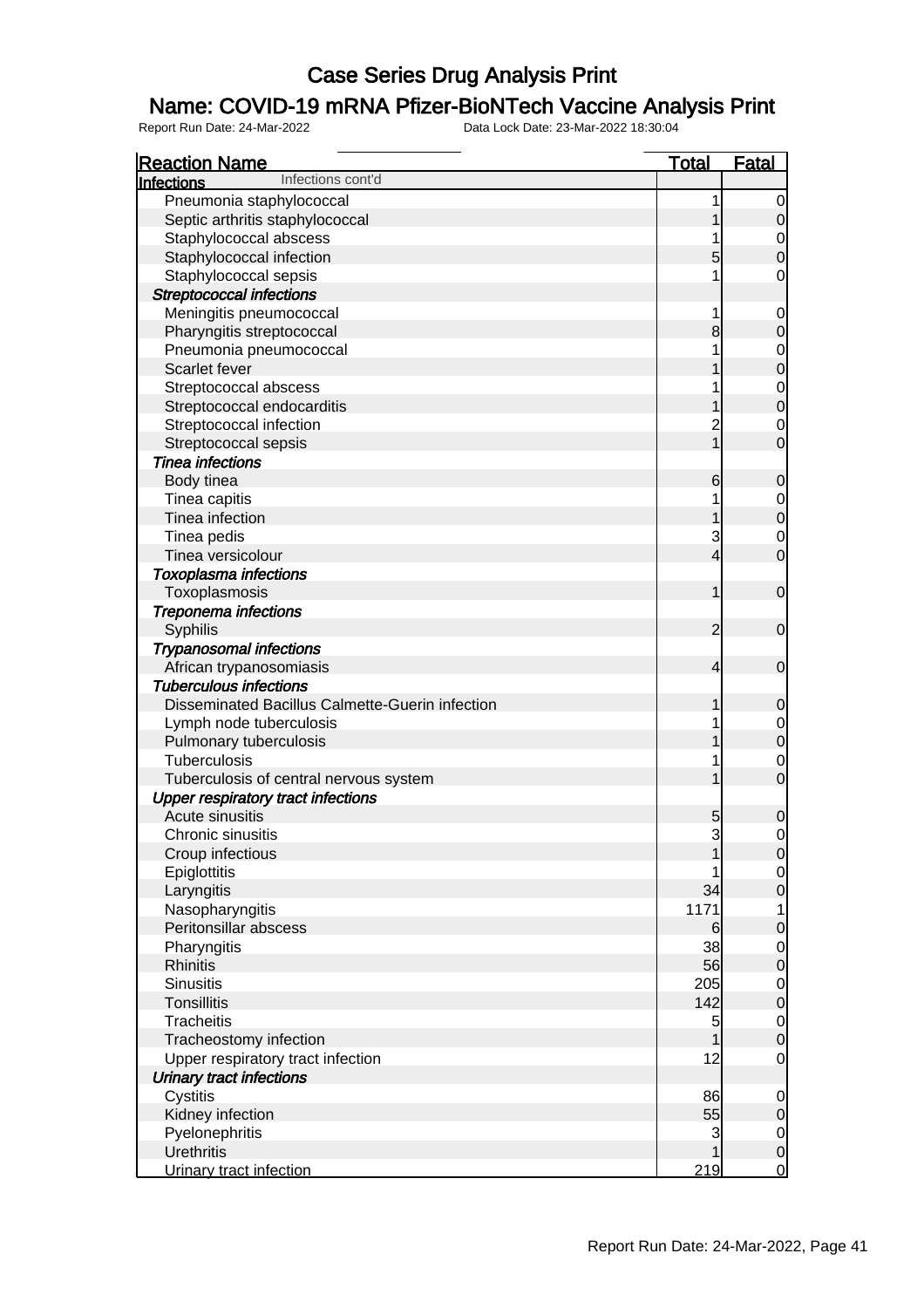### Name: COVID-19 mRNA Pfizer-BioNTech Vaccine Analysis Print

| <b>Reaction Name</b>                   | <u>Total</u>   | <b>Fatal</b>                     |
|----------------------------------------|----------------|----------------------------------|
| Infections cont'd<br><b>Infections</b> |                |                                  |
| <b>Vascular infections</b>             |                |                                  |
| Haematoma infection                    | 1              | $\overline{0}$                   |
| Infected lymphocele                    | $\overline{2}$ | $\mathbf 0$                      |
| Infusion site infection                |                | $\overline{0}$                   |
| Lymphangitis                           | 14             | $\overline{0}$                   |
| <b>Viral infections NEC</b>            |                |                                  |
| Arthritis viral                        | 1              | $\pmb{0}$                        |
| Conjunctivitis viral                   | $\overline{c}$ | $\mathbf 0$                      |
| Ear infection viral                    | $\overline{1}$ | $\overline{0}$                   |
| Encephalitis viral                     | 6              | 1                                |
| Eye infection viral                    | $\overline{2}$ | $\mathbf 0$                      |
| Gastroenteritis viral                  | 33             | $\mathbf 0$                      |
| Hepatitis viral                        | 3              | $\overline{0}$                   |
| Meningitis viral                       | 9              | $\begin{matrix}0\\0\end{matrix}$ |
| Meningoencephalitis viral              | 1              |                                  |
| Oral viral infection                   |                | $\mathbf{0}$                     |
| Pleurisy viral                         | 2              | $\overline{0}$                   |
| Pneumonia viral                        | 5              | $\frac{2}{0}$                    |
| Post viral fatigue syndrome            | 58             |                                  |
| Sweating fever                         | 126            | $\mathbf{0}$                     |
| Vestibular neuronitis                  | 35             | $\overline{0}$                   |
| Viral diarrhoea                        | 2              | $\begin{matrix}0\\0\end{matrix}$ |
| Viral infection                        | 66             |                                  |
| Viral labyrinthitis                    | 4              | $\mathbf{0}$                     |
| Viral myocarditis                      | 4              | $\overline{0}$                   |
| Viral pericarditis                     | 3              | $\begin{matrix}0\\0\end{matrix}$ |
| Viral pharyngitis                      | 24             |                                  |
| Viral rash                             | 69             | $\mathbf 0$                      |
| Viral sinusitis                        |                | $\overline{0}$                   |
| Viral tonsillitis                      |                | 0                                |
| Infections SOC TOTAL                   | 12067          | 114                              |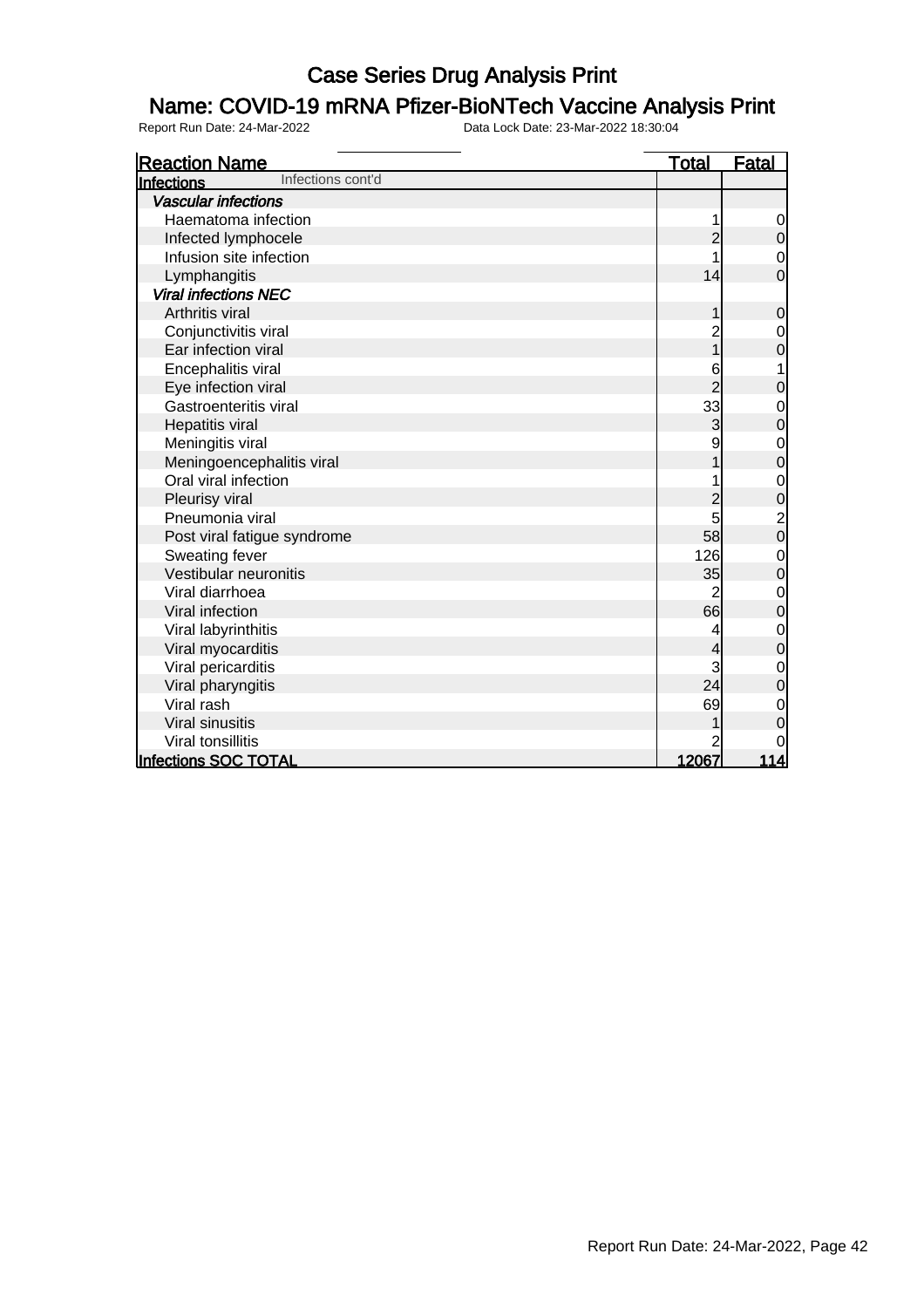#### Name: COVID-19 mRNA Pfizer-BioNTech Vaccine Analysis Print

| <b>Reaction Name</b>                                                                                               | Total          | <b>Fatal</b>                                                   |
|--------------------------------------------------------------------------------------------------------------------|----------------|----------------------------------------------------------------|
| <b>Injuries</b>                                                                                                    |                |                                                                |
| Abdominal and gastrointestinal injuries NEC                                                                        |                |                                                                |
| Gallbladder injury                                                                                                 |                |                                                                |
| Liver contusion                                                                                                    |                | 0                                                              |
| Mouth injury                                                                                                       |                | 0                                                              |
| Oral contusion                                                                                                     | 5              | $\mathbf 0$                                                    |
| Oral mucosal scar                                                                                                  |                | $\overline{0}$                                                 |
| Palate injury                                                                                                      |                |                                                                |
| Rectal injury                                                                                                      |                | $\begin{matrix} 0 \\ 0 \end{matrix}$                           |
| Splenic rupture                                                                                                    |                |                                                                |
| Tongue injury                                                                                                      |                | $\begin{matrix} 0 \\ 0 \end{matrix}$                           |
| Tooth fracture                                                                                                     |                | $\mathbf{0}$                                                   |
| Tooth injury                                                                                                       |                | O                                                              |
| Accidental exposures to product                                                                                    |                |                                                                |
| Accidental exposure to product                                                                                     | 21             | 0                                                              |
| Anaesthetic and allied procedural complications                                                                    |                |                                                                |
| Airway complication of anaesthesia                                                                                 | 2              | 0                                                              |
| Delayed recovery from anaesthesia                                                                                  | 3              | 0                                                              |
| Sedation complication                                                                                              |                | O                                                              |
| Atmospheric pressure injuries                                                                                      |                |                                                                |
| <b>Barotitis media</b>                                                                                             |                | 0                                                              |
| Barotrauma                                                                                                         | 2              | 0                                                              |
| Hypobarism                                                                                                         | $\overline{2}$ | O                                                              |
| <b>Bone and joint injuries NEC</b>                                                                                 |                |                                                                |
| Bursa injury                                                                                                       | 3              | 0                                                              |
| Joint injury                                                                                                       | 12             | 0                                                              |
| Meniscus injury                                                                                                    | 2              | O                                                              |
| Cardiac and vascular procedural complications                                                                      |                |                                                                |
| Ischaemic contracture of the left ventricle                                                                        |                | 0                                                              |
| Shunt blood flow excessive                                                                                         |                | 0                                                              |
| Vascular pseudoaneurysm                                                                                            |                | O                                                              |
| Cardiovascular injuries                                                                                            |                |                                                                |
| Vascular injury                                                                                                    | 9              | $\mathbf 0$                                                    |
| <b>Cerebral injuries NEC</b>                                                                                       |                |                                                                |
| <b>Brain contusion</b>                                                                                             |                | 0                                                              |
| <b>Brain herniation</b>                                                                                            | $\overline{c}$ | 0                                                              |
| Concussion                                                                                                         |                |                                                                |
| Craniocerebral injury                                                                                              | 5              | <sup>o</sup><br>$\overline{0}$                                 |
| Subarachnoid haematoma                                                                                             |                | $\overline{0}$                                                 |
| Subdural haematoma                                                                                                 | 6              |                                                                |
| Subdural haemorrhage                                                                                               |                | $\begin{matrix}0\\0\end{matrix}$                               |
| Traumatic intracranial haemorrhage                                                                                 | 1              | 1                                                              |
| <b>Chemical injuries</b>                                                                                           |                |                                                                |
| Chemical burn                                                                                                      | 1              |                                                                |
| Chemical burn of skin                                                                                              | 9              | $\mathbf 0$<br>$\mathbf 0$                                     |
| Chemical cystitis                                                                                                  | 2              | $\mathbf 0$                                                    |
| Chest and respiratory tract injuries NEC                                                                           |                |                                                                |
| <b>Bronchial injury</b>                                                                                            | 1              |                                                                |
| Chest crushing                                                                                                     | 15             | $\overline{0}$<br>$\mathbf 0$                                  |
|                                                                                                                    |                |                                                                |
|                                                                                                                    |                |                                                                |
|                                                                                                                    |                |                                                                |
|                                                                                                                    |                |                                                                |
|                                                                                                                    |                |                                                                |
| Foreign body in throat<br>Traumatic lung injury<br>Conditions caused by cold<br>Chillblains<br>Cold shock response | 1<br>74<br>1   | $\mathbf 0$<br>$\overline{0}$<br>$\mathbf 0$<br>$\overline{0}$ |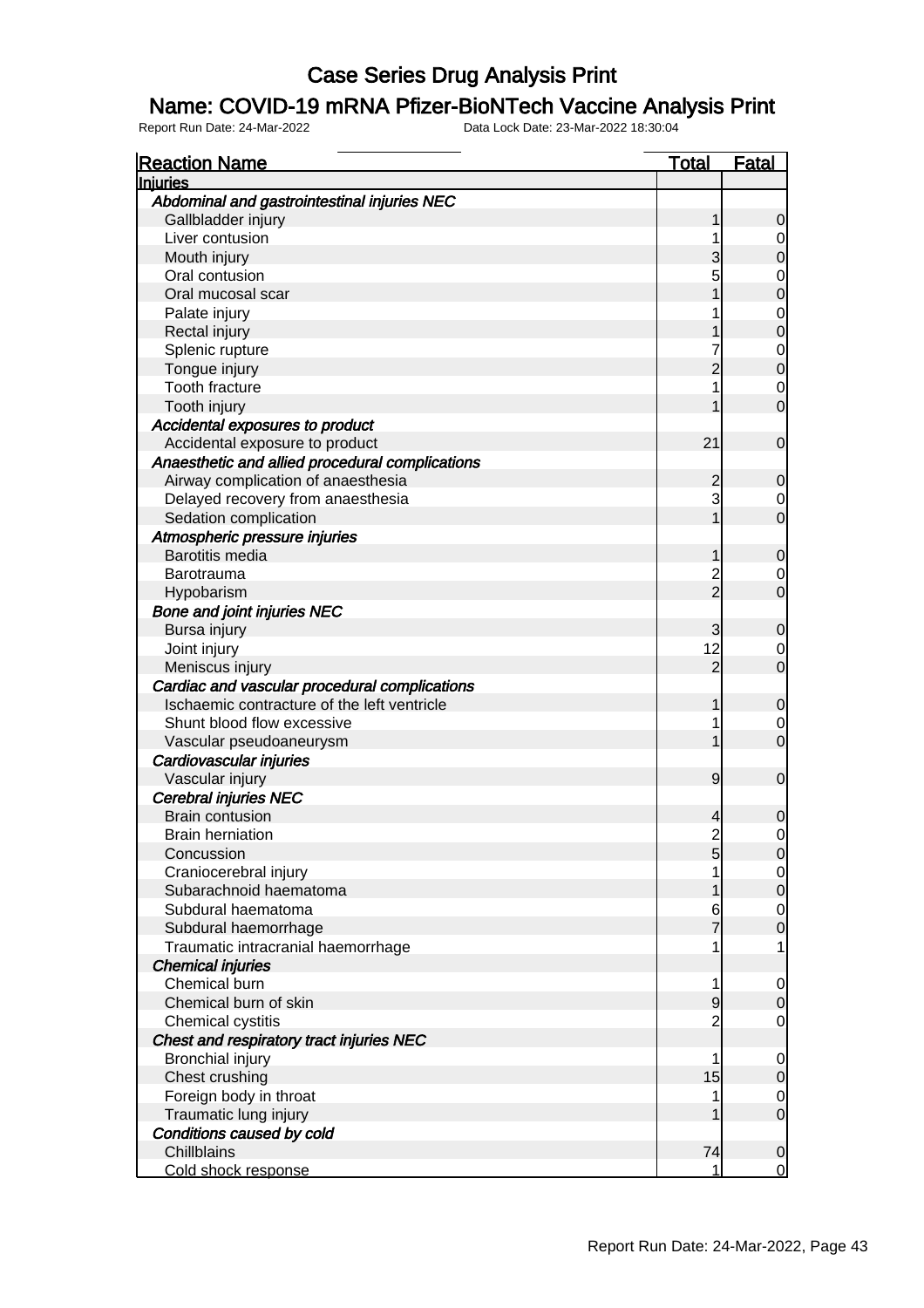### Name: COVID-19 mRNA Pfizer-BioNTech Vaccine Analysis Print

| <b>Reaction Name</b>                                            | <u>Total</u>   | <b>Fatal</b>                     |
|-----------------------------------------------------------------|----------------|----------------------------------|
| Injuries cont'd<br><b>Injuries</b>                              |                |                                  |
| Frostbite                                                       | 1              | $\mathbf 0$                      |
| Cranial nerve injuries                                          |                |                                  |
| Illrd nerve injury                                              | 1              | 0                                |
| Vth nerve injury                                                | 1              | 0                                |
| Ear injuries NEC                                                |                |                                  |
| Deafness traumatic                                              | 1              | $\mathbf 0$                      |
| Ear injury                                                      |                | $\overline{0}$                   |
| Exposures associated with pregnancy, delivery and lactation     |                |                                  |
| Exposure during pregnancy                                       | 10             | 0                                |
| Exposure via breast milk                                        | 156            | $\mathbf{0}$                     |
| Foetal exposure during pregnancy                                | 68             | $\overline{0}$                   |
| Foetal exposure timing unspecified                              | 1              | $\begin{matrix}0\\0\end{matrix}$ |
| Maternal exposure before pregnancy                              | 30             |                                  |
| Maternal exposure during breast feeding                         | 2000           | $\begin{matrix}0\\0\end{matrix}$ |
| Maternal exposure during pregnancy                              | 1079           |                                  |
| Maternal exposure timing unspecified                            | 14             | $\mathbf 0$                      |
| Paternal exposure before pregnancy                              | 3              | $\overline{0}$                   |
| <b>Exposures to agents or circumstances NEC</b>                 |                |                                  |
| Exposure to SARS-CoV-2                                          | 3              | 0                                |
| Exposure to vaccinated person                                   | 4              | 0                                |
| Eye and ear procedural complications                            |                |                                  |
| Toxic anterior segment syndrome                                 | 1              | 0                                |
| Eye injuries NEC                                                |                |                                  |
| Corneal abrasion                                                | 1              | $\mathbf 0$                      |
| Eye contusion                                                   | 18             | $\overline{0}$                   |
| Eye injury                                                      | 31             | $\begin{matrix}0\\0\end{matrix}$ |
| Foreign body in eye                                             | 4              |                                  |
| Injury corneal                                                  | 1              | $\begin{matrix}0\\0\end{matrix}$ |
| Periorbital haematoma                                           | 1              |                                  |
| Retinal injury                                                  | $\overline{2}$ | $\mathbf 0$                      |
| Superficial injury of eye                                       | $\overline{1}$ | $\overline{0}$                   |
| Foetal and neonatal conditions associated with product exposure |                |                                  |
| Intoxication by breast feeding                                  | 1              | $\mathbf 0$                      |
| <b>Fractures and dislocations NEC</b>                           |                |                                  |
| Fracture                                                        | 3              | $\mathbf 0$                      |
| Joint dislocation                                               | $\overline{a}$ | $\overline{0}$                   |
| Multiple fractures                                              | 1              | $\overline{O}$                   |
| Gastrointestinal and hepatobiliary procedural complications     |                |                                  |
| Post procedural constipation                                    | 1              | $\mathbf 0$                      |
| Postoperative ileus                                             | 1              | $\mathbf 0$                      |
| Procedural nausea                                               | 11             | $\overline{0}$                   |
| Procedural vomiting                                             | 2              | $\mathbf 0$                      |
| Heat injuries (excl thermal burns)                              |                |                                  |
| Heat cramps                                                     | $\frac{2}{3}$  | $\mathbf 0$                      |
| Heat exhaustion                                                 |                | $\boldsymbol{0}$                 |
| <b>Heat illness</b>                                             | $\overline{2}$ | $\boldsymbol{0}$                 |
| Heat oedema                                                     | 14             | $\overline{0}$                   |
| Heat stroke                                                     | 3              | $\mathbf 0$                      |
| Intentional product use issues                                  |                |                                  |
| Intentional dose omission                                       | 1              | 0                                |
| Intentional product use issue                                   | 1              | $\mathbf 0$                      |
| Limb fractures and dislocations                                 |                |                                  |
| Ankle fracture                                                  |                | $\overline{0}$                   |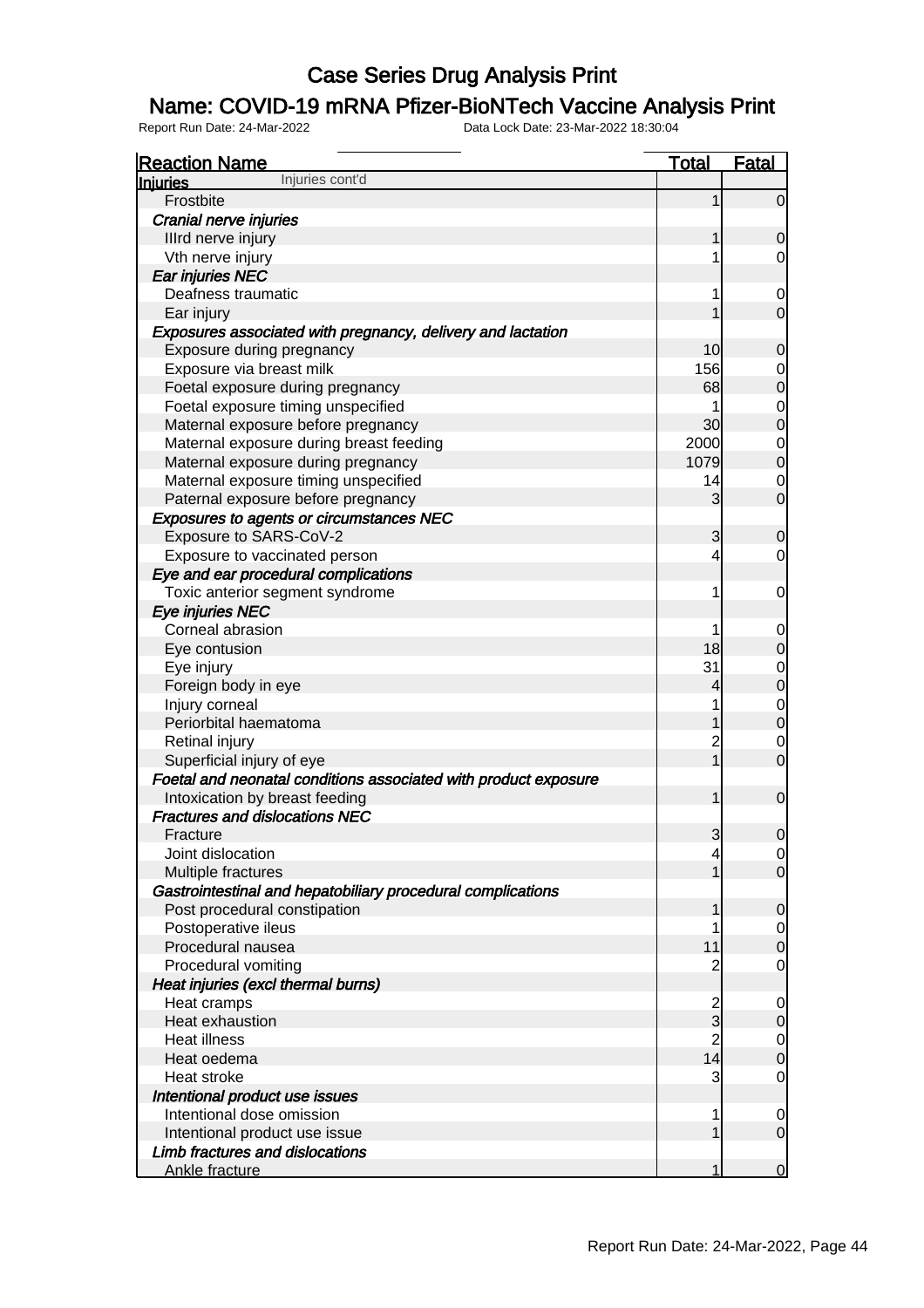### Name: COVID-19 mRNA Pfizer-BioNTech Vaccine Analysis Print

| <b>Reaction Name</b>                                                   | <b>Total</b>             | <b>Fatal</b>                     |
|------------------------------------------------------------------------|--------------------------|----------------------------------|
| Injuries cont'd<br><b>Injuries</b>                                     |                          |                                  |
| Atypical femur fracture                                                | 1                        | $\overline{0}$                   |
| Clavicle fracture                                                      | 27                       | $\mathbf 0$                      |
| Femoral neck fracture                                                  | 1                        | $\overline{0}$                   |
| Femur fracture                                                         | 1                        | $\boldsymbol{0}$                 |
| Fibula fracture                                                        | 1                        | $\mathbf{0}$                     |
| Hip fracture                                                           | $\overline{2}$           | $\overline{0}$                   |
| Lower limb fracture                                                    | 1                        |                                  |
| Tibia fracture                                                         | 1                        | $0$<br>0                         |
| Upper limb fracture                                                    | 1                        | $\mathbf 0$                      |
| Wrist fracture                                                         | 1                        | $\overline{0}$                   |
| Medication errors, product use errors and issues NEC                   |                          |                                  |
| Circumstance or information capable of leading to medication error     | $\overline{c}$           | $\mathbf 0$                      |
| Dose calculation error                                                 | 1                        |                                  |
| Inadequate aseptic technique in use of product                         | 1                        | $\overline{0}$<br>$\overline{0}$ |
| Medication error                                                       | 49                       |                                  |
|                                                                        | 3                        | $\mathbf{0}$<br>$\overline{0}$   |
| Prescription drug used without a prescription<br>Product use complaint | $\overline{2}$           |                                  |
|                                                                        | 34                       | $\mathbf{0}$                     |
| Product use issue                                                      |                          | $\overline{0}$                   |
| Vaccination error                                                      | 6                        | $0$<br>0                         |
| Wrong dose                                                             | $\overline{\mathcal{L}}$ |                                  |
| Wrong drug                                                             | 11                       | $\overline{0}$                   |
| Wrong schedule                                                         | 1                        | $\overline{0}$                   |
| Wrong technique in product usage process                               | 10                       | $\mathbf 0$                      |
| Muscle, tendon and ligament injuries                                   |                          |                                  |
| Epicondylitis                                                          | 25                       | $\mathbf 0$                      |
| Ligament injury                                                        | $\overline{2}$           | $\pmb{0}$                        |
| Ligament sprain                                                        | 10                       | $\mathbf{0}$                     |
| Mallet finger                                                          | 1                        | $\overline{0}$                   |
| Muscle hernia                                                          | 1                        | $\mathbf{0}$                     |
| Muscle injury                                                          | 40                       | $\overline{0}$                   |
| Muscle rupture                                                         | 10                       | $\mathbf{0}$                     |
| Muscle strain                                                          | 38                       | $\mathbf 0$                      |
| Post-traumatic neck syndrome                                           | 3                        | $0$<br>0                         |
| Tendon injury                                                          |                          |                                  |
| Tendon rupture                                                         | 26                       | $\mathbf 0$                      |
| Musculoskeletal procedural complications                               |                          |                                  |
| Periprosthetic osteolysis                                              | 1                        | 이                                |
| Post laminectomy syndrome                                              | 1                        | $\overline{O}$                   |
| Nerve injuries NEC                                                     |                          |                                  |
| Nerve injury                                                           | 116                      | $\boldsymbol{0}$                 |
| Neurological and psychiatric procedural complications                  |                          |                                  |
| Post lumbar puncture syndrome                                          | 1                        | $\mathbf 0$                      |
| Post procedural stroke                                                 | 1                        | $\overline{0}$                   |
| Procedural dizziness                                                   | 13                       | $\mathbf 0$                      |
| Non-occupational environmental exposures                               |                          |                                  |
| Exposure to extreme temperature                                        | $\overline{2}$           | $\mathbf 0$                      |
| Non-site specific injuries NEC                                         |                          |                                  |
| Accident                                                               | $\overline{c}$           | $\mathbf 0$                      |
| Animal scratch                                                         | 1                        | $\mathbf 0$                      |
| Arthropod bite                                                         | 10                       | $\boldsymbol{0}$                 |
| Arthropod sting                                                        | 6                        | $\mathbf 0$                      |
| <b>Bite</b>                                                            | 1                        | $\pmb{0}$                        |
| Bone contusion                                                         | 1                        | $\overline{0}$                   |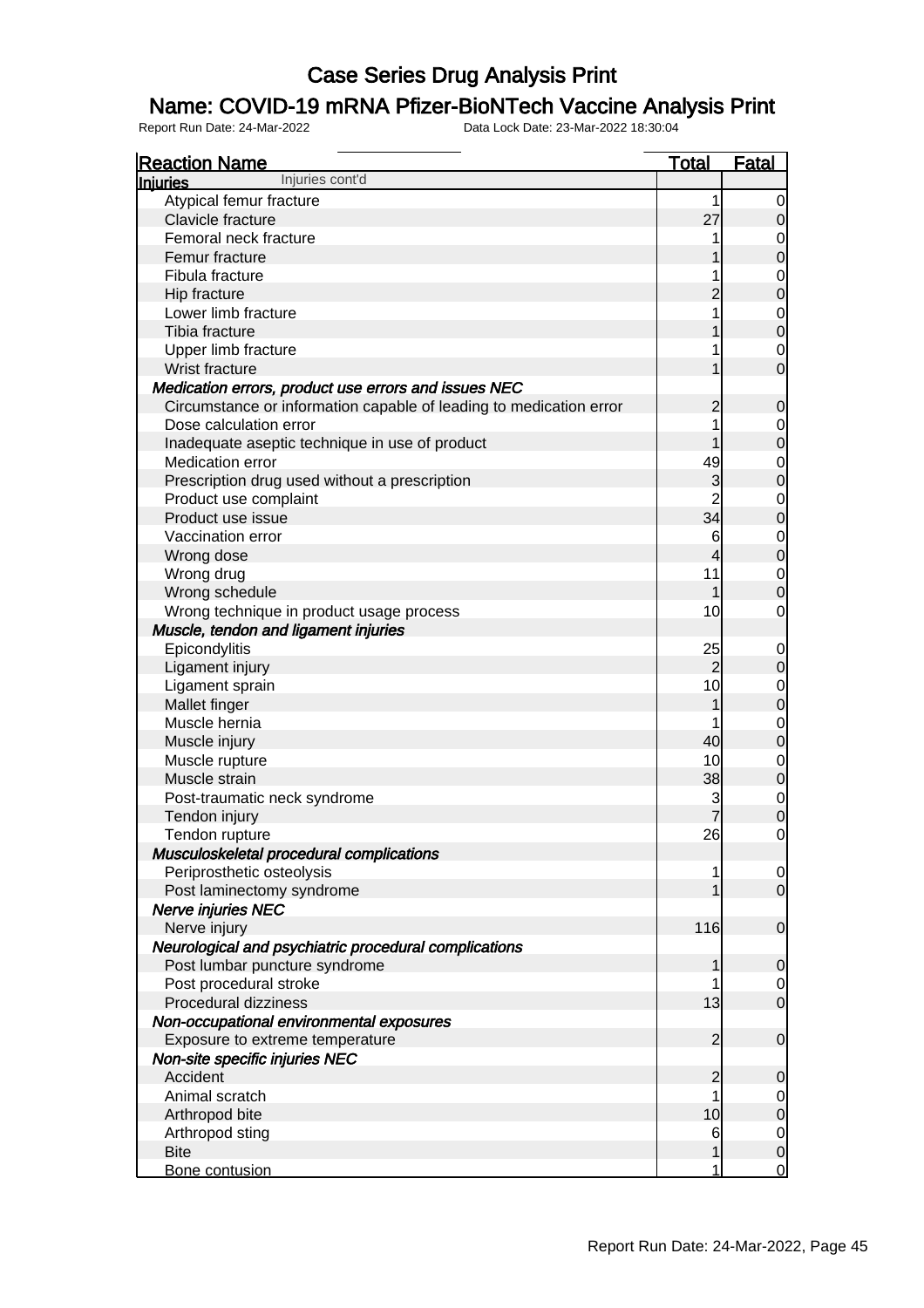### Name: COVID-19 mRNA Pfizer-BioNTech Vaccine Analysis Print

| <b>Reaction Name</b>                            | <b>Total</b>            | <b>Fatal</b>   |
|-------------------------------------------------|-------------------------|----------------|
| Injuries cont'd<br><b>Injuries</b>              |                         |                |
| Crush injury                                    |                         | 0              |
| Electric shock                                  | 20                      | 0              |
| Fall                                            | 211                     | 0              |
| Foreign body                                    | 6                       | $\mathbf 0$    |
| Injury                                          | 14                      | 0              |
| Multiple injuries                               | $\overline{\mathbf{c}}$ | $\mathbf 0$    |
| Nervous system injury                           | $\overline{2}$          | 0              |
| Post concussion syndrome                        | $\overline{c}$          | $\mathbf 0$    |
| Traumatic haematoma                             | 1                       | 0              |
| Wound                                           | 7                       | $\mathbf 0$    |
| Wound complication                              | 12                      | $\overline{0}$ |
| Wound haematoma                                 | 1                       | $\mathbf 0$    |
| Wound haemorrhage                               | 3                       | 0              |
| Wound secretion                                 | 6                       | 0              |
| Non-site specific procedural complications      |                         |                |
| Administration related reaction                 | 1                       | $\mathbf 0$    |
| Anastomotic leak                                |                         | 0              |
| Incision site pain                              | 3                       | $\mathbf 0$    |
| Infusion related reaction                       | 8                       | 0              |
| Injection related reaction                      | 67                      | $\mathbf 0$    |
| Post procedural complication                    | 5                       | $\overline{0}$ |
| Post procedural erythema                        |                         | $\mathbf 0$    |
| Post procedural inflammation                    |                         | 0              |
| Post procedural pruritus                        | 1                       | $\mathbf 0$    |
| Procedural pain                                 |                         | 0              |
| Seroma                                          | 1                       | $\mathbf 0$    |
| <b>Occupational exposures</b>                   |                         |                |
| Occupational exposure to SARS-CoV-2             | 1                       | $\mathbf 0$    |
| Occupational exposure to product                |                         | $\overline{0}$ |
| Off label uses                                  |                         |                |
| Off label use                                   | 460                     | $\mathbf 0$    |
| <b>Overdoses NEC</b>                            |                         |                |
| Intentional overdose                            |                         | 0              |
| Overdose                                        | 53                      | $\mathbf 0$    |
| Pathways and sources of exposure                |                         |                |
| Exposure via contaminated device                |                         | $\Omega$       |
| Exposure via unknown route                      |                         | $\overline{O}$ |
| <b>Pelvic fractures and dislocations</b>        |                         |                |
| Pelvic fracture                                 | 1                       | $\mathbf 0$    |
| Peripheral nerve injuries                       |                         |                |
| Axillary nerve injury                           |                         | 0              |
| Brachial plexus injury                          |                         | $\mathbf 0$    |
| Radial nerve injury                             | $\overline{c}$          | $\mathbf 0$    |
| Sciatic nerve injury                            |                         | 0              |
| Ulnar nerve injury                              | $\frac{2}{5}$           | $\mathbf 0$    |
| Poisoning and toxicity                          |                         |                |
| Alcohol poisoning                               |                         | 0              |
| Poisoning                                       | 14                      | $\mathbf 0$    |
| Toxicity to various agents                      | 5                       | $\mathbf 0$    |
| <b>Product administration errors and issues</b> |                         |                |
| Accidental overdose                             | 8                       | 0              |
| Contraindicated product administered            | $\mathbf{3}$            | $\mathbf 0$    |
| Duplicate therapy error                         | 1                       | $\overline{0}$ |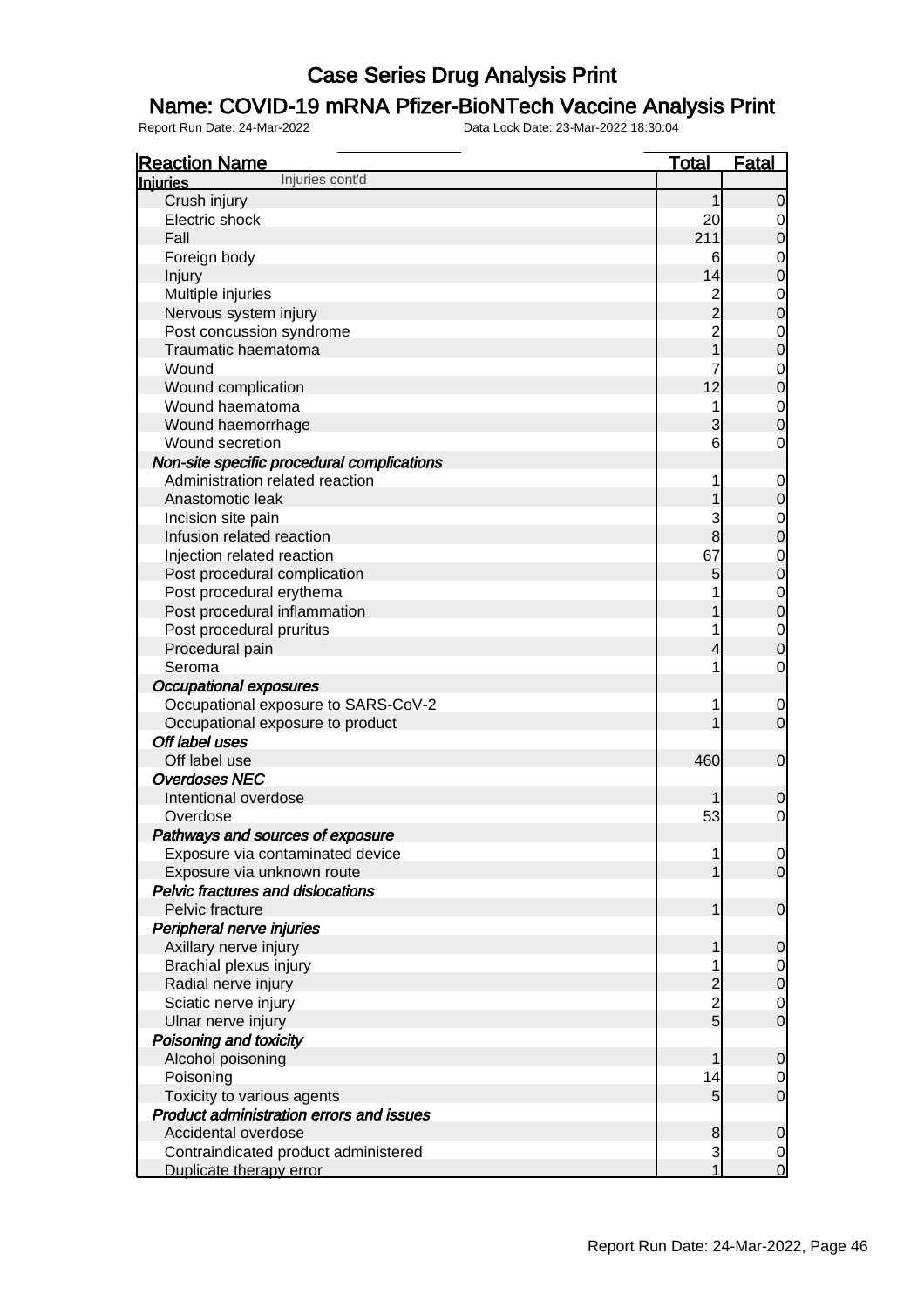### Name: COVID-19 mRNA Pfizer-BioNTech Vaccine Analysis Print

| <b>Reaction Name</b>                                   | <b>Total</b>            | <b>Fatal</b>                         |
|--------------------------------------------------------|-------------------------|--------------------------------------|
| Injuries cont'd<br><b>Injuries</b>                     |                         |                                      |
| Expired product administered                           | 15                      | $\overline{0}$                       |
| Inappropriate schedule of product administration       | 724                     | $\mathbf 0$                          |
| Incomplete course of vaccination                       |                         |                                      |
| Incorrect dose administered                            | 59                      | $\begin{matrix}0\\0\end{matrix}$     |
| Incorrect drug administration rate                     | 1                       |                                      |
| Incorrect product formulation administered             | $\overline{2}$          | $\begin{matrix}0\\0\end{matrix}$     |
| Incorrect route of product administration              | 11                      |                                      |
| Lack of vaccination site rotation                      | 1                       | $\begin{matrix} 0 \\ 0 \end{matrix}$ |
| Poor quality product administered                      | 3                       |                                      |
| Product administered at inappropriate site             | 23                      | $\begin{matrix} 0 \\ 0 \end{matrix}$ |
| Product administered to patient of inappropriate age   | $\overline{2}$          |                                      |
| Product administration error                           | 18                      | $\begin{matrix}0\\0\end{matrix}$     |
| Product dose omission issue                            | 6                       |                                      |
| Wrong product administered                             | 20                      | $\begin{matrix} 0 \\ 0 \end{matrix}$ |
| <b>Product confusion errors and issues</b>             |                         |                                      |
| Product dosage form confusion                          | 1                       |                                      |
| Product label confusion                                |                         | $\mathbf 0$                          |
|                                                        | 5<br>$\overline{2}$     | $\begin{matrix} 0 \\ 0 \end{matrix}$ |
| Product packaging confusion                            |                         |                                      |
| Product dispensing errors and issues                   |                         |                                      |
| Product dispensing error                               | 4                       | $\mathbf 0$                          |
| Product monitoring errors and issues                   |                         |                                      |
| Drug monitoring procedure incorrectly performed        | 1                       | $\mathbf 0$                          |
| Product preparation errors and issues                  |                         |                                      |
| Product preparation error                              | 3                       | $\mathbf 0$                          |
| Product preparation issue                              | 6                       | $\overline{O}$                       |
| Product prescribing errors and issues                  |                         |                                      |
| Contraindicated product prescribed                     | $\frac{2}{2}$           | $\begin{matrix} 0 \\ 0 \end{matrix}$ |
| Product prescribing error                              |                         |                                      |
| Product selection errors and issues                    |                         |                                      |
| Product selection error                                | $\overline{2}$          | $\mathbf 0$                          |
| <b>Radiation injuries</b>                              |                         |                                      |
| Sunburn                                                | 23                      | $\mathbf 0$                          |
| Renal and urinary tract injuries NEC                   |                         |                                      |
| <b>Bladder injury</b>                                  | 1                       | $\mathbf 0$                          |
| Foreign body in urogenital tract                       | 1                       | $\mathsf{O}\xspace$                  |
| Reproductive system and breast injuries                |                         |                                      |
| <b>Breast injury</b>                                   | 1                       | $\begin{matrix} 0 \\ 0 \end{matrix}$ |
| Cervix injury                                          | 1                       |                                      |
| Penile contusion                                       | 1                       | $\begin{matrix} 0 \\ 0 \end{matrix}$ |
| Penis injury                                           | $\overline{c}$          |                                      |
| Uterine rupture                                        | 1                       | $\mathbf 0$                          |
| Reproductive tract and breast procedural complications |                         |                                      |
| Failed in vitro fertilisation                          | 1                       | $\mathbf 0$                          |
| Site specific injuries NEC                             |                         |                                      |
| Back injury                                            | 4                       | $\mathbf{0}$                         |
| Face crushing                                          | 3                       | $\mathbf{0}$                         |
| Face injury                                            |                         |                                      |
| Head injury                                            | 36                      | $\begin{matrix}0\\0\end{matrix}$     |
| Limb crushing injury                                   | 4                       |                                      |
| Limb injury                                            | 196                     | $\begin{matrix}0\\0\end{matrix}$     |
| Nasal injury                                           | $\overline{\mathbf{c}}$ |                                      |
| Neck crushing                                          | $\overline{1}$          | $\begin{matrix}0\\0\end{matrix}$     |
| Neck injury                                            | 1                       | $\overline{0}$                       |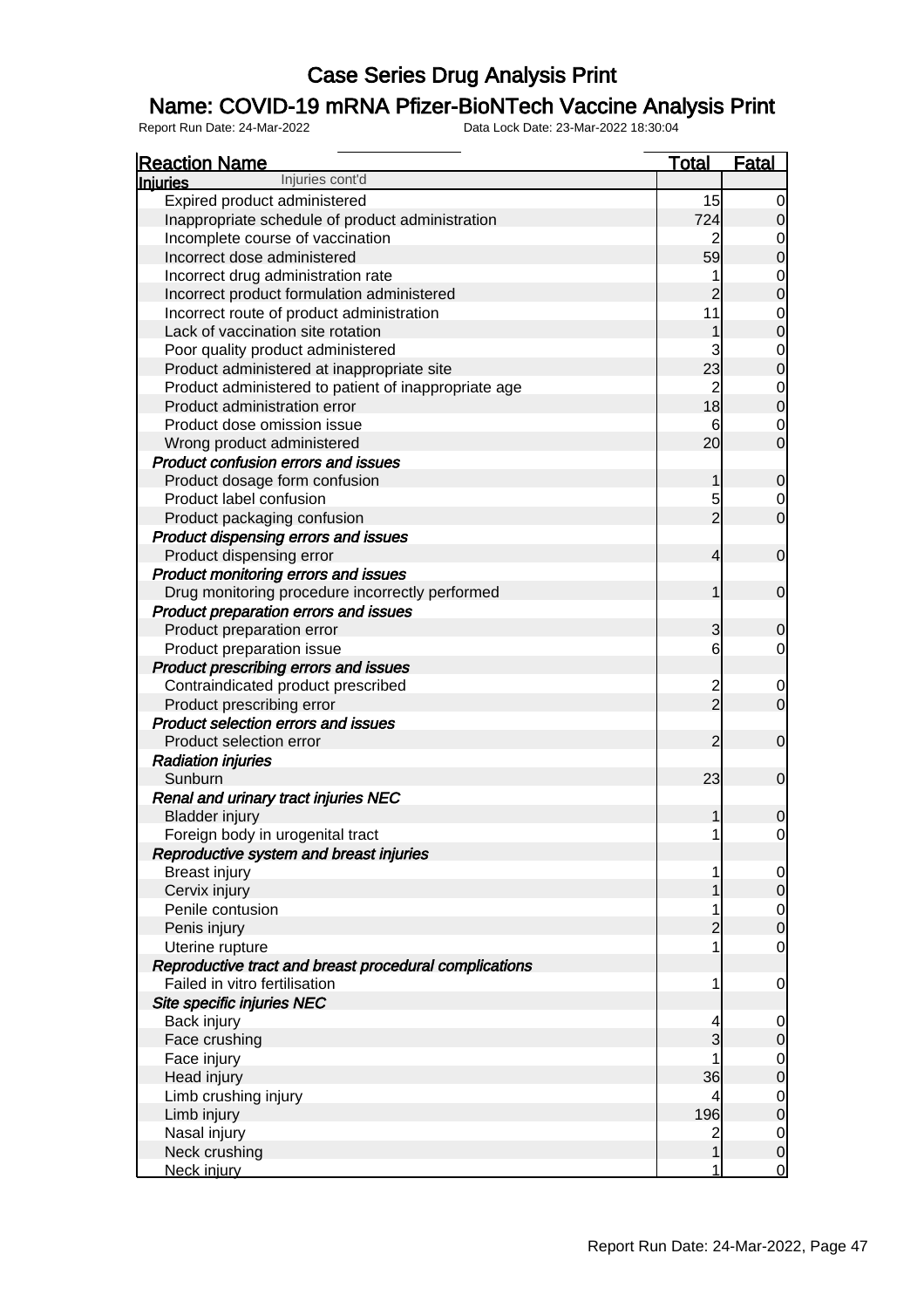#### Name: COVID-19 mRNA Pfizer-BioNTech Vaccine Analysis Print

| <b>Reaction Name</b>                                    | <b>Total</b>             | <b>Fatal</b>                         |
|---------------------------------------------------------|--------------------------|--------------------------------------|
| Injuries cont'd<br><b>Injuries</b>                      |                          |                                      |
| Pharyngeal contusion                                    | 1                        | $\overline{0}$                       |
| Site specific procedural complications NEC              |                          |                                      |
| Axillary web syndrome                                   | 3                        | $\mathbf 0$                          |
| <b>Skin injuries NEC</b>                                |                          |                                      |
| Contusion                                               | 1383                     | 0                                    |
| Hair injury                                             |                          | 0                                    |
| Nail avulsion                                           |                          | $\mathbf 0$                          |
| Scar                                                    | 35                       | $\mathbf 0$                          |
| Scratch                                                 | 9                        | $\mathbf 0$                          |
| Skin abrasion                                           |                          | $\mathbf 0$                          |
| Skin injury                                             | 5                        | $\mathbf 0$                          |
| Skin laceration                                         | 4                        | $\mathbf 0$                          |
| Skin wound                                              | 3                        | $\mathbf 0$                          |
| Splinter                                                |                          | 0                                    |
| Subcutaneous haematoma                                  | $\overline{2}$           | $\overline{0}$                       |
| Skin procedural complications                           |                          |                                      |
| Dermal filler overcorrection                            |                          | $\mathbf 0$                          |
| Recall phenomenon                                       |                          | $\overline{0}$                       |
| Skull fractures, facial bone fractures and dislocations |                          |                                      |
| Facial bones fracture                                   |                          | 0                                    |
| Fractured skull depressed                               |                          | $\overline{0}$                       |
| Spinal cord injuries NEC                                |                          |                                      |
| Spinal cord injury cervical                             |                          | $\mathbf 0$                          |
| Spinal fractures and dislocations                       |                          |                                      |
| Spinal compression fracture                             |                          | $\mathbf 0$                          |
| Spinal fracture                                         | 4                        | $\overline{0}$                       |
| Stoma complications                                     |                          |                                      |
| Gastrointestinal stoma complication                     | 2                        | 0                                    |
| Stoma site discharge                                    |                          | $\mathbf 0$                          |
| Stoma site extravasation                                |                          | 0                                    |
| Stoma site haemorrhage                                  |                          | $\overline{0}$                       |
| <b>Thermal burns</b>                                    |                          |                                      |
| Airway burns                                            |                          | $\mathbf 0$                          |
| Burn oesophageal                                        |                          | $\mathbf 0$                          |
| Burn of internal organs                                 | $\overline{\mathcal{A}}$ | $\mathbf 0$                          |
| Burn oral cavity                                        | 5                        | $\overline{0}$                       |
| Burns second degree                                     | 3                        | 0                                    |
| Burns third degree                                      |                          |                                      |
| Cold burn                                               |                          | $\begin{matrix} 0 \\ 0 \end{matrix}$ |
| Thermal burn                                            | 27                       | $\overline{0}$                       |
| Thermal burns of eye                                    | 17                       | $\overline{O}$                       |
| <b>Underdoses NEC</b>                                   |                          |                                      |
| Underdose                                               | 6                        | $\mathbf 0$                          |
| Vaccination related complications                       |                          |                                      |
| Adverse event following immunisation                    |                          | $\mathbf 0$                          |
| Post vaccination syndrome                               |                          | $\overline{0}$                       |
| Vaccination complication                                | 54                       | $\mathsf{O}$                         |
| <b>Injuries SOC TOTAL</b>                               | 7914                     | $\mathbf{1}$                         |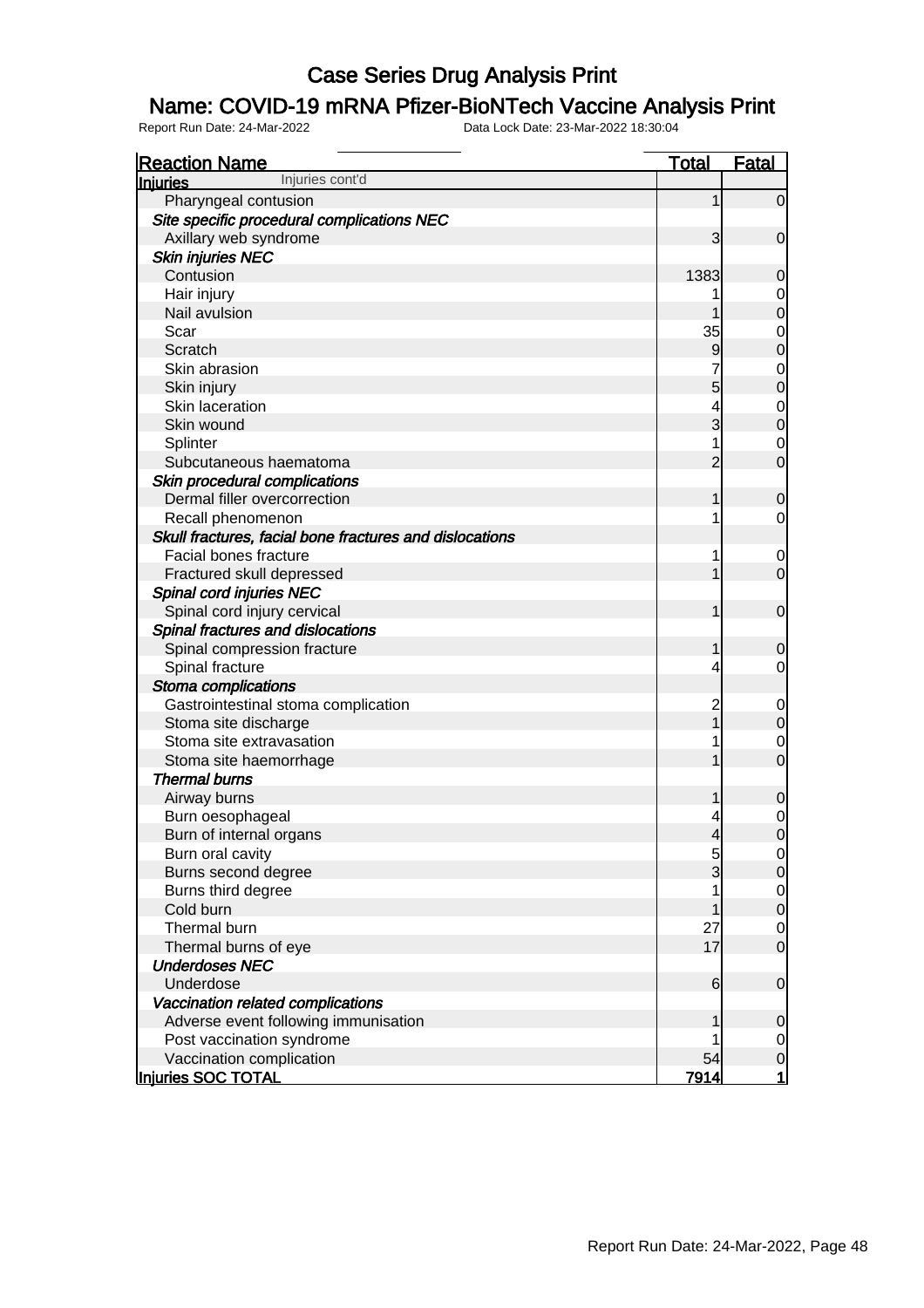#### Name: COVID-19 mRNA Pfizer-BioNTech Vaccine Analysis Print

| Investigations<br><b>Adrenal cortex tests</b><br>Cortisol decreased<br>$5\overline{)}$<br>Adrenal medulla tests<br>Epinephrine<br>1<br>Epinephrine abnormal<br>Epinephrine increased<br>1<br>Auditory and vestibular diagnostic procedures<br>Acoustic stimulation tests<br>5<br>Audiogram abnormal<br>Weber tuning fork test abnormal<br>1<br><b>Autoimmunity analyses</b><br>Antineutrophil cytoplasmic antibody positive<br>1<br>3<br>Antinuclear antibody<br>Antinuclear antibody increased<br>1<br>Antinuclear antibody positive<br>Beta-2 glycoprotein antibody positive<br>Cardiolipin antibody positive<br>Rheumatoid factor<br>3<br>$\overline{c}$<br>Rheumatoid factor increased<br>$\overline{1}$<br>Rheumatoid factor positive<br>Bacteria identification and serology (excl mycobacteria)<br><b>Bacterial test positive</b> |
|------------------------------------------------------------------------------------------------------------------------------------------------------------------------------------------------------------------------------------------------------------------------------------------------------------------------------------------------------------------------------------------------------------------------------------------------------------------------------------------------------------------------------------------------------------------------------------------------------------------------------------------------------------------------------------------------------------------------------------------------------------------------------------------------------------------------------------------|
|                                                                                                                                                                                                                                                                                                                                                                                                                                                                                                                                                                                                                                                                                                                                                                                                                                          |
|                                                                                                                                                                                                                                                                                                                                                                                                                                                                                                                                                                                                                                                                                                                                                                                                                                          |
|                                                                                                                                                                                                                                                                                                                                                                                                                                                                                                                                                                                                                                                                                                                                                                                                                                          |
|                                                                                                                                                                                                                                                                                                                                                                                                                                                                                                                                                                                                                                                                                                                                                                                                                                          |
|                                                                                                                                                                                                                                                                                                                                                                                                                                                                                                                                                                                                                                                                                                                                                                                                                                          |
|                                                                                                                                                                                                                                                                                                                                                                                                                                                                                                                                                                                                                                                                                                                                                                                                                                          |
|                                                                                                                                                                                                                                                                                                                                                                                                                                                                                                                                                                                                                                                                                                                                                                                                                                          |
|                                                                                                                                                                                                                                                                                                                                                                                                                                                                                                                                                                                                                                                                                                                                                                                                                                          |
|                                                                                                                                                                                                                                                                                                                                                                                                                                                                                                                                                                                                                                                                                                                                                                                                                                          |
|                                                                                                                                                                                                                                                                                                                                                                                                                                                                                                                                                                                                                                                                                                                                                                                                                                          |
|                                                                                                                                                                                                                                                                                                                                                                                                                                                                                                                                                                                                                                                                                                                                                                                                                                          |
|                                                                                                                                                                                                                                                                                                                                                                                                                                                                                                                                                                                                                                                                                                                                                                                                                                          |
|                                                                                                                                                                                                                                                                                                                                                                                                                                                                                                                                                                                                                                                                                                                                                                                                                                          |
|                                                                                                                                                                                                                                                                                                                                                                                                                                                                                                                                                                                                                                                                                                                                                                                                                                          |
|                                                                                                                                                                                                                                                                                                                                                                                                                                                                                                                                                                                                                                                                                                                                                                                                                                          |
|                                                                                                                                                                                                                                                                                                                                                                                                                                                                                                                                                                                                                                                                                                                                                                                                                                          |
|                                                                                                                                                                                                                                                                                                                                                                                                                                                                                                                                                                                                                                                                                                                                                                                                                                          |
|                                                                                                                                                                                                                                                                                                                                                                                                                                                                                                                                                                                                                                                                                                                                                                                                                                          |
|                                                                                                                                                                                                                                                                                                                                                                                                                                                                                                                                                                                                                                                                                                                                                                                                                                          |
|                                                                                                                                                                                                                                                                                                                                                                                                                                                                                                                                                                                                                                                                                                                                                                                                                                          |
|                                                                                                                                                                                                                                                                                                                                                                                                                                                                                                                                                                                                                                                                                                                                                                                                                                          |
|                                                                                                                                                                                                                                                                                                                                                                                                                                                                                                                                                                                                                                                                                                                                                                                                                                          |
| 1                                                                                                                                                                                                                                                                                                                                                                                                                                                                                                                                                                                                                                                                                                                                                                                                                                        |
| <b>Blood counts NEC</b>                                                                                                                                                                                                                                                                                                                                                                                                                                                                                                                                                                                                                                                                                                                                                                                                                  |
| Full blood count<br>7                                                                                                                                                                                                                                                                                                                                                                                                                                                                                                                                                                                                                                                                                                                                                                                                                    |
| $\overline{2}$<br>Full blood count abnormal                                                                                                                                                                                                                                                                                                                                                                                                                                                                                                                                                                                                                                                                                                                                                                                              |
| Blood gas and acid base analyses                                                                                                                                                                                                                                                                                                                                                                                                                                                                                                                                                                                                                                                                                                                                                                                                         |
| Acid base balance abnormal<br>1                                                                                                                                                                                                                                                                                                                                                                                                                                                                                                                                                                                                                                                                                                                                                                                                          |
| Blood lactic acid<br>4                                                                                                                                                                                                                                                                                                                                                                                                                                                                                                                                                                                                                                                                                                                                                                                                                   |
| Blood lactic acid decreased<br>1                                                                                                                                                                                                                                                                                                                                                                                                                                                                                                                                                                                                                                                                                                                                                                                                         |
| Blood lactic acid increased<br>5                                                                                                                                                                                                                                                                                                                                                                                                                                                                                                                                                                                                                                                                                                                                                                                                         |
| Blood pH                                                                                                                                                                                                                                                                                                                                                                                                                                                                                                                                                                                                                                                                                                                                                                                                                                 |
| 1<br>Blood pH abnormal                                                                                                                                                                                                                                                                                                                                                                                                                                                                                                                                                                                                                                                                                                                                                                                                                   |
| 12<br>Blood pH increased                                                                                                                                                                                                                                                                                                                                                                                                                                                                                                                                                                                                                                                                                                                                                                                                                 |
| Oxygen consumption                                                                                                                                                                                                                                                                                                                                                                                                                                                                                                                                                                                                                                                                                                                                                                                                                       |
| Oxygen consumption decreased<br>$\overline{c}$                                                                                                                                                                                                                                                                                                                                                                                                                                                                                                                                                                                                                                                                                                                                                                                           |
| 11<br>Oxygen saturation                                                                                                                                                                                                                                                                                                                                                                                                                                                                                                                                                                                                                                                                                                                                                                                                                  |
| Oxygen saturation abnormal<br>2                                                                                                                                                                                                                                                                                                                                                                                                                                                                                                                                                                                                                                                                                                                                                                                                          |
| 98<br>Oxygen saturation decreased                                                                                                                                                                                                                                                                                                                                                                                                                                                                                                                                                                                                                                                                                                                                                                                                        |
| PO2 decreased<br>1                                                                                                                                                                                                                                                                                                                                                                                                                                                                                                                                                                                                                                                                                                                                                                                                                       |
| Venous oxygen saturation decreased<br>1                                                                                                                                                                                                                                                                                                                                                                                                                                                                                                                                                                                                                                                                                                                                                                                                  |
| Blood grouping and cross-matching analyses                                                                                                                                                                                                                                                                                                                                                                                                                                                                                                                                                                                                                                                                                                                                                                                               |
| Rhesus antigen positive<br>1                                                                                                                                                                                                                                                                                                                                                                                                                                                                                                                                                                                                                                                                                                                                                                                                             |
| Bone marrow and immune tissue histopathology procedures                                                                                                                                                                                                                                                                                                                                                                                                                                                                                                                                                                                                                                                                                                                                                                                  |
| 1<br>Aspiration bone marrow                                                                                                                                                                                                                                                                                                                                                                                                                                                                                                                                                                                                                                                                                                                                                                                                              |
| Biopsy lymph gland                                                                                                                                                                                                                                                                                                                                                                                                                                                                                                                                                                                                                                                                                                                                                                                                                       |
| Bone marrow and immune tissue imaging procedures                                                                                                                                                                                                                                                                                                                                                                                                                                                                                                                                                                                                                                                                                                                                                                                         |
| Lymph nodes scan abnormal<br>1                                                                                                                                                                                                                                                                                                                                                                                                                                                                                                                                                                                                                                                                                                                                                                                                           |
|                                                                                                                                                                                                                                                                                                                                                                                                                                                                                                                                                                                                                                                                                                                                                                                                                                          |
| Scan lymph nodes<br>4                                                                                                                                                                                                                                                                                                                                                                                                                                                                                                                                                                                                                                                                                                                                                                                                                    |
| Carbohydrate tolerance analyses (incl diabetes)<br>12                                                                                                                                                                                                                                                                                                                                                                                                                                                                                                                                                                                                                                                                                                                                                                                    |
| Blood glucose                                                                                                                                                                                                                                                                                                                                                                                                                                                                                                                                                                                                                                                                                                                                                                                                                            |
| 15<br>Blood glucose abnormal                                                                                                                                                                                                                                                                                                                                                                                                                                                                                                                                                                                                                                                                                                                                                                                                             |
| Blood glucose decreased<br>38<br>17<br><b>Blood glucose fluctuation</b>                                                                                                                                                                                                                                                                                                                                                                                                                                                                                                                                                                                                                                                                                                                                                                  |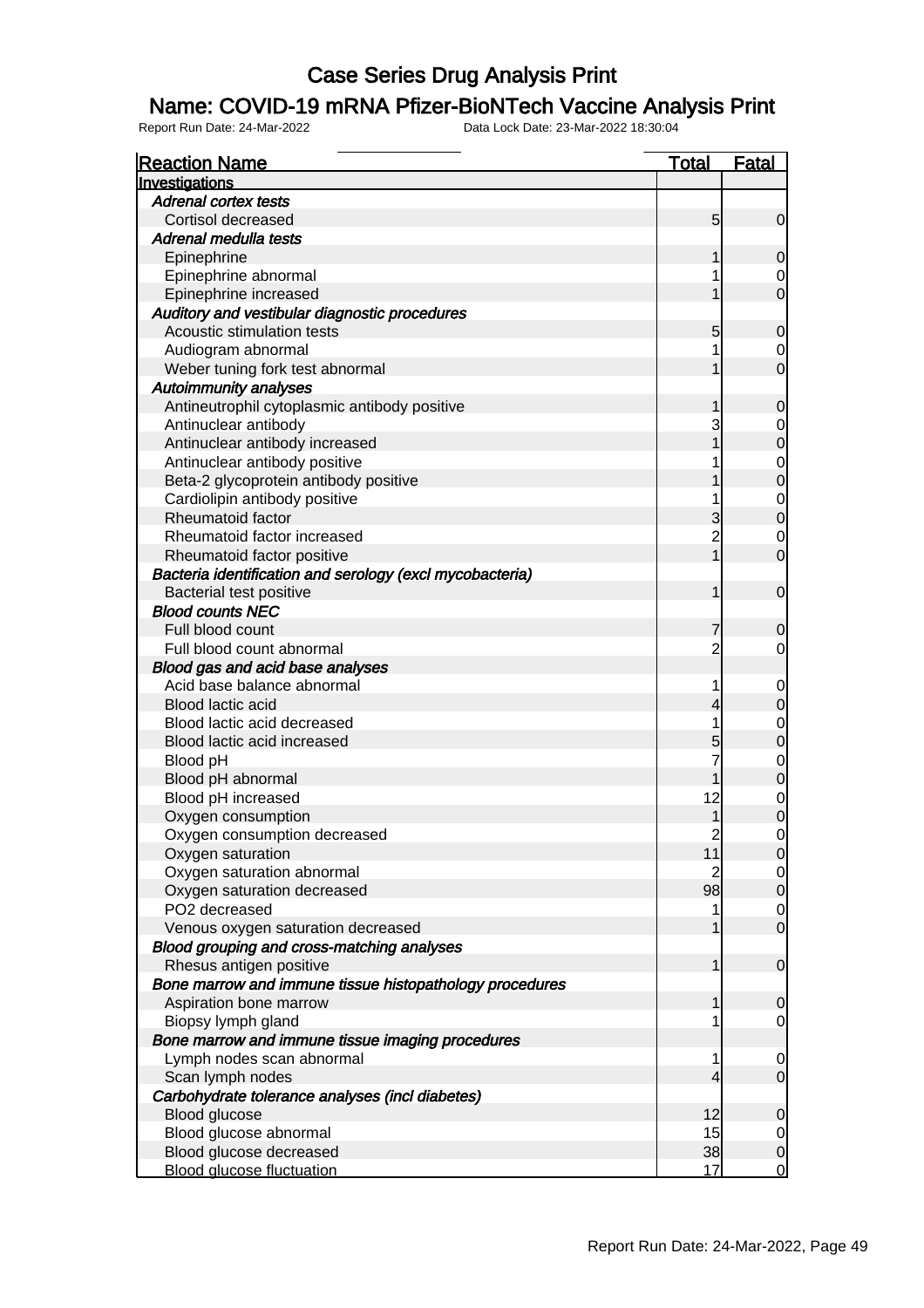### Name: COVID-19 mRNA Pfizer-BioNTech Vaccine Analysis Print

| <b>Reaction Name</b>                            | <b>Total</b>            | <b>Fatal</b>                         |
|-------------------------------------------------|-------------------------|--------------------------------------|
| Investigations cont'd<br>Investigations         |                         |                                      |
| Blood glucose increased                         | 112                     | $\mathbf 0$                          |
| Blood glucose normal                            |                         | $\mathbf 0$                          |
| Glycosylated haemoglobin increased              |                         | $\overline{0}$                       |
| Cardiac auscultatory investigations             |                         |                                      |
| Cardiac murmur                                  | 47                      | $\mathbf 0$                          |
| Heart sounds                                    | 9                       | $\overline{0}$                       |
| Heart sounds abnormal                           | 6                       | $\overline{0}$                       |
| Cardiac function diagnostic procedures          |                         |                                      |
| Cardiac monitoring                              |                         | $\mathbf 0$                          |
| Cardiac output                                  |                         |                                      |
| Central venous pressure                         |                         | $\begin{matrix} 0 \\ 0 \end{matrix}$ |
| Echocardiogram                                  |                         |                                      |
| Ejection fraction decreased                     | 3                       | $\begin{matrix}0\\0\end{matrix}$     |
| Myocardial strain imaging                       | $\overline{2}$          |                                      |
| Right atrial volume abnormal                    | $\overline{1}$          | $\begin{matrix} 0 \\ 0 \end{matrix}$ |
| Stroke volume decreased                         |                         | $\mathbf 0$                          |
| Cardiac imaging procedures                      |                         |                                      |
| Catheterisation cardiac                         | 1                       | $\mathbf 0$                          |
| Magnetic resonance imaging heart                |                         | $\overline{0}$                       |
| Scan myocardial perfusion abnormal              |                         | $\mathbf 0$                          |
| <b>Cell marker analyses</b>                     |                         |                                      |
| Carbohydrate antigen 15-3 increased             |                         |                                      |
| Carcinoembryonic antigen increased              |                         | $\begin{matrix} 0 \\ 0 \end{matrix}$ |
| HLA-B*27 positive                               |                         | $\mathbf 0$                          |
| Prostatic specific antigen increased            | 3                       | $\overline{0}$                       |
| Central nervous system imaging procedures       |                         |                                      |
| Computerised tomogram head                      | 10                      | $\mathbf 0$                          |
| Magnetic resonance imaging head                 | 12                      | $\overline{0}$                       |
| Magnetic resonance imaging head abnormal        | $\overline{2}$          | $\overline{0}$                       |
| Cerebrospinal fluid tests (excl microbiology)   |                         |                                      |
| CSF pressure                                    | 1                       | $\mathbf 0$                          |
| CSF protein increased                           | 1                       | $\mathbf 0$                          |
| <b>Chemistry analyses NEC</b>                   |                         |                                      |
| Histamine abnormal                              |                         | $\mathbf 0$                          |
| Histamine level                                 | 1                       | $\overline{0}$                       |
| Histamine level increased                       | $\overline{\mathbf{c}}$ |                                      |
| Inflammatory marker decreased                   | $\overline{1}$          | $\begin{matrix} 0 \\ 0 \end{matrix}$ |
| Inflammatory marker increased                   | 5                       |                                      |
| Inflammatory marker test                        |                         | $\begin{matrix} 0 \\ 0 \end{matrix}$ |
| Renin                                           |                         | $\overline{O}$                       |
| Cholesterol analyses                            |                         |                                      |
| Blood cholesterol increased                     | 13                      | $\overline{0}$                       |
| Remnant-like lipoprotein particles              | 4                       | $\overline{0}$                       |
| Coagulation and bleeding analyses               |                         |                                      |
| ADAMTS13 activity decreased                     |                         | $\mathbf 0$                          |
| Activated partial thromboplastin time prolonged | 15                      |                                      |
| Activated partial thromboplastin time shortened | 1                       | $\begin{matrix} 0 \\ 0 \end{matrix}$ |
| <b>Bleeding time</b>                            |                         |                                      |
| Bleeding time abnormal                          | $\overline{2}$          | $\begin{matrix} 0 \\ 0 \end{matrix}$ |
| Bleeding time prolonged                         | 11                      |                                      |
| Blood thromboplastin                            |                         | $\begin{matrix} 0 \\ 0 \end{matrix}$ |
| Clot retraction                                 |                         | 1                                    |
| Coagulation factor VIII level decreased         |                         | $\overline{0}$                       |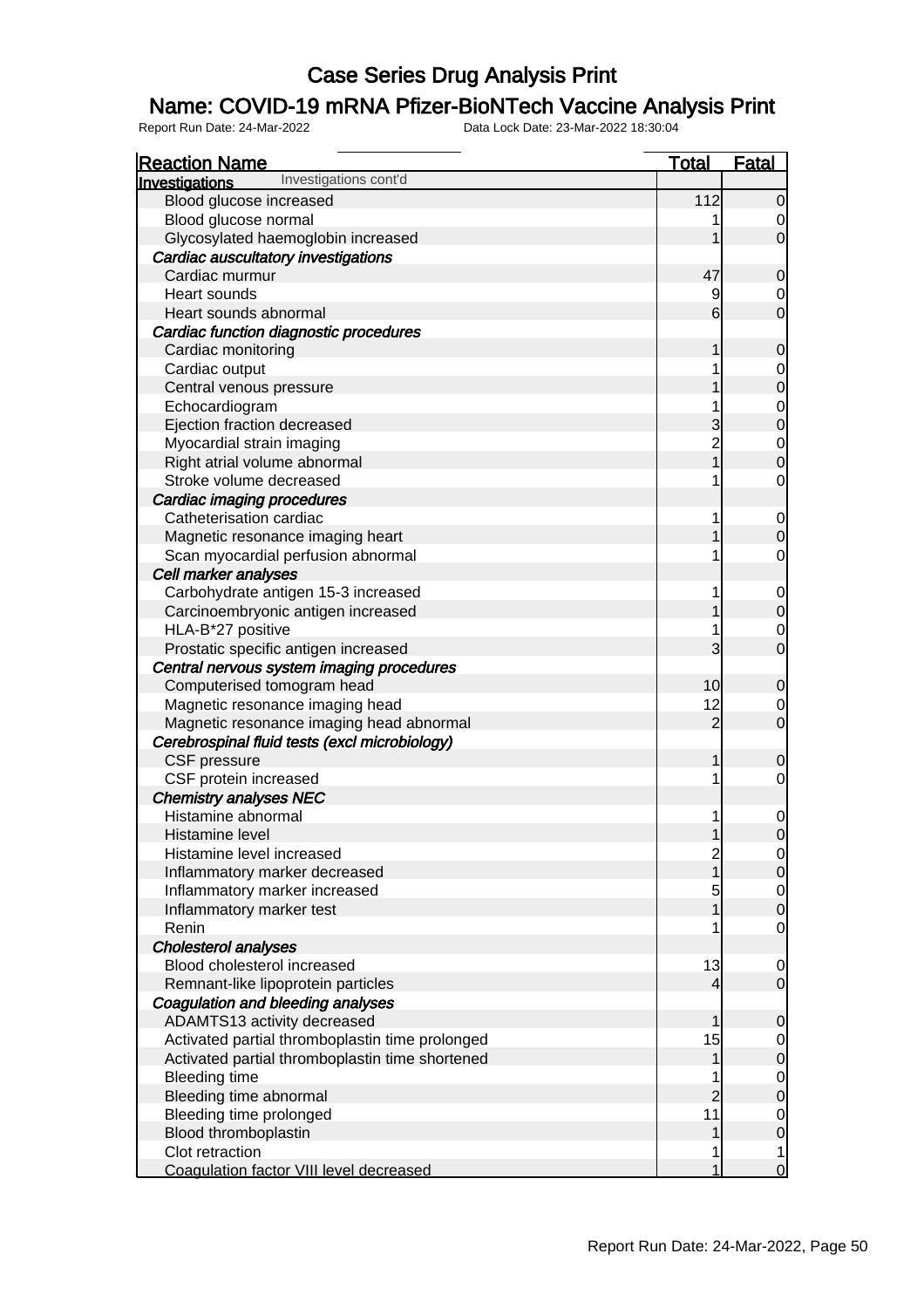### Name: COVID-19 mRNA Pfizer-BioNTech Vaccine Analysis Print

| <b>Reaction Name</b>                                                    | <b>Total</b>                           | <b>Fatal</b>                  |
|-------------------------------------------------------------------------|----------------------------------------|-------------------------------|
| Investigations cont'd<br>Investigations                                 |                                        |                               |
| Coagulation time prolonged                                              | 9                                      | 0                             |
| Coagulation time shortened                                              | $\overline{\mathbf{r}}$                | $\overline{0}$                |
| Fibrin D dimer increased                                                | 25                                     | 0                             |
| International normalised ratio abnormal                                 | $\mathbf{8}$                           | $\mathbf 0$                   |
| International normalised ratio decreased                                | 22                                     | $\mathbf 0$                   |
| International normalised ratio fluctuation                              | $\mathbf{3}$                           | $\mathbf 0$                   |
| International normalised ratio increased                                | 53                                     | $\overline{0}$                |
| Platelet factor 4                                                       |                                        | $\overline{0}$                |
| Prothrombin time prolonged                                              |                                        | $\overline{0}$                |
| Prothrombin time shortened                                              |                                        | $\overline{0}$                |
| Digestive enzymes                                                       |                                        |                               |
| Amylase increased                                                       | 1                                      | $\overline{0}$                |
| <b>ECG</b> investigations                                               |                                        |                               |
| Electrocardiogram                                                       | 5                                      | $\mathbf 0$                   |
| Electrocardiogram QRS complex prolonged                                 | 1                                      | 0                             |
| Electrocardiogram QT prolonged                                          | 11                                     | $\mathbf 0$                   |
| Electrocardiogram ST segment depression                                 |                                        | $\mathbf 0$                   |
| Electrocardiogram ST segment elevation                                  | $\begin{array}{c} 2 \\ 12 \end{array}$ | $\overline{0}$                |
| Electrocardiogram ST-T segment abnormal                                 |                                        | $\mathbf 0$                   |
| Electrocardiogram T wave inversion                                      | $\frac{2}{7}$                          | $\overline{0}$                |
| Electrocardiogram abnormal                                              | 25                                     | $\mathbf 0$                   |
| Electrocardiogram change                                                | 1                                      | $\overline{0}$                |
| Electrocardiogram normal                                                | 3                                      | $\mathbf 0$                   |
| Electrocardiogram repolarisation abnormality                            | 1                                      | $\overline{0}$                |
| QRS axis abnormal                                                       |                                        | $\overline{0}$                |
| <b>Endocrine analyses and imaging NEC</b>                               |                                        |                               |
| Hormone level abnormal                                                  | 84                                     | $\mathbf 0$                   |
| <b>Faecal analyses NEC</b>                                              |                                        |                               |
| Faecal calprotectin                                                     |                                        | $\mathbf 0$                   |
| Faecal calprotectin increased                                           | $\frac{2}{4}$                          | $\overline{0}$                |
| <b>Fertility analyses</b>                                               |                                        |                               |
| Infertility tests                                                       | 1                                      | $\mathbf 0$                   |
| Semen analysis abnormal                                                 | 1                                      |                               |
| Semen volume increased                                                  |                                        | $\mathbf 0$<br>$\overline{0}$ |
|                                                                         | $\overline{2}$                         | $\mathbf 0$                   |
| Sperm concentration                                                     |                                        |                               |
| Sperm concentration decreased                                           | $\overline{2}$                         | $\overline{0}$                |
| Spermatozoa abnormal                                                    |                                        | $\overline{0}$                |
| Foetal and neonatal diagnostic procedures<br>Foetal heart rate abnormal |                                        |                               |
|                                                                         | 5<br>1                                 | $\frac{2}{0}$                 |
| Foetal heart rate increased                                             |                                        |                               |
| Foetal monitoring                                                       |                                        | $\overline{0}$                |
| Foetal non-stress test                                                  |                                        | $\overline{O}$                |
| Gastrointestinal and abdominal imaging procedures                       |                                        |                               |
| Computerised tomogram abdomen                                           | 1                                      | $\overline{0}$                |
| Sigmoidoscopy abnormal                                                  |                                        | $\overline{0}$                |
| X-ray with contrast upper gastrointestinal tract                        |                                        | $\overline{0}$                |
| Gastrointestinal function diagnostic procedures                         |                                        |                               |
| Gastric pH decreased                                                    | $\overline{4}$                         | $\overline{0}$                |
| Gastrointestinal, pancreatic and APUD hormone analyses                  |                                        |                               |
| <b>Blood insulin</b>                                                    | $\overline{2}$                         | $\mathbf 0$                   |
| Blood insulin decreased                                                 | 1                                      | $\overline{0}$                |
| Gene analyses                                                           |                                        |                               |
| <b>EGFR status assay</b>                                                | 1                                      | <u>0</u>                      |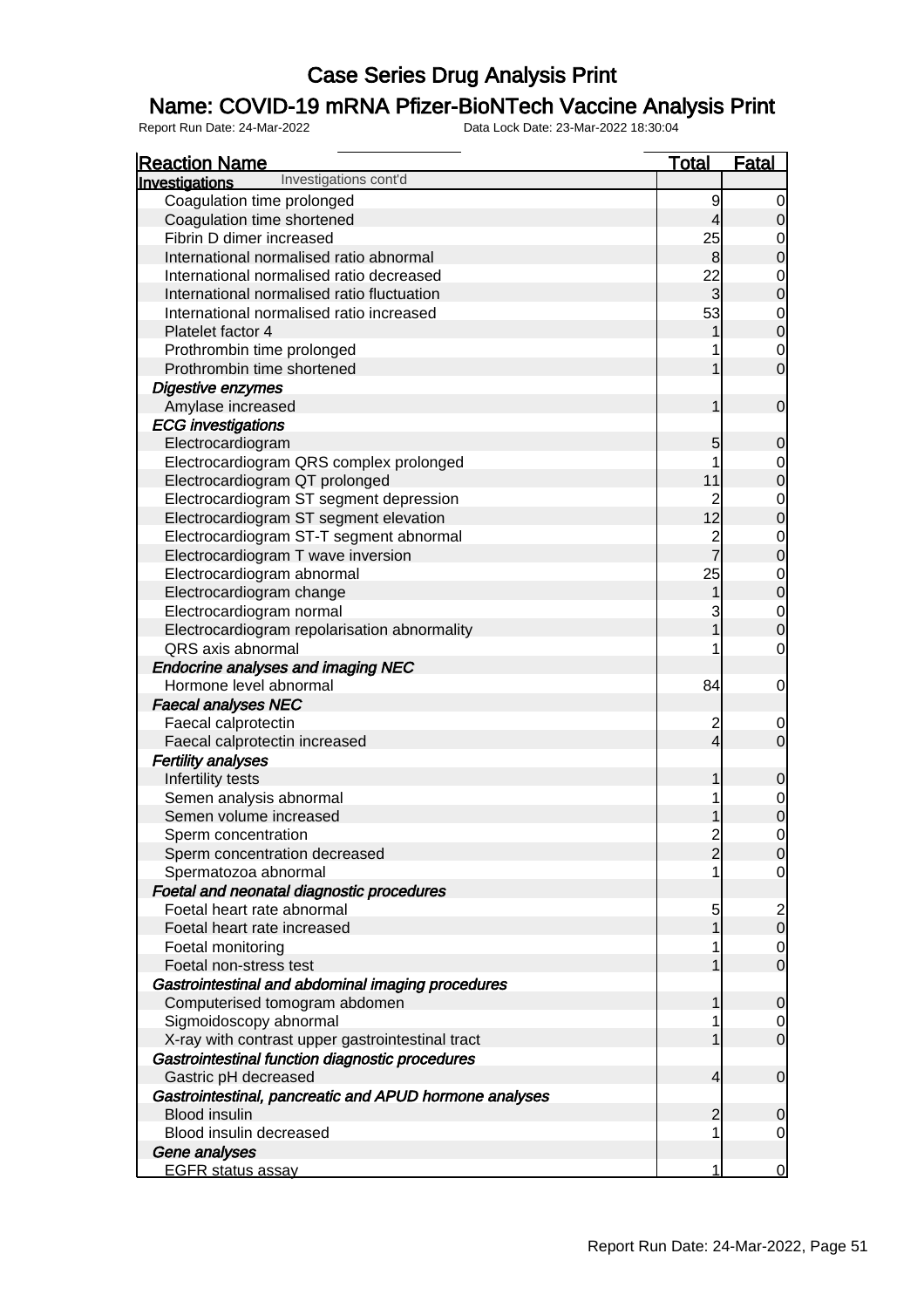### Name: COVID-19 mRNA Pfizer-BioNTech Vaccine Analysis Print

| <b>Reaction Name</b>                        | <b>Total</b>   | <b>Fatal</b>                         |
|---------------------------------------------|----------------|--------------------------------------|
| Investigations cont'd<br>Investigations     |                |                                      |
| <b>Haematological analyses NEC</b>          |                |                                      |
| Blood viscosity abnormal                    | 1              | $\mathbf 0$                          |
| Blood viscosity decreased                   | 1              | $\mathbf 0$                          |
| Blood viscosity increased                   | $\overline{c}$ |                                      |
| Plasma viscosity                            | $\overline{1}$ | $\begin{matrix} 0 \\ 0 \end{matrix}$ |
| Plasma viscosity abnormal                   |                |                                      |
| Red blood cell sedimentation rate increased | 8              | $\begin{matrix} 0 \\ 0 \end{matrix}$ |
| Heart rate and pulse investigations         |                |                                      |
| Carotid pulse                               | $\overline{c}$ | $\mathbf 0$                          |
| Carotid pulse abnormal                      | 1              |                                      |
| Heart rate                                  | 582            | $0$ 0                                |
| Heart rate abnormal                         | 76             | $\begin{matrix}0\\0\end{matrix}$     |
| Heart rate decreased                        | 104            |                                      |
| Heart rate increased                        | 1192           | $\begin{matrix}0\\0\end{matrix}$     |
| Heart rate irregular                        | 291            |                                      |
| Heart rate normal                           |                |                                      |
| Heart rate variability decreased            |                | $\begin{matrix}0\\0\end{matrix}$     |
| Heart rate variability increased            |                |                                      |
| Maximum heart rate                          | 3              | $\begin{matrix}0\\0\end{matrix}$     |
| Maximum heart rate increased                | $\overline{2}$ | $\begin{matrix}0\\0\end{matrix}$     |
| Pulse abnormal                              | 24             |                                      |
| Pulse absent                                | 1              | $\begin{matrix}0\\0\end{matrix}$     |
| Pulse pressure increased                    | 3              |                                      |
| Radial pulse abnormal                       | 1              | $\begin{matrix} 0 \\ 0 \end{matrix}$ |
| Sinus rhythm                                | 8              |                                      |
| <b>Hepatobiliary imaging procedures</b>     |                |                                      |
| Liver scan                                  | 1              | $\boldsymbol{0}$                     |
| <b>Imaging procedures NEC</b>               |                |                                      |
| Computerised tomogram                       | 4              | $\mathbf 0$                          |
| Magnetic resonance imaging                  | 6              |                                      |
| Magnetic resonance imaging abnormal         | 1              | $\begin{matrix} 0 \\ 0 \end{matrix}$ |
| Scan                                        | $\frac{2}{2}$  | $\begin{matrix} 0 \\ 0 \end{matrix}$ |
| X-ray                                       |                |                                      |
| Immune response protein analyses NEC        |                |                                      |
| <b>Cytokine test</b>                        | 1              | $\mathbf 0$                          |
| Immunoglobulin analyses                     |                |                                      |
| Blood immunoglobulin E increased            | $\overline{c}$ | 0                                    |
| Blood immunoglobulin G increased            | 1              | $\begin{matrix} 0 \\ 0 \end{matrix}$ |
| Blood immunoglobulin M                      | 1              |                                      |
| Blood immunoglobulin M increased            | $\overline{c}$ | $\overline{0}$                       |
| Immunology analyses NEC                     |                |                                      |
| Antibody test                               | 4              | $\mathbf{0}$                         |
| Antibody test positive                      | 1              | $\overline{0}$                       |
| Immunology test                             | 13             | $\overline{O}$                       |
| Immunology skin tests NEC                   |                |                                      |
| Allergy alert test                          | 1              | $\mathbf 0$                          |
| Skin test positive                          | $\overline{2}$ | $\overline{0}$                       |
| <b>Investigations NEC</b>                   |                |                                      |
| <b>Blood test</b>                           | 27             | $\mathbf 0$                          |
| Blood test abnormal                         | 48             | $0$ 0                                |
| False positive investigation result         | 1              |                                      |
| Laboratory test                             | 1              | $\begin{matrix} 0 \\ 0 \end{matrix}$ |
| Polymerase chain reaction                   | 1              |                                      |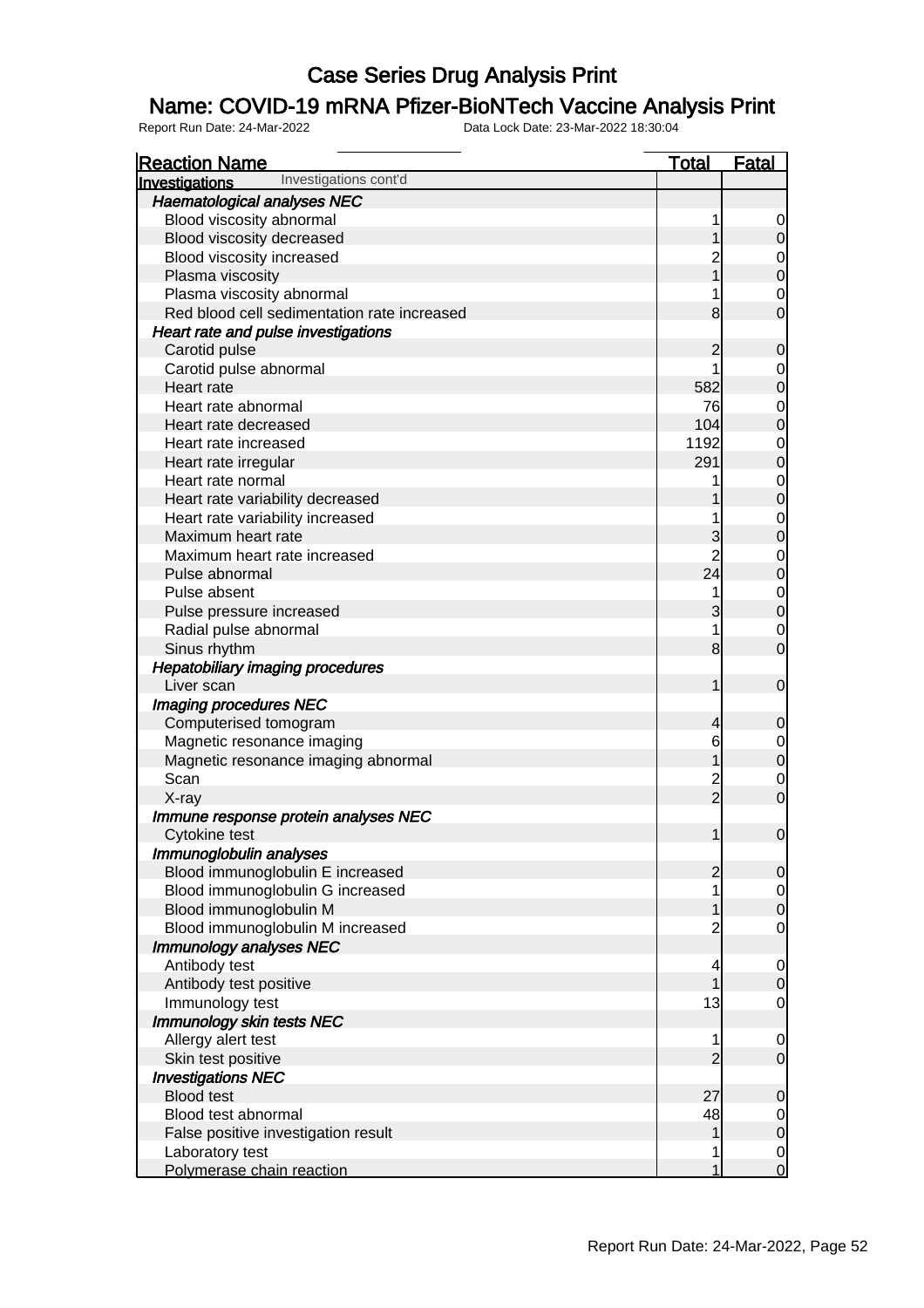### Name: COVID-19 mRNA Pfizer-BioNTech Vaccine Analysis Print

| <b>Reaction Name</b>                                          | <b>Total</b>   | <b>Fatal</b>   |
|---------------------------------------------------------------|----------------|----------------|
| Investigations cont'd<br>Investigations                       |                |                |
| Polymerase chain reaction positive                            | 33             | 0              |
| Quality of life decreased                                     |                | $\overline{0}$ |
| Systemic lupus erythematosus disease activity index increased |                | 0              |
| Liver function analyses                                       |                |                |
| Alanine aminotransferase increased                            | 28             |                |
| Aspartate aminotransferase                                    |                | $\mathbf 0$    |
| Aspartate aminotransferase abnormal                           |                |                |
| Aspartate aminotransferase increased                          | $\overline{c}$ | $\mathbf 0$    |
| Blood bilirubin increased                                     | 6              | 0              |
| Gamma-glutamyltransferase increased                           | 5              | $\mathbf 0$    |
| Hepatic enzyme increased                                      | 10             | 0              |
| Liver function test                                           |                | $\overline{0}$ |
| Liver function test abnormal                                  | 34             | 0              |
| Liver function test increased                                 | 30             | $\mathbf 0$    |
| Transaminases increased                                       | 5              | 0              |
| <b>Metabolism tests NEC</b>                                   |                |                |
| Blood ketone body                                             | 3              | 0              |
| Blood ketone body increased                                   |                | $\mathbf 0$    |
| Blood ketone body present                                     |                | 0              |
| Blood uric acid increased                                     | $\overline{c}$ | $\mathbf 0$    |
| Brain natriuretic peptide increased                           |                | 0              |
| N-terminal prohormone brain natriuretic peptide increased     |                | $\overline{0}$ |
| Ubiquinone                                                    |                | 0              |
| Urine ketone body                                             |                | $\mathbf 0$    |
| Urine ketone body present                                     |                | 0              |
| Microbiology and serology tests NEC                           |                |                |
| Culture negative                                              |                |                |
| Culture throat                                                |                | $\mathbf 0$    |
| Culture urine                                                 |                | 0              |
| Vaccine induced antibody absent                               |                | $\overline{0}$ |
| Mineral and electrolyte analyses                              |                |                |
| Blood calcium increased                                       |                |                |
|                                                               |                | 0              |
| Blood copper increased<br><b>Blood</b> iron                   |                |                |
|                                                               |                | 0              |
| Blood iron decreased<br><b>Blood iron increased</b>           | 13             | 0              |
|                                                               |                | $\overline{0}$ |
| Blood magnesium decreased                                     |                |                |
| Blood phosphorus decreased                                    |                | $\overline{0}$ |
| Blood phosphorus increased                                    |                |                |
| Blood potassium abnormal                                      |                | $\mathbf 0$    |
| Blood potassium decreased                                     |                | 0              |
| Blood potassium increased                                     | 3              | $\mathbf 0$    |
| Blood sodium decreased                                        | 11             | 0              |
| Serum ferritin                                                |                | $\mathbf 0$    |
| Serum ferritin decreased                                      | 5              | 0              |
| Serum ferritin increased                                      |                | $\mathbf 0$    |
| Sweat test                                                    | $\overline{c}$ | 0              |
| Urine copper                                                  | $\overline{2}$ | $\overline{0}$ |
| Musculoskeletal and soft tissue imaging procedures            |                |                |
| Skull X-ray                                                   | 6              | $\overline{0}$ |
| Musculoskeletal and soft tissue tests NEC                     |                |                |
| Swollen joint count                                           |                | $\mathbf 0$    |
| Swollen joint count increased                                 |                | $\overline{0}$ |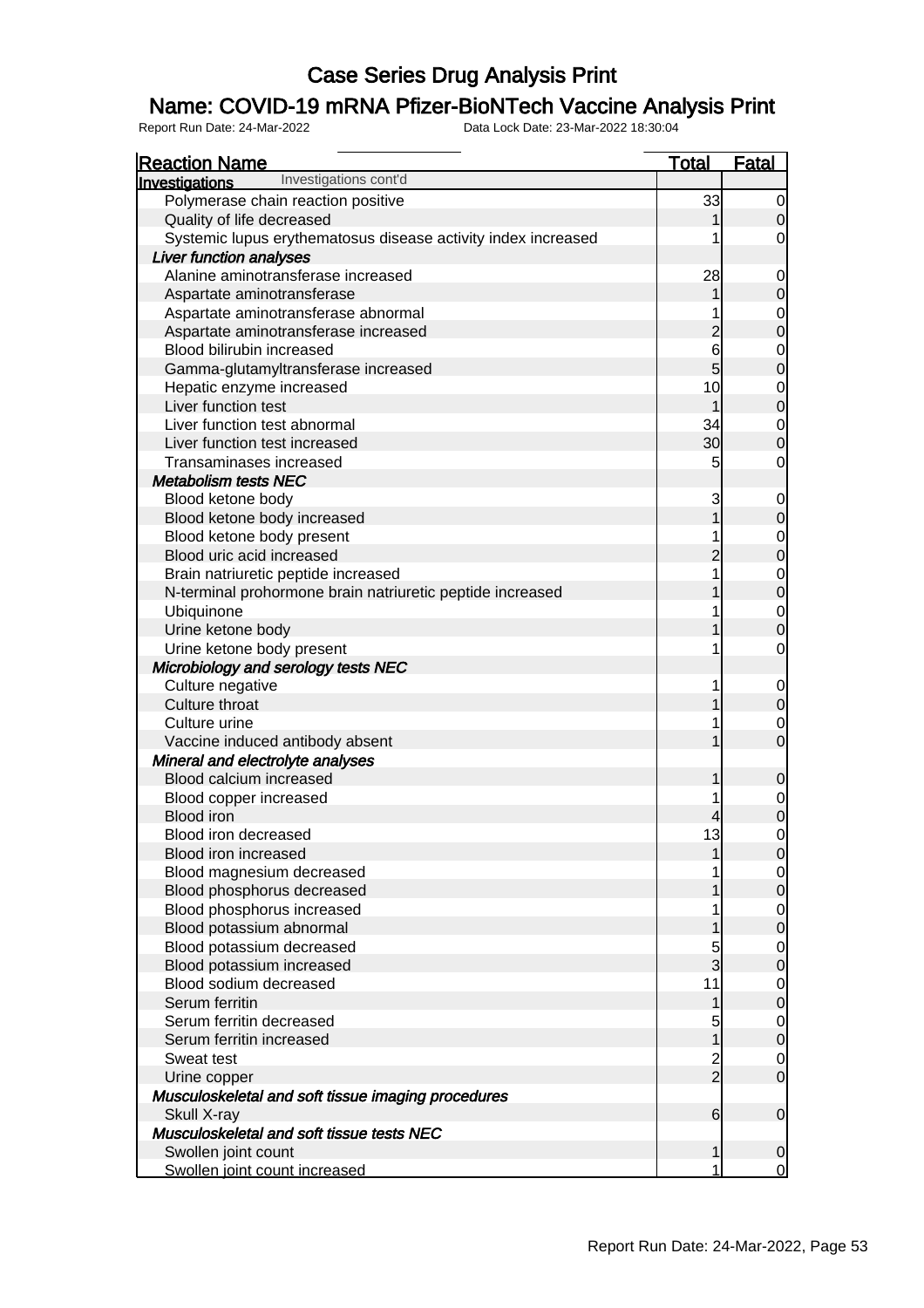### Name: COVID-19 mRNA Pfizer-BioNTech Vaccine Analysis Print

| <b>Reaction Name</b>                                    | <u>Total</u>                                   | <b>Fatal</b>                         |
|---------------------------------------------------------|------------------------------------------------|--------------------------------------|
| Investigations cont'd<br>Investigations                 |                                                |                                      |
| Mycobacteria identification and serology                |                                                |                                      |
| Tuberculin test positive                                | 1                                              | $\overline{0}$                       |
| Neurologic diagnostic procedures                        |                                                |                                      |
| Coma scale abnormal                                     | 5                                              | $\overline{0}$                       |
| Hoover's sign of leg paresis                            | 1                                              | $\pmb{0}$                            |
| Joint position sense decreased                          | 1                                              |                                      |
| Lumbar puncture                                         | 6                                              | $0$ 0                                |
| Magnetic resonance neurography                          | 1                                              |                                      |
| Nerve conduction studies                                | 1                                              | $\begin{matrix}0\\0\end{matrix}$     |
| Pain threshold decreased                                | 1                                              |                                      |
| Sensory level                                           | $\overline{2}$                                 | $\begin{matrix}0\\0\end{matrix}$     |
| Temperature perception test abnormal                    | 1                                              | $\begin{matrix} 0 \\ 0 \end{matrix}$ |
| Temperature perception test increased                   | 1                                              |                                      |
| Ophthalmic function diagnostic procedures               |                                                |                                      |
| Corneal reflex decreased                                | 1                                              | $\boldsymbol{0}$                     |
| Intraocular pressure increased                          | 9                                              |                                      |
| Intraocular pressure test                               | 3                                              | $0\atop 0$                           |
| Pupil dilation procedure                                | 1                                              | $\begin{matrix} 0 \\ 0 \end{matrix}$ |
| Visual acuity tests                                     | 1                                              |                                      |
| Physical examination procedures and organ system status |                                                |                                      |
| Body temperature                                        | 292                                            | $\boldsymbol{0}$                     |
| Body temperature abnormal                               | 54                                             | $0\atop 0$                           |
| Body temperature decreased                              | 46                                             |                                      |
| Body temperature fluctuation                            | 67                                             | $0$ 0                                |
| Body temperature increased                              | 516                                            |                                      |
| Body temperature normal                                 | 1                                              | $\begin{matrix}0\\0\end{matrix}$     |
| Breath sounds abnormal                                  | $\overline{c}$                                 |                                      |
| General physical condition abnormal                     | $\overline{1}$                                 | $\begin{matrix}0\\0\end{matrix}$     |
| Grip strength                                           | $\overline{3}$                                 |                                      |
| Grip strength decreased                                 | 26                                             | $0$ 0                                |
| Gynaecological examination                              | 1                                              |                                      |
| Head lag                                                | 8                                              | $\begin{matrix}0\\0\end{matrix}$     |
| Intelligence test                                       | 1                                              |                                      |
| Lymph node palpable                                     | 45                                             | $\begin{matrix}0\\0\end{matrix}$     |
| Male genital examination abnormal                       | 1                                              |                                      |
| Menstruation normal                                     | $\overline{a}$                                 | $\Omega$                             |
| Muscle strength abnormal                                | $\overline{5}$                                 | $\overline{0}$                       |
| Ophthalmological examination                            | $\overline{3}$                                 | $\begin{matrix} 0 \\ 0 \end{matrix}$ |
| Orthopaedic examination                                 | $\overline{1}$                                 |                                      |
| Palpatory finding abnormal                              |                                                | $\begin{matrix} 0 \\ 0 \end{matrix}$ |
| Product residue present                                 | $\begin{array}{c}\n 2 \\ 2 \\ 1\n \end{array}$ |                                      |
| Psoriasis area severity index decreased                 |                                                | $0$ 0                                |
| Psoriasis area severity index increased                 |                                                |                                      |
| Respiratory rate                                        | 9                                              | $\begin{matrix} 0 \\ 0 \end{matrix}$ |
| Respiratory rate decreased                              | 27                                             |                                      |
| Respiratory rate increased                              | 47                                             | $\begin{matrix} 0 \\ 0 \end{matrix}$ |
| Skin temperature                                        | 47                                             |                                      |
| Temperature difference of extremities                   | 13                                             | $0$<br>0                             |
| Weight                                                  | 1                                              |                                      |
| Weight abnormal                                         | 1                                              | $\overline{0}$                       |
| Weight decreased                                        | 133                                            | $\overline{0}$                       |
| Weight increased                                        | 52                                             | $\overline{O}$                       |
| <b>Pituitary analyses anterior</b>                      |                                                |                                      |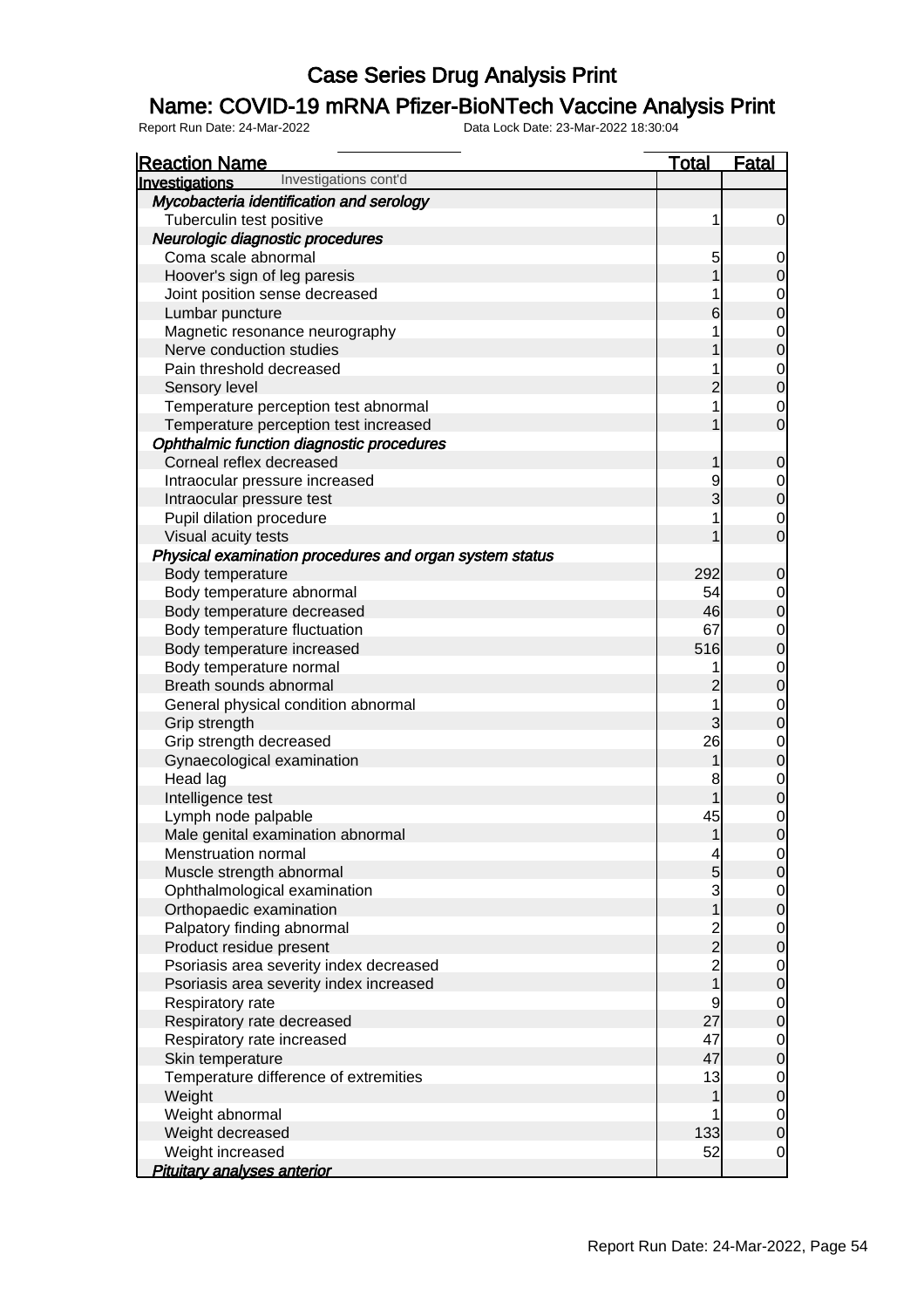### Name: COVID-19 mRNA Pfizer-BioNTech Vaccine Analysis Print

| <b>Reaction Name</b>                                     | <b>Total</b>            | <b>Fatal</b>                         |
|----------------------------------------------------------|-------------------------|--------------------------------------|
| Investigations cont'd<br>Investigations                  |                         |                                      |
| Blood corticotrophin                                     | 1                       | $\overline{0}$                       |
| Blood follicle stimulating hormone increased             | 3                       | $\mathbf 0$                          |
| Blood growth hormone                                     | 3                       |                                      |
| <b>Blood prolactin</b>                                   | $\overline{3}$          | $0\atop 0$                           |
| Blood prolactin increased                                |                         |                                      |
| Blood thyroid stimulating hormone decreased              |                         | $\begin{matrix}0\\0\end{matrix}$     |
| Blood thyroid stimulating hormone increased              | 10                      | $\mathbf 0$                          |
| <b>Platelet analyses</b>                                 |                         |                                      |
| Mean platelet volume decreased                           |                         | $\overline{0}$                       |
| Mean platelet volume increased                           |                         | $\overline{0}$                       |
| Platelet count                                           | 3                       |                                      |
| Platelet count abnormal                                  | 1                       | $0$<br>0                             |
| Platelet count decreased                                 | 86                      | $\mathbf 0$                          |
| Platelet count increased                                 | 6                       | $\overline{0}$                       |
| <b>Protein analyses NEC</b>                              |                         |                                      |
| Alpha 1 globulin decreased                               |                         | $\mathbf 0$                          |
| Alpha 2 globulin decreased                               |                         | 0                                    |
| C-reactive protein increased                             | 30                      | $\overline{0}$                       |
| Red blood cell analyses                                  |                         |                                      |
| Haematocrit                                              |                         | $\mathbf 0$                          |
| Haematocrit decreased                                    |                         |                                      |
| Haematocrit increased                                    |                         | $0\atop 0$                           |
| Haemoglobin decreased                                    | 16                      |                                      |
| Haemoglobin increased                                    | $\overline{c}$          | $0$ 0                                |
| Red blood cell count decreased                           |                         |                                      |
| Red blood cell count increased                           |                         | $\begin{matrix} 0 \\ 0 \end{matrix}$ |
| Red blood cell rouleaux formation present                |                         | $\mathbf 0$                          |
| <b>Renal function analyses</b>                           |                         |                                      |
| <b>Blood creatinine</b>                                  | $\overline{\mathbf{c}}$ | $\mathbf 0$                          |
| Blood creatinine decreased                               | $\overline{1}$          | $\overline{0}$                       |
| Blood creatinine increased                               | 5                       |                                      |
| Glomerular filtration rate decreased                     | 4                       | $0$<br>0                             |
| Glomerular filtration rate increased                     | 1                       | $\overline{O}$                       |
| Reproductive hormone analyses                            |                         |                                      |
| Blood oestrogen                                          | $\overline{c}$          | $\overline{0}$                       |
| Blood oestrogen decreased                                | $\overline{a}$          | $\overline{0}$                       |
| Blood testosterone decreased                             | 1                       | $\overline{0}$                       |
| Blood testosterone increased                             | $\overline{c}$          | $\overline{0}$                       |
| False negative pregnancy test                            | 9                       |                                      |
| Female sex hormone level                                 | 3                       | $\frac{0}{0}$                        |
| Human chorionic gonadotropin increased                   | 1                       |                                      |
| Pregnancy test                                           | 18                      | $\begin{matrix} 0 \\ 0 \end{matrix}$ |
| Pregnancy test false positive                            | 1                       |                                      |
| Pregnancy test positive                                  |                         | $\begin{matrix} 0 \\ 0 \end{matrix}$ |
| Progesterone decreased                                   | 1                       | $\overline{O}$                       |
| Reproductive organ and breast histopathology procedures  |                         |                                      |
| <b>Biopsy breast</b>                                     | $\overline{\mathbf{c}}$ | $\overline{0}$                       |
| Biopsy endometrium                                       | $\overline{1}$          | $\overline{0}$                       |
| Smear cervix                                             | 3                       | $\overline{O}$                       |
| Reproductive organ and breast imaging procedures         |                         |                                      |
| Breast scan                                              | 1                       | $\overline{0}$                       |
| Hysteroscopy                                             | $\overline{2}$          | $\overline{O}$                       |
| Respiratory and pulmonary function diagnostic procedures |                         |                                      |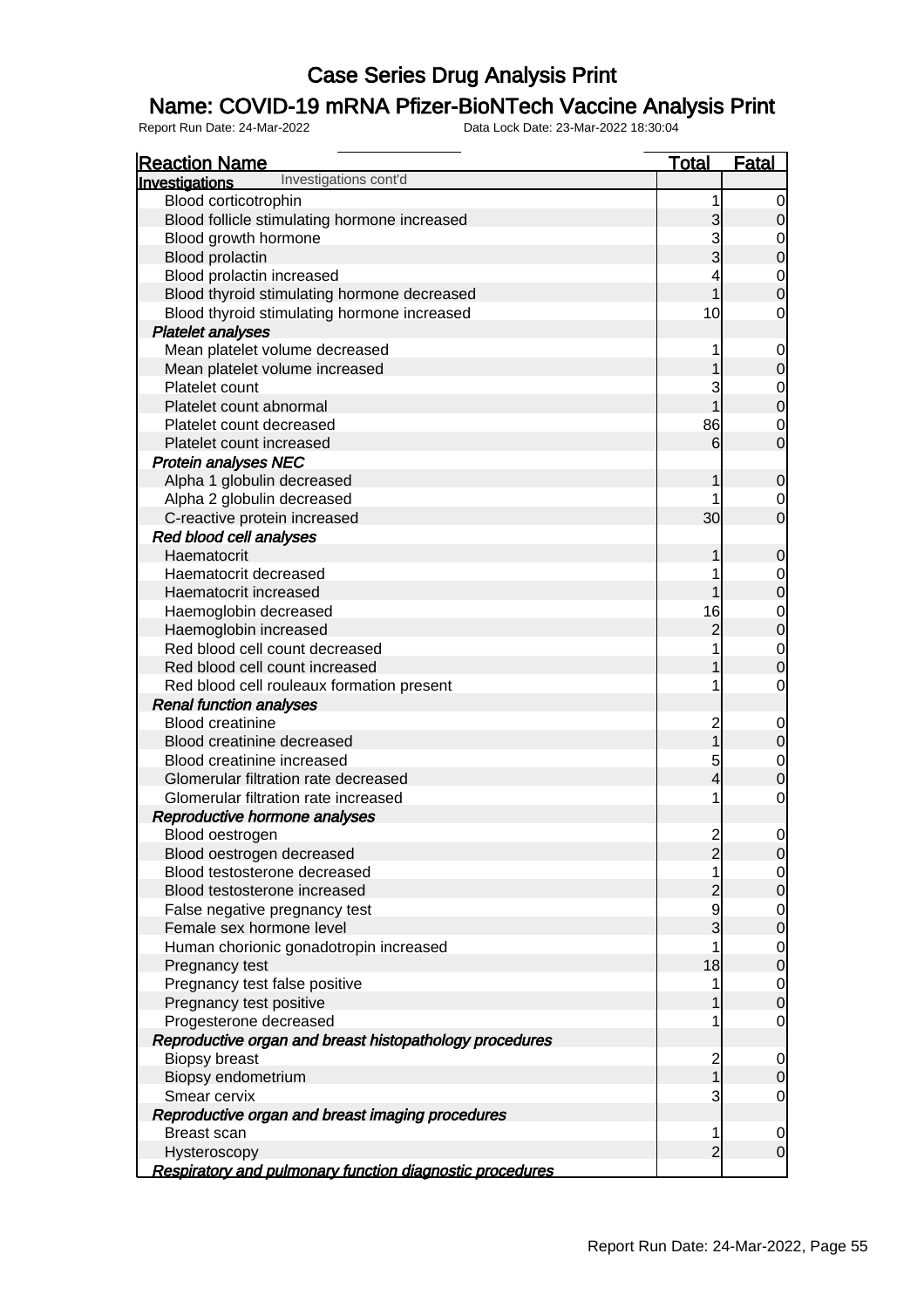### Name: COVID-19 mRNA Pfizer-BioNTech Vaccine Analysis Print

| <b>Reaction Name</b>                                     | <b>Total</b>   | <b>Fatal</b>                         |
|----------------------------------------------------------|----------------|--------------------------------------|
| Investigations cont'd<br>Investigations                  |                |                                      |
| Airway peak pressure increased                           |                | $\overline{0}$                       |
| Forced expiratory volume                                 |                |                                      |
| Forced expiratory volume increased                       | 3              | $\overline{0}$                       |
| Fractional exhaled nitric oxide normal                   | 1              |                                      |
| Maximal voluntary ventilation                            | $\overline{c}$ | $\begin{matrix}0\\0\end{matrix}$     |
| Peak expiratory flow rate                                |                |                                      |
| Peak expiratory flow rate decreased                      | $\frac{2}{6}$  | $\begin{matrix}0\\0\end{matrix}$     |
| Pulmonary function test                                  | 3              |                                      |
| Spirometry abnormal                                      | $\overline{1}$ | $\begin{matrix} 0 \\ 0 \end{matrix}$ |
| Total lung capacity decreased                            | 4              | $\mathbf 0$                          |
| Vital capacity                                           | 1              | $\overline{0}$                       |
| Respiratory tract and thoracic histopathology procedures |                |                                      |
| Sputum abnormal                                          | 3              | $\overline{0}$                       |
| Respiratory tract and thoracic imaging procedures        |                |                                      |
| Chest X-ray                                              | 19             | $\mathbf 0$                          |
| Chest X-ray abnormal                                     | 1              |                                      |
| Chest X-ray normal                                       | $\overline{c}$ | $\begin{matrix} 0 \\ 0 \end{matrix}$ |
| Chest scan                                               |                |                                      |
| Computerised tomogram thorax                             | $\frac{2}{2}$  | $\begin{matrix} 0 \\ 0 \end{matrix}$ |
|                                                          | 1              | $\overline{0}$                       |
| Ventilation/perfusion scan                               |                |                                      |
| Skeletal and cardiac muscle analyses                     |                |                                      |
| Blood creatine phosphokinase increased                   | 12             | $\overline{0}$<br>$\overline{0}$     |
| Muscle enzyme                                            | 1              |                                      |
| Myocardial necrosis marker                               |                | $\begin{matrix}0\\0\end{matrix}$     |
| Myocardial necrosis marker increased                     | 3              |                                      |
| Troponin I increased                                     | $\frac{2}{2}$  | $\begin{matrix} 0 \\ 0 \end{matrix}$ |
| Troponin T increased                                     |                |                                      |
| Troponin increased                                       | 25             | $\mathbf 0$                          |
| Therapeutic drug monitoring analyses                     |                |                                      |
| Analgesic drug level                                     | 9              | $\overline{0}$                       |
| Anticoagulation drug level above therapeutic             | $\overline{1}$ | $\overline{0}$                       |
| Anticoagulation drug level below therapeutic             | 5              | $\begin{matrix}0\\0\end{matrix}$     |
| Anticoagulation drug level increased                     | 1              |                                      |
| Drug level decreased                                     |                | $\mathbf 0$                          |
| <b>Thyroid analyses</b>                                  |                |                                      |
| Anti-thyroid antibody                                    |                | $\begin{matrix} 0 \\ 0 \end{matrix}$ |
| Thyroid function test abnormal                           | 5              |                                      |
| Thyroxine                                                |                | $\begin{matrix} 0 \\ 0 \end{matrix}$ |
| Thyroxine free increased                                 | $\overline{c}$ |                                      |
| Tri-iodothyronine                                        | 1              | $\begin{matrix} 0 \\ 0 \end{matrix}$ |
| Tri-iodothyronine decreased                              | 5              |                                      |
| Tissue enzyme analyses NEC                               |                |                                      |
| Blood alkaline phosphatase abnormal                      |                | $\mathbf 0$                          |
| Blood alkaline phosphatase increased                     | 6              | $\begin{matrix} 0 \\ 0 \end{matrix}$ |
| Blood lactate dehydrogenase increased                    |                |                                      |
| Enzyme level increased                                   |                | $\mathbf 0$                          |
| <b>Toxicology laboratory analyses</b>                    |                |                                      |
| Blood caffeine decreased                                 |                | $\overline{0}$                       |
| <b>Blood lead</b>                                        |                | $\overline{0}$                       |
| Drug screen positive                                     |                | $\mathbf 0$                          |
| Opiates                                                  | 1              | $\overline{0}$                       |
| <b>Urinalysis NEC</b>                                    |                |                                      |
| <b>Blood urine</b>                                       | 18             | $\overline{0}$                       |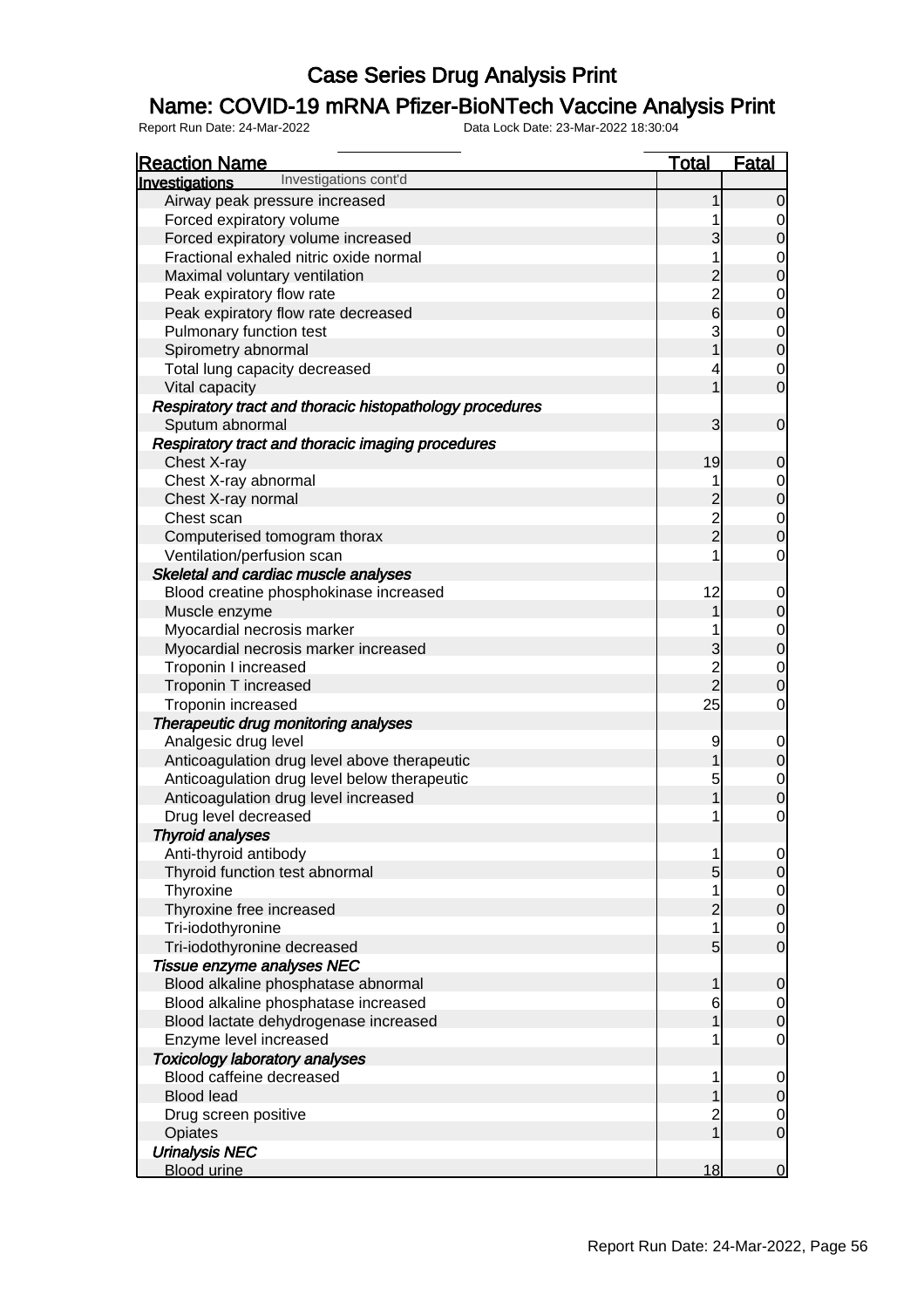### Name: COVID-19 mRNA Pfizer-BioNTech Vaccine Analysis Print

| <b>Reaction Name</b>                     | <b>Total</b>   | <b>Fatal</b>                         |
|------------------------------------------|----------------|--------------------------------------|
| Investigations cont'd<br>Investigations  |                |                                      |
| Blood urine present                      | 78             | $\overline{0}$                       |
| Cells in urine                           |                | $\mathbf 0$                          |
| Glucose urine present                    |                |                                      |
| Protein urine absent                     |                | $\begin{matrix}0\\0\end{matrix}$     |
| Protein urine present                    |                |                                      |
| Red blood cells urine                    |                | $\begin{matrix}0\\0\end{matrix}$     |
| Urine analysis abnormal                  | 6              |                                      |
| Urine leukocyte esterase positive        |                | $\begin{matrix}0\\0\end{matrix}$     |
| Urine uric acid increased                | 1              |                                      |
| pH urine                                 | $6 \,$         | $\begin{matrix}0\\0\end{matrix}$     |
| pH urine increased                       | $\overline{2}$ | $\mathbf 0$                          |
| Urinary tract function analyses NEC      |                |                                      |
| Urine output                             | 14             |                                      |
| Urine output decreased                   | 15             | $\begin{matrix} 0 \\ 0 \end{matrix}$ |
| Urine output increased                   | 7              | $\mathbf 0$                          |
| Urinary tract histopathology procedures  |                |                                      |
| Urine cytology                           | 1              | $\mathbf 0$                          |
| Urinary tract imaging procedures         |                |                                      |
| <b>Bladder</b> scan                      | 1              |                                      |
|                                          | $\overline{c}$ | $\begin{matrix} 0 \\ 0 \end{matrix}$ |
| Cystoscopy                               | 1              |                                      |
| Ultrasound kidney normal                 |                | $\mathbf 0$                          |
| Vascular imaging procedures NEC          |                |                                      |
| Venogram                                 | $\overline{2}$ | $\mathbf 0$                          |
| Vascular tests NEC (incl blood pressure) |                |                                      |
| Blood pressure abnormal                  | 11             | $0\atop 0$                           |
| Blood pressure ambulatory increased      |                |                                      |
| Blood pressure decreased                 | 91             | $\begin{matrix}0\\0\end{matrix}$     |
| Blood pressure diastolic                 | $\overline{c}$ |                                      |
| Blood pressure diastolic decreased       | 1              | $\begin{matrix}0\\0\end{matrix}$     |
| Blood pressure diastolic increased       | 4              |                                      |
| Blood pressure difference of extremities |                | $\begin{matrix}0\\0\end{matrix}$     |
| Blood pressure increased                 | 296            |                                      |
| Blood pressure measurement               | 49             | $0$ 0                                |
| Blood pressure normal                    | $\overline{c}$ |                                      |
| Blood pressure orthostatic               | 1              | $\overline{0}$                       |
| Blood pressure systolic                  | 1              | $\overline{0}$                       |
| Blood pressure systolic decreased        | 4              | $\begin{matrix} 0 \\ 0 \end{matrix}$ |
| Blood pressure systolic increased        | 1              |                                      |
| Virus identification and serology        |                |                                      |
| Coronavirus test                         | 11             | $\mathbf 0$                          |
| Coronavirus test positive                |                | $\begin{matrix} 0 \\ 0 \end{matrix}$ |
| Cytomegalovirus test positive            | 1              |                                      |
| HIV antibody positive                    | 1              | $\begin{matrix} 0 \\ 0 \end{matrix}$ |
| HIV test                                 |                |                                      |
| SARS-CoV-1 test                          | 1              | $\begin{matrix} 0 \\ 0 \end{matrix}$ |
| SARS-CoV-1 test positive                 |                |                                      |
| SARS-CoV-2 antibody test                 | 10             |                                      |
| SARS-CoV-2 antibody test negative        | 15             | $\begin{matrix} 0 \\ 0 \end{matrix}$ |
| SARS-CoV-2 antibody test positive        | 6              |                                      |
| SARS-CoV-2 test                          | 36             | $\begin{matrix} 0 \\ 0 \end{matrix}$ |
| SARS-CoV-2 test false negative           | $\overline{2}$ |                                      |
| SARS-CoV-2 test false positive           | $\overline{4}$ | $\begin{matrix} 0 \\ 0 \end{matrix}$ |
| SARS-CoV-2 test negative                 | 10             | $\overline{0}$                       |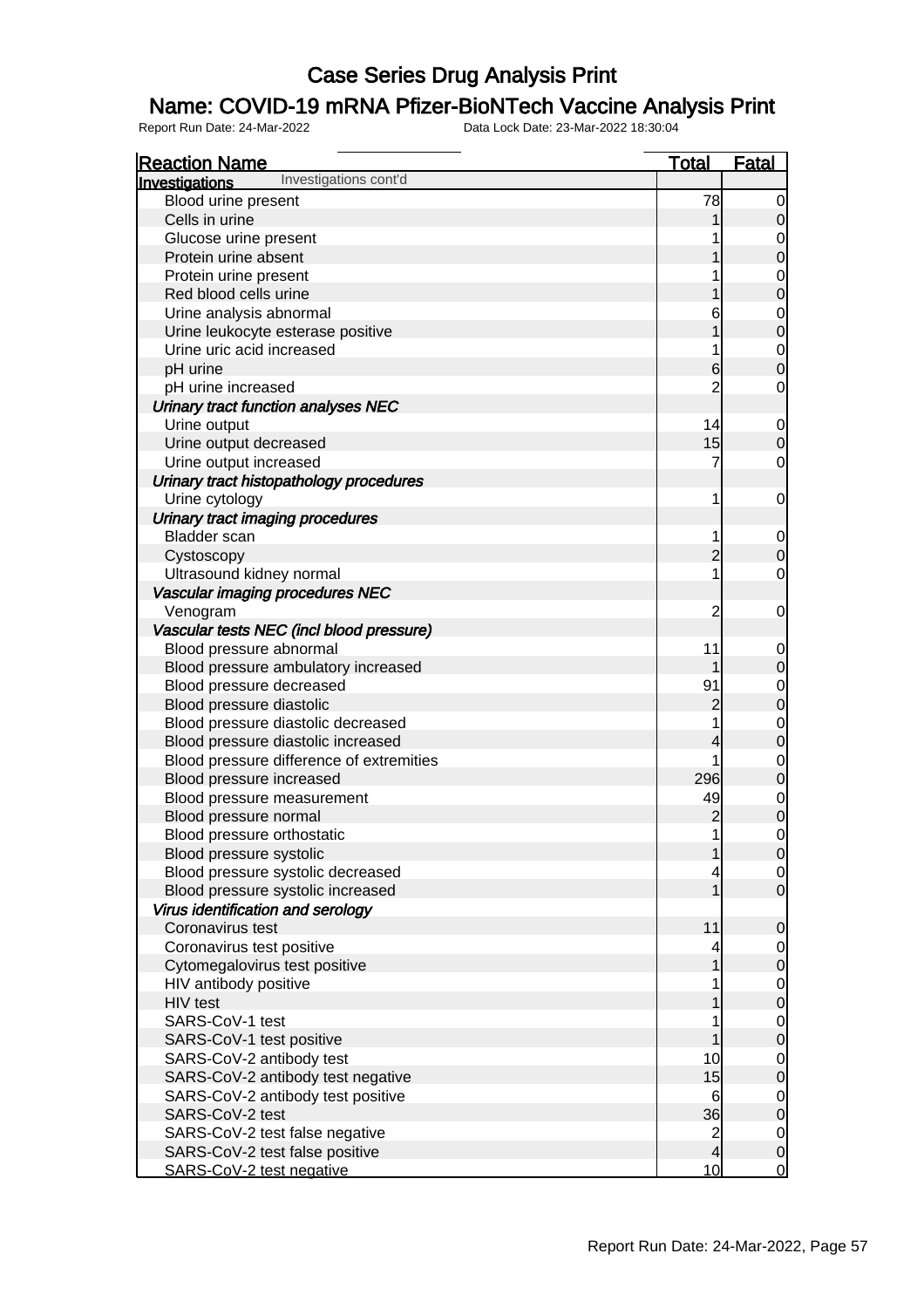### Name: COVID-19 mRNA Pfizer-BioNTech Vaccine Analysis Print

| <b>Reaction Name</b>                           | <u>Total</u> | <b>Fatal</b>   |
|------------------------------------------------|--------------|----------------|
| Investigations cont'd<br><b>Investigations</b> |              |                |
| SARS-CoV-2 test positive                       | 110          | $\overline{0}$ |
| Viral load                                     | 2            | 0              |
| Viral test                                     | 4            | 0              |
| Viral test positive                            |              | 0              |
| Vitamin analyses                               |              |                |
| Blood folate decreased                         | 8            | 0              |
| Vitamin B12                                    |              | 0              |
| Vitamin B12 abnormal                           |              | 0              |
| Vitamin B12 decreased                          | 3            | $\mathbf 0$    |
| Vitamin D                                      |              | 0              |
| Vitamin D decreased                            | 4            | $\overline{0}$ |
| Water and electrolyte analyses NEC             |              |                |
| Urine osmolarity                               |              | 0              |
| Volume blood                                   |              | 0              |
| White blood cell analyses                      |              |                |
| Eosinophil count                               |              | $\mathbf 0$    |
| Eosinophil count decreased                     |              | 0              |
| Eosinophil count increased                     |              | 0              |
| Lymphocyte count                               |              | 0              |
| Lymphocyte count decreased                     |              | 0              |
| Lymphocyte count increased                     |              | 0              |
| Monocyte count increased                       |              | 0              |
| Neutrophil count                               | 4            | 0              |
| Neutrophil count decreased                     | 12           | 0              |
| Neutrophil count increased                     | 4            | 0              |
| White blood cell count                         |              | 0              |
| White blood cell count decreased               | 16           | 0              |
| White blood cell count increased               | 13           | 0              |
| <b>Investigations SOC TOTAL</b>                | 6315         | 3              |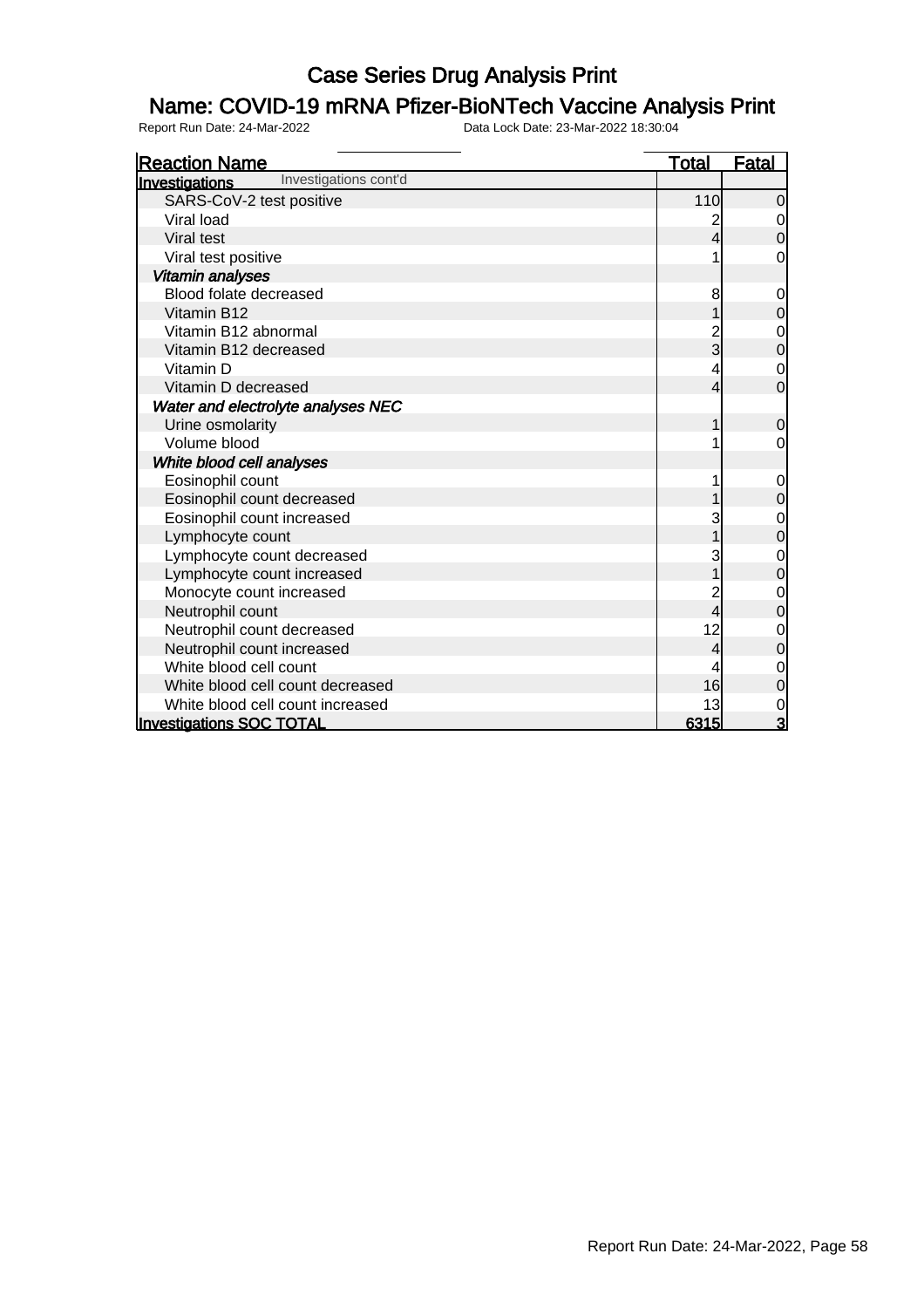### Name: COVID-19 mRNA Pfizer-BioNTech Vaccine Analysis Print

| <b>Reaction Name</b>                                                  | <b>Total</b>         | Fatal                                |
|-----------------------------------------------------------------------|----------------------|--------------------------------------|
| <b>Metabolic disorders</b>                                            |                      |                                      |
| Appetite disorders                                                    |                      |                                      |
| Appetite disorder                                                     | 22                   | $\mathbf 0$                          |
| Decreased appetite                                                    | 1510                 | $\overline{0}$                       |
| Diet refusal                                                          |                      | $\mathbf 0$                          |
| Eating disorder symptom                                               | 3                    |                                      |
| Food craving                                                          | 13                   | $\begin{matrix}0\\0\end{matrix}$     |
| Food refusal                                                          | 16                   |                                      |
| Hyperphagia                                                           | 15                   | $\begin{matrix}0\\0\end{matrix}$     |
| Hypophagia                                                            | 18                   |                                      |
| Increased appetite                                                    | 36                   | $\begin{matrix} 0 \\ 0 \end{matrix}$ |
| Salt craving                                                          | $\overline{c}$       | $\mathbf 0$                          |
| Calcium metabolism disorders                                          |                      |                                      |
| Hypocalcaemia                                                         | 3                    | $\mathbf 0$                          |
| Tetany                                                                | $\overline{3}$       | $\overline{O}$                       |
| Copper metabolism disorders                                           |                      |                                      |
| Copper deficiency                                                     | 1                    | $\boldsymbol{0}$                     |
| Diabetes mellitus (incl subtypes)                                     |                      |                                      |
| Diabetes mellitus                                                     | 57                   | $\mathbf 0$                          |
| Diabetes mellitus inadequate control                                  | 18                   | 1                                    |
| Increased insulin requirement                                         | $\overline{c}$       | $\mathbf 0$                          |
| Insulin resistant diabetes                                            | 1                    |                                      |
| Latent autoimmune diabetes in adults                                  | $\overline{c}$       | $\begin{matrix}0\\0\end{matrix}$     |
| Type 1 diabetes mellitus                                              | 16                   | $\mathbf 0$                          |
| Type 2 diabetes mellitus                                              | 5                    | $\overline{0}$                       |
| <b>Diabetic complications NEC</b>                                     |                      |                                      |
|                                                                       |                      |                                      |
| Diabetic complication<br>Diabetic ketoacidosis                        | $\overline{c}$<br>12 | $\mathbf 0$                          |
| Diabetic ketosis                                                      | 1                    | $\overline{0}$<br>$\mathbf 0$        |
|                                                                       |                      |                                      |
| Disorders of purine metabolism                                        |                      |                                      |
| Gout                                                                  | 108                  | $\mathbf 0$                          |
| Electrolyte imbalance NEC                                             |                      |                                      |
| Electrolyte imbalance                                                 | 1                    | $\mathbf 0$                          |
| Fluid imbalance                                                       | 2                    | $\mathbf 0$                          |
| Fat soluble vitamin deficiencies and disorders                        |                      |                                      |
| Vitamin D deficiency                                                  | 11                   | $\mathbf 0$                          |
| <b>Fluid intake decreased</b>                                         |                      |                                      |
| Fluid intake reduced                                                  | $\overline{c}$       | $\overline{0}$                       |
| <b>Fluid intake increased</b>                                         |                      |                                      |
| Polydipsia                                                            | 7                    | $\overline{0}$                       |
| Food malabsorption and intolerance syndromes (excl sugar intolerance) |                      |                                      |
| Alcohol intolerance                                                   | 8                    | $\mathbf 0$                          |
| Breast milk substitute intolerance                                    | 1                    | $\mathbf 0$                          |
| Dairy intolerance                                                     | 3                    | $\begin{matrix}0\\0\end{matrix}$     |
| Food intolerance                                                      | 23                   |                                      |
| Gluten sensitivity                                                    | 7                    | $\mathbf 0$                          |
| Histamine intolerance                                                 | 4                    | $\overline{0}$                       |
| <b>General nutritional disorders NEC</b>                              |                      |                                      |
| Abnormal loss of weight                                               | 40                   | $\mathbf 0$                          |
| Abnormal weight gain                                                  | 21                   | $\mathbf 0$                          |
| Cachexia                                                              | 1                    | $\mathbf 0$                          |
| Feeding disorder                                                      | 108                  | $\mathbf 0$                          |
| Food aversion                                                         | 12                   | $\mathbf 0$                          |
| <b>Malnutrition</b>                                                   | 3                    | $\overline{0}$                       |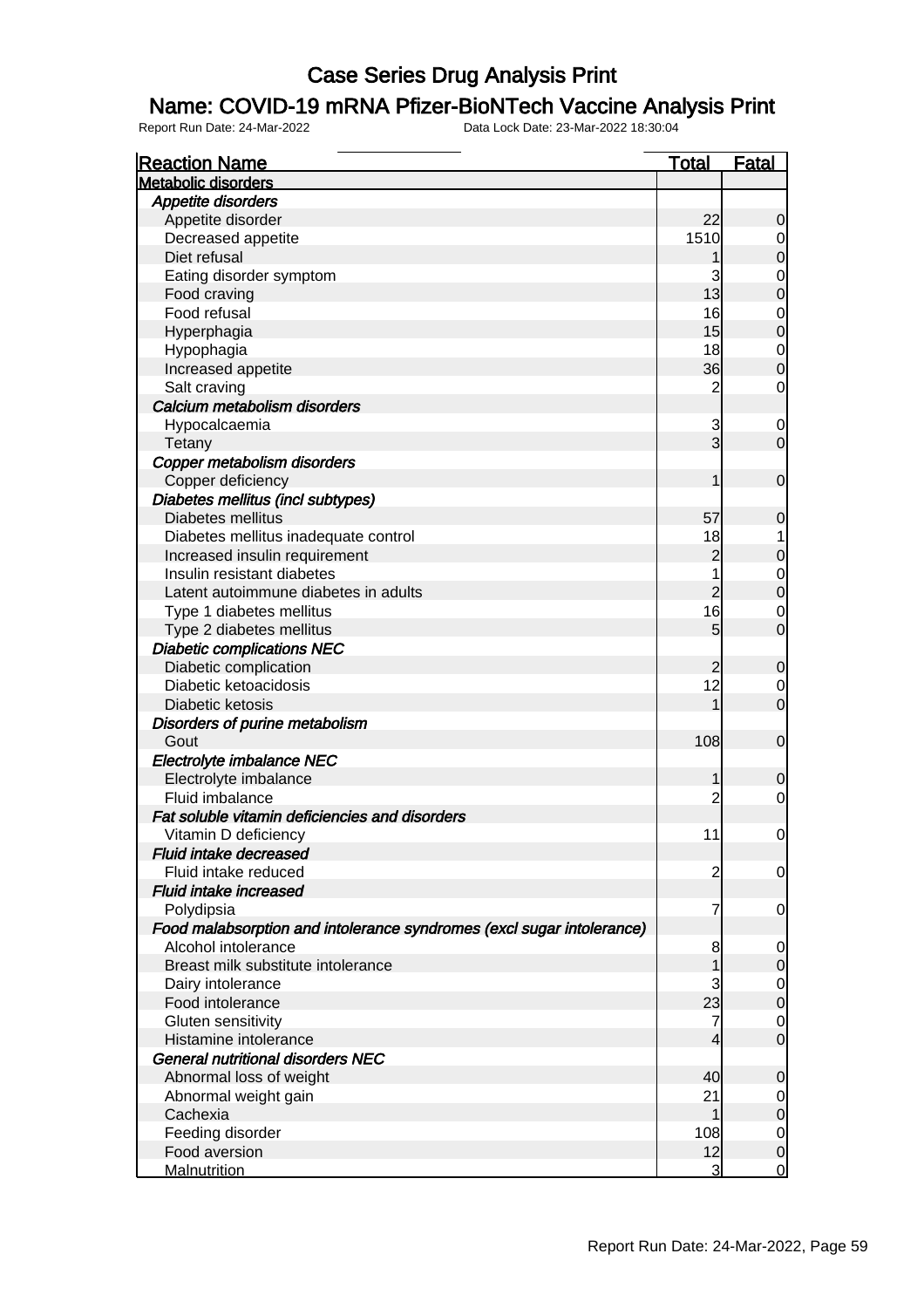### Name: COVID-19 mRNA Pfizer-BioNTech Vaccine Analysis Print

| <b>Reaction Name</b>                           | <b>Total</b>    | <b>Fatal</b>     |
|------------------------------------------------|-----------------|------------------|
| Metabolic disorders Metabolic disorders cont'd |                 |                  |
| Neonatal insufficient breast milk syndrome     | 7               | $\overline{0}$   |
| Obesity                                        |                 | 0                |
| Overweight                                     | 1               | $\mathbf 0$      |
| Poor feeding infant                            | 16              | $\mathbf 0$      |
| Weight loss poor                               | 3               | $\mathbf 0$      |
| <b>Hyperglycaemic conditions NEC</b>           |                 |                  |
| Glucose tolerance impaired                     | 2               | $\mathbf 0$      |
| Hyperglycaemia                                 | 68              | $\mathbf 0$      |
| Insulin resistance                             | 5               | $\mathbf 0$      |
| <b>Hyperlipidaemias NEC</b>                    |                 |                  |
| Hyperlipidaemia                                | 1               | $\mathbf 0$      |
| <b>Hypoglycaemic conditions NEC</b>            |                 |                  |
| Glycopenia                                     |                 | $\mathbf 0$      |
| Hypoglycaemia                                  | 83              | $\mathbf 0$      |
| Hypoglycaemia unawareness                      | 1               | $\overline{0}$   |
| Postprandial hypoglycaemia                     | 3               | $\mathbf 0$      |
| Iron deficiencies                              |                 |                  |
| Iron deficiency                                | 13              | $\mathbf 0$      |
| <i><b>Iron excess</b></i>                      |                 |                  |
| Haemochromatosis                               | $\overline{c}$  | $\mathbf 0$      |
| Iron overload                                  | $\overline{1}$  | $\overline{0}$   |
| Lipid metabolism and deposit disorders NEC     |                 |                  |
| Body fat disorder                              | 1               | $\mathbf 0$      |
| Magnesium metabolism disorders                 |                 |                  |
| Hypomagnesaemia                                | 1               | 0                |
| Magnesium deficiency                           | 1               | $\mathbf 0$      |
| Metabolic acidoses (excl diabetic acidoses)    |                 |                  |
| Ketoacidosis                                   | 6               |                  |
| Lactic acidosis                                | 3               | $\boldsymbol{0}$ |
| Metabolic acidosis                             | 4               | $\mathbf 0$      |
| <b>Metabolic disorders NEC</b>                 |                 |                  |
| Hypercarotinaemia                              | 1               | $\mathbf 0$      |
| Hypercatabolism                                | 1               | $\mathbf 0$      |
| Metabolic disorder                             | 1               | $\mathbf 0$      |
| Mixed acid-base disorders                      |                 |                  |
| Acidosis                                       | $\overline{4}$  | 0                |
| Phosphorus metabolism disorders                |                 |                  |
| Hypophosphataemia                              | 1               | $\overline{0}$   |
| Potassium imbalance                            |                 |                  |
| Hyperkalaemia                                  | 6               | $\mathbf 0$      |
| Hypokalaemia                                   | $\overline{5}$  | $\mathbf 0$      |
| Hypokalaemic syndrome                          | 1               | $\mathbf 0$      |
| Sodium imbalance                               |                 |                  |
| Hypernatraemia                                 | 1               | $\mathbf 0$      |
| Hyponatraemia                                  | 12              | $\mathbf 0$      |
| Hyponatraemic syndrome                         | 3               | $\overline{0}$   |
| Salt intoxication                              | 1               | $\mathbf 0$      |
| Sugar intolerance (excl glucose intolerance)   |                 |                  |
| Lactose intolerance                            | $5\overline{)}$ | $\boldsymbol{0}$ |
| Total fluid volume decreased                   |                 |                  |
| Dehydration                                    | 238             | $\boldsymbol{0}$ |
| Total fluid volume increased                   |                 |                  |
| <b>Fluid retention</b>                         | 66              | $\mathbf 0$      |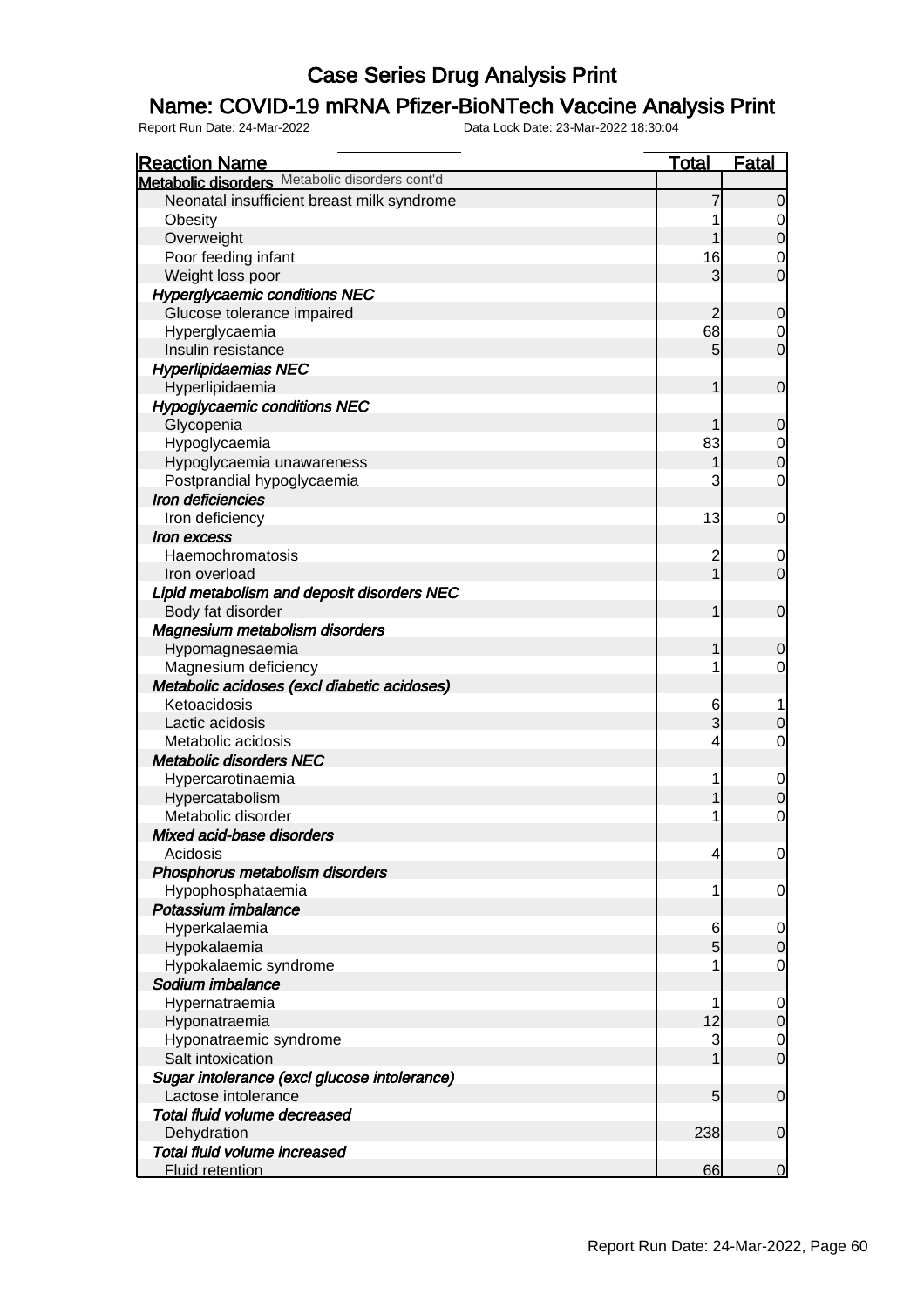### Name: COVID-19 mRNA Pfizer-BioNTech Vaccine Analysis Print

| <b>Reaction Name</b>                           | Total |    |
|------------------------------------------------|-------|----|
| Metabolic disorders Metabolic disorders cont'd |       |    |
| Hypervolaemia                                  | 5     |    |
| Vitamin deficiencies NEC                       |       |    |
| Hypovitaminosis                                | 6     | OI |
| Water soluble vitamin deficiencies             |       |    |
| Folate deficiency                              | g     |    |
| Vitamin B complex deficiency                   |       | ΩI |
| Vitamin B12 deficiency                         |       |    |
| Metabolic disorders SOC TOTAL                  | 2720  |    |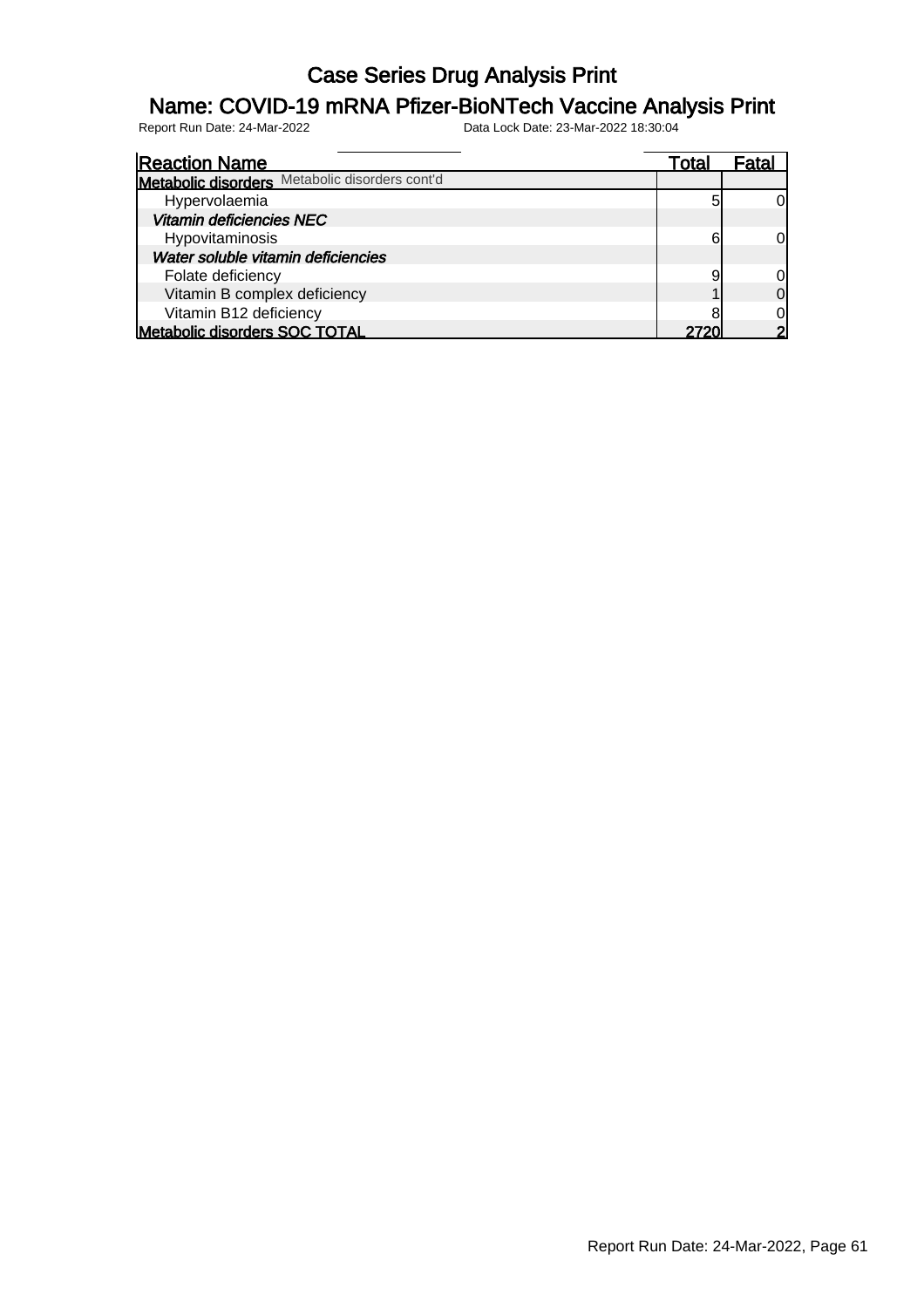#### Name: COVID-19 mRNA Pfizer-BioNTech Vaccine Analysis Print

| <b>Reaction Name</b>                   | <u>Total</u>            | <b>Fatal</b>                     |
|----------------------------------------|-------------------------|----------------------------------|
| Muscle & tissue disorders              |                         |                                  |
| <b>Arthropathies NEC</b>               |                         |                                  |
| <b>Arthritis</b>                       | 399                     | 0                                |
| Arthropathy                            | 34                      | $\overline{0}$                   |
| Autoimmune arthritis                   | 10                      | $\overline{0}$                   |
| Haemarthrosis                          | 5                       | $\mathbf{0}$                     |
| Joint microhaemorrhage                 | 1                       | $\overline{0}$                   |
| Palindromic rheumatism                 | $\overline{c}$          | $\mathbf{0}$                     |
| Polyarthritis                          | 16                      | $\overline{0}$                   |
| Rheumatic fever                        | $\overline{c}$          |                                  |
| <b>Sacroiliitis</b>                    | $6\overline{6}$         | $\begin{matrix}0\\0\end{matrix}$ |
| Seronegative arthritis                 | 3                       | $\mathbf 0$                      |
| <b>Bone disorders NEC</b>              |                         |                                  |
| Bone cyst                              | $\overline{c}$          | $\mathbf 0$                      |
| Exostosis                              | 1                       | $\mathbf 0$                      |
| Jaw disorder                           | 4                       | $\mathbf{0}$                     |
| Medial tibial stress syndrome          | 6                       | $\overline{0}$                   |
| <b>Osteitis</b>                        | 9                       |                                  |
| Osteonecrosis                          | 1                       | $\begin{matrix}0\\0\end{matrix}$ |
| Osteonecrosis of jaw                   | 3                       |                                  |
| Spinal disorder                        | $\overline{2}$          | $\mathbf 0$<br>$\overline{0}$    |
|                                        |                         |                                  |
| Bone related signs and symptoms        |                         |                                  |
| Bone pain                              | 453                     | $\mathbf 0$                      |
| Bone swelling                          | 10                      | $\boldsymbol{0}$                 |
| Coccydynia                             | 4                       | $\overline{0}$                   |
| Metatarsalgia                          |                         | $\begin{matrix}0\\0\end{matrix}$ |
| Pain in jaw                            | 432                     |                                  |
| Pubic pain                             | 2                       | $\mathbf 0$                      |
| Spinal pain                            | 99                      | $\overline{0}$                   |
| <b>Bursal disorders</b>                |                         |                                  |
| <b>Bursitis</b>                        | 103                     | $\mathbf 0$                      |
| Cartilage disorders                    |                         |                                  |
| Chondritis                             |                         | 0                                |
| Costochondritis                        | 141                     | $\mathbf{0}$                     |
| Osteochondritis                        |                         | $\overline{0}$                   |
| Polychondritis                         | 3                       | $\mathbf 0$                      |
| <b>Connective tissue disorders NEC</b> |                         |                                  |
| Connective tissue disorder             | 3                       | $\overline{0}$                   |
| Polymyalgia rheumatica                 | 87                      | $\overline{0}$                   |
| Reynold's syndrome                     | $\overline{\mathbf{c}}$ | $\mathbf 0$                      |
| Scleroderma                            | 1                       | $\overline{0}$                   |
| Sjogren's syndrome                     | 7                       | $\mathbf 0$                      |
| Systemic scleroderma                   | 1                       | $\overline{0}$                   |
| Crystal arthropathic disorders         |                         |                                  |
| Chondrocalcinosis pyrophosphate        | 3                       | 0                                |
| Crystal arthropathy                    | $\frac{2}{2}$           | $\mathbf 0$                      |
| Gouty arthritis                        |                         | $\overline{0}$                   |
| Epiphyseal disorders                   |                         |                                  |
| Epiphyses premature fusion             | 1                       | $\boldsymbol{0}$                 |
| <b>Extremity deformities</b>           |                         |                                  |
| Bone deformity                         | 1                       | 0                                |
| Finger deformity                       |                         | $\overline{0}$                   |
| Foot deformity                         | $\frac{2}{3}$           | $\mathbf 0$                      |
| Hand deformity                         | $\overline{4}$          | $\mathbf 0$                      |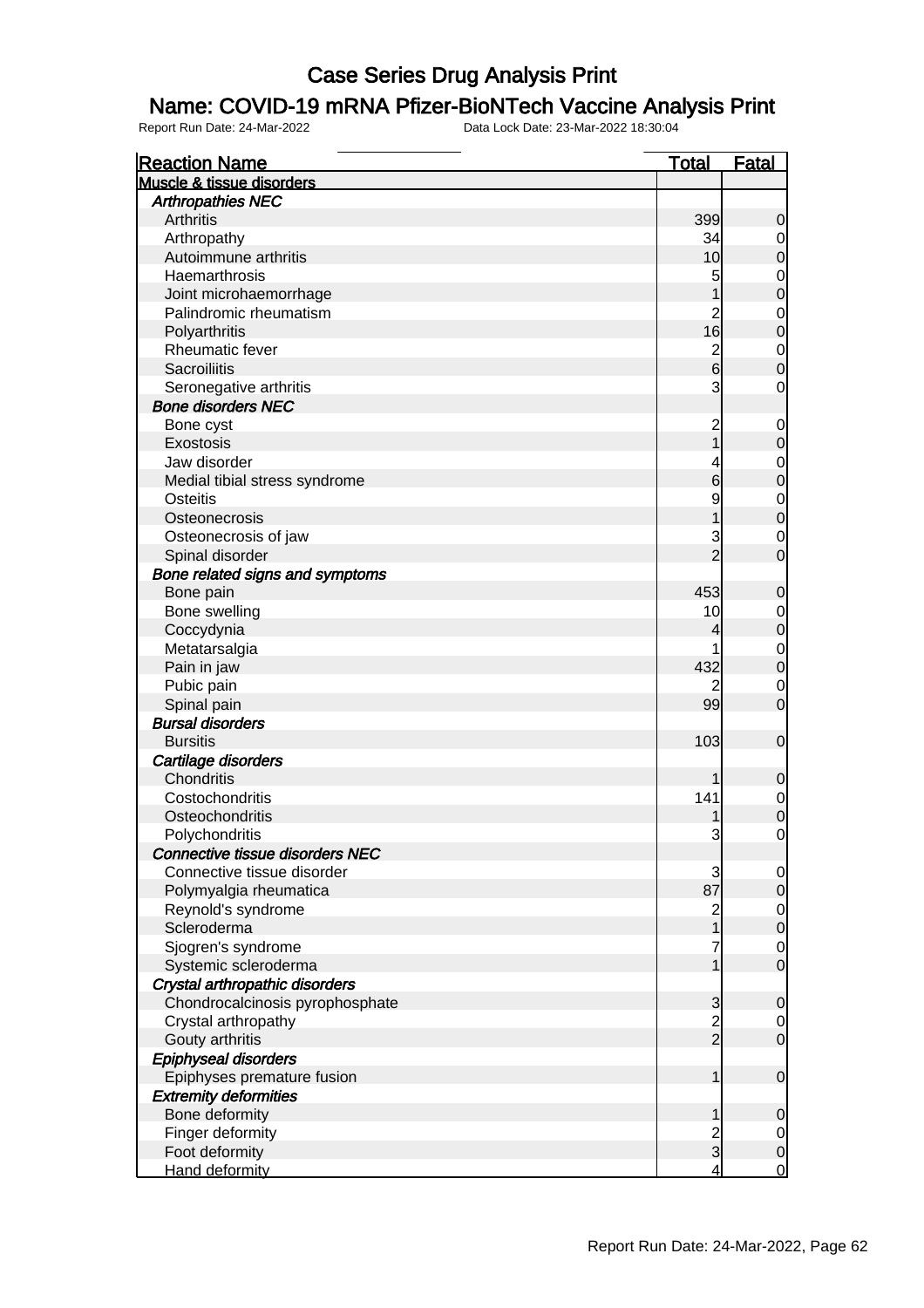### Name: COVID-19 mRNA Pfizer-BioNTech Vaccine Analysis Print

| <b>Reaction Name</b>                                         | <b>Total</b>        | Fatal                                |
|--------------------------------------------------------------|---------------------|--------------------------------------|
| Muscle & tissue disorders Manuscle & tissue disorders cont'd |                     |                                      |
| Knee deformity                                               | 1                   | $\mathbf 0$                          |
| Limb deformity                                               | 7                   | 0                                    |
| Musculoskeletal deformity                                    | $\mathbf 1$         | $\overline{O}$                       |
| <b>Fractures NEC</b>                                         |                     |                                      |
| Osteoporotic fracture                                        | 1                   | $\boldsymbol{0}$                     |
| Intervertebral disc disorders NEC                            |                     |                                      |
| Intervertebral disc protrusion                               | 3                   | $\mathbf 0$                          |
| Joint related disorders NEC                                  |                     |                                      |
| Carpal collapse                                              | 1                   | $\mathbf 0$                          |
| Chondromalacia                                               |                     | $\mathbf 0$                          |
| Hypermobility syndrome                                       |                     | $\overline{0}$                       |
| Joint ankylosis                                              |                     |                                      |
| Joint deposit                                                |                     | $0$<br>0                             |
| Joint destruction                                            |                     | $\mathbf{0}$                         |
| Joint instability                                            | $\overline{c}$      | $\mathbf{0}$                         |
| Joint laxity                                                 | 3                   | $\mathbf{0}$                         |
| Joint lock                                                   | 36                  | $\overline{0}$                       |
| Ligament laxity                                              | 1                   |                                      |
| Patellofemoral pain syndrome                                 | $\overline{2}$      | $\begin{matrix} 0 \\ 0 \end{matrix}$ |
| Periarthritis                                                | 261                 | $\mathbf 0$                          |
| Rotator cuff syndrome                                        | 42                  | $\mathbf 0$                          |
| Temporomandibular joint syndrome                             | 16                  | 0                                    |
| Joint related signs and symptoms                             |                     |                                      |
| Arthralgia                                                   | 10480               | $\mathbf 0$                          |
| Jaw clicking                                                 | 7                   | $\pmb{0}$                            |
| Joint effusion                                               | 16                  |                                      |
| Joint noise                                                  | 44                  | $\mathbf 0$<br>$\pmb{0}$             |
| Joint range of motion decreased                              | 36                  |                                      |
| Joint stiffness                                              | 300                 | $\mathbf 0$<br>$\boldsymbol{0}$      |
| Joint swelling                                               | 670                 | $\overline{0}$                       |
| Joint vibration                                              | 4                   | $\overline{0}$                       |
| Joint warmth                                                 | 17                  |                                      |
|                                                              | 1                   | $\mathbf 0$<br>$\mathbf 0$           |
| Loose body in joint                                          |                     |                                      |
| <b>Ligament disorders</b>                                    |                     |                                      |
| Ligament pain<br>Ligamentitis                                | $\overline{4}$      | $\boldsymbol{0}$                     |
|                                                              | 3<br>$\mathbf 1$    | 0 <br>$\overline{0}$                 |
| Symphysiolysis                                               |                     |                                      |
| Lupus erythematosus (incl subtypes)                          |                     |                                      |
| Lupus-like syndrome                                          | 1                   | $\boldsymbol{0}$                     |
| Systemic lupus erythematosus<br>Metabolic bone disorders     | 30                  | $\mathbf 0$                          |
|                                                              |                     |                                      |
| Osteopenia                                                   | 4<br>$\overline{7}$ | $\mathbf 0$                          |
| Osteoporosis                                                 |                     | $\mathbf 0$                          |
| Muscle infections and inflammations                          |                     |                                      |
| Antisynthetase syndrome                                      | 3                   | $\mathbf 0$                          |
| Immune-mediated myositis                                     | $\overline{2}$      | $\overline{0}$                       |
| <b>Myositis</b>                                              | 52                  | $\overline{0}$                       |
| Polymyositis                                                 | 9                   | $\mathbf 0$                          |
| Muscle pains                                                 |                     |                                      |
| Fibromyalgia                                                 | 144                 | $\mathbf 0$                          |
| Myalgia                                                      | 11805               | $\boldsymbol{0}$                     |
| Myalgia intercostal                                          | 2                   | $\begin{matrix} 0 \\ 0 \end{matrix}$ |
| Myofascial pain syndrome                                     | 12                  |                                      |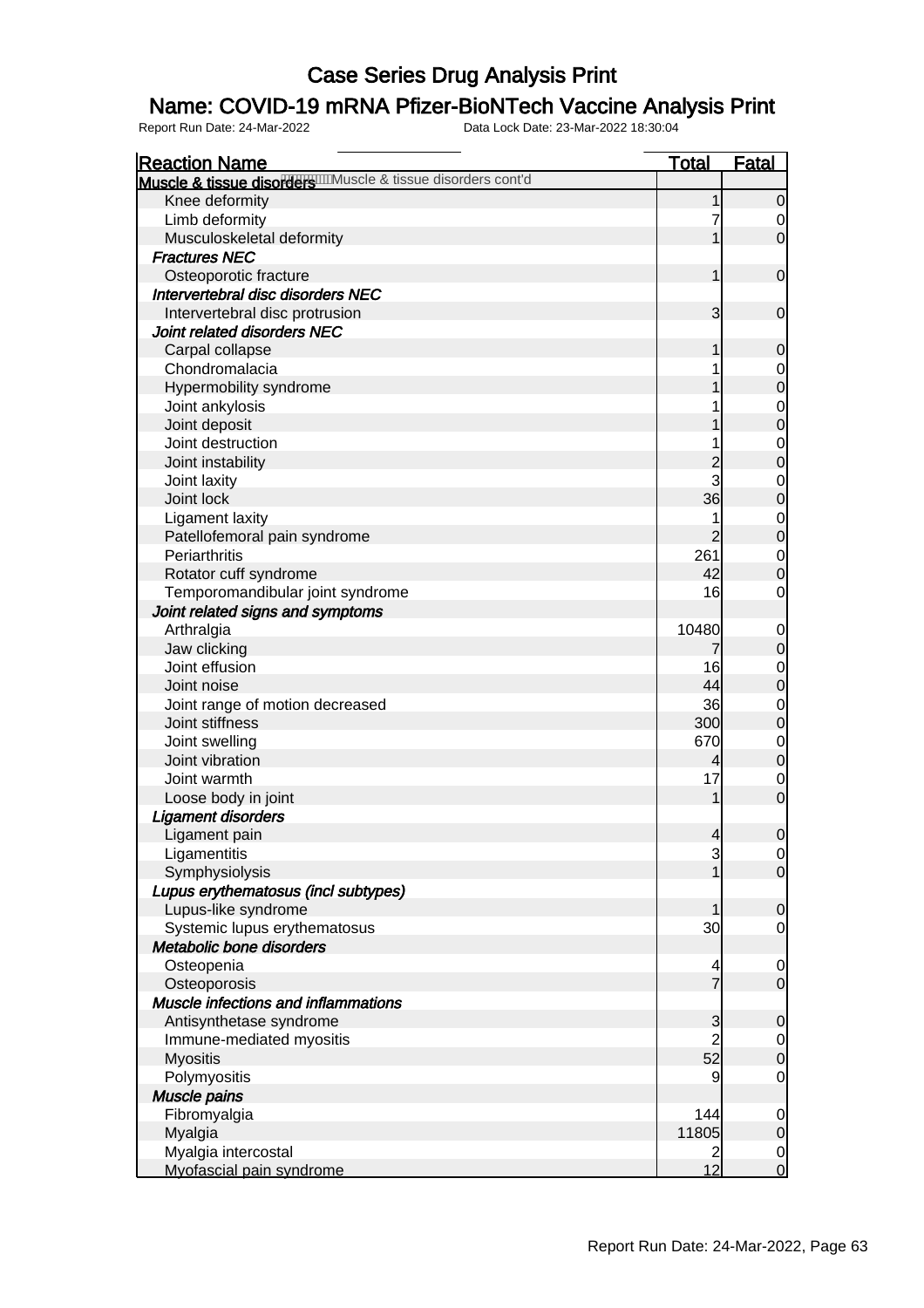### Name: COVID-19 mRNA Pfizer-BioNTech Vaccine Analysis Print

| <b>Reaction Name</b>                                                                  | <u>Total</u>   | <b>Fatal</b>                         |
|---------------------------------------------------------------------------------------|----------------|--------------------------------------|
| Muscle & tissue disorders Muscle & tissue disorders cont'd                            |                |                                      |
| Muscle related signs and symptoms NEC                                                 |                |                                      |
| Haematoma muscle                                                                      | 1              | $\mathbf 0$                          |
| Muscle atrophy                                                                        | 29             | $\begin{matrix} 0 \\ 0 \end{matrix}$ |
| Muscle discomfort                                                                     | 8              |                                      |
| Muscle disorder                                                                       | 11             | $\begin{matrix} 0 \\ 0 \end{matrix}$ |
| Muscle fatigue                                                                        | 402            |                                      |
| Muscle haemorrhage                                                                    | 1              |                                      |
| Muscle mass                                                                           | 5              | $\begin{matrix}0\\0\end{matrix}$     |
| Muscle oedema                                                                         | 5              | $\begin{matrix}0\\0\end{matrix}$     |
| Muscle spasms                                                                         | 2347           |                                      |
| Muscle swelling                                                                       | 44             | $\begin{matrix} 0 \\ 0 \end{matrix}$ |
| Muscle tightness                                                                      | 106            |                                      |
| Muscle twitching                                                                      | 559            | $\mathbf 0$                          |
| Muscle tone abnormalities                                                             |                |                                      |
| Muscle rigidity                                                                       | 21             |                                      |
| Nuchal rigidity                                                                       | 13             | $0$ 0                                |
| <b>Torticollis</b>                                                                    | 7              | $\begin{matrix} 0 \\ 0 \end{matrix}$ |
| <b>Trismus</b>                                                                        | 40             |                                      |
| Muscle weakness conditions                                                            |                |                                      |
| Muscular weakness                                                                     | 1160           | $\mathbf 0$                          |
| Musculoskeletal and connective tissue conditions NEC                                  |                |                                      |
| Back disorder                                                                         | 6              | $\mathbf 0$                          |
| Chest wall mass                                                                       | 1              |                                      |
| Growth disorder                                                                       |                | $0$<br>0                             |
| Limb mass                                                                             | 24             |                                      |
| Mandibular mass                                                                       | 3              | $\begin{matrix}0\\0\end{matrix}$     |
| <b>Mastication disorder</b>                                                           | 7              |                                      |
| Mobility decreased                                                                    | 149            | $\begin{matrix}0\\0\end{matrix}$     |
| Muscle contracture                                                                    | 1              |                                      |
| Musculoskeletal disorder                                                              | 13             | $\begin{matrix} 0 \\ 0 \end{matrix}$ |
| Musculoskeletal stiffness                                                             | 1504           | $\begin{matrix}0\\0\end{matrix}$     |
| Pelvic misalignment                                                                   | 1              |                                      |
| Posture abnormal                                                                      |                | $\begin{matrix}0\\0\end{matrix}$     |
| Sacroiliac joint dysfunction                                                          | 1              |                                      |
| Weight bearing difficulty                                                             | 5              | $\mathbf 0$                          |
| Musculoskeletal and connective tissue deformities of skull, face and<br>buccal cavity |                |                                      |
| Facial asymmetry                                                                      | 1              | $\overline{0}$                       |
| Head deformity                                                                        | $\overline{2}$ | $\overline{0}$                       |
| Nose deformity                                                                        |                | $\mathbf 0$                          |
| Musculoskeletal and connective tissue infections and inflammations NEC                |                |                                      |
| Connective tissue inflammation                                                        |                | $\overline{0}$                       |
| Dactylitis                                                                            | 3              | $\mathbf 0$                          |
| Dupuytren's contracture                                                               |                |                                      |
| <b>Fasciitis</b>                                                                      |                | $\begin{matrix} 0 \\ 0 \end{matrix}$ |
| <b>Plantar fasciitis</b>                                                              | 16             | $\mathbf 0$                          |
| Musculoskeletal and connective tissue pain and discomfort                             |                |                                      |
| Back pain                                                                             | 2859           | $\mathbf 0$                          |
| Flank pain                                                                            | 87             | $\mathbf 0$                          |
| Growing pains                                                                         |                | $\overline{0}$                       |
| Limb discomfort                                                                       | 1670           | $\overline{0}$                       |
| Musculoskeletal chest pain                                                            | 310            | $\overline{0}$                       |
| Musculoskeletal discomfort                                                            | 129            | $\overline{O}$                       |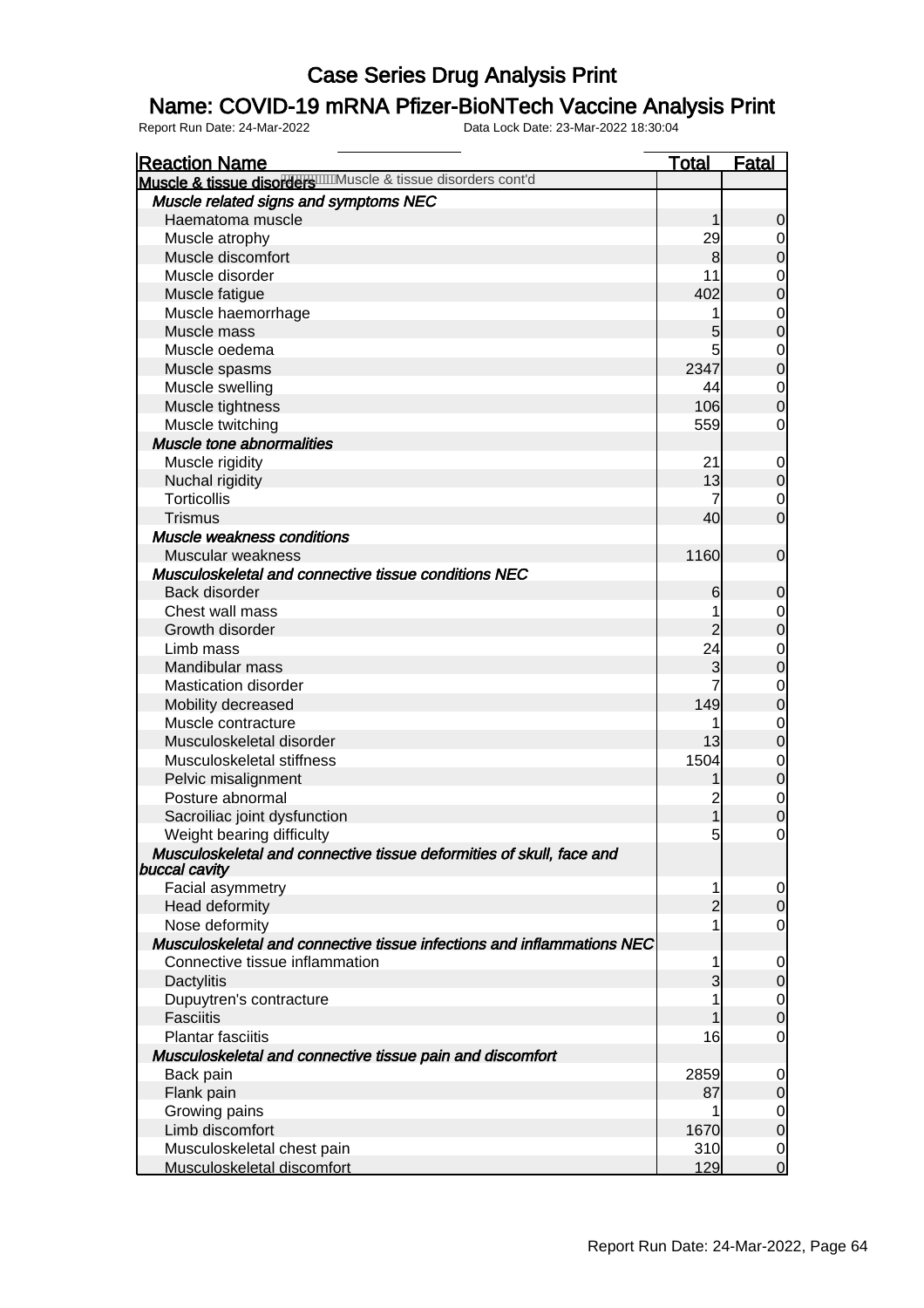### Name: COVID-19 mRNA Pfizer-BioNTech Vaccine Analysis Print

| <b>Reaction Name</b>                                       | <b>Total</b>             | <b>Fatal</b>                       |
|------------------------------------------------------------|--------------------------|------------------------------------|
| Muscle & tissue disordere Muscle & tissue disorders cont'd |                          |                                    |
| Musculoskeletal pain                                       | 140                      | $\overline{0}$                     |
| Neck pain                                                  | 2230                     | $\mathbf 0$                        |
| Pain in extremity                                          | 14563                    | 1                                  |
| Rheumatic disorder                                         | 15                       | $\mathbf 0$                        |
| Sacral pain                                                | 4                        | $\mathbf 0$                        |
| <b>Myopathies</b>                                          |                          |                                    |
| Mitochondrial myopathy acquired                            | 1                        | $\boldsymbol{0}$                   |
| Myopathy                                                   | 9                        | $\overline{0}$                     |
| Rhabdomyolysis                                             | 14                       | $\mathbf 0$                        |
| <b>Osteoarthropathies</b>                                  |                          |                                    |
| Nodal osteoarthritis                                       | 1                        | $\mathbf{0}$                       |
| Osteoarthritis                                             | 64                       | $\overline{0}$                     |
| Spinal osteoarthritis                                      | $\overline{2}$           | $\mathbf 0$                        |
| <b>Psoriatic arthropathies</b>                             |                          |                                    |
| Psoriatic arthropathy                                      | 25                       | $\mathbf 0$                        |
| <b>Rheumatoid arthropathies</b>                            |                          |                                    |
| Juvenile idiopathic arthritis                              |                          |                                    |
| Rheumatoid arthritis                                       | 142                      | $\boldsymbol{0}$<br>$\overline{0}$ |
| Rheumatoid nodule                                          |                          |                                    |
|                                                            | 1                        | $\mathbf{0}$<br>$\overline{0}$     |
| Still's disease<br>Soft tissue disorders NEC               | $\overline{2}$           |                                    |
|                                                            |                          |                                    |
| Axillary mass                                              | 319                      | $\mathbf 0$                        |
| Fistula                                                    | 1                        | $\overline{0}$                     |
| Fluctuance                                                 | 1                        | $\overline{0}$                     |
| Groin pain                                                 | 127                      | $0$<br>0                           |
| Neck mass                                                  | 47                       |                                    |
| Purple glove syndrome                                      | 1                        | $0$<br>0                           |
| Soft tissue disorder                                       | 3                        |                                    |
| Soft tissue necrosis                                       | 1                        | $\mathbf 0$                        |
| Soft tissue swelling                                       | $\overline{7}$           | $\overline{0}$                     |
| Spine and neck deformities                                 |                          |                                    |
| Kyphosis                                                   | $\overline{c}$           | $\mathbf 0$                        |
| Lordosis                                                   | 1                        | $0$<br>0                           |
| Neck deformity                                             | 1                        |                                    |
| <b>Scoliosis</b>                                           | 1                        | $\mathbf 0$                        |
| Spinal stenosis                                            | $\overline{3}$           | 0                                  |
| Spondyloarthropathies                                      |                          |                                    |
| Ankylosing spondylitis                                     | 10                       | $\mathbf 0$                        |
| Arthritis reactive                                         | 76                       | $\overline{0}$                     |
| Spondylitis                                                | $\overline{4}$           | $\mathbf 0$                        |
| Spondyloarthropathy                                        | 1                        | $\mathbf 0$                        |
| <b>Synovial disorders</b>                                  |                          |                                    |
| Synovial cyst                                              | 23                       | $\mathbf 0$                        |
| Synovitis                                                  | 12                       | $\mathbf 0$                        |
| <b>Tendon disorders</b>                                    |                          |                                    |
| Enthesopathy                                               | 3                        | $\mathbf 0$                        |
| Posterior tibial tendon dysfunction                        | 1                        | $\overline{0}$                     |
| Tendon disorder                                            | 7                        | $\boldsymbol{0}$                   |
| Tendon pain                                                | 27                       | $\mathbf{0}$                       |
| Tendonitis                                                 | 63                       | $\overline{0}$                     |
| Tenosynovitis                                              | $\overline{\mathcal{A}}$ | $\overline{0}$                     |
| Tenosynovitis stenosans                                    | $\overline{2}$           | $\boldsymbol{0}$                   |
| Trigger finger                                             | $\overline{34}$          | $\overline{0}$                     |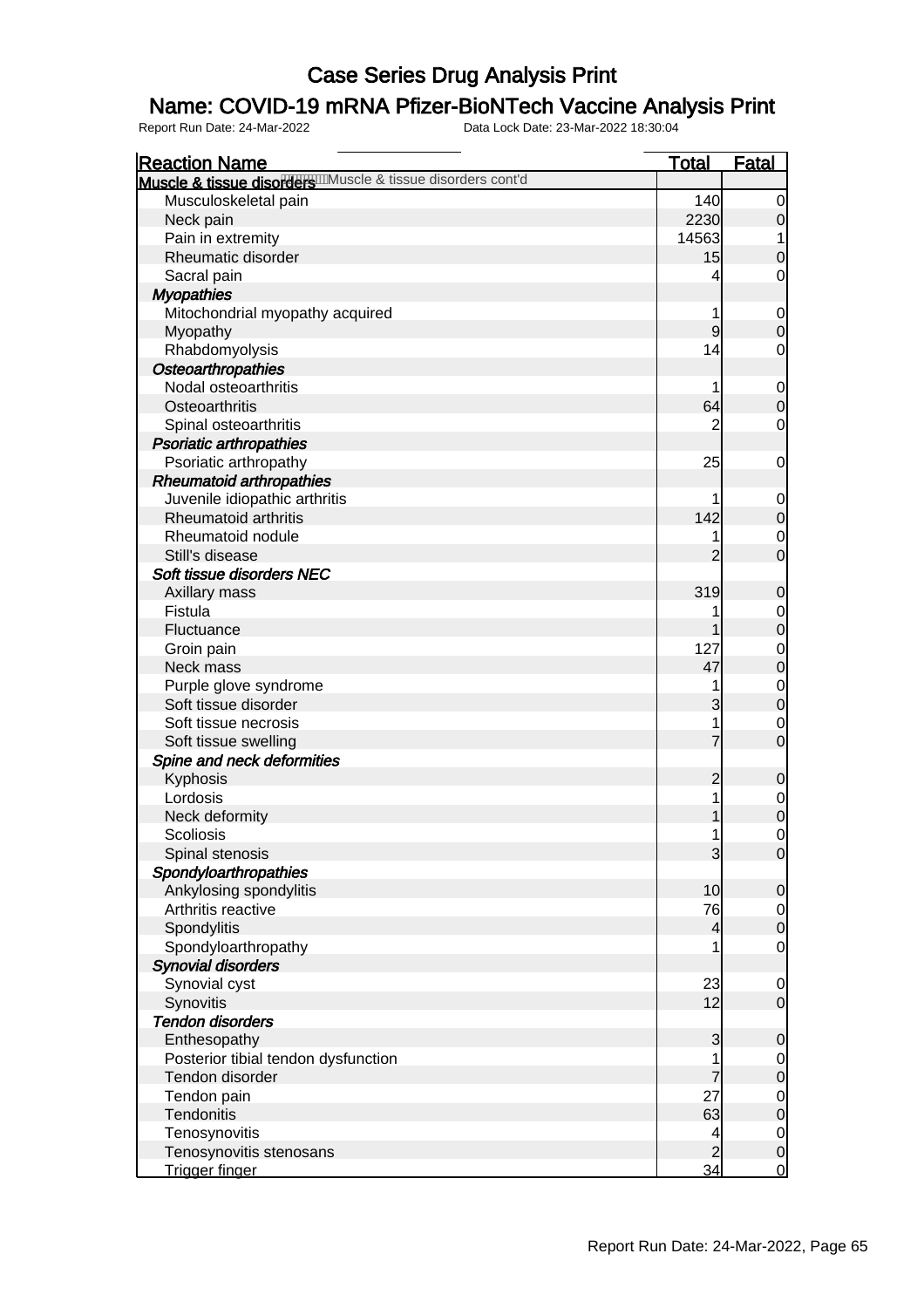### Name: COVID-19 mRNA Pfizer-BioNTech Vaccine Analysis Print

| <b>Reaction Name</b>                                           | Total | Fatal |
|----------------------------------------------------------------|-------|-------|
| Muscle & tissue disorders will uscle & tissue disorders cont'd |       |       |
| <b>Trunk deformities</b>                                       |       |       |
| Deformity thorax                                               |       | ΟI    |
| Drooping shoulder syndrome                                     | 2.    | Οl    |
| Shoulder deformity                                             |       | ΩI    |
| Muscle & tissue disorders SOC TOTAL                            | 55475 |       |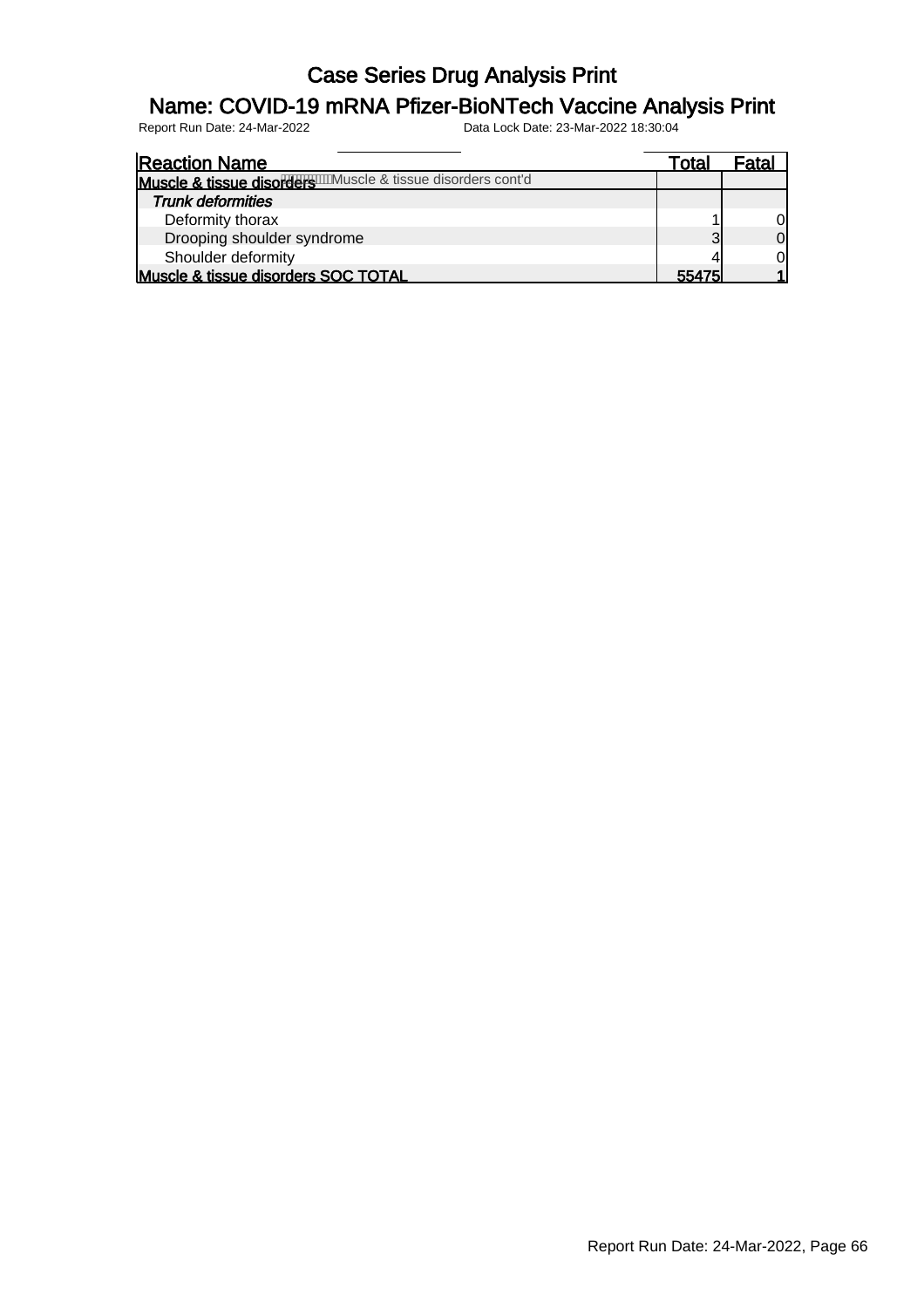#### Name: COVID-19 mRNA Pfizer-BioNTech Vaccine Analysis Print

| <b>Reaction Name</b>                                  | <b>Total</b>   | <b>Fatal</b>                         |
|-------------------------------------------------------|----------------|--------------------------------------|
| <b>Neoplasms</b>                                      |                |                                      |
| Adrenal neoplasms malignant                           |                |                                      |
| Adrenal gland cancer                                  | 1              | $\mathbf 0$                          |
| Angioimmunoblastic T-cell lymphomas                   |                |                                      |
| Angioimmunoblastic T-cell lymphoma                    | 1              | $\mathbf 0$                          |
| <b>B-cell lymphomas NEC</b>                           |                |                                      |
| B-cell lymphoma                                       | $\overline{c}$ |                                      |
| Follicular lymphoma                                   | 4              | 0                                    |
| Bile duct neoplasms malignant                         |                |                                      |
| Bile duct cancer                                      | 1              | $\mathbf 0$                          |
| Bone neoplasms malignant (excl sarcomas)              |                |                                      |
| Bone cancer                                           | 1              | 1                                    |
| Bone neoplasms unspecified malignancy                 |                |                                      |
| Bone neoplasm                                         | 1              | $\mathbf 0$                          |
| Breast and nipple neoplasms benign                    |                |                                      |
| Benign breast neoplasm                                | 3              | 0                                    |
| Fibroadenoma of breast                                | $\overline{2}$ | $\overline{0}$                       |
| <b>Breast and nipple neoplasms malignant</b>          |                |                                      |
| Breast cancer                                         | 45             | $\mathbf 0$                          |
| Breast cancer female                                  |                |                                      |
| Breast cancer male                                    | $\overline{2}$ | $0$ 0                                |
| Breast cancer stage I                                 | 1              |                                      |
| Breast cancer stage III                               | 3              | $\begin{matrix}0\\0\end{matrix}$     |
| Invasive ductal breast carcinoma                      | 1              |                                      |
| Triple negative breast cancer                         | $\overline{2}$ | $\begin{matrix} 0 \\ 0 \end{matrix}$ |
| Cardiovascular neoplasms benign                       |                |                                      |
| Haemangioma                                           | $\overline{c}$ | $\mathbf 0$                          |
| Pericardial lipoma                                    | 1              | $\overline{0}$                       |
| Cartilage sarcomas                                    |                |                                      |
| Chondrosarcoma                                        | 1              | $\mathbf 0$                          |
| Central nervous system neoplasms malignant NEC        |                |                                      |
| Brain cancer metastatic                               | 1              | $\mathbf 0$                          |
| Cervix neoplasms malignant                            |                |                                      |
| Cervix carcinoma                                      | $\overline{c}$ | $\mathbf 0$                          |
| Colorectal neoplasms malignant                        |                |                                      |
| Colon cancer                                          | $\overline{2}$ | $\mathbf 0$                          |
| Colorectal cancer                                     | 1              | 0                                    |
| Rectal cancer                                         | $\overline{2}$ | $\overline{0}$                       |
| Endocrine neoplasms malignant and unspecified NEC     |                |                                      |
| Neuroendocrine tumour                                 | 1              | $\mathbf 0$                          |
| Thyroid neoplasm                                      | 1              | $\mathbf 0$                          |
| <b>Endometrial neoplasms malignant</b>                |                |                                      |
| <b>Endometrial cancer</b>                             | $\overline{c}$ | $\mathbf 0$                          |
| <b>Follicular lymphomas</b>                           |                |                                      |
| Primary gastrointestinal follicular lymphoma          | 1              | $\mathbf 0$                          |
| Gastric neoplasms malignant                           |                |                                      |
| Gastric cancer                                        | 1              | 1                                    |
| Gastrointestinal neoplasms malignant NEC              |                |                                      |
| Gastrointestinal carcinoma                            | 3              | $\mathbf 0$                          |
| <b>Hepatic neoplasms malignant</b>                    |                |                                      |
| Hepatocellular carcinoma                              | 1              | $\mathbf 0$                          |
| Hepatobiliary neoplasms benign                        |                |                                      |
| Haemangioma of liver                                  | 1              | $\mathbf 0$                          |
| <b>Hepatobiliary neoplasms malignancy unspecified</b> |                |                                      |
|                                                       |                |                                      |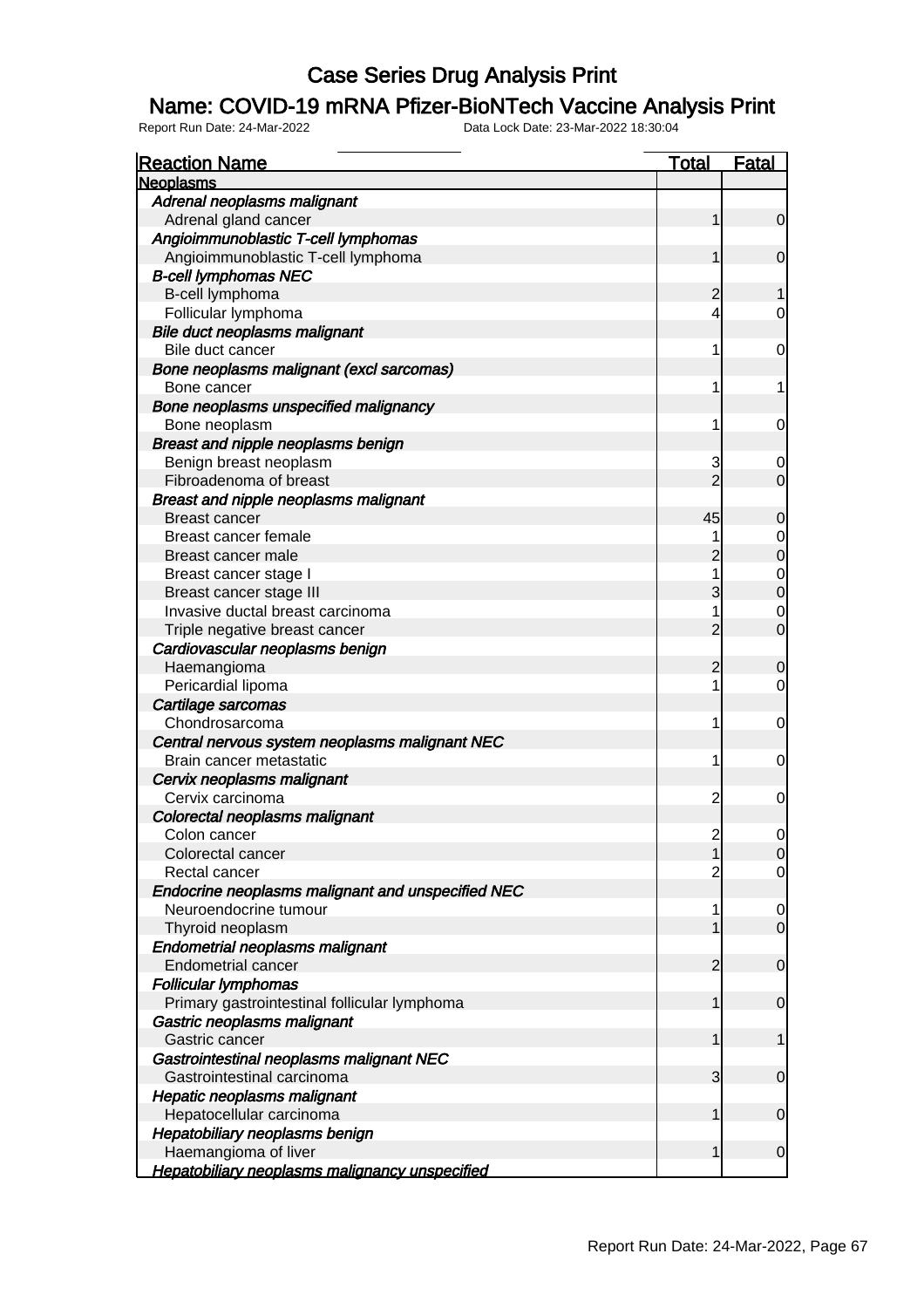### Name: COVID-19 mRNA Pfizer-BioNTech Vaccine Analysis Print

| <b>Reaction Name</b>                                              | <b>Total</b>                           | <b>Fatal</b>                         |
|-------------------------------------------------------------------|----------------------------------------|--------------------------------------|
| Neoplasms cont'd<br><b>Neoplasms</b>                              |                                        |                                      |
| Hepatic neoplasm                                                  |                                        | $\overline{0}$                       |
| <b>Hodgkin's disease NEC</b>                                      |                                        |                                      |
| Hodgkin's disease                                                 | 4                                      | $\overline{0}$                       |
| Islet cell neoplasms and APUDoma NEC                              |                                        |                                      |
| Pancreatic neuroendocrine tumour                                  |                                        | $\mathbf 0$                          |
| Kaposi's sarcomas                                                 |                                        |                                      |
| Kaposi's sarcoma                                                  |                                        | $\mathbf 0$                          |
| Leukaemias NEC                                                    |                                        |                                      |
| Leukaemia                                                         | 6                                      | 1                                    |
| Leukaemias acute NEC                                              |                                        |                                      |
| Acute leukaemia                                                   | $\overline{2}$                         | $\mathbf 0$                          |
| Leukaemias chronic NEC                                            |                                        |                                      |
| Chronic leukaemia                                                 | 1                                      | $\mathbf 0$                          |
| Leukaemias chronic lymphocytic                                    |                                        |                                      |
| Chronic lymphocytic leukaemia                                     | 3                                      | $\mathbf 0$                          |
| Leukaemias chronic myeloid                                        |                                        |                                      |
| Chronic myeloid leukaemia                                         | 1                                      | $\mathbf 0$                          |
| Lip and oral cavity neoplasms malignant                           |                                        |                                      |
| Lip and/or oral cavity cancer recurrent                           | 1                                      | $\mathbf 0$                          |
| <b>Lymphomas unspecified NEC</b>                                  |                                        |                                      |
| Lymphoma                                                          | 47                                     | 1                                    |
| Lymphoproliferative disorders NEC (excl leukaemias and lymphomas) |                                        |                                      |
| Histiocytic necrotising lymphadenitis                             | 1                                      | $\overline{0}$                       |
| Metastases to specified sites                                     |                                        |                                      |
| Metastases to bone                                                |                                        | $\mathbf 0$                          |
| Metastases to liver                                               |                                        | 0                                    |
| Metastases to lymph nodes                                         | 5                                      | $\overline{O}$                       |
| Metastases to unknown and unspecified sites                       |                                        |                                      |
| Metastasis                                                        | 1                                      | $\mathbf 0$                          |
| Myelodysplastic syndromes                                         |                                        |                                      |
| Myelodysplastic syndrome                                          | 4                                      | $\mathbf 0$                          |
| Myeloproliferative disorders (excl leukaemias)                    |                                        |                                      |
| Essential thrombocythaemia                                        | $\overline{2}$                         | $\overline{0}$                       |
| Neoplasms malignant site unspecified NEC                          |                                        |                                      |
| Adenocarcinoma metastatic                                         | 1                                      | $\overline{0}$                       |
| Metastatic neoplasm                                               |                                        |                                      |
| Neoplasm malignant                                                | $\begin{array}{c} 2 \\ 13 \end{array}$ | $\frac{0}{3}$                        |
| Second primary malignancy                                         | 1                                      |                                      |
| Squamous cell carcinoma                                           | $5\overline{)}$                        | $\begin{matrix} 0 \\ 0 \end{matrix}$ |
| Neoplasms unspecified malignancy and site unspecified NEC         |                                        |                                      |
| Neoplasm                                                          | $\overline{2}$                         | $\mathbf 0$                          |
| Neoplasm recurrence                                               |                                        | $\overline{0}$                       |
| Nervous system neoplasms benign NEC                               |                                        |                                      |
| Cranial nerve neoplasm benign                                     |                                        | $\overline{0}$                       |
| Neurilemmoma benign                                               |                                        | $\mathbf 0$                          |
| Nervous system neoplasms unspecified malignancy NEC               |                                        |                                      |
| Brain neoplasm                                                    | 3                                      | $\mathbf 0$                          |
| Meningioma                                                        |                                        | $\overline{0}$                       |
| Spinal cord neoplasm                                              |                                        | $\mathbf 1$                          |
| <b>Neuromas</b>                                                   |                                        |                                      |
| Acoustic neuroma                                                  | 3                                      | $\mathbf 0$                          |
| Neuroma                                                           | 1                                      | $\overline{0}$                       |
| Non-Hodgkin's lymphomas NEC                                       |                                        |                                      |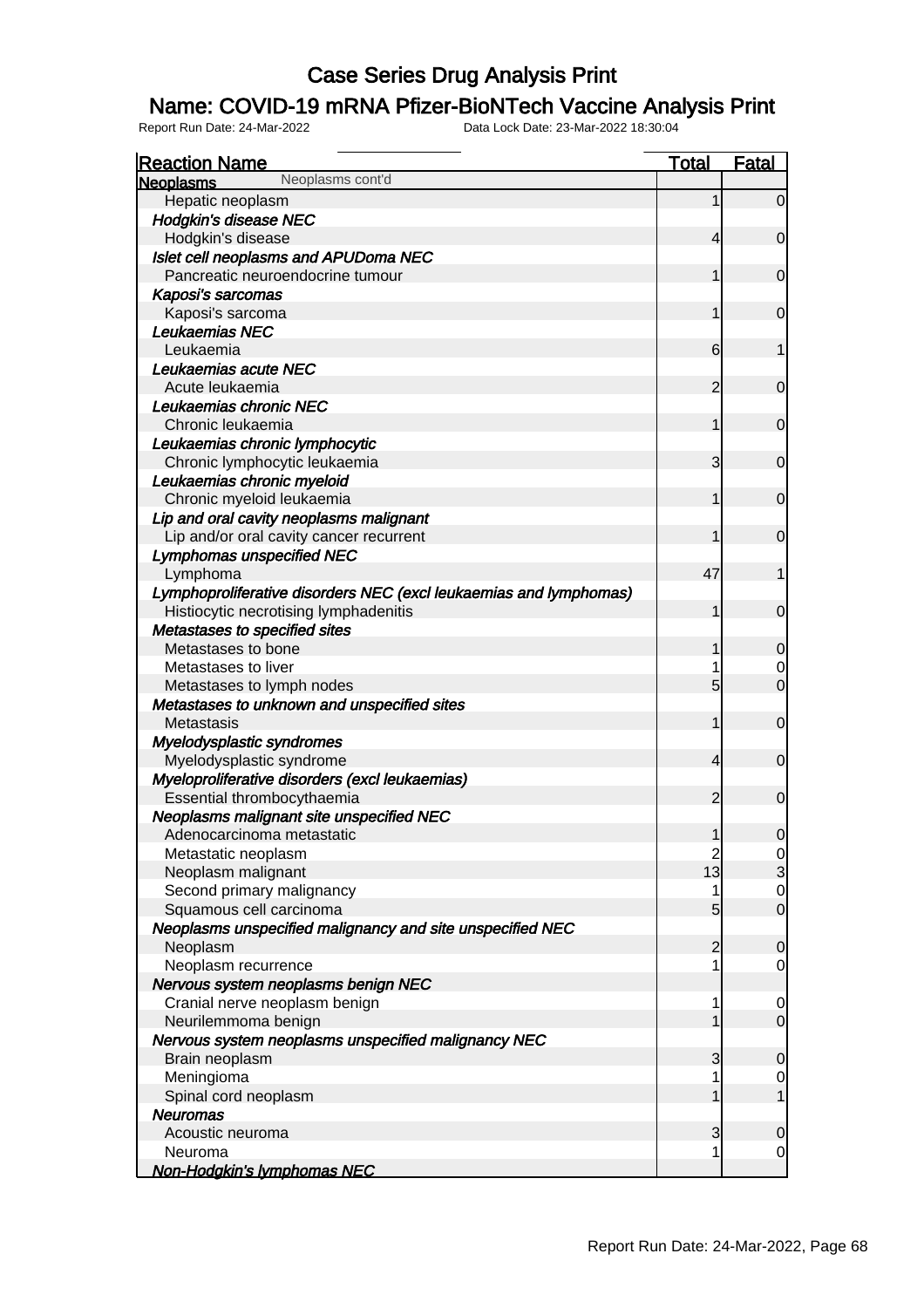### Name: COVID-19 mRNA Pfizer-BioNTech Vaccine Analysis Print

| <b>Reaction Name</b>                                                               | <b>Total</b>   | <b>Fatal</b>                         |
|------------------------------------------------------------------------------------|----------------|--------------------------------------|
| Neoplasms cont'd<br><b>Neoplasms</b>                                               |                |                                      |
| Non-Hodgkin's lymphoma                                                             | 3              | $\overline{0}$                       |
| Ocular neoplasms benign                                                            |                |                                      |
| Eye naevus                                                                         | 3              | 0                                    |
| Ocular neoplasms malignancy unspecified                                            |                |                                      |
| Eyelid tumour                                                                      | 1              | 0                                    |
| Oesophageal neoplasms malignant                                                    |                |                                      |
| Oesophageal cancer metastatic                                                      | 4              | 0                                    |
| Oncologic complications and emergencies                                            |                |                                      |
| Cancer pain                                                                        | 1              | 0                                    |
| Tumour haemorrhage                                                                 | 1              | $\overline{0}$                       |
| Oropharyngeal, nasopharyngeal and tonsillar neoplasms malignant and<br>unspecified |                |                                      |
| Tonsil cancer                                                                      | 4              | $\mathbf 0$                          |
| Ovarian neoplasms malignant (excl germ cell)<br>Ovarian cancer                     | 1              | $\overline{0}$                       |
| Pancreatic neoplasms malignant (excl islet cell and carcinoid)                     |                |                                      |
| Pancreatic carcinoma                                                               | 4              | $\overline{0}$                       |
| Plasma cell myelomas                                                               |                |                                      |
| POEMS syndrome                                                                     |                | 0                                    |
| Plasma cell myeloma                                                                | $\overline{c}$ | $\overline{0}$                       |
| Plasma cell neoplasms NEC                                                          |                |                                      |
| Hypergammaglobulinaemia benign monoclonal                                          | 1              | 0                                    |
| <b>TEMPI</b> syndrome                                                              | $\overline{2}$ | $\mathbf 0$                          |
| Prostatic neoplasms malignant                                                      |                |                                      |
| Prostate cancer                                                                    | 4              | $\overline{0}$                       |
| Renal neoplasms malignant                                                          |                |                                      |
| Clear cell renal cell carcinoma                                                    |                | 0                                    |
| Renal cancer                                                                       | 3              | $\overline{0}$                       |
| Reproductive neoplasms female benign NEC<br>Benign hydatidiform mole               | 5              | 0                                    |
| Respiratory tract and pleural neoplasms malignant cell type unspecified            |                |                                      |
| NEC                                                                                |                |                                      |
| Bronchial carcinoma                                                                |                |                                      |
| Lung cancer metastatic                                                             |                |                                      |
| Lung neoplasm malignant                                                            | 15             |                                      |
| Salivary gland neoplasms unspecified malignancy                                    |                |                                      |
| Salivary gland neoplasm                                                            | $\overline{c}$ | $\overline{0}$                       |
| Skin melanomas (excl ocular)                                                       |                |                                      |
| Malignant melanoma                                                                 | 3              | $\mathbf 0$                          |
| Metastatic malignant melanoma                                                      | 1              | $\overline{0}$                       |
| Skin neoplasms benign                                                              |                |                                      |
| Acrochordon                                                                        | 7              | $\overline{0}$                       |
| Anogenital warts                                                                   |                | $0\atop 0$                           |
| Fibrous histiocytoma                                                               | 1              |                                      |
| Haemangioma of skin                                                                |                | $\begin{matrix} 0 \\ 0 \end{matrix}$ |
| Melanocytic naevus                                                                 | 10             |                                      |
| Pyogenic granuloma                                                                 |                | $\begin{matrix} 0 \\ 0 \end{matrix}$ |
| Seborrhoeic keratosis                                                              |                |                                      |
| Skin papilloma                                                                     | 21             | $\mathbf 0$                          |
| Skin neoplasms malignant and unspecified (excl melanoma)                           |                |                                      |
| Basal cell carcinoma                                                               | 3              | $\mathbf 0$                          |
| Bowen's disease                                                                    | 1              | $\overline{0}$                       |
| Neoplasm skin                                                                      | 3              | $\overline{0}$                       |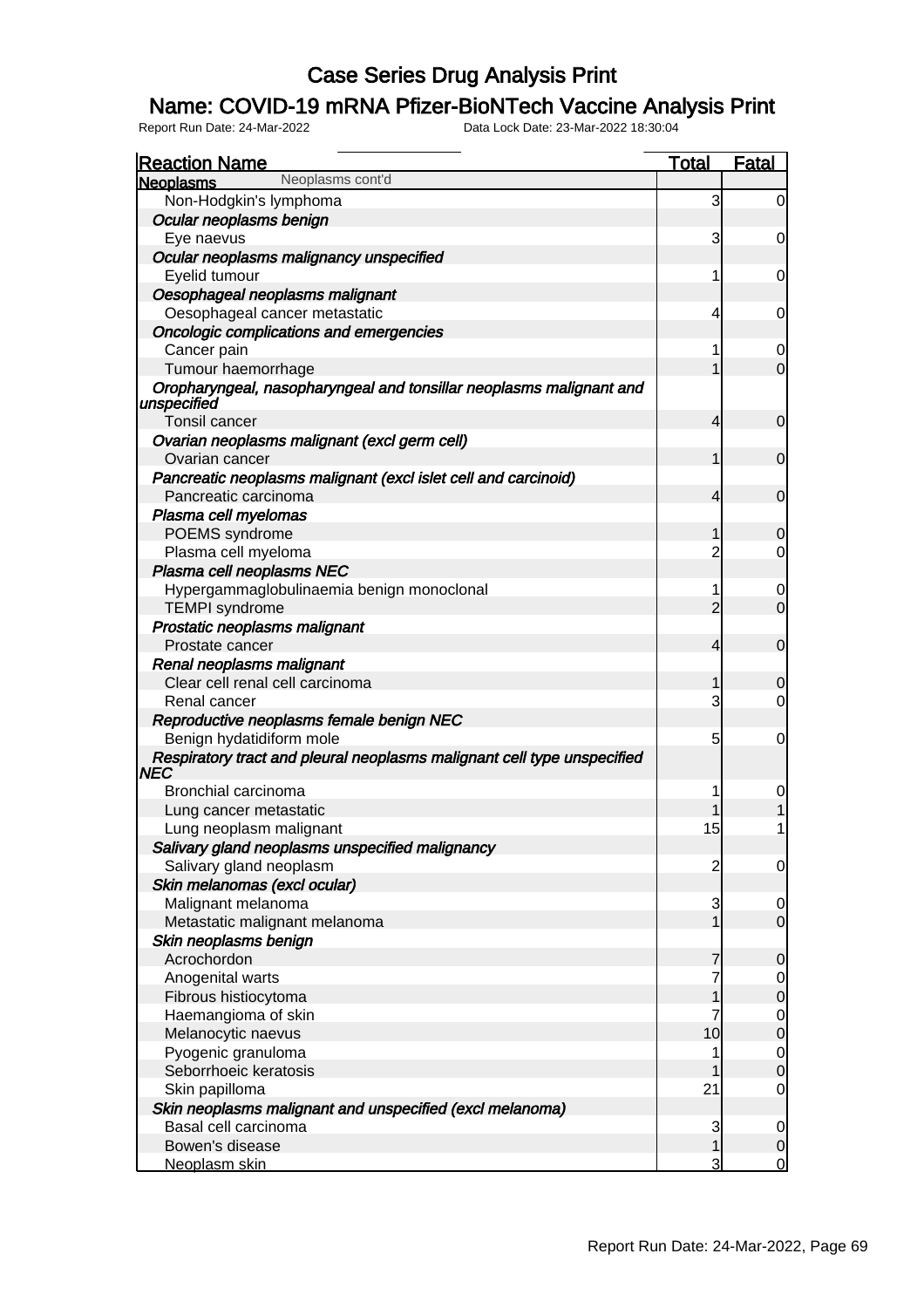#### Name: COVID-19 mRNA Pfizer-BioNTech Vaccine Analysis Print

| <b>Reaction Name</b>                       | <u>Total</u> | Fata           |
|--------------------------------------------|--------------|----------------|
| Neoplasms cont'd<br><b>Neoplasms</b>       |              |                |
| Skin cancer                                |              | 0              |
| Squamous cell carcinoma of skin            |              | 0              |
| Soft tissue neoplasms benign NEC           |              |                |
| Lipoma                                     |              |                |
| Lymphangioma                               |              | 0              |
| Soft tissue sarcomas histology unspecified |              |                |
| Sarcoma                                    |              | $\overline{0}$ |
| Thyroid neoplasms malignant                |              |                |
| Huerthle cell carcinoma                    |              | 0              |
| Papillary thyroid cancer                   |              |                |
| Thyroid cancer                             |              | 0              |
| Uterine neoplasms benign                   |              |                |
| Uterine leiomyoma                          | 16           |                |
| Neoplasms SOC TOTAL                        | 370          |                |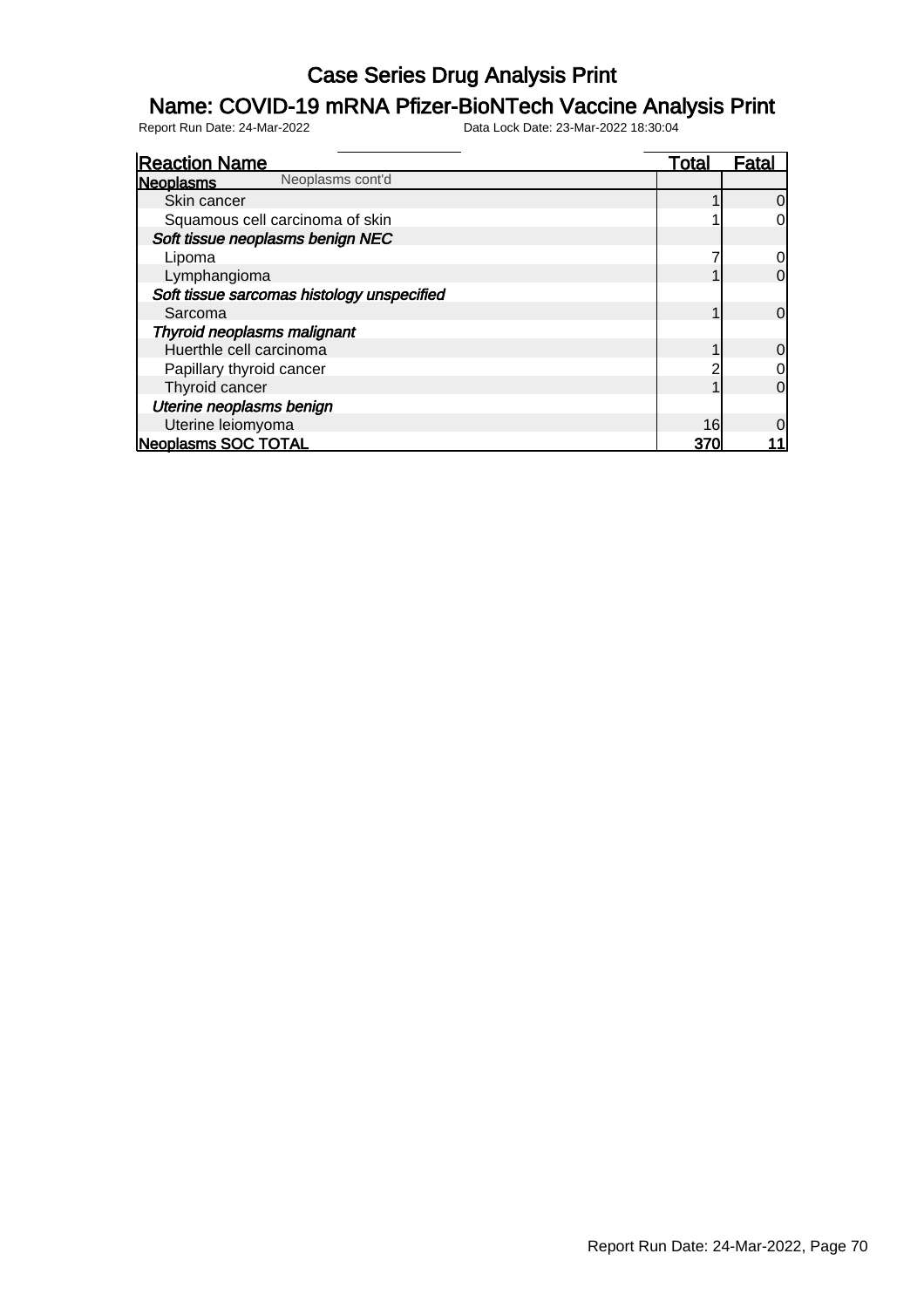#### Name: COVID-19 mRNA Pfizer-BioNTech Vaccine Analysis Print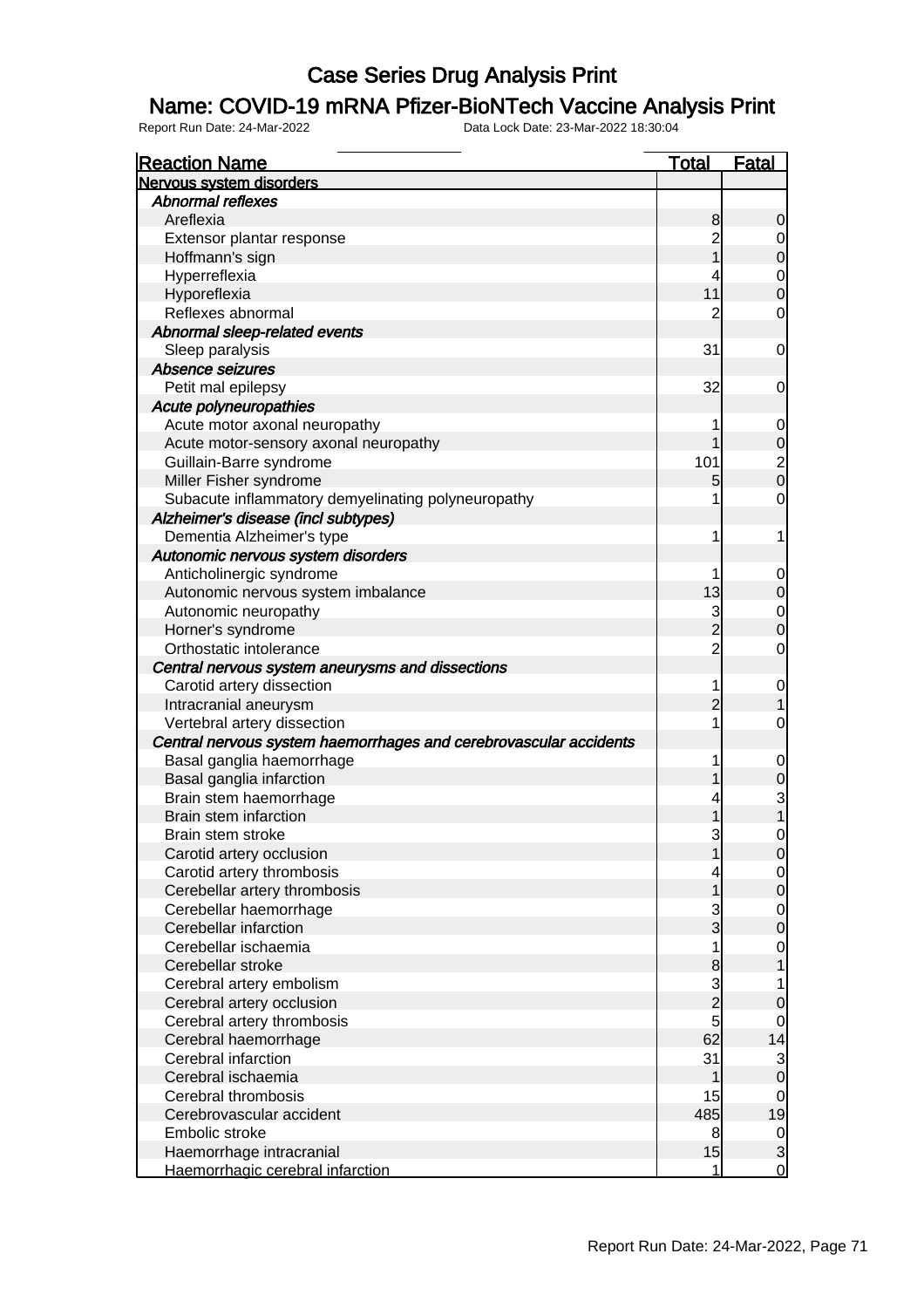### Name: COVID-19 mRNA Pfizer-BioNTech Vaccine Analysis Print

| <b>Reaction Name</b>                                      | <b>Total</b>            | <b>Fatal</b>   |
|-----------------------------------------------------------|-------------------------|----------------|
| Nervous system disorders Mervous system disorders cont'd  |                         |                |
| Haemorrhagic stroke                                       | 12                      | $\overline{5}$ |
| Internal capsule infarction                               | 1                       | $\overline{0}$ |
| Intracranial haematoma                                    |                         | $\mathbf 0$    |
| Ischaemic cerebral infarction                             | 1                       |                |
| Ischaemic stroke                                          | 60                      | $\frac{0}{3}$  |
| Lacunar infarction                                        | 4                       | $\mathbf 0$    |
| Lacunar stroke                                            | $6\phantom{.}6$         | $\overline{0}$ |
| Lateral medullary syndrome                                |                         | $\mathbf 0$    |
| Pseudostroke                                              | $\frac{2}{2}$           | $\overline{0}$ |
| Ruptured cerebral aneurysm                                | 1                       | $\overline{0}$ |
| Spinal cord infarction                                    |                         | $\overline{0}$ |
| Spinal stroke                                             | 1                       | $\mathbf 0$    |
| Stroke in evolution                                       | 1                       | $\overline{0}$ |
| Subarachnoid haemorrhage                                  | 19                      | 8              |
| Thalamic infarction                                       | 1                       | $\pmb{0}$      |
| Thrombotic stroke                                         | 6                       | 1              |
| Vertebrobasilar stroke                                    | 1                       | $\mathbf 0$    |
| Central nervous system inflammatory disorders NEC         |                         |                |
| Arachnoiditis                                             | 1                       | $\mathbf 0$    |
| Gliosis                                                   | 1                       | $\mathbf 0$    |
| Central nervous system vascular disorders NEC             |                         |                |
| Brain hypoxia                                             | 5                       |                |
| Carotid arteriosclerosis                                  | 1                       | $\mathbf 0$    |
| Central nervous system vasculitis                         | 1                       | $\mathbf 0$    |
| Cerebral amyloid angiopathy                               | 1                       | $\overline{0}$ |
| Cerebral congestion                                       |                         | $\mathbf 0$    |
| Cerebral small vessel ischaemic disease                   | 5<br>3                  | $\overline{0}$ |
| Cerebrovascular disorder                                  | 3                       | $\mathbf 0$    |
| Post cardiac arrest syndrome                              | $\overline{1}$          | $\mathbf 0$    |
| Reversible cerebral vasoconstriction syndrome             | 1                       | $\mathbf 0$    |
| Cerebrovascular venous and sinus thrombosis               |                         |                |
| Cerebral venous sinus thrombosis                          | 56                      |                |
| Cerebral venous thrombosis                                | 9                       | $\frac{5}{0}$  |
| Superior sagittal sinus thrombosis                        | 6                       | $\mathbf 0$    |
| Transverse sinus thrombosis                               | $\overline{3}$          | $\mathbf 0$    |
| Cervical spinal cord and nerve root disorders             |                         |                |
| Cervical radiculopathy                                    | $\overline{2}$          | $\overline{0}$ |
| Cervicobrachial syndrome                                  | 6                       | $\mathbf 0$    |
| <b>Choreiform movements</b>                               |                         |                |
| Chorea                                                    | 3                       | $\mathbf 0$    |
| Chronic polyneuropathies                                  |                         |                |
| Chronic inflammatory demyelinating polyradiculoneuropathy | $\overline{\mathbf{c}}$ | $\mathbf 0$    |
| Demyelinating polyneuropathy                              | $\overline{1}$          | $\mathbf 0$    |
| Diabetic neuropathy                                       |                         | $\mathbf 0$    |
| Coma states                                               |                         |                |
| Coma                                                      | 18                      | $\mathbf 0$    |
| Diabetic coma                                             | 1                       | $\mathbf 0$    |
| Hypoglycaemic coma                                        |                         | $\mathbf 0$    |
| Coordination and balance disturbances                     |                         |                |
| Ataxia                                                    | 20                      | $\mathbf 0$    |
| Balance disorder                                          | 498                     | $\mathbf 0$    |
| Cerebellar ataxia                                         | 1                       | $\overline{0}$ |
| Cerebellar syndrome                                       | 1                       | $\overline{0}$ |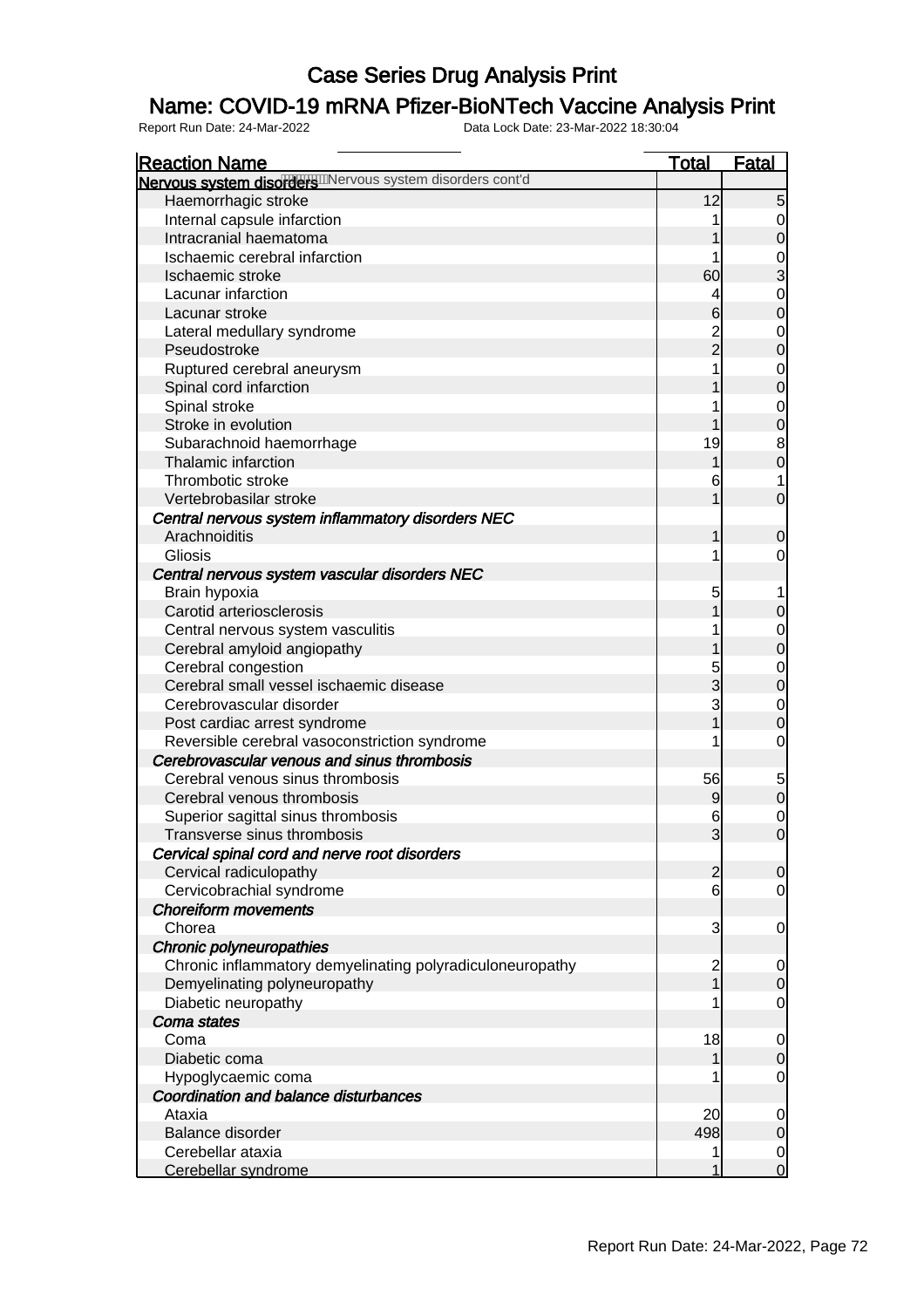### Name: COVID-19 mRNA Pfizer-BioNTech Vaccine Analysis Print

| $\overline{0}$                       |
|--------------------------------------|
|                                      |
|                                      |
| $\mathbf 0$                          |
| $\mathbf 0$                          |
| $\overline{0}$                       |
|                                      |
| 0                                    |
| $\mathbf 0$                          |
| $\overline{0}$                       |
|                                      |
| $\begin{matrix}0\\0\end{matrix}$     |
|                                      |
| $\begin{matrix}0\\0\end{matrix}$     |
| $\mathbf 0$                          |
| $\overline{0}$                       |
|                                      |
| 0                                    |
| 0                                    |
|                                      |
| $\mathbf 0$                          |
| $\overline{0}$                       |
| $\mathbf 0$                          |
|                                      |
| $\mathbf 0$                          |
| $\mathbf 0$                          |
| $\mathbf 0$                          |
| $\overline{0}$                       |
|                                      |
| 0                                    |
| $\mathbf 0$                          |
| $\overline{0}$                       |
| $\mathbf 0$                          |
| $\overline{0}$                       |
| 1                                    |
| $\boldsymbol{0}$                     |
| $\mathbf 0$                          |
| $\Omega$                             |
| $\overline{0}$                       |
| $\overline{O}$                       |
|                                      |
| $\overline{0}$                       |
| $\overline{0}$                       |
| $\overline{0}$                       |
| $\mathbf 0$                          |
|                                      |
| $\mathbf 0$                          |
| $\mathbf 0$                          |
|                                      |
| $\begin{matrix} 0 \\ 0 \end{matrix}$ |
|                                      |
| $\mathbf 0$<br>$\overline{0}$        |
|                                      |
| $\mathbf 0$<br>$\overline{0}$        |
| $\overline{0}$                       |
|                                      |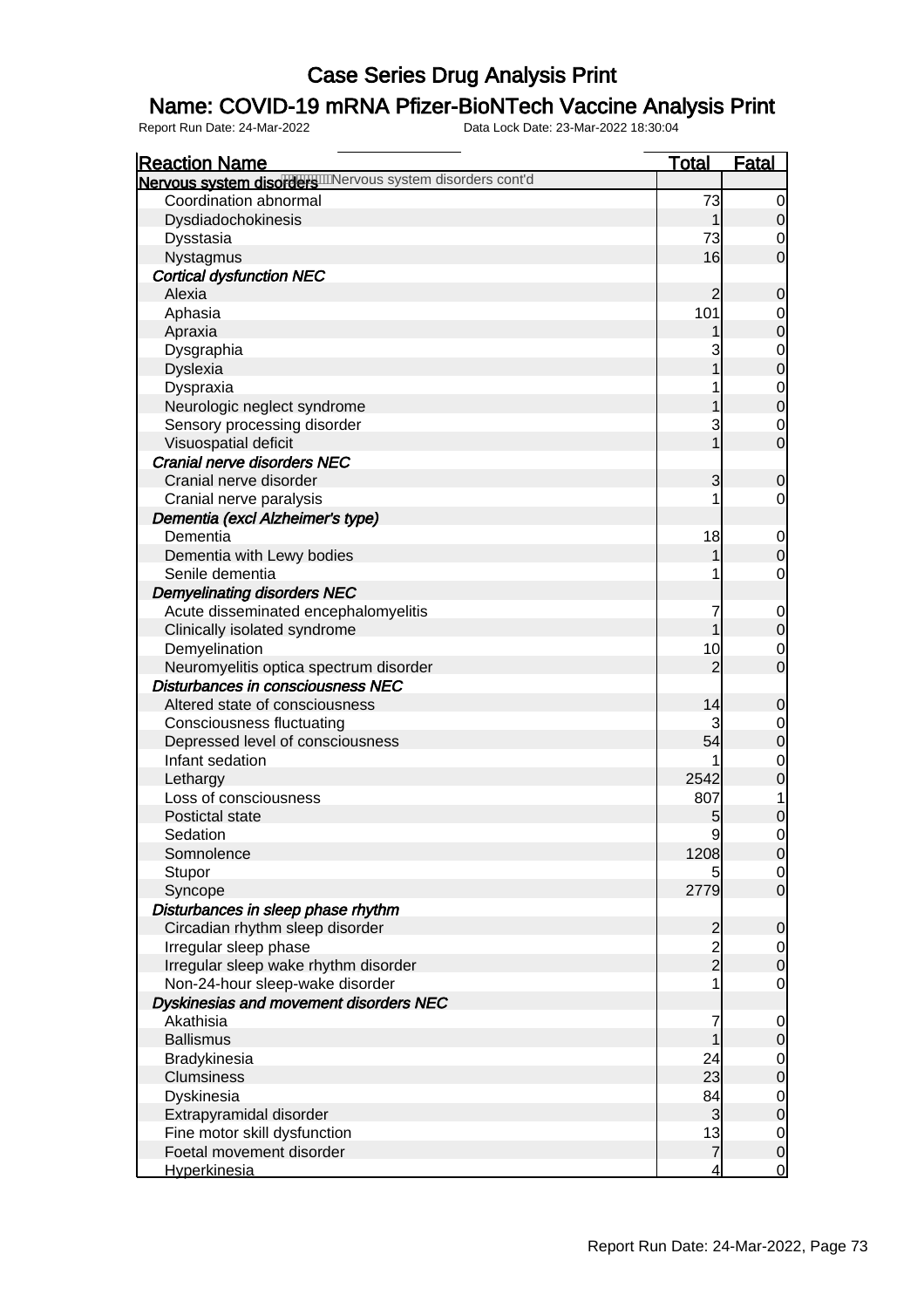### Name: COVID-19 mRNA Pfizer-BioNTech Vaccine Analysis Print

| <b>Reaction Name</b>                                  | <u>Total</u>   | <u>Fatal</u>                         |
|-------------------------------------------------------|----------------|--------------------------------------|
| Nervous system disordere many system disorders cont'd |                |                                      |
| Hypokinesia                                           | 109            | $\Omega$                             |
| Micrographia                                          | 1              | 0                                    |
| Motor dysfunction                                     | 4              | $\mathbf 0$                          |
| Movement disorder                                     | 71             | $\begin{matrix}0\\0\end{matrix}$     |
| Psychomotor hyperactivity                             | 29             |                                      |
| Synkinesis                                            | $\frac{2}{2}$  | $\mathbf 0$                          |
| Tardive dyskinesia                                    |                | $\overline{0}$                       |
| <b>Dystonias</b>                                      |                |                                      |
| Dystonia                                              | 16             | 0                                    |
| Writer's cramp                                        | 1              | 0                                    |
| <b>Encephalitis NEC</b>                               |                |                                      |
| Encephalitis autoimmune                               | 1              | $\mathbf 0$                          |
| Limbic encephalitis                                   | 1              | $\overline{0}$                       |
| Noninfective encephalitis                             | 7              | 0                                    |
| <b>Encephalopathies NEC</b>                           |                |                                      |
| Autoimmune encephalopathy                             | 1              | 1                                    |
| Encephalopathy                                        | 5              | $\mathbf 0$                          |
| Hashimoto's encephalopathy                            | 1              | $\mathbf 0$                          |
| Posterior reversible encephalopathy syndrome          | 1              | $\overline{0}$                       |
| Eye movement disorders                                |                |                                      |
| Illrd nerve disorder                                  | 1              | 0                                    |
| Illrd nerve paralysis                                 | 7              |                                      |
| IVth nerve paralysis                                  |                | $0\atop 0$                           |
| Microvascular cranial nerve palsy                     | $\overline{c}$ |                                      |
| VIth nerve disorder                                   | 1              | $\begin{matrix}0\\0\end{matrix}$     |
| VIth nerve paralysis                                  | 12             | $\mathbf 0$                          |
| <b>Facial cranial nerve disorders</b>                 |                |                                      |
| Bell's palsy                                          | 638            | $\mathbf 0$                          |
| Facial nerve disorder                                 | 9              | $\overline{0}$                       |
| Facial paralysis                                      | 479            |                                      |
| Facial paresis                                        | 105            | $\begin{matrix} 0 \\ 0 \end{matrix}$ |
| Facial spasm                                          | 55             | $\mathbf 0$                          |
| Generalised tonic-clonic seizures                     |                |                                      |
| Generalised tonic-clonic seizure                      | 76             | $\mathbf 0$                          |
| <b>Headaches NEC</b>                                  |                |                                      |
| Cervicogenic headache                                 | 3              | $\overline{0}$                       |
| Cluster headache                                      | 293            | $\overline{0}$                       |
| Cold-stimulus headache                                | 37             |                                      |
| Drug withdrawal headache                              | 3              | $\begin{matrix} 0 \\ 0 \end{matrix}$ |
| <b>Exertional headache</b>                            | $\overline{9}$ |                                      |
| External compression headache                         | $\overline{2}$ | $\begin{matrix} 0 \\ 0 \end{matrix}$ |
| Headache                                              | 30162          | $\mathbf 1$                          |
| Medication overuse headache                           | $\mathbf{2}$   | $\boldsymbol{0}$                     |
| New daily persistent headache                         | 8              |                                      |
| Occipital neuralgia                                   | 17             | $\begin{matrix} 0 \\ 0 \end{matrix}$ |
| Ophthalmoplegic migraine                              | 1              |                                      |
| Primary cough headache                                | 4              | $\begin{matrix} 0 \\ 0 \end{matrix}$ |
| Primary headache associated with sexual activity      | 10             |                                      |
| Sinus headache                                        | 398            | $\begin{matrix} 0 \\ 0 \end{matrix}$ |
| <b>Tension headache</b>                               | 630            | $\mathbf 0$                          |
| Thunderclap headache                                  | 23             | $\overline{0}$                       |
| Vascular headache                                     | 21             | $\mathbf 0$                          |
| <b>Hydrocephalic conditions</b>                       |                |                                      |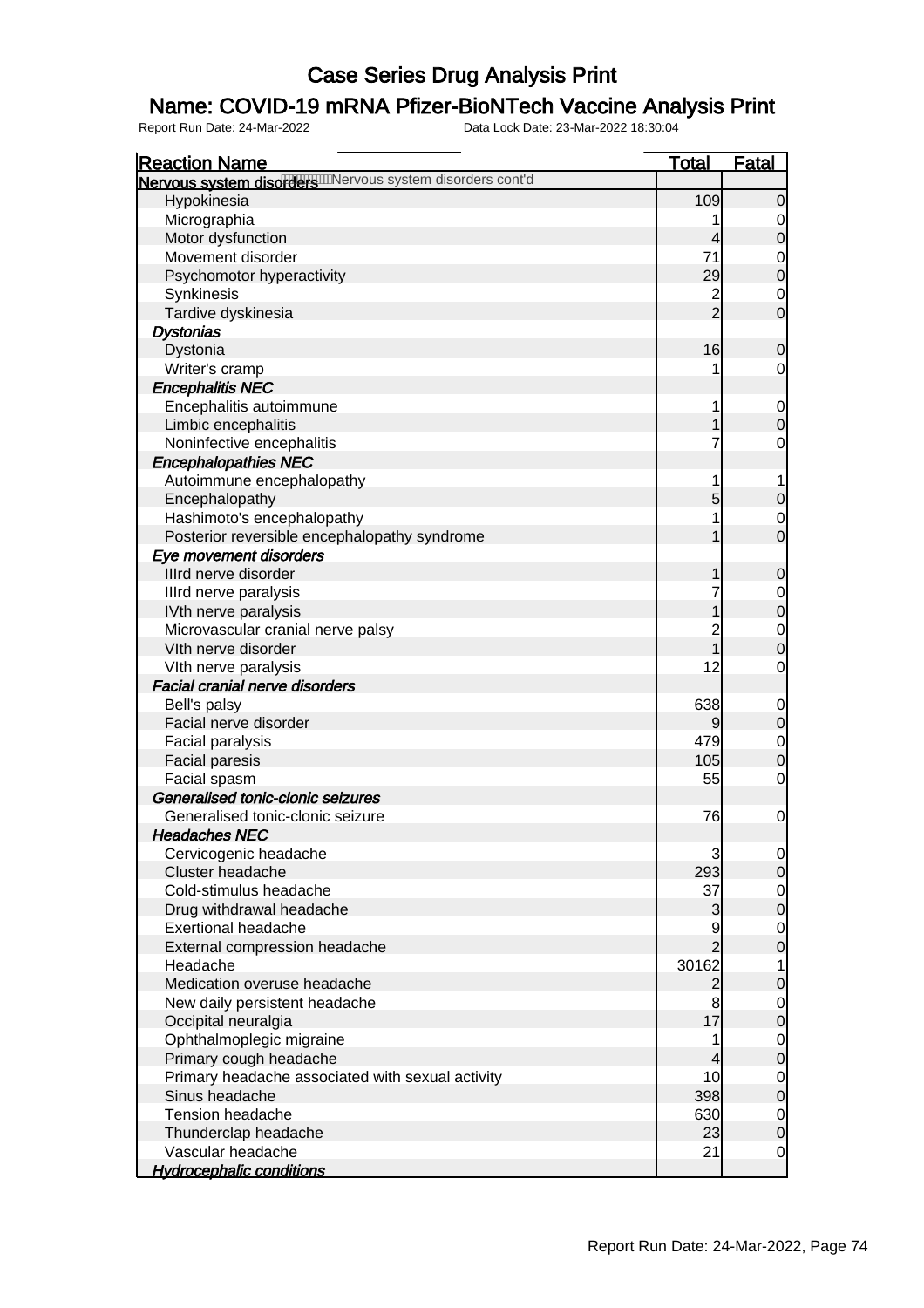### Name: COVID-19 mRNA Pfizer-BioNTech Vaccine Analysis Print

| <b>Reaction Name</b>                                  | <b>Total</b>                    | <b>Fatal</b>                              |
|-------------------------------------------------------|---------------------------------|-------------------------------------------|
| Nervous system disordere many system disorders cont'd |                                 |                                           |
| Hydrocephalus                                         | 5                               | $\mathbf 0$                               |
| Hypoglossal nerve disorders                           |                                 |                                           |
| Tongue paralysis                                      | 1                               | $\overline{0}$                            |
| Increased intracranial pressure disorders             |                                 |                                           |
| Brain compression                                     | $\overline{c}$                  |                                           |
| Brain oedema                                          | 12                              | 0<br>0<br>0<br>0                          |
| Idiopathic intracranial hypertension                  | 12                              |                                           |
| Intracranial pressure increased                       | 5                               |                                           |
| <b>Intellectual disabilities</b>                      |                                 |                                           |
| Intellectual disability                               | 4                               | $\mathbf 0$                               |
| Lumbar spinal cord and nerve root disorders           |                                 |                                           |
| Sciatica                                              | 135                             | $\mathbf 0$                               |
| Memory loss (excl dementia)                           |                                 |                                           |
| Amnesia                                               | 228                             | $\mathbf 0$                               |
| Memory impairment                                     | 253                             |                                           |
| Transient global amnesia                              | 10                              | $\begin{matrix} 0 \\ 0 \end{matrix}$      |
| Mental impairment (excl dementia and memory loss)     |                                 |                                           |
| Cognitive disorder                                    | 106                             |                                           |
|                                                       |                                 | $\mathbf 0$                               |
| Cognitive linguistic deficit                          |                                 | $\begin{matrix} 0 \\ 0 \end{matrix}$      |
| Disturbance in attention                              | 399                             |                                           |
| Mental impairment                                     | 60                              | $\mathbf 0$                               |
| <b>Migraine headaches</b>                             |                                 |                                           |
| Basilar migraine                                      |                                 | $0\atop 0$                                |
| Hemiplegic migraine                                   | 44                              |                                           |
| Migraine                                              | 3529                            | $0$<br>0                                  |
| Migraine with aura                                    | 231                             |                                           |
| Migraine without aura                                 | 22                              | $\begin{matrix}0\\0\end{matrix}$          |
| Ophthalmic migraine                                   | $\overline{7}$                  |                                           |
| Retinal migraine                                      | 38                              | $\begin{matrix}0\\0\end{matrix}$          |
| Typical aura without headache                         | 9                               |                                           |
| Vestibular migraine                                   | 30                              | $\mathbf 0$                               |
| Mixed cranial nerve disorders                         |                                 |                                           |
| <b>Bulbar palsy</b>                                   | $\overline{c}$                  | $\mathbf 0$                               |
| <b>Mononeuropathies</b>                               |                                 |                                           |
| Carpal tunnel syndrome                                | 35                              | $\mathbf 0$                               |
| Cubital tunnel syndrome                               | $\overline{\mathbf{r}}$         | $\overline{0}$                            |
| Meralgia paraesthetica                                | $\frac{2}{2}$                   | $\begin{matrix} 0 \\ 0 \end{matrix}$      |
| Mononeuritis                                          |                                 |                                           |
| Mononeuropathy                                        | 4                               | $\begin{matrix}0\\0\end{matrix}$          |
| Nerve compression                                     | 31                              |                                           |
| Peripheral nerve lesion                               | $\overline{c}$                  | $\begin{matrix}0\\0\end{matrix}$          |
| Peroneal nerve palsy                                  | 20                              |                                           |
| Piriformis syndrome                                   |                                 | $\begin{matrix}0\\0\end{matrix}$          |
| Pudendal canal syndrome                               | 2<br>3<br>2<br>3<br>2<br>3<br>2 |                                           |
| Sciatic nerve neuropathy                              |                                 | $\begin{matrix}0\\0\end{matrix}$          |
| Ulnar nerve palsy                                     |                                 |                                           |
| <b>Ulnar neuritis</b>                                 |                                 |                                           |
| Ulnar tunnel syndrome                                 |                                 | $\begin{matrix} 0 \\ 0 \end{matrix}$      |
| Motor neurone diseases                                |                                 |                                           |
| Amyotrophic lateral sclerosis                         | 1                               | $\mathbf 0$                               |
| Lower motor neurone lesion                            |                                 |                                           |
| Motor neurone disease                                 | $\frac{2}{7}$                   |                                           |
| Progressive bulbar palsy                              | 1                               | $\begin{matrix} 0 \\ 2 \\ 0 \end{matrix}$ |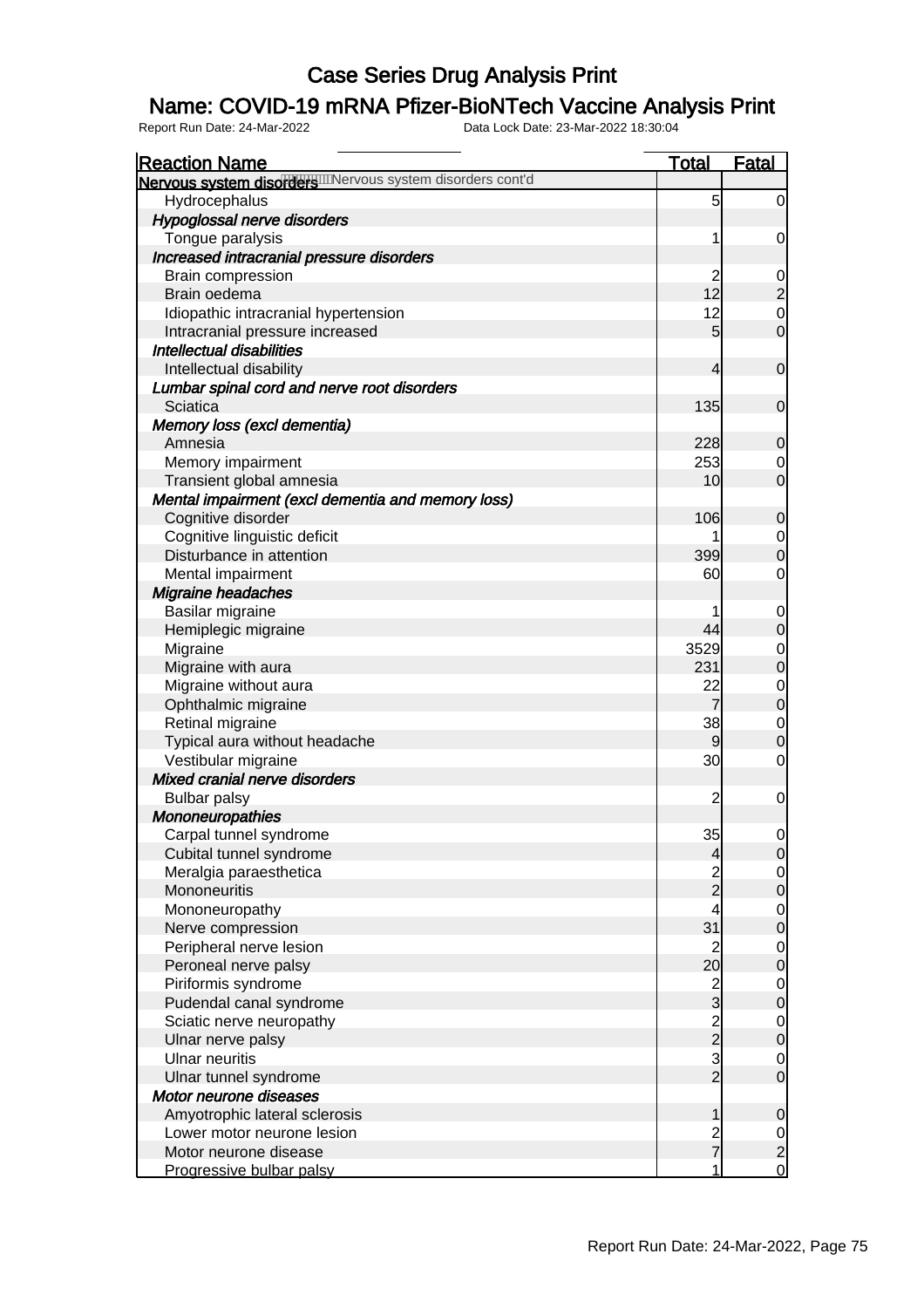### Name: COVID-19 mRNA Pfizer-BioNTech Vaccine Analysis Print

| <b>Reaction Name</b>                                          | <u>Total</u>   | <u>Fatal</u>                         |
|---------------------------------------------------------------|----------------|--------------------------------------|
| Nervous system disorders Will provide system disorders cont'd |                |                                      |
| Upper motor neurone lesion                                    | 1              | $\overline{0}$                       |
| Multiple sclerosis acute and progressive                      |                |                                      |
| <b>Band sensation</b>                                         | 1              | $\mathbf 0$                          |
| Multiple sclerosis                                            | 38             | $\overline{0}$                       |
| Multiple sclerosis relapse                                    | 26             | $\overline{0}$                       |
| Relapsing-remitting multiple sclerosis                        | 1              | $\mathbf 0$                          |
| Tumefactive multiple sclerosis                                | 1              | $\overline{1}$                       |
| Muscle tone abnormal                                          |                |                                      |
| Drop attacks                                                  |                | $\mathbf 0$                          |
| Hypertonia                                                    | 2<br>2         |                                      |
| Hypotonia                                                     | 37             | $0\atop 0$                           |
| Morvan syndrome                                               | 1              |                                      |
| Muscle tone disorder                                          | 1              | $0$ 0                                |
| Serotonin syndrome                                            | 1              | $\overline{0}$                       |
| Stiff leg syndrome                                            | 1              | $\overline{0}$                       |
| Myelitis (incl infective)                                     |                |                                      |
| Myelitis transverse                                           | 36             | $\boldsymbol{0}$                     |
| Narcolepsy and hypersomnia                                    |                |                                      |
| Cataplexy                                                     | 3              | $\mathbf 0$                          |
| Hypersomnia                                                   | 125            | $\overline{0}$                       |
| Narcolepsy                                                    | 7              | $\mathbf 0$                          |
| Nervous system disorders NEC                                  |                |                                      |
| Central nervous system lesion                                 |                | $\mathbf 0$                          |
| Cerebral disorder                                             | 2<br>2         |                                      |
| Nervous system disorder                                       | 26             | $0\atop 0$                           |
| Neurotoxicity                                                 | 4              | $\mathbf{0}$                         |
| Psychomotor skills impaired                                   | 1              | $\overline{0}$                       |
| Neurologic visual problems NEC                                |                |                                      |
| Hemianopia                                                    | 1              | $\mathbf 0$                          |
| Hemianopia homonymous                                         |                | $\mathbf{0}$                         |
| Quadrantanopia                                                | 2<br>2         | $\overline{0}$                       |
| <b>Tunnel vision</b>                                          | 24             | $\overline{O}$                       |
| <b>Neurological signs and symptoms NEC</b>                    |                |                                      |
| Agitation neonatal                                            | 1              | $\mathbf{0}$                         |
| Cerebrospinal fluid leakage                                   | $\mathbf{1}$   | $\overline{0}$                       |
| Clonus                                                        | 5              | $\Omega$                             |
| Decerebrate posture                                           | 1              | $\overline{0}$                       |
| Decorticate posture                                           |                |                                      |
| <b>Dizziness</b>                                              | 11316          | $\begin{matrix} 0 \\ 0 \end{matrix}$ |
| Dizziness exertional                                          | 52             |                                      |
| Dizziness postural                                            | 853            | $\begin{matrix} 0 \\ 0 \end{matrix}$ |
| Drooling                                                      | 26             | $\overline{0}$                       |
| Fontanelle bulging                                            | $\overline{2}$ | $\overline{0}$                       |
| <b>Head discomfort</b>                                        | 408            | $\mathbf{0}$                         |
| Hyporesponsive to stimuli                                     |                | $\overline{0}$                       |
| Inability to crawl                                            | $\frac{2}{3}$  |                                      |
| Infant irritability                                           | 10             | $0$<br>0                             |
| Meningism                                                     | $\overline{c}$ | $\overline{0}$                       |
| Myoclonus                                                     | 34             | $\overline{0}$                       |
| Neurological symptom                                          | 69             |                                      |
| Patient elopement                                             | 1              | $\begin{matrix} 0 \\ 0 \end{matrix}$ |
| Persistent postural-perceptual dizziness                      | 17             |                                      |
| Presyncope                                                    | 715            | $\begin{matrix}0\\0\end{matrix}$     |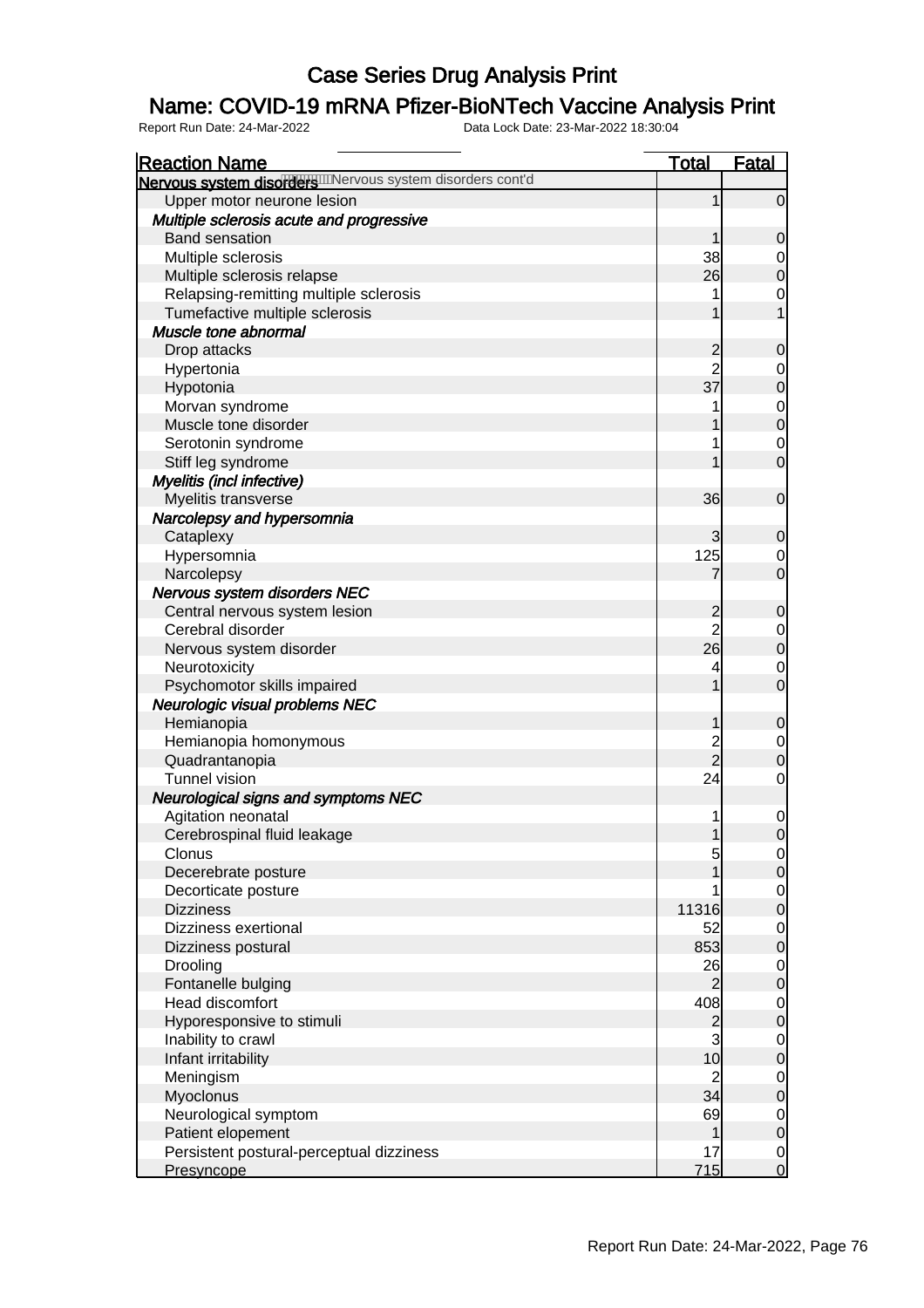### Name: COVID-19 mRNA Pfizer-BioNTech Vaccine Analysis Print

| <b>Reaction Name</b>                                          | <b>Total</b>   | <b>Fatal</b>                           |
|---------------------------------------------------------------|----------------|----------------------------------------|
| Nervous system disorders Will Nervous system disorders cont'd |                |                                        |
| Sensory overload                                              | 5              | $\overline{0}$                         |
| Slow response to stimuli                                      | 4              | $\mathbf 0$                            |
| Tongue biting                                                 | 8              | $\mathbf 0$                            |
| Unresponsive to stimuli                                       | 61             | $\overline{0}$                         |
| <b>Neuromuscular disorders NEC</b>                            |                |                                        |
| Muscle contractions involuntary                               | 32             | $\mathbf 0$                            |
| Muscle spasticity                                             | 20             | $\overline{0}$                         |
| Neuromuscular pain                                            | 3              | $\mathbf 0$                            |
| Neuromuscular junction dysfunction                            |                |                                        |
| Myasthenia gravis                                             | 14             | $\mathbf 0$                            |
| Myasthenia gravis crisis                                      | $\overline{c}$ | $\overline{0}$                         |
| Myasthenic syndrome                                           | 1              | $\overline{0}$                         |
| <b>Olfactory nerve disorders</b>                              |                |                                        |
| Anosmia                                                       | 331            | $\mathbf 0$                            |
| Hyposmia                                                      | 19             | $\overline{0}$                         |
| Parosmia                                                      | 327            | $\overline{0}$                         |
|                                                               |                |                                        |
| <b>Optic nerve disorders NEC</b>                              | 41             | $\boldsymbol{0}$                       |
| Optic neuritis<br>Paraesthesias and dysaesthesias             |                |                                        |
|                                                               | 14             |                                        |
| Burning feet syndrome                                         |                | $\mathbf 0$                            |
| Burning sensation                                             | 666            | $0\atop 0$                             |
| Burning sensation mucosal                                     | $\overline{c}$ |                                        |
| Dysaesthesia                                                  | 8              | $\begin{matrix}0\\0\end{matrix}$       |
| Formication                                                   | 46             |                                        |
| Hand-arm vibration syndrome                                   | 3              | $\begin{matrix}0\\0\end{matrix}$       |
| Hemianaesthesia                                               | 4              |                                        |
| Hemiparaesthesia                                              | 5              | $\begin{matrix}0\\0\end{matrix}$       |
| Hyperaesthesia                                                | 124            |                                        |
| Hypoaesthesia                                                 | 3518           | $\begin{matrix}0\\0\end{matrix}$       |
| Lhermitte's sign                                              |                |                                        |
| Paraesthesia                                                  | 4812           | $\begin{matrix}0\\0\end{matrix}$       |
| Reversed hot-cold sensation                                   | 4              |                                        |
| Synaesthesia                                                  | 1              | $\mathbf 0$                            |
| Paralysis and paresis (excl cranial nerve)                    |                |                                        |
| Diplegia                                                      | 21             | $\mathbf 0$                            |
| Hemiparesis                                                   | 70             | 0                                      |
| Hemiplegia                                                    | 48             | $\begin{bmatrix} 0 \\ 0 \end{bmatrix}$ |
| Locked-in syndrome                                            | 1              |                                        |
| Monoparesis                                                   | 93             | $\begin{matrix} 0 \\ 0 \end{matrix}$   |
| Monoplegia                                                    | 102            |                                        |
| Paralysis                                                     | 155            | $\begin{matrix} 0 \\ 0 \end{matrix}$   |
| Paraparesis                                                   | 3              |                                        |
| Paraplegia                                                    | 3              | $\begin{matrix} 0 \\ 0 \end{matrix}$   |
| Paresis                                                       | 10             |                                        |
| Quadriparesis                                                 | 1              | $\begin{matrix} 0 \\ 0 \end{matrix}$   |
| Quadriplegia                                                  | 1              |                                        |
| Parkinson's disease and parkinsonism                          |                |                                        |
| Freezing phenomenon                                           | 18             | $\mathbf 0$                            |
| Hypokinetic dysarthria                                        | 1              |                                        |
| Parkinson's disease                                           | 4              | $\begin{matrix} 0 \\ 0 \end{matrix}$   |
| Parkinsonian gait                                             | 1              |                                        |
| Parkinsonian rest tremor                                      | 1              | $\begin{matrix}0\\0\end{matrix}$       |
| Parkinsonism                                                  | 4              | <u>0</u>                               |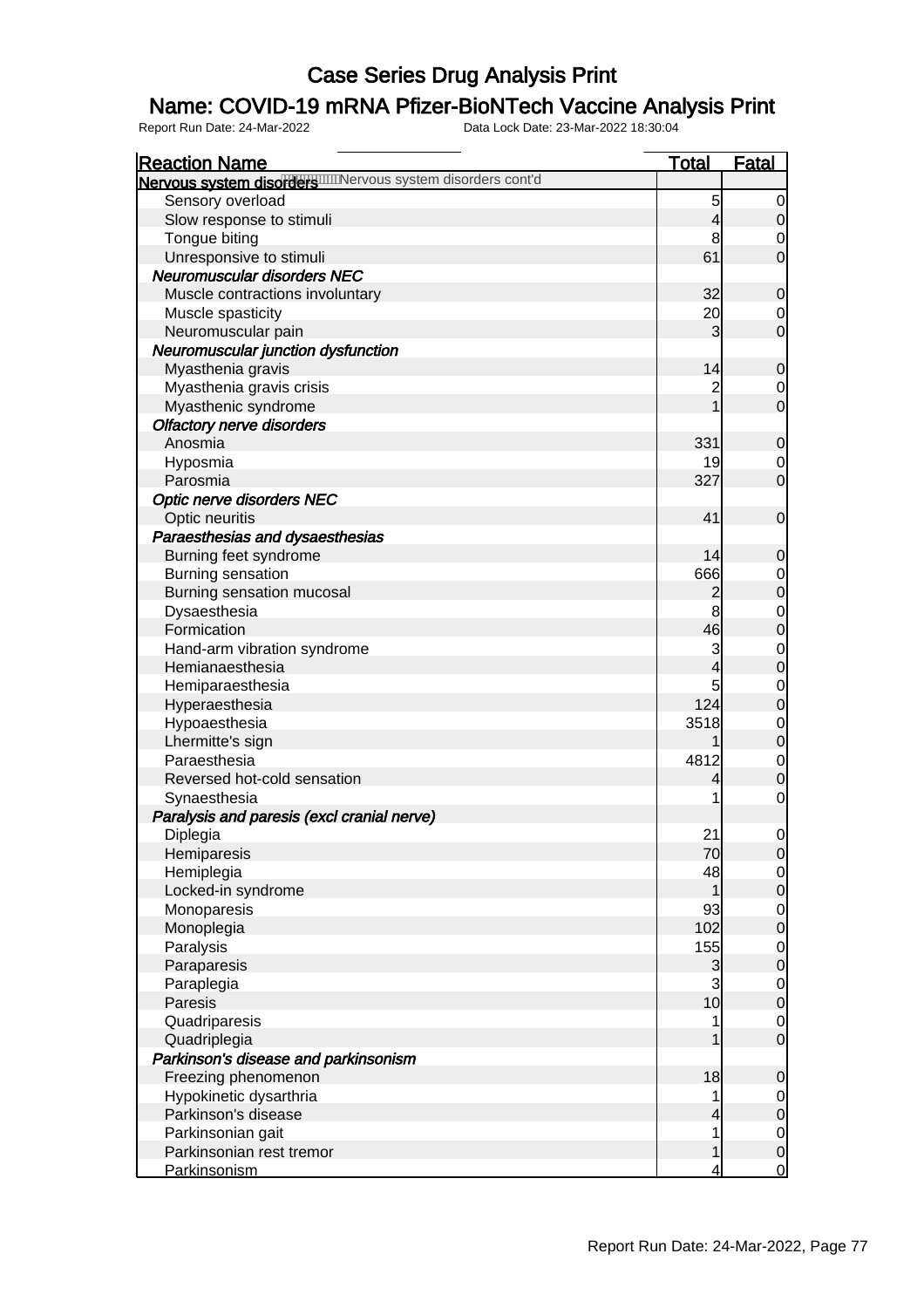### Name: COVID-19 mRNA Pfizer-BioNTech Vaccine Analysis Print

| <b>Reaction Name</b>                                         | <b>Total</b>   | <b>Fatal</b>                         |
|--------------------------------------------------------------|----------------|--------------------------------------|
| Nervous system disorders with ervous system disorders cont'd |                |                                      |
| Reduced facial expression                                    | 11             | $\overline{0}$                       |
| <b>Partial complex seizures</b>                              |                |                                      |
| Dreamy state                                                 | 6              | $\mathbf 0$                          |
| Focal dyscognitive seizures                                  | 6              | $\overline{0}$                       |
| Temporal lobe epilepsy                                       | $\overline{2}$ | $\mathbf 0$                          |
| Partial simple seizures NEC                                  |                |                                      |
| Autonomic seizure                                            | 1              | $\boldsymbol{0}$                     |
| <b>Peripheral neuropathies NEC</b>                           |                |                                      |
| Axonal neuropathy                                            | $\overline{c}$ | $\mathbf 0$                          |
| Brachial plexopathy                                          | 1              | $\mathbf{0}$                         |
| Neuralgic amyotrophy                                         | 5              | $\overline{0}$                       |
| <b>Neuritis</b>                                              | 10             |                                      |
| Neuropathy peripheral                                        | 157            | $0\atop 0$                           |
| Peripheral sensorimotor neuropathy                           | 1              |                                      |
| Peripheral sensory neuropathy                                | 12             | $0$<br>0                             |
| Polyneuropathy                                               | 5              |                                      |
| Small fibre neuropathy                                       | $\overline{4}$ | $\begin{matrix} 0 \\ 0 \end{matrix}$ |
| Thoracic outlet syndrome                                     | $\overline{c}$ | $\mathbf 0$                          |
| Seizures and seizure disorders NEC                           |                |                                      |
| Atonic seizures                                              | 9              | $\mathbf 0$                          |
| Change in seizure presentation                               | $\overline{2}$ | $\boldsymbol{0}$                     |
| Clonic convulsion                                            | 5              |                                      |
| <b>Convulsions local</b>                                     | 1              | $\begin{matrix} 0 \\ 0 \end{matrix}$ |
| Convulsive threshold lowered                                 | 1              |                                      |
| Epilepsy                                                     | 175            | $0$<br>0                             |
| Epileptic aura                                               |                |                                      |
| Epileptic encephalopathy                                     | $\frac{2}{2}$  | $\begin{matrix}0\\0\end{matrix}$     |
| Febrile convulsion                                           | 20             |                                      |
| Idiopathic generalised epilepsy                              | 1              | $0$<br>0                             |
| Neonatal epileptic seizure                                   |                |                                      |
| Partial seizures                                             | 30             | $0$<br>0                             |
| Partial seizures with secondary generalisation               | 1              |                                      |
| Post stroke seizure                                          |                | $\begin{matrix} 0 \\ 0 \end{matrix}$ |
| Psychogenic seizure                                          | 11             |                                      |
| Seizure                                                      | 739            | $\frac{0}{2}$                        |
| Seizure anoxic                                               |                | 0                                    |
| Seizure cluster                                              | $\frac{3}{7}$  | $\overline{0}$                       |
| Seizure like phenomena                                       |                |                                      |
| Status epilepticus                                           | $\frac{3}{39}$ | $\begin{matrix} 0 \\ 0 \end{matrix}$ |
| Tonic clonic movements                                       | 5              |                                      |
| Tonic convulsion                                             | 37             | $\begin{matrix}0\\0\end{matrix}$     |
| Tonic posturing                                              | 1              | $\mathbf 0$                          |
| <b>Sensory abnormalities NEC</b>                             |                |                                      |
| Ageusia                                                      | 604            | $\mathbf 0$                          |
| Allodynia                                                    | 33             | $\pmb{0}$                            |
| Aura                                                         | 29             | $\mathbf 0$                          |
| Central pain syndrome                                        | 1              | $\overline{0}$                       |
| Complex regional pain syndrome                               | 6              | $\mathbf 0$                          |
| Dysgeusia                                                    | 1318           | $\overline{0}$                       |
| Electric shock sensation                                     | 54             | $\mathbf 0$                          |
| Hypergeusia                                                  | 1              | $\overline{0}$                       |
| Hypogeusia                                                   | 9              | $\overline{0}$                       |
| Intercostal neuralgia                                        | 1              | $\overline{O}$                       |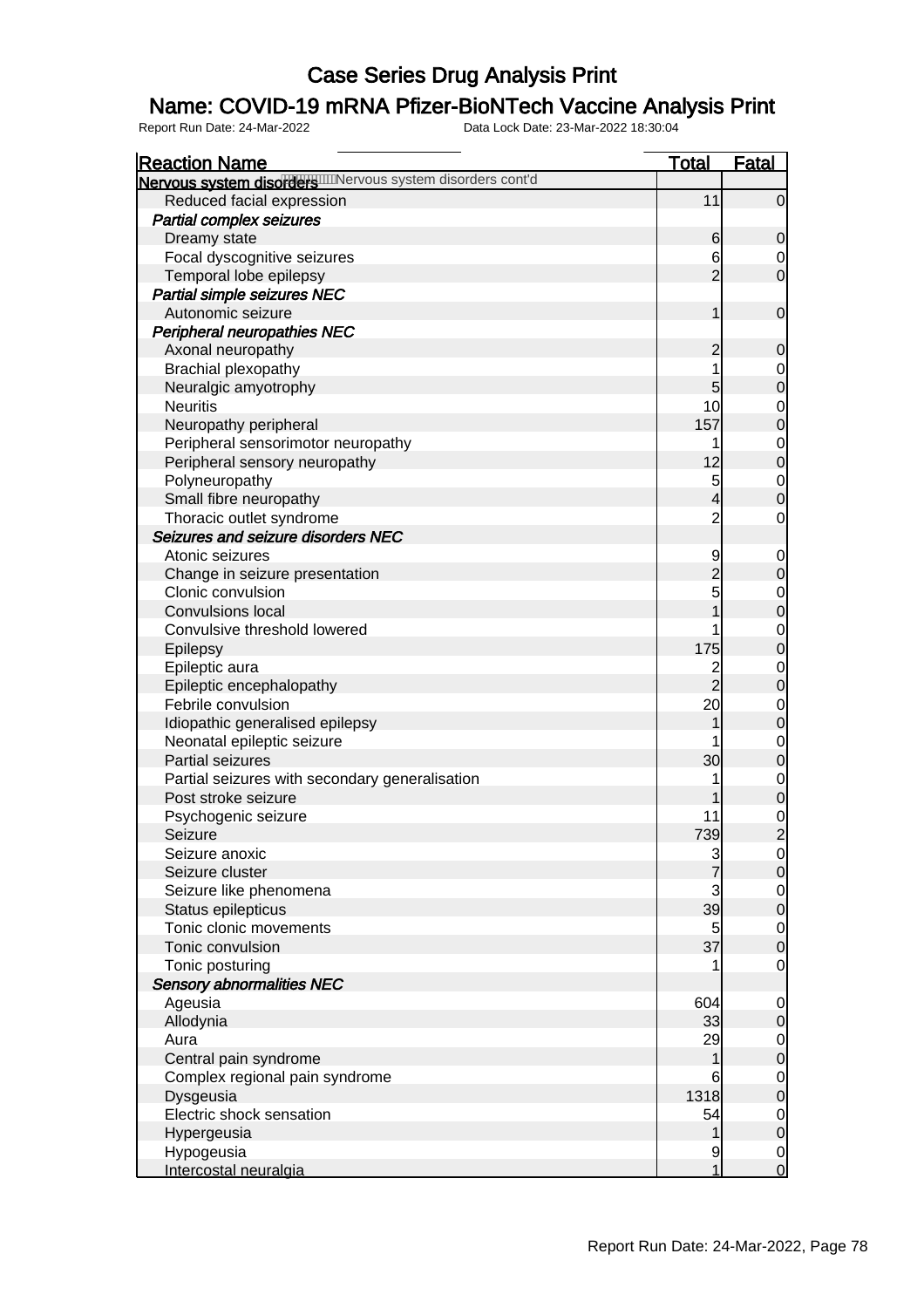### Name: COVID-19 mRNA Pfizer-BioNTech Vaccine Analysis Print

| <b>Total</b><br><b>Reaction Name</b><br><b>Fatal</b><br>Nervous system disorder will revous system disorders cont'd<br>Loss of proprioception<br>3<br>$\overline{0}$<br>Morton's neuralgia<br>$\overline{4}$<br>$\overline{0}$<br>720<br>Neuralgia<br>$\overline{0}$<br>$\mathbf 0$<br>Persistent genital arousal disorder<br>$\overline{c}$<br>8<br>Phantom limb syndrome<br>$0$<br>0<br>17<br>Post herpetic neuralgia<br>Restless arm syndrome<br>$0$<br>0<br>4<br>163<br>Restless legs syndrome<br>Sensory disturbance<br>128<br>$0$<br>0<br>111<br>Sensory loss<br>Taste disorder<br>313<br>$\mathbf 0$<br>$\mathbf 0$<br>Visual perseveration<br>3<br><b>Sleep disturbances NEC</b><br>Microsleep<br>$\mathbf 0$<br>1<br>Sleep deficit<br>13<br>$\overline{0}$<br>$\overline{0}$<br>Sudden onset of sleep<br>1<br>Speech and language abnormalities<br>Dysarthria<br>239<br>$\mathbf 0$<br>Incoherent<br>15<br>$\begin{matrix}0\\0\end{matrix}$<br>$\overline{c}$<br>Language disorder<br>5<br>Repetitive speech<br>$\begin{matrix} 0 \\ 0 \end{matrix}$<br>23<br>Slow speech<br>83<br>Speech disorder<br>$\overline{0}$<br>$\mathbf 0$<br>Speech disorder developmental<br>1<br>Spinal cord and nerve root disorders NEC<br>Acquired syringomyelia<br>$\mathbf 0$<br>1<br>Cauda equina syndrome<br>1<br>$\mathbf{0}$<br>$\overline{0}$<br>Myelopathy<br>1 |
|-----------------------------------------------------------------------------------------------------------------------------------------------------------------------------------------------------------------------------------------------------------------------------------------------------------------------------------------------------------------------------------------------------------------------------------------------------------------------------------------------------------------------------------------------------------------------------------------------------------------------------------------------------------------------------------------------------------------------------------------------------------------------------------------------------------------------------------------------------------------------------------------------------------------------------------------------------------------------------------------------------------------------------------------------------------------------------------------------------------------------------------------------------------------------------------------------------------------------------------------------------------------------------------------------------------------------------------------------------------------|
|                                                                                                                                                                                                                                                                                                                                                                                                                                                                                                                                                                                                                                                                                                                                                                                                                                                                                                                                                                                                                                                                                                                                                                                                                                                                                                                                                                 |
|                                                                                                                                                                                                                                                                                                                                                                                                                                                                                                                                                                                                                                                                                                                                                                                                                                                                                                                                                                                                                                                                                                                                                                                                                                                                                                                                                                 |
|                                                                                                                                                                                                                                                                                                                                                                                                                                                                                                                                                                                                                                                                                                                                                                                                                                                                                                                                                                                                                                                                                                                                                                                                                                                                                                                                                                 |
|                                                                                                                                                                                                                                                                                                                                                                                                                                                                                                                                                                                                                                                                                                                                                                                                                                                                                                                                                                                                                                                                                                                                                                                                                                                                                                                                                                 |
|                                                                                                                                                                                                                                                                                                                                                                                                                                                                                                                                                                                                                                                                                                                                                                                                                                                                                                                                                                                                                                                                                                                                                                                                                                                                                                                                                                 |
|                                                                                                                                                                                                                                                                                                                                                                                                                                                                                                                                                                                                                                                                                                                                                                                                                                                                                                                                                                                                                                                                                                                                                                                                                                                                                                                                                                 |
|                                                                                                                                                                                                                                                                                                                                                                                                                                                                                                                                                                                                                                                                                                                                                                                                                                                                                                                                                                                                                                                                                                                                                                                                                                                                                                                                                                 |
|                                                                                                                                                                                                                                                                                                                                                                                                                                                                                                                                                                                                                                                                                                                                                                                                                                                                                                                                                                                                                                                                                                                                                                                                                                                                                                                                                                 |
|                                                                                                                                                                                                                                                                                                                                                                                                                                                                                                                                                                                                                                                                                                                                                                                                                                                                                                                                                                                                                                                                                                                                                                                                                                                                                                                                                                 |
|                                                                                                                                                                                                                                                                                                                                                                                                                                                                                                                                                                                                                                                                                                                                                                                                                                                                                                                                                                                                                                                                                                                                                                                                                                                                                                                                                                 |
|                                                                                                                                                                                                                                                                                                                                                                                                                                                                                                                                                                                                                                                                                                                                                                                                                                                                                                                                                                                                                                                                                                                                                                                                                                                                                                                                                                 |
|                                                                                                                                                                                                                                                                                                                                                                                                                                                                                                                                                                                                                                                                                                                                                                                                                                                                                                                                                                                                                                                                                                                                                                                                                                                                                                                                                                 |
|                                                                                                                                                                                                                                                                                                                                                                                                                                                                                                                                                                                                                                                                                                                                                                                                                                                                                                                                                                                                                                                                                                                                                                                                                                                                                                                                                                 |
|                                                                                                                                                                                                                                                                                                                                                                                                                                                                                                                                                                                                                                                                                                                                                                                                                                                                                                                                                                                                                                                                                                                                                                                                                                                                                                                                                                 |
|                                                                                                                                                                                                                                                                                                                                                                                                                                                                                                                                                                                                                                                                                                                                                                                                                                                                                                                                                                                                                                                                                                                                                                                                                                                                                                                                                                 |
|                                                                                                                                                                                                                                                                                                                                                                                                                                                                                                                                                                                                                                                                                                                                                                                                                                                                                                                                                                                                                                                                                                                                                                                                                                                                                                                                                                 |
|                                                                                                                                                                                                                                                                                                                                                                                                                                                                                                                                                                                                                                                                                                                                                                                                                                                                                                                                                                                                                                                                                                                                                                                                                                                                                                                                                                 |
|                                                                                                                                                                                                                                                                                                                                                                                                                                                                                                                                                                                                                                                                                                                                                                                                                                                                                                                                                                                                                                                                                                                                                                                                                                                                                                                                                                 |
|                                                                                                                                                                                                                                                                                                                                                                                                                                                                                                                                                                                                                                                                                                                                                                                                                                                                                                                                                                                                                                                                                                                                                                                                                                                                                                                                                                 |
|                                                                                                                                                                                                                                                                                                                                                                                                                                                                                                                                                                                                                                                                                                                                                                                                                                                                                                                                                                                                                                                                                                                                                                                                                                                                                                                                                                 |
|                                                                                                                                                                                                                                                                                                                                                                                                                                                                                                                                                                                                                                                                                                                                                                                                                                                                                                                                                                                                                                                                                                                                                                                                                                                                                                                                                                 |
|                                                                                                                                                                                                                                                                                                                                                                                                                                                                                                                                                                                                                                                                                                                                                                                                                                                                                                                                                                                                                                                                                                                                                                                                                                                                                                                                                                 |
|                                                                                                                                                                                                                                                                                                                                                                                                                                                                                                                                                                                                                                                                                                                                                                                                                                                                                                                                                                                                                                                                                                                                                                                                                                                                                                                                                                 |
|                                                                                                                                                                                                                                                                                                                                                                                                                                                                                                                                                                                                                                                                                                                                                                                                                                                                                                                                                                                                                                                                                                                                                                                                                                                                                                                                                                 |
|                                                                                                                                                                                                                                                                                                                                                                                                                                                                                                                                                                                                                                                                                                                                                                                                                                                                                                                                                                                                                                                                                                                                                                                                                                                                                                                                                                 |
|                                                                                                                                                                                                                                                                                                                                                                                                                                                                                                                                                                                                                                                                                                                                                                                                                                                                                                                                                                                                                                                                                                                                                                                                                                                                                                                                                                 |
|                                                                                                                                                                                                                                                                                                                                                                                                                                                                                                                                                                                                                                                                                                                                                                                                                                                                                                                                                                                                                                                                                                                                                                                                                                                                                                                                                                 |
|                                                                                                                                                                                                                                                                                                                                                                                                                                                                                                                                                                                                                                                                                                                                                                                                                                                                                                                                                                                                                                                                                                                                                                                                                                                                                                                                                                 |
|                                                                                                                                                                                                                                                                                                                                                                                                                                                                                                                                                                                                                                                                                                                                                                                                                                                                                                                                                                                                                                                                                                                                                                                                                                                                                                                                                                 |
|                                                                                                                                                                                                                                                                                                                                                                                                                                                                                                                                                                                                                                                                                                                                                                                                                                                                                                                                                                                                                                                                                                                                                                                                                                                                                                                                                                 |
| Radiculitis brachial<br>18<br>$\mathbf 0$                                                                                                                                                                                                                                                                                                                                                                                                                                                                                                                                                                                                                                                                                                                                                                                                                                                                                                                                                                                                                                                                                                                                                                                                                                                                                                                       |
| $\overline{0}$<br>Radiculopathy<br>8                                                                                                                                                                                                                                                                                                                                                                                                                                                                                                                                                                                                                                                                                                                                                                                                                                                                                                                                                                                                                                                                                                                                                                                                                                                                                                                            |
| <b>Structural brain disorders NEC</b>                                                                                                                                                                                                                                                                                                                                                                                                                                                                                                                                                                                                                                                                                                                                                                                                                                                                                                                                                                                                                                                                                                                                                                                                                                                                                                                           |
| 10<br>$\overline{\mathbf{c}}$<br>Brain injury                                                                                                                                                                                                                                                                                                                                                                                                                                                                                                                                                                                                                                                                                                                                                                                                                                                                                                                                                                                                                                                                                                                                                                                                                                                                                                                   |
| $\begin{matrix}0\\0\end{matrix}$<br>Cerebral ventricle dilatation<br>$\overline{\mathbf{c}}$                                                                                                                                                                                                                                                                                                                                                                                                                                                                                                                                                                                                                                                                                                                                                                                                                                                                                                                                                                                                                                                                                                                                                                                                                                                                    |
| $\overline{1}$<br>Hyperintensity in brain deep nuclei                                                                                                                                                                                                                                                                                                                                                                                                                                                                                                                                                                                                                                                                                                                                                                                                                                                                                                                                                                                                                                                                                                                                                                                                                                                                                                           |
| $\overline{0}$<br>Intracranial mass<br>1                                                                                                                                                                                                                                                                                                                                                                                                                                                                                                                                                                                                                                                                                                                                                                                                                                                                                                                                                                                                                                                                                                                                                                                                                                                                                                                        |
| White matter lesion<br>1<br>$\overline{0}$                                                                                                                                                                                                                                                                                                                                                                                                                                                                                                                                                                                                                                                                                                                                                                                                                                                                                                                                                                                                                                                                                                                                                                                                                                                                                                                      |
| Transient cerebrovascular events                                                                                                                                                                                                                                                                                                                                                                                                                                                                                                                                                                                                                                                                                                                                                                                                                                                                                                                                                                                                                                                                                                                                                                                                                                                                                                                                |
| 3<br>195<br>Transient ischaemic attack                                                                                                                                                                                                                                                                                                                                                                                                                                                                                                                                                                                                                                                                                                                                                                                                                                                                                                                                                                                                                                                                                                                                                                                                                                                                                                                          |
| Tremor (excl congenital)                                                                                                                                                                                                                                                                                                                                                                                                                                                                                                                                                                                                                                                                                                                                                                                                                                                                                                                                                                                                                                                                                                                                                                                                                                                                                                                                        |
| <b>Essential tremor</b><br>6<br>$\mathbf 0$                                                                                                                                                                                                                                                                                                                                                                                                                                                                                                                                                                                                                                                                                                                                                                                                                                                                                                                                                                                                                                                                                                                                                                                                                                                                                                                     |
| 15<br><b>Head titubation</b><br>$\overline{0}$                                                                                                                                                                                                                                                                                                                                                                                                                                                                                                                                                                                                                                                                                                                                                                                                                                                                                                                                                                                                                                                                                                                                                                                                                                                                                                                  |
| $\mathbf 0$<br>$\overline{4}$<br><b>Resting tremor</b>                                                                                                                                                                                                                                                                                                                                                                                                                                                                                                                                                                                                                                                                                                                                                                                                                                                                                                                                                                                                                                                                                                                                                                                                                                                                                                          |
| 2140<br>$\mathbf 0$<br>Tremor                                                                                                                                                                                                                                                                                                                                                                                                                                                                                                                                                                                                                                                                                                                                                                                                                                                                                                                                                                                                                                                                                                                                                                                                                                                                                                                                   |
| <b>Trigeminal disorders</b>                                                                                                                                                                                                                                                                                                                                                                                                                                                                                                                                                                                                                                                                                                                                                                                                                                                                                                                                                                                                                                                                                                                                                                                                                                                                                                                                     |
| Numb chin syndrome<br>$\overline{0}$                                                                                                                                                                                                                                                                                                                                                                                                                                                                                                                                                                                                                                                                                                                                                                                                                                                                                                                                                                                                                                                                                                                                                                                                                                                                                                                            |
| $\frac{2}{3}$<br>Trigeminal nerve disorder<br>$\pmb{0}$                                                                                                                                                                                                                                                                                                                                                                                                                                                                                                                                                                                                                                                                                                                                                                                                                                                                                                                                                                                                                                                                                                                                                                                                                                                                                                         |
| 85<br>Trigeminal neuralgia<br>$\overline{0}$                                                                                                                                                                                                                                                                                                                                                                                                                                                                                                                                                                                                                                                                                                                                                                                                                                                                                                                                                                                                                                                                                                                                                                                                                                                                                                                    |
| $\mathbf 0$<br><b>Trigeminal neuritis</b><br>3                                                                                                                                                                                                                                                                                                                                                                                                                                                                                                                                                                                                                                                                                                                                                                                                                                                                                                                                                                                                                                                                                                                                                                                                                                                                                                                  |
| Vagus nerve disorders                                                                                                                                                                                                                                                                                                                                                                                                                                                                                                                                                                                                                                                                                                                                                                                                                                                                                                                                                                                                                                                                                                                                                                                                                                                                                                                                           |
| Vocal cord paralysis<br>$\mathbf 0$<br>$\overline{4}$                                                                                                                                                                                                                                                                                                                                                                                                                                                                                                                                                                                                                                                                                                                                                                                                                                                                                                                                                                                                                                                                                                                                                                                                                                                                                                           |
| <b>Vertigos NEC</b>                                                                                                                                                                                                                                                                                                                                                                                                                                                                                                                                                                                                                                                                                                                                                                                                                                                                                                                                                                                                                                                                                                                                                                                                                                                                                                                                             |
| Cervicogenic vertigo<br>$\mathbf{1}$<br>$\mathbf 0$                                                                                                                                                                                                                                                                                                                                                                                                                                                                                                                                                                                                                                                                                                                                                                                                                                                                                                                                                                                                                                                                                                                                                                                                                                                                                                             |
| 3<br>$\overline{0}$<br>Vertigo CNS origin                                                                                                                                                                                                                                                                                                                                                                                                                                                                                                                                                                                                                                                                                                                                                                                                                                                                                                                                                                                                                                                                                                                                                                                                                                                                                                                       |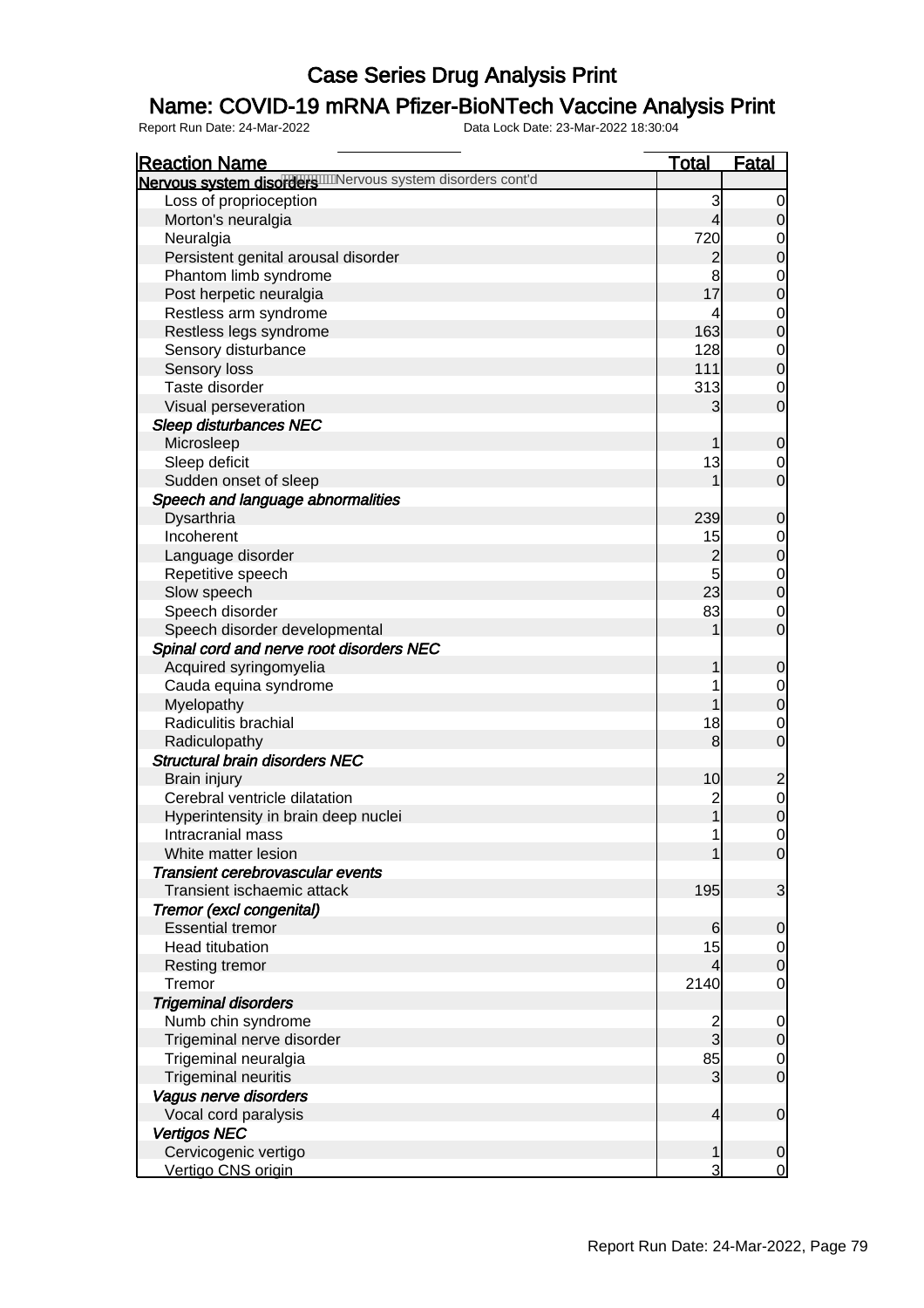### Name: COVID-19 mRNA Pfizer-BioNTech Vaccine Analysis Print

| <b>Reaction Name</b>                                      | Total |  |
|-----------------------------------------------------------|-------|--|
| Nervous system disorder watervous system disorders cont'd |       |  |
| Nervous system disorders SOC TOTAL                        |       |  |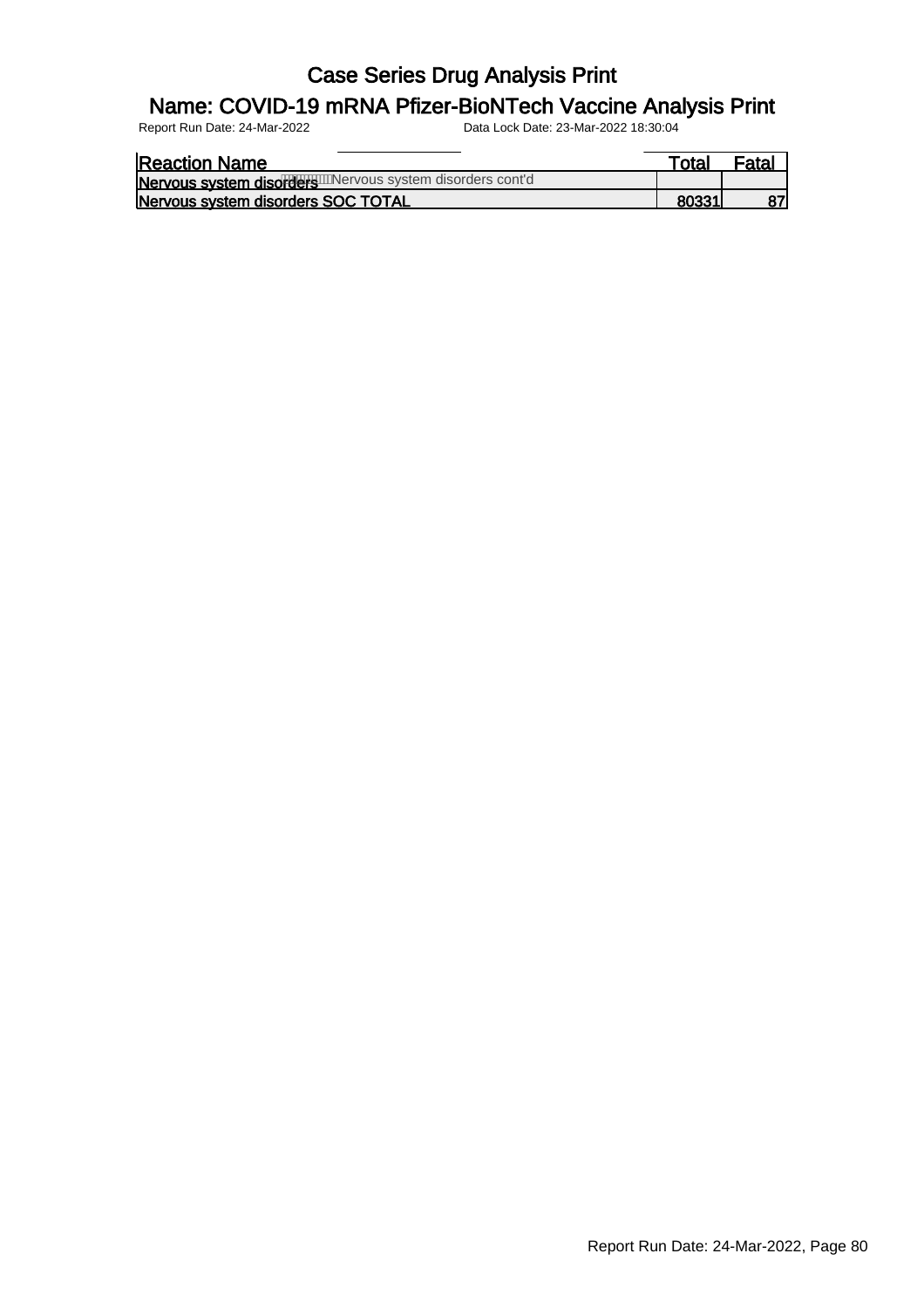#### Name: COVID-19 mRNA Pfizer-BioNTech Vaccine Analysis Print

| <b>Reaction Name</b>                                 | <b>Total</b>        | <b>Fatal</b>                         |
|------------------------------------------------------|---------------------|--------------------------------------|
| <b>Pregnancy conditions</b>                          |                     |                                      |
| Abortion related conditions and complications        |                     |                                      |
| Anembryonic gestation                                | 3                   | $\mathbf 0$                          |
| Abortions not specified as induced or spontaneous    |                     |                                      |
| Abortion                                             |                     | $\mathbf 0$                          |
| Abortion missed                                      | 7                   | $\overline{0}$                       |
| <b>Abortions spontaneous</b>                         |                     |                                      |
| Abortion spontaneous                                 | 483                 | 0                                    |
| Abortion threatened                                  | 2                   | $\overline{O}$                       |
| Amniotic fluid and cavity disorders of pregnancy NEC |                     |                                      |
| Amniorrhoea                                          | $\overline{c}$      | $\mathbf 0$                          |
| Oligohydramnios                                      | 1                   | $\mathbf 0$                          |
| <b>Foetal complications NEC</b>                      |                     |                                      |
| Foetal cardiac disorder                              |                     | $\overline{0}$                       |
| Foetal distress syndrome                             |                     | $\overline{0}$                       |
| Foetal hypokinesia                                   | 13                  | $\mathbf 0$                          |
| Foetal conditions due to maternal conditions         |                     |                                      |
| Maternal condition affecting foetus                  | 1                   | $\mathbf 0$                          |
| <b>Foetal growth complications</b>                   |                     |                                      |
| Foetal growth restriction                            | 7                   | 1                                    |
| Gestational age and weight conditions                |                     |                                      |
| Low birth weight baby                                | 1                   | $\mathbf 0$                          |
| Premature baby                                       | 7                   |                                      |
| Small for dates baby                                 | 1                   | $\mathbf 0$                          |
| Haemorrhagic complications of pregnancy              |                     |                                      |
| Haemorrhage in pregnancy                             | 3                   | $\mathbf 0$                          |
| Premature separation of placenta                     | 3                   | $\overline{0}$                       |
| Retroplacental haematoma                             | 1                   |                                      |
| Subchorionic haematoma                               | 3                   | $\begin{matrix}0\\0\end{matrix}$     |
| Subchorionic haemorrhage                             | 1                   | $\mathbf 0$                          |
| Hypertension associated disorders of pregnancy       |                     |                                      |
| Pre-eclampsia                                        | $\overline{c}$      | $\mathbf 0$                          |
| Labour onset and length abnormalities                |                     |                                      |
| Induced labour                                       | 1                   |                                      |
| Premature delivery                                   |                     | $\begin{matrix} 0 \\ 0 \end{matrix}$ |
| Premature labour                                     | 8                   | $\overline{0}$                       |
| Premature rupture of membranes                       | 3                   | $\overline{0}$                       |
| Threatened labour                                    |                     | $\overline{0}$                       |
| <b>Maternal complications of delivery NEC</b>        |                     |                                      |
| Retained placenta or membranes                       | $\overline{c}$      | $\overline{0}$                       |
| <b>Maternal complications of labour NEC</b>          |                     |                                      |
| Uterine contractions abnormal                        | 1                   | $\overline{0}$                       |
| Uterine hypertonus                                   | 8                   | $\overline{0}$                       |
| <b>Maternal complications of pregnancy NEC</b>       |                     |                                      |
| Biochemical pregnancy                                | 4                   | $\mathbf 0$                          |
| Complication of pregnancy                            | 1                   |                                      |
| Decidual cast                                        | $\overline{7}$      | $\begin{matrix} 0 \\ 0 \end{matrix}$ |
|                                                      |                     |                                      |
| Ectopic pregnancy                                    | 15<br>1             | $\begin{matrix} 0 \\ 0 \end{matrix}$ |
| Hyperemesis gravidarum                               |                     |                                      |
| Morning sickness                                     | 16                  | $\begin{matrix} 0 \\ 0 \end{matrix}$ |
| Preterm premature rupture of membranes               | 3                   |                                      |
| Ruptured ectopic pregnancy                           | 1<br>$\overline{3}$ | $\begin{matrix} 0 \\ 0 \end{matrix}$ |
| Somatic symptom disorder of pregnancy                |                     |                                      |
| Neonatal hepatobiliary disorders                     |                     |                                      |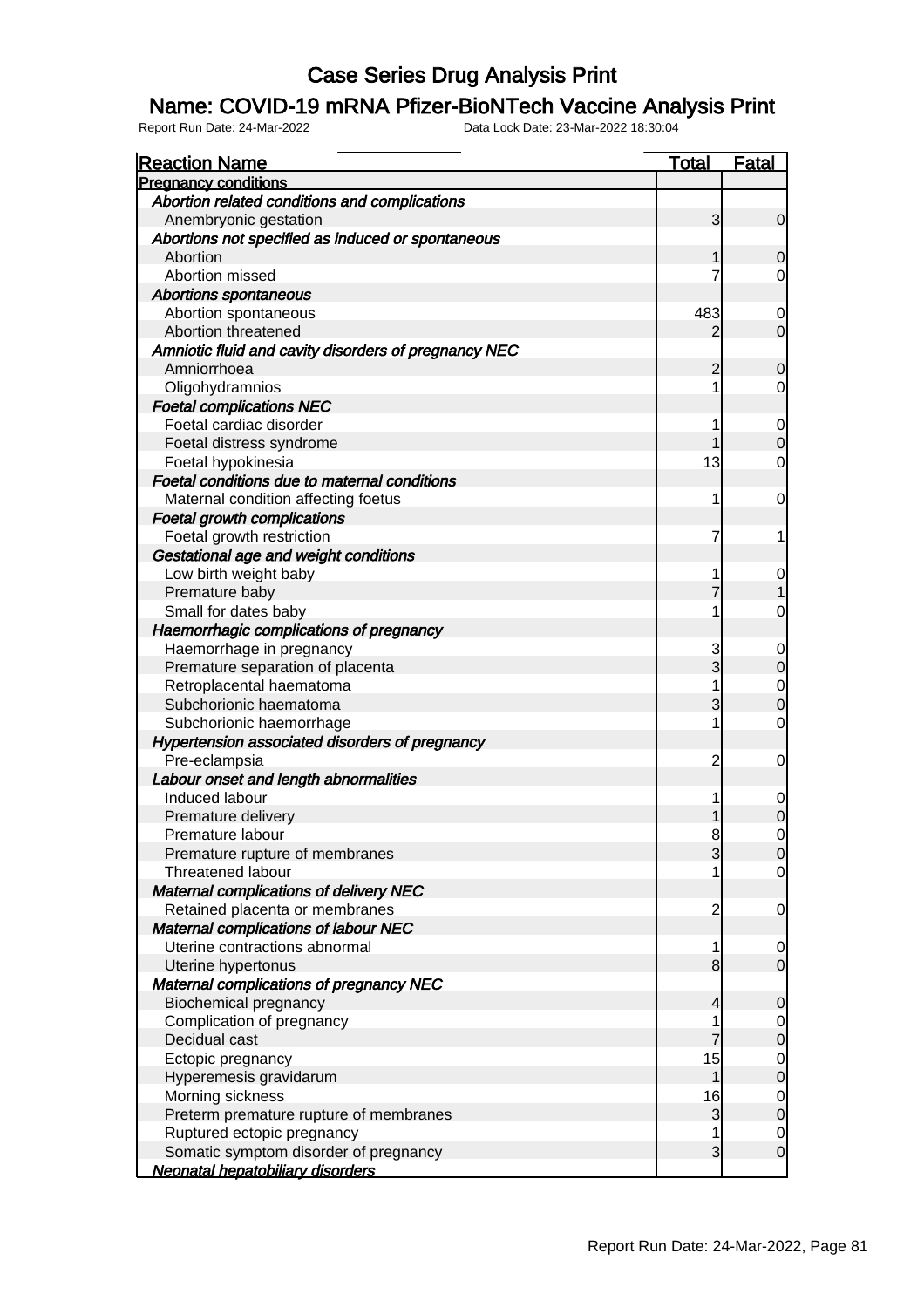### Name: COVID-19 mRNA Pfizer-BioNTech Vaccine Analysis Print

| <b>Reaction Name</b>                                            | <u>Total</u>   | <b>Fatal</b>                     |
|-----------------------------------------------------------------|----------------|----------------------------------|
| Pregnancy conditions <sup>600</sup> Pregnancy conditions cont'd |                |                                  |
| Jaundice neonatal                                               | 1              | $\overline{0}$                   |
| Normal newborn status                                           |                |                                  |
| Normal newborn                                                  | 1              | $\mathbf 0$                      |
| Normal pregnancy, labour and delivery                           |                |                                  |
| Labour pain                                                     |                | $\overline{0}$                   |
| Live birth                                                      | 7              | 0                                |
| Pregnancy                                                       | 35             | $\overline{0}$                   |
| Term birth                                                      | 1              | $\mathbf 0$                      |
| Uterine contractions during pregnancy                           | 6              | $\overline{0}$                   |
| Placental abnormalities (excl neoplasms)                        |                |                                  |
| Foetal vascular malperfusion                                    | 2              | 0                                |
| Placental disorder                                              | 1              | $\mathbf 0$                      |
| Placental insufficiency                                         | 1              | $\overline{0}$                   |
| Small size placenta                                             | $\overline{2}$ | 0                                |
| <b>Postpartum complications NEC</b>                             |                |                                  |
| Postpartum haemorrhage                                          | 5              | $\mathbf 0$                      |
| Pregnancy complicated by maternal disorders                     |                |                                  |
| <b>Gestational diabetes</b>                                     | $\overline{c}$ | $\mathbf 0$                      |
| Peripartum cardiomyopathy                                       | $\overline{1}$ | $\overline{0}$                   |
| Stillbirth and foetal death                                     |                |                                  |
| Foetal death                                                    | $\overline{2}$ | $\overline{2}$                   |
| <b>Stillbirth</b>                                               | 10             | 10                               |
| <b>Umbilical cord complications</b>                             |                |                                  |
| Umbilical cord abnormality                                      |                | $\mathbf 0$                      |
| Umbilical cord thrombosis                                       | 1              | $\overline{0}$                   |
| Unintended pregnancies                                          |                |                                  |
| Pregnancy after post coital contraception                       | $\overline{c}$ | $\mathbf 0$                      |
| Pregnancy on contraceptive                                      | 3<br>2         | $\begin{matrix}0\\0\end{matrix}$ |
| Pregnancy on oral contraceptive                                 |                |                                  |
| Pregnancy with contraceptive device                             | 2<br>1         | $\mathbf{0}$                     |
| Pregnancy with implant contraceptive                            |                | 0                                |
| Unintended pregnancy                                            | 4              | 0                                |
| Unwanted pregnancy                                              |                |                                  |
| <b>Pregnancy conditions SOC TOTAL</b>                           | 715            | 14                               |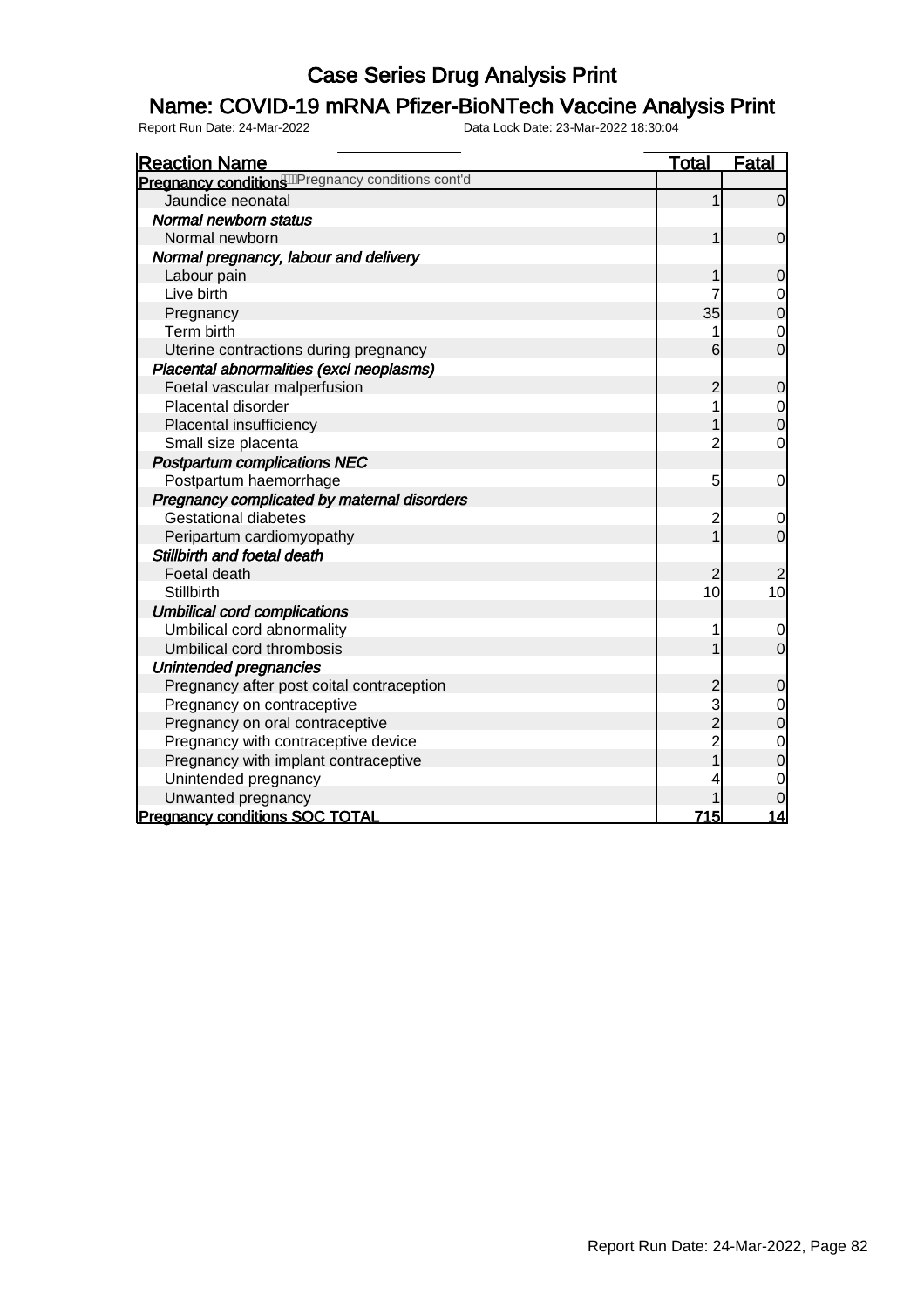#### Name: COVID-19 mRNA Pfizer-BioNTech Vaccine Analysis Print

| <b>Reaction Name</b>                         | <u>Total</u>   | <u>Fatal</u>                         |
|----------------------------------------------|----------------|--------------------------------------|
| <b>Device electrical issues</b>              |                |                                      |
| Electromagnetic interference                 | 1              | $\mathbf 0$                          |
| <b>Device issues NEC</b>                     |                |                                      |
| Device connection issue                      |                | $\overline{0}$                       |
| Device failure                               |                | $\mathbf 0$                          |
| Device issue                                 | $\overline{2}$ | $\overline{0}$                       |
| Device malfunction events NEC                |                |                                      |
| Device infusion issue                        |                | $\mathbf 0$                          |
| Device malfunction                           |                | $\mathbf 0$                          |
| Device pacing issue                          |                | $\overline{0}$                       |
| Device stimulation issue                     |                |                                      |
| Oversensing                                  | 21             | $\begin{matrix} 0 \\ 0 \end{matrix}$ |
| Thrombosis in device                         | 15             | $\mathbf 0$                          |
| Undersensing                                 |                | $\overline{0}$                       |
| Device physical property and chemical issues |                |                                      |
| Device breakage                              | 1              | $\mathbf 0$                          |
| Device defective                             | 9              | $\mathbf 0$                          |
| Device kink                                  |                | $\overline{0}$                       |
| Needle issue                                 | 3              | $\mathbf 0$                          |
| <b>Manufacturing materials issues</b>        |                |                                      |
| Manufacturing materials contamination        | 1              | $\mathbf 0$                          |
| Product contamination and sterility issues   |                |                                      |
| Product contamination                        | 17             | 0                                    |
| Product contamination physical               | 11             | $\overline{0}$                       |
| <b>Product packaging issues</b>              |                |                                      |
| Packaging design issue                       | 1              | $\mathbf 0$                          |
| Product closure issue                        | 1              | 0                                    |
| <b>Product physical issues</b>               |                |                                      |
| Liquid product physical issue                | 12             | $\mathbf 0$                          |
| Product after taste                          | 3              | $\mathbf 0$                          |
| Product deposit                              | 1              | $\mathbf{0}$                         |
| Product odour abnormal                       | 3              | $\overline{0}$                       |
| Product physical issue                       | $\frac{2}{9}$  | $\mathbf 0$                          |
| Product taste abnormal                       |                | $\overline{0}$                       |
| <b>Product quality issues NEC</b>            |                |                                      |
| Product complaint                            | 2              | $\mathbf 0$                          |
| Product origin unknown                       | 5              | $\mathbf 0$                          |
| Product supply and availability issues       |                |                                      |
| Product availability issue                   |                | $\overline{0}$                       |
| null SOC TOTAL                               | 129            | $\overline{0}$                       |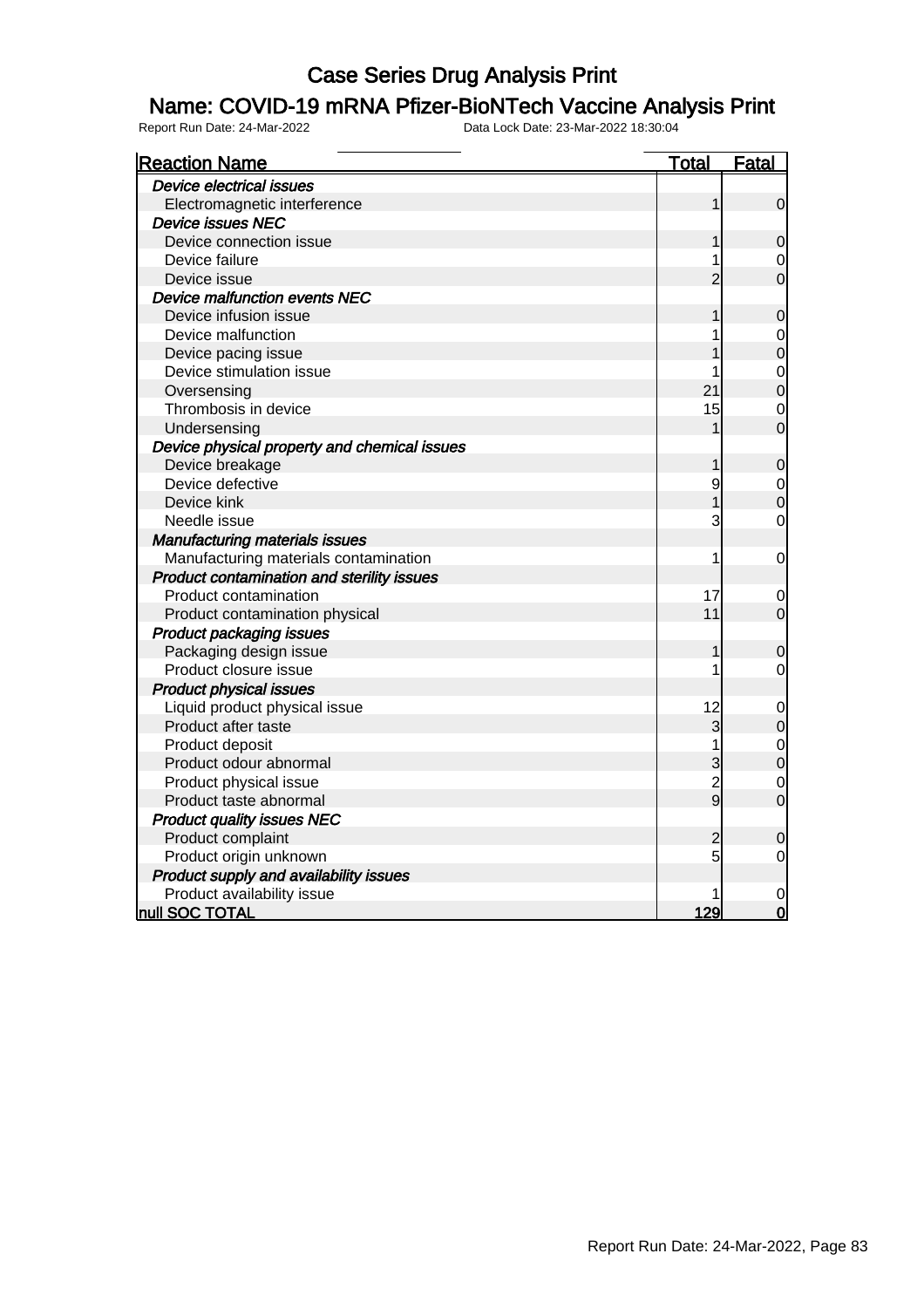### Name: COVID-19 mRNA Pfizer-BioNTech Vaccine Analysis Print

| <b>Reaction Name</b>                                   | <u>Total</u>   | <b>Fatal</b>                         |
|--------------------------------------------------------|----------------|--------------------------------------|
| <b>Psychiatric disorders</b>                           |                |                                      |
| <b>Abnormal behaviour NEC</b>                          |                |                                      |
| Abnormal behaviour                                     | 28             | $\mathbf 0$                          |
| Behaviour disorder                                     | $\frac{2}{7}$  |                                      |
| <b>Breath holding</b>                                  |                | $\begin{matrix} 0 \\ 0 \end{matrix}$ |
| Staring                                                | 8              | 0                                    |
| <b>Adjustment disorders</b>                            |                |                                      |
| Adjustment disorder                                    | 1              | $\mathbf 0$                          |
| Adjustment disorder with depressed mood                | 5              | $\overline{0}$                       |
| <b>Affect alterations NEC</b>                          |                |                                      |
| Affect lability                                        | 15             | $\mathbf 0$                          |
| Constricted affect                                     | 6              |                                      |
| Flat affect                                            | 12             | $\begin{matrix} 0 \\ 0 \end{matrix}$ |
| Inappropriate affect                                   | 23             | 0                                    |
| <b>Amnestic symptoms</b>                               |                |                                      |
| Paramnesia                                             | 7              | $\mathbf 0$                          |
| <b>Anxiety disorders NEC</b>                           |                |                                      |
| Anxiety disorder                                       | $\overline{c}$ |                                      |
| Generalised anxiety disorder                           | $\overline{3}$ | $\boldsymbol{0}$<br>$\mathbf 0$      |
| <b>Neurosis</b>                                        | 1              | 0                                    |
|                                                        |                |                                      |
| <b>Anxiety symptoms</b>                                |                |                                      |
| Agitation                                              | 97             | $\mathbf 0$                          |
| Anxiety                                                | 1095           | $\mathbf 0$                          |
| Immunisation anxiety related reaction                  | 4              | $\begin{matrix} 0 \\ 0 \end{matrix}$ |
| Nervousness                                            | 212            |                                      |
| <b>Stress</b>                                          | 138            | $\mathbf 0$                          |
| <b>Tension</b>                                         | 45             | $\overline{0}$                       |
| Attention deficit and disruptive behaviour disorders   |                |                                      |
| Attention deficit hyperactivity disorder               | 7              | $\mathbf 0$                          |
| <b>Behaviour and socialisation disturbances</b>        |                |                                      |
| Aggression                                             | 17             | $\mathbf 0$                          |
| Attention-seeking behaviour                            | 1              | $0$ 0                                |
| Aversion                                               | 1              |                                      |
| Disinhibition                                          | 3              | $\begin{matrix} 0 \\ 0 \end{matrix}$ |
| Indifference                                           |                |                                      |
| Paranoia                                               | 31             | $\mathbf 0$                          |
| Personality change                                     | $\overline{5}$ | 0                                    |
| Social avoidant behaviour                              | $\overline{5}$ | $\Omega$                             |
| Soliloquy                                              | $\overline{2}$ | $\mathbf 0$                          |
| Suspiciousness                                         | 1              | $\mathbf 0$                          |
| <b>Bipolar disorders</b>                               |                |                                      |
| Bipolar I disorder                                     | $\overline{c}$ | $\mathbf 0$                          |
| Bipolar disorder                                       | $\overline{5}$ | $\overline{O}$                       |
| Cognitive and attention disorders and disturbances NEC |                |                                      |
| Daydreaming                                            | 9              | $\mathbf 0$                          |
| Distractibility                                        | 4              | $\overline{0}$                       |
| Mental fatigue                                         | 250            | $\overline{O}$                       |
| <b>Communications disorders</b>                        |                |                                      |
| Communication disorder                                 | 5              | $\mathbf 0$                          |
| Mutism                                                 | 4              | $\overline{0}$                       |
| Speech sound disorder                                  | $\overline{1}$ | $\mathbf 0$                          |
| Confusion and disorientation                           |                |                                      |
| Confusional state                                      | 1056           | $\mathbf 0$                          |
| <b>Disorientation</b>                                  | 329            | $\overline{0}$                       |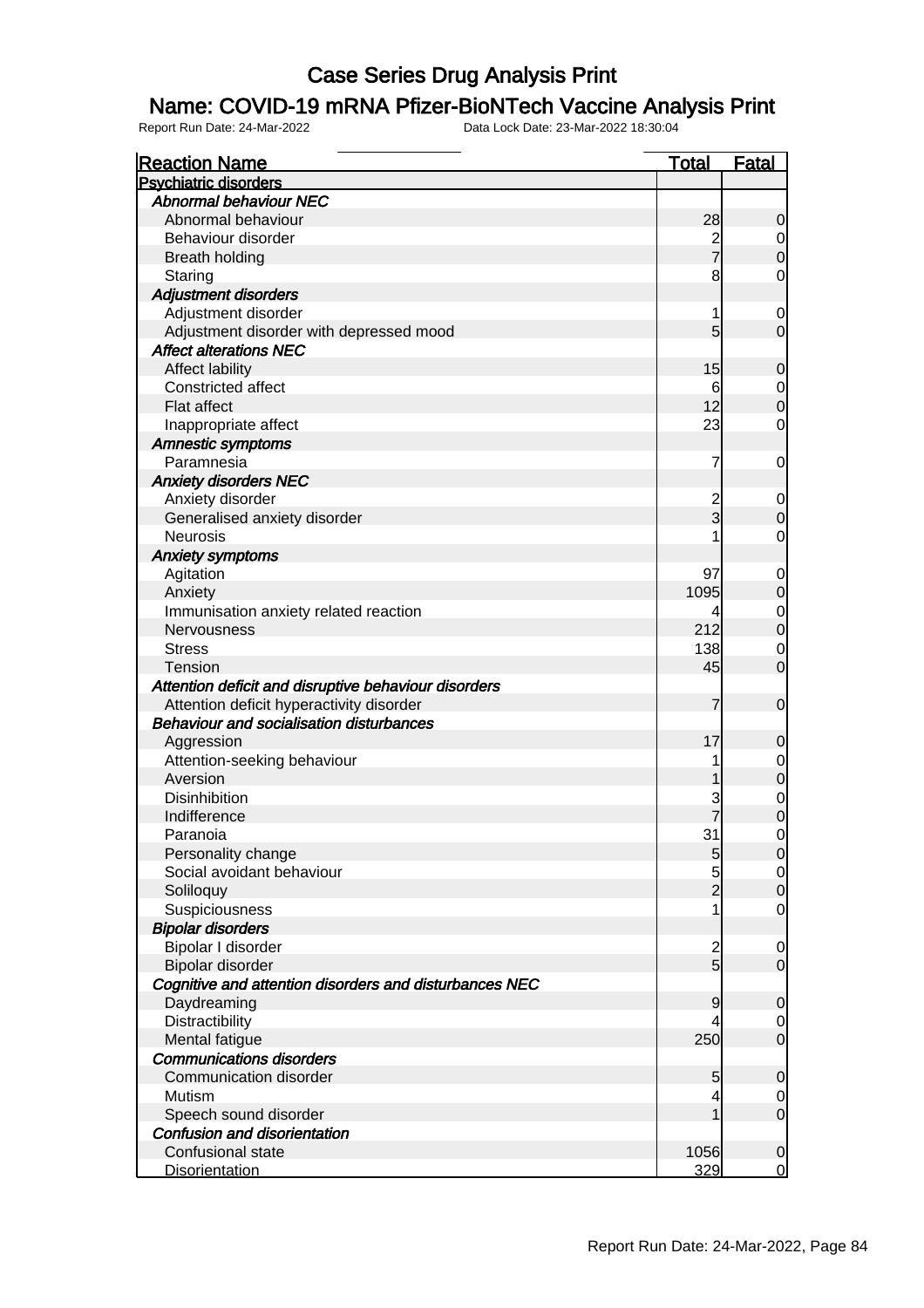### Name: COVID-19 mRNA Pfizer-BioNTech Vaccine Analysis Print

| <b>Reaction Name</b>                                                 | <b>Total</b>                          | <b>Fatal</b>                         |
|----------------------------------------------------------------------|---------------------------------------|--------------------------------------|
| Psychiatric disorders <sup>/////</sup> /Psychiatric disorders cont'd |                                       |                                      |
| Decreased physical activity levels                                   |                                       |                                      |
| Catatonia                                                            | 1                                     | $\overline{0}$                       |
| Deliria                                                              |                                       |                                      |
| Delirium                                                             | 150                                   | $\overline{0}$                       |
| <b>Delusional symptoms</b>                                           |                                       |                                      |
| Delusion                                                             | 18                                    | $\mathbf 0$                          |
| Depressive disorders                                                 |                                       |                                      |
| Agitated depression                                                  | 6                                     | $\boldsymbol{0}$                     |
| Depression                                                           | 421                                   | $\overline{0}$                       |
| Depression suicidal                                                  | 19                                    | $\begin{matrix}0\\0\end{matrix}$     |
| Major depression                                                     | 15                                    |                                      |
| Mixed anxiety and depressive disorder                                | 4                                     | $\mathbf 0$                          |
| <b>Dissociative states</b>                                           |                                       |                                      |
| Depersonalisation/derealisation disorder                             | 13                                    | $\mathbf{0}$                         |
| <b>Dissociation</b>                                                  | 39                                    | $\mathbf 0$                          |
| Dissociative amnesia                                                 | 4                                     | $\begin{matrix} 0 \\ 0 \end{matrix}$ |
| Dissociative disorder                                                | $\overline{2}$                        |                                      |
| Disturbances in initiating and maintaining sleep                     |                                       |                                      |
| Initial insomnia                                                     | 30                                    | $\mathbf 0$                          |
| Insomnia                                                             | 1968                                  |                                      |
| Middle insomnia                                                      | 34                                    | $\begin{matrix} 0 \\ 0 \end{matrix}$ |
| Terminal insomnia                                                    | 35                                    | $\mathbf 0$                          |
| <b>Dyssomnias</b>                                                    |                                       |                                      |
| Breathing-related sleep disorder                                     | 1                                     | $\mathbf{0}$                         |
| Dyssomnia                                                            |                                       | $\mathbf 0$                          |
| Poor quality sleep                                                   | 270                                   | $\mathbf 0$                          |
| <b>Eating disorders NEC</b>                                          |                                       |                                      |
| Bulimia nervosa                                                      |                                       | $\boldsymbol{0}$                     |
| Eating disorder                                                      | 16                                    | $\mathbf 0$                          |
| Selective eating disorder                                            |                                       | $\mathbf 0$                          |
| <b>Emotional and mood disturbances NEC</b>                           |                                       |                                      |
| Anger                                                                | 46                                    |                                      |
| Dysphoria                                                            | 3                                     | $\begin{matrix} 0 \\ 0 \end{matrix}$ |
| <b>Emotional disorder</b>                                            | 74                                    | $\begin{matrix} 0 \\ 0 \end{matrix}$ |
| <b>Emotional distress</b>                                            | 64                                    |                                      |
| <b>Emotional poverty</b>                                             | $\overline{c}$                        | $\Omega$                             |
| Euphoric mood                                                        | 50                                    | $\overline{0}$                       |
| Frustration tolerance decreased                                      |                                       |                                      |
| Irritability                                                         | 237                                   | $\begin{matrix} 0 \\ 0 \end{matrix}$ |
| Mood altered                                                         | 65                                    |                                      |
| Morose                                                               |                                       | $\begin{matrix} 0 \\ 0 \end{matrix}$ |
| <b>Factitious disorders</b>                                          |                                       |                                      |
| Factitious disorder                                                  | $\overline{\mathcal{L}}$              | $\mathbf 0$                          |
| Fear symptoms and phobic disorders (incl social phobia)              |                                       |                                      |
| Agoraphobia                                                          | $\overline{c}$                        | $\mathbf 0$                          |
| Claustrophobia                                                       | 1                                     | $\begin{matrix} 0 \\ 0 \end{matrix}$ |
| Fear                                                                 | 33                                    |                                      |
| Fear of death                                                        | $\begin{array}{c} 2 \\ 1 \end{array}$ |                                      |
| Fear of eating                                                       |                                       | $\begin{matrix} 0 \\ 0 \end{matrix}$ |
| Fear of falling                                                      | $\mathbf{3}$                          |                                      |
| Fear of injection                                                    | $\overline{6}$                        | $\begin{matrix} 0 \\ 0 \end{matrix}$ |
| Osmophobia                                                           | 1                                     | $\frac{0}{0}$                        |
| Performance fear                                                     | 1                                     |                                      |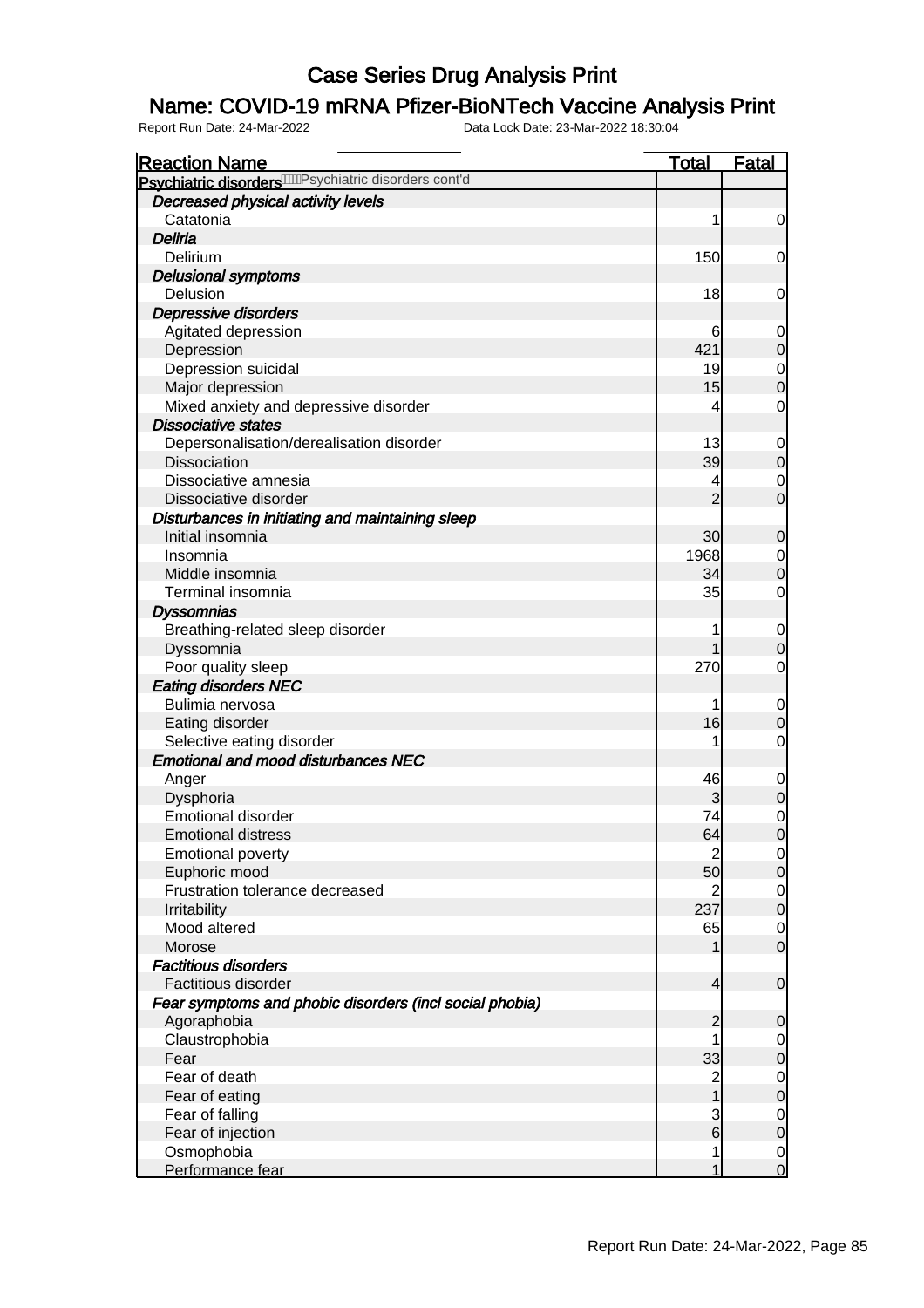### Name: COVID-19 mRNA Pfizer-BioNTech Vaccine Analysis Print

| <b>Reaction Name</b>                                                  | <b>Total</b>                     | <b>Fatal</b>                         |
|-----------------------------------------------------------------------|----------------------------------|--------------------------------------|
| Psychiatric disorders <sup>/////</sup> //Psychiatric disorders cont'd |                                  |                                      |
| Phobia                                                                | 3                                | 0                                    |
| Phonophobia                                                           | 3                                | $\overline{0}$                       |
| Social anxiety disorder                                               | $\overline{2}$                   | $\overline{0}$                       |
| Social fear                                                           | 1                                | $\mathbf 0$                          |
| <b>Fluctuating mood symptoms</b>                                      |                                  |                                      |
| Mood swings                                                           | 172                              | $\boldsymbol{0}$                     |
| Hallucinations (excl sleep-related)                                   |                                  |                                      |
| Hallucination                                                         | 257                              | $\mathbf 0$                          |
| Hallucination, auditory                                               | 22                               | $\overline{0}$                       |
| Hallucination, olfactory                                              | 15                               | $\overline{0}$                       |
| Hallucination, tactile                                                | 1                                |                                      |
| Hallucination, visual                                                 | 31                               | $\begin{matrix}0\\0\end{matrix}$     |
| Hallucinations, mixed                                                 | 4                                | $\mathbf 0$                          |
| Increased physical activity levels                                    |                                  |                                      |
| <b>Restlessness</b>                                                   | 177                              | $\mathbf 0$                          |
| Infancy, childhood and adolescence psychiatric disorders NEC          |                                  |                                      |
| Social (pragmatic) communication disorder                             | 1                                | $\mathbf 0$                          |
| Learning disorders                                                    |                                  |                                      |
| Learning disability                                                   | 1                                | $\mathbf 0$                          |
| Learning disorder                                                     | 1                                | $\overline{0}$                       |
| <b>Mental disorders NEC</b>                                           |                                  |                                      |
| Mental disorder                                                       | 23                               | $\mathbf 0$                          |
| Mental status changes                                                 | 1                                | $\mathbf 0$                          |
| Psychological factor affecting medical condition                      | 1                                | $\overline{0}$                       |
| Mood alterations with depressive symptoms                             |                                  |                                      |
| Anhedonia                                                             | 3                                | $\mathbf 0$                          |
| Decreased interest                                                    | 11                               | $\overline{0}$                       |
| Depressed mood                                                        | 457                              | $\mathbf 0$                          |
| Depressive symptom                                                    | 2                                |                                      |
| Feeling guilty                                                        | $\overline{1}$                   | $0$<br>0                             |
| Feeling of despair                                                    |                                  |                                      |
| Feelings of worthlessness                                             | 5 k 3 k 3                        | $\begin{matrix} 0 \\ 0 \end{matrix}$ |
| Negative thoughts                                                     |                                  |                                      |
| Psychomotor retardation                                               |                                  | $0$<br>0                             |
| Sense of a foreshortened future                                       |                                  | $\mathbf 0$                          |
| <b>Tearfulness</b>                                                    | 49                               | 0                                    |
| Mood alterations with manic symptoms                                  |                                  |                                      |
| Hypomania                                                             | $\mathbf{2}$                     | $\mathbf 0$                          |
| Mania                                                                 | 11                               | $\mathbf 0$                          |
| <b>Mood disorders NEC</b>                                             |                                  |                                      |
| Affective disorder                                                    | 4                                | $\mathbf 0$                          |
| Apathy                                                                | 38                               | $\pmb{0}$                            |
| Boredom                                                               | 1                                | $\mathbf 0$                          |
| Laziness                                                              | 3                                | $\mathbf 0$                          |
| Listless                                                              | 26                               | $\mathbf 0$                          |
| Mood disorder due to a general medical condition                      | 1                                | $\mathbf 0$                          |
| Narcolepsy and associated conditions                                  |                                  |                                      |
|                                                                       |                                  |                                      |
| Hypnagogic hallucination                                              | $\overline{4}$                   | $\mathbf 0$                          |
| Hypnopompic hallucination                                             | $\overline{c}$<br>$\overline{3}$ | $\overline{0}$<br>$\mathbf 0$        |
| Sleep attacks                                                         |                                  |                                      |
| Obsessive-compulsive disorders and symptoms                           |                                  |                                      |
| Obsessive-compulsive symptom                                          | $\mathbf{1}$                     | $\boldsymbol{0}$                     |
| <b>Orgasmic disorders and disturbances</b>                            |                                  |                                      |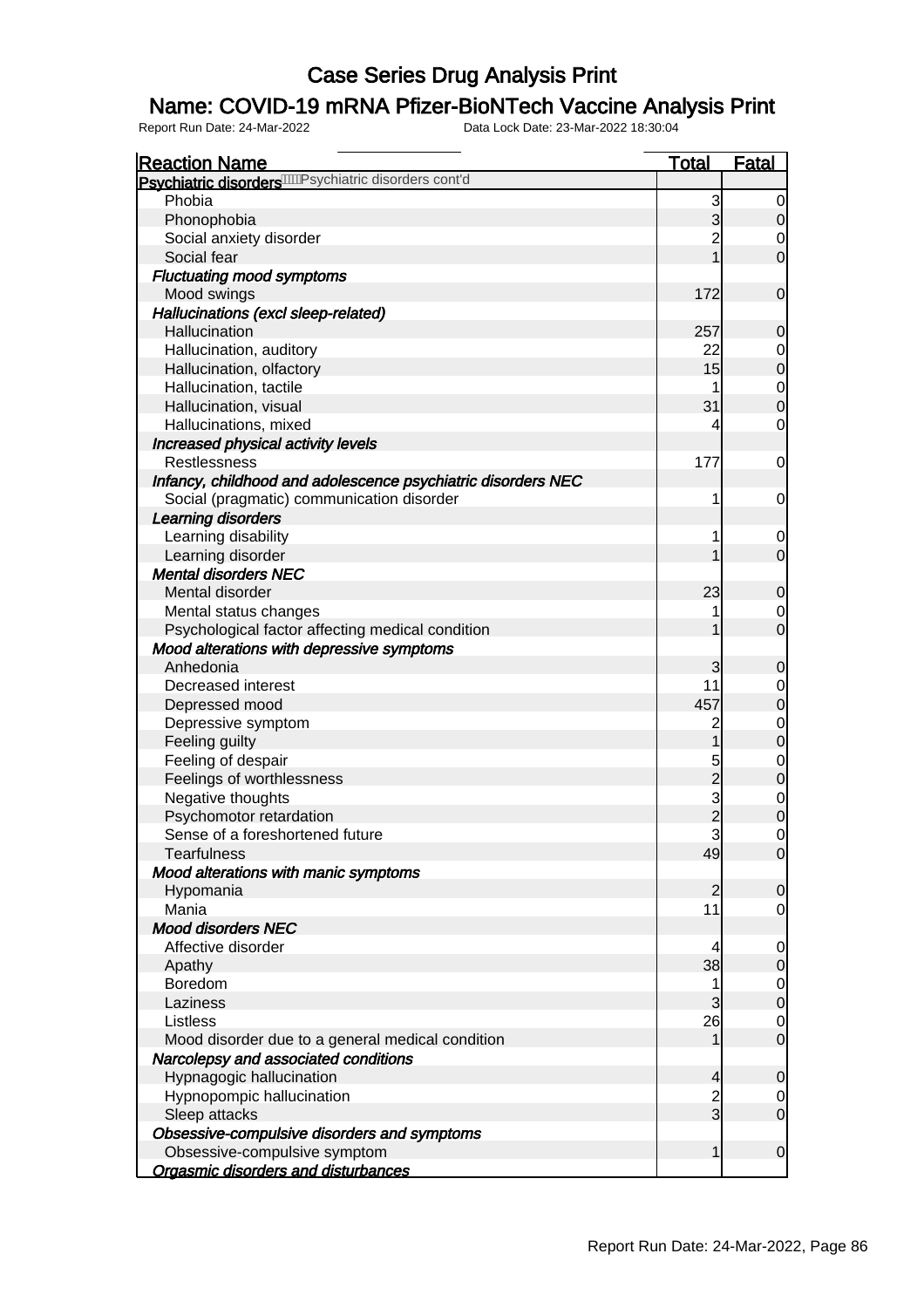### Name: COVID-19 mRNA Pfizer-BioNTech Vaccine Analysis Print

| <b>Reaction Name</b>                                                   | <b>Total</b>   | <b>Fatal</b>                         |
|------------------------------------------------------------------------|----------------|--------------------------------------|
| Psychiatric disorders <sup>//////</sup> // sychiatric disorders cont'd |                |                                      |
| Anorgasmia                                                             | 5              | $\overline{0}$                       |
| Female orgasmic disorder                                               | $\overline{c}$ | $\overline{0}$                       |
| Orgasm abnormal                                                        | 4              | $\pmb{0}$                            |
| Orgasmic sensation decreased                                           |                | $\mathbf 0$                          |
| Premature ejaculation                                                  |                | $\overline{0}$                       |
| Panic attacks and disorders                                            |                |                                      |
| Limited symptom panic attack                                           |                | $\mathbf 0$                          |
| Panic attack                                                           | 267            | $\mathbf 0$                          |
| Panic disorder                                                         |                | $\mathbf 0$                          |
| Panic reaction                                                         | 31             | $\mathbf 0$                          |
| Paraphilias and paraphilic disorders                                   |                |                                      |
| Transvestism                                                           | 1              | $\mathbf 0$                          |
| Parasomnias                                                            |                |                                      |
| Abnormal dreams                                                        | 213            |                                      |
| Abnormal sleep-related event                                           |                | 0<br>$\boldsymbol{0}$                |
| Confusional arousal                                                    |                |                                      |
|                                                                        |                | $\begin{matrix} 0 \\ 0 \end{matrix}$ |
| Exploding head syndrome                                                | 2              |                                      |
| Nightmare                                                              | 237            | $\begin{matrix}0\\0\end{matrix}$     |
| Parasomnia                                                             | 5              |                                      |
| Sleep inertia                                                          |                | $\begin{matrix} 0 \\ 0 \end{matrix}$ |
| Sleep talking                                                          | 6              |                                      |
| Sleep terror                                                           | 29             | $\mathbf 0$                          |
| Somnambulism                                                           | 10             | $\mathbf 0$                          |
| <b>Perception disturbances NEC</b>                                     |                |                                      |
| Autoscopy                                                              | 20             | $\mathbf 0$                          |
| Deja vu                                                                | 3              | $\mathbf 0$                          |
| Derealisation                                                          | 14             | $\boldsymbol{0}$                     |
| Flashback                                                              | 4              | $\mathbf{0}$                         |
| Illusion                                                               | 6              | $\overline{0}$                       |
| Near death experience                                                  | 1              | $\mathbf 0$                          |
| Time perception altered                                                | $\overline{2}$ | $\mathbf 0$                          |
| <b>Personality disorders NEC</b>                                       |                |                                      |
| Personality disorder                                                   | 1              | $\mathbf 0$                          |
| Self esteem decreased                                                  |                | $\mathbf 0$                          |
| Pervasive developmental disorders NEC                                  |                |                                      |
| Autism spectrum disorder                                               | 3              | $\overline{0}$                       |
| Psychiatric elimination disorders                                      |                |                                      |
| Enuresis                                                               | 31             | $\mathbf 0$                          |
| <b>Psychiatric symptoms NEC</b>                                        |                |                                      |
| Helplessness                                                           | 1              | $\overline{0}$                       |
| Hypervigilance                                                         | 9              | $\pmb{0}$                            |
| Psychiatric symptom                                                    | 13             | $\overline{0}$                       |
| Psychological trauma                                                   | 4              | $\overline{0}$                       |
| <b>Trance</b>                                                          |                | $\mathbf 0$                          |
| <b>Psychotic disorder NEC</b>                                          |                |                                      |
| Acute psychosis                                                        | 1              | $\mathbf 0$                          |
| Psychotic behaviour                                                    |                | $\mathbf 0$                          |
| Psychotic disorder                                                     | 34             | $\mathbf 0$                          |
| Schizophrenia NEC                                                      |                |                                      |
| Schizophrenia                                                          | $\overline{c}$ | $\mathbf 0$                          |
| Sexual and gender identity disorders NEC                               |                |                                      |
| Gender dysphoria                                                       | 1              | $\overline{0}$                       |
| Sexual arousal disorders                                               |                |                                      |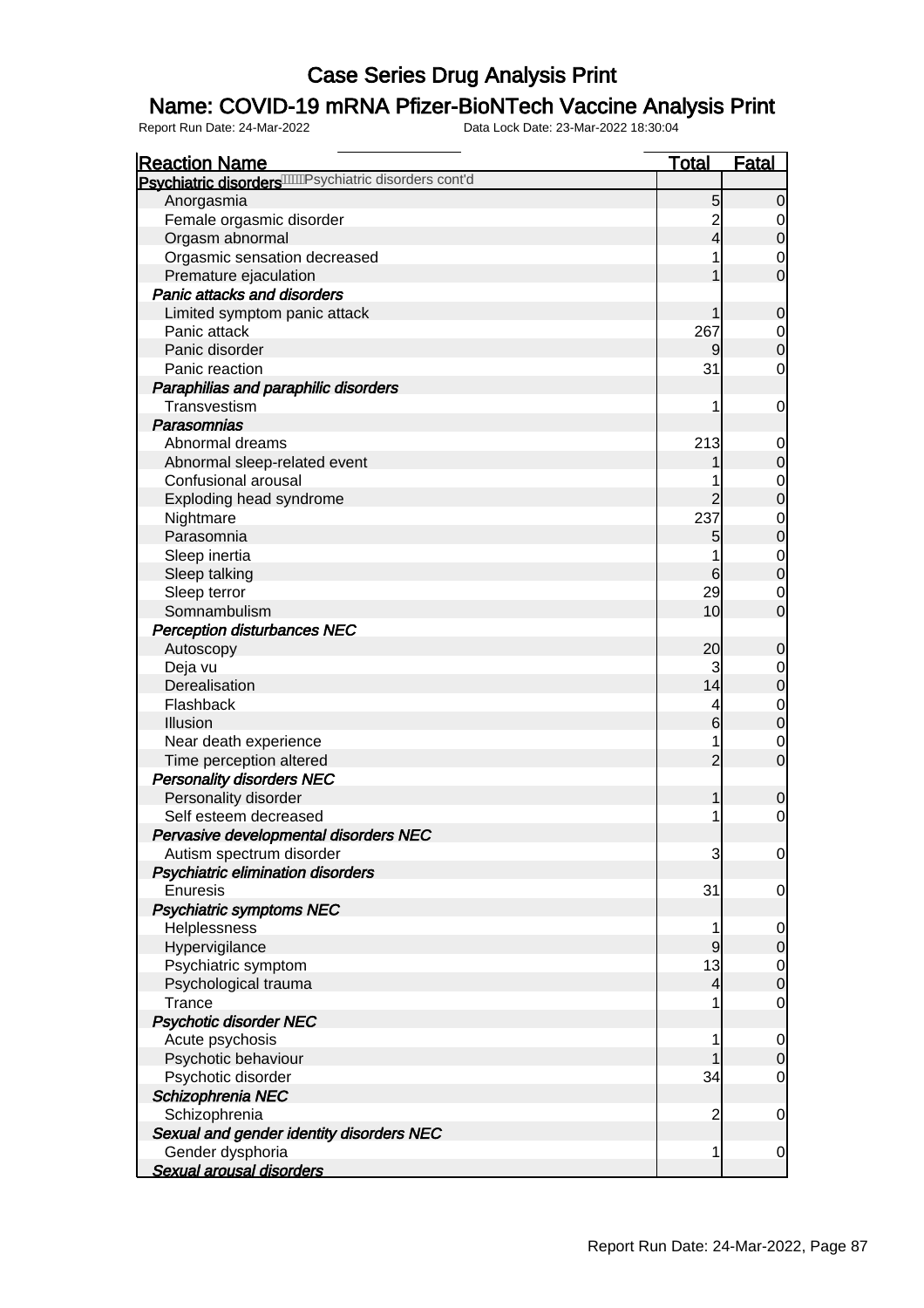### Name: COVID-19 mRNA Pfizer-BioNTech Vaccine Analysis Print

| <b>Reaction Name</b>                                                   | <b>Total</b>   | Fatal                                 |
|------------------------------------------------------------------------|----------------|---------------------------------------|
| Psychiatric disorders <sup>//////</sup> // sychiatric disorders cont'd |                |                                       |
| Disturbance in sexual arousal                                          | 4              | 0                                     |
| Sexual inhibition                                                      | 1              | $\overline{0}$                        |
| Sexual desire disorders                                                |                |                                       |
| Hypersexuality                                                         | 1              | $\mathbf 0$                           |
| Libido decreased                                                       | 20             | $\overline{0}$                        |
| Libido disorder                                                        | $\overline{c}$ | $\overline{0}$                        |
| Libido increased                                                       | 8              | $\overline{0}$                        |
| Loss of libido                                                         | 22             | $\mathbf 0$                           |
| <b>Sexual dysfunction NEC</b>                                          |                |                                       |
| Genito-pelvic pain/penetration disorder                                | $\overline{2}$ | $\boldsymbol{0}$                      |
| <b>Sleep disorders NEC</b>                                             |                |                                       |
| Sleep disorder                                                         | 285            | $\mathbf 0$                           |
| Sleep disorder due to general medical condition, insomnia type         | 5              | $\overline{0}$                        |
| Somatic symptom disorders                                              |                |                                       |
| Conversion disorder                                                    | 31             | $\mathbf 0$                           |
| Habit cough                                                            | 22             | $\pmb{0}$                             |
|                                                                        | $\overline{c}$ |                                       |
| Somatic symptom disorder                                               | 1              | $\overline{0}$<br>$\overline{0}$      |
| Vomiting psychogenic                                                   |                |                                       |
| Speech and language usage disturbances                                 |                |                                       |
| Disorganised speech                                                    | 10             | $\mathbf 0$                           |
| Logorrhoea                                                             | 2              | $\overline{0}$                        |
| Speech articulation and rhythm disturbances                            |                |                                       |
| Dysphemia                                                              | 27             | $\mathbf 0$                           |
| Lack of spontaneous speech                                             |                | $\mathbf 0$                           |
| Pressure of speech                                                     | 1              | $\mathbf 0$                           |
| <b>Stereotypies and automatisms</b>                                    |                |                                       |
| Automatism                                                             | 1              | $\mathbf 0$                           |
| <b>Bruxism</b>                                                         | 16             | $\pmb{0}$                             |
| Head banging                                                           | 12             | $\mathbf 0$                           |
| Stereotypy                                                             | 1              | $\overline{O}$                        |
| <b>Stress disorders</b>                                                |                |                                       |
| Burnout syndrome                                                       | $\overline{c}$ | $\mathbf 0$                           |
| Post-traumatic stress disorder                                         | $\overline{5}$ | $\mathbf 0$                           |
| Substance related and addictive disorders                              |                |                                       |
| Alcohol problem                                                        | 1              | $\mathbf 0$                           |
| Alcoholic hangover                                                     | $\mathbf{1}$   | 0                                     |
| Alcoholism                                                             | 5              | $\frac{0}{0}$                         |
| Dependence                                                             | $\overline{1}$ |                                       |
| Nicotine dependence                                                    | $\overline{c}$ | $\mathbf 0$                           |
| Suicidal and self-injurious behaviour                                  |                |                                       |
| Completed suicide                                                      | $\frac{2}{6}$  |                                       |
| Intentional self-injury                                                |                | $\begin{array}{c} 2 \\ 0 \end{array}$ |
| Self-injurious ideation                                                | $\overline{c}$ | $\begin{matrix} 0 \\ 0 \end{matrix}$  |
| Suicidal ideation                                                      | 52             |                                       |
| Suicide attempt                                                        | 9              |                                       |
| Suicide threat                                                         | $\overline{2}$ | $\begin{matrix} 0 \\ 0 \end{matrix}$  |
| <b>Thinking disturbances</b>                                           |                |                                       |
| Bradyphrenia                                                           | 44             | $\boldsymbol{0}$                      |
| Flight of ideas                                                        | 1              | $\overline{0}$                        |
| Intrusive thoughts                                                     | 8              | $\overline{0}$                        |
| Morbid thoughts                                                        | 1              |                                       |
| Tachyphrenia                                                           | 8              | $0$ 0                                 |
| Thinking abnormal                                                      | 21             | $\overline{0}$                        |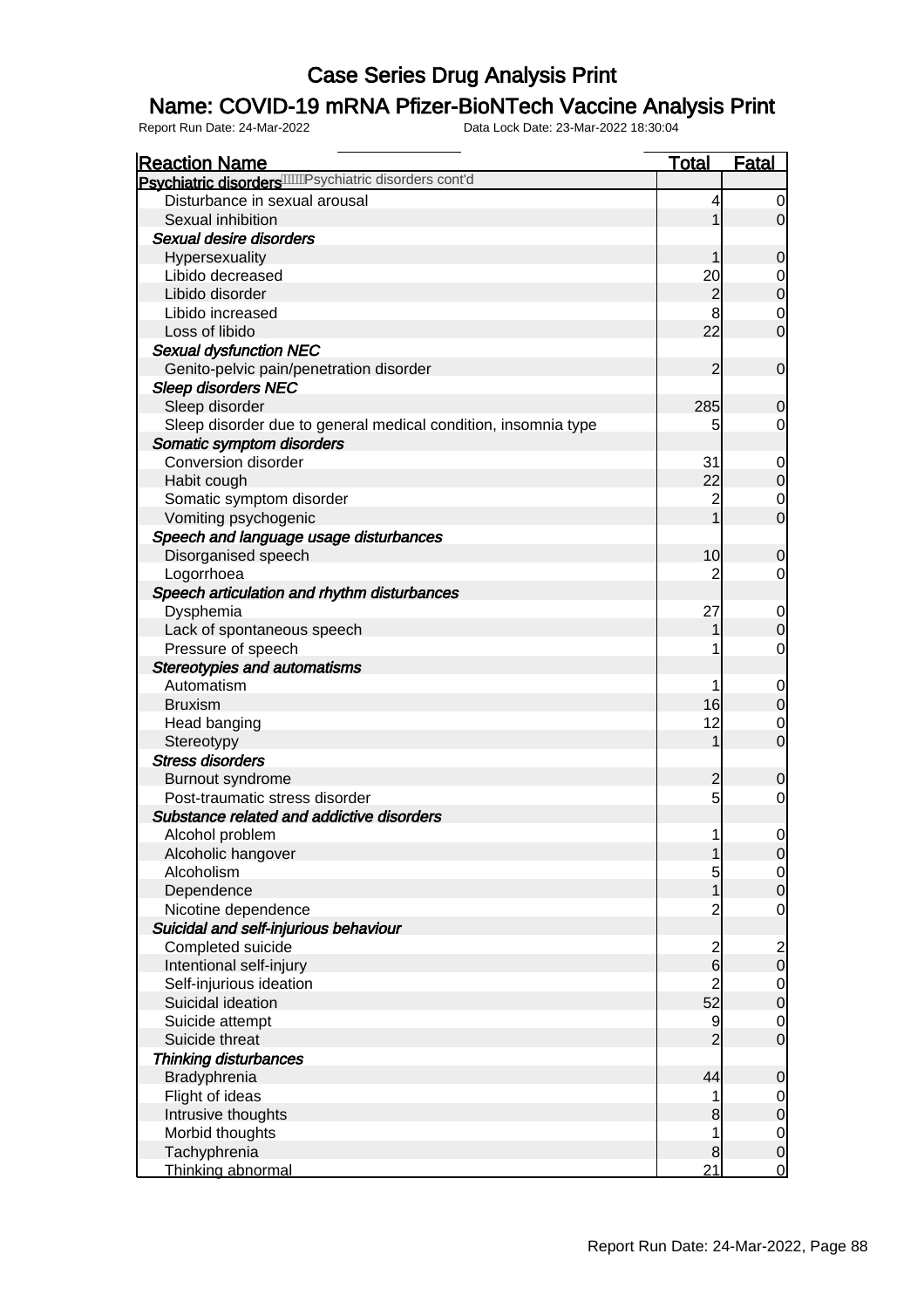### Name: COVID-19 mRNA Pfizer-BioNTech Vaccine Analysis Print

| <b>Reaction Name</b>                                             | Total | Fata. |
|------------------------------------------------------------------|-------|-------|
| Psychiatric disorders <sup>WWR</sup> sychiatric disorders cont'd |       |       |
| Thought blocking                                                 |       |       |
| <b>Tic disorders</b>                                             |       |       |
| Tic.                                                             | 19    |       |
| Psychiatric disorders SOC TOTAL                                  | 10105 | ⌒     |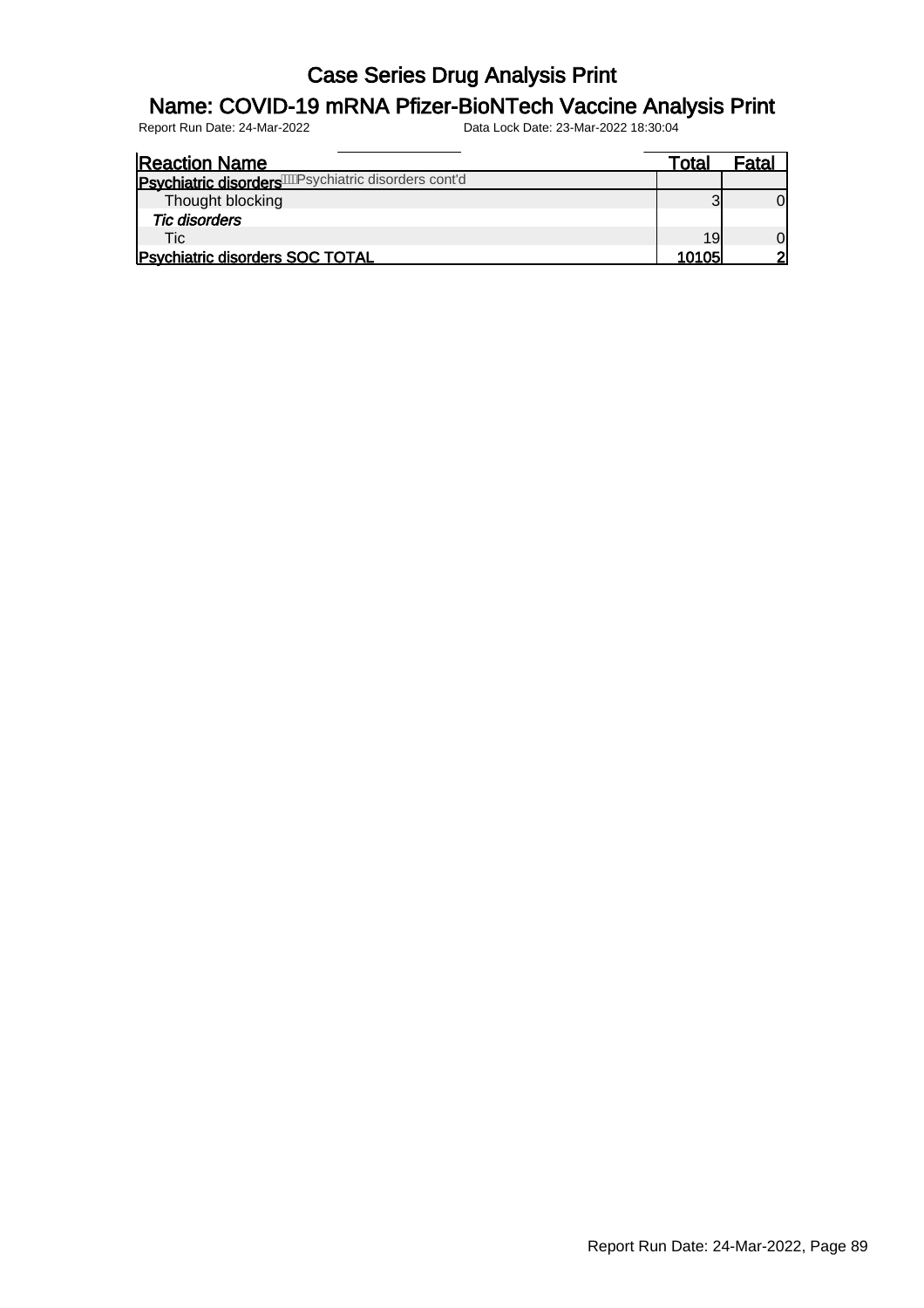#### Name: COVID-19 mRNA Pfizer-BioNTech Vaccine Analysis Print

| <b>Reaction Name</b>                        | <b>Total</b>   | <b>Fatal</b>                         |
|---------------------------------------------|----------------|--------------------------------------|
| <b>Renal &amp; urinary disorders</b>        |                |                                      |
| <b>Bladder and urethral symptoms</b>        |                |                                      |
| <b>Bladder discomfort</b>                   | $\overline{3}$ | $\mathbf 0$                          |
| <b>Bladder irritation</b>                   | 14             | $\overline{0}$                       |
| <b>Bladder</b> pain                         | 35             | $\mathbf 0$                          |
| Bladder spasm                               | $\overline{2}$ |                                      |
| <b>Dysuria</b>                              | 57             | $\begin{matrix}0\\0\end{matrix}$     |
| Incontinence                                | 42             |                                      |
| Lower urinary tract symptoms                | 3              | $\begin{matrix}0\\0\end{matrix}$     |
| Micturition disorder                        | $\overline{2}$ |                                      |
| Micturition urgency                         | 54             | $\begin{matrix}0\\0\end{matrix}$     |
| Mixed incontinence                          | 1              |                                      |
| Pollakiuria                                 | 163            | $\begin{matrix}0\\0\end{matrix}$     |
| Stress urinary incontinence                 | $\overline{c}$ |                                      |
| Urethral pain                               | 8              | $\begin{matrix}0\\0\end{matrix}$     |
| Urge incontinence                           |                |                                      |
| Urinary hesitation                          | $\frac{3}{3}$  | $\begin{matrix} 0 \\ 0 \end{matrix}$ |
| Urinary incontinence                        | 74             |                                      |
| Urinary retention                           | 56             | $\begin{matrix}0\\0\end{matrix}$     |
| Urine flow decreased                        | 19             | $\mathbf 0$                          |
| <b>Bladder disorders NEC</b>                |                |                                      |
|                                             |                |                                      |
| Bladder disorder                            | 11             | $\mathbf{0}$                         |
| <b>Bladder fibrosis</b>                     | 1              | $\overline{0}$                       |
| <b>Bladder prolapse</b>                     | 1              | $\begin{matrix}0\\0\end{matrix}$     |
| Urinary bladder haemorrhage                 | $\overline{4}$ |                                      |
| <b>Bladder infections and inflammations</b> |                |                                      |
| Cystitis haemorrhagic                       | 1              | $\mathbf 0$                          |
| Cystitis interstitial                       | 6              | $\begin{matrix}0\\0\end{matrix}$     |
| Cystitis noninfective                       | $\overline{1}$ |                                      |
| <b>Bladder neoplasms</b>                    |                |                                      |
| <b>Bladder</b> cyst                         | $\mathbf{1}$   | $\mathbf 0$                          |
| Genital and urinary tract disorders NEC     |                |                                      |
| Genitourinary symptom                       | 3              | $\mathbf 0$                          |
| Urinary tract disorder                      | 4              | $\mathbf 0$                          |
| Glomerulonephritis and nephrotic syndrome   |                |                                      |
| Glomerulonephritis minimal lesion           | 6              | $\mathbf 0$                          |
| Glomerulonephritis rapidly progressive      | $\mathbf{2}$   | 0                                    |
| IgA nephropathy                             | 4              | $\overline{0}$                       |
| Nephrotic syndrome                          | 19             | $\overline{0}$                       |
| Myoneurogenic bladder disorders             |                |                                      |
| <b>Bladder dysfunction</b>                  | $\bf{8}$       | $\mathbf 0$                          |
| Hypertonic bladder                          | $\overline{5}$ | $\mathbf{0}$                         |
| Hypotonic urinary bladder                   | $\mathbf{1}$   | $\overline{0}$                       |
| Loss of bladder sensation                   | $\frac{3}{2}$  | $\begin{matrix} 0 \\ 0 \end{matrix}$ |
| Neurogenic bladder                          |                |                                      |
| <b>Nephritis NEC</b>                        |                |                                      |
| Lupus nephritis                             |                | $\mathbf 0$                          |
| <b>Nephritis</b>                            | $\frac{2}{2}$  | $\mathbf{0}$                         |
| Tubulointerstitial nephritis                |                | $\mathbf 0$                          |
| Nephropathies and tubular disorders NEC     |                |                                      |
| Nephropathy                                 | $\mathbf{1}$   | $\mathbf 0$                          |
| <b>Renal disorders NEC</b>                  |                |                                      |
| Kidney fibrosis                             | $\mathbf{1}$   | $\mathbf 0$                          |
| Renal disorder                              | 9              | $\mathbf 1$                          |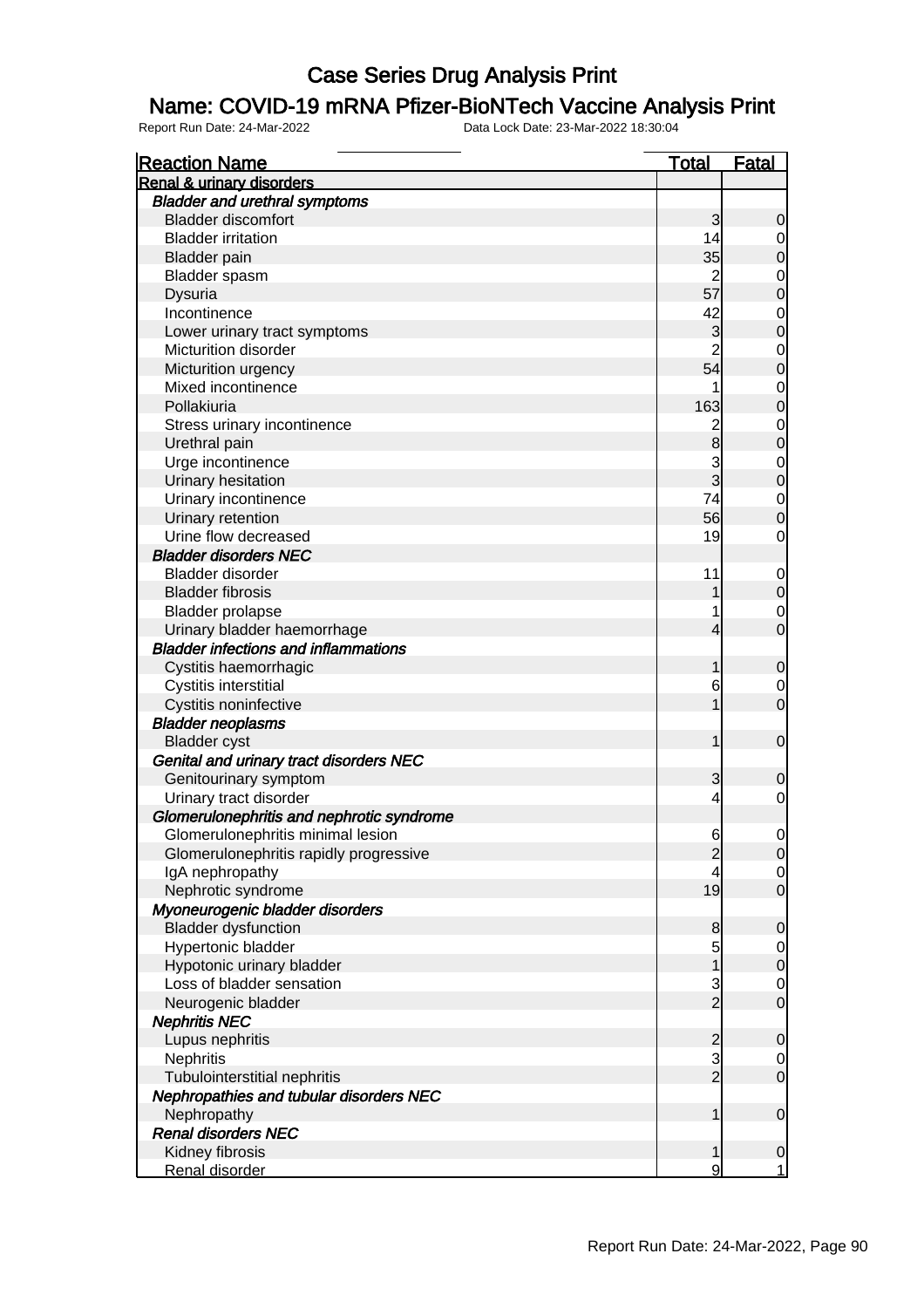### Name: COVID-19 mRNA Pfizer-BioNTech Vaccine Analysis Print

| <b>Reaction Name</b>                                            | <b>Total</b>   | <b>Fatal</b>                         |
|-----------------------------------------------------------------|----------------|--------------------------------------|
| Renal & urinary disorders mal & urinary disorders cont'd        |                |                                      |
| Renal haemorrhage                                               | 1              | $\mathbf 0$                          |
| Renal mass                                                      |                | 0                                    |
| <b>Renal failure and impairment</b>                             |                |                                      |
| Acute kidney injury                                             | 57             |                                      |
| Anuria                                                          | 3              | $\mathbf 0$                          |
| Chronic kidney disease                                          | 6              | $\mathbf 0$                          |
| Oliguria                                                        | 1              | $\mathbf 0$                          |
| Renal failure                                                   | 25             | 1                                    |
| Renal impairment                                                | 34             | $\mathbf 0$                          |
| Renal injury                                                    | 2              | $\overline{0}$                       |
| Renal failure complications                                     |                |                                      |
| Azotaemia                                                       | 1              | $\mathbf 0$                          |
| <b>Renal lithiasis</b>                                          |                |                                      |
| Nephrolithiasis                                                 | 12             | 0                                    |
| <b>Renal neoplasms</b>                                          |                |                                      |
| Renal cyst                                                      | 1              | 0                                    |
| Renal obstructive disorders                                     |                |                                      |
| Hydronephrosis                                                  | $\overline{2}$ | 0                                    |
| Renal structural abnormalities and trauma                       |                |                                      |
| Kidney enlargement                                              | 1              | $\mathbf 0$                          |
| Kidney small                                                    | $\overline{2}$ | $\overline{0}$                       |
| Renal vascular and ischaemic conditions                         |                |                                      |
| Renal aneurysm                                                  | 1              | $\mathbf 0$                          |
| Renal infarct                                                   | 4              | $\mathbf 0$                          |
| Renal tubular necrosis                                          | $\overline{2}$ | $\mathbf 0$                          |
| Renal vasculitis                                                |                | 1                                    |
| Structural and obstructive urethral disorders (excl congenital) |                |                                      |
| Urethral stenosis                                               | 1              | $\mathbf 0$                          |
| <b>Ureteric disorders NEC</b>                                   |                |                                      |
| Ureteric stenosis                                               | 1              | $\mathbf 0$                          |
| <b>Urinary abnormalities</b>                                    |                |                                      |
| Albuminuria                                                     |                | $\mathbf 0$                          |
| Chromaturia                                                     | 69             | $\boldsymbol{0}$                     |
| Haematuria                                                      | 52             | $\mathbf{0}$                         |
| Ketonuria                                                       | $\mathbf{1}$   | $\overline{0}$                       |
| Myoglobinuria                                                   | $\mathbf{1}$   | $\Omega$                             |
| Proteinuria                                                     | 13             | $\overline{0}$                       |
| Urine abnormality                                               | 12             |                                      |
| Urine odour abnormal                                            | 10             | $\begin{matrix} 0 \\ 0 \end{matrix}$ |
| Urinary tract lithiasis (excl renal)                            |                |                                      |
| Calculus bladder                                                | 1              | $\mathbf 0$                          |
| Calculus urinary                                                |                | $\mathbf 0$                          |
| Urinary tract signs and symptoms NEC                            |                |                                      |
| Costovertebral angle tenderness                                 | 1              | $\mathbf 0$                          |
| Cystitis-like symptom                                           | 1              | $\boldsymbol{0}$                     |
| Haemorrhage urinary tract                                       | 30             | 1                                    |
| Nocturia                                                        | 3              | $\pmb{0}$                            |
| Polyuria                                                        | 9              |                                      |
| Renal colic                                                     | $\overline{5}$ | $\begin{matrix} 0 \\ 0 \end{matrix}$ |
| Renal pain                                                      | 362            |                                      |
| Urinary tract discomfort                                        | $\mathbf{2}$   | $\begin{matrix} 0 \\ 0 \end{matrix}$ |
| Urinary tract pain                                              | 6              |                                      |
| Renal & urinary disorders SOC TOTAL                             | 1381           | $\frac{0}{8}$                        |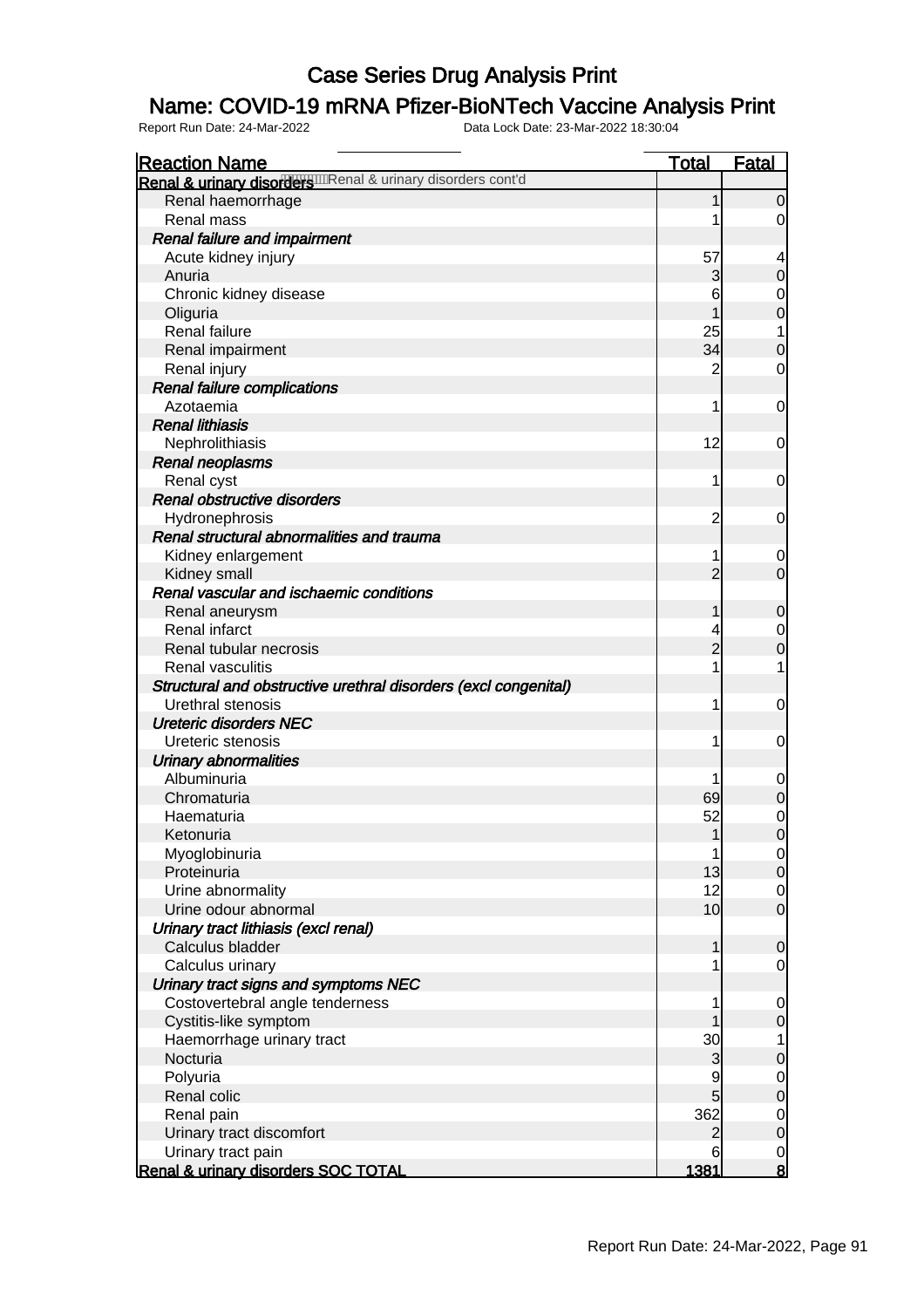#### Name: COVID-19 mRNA Pfizer-BioNTech Vaccine Analysis Print

| <b>Reaction Name</b>                                       | <b>Total</b>   | <b>Fatal</b>   |
|------------------------------------------------------------|----------------|----------------|
| Reproductive & breast disorders                            |                |                |
| Benign and malignant breast neoplasms                      |                |                |
| <b>Breast cyst</b>                                         | 17             | 0              |
| <b>Breast disorders NEC</b>                                |                |                |
| <b>Breast atrophy</b>                                      |                | 0              |
| <b>Breast disorder</b>                                     | 4              | 0              |
| Breast enlargement                                         | 31             | 0              |
| <b>Breast mass</b>                                         | 150            | $\mathbf 0$    |
| Fibrocystic breast disease                                 |                | 0              |
| Gynaecomastia                                              |                | $\mathbf 0$    |
| Mastoptosis                                                |                | 0              |
| Nipple disorder                                            | 1              | 0              |
| <b>Breast infections and inflammations</b>                 |                |                |
| <b>Breast inflammation</b>                                 | 6              | 0              |
| Nipple inflammation                                        | 3              | 0              |
| <b>Breast signs and symptoms</b>                           |                |                |
| Breast discharge                                           | 5              | 0              |
| <b>Breast discomfort</b>                                   | 15             | 0              |
| Breast engorgement                                         | 11             | 0              |
| Breast haematoma                                           |                | 0              |
| Breast oedema                                              | 9              | 0              |
| <b>Breast pain</b>                                         | 870            | 0              |
| <b>Breast swelling</b>                                     | 195            | 0              |
| <b>Breast tenderness</b>                                   | 106            |                |
|                                                            | 47             | 0              |
| Nipple pain                                                | 4              |                |
| Nipple swelling<br>Cervix disorders NEC                    |                | 0              |
|                                                            |                |                |
| Cervical dysplasia<br>Cervix disorder                      | $\overline{c}$ | $\mathbf 0$    |
|                                                            |                | 0              |
| Cervix haemorrhage uterine                                 | 5<br>5         | 0              |
| Ectropion of cervix<br>Cervix infections and inflammations |                | $\mathbf 0$    |
| Cervix inflammation                                        | 1              |                |
|                                                            |                | $\mathbf 0$    |
| Cervix neoplasms                                           |                |                |
| Cervical polyp                                             | 1              | $\mathbf 0$    |
| Erection and ejaculation conditions and disorders          |                |                |
| Ejaculation disorder                                       | 3<br>3         | $\overline{0}$ |
| Ejaculation failure                                        |                | $\overline{0}$ |
| Erectile dysfunction                                       | 76             | 0              |
| <b>Erection increased</b>                                  | 4              | $\mathbf 0$    |
| Organic erectile dysfunction                               | 14             | 0              |
| Painful ejaculation                                        | 1              | $\mathbf 0$    |
| Spontaneous ejaculation                                    | $\overline{c}$ | $\mathbf 0$    |
| Spontaneous penile erection                                | $\overline{2}$ | 0              |
| Fallopian tube and ovary infections and inflammations      |                |                |
| Noninfective oophoritis                                    | 6              | $\mathbf 0$    |
| <b>Lactation disorders</b>                                 |                |                |
| <b>Breast milk discolouration</b>                          | 4              | $\overline{0}$ |
| Breast milk odour abnormal                                 | $\overline{2}$ | 0              |
| Galactorrhoea                                              | 5              | $\mathbf 0$    |
| Galactostasis                                              |                | 0              |
| Lactation disorder                                         | 10             | $\overline{0}$ |
| Lactation puerperal increased                              | 6              | $\mathbf 0$    |
| <b>Suppressed lactation</b>                                | 49             | $\overline{0}$ |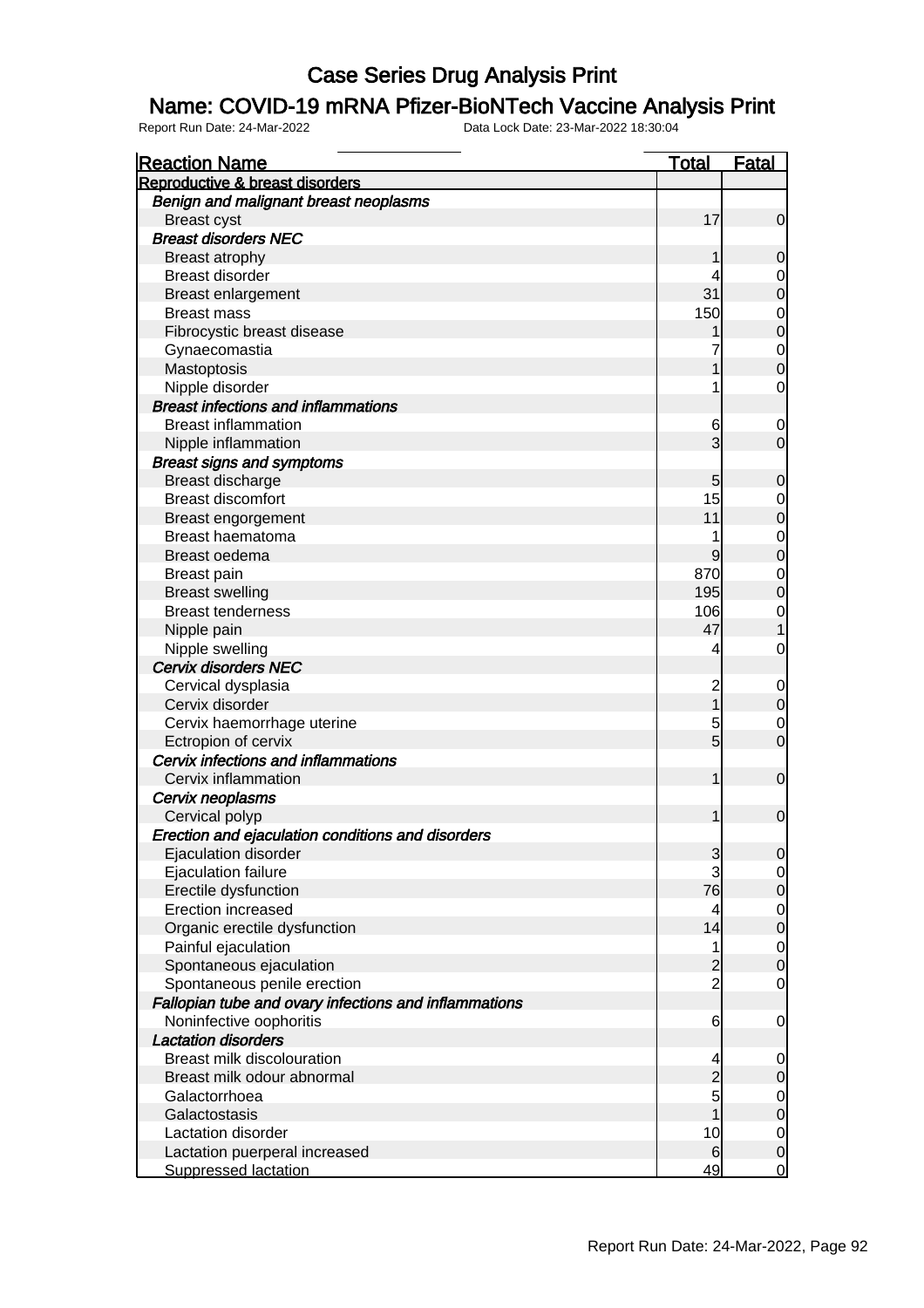### Name: COVID-19 mRNA Pfizer-BioNTech Vaccine Analysis Print

| Reproductive & breas wiser with eproductive & breast disorders cont'd<br><b>Menopausal effects NEC</b><br>Artificial menopause<br>1<br>Menopausal disorder<br>1<br>47<br>Menopausal symptoms<br>Menopause delayed<br>1<br>24<br>Premature menopause<br>Menopausal effects on the genitourinary tract<br>Atrophic vulvovaginitis<br>2<br>116<br>Postmenopausal haemorrhage<br><b>Menstruation and uterine bleeding NEC</b><br>Abnormal uterine bleeding<br>8<br>3<br>Abnormal withdrawal bleeding<br><b>Bleeding anovulatory</b><br>Dysmenorrhoea<br>3319<br>Intermenstrual bleeding<br>1311<br>Menstrual discomfort<br>36<br>2290<br>Menstrual disorder<br>4043<br>Menstruation irregular<br>Premenstrual dysphoric disorder<br>14<br>Premenstrual headache<br>13<br>Premenstrual pain<br>150<br>140<br>Premenstrual syndrome<br>Retrograde menstruation<br>16<br>Withdrawal bleed<br>Menstruation with decreased bleeding<br>719<br>Amenorrhoea<br>753<br>Hypomenorrhoea<br>Menstruation delayed<br>5725<br>Oligomenorrhoea<br>233<br><b>Menstruation with increased bleeding</b> | <b>Reaction Name</b> | <u>Total</u> | <b>Fatal</b>                         |
|------------------------------------------------------------------------------------------------------------------------------------------------------------------------------------------------------------------------------------------------------------------------------------------------------------------------------------------------------------------------------------------------------------------------------------------------------------------------------------------------------------------------------------------------------------------------------------------------------------------------------------------------------------------------------------------------------------------------------------------------------------------------------------------------------------------------------------------------------------------------------------------------------------------------------------------------------------------------------------------------------------------------------------------------------------------------------------|----------------------|--------------|--------------------------------------|
|                                                                                                                                                                                                                                                                                                                                                                                                                                                                                                                                                                                                                                                                                                                                                                                                                                                                                                                                                                                                                                                                                    |                      |              |                                      |
|                                                                                                                                                                                                                                                                                                                                                                                                                                                                                                                                                                                                                                                                                                                                                                                                                                                                                                                                                                                                                                                                                    |                      |              |                                      |
|                                                                                                                                                                                                                                                                                                                                                                                                                                                                                                                                                                                                                                                                                                                                                                                                                                                                                                                                                                                                                                                                                    |                      |              |                                      |
|                                                                                                                                                                                                                                                                                                                                                                                                                                                                                                                                                                                                                                                                                                                                                                                                                                                                                                                                                                                                                                                                                    |                      |              | $\begin{matrix} 0 \\ 0 \end{matrix}$ |
|                                                                                                                                                                                                                                                                                                                                                                                                                                                                                                                                                                                                                                                                                                                                                                                                                                                                                                                                                                                                                                                                                    |                      |              |                                      |
|                                                                                                                                                                                                                                                                                                                                                                                                                                                                                                                                                                                                                                                                                                                                                                                                                                                                                                                                                                                                                                                                                    |                      |              | $\begin{matrix} 0 \\ 0 \end{matrix}$ |
|                                                                                                                                                                                                                                                                                                                                                                                                                                                                                                                                                                                                                                                                                                                                                                                                                                                                                                                                                                                                                                                                                    |                      |              | $\mathbf 0$                          |
|                                                                                                                                                                                                                                                                                                                                                                                                                                                                                                                                                                                                                                                                                                                                                                                                                                                                                                                                                                                                                                                                                    |                      |              |                                      |
|                                                                                                                                                                                                                                                                                                                                                                                                                                                                                                                                                                                                                                                                                                                                                                                                                                                                                                                                                                                                                                                                                    |                      |              | $\mathbf 0$                          |
|                                                                                                                                                                                                                                                                                                                                                                                                                                                                                                                                                                                                                                                                                                                                                                                                                                                                                                                                                                                                                                                                                    |                      |              | $\overline{0}$                       |
|                                                                                                                                                                                                                                                                                                                                                                                                                                                                                                                                                                                                                                                                                                                                                                                                                                                                                                                                                                                                                                                                                    |                      |              |                                      |
|                                                                                                                                                                                                                                                                                                                                                                                                                                                                                                                                                                                                                                                                                                                                                                                                                                                                                                                                                                                                                                                                                    |                      |              | $\mathbf 0$                          |
|                                                                                                                                                                                                                                                                                                                                                                                                                                                                                                                                                                                                                                                                                                                                                                                                                                                                                                                                                                                                                                                                                    |                      |              |                                      |
|                                                                                                                                                                                                                                                                                                                                                                                                                                                                                                                                                                                                                                                                                                                                                                                                                                                                                                                                                                                                                                                                                    |                      |              | $\begin{matrix}0\\0\end{matrix}$     |
|                                                                                                                                                                                                                                                                                                                                                                                                                                                                                                                                                                                                                                                                                                                                                                                                                                                                                                                                                                                                                                                                                    |                      |              |                                      |
|                                                                                                                                                                                                                                                                                                                                                                                                                                                                                                                                                                                                                                                                                                                                                                                                                                                                                                                                                                                                                                                                                    |                      |              | $\begin{matrix}0\\0\end{matrix}$     |
|                                                                                                                                                                                                                                                                                                                                                                                                                                                                                                                                                                                                                                                                                                                                                                                                                                                                                                                                                                                                                                                                                    |                      |              |                                      |
|                                                                                                                                                                                                                                                                                                                                                                                                                                                                                                                                                                                                                                                                                                                                                                                                                                                                                                                                                                                                                                                                                    |                      |              | $\begin{matrix}0\\0\end{matrix}$     |
|                                                                                                                                                                                                                                                                                                                                                                                                                                                                                                                                                                                                                                                                                                                                                                                                                                                                                                                                                                                                                                                                                    |                      |              |                                      |
|                                                                                                                                                                                                                                                                                                                                                                                                                                                                                                                                                                                                                                                                                                                                                                                                                                                                                                                                                                                                                                                                                    |                      |              | $\begin{matrix}0\\0\end{matrix}$     |
|                                                                                                                                                                                                                                                                                                                                                                                                                                                                                                                                                                                                                                                                                                                                                                                                                                                                                                                                                                                                                                                                                    |                      |              |                                      |
|                                                                                                                                                                                                                                                                                                                                                                                                                                                                                                                                                                                                                                                                                                                                                                                                                                                                                                                                                                                                                                                                                    |                      |              | $\begin{matrix}0\\0\end{matrix}$     |
|                                                                                                                                                                                                                                                                                                                                                                                                                                                                                                                                                                                                                                                                                                                                                                                                                                                                                                                                                                                                                                                                                    |                      |              |                                      |
|                                                                                                                                                                                                                                                                                                                                                                                                                                                                                                                                                                                                                                                                                                                                                                                                                                                                                                                                                                                                                                                                                    |                      |              | $\begin{matrix}0\\0\end{matrix}$     |
|                                                                                                                                                                                                                                                                                                                                                                                                                                                                                                                                                                                                                                                                                                                                                                                                                                                                                                                                                                                                                                                                                    |                      |              |                                      |
|                                                                                                                                                                                                                                                                                                                                                                                                                                                                                                                                                                                                                                                                                                                                                                                                                                                                                                                                                                                                                                                                                    |                      |              | $\mathbf 0$                          |
|                                                                                                                                                                                                                                                                                                                                                                                                                                                                                                                                                                                                                                                                                                                                                                                                                                                                                                                                                                                                                                                                                    |                      |              |                                      |
|                                                                                                                                                                                                                                                                                                                                                                                                                                                                                                                                                                                                                                                                                                                                                                                                                                                                                                                                                                                                                                                                                    |                      |              | $0\atop 0$                           |
|                                                                                                                                                                                                                                                                                                                                                                                                                                                                                                                                                                                                                                                                                                                                                                                                                                                                                                                                                                                                                                                                                    |                      |              |                                      |
|                                                                                                                                                                                                                                                                                                                                                                                                                                                                                                                                                                                                                                                                                                                                                                                                                                                                                                                                                                                                                                                                                    |                      |              | $\begin{matrix} 0 \\ 0 \end{matrix}$ |
|                                                                                                                                                                                                                                                                                                                                                                                                                                                                                                                                                                                                                                                                                                                                                                                                                                                                                                                                                                                                                                                                                    |                      |              |                                      |
|                                                                                                                                                                                                                                                                                                                                                                                                                                                                                                                                                                                                                                                                                                                                                                                                                                                                                                                                                                                                                                                                                    |                      |              |                                      |
| Heavy menstrual bleeding<br>6330                                                                                                                                                                                                                                                                                                                                                                                                                                                                                                                                                                                                                                                                                                                                                                                                                                                                                                                                                                                                                                                   |                      |              | $\mathbf 0$                          |
| 21<br>Menometrorrhagia                                                                                                                                                                                                                                                                                                                                                                                                                                                                                                                                                                                                                                                                                                                                                                                                                                                                                                                                                                                                                                                             |                      |              | $\begin{matrix} 0 \\ 0 \end{matrix}$ |
| 1040<br>Polymenorrhoea                                                                                                                                                                                                                                                                                                                                                                                                                                                                                                                                                                                                                                                                                                                                                                                                                                                                                                                                                                                                                                                             |                      |              |                                      |
| Ovarian and fallopian tube cysts and neoplasms                                                                                                                                                                                                                                                                                                                                                                                                                                                                                                                                                                                                                                                                                                                                                                                                                                                                                                                                                                                                                                     |                      |              |                                      |
| $\overline{3}$<br>Haemorrhagic ovarian cyst                                                                                                                                                                                                                                                                                                                                                                                                                                                                                                                                                                                                                                                                                                                                                                                                                                                                                                                                                                                                                                        |                      |              | $\mathbf 0$                          |
| 32<br>Ovarian cyst                                                                                                                                                                                                                                                                                                                                                                                                                                                                                                                                                                                                                                                                                                                                                                                                                                                                                                                                                                                                                                                                 |                      |              | $\Omega$                             |
| Ovarian cyst ruptured<br>$\overline{2}$                                                                                                                                                                                                                                                                                                                                                                                                                                                                                                                                                                                                                                                                                                                                                                                                                                                                                                                                                                                                                                            |                      |              | $\overline{0}$                       |
| 51<br>Polycystic ovaries                                                                                                                                                                                                                                                                                                                                                                                                                                                                                                                                                                                                                                                                                                                                                                                                                                                                                                                                                                                                                                                           |                      |              | $\overline{O}$                       |
| Ovarian and fallopian tube disorders NEC                                                                                                                                                                                                                                                                                                                                                                                                                                                                                                                                                                                                                                                                                                                                                                                                                                                                                                                                                                                                                                           |                      |              |                                      |
| Adnexal torsion<br>1                                                                                                                                                                                                                                                                                                                                                                                                                                                                                                                                                                                                                                                                                                                                                                                                                                                                                                                                                                                                                                                               |                      |              | $\overline{0}$                       |
| $\overline{c}$<br>Hydrosalpinx                                                                                                                                                                                                                                                                                                                                                                                                                                                                                                                                                                                                                                                                                                                                                                                                                                                                                                                                                                                                                                                     |                      |              | $\overline{0}$                       |
| 1<br>Ovarian enlargement                                                                                                                                                                                                                                                                                                                                                                                                                                                                                                                                                                                                                                                                                                                                                                                                                                                                                                                                                                                                                                                           |                      |              |                                      |
| Ovarian failure<br>1                                                                                                                                                                                                                                                                                                                                                                                                                                                                                                                                                                                                                                                                                                                                                                                                                                                                                                                                                                                                                                                               |                      |              | $0$<br>0                             |
| Ovarian haemorrhage<br>8                                                                                                                                                                                                                                                                                                                                                                                                                                                                                                                                                                                                                                                                                                                                                                                                                                                                                                                                                                                                                                                           |                      |              |                                      |
| 1<br>Ovarian hyperstimulation syndrome                                                                                                                                                                                                                                                                                                                                                                                                                                                                                                                                                                                                                                                                                                                                                                                                                                                                                                                                                                                                                                             |                      |              | $\begin{matrix} 0 \\ 0 \end{matrix}$ |
| $\overline{2}$<br>Ovarian mass                                                                                                                                                                                                                                                                                                                                                                                                                                                                                                                                                                                                                                                                                                                                                                                                                                                                                                                                                                                                                                                     |                      |              |                                      |
| $\overline{1}$<br>Ovarian necrosis                                                                                                                                                                                                                                                                                                                                                                                                                                                                                                                                                                                                                                                                                                                                                                                                                                                                                                                                                                                                                                                 |                      |              | $\begin{matrix} 0 \\ 0 \end{matrix}$ |
| Ovulation disorder                                                                                                                                                                                                                                                                                                                                                                                                                                                                                                                                                                                                                                                                                                                                                                                                                                                                                                                                                                                                                                                                 |                      |              |                                      |
| 84<br>Ovulation pain                                                                                                                                                                                                                                                                                                                                                                                                                                                                                                                                                                                                                                                                                                                                                                                                                                                                                                                                                                                                                                                               |                      |              | $\begin{matrix} 0 \\ 0 \end{matrix}$ |
| Premature ovulation<br>4                                                                                                                                                                                                                                                                                                                                                                                                                                                                                                                                                                                                                                                                                                                                                                                                                                                                                                                                                                                                                                                           |                      |              |                                      |
| 1<br>Superovulation                                                                                                                                                                                                                                                                                                                                                                                                                                                                                                                                                                                                                                                                                                                                                                                                                                                                                                                                                                                                                                                                |                      |              | $\begin{matrix} 0 \\ 0 \end{matrix}$ |
| Pelvic prolapse conditions                                                                                                                                                                                                                                                                                                                                                                                                                                                                                                                                                                                                                                                                                                                                                                                                                                                                                                                                                                                                                                                         |                      |              |                                      |
| Vaginal prolapse<br>1                                                                                                                                                                                                                                                                                                                                                                                                                                                                                                                                                                                                                                                                                                                                                                                                                                                                                                                                                                                                                                                              |                      |              | $\mathbf 0$                          |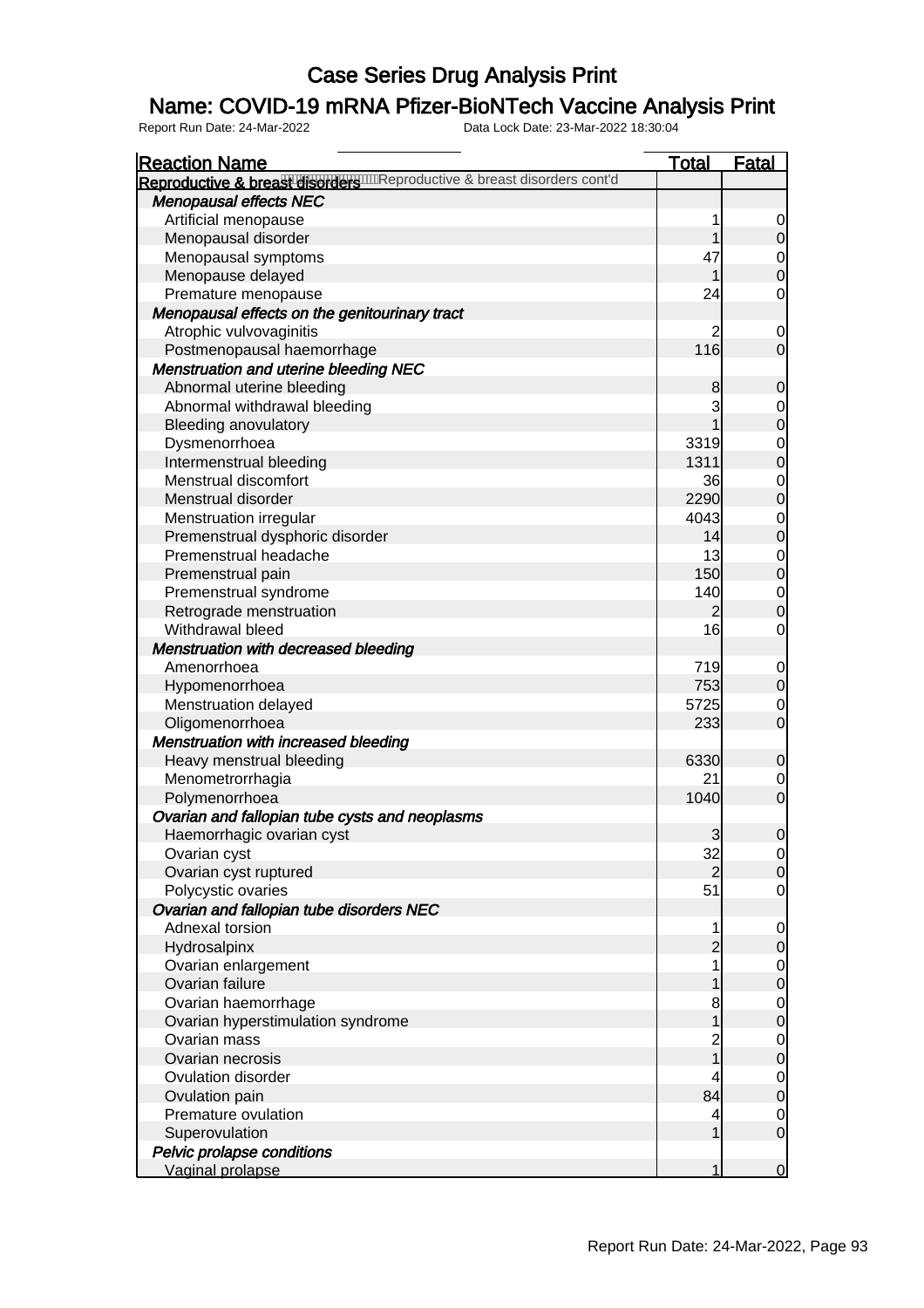### Name: COVID-19 mRNA Pfizer-BioNTech Vaccine Analysis Print

| <b>Reaction Name</b>                                                | <b>Total</b>   | <b>Fatal</b>                         |
|---------------------------------------------------------------------|----------------|--------------------------------------|
| Reproductive & breas Wischow Reproductive & breast disorders cont'd |                |                                      |
| Pelvis and broad ligament disorders NEC                             |                |                                      |
| Adnexa uteri mass                                                   | 1              | $\overline{0}$                       |
| Adnexa uteri pain                                                   | 70             | $\overline{0}$                       |
| Pelvic congestion                                                   |                | $\overline{0}$                       |
| Pelvic floor muscle weakness                                        |                | $\overline{0}$                       |
| Pelvic haemorrhage                                                  | 22             | $\overline{0}$                       |
| Penile and scrotal infections and inflammations                     |                |                                      |
| Balanoposthitis                                                     | 5              | $\mathbf 0$                          |
| Penile disorders NEC (excl erection and ejaculation)                |                |                                      |
| Foreskin oedema                                                     |                | $\mathbf 0$                          |
| Penile blister                                                      |                |                                      |
| Penile discharge                                                    |                | $0$ 0                                |
| Penile discomfort                                                   |                |                                      |
| Penile erythema                                                     |                | $\begin{matrix}0\\0\end{matrix}$     |
| Penile haemorrhage                                                  | 3              |                                      |
| Penile oedema                                                       |                | $\begin{matrix}0\\0\end{matrix}$     |
| Penile pain                                                         |                |                                      |
| Penile rash                                                         |                | $\begin{matrix} 0 \\ 0 \end{matrix}$ |
| Penile size reduced                                                 |                |                                      |
| Penile swelling                                                     | 6              | $\begin{matrix} 0 \\ 0 \end{matrix}$ |
| Penis disorder                                                      | 12             | $\mathbf 0$                          |
| Prostate and seminal vesicles infections and inflammations          |                |                                      |
| <b>Prostatitis</b>                                                  | 5              | $\mathbf 0$                          |
| Prostatic neoplasms and hypertrophy                                 |                |                                      |
| Benign prostatic hyperplasia                                        | $\overline{c}$ | $\mathbf 0$                          |
| Prostatic signs, symptoms and disorders NEC                         |                |                                      |
| Prostatic pain                                                      |                | $\mathbf 0$                          |
| Prostatomegaly                                                      | 3              | $\overline{O}$                       |
| Reproductive tract disorders NEC (excl neoplasms)                   |                |                                      |
| Genital erosion                                                     | 1              | $\mathbf 0$                          |
| Genital haemorrhage                                                 | 25             |                                      |
| Genital hypoaesthesia                                               | $\overline{c}$ | $\begin{matrix} 0 \\ 0 \end{matrix}$ |
| <b>Genital lesion</b>                                               | $\overline{c}$ |                                      |
| Genital paraesthesia                                                |                | $\begin{matrix}0\\0\end{matrix}$     |
| Genital ulceration                                                  | 8              | $\overline{0}$                       |
| Perineal ulceration                                                 | 1              | $\overline{0}$                       |
| Reproductive tract infections and inflammations NEC                 |                |                                      |
| Genital tract inflammation                                          | 1              | $\overline{0}$                       |
| Reproductive tract signs and symptoms NEC                           |                |                                      |
| Genital burning sensation                                           | 3              | $\overline{0}$                       |
| Genital discolouration                                              |                |                                      |
| Genital erythema                                                    |                | $\begin{matrix} 0 \\ 0 \end{matrix}$ |
| Genital pain                                                        |                |                                      |
| Genital rash                                                        | 6              | $\begin{matrix} 0 \\ 0 \end{matrix}$ |
| <b>Genital swelling</b>                                             | 5              |                                      |
| Pelvic discomfort                                                   | 6              | $\begin{matrix} 0 \\ 0 \end{matrix}$ |
| Pelvic pain                                                         | 129            |                                      |
| Perineal pain                                                       | 3              | $\begin{matrix} 0 \\ 0 \end{matrix}$ |
| Perineal rash                                                       |                | $\overline{0}$                       |
| Pruritus genital                                                    | 7              | $\overline{0}$                       |
| <b>Scrotal disorders NEC</b>                                        |                |                                      |
| Acquired hydrocele                                                  | 1              | $\overline{0}$                       |
| Scrotal angiokeratoma                                               | 1              | $\overline{0}$                       |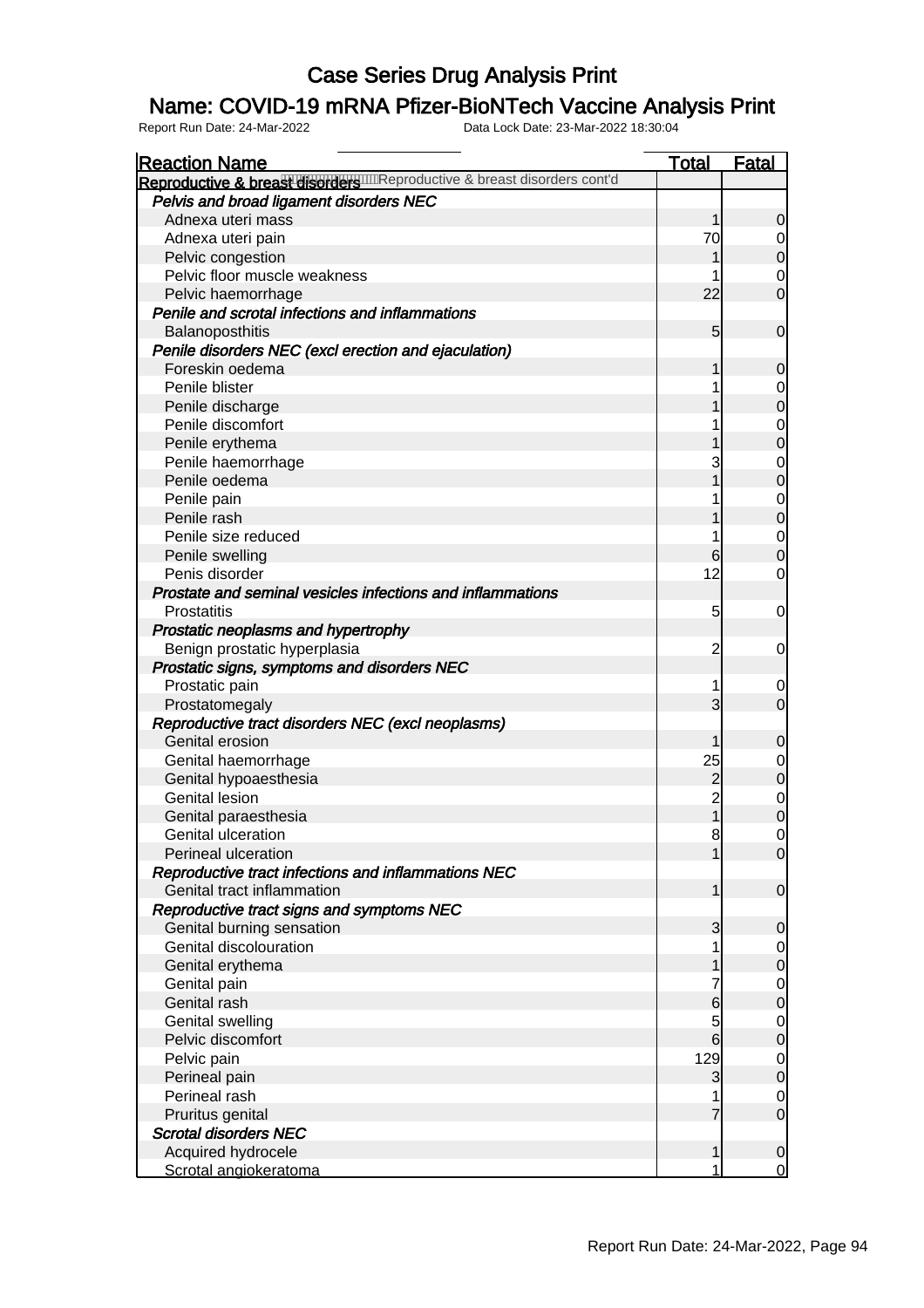### Name: COVID-19 mRNA Pfizer-BioNTech Vaccine Analysis Print

| <b>Reaction Name</b>                                                       | <b>Total</b>   | <b>Fatal</b>                         |
|----------------------------------------------------------------------------|----------------|--------------------------------------|
| Reproductive & breast disorders with eproductive & breast disorders cont'd |                |                                      |
| Scrotal discomfort                                                         | 1              | $\mathbf 0$                          |
| Scrotal erythema                                                           |                | 0                                    |
| Scrotal exfoliation                                                        | $\frac{2}{2}$  | $\mathbf 0$                          |
| Scrotal pain                                                               | 22             | $\mathbf 0$                          |
| Scrotal swelling                                                           | 6              | $\overline{0}$                       |
| Scrotum erosion                                                            |                | $\mathbf 0$                          |
| Varicocele                                                                 | $\overline{2}$ | $\overline{0}$                       |
| Sexual function and fertility disorders NEC                                |                |                                      |
| Dyspareunia                                                                | 7              | $\mathbf 0$                          |
| Infertility                                                                | 16             | $\overline{0}$                       |
| Infertility female                                                         | 5              | $\overline{0}$                       |
| Sexual dysfunction                                                         | 10             | $\mathbf 0$                          |
| Spermatogenesis and semen disorders                                        |                |                                      |
| Aspermia                                                                   | 1              | $\overline{0}$                       |
| Haematospermia                                                             | 8              | $\mathbf 0$                          |
| Semen discolouration                                                       | 1              | $\mathbf 0$                          |
| <b>Testicular and epididymal disorders NEC</b>                             |                |                                      |
| Testicular atrophy                                                         | 1              | $\overline{0}$                       |
| Testicular disorder                                                        | 4              | $\overline{0}$                       |
| Testicular oedema                                                          |                |                                      |
| <b>Testicular pain</b>                                                     | 71             | $0$<br>0                             |
| <b>Testicular swelling</b>                                                 | 13             | $\mathbf 0$                          |
| <b>Testicular torsion</b>                                                  | 1              | $\overline{0}$                       |
| <b>Testis discomfort</b>                                                   | 3              | $\mathbf 0$                          |
| Testicular and epididymal neoplasms                                        |                |                                      |
| <b>Testicular cyst</b>                                                     | 1              | $\mathbf 0$                          |
| <b>Uterine disorders NEC</b>                                               |                |                                      |
|                                                                            | 11             |                                      |
| Adenomyosis<br><b>Endometrial thickening</b>                               | 4              | $\overline{0}$<br>$\mathbf 0$        |
| Endometriosis                                                              | 97             |                                      |
|                                                                            | 49             | $\mathbf 0$<br>$\overline{0}$        |
| Uterine haemorrhage                                                        | 19             | $\mathbf 0$                          |
| Uterine pain                                                               |                |                                      |
| Uterine infections and inflammations (excl cervix)<br>Uterine inflammation |                |                                      |
|                                                                            | 1              | $\mathbf 0$                          |
| Uterine neoplasms                                                          |                |                                      |
| Uterine polyp                                                              | 5              | $\overline{0}$                       |
| Uterine tone disorders                                                     |                |                                      |
| Uterine spasm                                                              | 40             | $\overline{0}$                       |
| Vaginal and vulval infections and inflammations                            |                |                                      |
| Vulvovaginal inflammation                                                  | $\overline{c}$ | $\overline{0}$                       |
| Vulvovaginal cysts and neoplasms                                           |                |                                      |
| Bartholin's cyst                                                           | $\frac{2}{7}$  | $\overline{0}$                       |
| Vaginal cyst                                                               |                | $\mathbf 0$                          |
| Vaginal polyp                                                              | 1              | $\begin{matrix} 0 \\ 0 \end{matrix}$ |
| Vulva cyst                                                                 |                |                                      |
| <b>Vulvovaginal disorders NEC</b>                                          |                |                                      |
| Vaginal haemorrhage                                                        | 1802           | $\mathbf 0$                          |
| Vaginal mucosal blistering                                                 | 1              | $\overline{0}$                       |
| Vaginal ulceration                                                         | 4              | $\overline{0}$                       |
| Vulval disorder                                                            | $\overline{c}$ | $\begin{matrix} 0 \\ 0 \end{matrix}$ |
| Vulval haemorrhage                                                         | 34             |                                      |
| Vulval ulceration                                                          | 8              | $\overline{0}$                       |
| <b>Vulvovaginal ulceration</b>                                             | 6              | $\overline{O}$                       |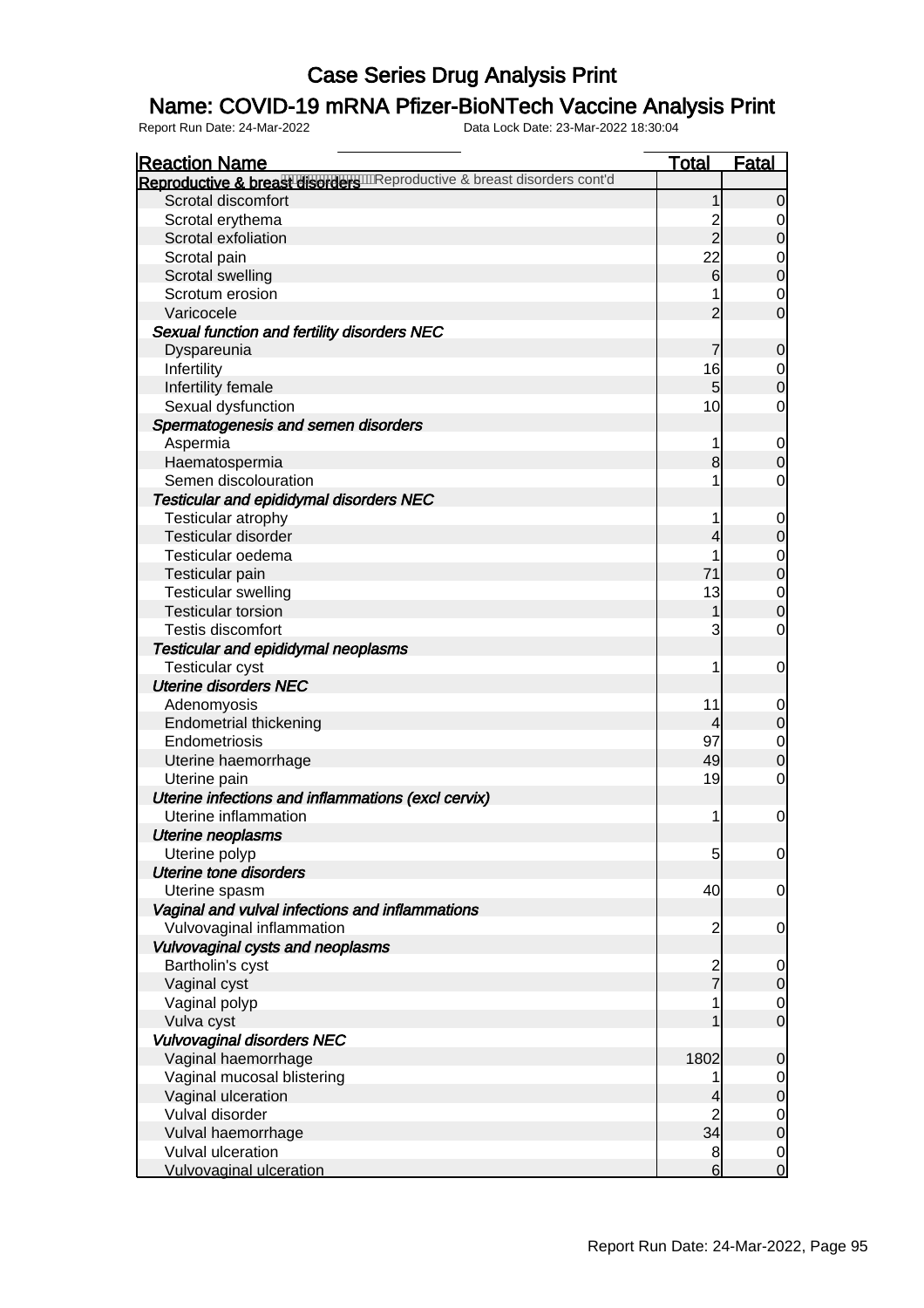### Name: COVID-19 mRNA Pfizer-BioNTech Vaccine Analysis Print

| <b>Reaction Name</b>                                                       | <b>Total</b> | Fatal |
|----------------------------------------------------------------------------|--------------|-------|
| Reproductive & breast disorders with eproductive & breast disorders cont'd |              |       |
| Vulvovaginal signs and symptoms                                            |              |       |
| Clitoral engorgement                                                       |              | 0     |
| Coital bleeding                                                            |              |       |
| Labia enlarged                                                             |              |       |
| Vaginal discharge                                                          | 88           |       |
| Vaginal lesion                                                             |              |       |
| Vaginal odour                                                              |              |       |
| Vaginal oedema                                                             |              |       |
| Vulval eczema                                                              |              |       |
| Vulval oedema                                                              |              |       |
| Vulvovaginal burning sensation                                             | 9            |       |
| Vulvovaginal discomfort                                                    |              | 0     |
| Vulvovaginal dryness                                                       | 5            |       |
| Vulvovaginal erythema                                                      | 3            | 0     |
| Vulvovaginal pain                                                          | 32           |       |
| Vulvovaginal pruritus                                                      | 11           |       |
| Vulvovaginal rash                                                          |              |       |
| Vulvovaginal swelling                                                      |              |       |
| Reproductive & breast disorders SOC TOTAL                                  | 31050        |       |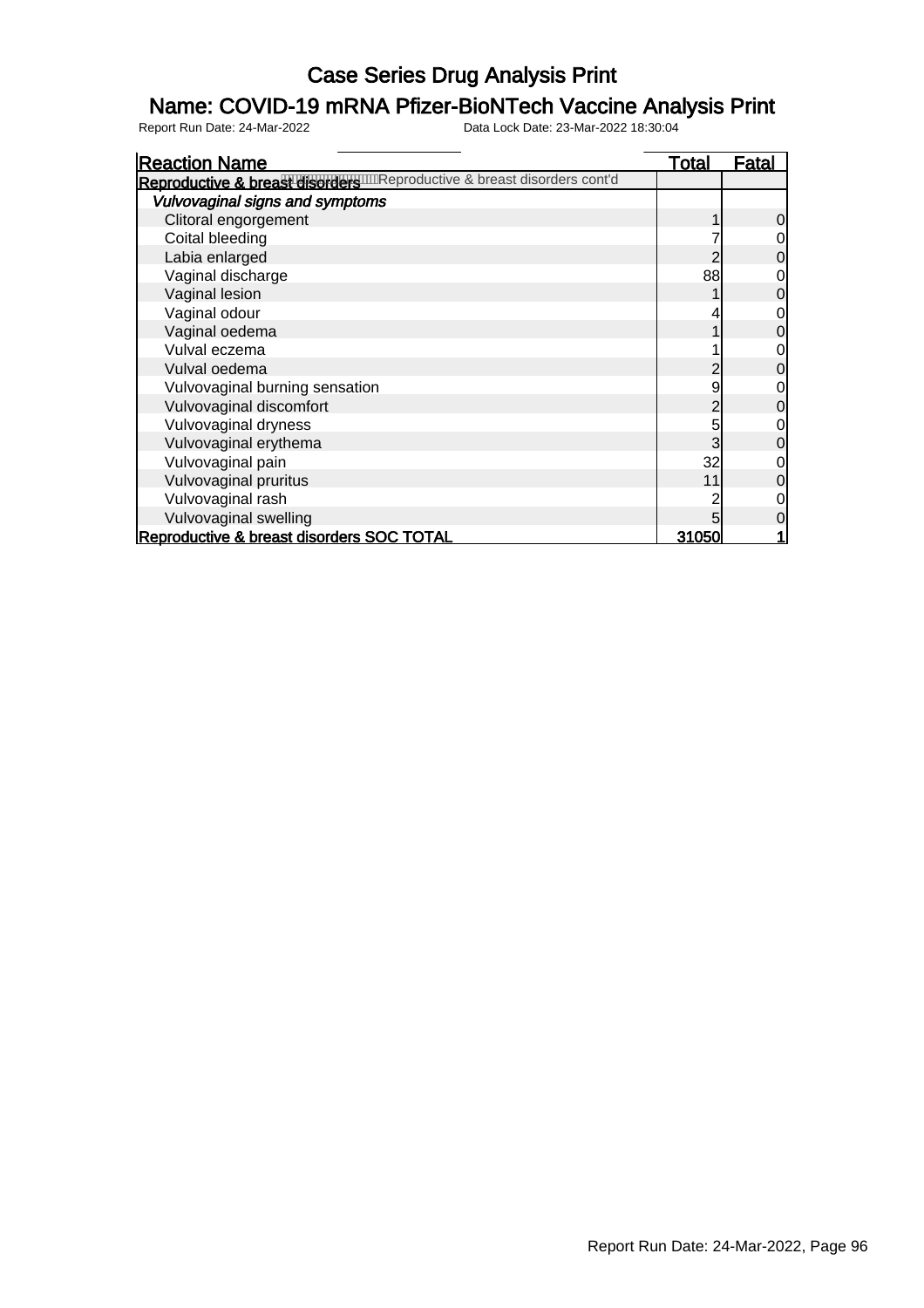#### Name: COVID-19 mRNA Pfizer-BioNTech Vaccine Analysis Print

| <b>Reaction Name</b>                                                          | <u>Total</u>   | <b>Fatal</b>                         |
|-------------------------------------------------------------------------------|----------------|--------------------------------------|
| <b>Respiratory disorders</b>                                                  |                |                                      |
| <b>Breathing abnormalities</b>                                                |                |                                      |
| Apnoea                                                                        | 7              | 0                                    |
| Apnoeic attack                                                                | 1              | $\mathbf 0$                          |
| Dyspnoea                                                                      | 6851           | 5                                    |
| Dyspnoea at rest                                                              | 11             | $\mathbf 0$                          |
| Dyspnoea exertional                                                           | 47             |                                      |
| Grunting                                                                      | 1              | $\mathbf 0$                          |
| Hyperventilation                                                              | 62             | $\overline{0}$                       |
| Hypopnoea                                                                     | 131            | $\mathbf 0$                          |
| Hypoventilation                                                               |                | $\overline{0}$                       |
| Irregular breathing                                                           | 28             |                                      |
| Mouth breathing                                                               | 7              | $\begin{matrix} 0 \\ 0 \end{matrix}$ |
| Nocturnal dyspnoea                                                            | $\overline{c}$ |                                      |
| Orthopnoea                                                                    | $\overline{3}$ | $\begin{matrix} 0 \\ 0 \end{matrix}$ |
| Respiration abnormal                                                          | 74             | $\mathbf 0$                          |
| Respiratory arrest                                                            | 21             | $\overline{0}$                       |
| Respiratory depression                                                        | 1              |                                      |
| <b>Respiratory distress</b>                                                   | 20             | $\begin{matrix} 0 \\ 0 \end{matrix}$ |
| Sleep apnoea syndrome                                                         | 15             | $\mathbf 0$                          |
| Tachypnoea                                                                    | 32             | $\overline{0}$                       |
| <b>Bronchial conditions NEC</b>                                               |                |                                      |
| <b>Bronchial secretion retention</b>                                          | 4              | 0                                    |
| <b>Bronchiectasis</b>                                                         | 16             | 0                                    |
| Bronchospasm and obstruction                                                  |                |                                      |
| Asthma                                                                        | 429            |                                      |
| Asthma late onset                                                             | 3              | $\mathbf{0}$<br>$\overline{0}$       |
| Bronchospasm                                                                  | 19             | $\mathbf 0$                          |
| Chronic obstructive pulmonary disease                                         | 28             | $\overline{1}$                       |
| Cough variant asthma                                                          | 7              |                                      |
| Obstructive airways disorder                                                  | 13             | $\mathbf 0$<br>$\overline{0}$        |
| Reversible airways obstruction                                                | 1              | $\mathbf 0$                          |
| Wheezing                                                                      | 479            | $\overline{0}$                       |
| Conditions associated with abnormal gas exchange                              |                |                                      |
| Asphyxia                                                                      | $\overline{c}$ | $\mathbf 0$                          |
|                                                                               | 1              | $\mathbf{0}$                         |
| Cyanosis central                                                              |                |                                      |
| Hyperoxia                                                                     | 35             | $\overline{0}$                       |
| Hypoxia                                                                       | 2              | $\frac{2}{0}$                        |
| Respiratory acidosis                                                          |                |                                      |
| Coughing and associated symptoms                                              |                |                                      |
| Allergic cough                                                                | 9              | 0                                    |
| Atopic cough                                                                  |                | $\mathbf 0$                          |
| Cough                                                                         | 2980           |                                      |
| Cough decreased                                                               | 2              | $\mathbf 0$                          |
| Haemoptysis                                                                   | 73             | $\mathbf 0$                          |
| Productive cough                                                              | 197            | $\mathbf 0$                          |
| Sputum discoloured                                                            | 11             | $\overline{0}$                       |
| Sputum increased                                                              | 4              | $\mathbf 0$                          |
| Diaphragmatic disorders                                                       |                |                                      |
| Acquired diaphragmatic eventration                                            | 1              | 0                                    |
| Diaphragm muscle weakness                                                     |                | 0                                    |
| Diaphragmatic disorder                                                        | 1              | 0                                    |
| Laryngeal and adjacent sites disorders NEC (excl infections and<br>neoplasms) |                |                                      |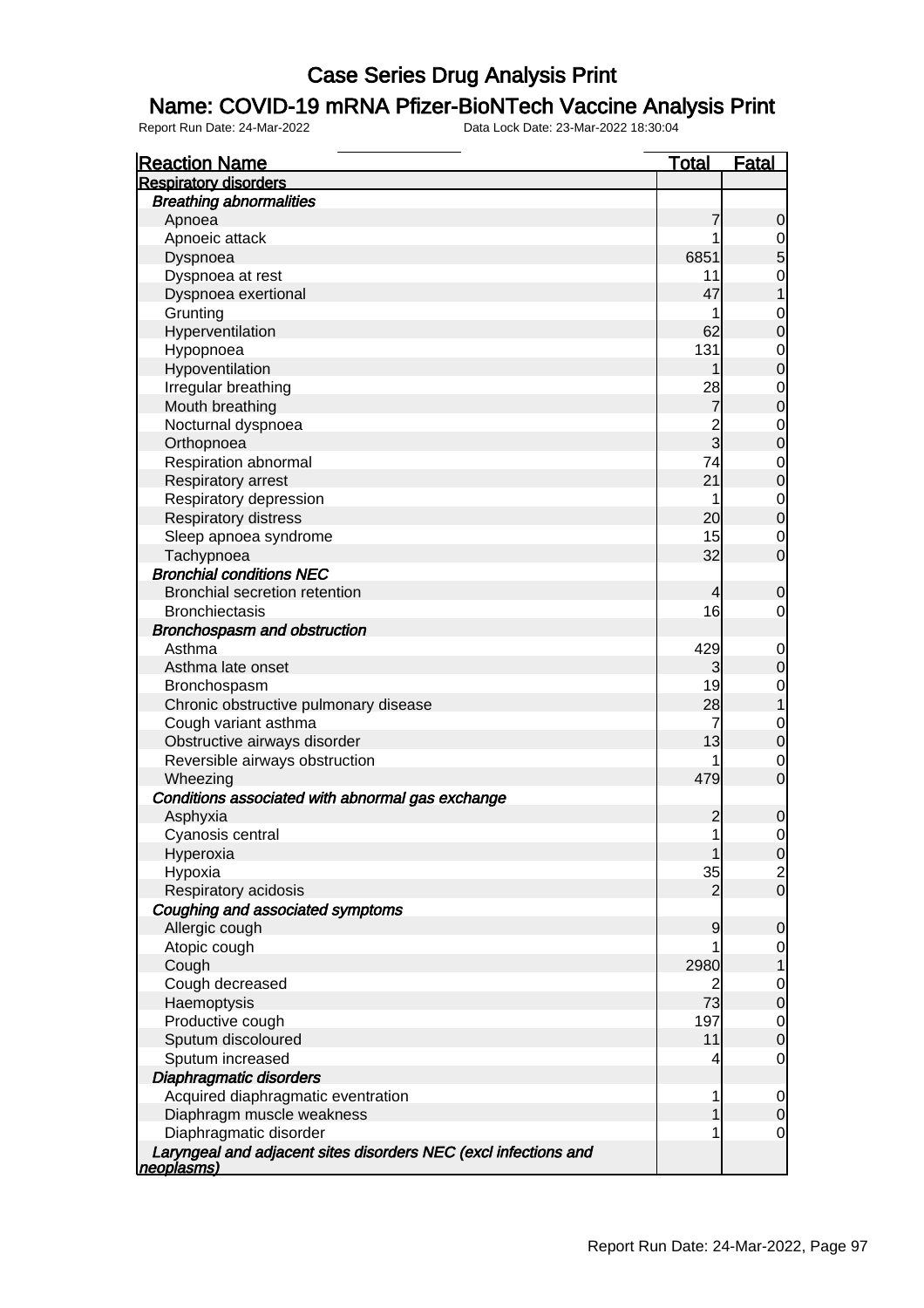### Name: COVID-19 mRNA Pfizer-BioNTech Vaccine Analysis Print

| <b>Reaction Name</b>                                            | <u>Total</u>   | <u>Fatal</u>   |
|-----------------------------------------------------------------|----------------|----------------|
| Respiratory disorders WWW Respiratory disorders cont'd          |                |                |
| Laryngeal disorder                                              | 1              | 0              |
| Reflux laryngitis                                               | 3              | $\overline{O}$ |
| Vocal cord disorder                                             |                | $\mathbf 0$    |
| Vocal cord dysfunction                                          | 3              | $\overline{0}$ |
| Laryngeal spasm, oedema and obstruction                         |                |                |
| Epiglottic oedema                                               |                | $\overline{0}$ |
| Laryngeal obstruction                                           |                | $\mathbf 0$    |
| Laryngeal oedema                                                | 4              | $\overline{0}$ |
| Laryngospasm                                                    | 3              | $\mathbf 0$    |
| Stridor                                                         | 28             | $\overline{O}$ |
| Lower respiratory tract inflammatory and immunologic conditions |                |                |
| <b>Alveolitis</b>                                               | 1              | $\overline{0}$ |
| Autoimmune lung disease                                         |                | $\mathbf 0$    |
| Hypersensitivity pneumonitis                                    |                | $\overline{0}$ |
| Lower respiratory tract inflammation                            |                | $\frac{0}{2}$  |
| Pneumonitis                                                     | 36             |                |
| Pulmonary sarcoidosis                                           | 3              | $\overline{0}$ |
| Lower respiratory tract signs and symptoms                      |                |                |
| <b>Hiccups</b>                                                  | 36             | $\overline{0}$ |
| Increased bronchial secretion                                   | 3              | $\overline{0}$ |
| Increased viscosity of bronchial secretion                      |                | $\mathbf 0$    |
| Lung hyperinflation                                             | $\overline{c}$ | $\overline{0}$ |
| Lung opacity                                                    | 4              | $\mathbf 0$    |
| Pleuritic pain                                                  | 27             | $\overline{0}$ |
| Pulmonary haemorrhage                                           |                | $\overline{O}$ |
| Pulmonary pain                                                  | 121            | $\overline{0}$ |
| Rales                                                           | 6              | $\mathbf 0$    |
| Respiratory fremitus                                            |                | $\overline{O}$ |
| <b>Mediastinal disorders</b>                                    |                |                |
| <b>Mediastinal mass</b>                                         |                | $\mathbf 0$    |
| Pulmonary hilum mass                                            |                | $\mathbf 0$    |
| Nasal congestion and inflammations                              |                |                |
| Nasal congestion                                                | 339            | $\mathbf 0$    |
| Nasal inflammation                                              | 5              | $\overline{0}$ |
| Rhinitis allergic                                               | 27             | $\overline{0}$ |
| <b>Nasal disorders NEC</b>                                      |                |                |
| Epistaxis                                                       | 1085           | $\overline{0}$ |
| Intranasal hypoaesthesia                                        | 2              | 0              |
| Intranasal paraesthesia                                         |                | $\overline{0}$ |
| Nasal crusting                                                  | $\overline{c}$ | $\overline{0}$ |
| Nasal disorder                                                  | 4              | $\mathbf 0$    |
| Nasal dryness                                                   | 36             | $\overline{0}$ |
| Nasal mucosal discolouration                                    |                | $\mathbf 0$    |
| Nasal odour                                                     | 6              | $\overline{0}$ |
| Nasal oedema                                                    | 8              | $\mathbf 0$    |
| Nasal polyps                                                    | $\overline{c}$ | $\overline{0}$ |
| Nasal pruritus                                                  | 13             | $\mathbf 0$    |
| Nasal ulcer                                                     | $\overline{2}$ | $\overline{0}$ |
| <b>Neonatal hypoxic conditions</b>                              |                |                |
| Dry lung syndrome                                               |                | $\overline{0}$ |
| Gasping syndrome                                                |                | 0              |
| Infantile apnoea                                                | $\overline{c}$ | $\overline{0}$ |
| Paranasal sinus disorders (excl infections and neoplasms)       |                |                |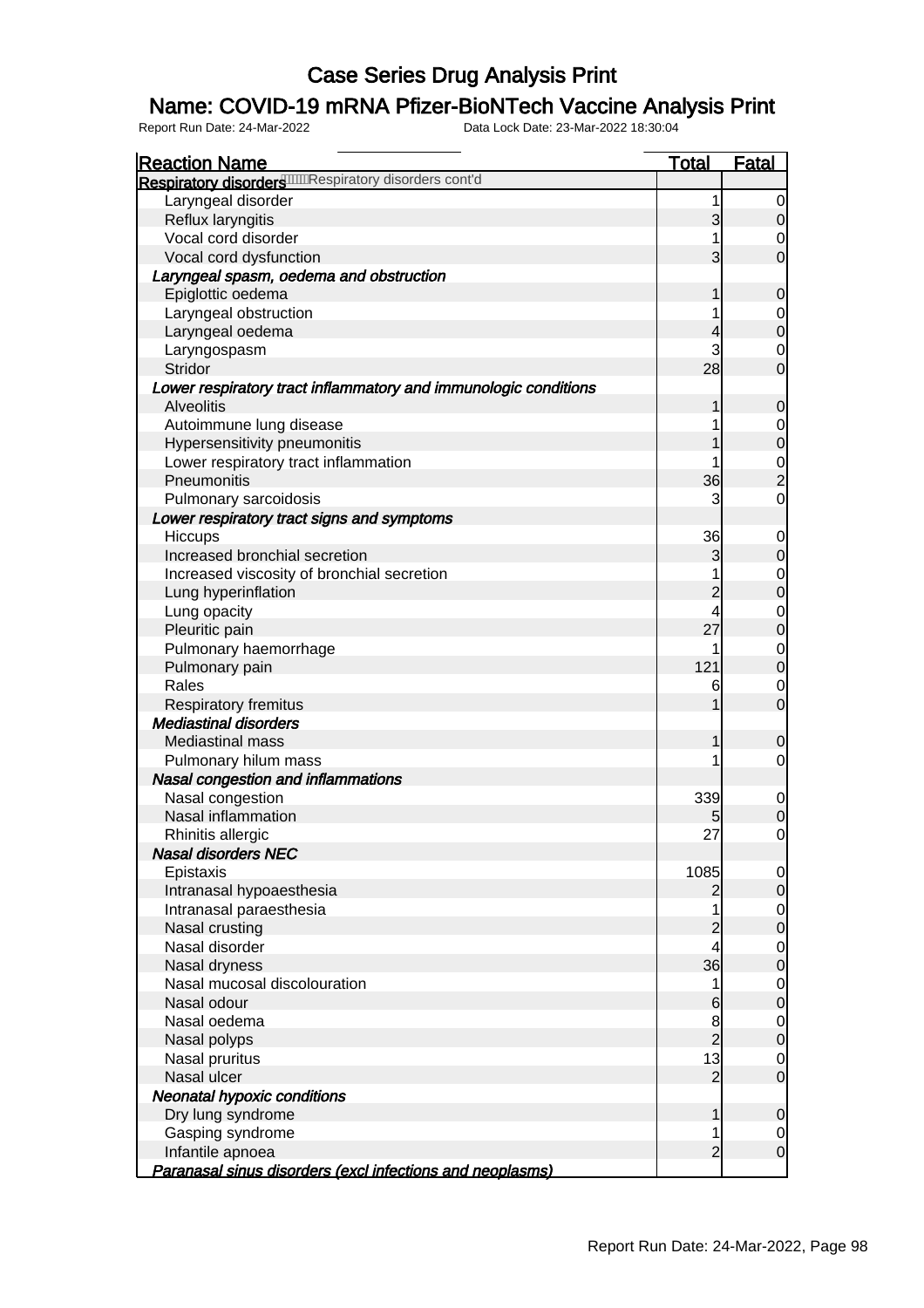### Name: COVID-19 mRNA Pfizer-BioNTech Vaccine Analysis Print

| <b>Reaction Name</b>                                         | <b>Total</b>  | <b>Fatal</b>   |
|--------------------------------------------------------------|---------------|----------------|
| Respiratory disorders <b>WWWRespiratory disorders</b> cont'd |               |                |
| Allergic sinusitis                                           | 3             | 0              |
| Paranasal sinus inflammation                                 |               |                |
| Sinonasal obstruction                                        | 15            | 0              |
| Sinus congestion                                             | 73            | 0              |
| Sinus disorder                                               | 8             | $\overline{0}$ |
| Parenchymal lung disorders NEC                               |               |                |
| Atelectasis                                                  | 4             | 0              |
| Combined pulmonary fibrosis and emphysema                    |               | 0              |
| Emphysema                                                    | 3             | $\overline{0}$ |
| Interstitial lung disease                                    | 11            | 0              |
| Lung consolidation                                           | 5             | $\overline{0}$ |
| Lung infiltration                                            |               |                |
| Organising pneumonia                                         | $\frac{2}{2}$ | 0              |
| Pulmonary alveolar haemorrhage                               |               | 0              |
| Pulmonary cavitation                                         |               | $\overline{0}$ |
| Pulmonary fibrosis                                           | 9             | 0              |
| Pulmonary toxicity                                           |               | $\overline{0}$ |
| Pharyngeal disorders (excl infections and neoplasms)         |               |                |
| Hyperactive pharyngeal reflex                                |               | 0              |
| Pharyngeal enanthema                                         |               | 0              |
| Pharyngeal erythema                                          | 10            | $\overline{0}$ |
| Pharyngeal haemorrhage                                       |               | 0              |
| Pharyngeal hypoaesthesia                                     | 40            | $\overline{0}$ |
| Pharyngeal inflammation                                      |               | 0              |
| Pharyngeal lesion                                            |               | $\mathbf 0$    |
| Pharyngeal mass                                              |               | 0              |
| Pharyngeal oedema                                            | 14            | $\mathbf 0$    |
| Pharyngeal paraesthesia                                      | 57            | 0              |
| Pharyngeal swelling                                          | 300           | $\overline{0}$ |
| Pharyngeal ulceration                                        | 18            | 0              |
| Tonsillar erythema                                           | 13            | $\mathbf 0$    |
| Tonsillar haemorrhage                                        |               | 0              |
| Tonsillar hypertrophy                                        | 99            | $\mathbf 0$    |
| <b>Tonsillar inflammation</b>                                | 4             | 0              |
| <b>Tonsillar ulcer</b>                                       | 1             | $\overline{0}$ |
| Tonsillolith                                                 |               | $\overline{0}$ |
| <b>Pleural infections and inflammations</b>                  |               |                |
| Pleurisy                                                     | 39            | $\overline{0}$ |
| Pneumothorax and pleural effusions NEC                       |               |                |
| Pleural effusion                                             | 40            | 0              |
| Pneumothorax                                                 | 14            | $\overline{0}$ |
| Pneumothorax spontaneous                                     | 5             | 0              |
| <b>Pulmonary hypertensions</b>                               |               |                |
| Pulmonary hypertension                                       | 3             | 0              |
| <b>Pulmonary oedemas</b>                                     |               |                |
| Acute respiratory distress syndrome                          | 3             |                |
| Pulmonary congestion                                         | 20            | 0              |
| Pulmonary oedema                                             | 24            |                |
| Pulmonary thrombotic and embolic conditions                  |               |                |
| Pulmonary artery thrombosis                                  |               | 0              |
| Pulmonary embolism                                           | 544           | 38             |
| Pulmonary infarction                                         |               | $\mathbf 0$    |
| Pulmonary thrombosis                                         | 13            | 1              |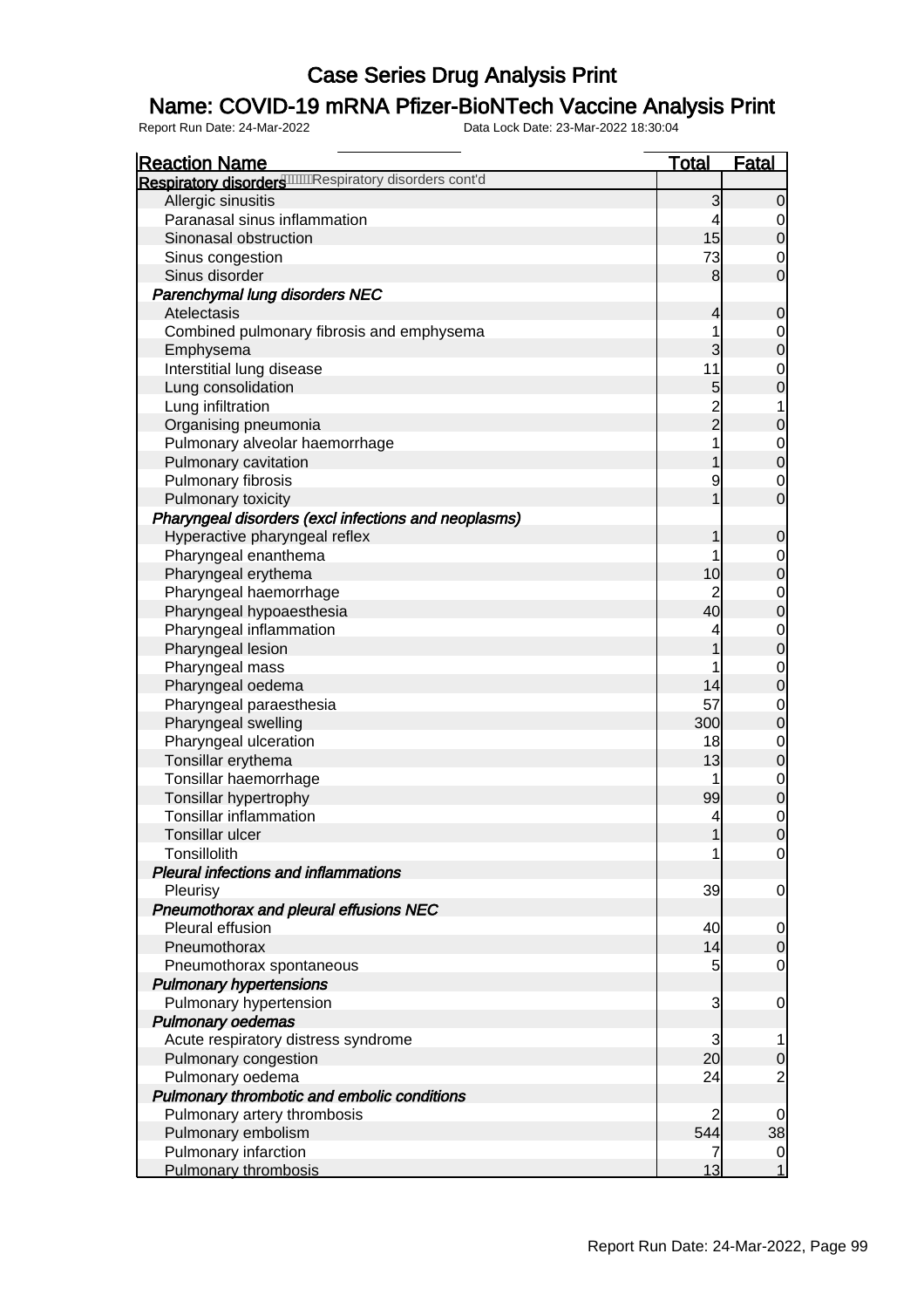### Name: COVID-19 mRNA Pfizer-BioNTech Vaccine Analysis Print

| <b>Reaction Name</b>                                   | <b>Total</b>     | <b>Fatal</b>     |
|--------------------------------------------------------|------------------|------------------|
| Respiratory disorders WWW Respiratory disorders cont'd |                  |                  |
| <b>Respiratory failures (excl neonatal)</b>            |                  |                  |
| Acute respiratory failure                              | 3                | 1                |
| Respiratory failure                                    | 15               | $\overline{2}$   |
| <b>Respiratory signs and symptoms NEC</b>              |                  |                  |
| Allergic respiratory symptom                           | 6                | $\mathbf 0$      |
| Diaphragmalgia                                         | $\overline{9}$   | $\mathbf 0$      |
| Nasal flaring                                          | 1                | 0                |
| Painful respiration                                    | 19               | 1                |
| Pleural rub                                            |                  | $\mathbf 0$      |
| Respiratory symptom                                    | 21               | $\overline{0}$   |
| Suffocation feeling                                    | $\overline{c}$   | $\mathbf 0$      |
| Use of accessory respiratory muscles                   | $\overline{2}$   | $\overline{0}$   |
| <b>Respiratory tract disorders NEC</b>                 |                  |                  |
| Allergic respiratory disease                           | 1                | $\mathbf 0$      |
| Aspiration                                             | 4                | $\mathbf 0$      |
| Lung disorder                                          | 11               | $\overline{0}$   |
|                                                        | 5                |                  |
| Pulmonary mass                                         |                  | 0                |
| Respiratory disorder                                   | 16               | $\mathbf{1}$     |
| Respiratory tract congestion                           |                  | $\mathbf 0$      |
| Respiratory tract haemorrhage                          | 5<br>2<br>2<br>9 | $\overline{0}$   |
| Respiratory tract inflammation                         |                  | $\mathbf 0$      |
| Respiratory tract irritation                           |                  | $\overline{0}$   |
| Respiratory tract oedema                               | 4                | $\mathbf 0$      |
| Thoracic musculoskeletal disorders                     |                  |                  |
| Respiratory muscle weakness                            | $\overline{c}$   | $\mathbf 0$      |
| Tracheal disorders (excl infections and neoplasms)     |                  |                  |
| <b>Tracheal disorder</b>                               | 1                | $\mathbf 0$      |
| Tracheal pain                                          | $\overline{c}$   | $\overline{O}$   |
| <b>Upper respiratory tract neoplasms</b>               |                  |                  |
| Tonsillar cyst                                         | 1                | $\boldsymbol{0}$ |
| Upper respiratory tract signs and symptoms             |                  |                  |
| Aphonia                                                | 143              | $\mathbf 0$      |
| Catarrh                                                | 33               | $\overline{0}$   |
| Choking                                                | 20               | $\overline{0}$   |
| Choking sensation                                      | 7                | $\mathbf 0$      |
| Dry throat                                             | 187              | 0                |
| Dysphonia                                              | 185              | $\overline{0}$   |
| Increased upper airway secretion                       | 6                | $\mathbf 0$      |
| Increased viscosity of upper respiratory secretion     | 35               | $\overline{O}$   |
| Laryngeal pain                                         | 1                | $\overline{0}$   |
| Nasal discharge discolouration                         |                  | $\overline{O}$   |
| Nasal discomfort                                       | 59               | $\overline{0}$   |
| Nasal obstruction                                      | 3                | $\overline{O}$   |
| Oropharyngeal blistering                               | 11               | $\mathbf 0$      |
| Oropharyngeal discolouration                           | 1                | $\overline{0}$   |
| Oropharyngeal discomfort                               | 71               | $\overline{0}$   |
| Oropharyngeal pain                                     | 3261             | $\mathbf 0$      |
| Oropharyngeal plaque                                   | $\overline{2}$   | $\mathbf 0$      |
| Paranasal sinus discomfort                             | 54               | $\overline{0}$   |
| Rhinalgia                                              | 15               | $\mathbf 0$      |
| Rhinorrhoea                                            | 1077             | $\overline{0}$   |
| Sinus pain                                             | 251              | $\mathbf 0$      |
| Sneezing                                               | 461              | $\overline{0}$   |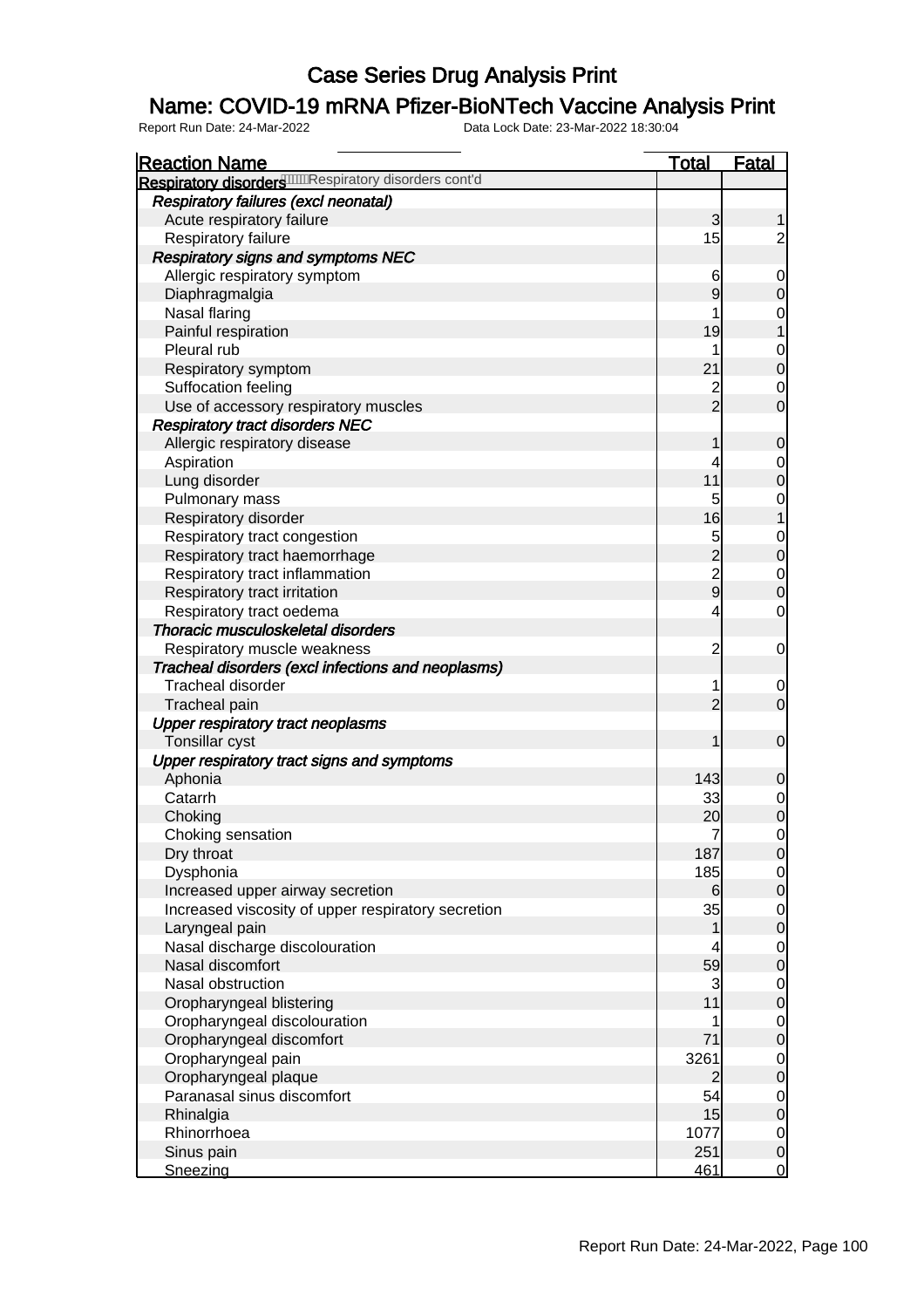### Name: COVID-19 mRNA Pfizer-BioNTech Vaccine Analysis Print

| <b>Reaction Name</b>                                                  | <u>Total</u> | Fatal |
|-----------------------------------------------------------------------|--------------|-------|
| Respiratory disorders <sup>0000000</sup> Respiratory disorders cont'd |              |       |
| Snoring                                                               |              | 0     |
| Throat clearing                                                       |              |       |
| Throat irritation                                                     | 266          | 0     |
| Throat lesion                                                         |              | 0     |
| Throat tightness                                                      | 287          | 0     |
| Upper airway obstruction                                              |              | 0     |
| Upper respiratory tract congestion                                    |              | 0     |
| Upper respiratory tract irritation                                    |              | 0     |
| Upper-airway cough syndrome                                           | 15           | 0     |
| Yawning                                                               | 31           | 0     |
| Vascular pulmonary disorders NEC                                      |              |       |
| Acute chest syndrome                                                  |              |       |
| <b>Respiratory disorders SOC TOTAL</b>                                | 21543        | 60    |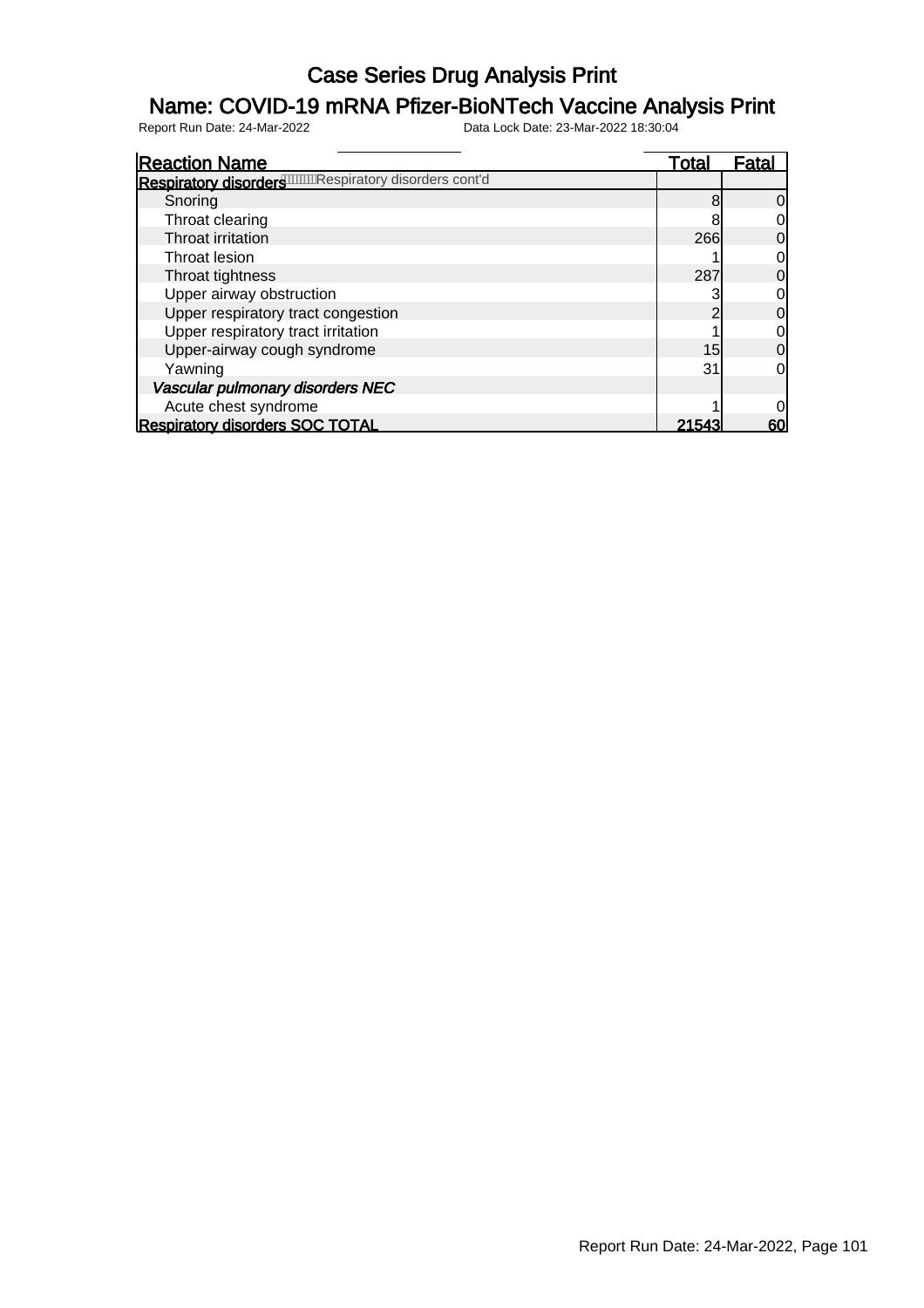#### Name: COVID-19 mRNA Pfizer-BioNTech Vaccine Analysis Print

| <b>Reaction Name</b>                   | <u>Total</u>   | <b>Fatal</b>                         |
|----------------------------------------|----------------|--------------------------------------|
| <b>Skin disorders</b>                  |                |                                      |
| Acnes                                  |                |                                      |
| Acne                                   | 218            | $\mathbf 0$                          |
| Acne cystic                            | 28             | $\begin{matrix} 0 \\ 0 \end{matrix}$ |
| Dermatitis acneiform                   | 13             |                                      |
| Oil acne                               | 1              | 0                                    |
| <b>Alopecias</b>                       |                |                                      |
| Alopecia                               | 449            | $\mathbf 0$                          |
| Alopecia areata                        | 72             | $\overline{0}$                       |
| Alopecia totalis                       | 3              |                                      |
| Alopecia universalis                   | $\overline{2}$ | $\begin{matrix} 0 \\ 0 \end{matrix}$ |
| Androgenetic alopecia                  | 2<br>4         | $\begin{matrix} 0 \\ 0 \end{matrix}$ |
| Diffuse alopecia                       |                |                                      |
| Hypotrichosis                          | 3              | $\begin{matrix}0\\0\end{matrix}$     |
| Lichen planopilaris                    |                |                                      |
| Madarosis                              | 9              | 0                                    |
| Angioedemas                            |                |                                      |
| Angioedema                             | 282            | $\mathbf 0$                          |
| Circumoral oedema                      |                | $\overline{0}$                       |
| Circumoral swelling                    |                | $\mathbf 0$                          |
| Idiopathic angioedema                  |                | $\overline{0}$                       |
| Apocrine and eccrine gland disorders   |                |                                      |
| Anhidrosis                             | 2              | $\mathbf 0$                          |
| <b>Bromhidrosis</b>                    | 1              |                                      |
| Cold sweat                             | 880            | $\begin{matrix} 0 \\ 0 \end{matrix}$ |
| Hidradenitis                           | 5              |                                      |
| Hyperhidrosis                          | 2704           | $\begin{matrix} 0 \\ 0 \end{matrix}$ |
| Hypohidrosis                           |                |                                      |
| Milia                                  | $\overline{2}$ | $\begin{matrix} 0 \\ 0 \end{matrix}$ |
| Miliaria                               | 119            | $\begin{matrix}0\\0\end{matrix}$     |
| Night sweats                           | 951            |                                      |
| Sweat discolouration                   | 1              | $\mathbf 0$                          |
| <b>Bullous conditions</b>              |                |                                      |
| Autoimmune blistering disease          |                | $\mathbf 0$                          |
| <b>Blister</b>                         | 543            | $\overline{0}$                       |
| <b>Blister rupture</b>                 | 1              | $\mathbf 0$                          |
| <b>Blood blister</b>                   | 35             | 0                                    |
| Dermatitis bullous                     | 17             | $\begin{matrix} 0 \\ 0 \end{matrix}$ |
| Erythema multiforme                    | 44             |                                      |
| <b>Fracture blisters</b>               | 1              | $\begin{matrix} 0 \\ 0 \end{matrix}$ |
| Herpes gestationis                     |                |                                      |
| Pemphigoid                             | 30             | $\begin{matrix} 0 \\ 0 \end{matrix}$ |
| Pemphigus                              | 9              |                                      |
| Stevens-Johnson syndrome               | 7              | $\mathbf{0}$                         |
| Toxic epidermal necrolysis             | $\overline{2}$ | 1                                    |
| Connective tissue disorders            |                |                                      |
| Cutaneous lupus erythematosus          | 3              | $\mathbf 0$                          |
| Dermatomyositis                        | 11             | $\begin{matrix} 0 \\ 0 \end{matrix}$ |
| Subacute cutaneous lupus erythematosus | 3              |                                      |
| Dermal and epidermal conditions NEC    |                |                                      |
| Acute febrile neutrophilic dermatosis  |                | $\mathbf 0$                          |
| Dermatosis                             |                | $\overline{0}$                       |
| Dry skin                               | 296            | $\overline{0}$                       |
| Koebner phenomenon                     |                | $\overline{0}$                       |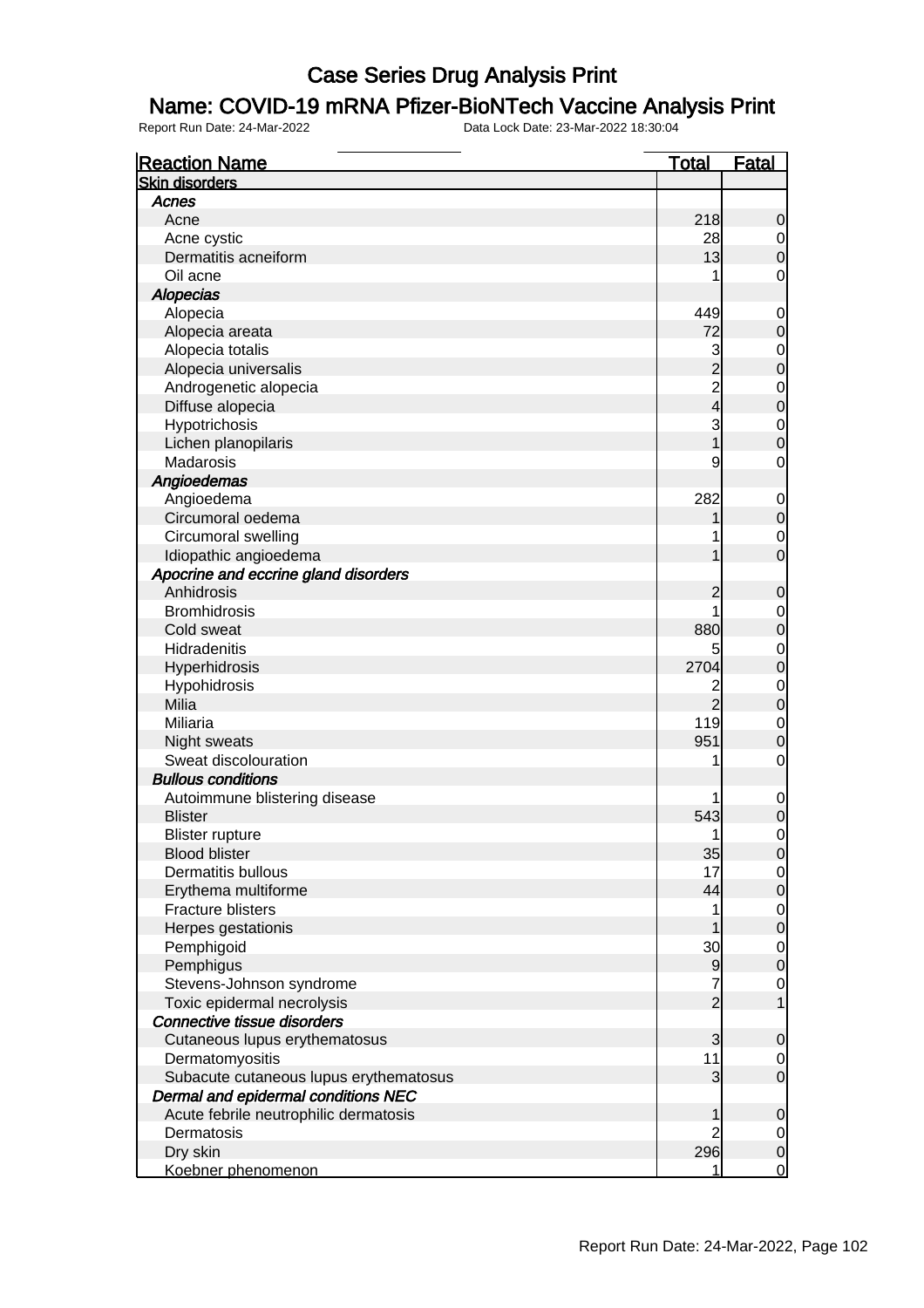### Name: COVID-19 mRNA Pfizer-BioNTech Vaccine Analysis Print

| <b>Reaction Name</b>                           | <b>Total</b>             | <u>Fatal</u>                     |
|------------------------------------------------|--------------------------|----------------------------------|
| Skin disorders cont'd<br><b>Skin disorders</b> |                          |                                  |
| Macule                                         | 5                        | $\overline{0}$                   |
| Neutrophilic dermatosis                        |                          | $\overline{0}$                   |
| Pain of skin                                   | 345                      | $\overline{0}$                   |
| Papule                                         | 118                      | $\overline{0}$                   |
| Pathergy reaction                              |                          | $\overline{0}$                   |
| Scab                                           | 28                       |                                  |
| Scar discomfort                                | 1                        | $\begin{matrix}0\\0\end{matrix}$ |
| Scar pain                                      | 20                       |                                  |
| Sensitive skin                                 | 233                      | $\begin{matrix}0\\0\end{matrix}$ |
| Shagreen skin                                  |                          |                                  |
| Skin burning sensation                         | 270                      | $\begin{matrix}0\\0\end{matrix}$ |
| Skin degenerative disorder                     |                          |                                  |
| Skin discolouration                            | 160                      | $0\atop 0$                       |
| Skin discomfort                                | 5                        |                                  |
| Skin disorder                                  | 35                       | $0\atop 0$                       |
| Skin fissures                                  | 11                       |                                  |
| Skin indentation                               | 3                        | $\begin{matrix}0\\0\end{matrix}$ |
| Skin induration                                | 5                        |                                  |
| Skin lesion                                    | 52                       | $\begin{matrix}0\\0\end{matrix}$ |
| Skin lesion inflammation                       | 1                        |                                  |
| Skin necrosis                                  | 3                        | $\begin{matrix}0\\0\end{matrix}$ |
| Skin odour abnormal                            | 26                       |                                  |
| Skin plaque                                    | 4                        | $\begin{matrix}0\\0\end{matrix}$ |
| Skin reaction                                  | 170                      |                                  |
| Skin sensitisation                             | 45                       | $\begin{matrix}0\\0\end{matrix}$ |
| Skin swelling                                  | 115                      | $\mathbf{0}$                     |
| Skin texture abnormal                          | 2                        | $\overline{0}$                   |
| Skin tightness                                 | 29                       | $\overline{0}$                   |
| Skin warm                                      | 369                      | $\overline{0}$                   |
| Skin weeping                                   | 17                       | $\overline{0}$                   |
| Sticky skin                                    | 3                        | $\mathbf 0$                      |
| Target skin lesion                             | 3                        | $\overline{0}$                   |
| Transient acantholytic dermatosis              |                          | $\overline{0}$                   |
| Yellow skin                                    | 29                       | $\mathbf 0$                      |
| <b>Dermatitis and eczema</b>                   |                          |                                  |
| Autoimmune dermatitis                          | $\overline{c}$           | $\overline{0}$                   |
| Dermatitis                                     | 165                      | 0                                |
| Dermatitis allergic                            | 301                      | $\overline{0}$                   |
| Dermatitis atopic                              | 62                       | $\mathbf 0$                      |
| Dermatitis contact                             | 26                       | $\overline{0}$                   |
| Dermatitis diaper                              | $\overline{\mathcal{L}}$ | $\mathbf 0$                      |
| Dyshidrotic eczema                             | 32                       | $\overline{0}$                   |
| Eczema                                         | 421                      | $\mathbf 0$                      |
| Eczema asteatotic                              | 17                       | $\overline{0}$                   |
| Eczema infantile                               | 1                        | $\mathbf 0$                      |
| Eczema nummular                                | 7                        | $\overline{0}$                   |
| Eczema vesicular                               | 1                        | $\mathbf 0$                      |
| Eczema weeping                                 | 6                        |                                  |
| Hand dermatitis                                | 4                        | $\overline{0}$<br>$\mathbf 0$    |
| Intertrigo                                     | 1                        | $\overline{0}$                   |
| Neurodermatitis                                | 4                        | $\mathbf 0$                      |
| Perioral dermatitis                            |                          | $\overline{0}$                   |
| Seborrhoeic dermatitis                         | $\frac{3}{7}$            | $\overline{0}$                   |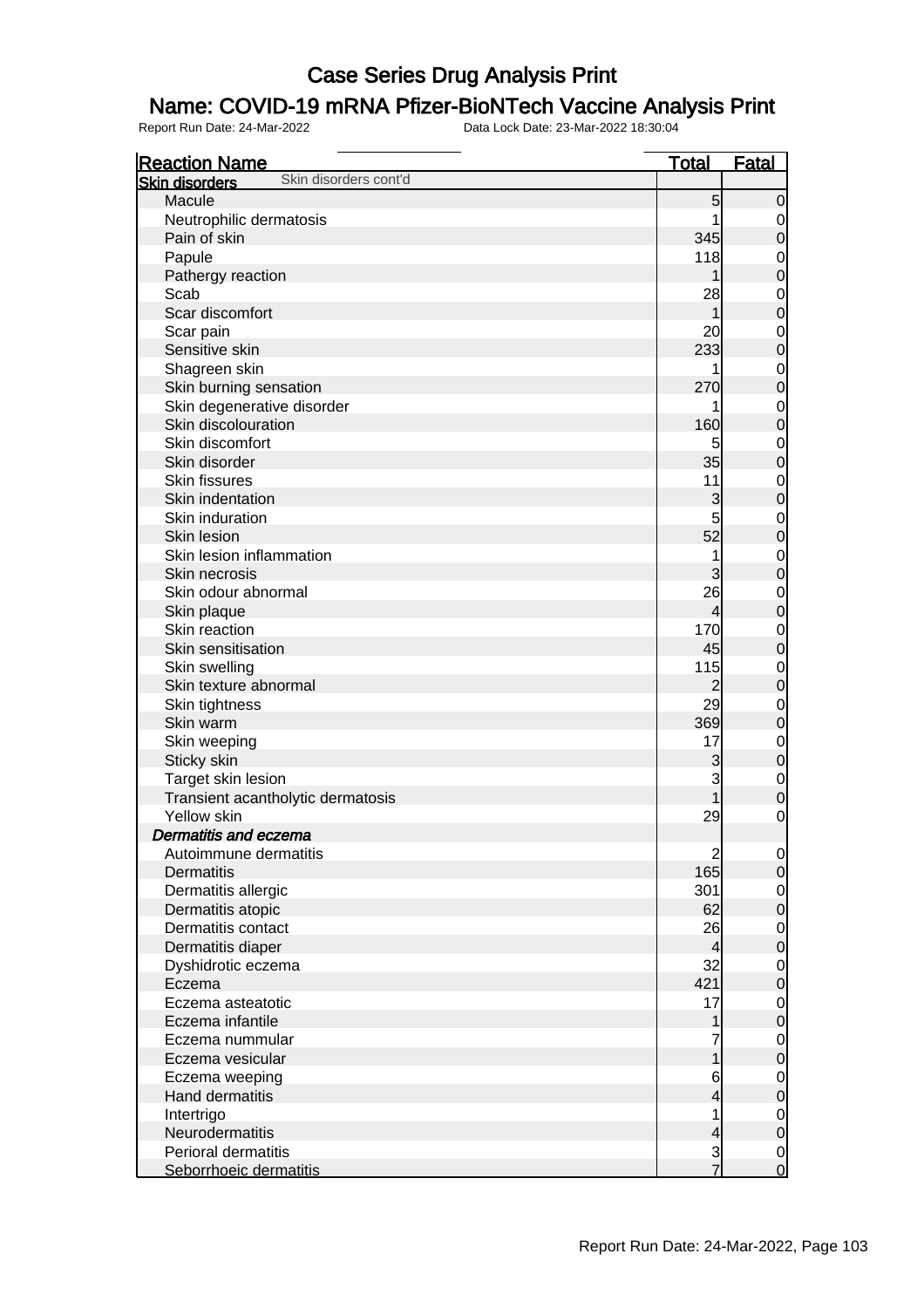### Name: COVID-19 mRNA Pfizer-BioNTech Vaccine Analysis Print

| <b>Skin disorders</b><br>Skin irritation<br>155<br>2<br>Stasis dermatitis<br>Dermatitis ascribed to specific agent<br>35<br>Drug eruption<br>$\mathbf 0$<br>Drug reaction with eosinophilia and systemic symptoms<br>$\overline{0}$<br>$\overline{0}$<br>$\overline{c}$<br>Fixed eruption<br>3<br>Palmar-plantar erythrodysaesthesia syndrome<br>$\overline{0}$<br>$\overline{0}$<br>$\overline{2}$<br>Toxic skin eruption<br>Erythemas<br>Erythema<br>2498<br>$\mathbf 0$<br>Palmar erythema<br>$\begin{matrix} 0 \\ 0 \end{matrix}$<br>4<br>Pernio-like erythema<br>Red man syndrome<br>$\mathbf 0$<br>2<br><b>Exfoliative conditions</b><br>Dermatitis exfoliative<br>$\overline{0}$<br>$\overline{0}$<br>6<br>Dermatitis exfoliative generalised<br>26<br>$\overline{0}$<br>Exfoliative rash<br>$\overline{0}$<br>Keratolysis exfoliativa acquired<br>2<br>Skin exfoliation<br>$\mathbf 0$<br>147<br>Granulomatous and deep cutaneous inflammatory conditions<br>Cutaneous sarcoidosis<br>$\overline{0}$<br>$\mathbf 0$<br>8<br>Granuloma annulare<br>$\mathbf 0$<br>Necrobiosis lipoidica diabeticorum<br>1<br><b>Hyperkeratoses</b><br>Hyperkeratosis<br>$\frac{2}{3}$<br>$\overline{0}$<br>$\mathbf 0$<br>Keratosis pilaris<br>Lichenoid keratosis<br>$\mathbf 0$<br>4<br><b>Hyperpigmentation disorders</b><br>Argyria<br>$\mathbf 0$<br>$\overline{0}$<br>$\overline{2}$<br>Chloasma<br>$\begin{matrix} 0 \\ 0 \end{matrix}$<br><b>Ephelides</b><br>7<br>Skin hyperpigmentation<br>$\overline{O}$<br>Solar lentigo<br>4<br><b>Hypertrichoses</b><br>Hirsutism<br>$\mathbf{2}$<br>$\overline{0}$<br>$\overline{2}$<br> 0 <br>Hypertrichosis<br><b>Hypopigmentation disorders</b><br>Skin depigmentation<br>$\overline{0}$<br>4<br>Skin hypopigmentation<br>$\overline{0}$<br>$\overline{O}$<br>25<br>Vitiligo<br>Lipodystrophies<br>$\mathbf 0$<br>Lipoatrophy<br>4<br>Lipodystrophy acquired<br>0<br>Nail and nail bed conditions (excl infections and infestations)<br>$\begin{array}{c} 2 \\ 12 \end{array}$<br>Ingrowing nail<br>$\overline{0}$<br>$\overline{0}$<br>Nail discolouration<br>Nail disorder<br>7<br>$\begin{matrix} 0 \\ 0 \end{matrix}$<br>Nail growth abnormal<br>$\frac{0}{0}$<br>$\frac{2}{3}$<br>Nail pigmentation<br>Nail ridging<br>10<br>$\overline{0}$<br>Onychalgia<br>$\overline{0}$<br>Onychoclasis<br>6 | <b>Reaction Name</b>  | <b>Total</b> | Fatal          |
|------------------------------------------------------------------------------------------------------------------------------------------------------------------------------------------------------------------------------------------------------------------------------------------------------------------------------------------------------------------------------------------------------------------------------------------------------------------------------------------------------------------------------------------------------------------------------------------------------------------------------------------------------------------------------------------------------------------------------------------------------------------------------------------------------------------------------------------------------------------------------------------------------------------------------------------------------------------------------------------------------------------------------------------------------------------------------------------------------------------------------------------------------------------------------------------------------------------------------------------------------------------------------------------------------------------------------------------------------------------------------------------------------------------------------------------------------------------------------------------------------------------------------------------------------------------------------------------------------------------------------------------------------------------------------------------------------------------------------------------------------------------------------------------------------------------------------------------------------------------------------------------------------------------------------------------------------------------------------------------------------------------------------------------------------------------------------------------------------------------------------------------------------------------------------------------------------------------------------------------------------------------------------------------------------------------------------------------------|-----------------------|--------------|----------------|
|                                                                                                                                                                                                                                                                                                                                                                                                                                                                                                                                                                                                                                                                                                                                                                                                                                                                                                                                                                                                                                                                                                                                                                                                                                                                                                                                                                                                                                                                                                                                                                                                                                                                                                                                                                                                                                                                                                                                                                                                                                                                                                                                                                                                                                                                                                                                                | Skin disorders cont'd |              |                |
|                                                                                                                                                                                                                                                                                                                                                                                                                                                                                                                                                                                                                                                                                                                                                                                                                                                                                                                                                                                                                                                                                                                                                                                                                                                                                                                                                                                                                                                                                                                                                                                                                                                                                                                                                                                                                                                                                                                                                                                                                                                                                                                                                                                                                                                                                                                                                |                       |              | $\overline{0}$ |
|                                                                                                                                                                                                                                                                                                                                                                                                                                                                                                                                                                                                                                                                                                                                                                                                                                                                                                                                                                                                                                                                                                                                                                                                                                                                                                                                                                                                                                                                                                                                                                                                                                                                                                                                                                                                                                                                                                                                                                                                                                                                                                                                                                                                                                                                                                                                                |                       |              | $\overline{O}$ |
|                                                                                                                                                                                                                                                                                                                                                                                                                                                                                                                                                                                                                                                                                                                                                                                                                                                                                                                                                                                                                                                                                                                                                                                                                                                                                                                                                                                                                                                                                                                                                                                                                                                                                                                                                                                                                                                                                                                                                                                                                                                                                                                                                                                                                                                                                                                                                |                       |              |                |
|                                                                                                                                                                                                                                                                                                                                                                                                                                                                                                                                                                                                                                                                                                                                                                                                                                                                                                                                                                                                                                                                                                                                                                                                                                                                                                                                                                                                                                                                                                                                                                                                                                                                                                                                                                                                                                                                                                                                                                                                                                                                                                                                                                                                                                                                                                                                                |                       |              |                |
|                                                                                                                                                                                                                                                                                                                                                                                                                                                                                                                                                                                                                                                                                                                                                                                                                                                                                                                                                                                                                                                                                                                                                                                                                                                                                                                                                                                                                                                                                                                                                                                                                                                                                                                                                                                                                                                                                                                                                                                                                                                                                                                                                                                                                                                                                                                                                |                       |              |                |
|                                                                                                                                                                                                                                                                                                                                                                                                                                                                                                                                                                                                                                                                                                                                                                                                                                                                                                                                                                                                                                                                                                                                                                                                                                                                                                                                                                                                                                                                                                                                                                                                                                                                                                                                                                                                                                                                                                                                                                                                                                                                                                                                                                                                                                                                                                                                                |                       |              |                |
|                                                                                                                                                                                                                                                                                                                                                                                                                                                                                                                                                                                                                                                                                                                                                                                                                                                                                                                                                                                                                                                                                                                                                                                                                                                                                                                                                                                                                                                                                                                                                                                                                                                                                                                                                                                                                                                                                                                                                                                                                                                                                                                                                                                                                                                                                                                                                |                       |              |                |
|                                                                                                                                                                                                                                                                                                                                                                                                                                                                                                                                                                                                                                                                                                                                                                                                                                                                                                                                                                                                                                                                                                                                                                                                                                                                                                                                                                                                                                                                                                                                                                                                                                                                                                                                                                                                                                                                                                                                                                                                                                                                                                                                                                                                                                                                                                                                                |                       |              |                |
|                                                                                                                                                                                                                                                                                                                                                                                                                                                                                                                                                                                                                                                                                                                                                                                                                                                                                                                                                                                                                                                                                                                                                                                                                                                                                                                                                                                                                                                                                                                                                                                                                                                                                                                                                                                                                                                                                                                                                                                                                                                                                                                                                                                                                                                                                                                                                |                       |              |                |
|                                                                                                                                                                                                                                                                                                                                                                                                                                                                                                                                                                                                                                                                                                                                                                                                                                                                                                                                                                                                                                                                                                                                                                                                                                                                                                                                                                                                                                                                                                                                                                                                                                                                                                                                                                                                                                                                                                                                                                                                                                                                                                                                                                                                                                                                                                                                                |                       |              |                |
|                                                                                                                                                                                                                                                                                                                                                                                                                                                                                                                                                                                                                                                                                                                                                                                                                                                                                                                                                                                                                                                                                                                                                                                                                                                                                                                                                                                                                                                                                                                                                                                                                                                                                                                                                                                                                                                                                                                                                                                                                                                                                                                                                                                                                                                                                                                                                |                       |              |                |
|                                                                                                                                                                                                                                                                                                                                                                                                                                                                                                                                                                                                                                                                                                                                                                                                                                                                                                                                                                                                                                                                                                                                                                                                                                                                                                                                                                                                                                                                                                                                                                                                                                                                                                                                                                                                                                                                                                                                                                                                                                                                                                                                                                                                                                                                                                                                                |                       |              |                |
|                                                                                                                                                                                                                                                                                                                                                                                                                                                                                                                                                                                                                                                                                                                                                                                                                                                                                                                                                                                                                                                                                                                                                                                                                                                                                                                                                                                                                                                                                                                                                                                                                                                                                                                                                                                                                                                                                                                                                                                                                                                                                                                                                                                                                                                                                                                                                |                       |              |                |
|                                                                                                                                                                                                                                                                                                                                                                                                                                                                                                                                                                                                                                                                                                                                                                                                                                                                                                                                                                                                                                                                                                                                                                                                                                                                                                                                                                                                                                                                                                                                                                                                                                                                                                                                                                                                                                                                                                                                                                                                                                                                                                                                                                                                                                                                                                                                                |                       |              |                |
|                                                                                                                                                                                                                                                                                                                                                                                                                                                                                                                                                                                                                                                                                                                                                                                                                                                                                                                                                                                                                                                                                                                                                                                                                                                                                                                                                                                                                                                                                                                                                                                                                                                                                                                                                                                                                                                                                                                                                                                                                                                                                                                                                                                                                                                                                                                                                |                       |              |                |
|                                                                                                                                                                                                                                                                                                                                                                                                                                                                                                                                                                                                                                                                                                                                                                                                                                                                                                                                                                                                                                                                                                                                                                                                                                                                                                                                                                                                                                                                                                                                                                                                                                                                                                                                                                                                                                                                                                                                                                                                                                                                                                                                                                                                                                                                                                                                                |                       |              |                |
|                                                                                                                                                                                                                                                                                                                                                                                                                                                                                                                                                                                                                                                                                                                                                                                                                                                                                                                                                                                                                                                                                                                                                                                                                                                                                                                                                                                                                                                                                                                                                                                                                                                                                                                                                                                                                                                                                                                                                                                                                                                                                                                                                                                                                                                                                                                                                |                       |              |                |
|                                                                                                                                                                                                                                                                                                                                                                                                                                                                                                                                                                                                                                                                                                                                                                                                                                                                                                                                                                                                                                                                                                                                                                                                                                                                                                                                                                                                                                                                                                                                                                                                                                                                                                                                                                                                                                                                                                                                                                                                                                                                                                                                                                                                                                                                                                                                                |                       |              |                |
|                                                                                                                                                                                                                                                                                                                                                                                                                                                                                                                                                                                                                                                                                                                                                                                                                                                                                                                                                                                                                                                                                                                                                                                                                                                                                                                                                                                                                                                                                                                                                                                                                                                                                                                                                                                                                                                                                                                                                                                                                                                                                                                                                                                                                                                                                                                                                |                       |              |                |
|                                                                                                                                                                                                                                                                                                                                                                                                                                                                                                                                                                                                                                                                                                                                                                                                                                                                                                                                                                                                                                                                                                                                                                                                                                                                                                                                                                                                                                                                                                                                                                                                                                                                                                                                                                                                                                                                                                                                                                                                                                                                                                                                                                                                                                                                                                                                                |                       |              |                |
|                                                                                                                                                                                                                                                                                                                                                                                                                                                                                                                                                                                                                                                                                                                                                                                                                                                                                                                                                                                                                                                                                                                                                                                                                                                                                                                                                                                                                                                                                                                                                                                                                                                                                                                                                                                                                                                                                                                                                                                                                                                                                                                                                                                                                                                                                                                                                |                       |              |                |
|                                                                                                                                                                                                                                                                                                                                                                                                                                                                                                                                                                                                                                                                                                                                                                                                                                                                                                                                                                                                                                                                                                                                                                                                                                                                                                                                                                                                                                                                                                                                                                                                                                                                                                                                                                                                                                                                                                                                                                                                                                                                                                                                                                                                                                                                                                                                                |                       |              |                |
|                                                                                                                                                                                                                                                                                                                                                                                                                                                                                                                                                                                                                                                                                                                                                                                                                                                                                                                                                                                                                                                                                                                                                                                                                                                                                                                                                                                                                                                                                                                                                                                                                                                                                                                                                                                                                                                                                                                                                                                                                                                                                                                                                                                                                                                                                                                                                |                       |              |                |
|                                                                                                                                                                                                                                                                                                                                                                                                                                                                                                                                                                                                                                                                                                                                                                                                                                                                                                                                                                                                                                                                                                                                                                                                                                                                                                                                                                                                                                                                                                                                                                                                                                                                                                                                                                                                                                                                                                                                                                                                                                                                                                                                                                                                                                                                                                                                                |                       |              |                |
|                                                                                                                                                                                                                                                                                                                                                                                                                                                                                                                                                                                                                                                                                                                                                                                                                                                                                                                                                                                                                                                                                                                                                                                                                                                                                                                                                                                                                                                                                                                                                                                                                                                                                                                                                                                                                                                                                                                                                                                                                                                                                                                                                                                                                                                                                                                                                |                       |              |                |
|                                                                                                                                                                                                                                                                                                                                                                                                                                                                                                                                                                                                                                                                                                                                                                                                                                                                                                                                                                                                                                                                                                                                                                                                                                                                                                                                                                                                                                                                                                                                                                                                                                                                                                                                                                                                                                                                                                                                                                                                                                                                                                                                                                                                                                                                                                                                                |                       |              |                |
|                                                                                                                                                                                                                                                                                                                                                                                                                                                                                                                                                                                                                                                                                                                                                                                                                                                                                                                                                                                                                                                                                                                                                                                                                                                                                                                                                                                                                                                                                                                                                                                                                                                                                                                                                                                                                                                                                                                                                                                                                                                                                                                                                                                                                                                                                                                                                |                       |              |                |
|                                                                                                                                                                                                                                                                                                                                                                                                                                                                                                                                                                                                                                                                                                                                                                                                                                                                                                                                                                                                                                                                                                                                                                                                                                                                                                                                                                                                                                                                                                                                                                                                                                                                                                                                                                                                                                                                                                                                                                                                                                                                                                                                                                                                                                                                                                                                                |                       |              |                |
|                                                                                                                                                                                                                                                                                                                                                                                                                                                                                                                                                                                                                                                                                                                                                                                                                                                                                                                                                                                                                                                                                                                                                                                                                                                                                                                                                                                                                                                                                                                                                                                                                                                                                                                                                                                                                                                                                                                                                                                                                                                                                                                                                                                                                                                                                                                                                |                       |              |                |
|                                                                                                                                                                                                                                                                                                                                                                                                                                                                                                                                                                                                                                                                                                                                                                                                                                                                                                                                                                                                                                                                                                                                                                                                                                                                                                                                                                                                                                                                                                                                                                                                                                                                                                                                                                                                                                                                                                                                                                                                                                                                                                                                                                                                                                                                                                                                                |                       |              |                |
|                                                                                                                                                                                                                                                                                                                                                                                                                                                                                                                                                                                                                                                                                                                                                                                                                                                                                                                                                                                                                                                                                                                                                                                                                                                                                                                                                                                                                                                                                                                                                                                                                                                                                                                                                                                                                                                                                                                                                                                                                                                                                                                                                                                                                                                                                                                                                |                       |              |                |
|                                                                                                                                                                                                                                                                                                                                                                                                                                                                                                                                                                                                                                                                                                                                                                                                                                                                                                                                                                                                                                                                                                                                                                                                                                                                                                                                                                                                                                                                                                                                                                                                                                                                                                                                                                                                                                                                                                                                                                                                                                                                                                                                                                                                                                                                                                                                                |                       |              |                |
|                                                                                                                                                                                                                                                                                                                                                                                                                                                                                                                                                                                                                                                                                                                                                                                                                                                                                                                                                                                                                                                                                                                                                                                                                                                                                                                                                                                                                                                                                                                                                                                                                                                                                                                                                                                                                                                                                                                                                                                                                                                                                                                                                                                                                                                                                                                                                |                       |              |                |
|                                                                                                                                                                                                                                                                                                                                                                                                                                                                                                                                                                                                                                                                                                                                                                                                                                                                                                                                                                                                                                                                                                                                                                                                                                                                                                                                                                                                                                                                                                                                                                                                                                                                                                                                                                                                                                                                                                                                                                                                                                                                                                                                                                                                                                                                                                                                                |                       |              |                |
|                                                                                                                                                                                                                                                                                                                                                                                                                                                                                                                                                                                                                                                                                                                                                                                                                                                                                                                                                                                                                                                                                                                                                                                                                                                                                                                                                                                                                                                                                                                                                                                                                                                                                                                                                                                                                                                                                                                                                                                                                                                                                                                                                                                                                                                                                                                                                |                       |              |                |
|                                                                                                                                                                                                                                                                                                                                                                                                                                                                                                                                                                                                                                                                                                                                                                                                                                                                                                                                                                                                                                                                                                                                                                                                                                                                                                                                                                                                                                                                                                                                                                                                                                                                                                                                                                                                                                                                                                                                                                                                                                                                                                                                                                                                                                                                                                                                                |                       |              |                |
|                                                                                                                                                                                                                                                                                                                                                                                                                                                                                                                                                                                                                                                                                                                                                                                                                                                                                                                                                                                                                                                                                                                                                                                                                                                                                                                                                                                                                                                                                                                                                                                                                                                                                                                                                                                                                                                                                                                                                                                                                                                                                                                                                                                                                                                                                                                                                |                       |              |                |
|                                                                                                                                                                                                                                                                                                                                                                                                                                                                                                                                                                                                                                                                                                                                                                                                                                                                                                                                                                                                                                                                                                                                                                                                                                                                                                                                                                                                                                                                                                                                                                                                                                                                                                                                                                                                                                                                                                                                                                                                                                                                                                                                                                                                                                                                                                                                                |                       |              |                |
|                                                                                                                                                                                                                                                                                                                                                                                                                                                                                                                                                                                                                                                                                                                                                                                                                                                                                                                                                                                                                                                                                                                                                                                                                                                                                                                                                                                                                                                                                                                                                                                                                                                                                                                                                                                                                                                                                                                                                                                                                                                                                                                                                                                                                                                                                                                                                |                       |              |                |
|                                                                                                                                                                                                                                                                                                                                                                                                                                                                                                                                                                                                                                                                                                                                                                                                                                                                                                                                                                                                                                                                                                                                                                                                                                                                                                                                                                                                                                                                                                                                                                                                                                                                                                                                                                                                                                                                                                                                                                                                                                                                                                                                                                                                                                                                                                                                                |                       |              |                |
|                                                                                                                                                                                                                                                                                                                                                                                                                                                                                                                                                                                                                                                                                                                                                                                                                                                                                                                                                                                                                                                                                                                                                                                                                                                                                                                                                                                                                                                                                                                                                                                                                                                                                                                                                                                                                                                                                                                                                                                                                                                                                                                                                                                                                                                                                                                                                |                       |              |                |
|                                                                                                                                                                                                                                                                                                                                                                                                                                                                                                                                                                                                                                                                                                                                                                                                                                                                                                                                                                                                                                                                                                                                                                                                                                                                                                                                                                                                                                                                                                                                                                                                                                                                                                                                                                                                                                                                                                                                                                                                                                                                                                                                                                                                                                                                                                                                                |                       |              |                |
|                                                                                                                                                                                                                                                                                                                                                                                                                                                                                                                                                                                                                                                                                                                                                                                                                                                                                                                                                                                                                                                                                                                                                                                                                                                                                                                                                                                                                                                                                                                                                                                                                                                                                                                                                                                                                                                                                                                                                                                                                                                                                                                                                                                                                                                                                                                                                |                       |              |                |
|                                                                                                                                                                                                                                                                                                                                                                                                                                                                                                                                                                                                                                                                                                                                                                                                                                                                                                                                                                                                                                                                                                                                                                                                                                                                                                                                                                                                                                                                                                                                                                                                                                                                                                                                                                                                                                                                                                                                                                                                                                                                                                                                                                                                                                                                                                                                                |                       |              |                |
|                                                                                                                                                                                                                                                                                                                                                                                                                                                                                                                                                                                                                                                                                                                                                                                                                                                                                                                                                                                                                                                                                                                                                                                                                                                                                                                                                                                                                                                                                                                                                                                                                                                                                                                                                                                                                                                                                                                                                                                                                                                                                                                                                                                                                                                                                                                                                |                       |              |                |
|                                                                                                                                                                                                                                                                                                                                                                                                                                                                                                                                                                                                                                                                                                                                                                                                                                                                                                                                                                                                                                                                                                                                                                                                                                                                                                                                                                                                                                                                                                                                                                                                                                                                                                                                                                                                                                                                                                                                                                                                                                                                                                                                                                                                                                                                                                                                                |                       |              |                |
|                                                                                                                                                                                                                                                                                                                                                                                                                                                                                                                                                                                                                                                                                                                                                                                                                                                                                                                                                                                                                                                                                                                                                                                                                                                                                                                                                                                                                                                                                                                                                                                                                                                                                                                                                                                                                                                                                                                                                                                                                                                                                                                                                                                                                                                                                                                                                |                       |              |                |
|                                                                                                                                                                                                                                                                                                                                                                                                                                                                                                                                                                                                                                                                                                                                                                                                                                                                                                                                                                                                                                                                                                                                                                                                                                                                                                                                                                                                                                                                                                                                                                                                                                                                                                                                                                                                                                                                                                                                                                                                                                                                                                                                                                                                                                                                                                                                                |                       |              |                |
|                                                                                                                                                                                                                                                                                                                                                                                                                                                                                                                                                                                                                                                                                                                                                                                                                                                                                                                                                                                                                                                                                                                                                                                                                                                                                                                                                                                                                                                                                                                                                                                                                                                                                                                                                                                                                                                                                                                                                                                                                                                                                                                                                                                                                                                                                                                                                |                       |              |                |
|                                                                                                                                                                                                                                                                                                                                                                                                                                                                                                                                                                                                                                                                                                                                                                                                                                                                                                                                                                                                                                                                                                                                                                                                                                                                                                                                                                                                                                                                                                                                                                                                                                                                                                                                                                                                                                                                                                                                                                                                                                                                                                                                                                                                                                                                                                                                                |                       |              |                |
|                                                                                                                                                                                                                                                                                                                                                                                                                                                                                                                                                                                                                                                                                                                                                                                                                                                                                                                                                                                                                                                                                                                                                                                                                                                                                                                                                                                                                                                                                                                                                                                                                                                                                                                                                                                                                                                                                                                                                                                                                                                                                                                                                                                                                                                                                                                                                |                       |              |                |
|                                                                                                                                                                                                                                                                                                                                                                                                                                                                                                                                                                                                                                                                                                                                                                                                                                                                                                                                                                                                                                                                                                                                                                                                                                                                                                                                                                                                                                                                                                                                                                                                                                                                                                                                                                                                                                                                                                                                                                                                                                                                                                                                                                                                                                                                                                                                                |                       |              |                |
|                                                                                                                                                                                                                                                                                                                                                                                                                                                                                                                                                                                                                                                                                                                                                                                                                                                                                                                                                                                                                                                                                                                                                                                                                                                                                                                                                                                                                                                                                                                                                                                                                                                                                                                                                                                                                                                                                                                                                                                                                                                                                                                                                                                                                                                                                                                                                | Onychomadesis         | 3            | <u>0</u>       |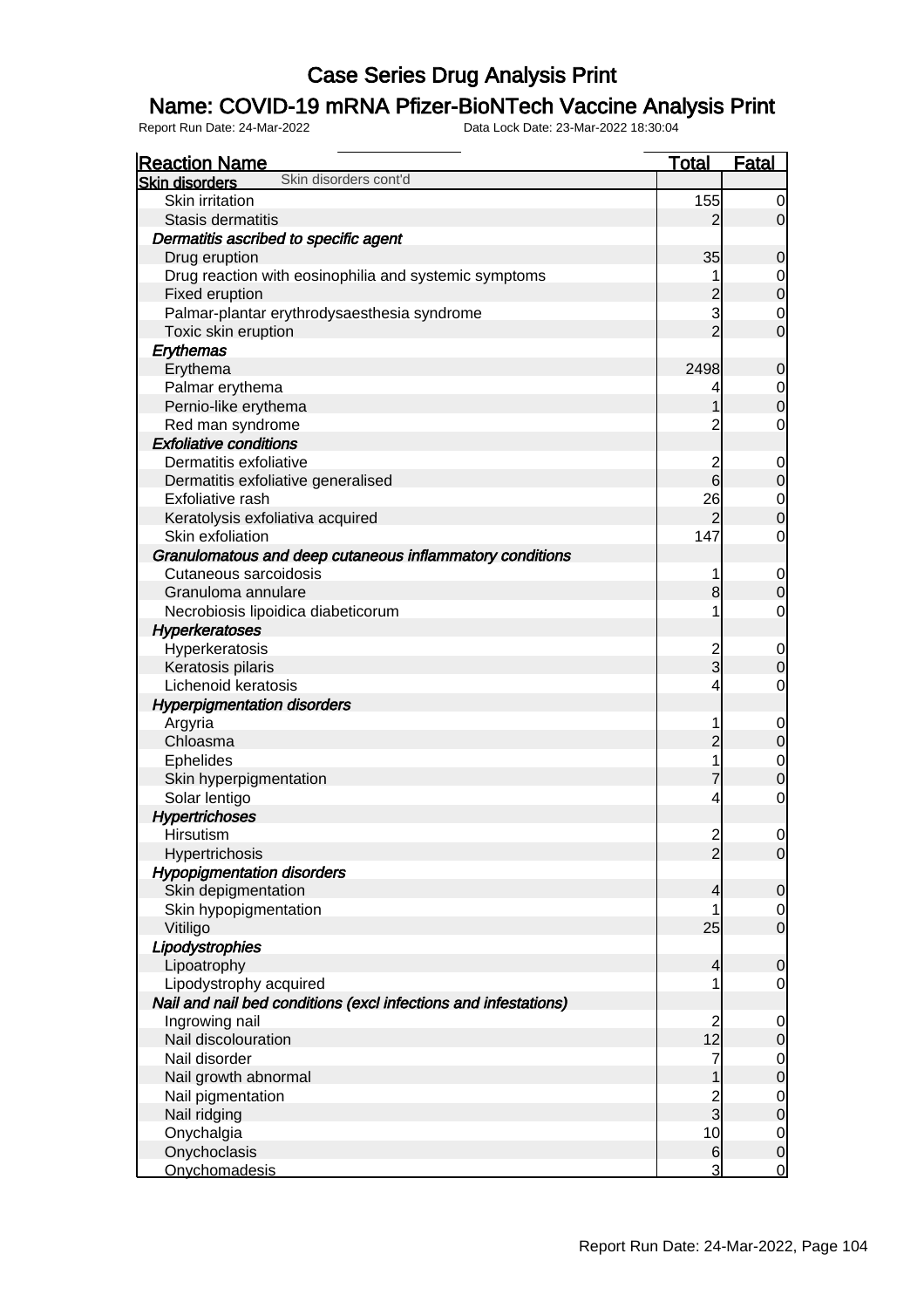### Name: COVID-19 mRNA Pfizer-BioNTech Vaccine Analysis Print

| <b>Reaction Name</b>                            | <u>Total</u>            | <u>Fatal</u>                         |
|-------------------------------------------------|-------------------------|--------------------------------------|
| Skin disorders cont'd<br><b>Skin disorders</b>  |                         |                                      |
| Splinter haemorrhages                           | $\mathbf{3}$            | $\overline{0}$                       |
| <b>Panniculitides</b>                           |                         |                                      |
| Erythema nodosum                                | 34                      | $\mathbf 0$                          |
| <b>Panniculitis</b>                             | 2                       | $\mathbf 0$                          |
| Papulosquamous conditions                       |                         |                                      |
| Erythema annulare                               | $\overline{c}$          | $\mathbf 0$                          |
| Lichen planus                                   | 27                      | $\overline{0}$                       |
| Lichen sclerosus                                | 11                      |                                      |
| Parapsoriasis                                   | $\overline{7}$          | $0$ 0                                |
| Pityriasis alba                                 | 1                       |                                      |
| Pityriasis rosea                                | 142                     | $\begin{matrix} 0 \\ 0 \end{matrix}$ |
| Pityriasis rubra pilaris                        | 1                       | $\mathbf 0$                          |
| Photosensitivity and photodermatosis conditions |                         |                                      |
| Photosensitivity reaction                       | 72                      | $\boldsymbol{0}$                     |
| Polymorphic light eruption                      | 3                       | $\mathbf 0$                          |
| Solar dermatitis                                | $\overline{2}$          | $\mathbf 0$                          |
| <b>Pigmentation changes NEC</b>                 |                         |                                      |
| Haemosiderin stain                              | 1                       | $\mathbf 0$                          |
| Pigmentation disorder                           | 15                      | $\overline{0}$                       |
| <b>Pilar disorders NEC</b>                      |                         |                                      |
| Hair colour changes                             | 11                      | $\mathbf 0$                          |
| Hair disorder                                   | 1                       |                                      |
| Hair growth abnormal                            | 12                      | $0\atop 0$                           |
| Hair texture abnormal                           | $\overline{7}$          |                                      |
| Piloerection                                    | 29                      | $0$<br>0                             |
| Pseudofolliculitis                              | 3                       | $\overline{0}$                       |
| Trichorrhexis                                   | 3                       | $\mathbf 0$                          |
| <b>Pruritus NEC</b>                             |                         |                                      |
| Itching scar                                    | 10                      | $\mathbf 0$                          |
| Polymorphic eruption of pregnancy               |                         | $\overline{0}$                       |
| <b>Pruritus</b>                                 | 6381                    | $\overline{0}$                       |
| <b>Psoriatic conditions</b>                     |                         |                                      |
| Dermatitis psoriasiform                         | 6                       | $\mathbf 0$                          |
| Guttate psoriasis                               | 25                      |                                      |
| Nail psoriasis                                  | $\overline{c}$          | $\begin{matrix} 0 \\ 0 \end{matrix}$ |
| Palmoplantar pustulosis                         | $\overline{\mathbf{c}}$ | $\Omega$                             |
| Psoriasis                                       | 252                     | 0                                    |
| Pustular psoriasis                              | 3                       | $\overline{0}$                       |
| Rebound psoriasis                               | $\overline{2}$          | $\overline{0}$                       |
| Purpura and related conditions                  |                         |                                      |
| Ecchymosis                                      | 1                       | $\mathbf 0$                          |
| Henoch-Schonlein purpura                        | 13                      | $\overline{0}$                       |
| Petechiae                                       | 156                     | $\overline{0}$                       |
| Purpura                                         | 62                      | $\mathbf 0$                          |
| <b>Pustular conditions</b>                      |                         |                                      |
| Acute generalised exanthematous pustulosis      | $\overline{c}$          | $\overline{0}$                       |
| Rashes, eruptions and exanthems NEC             |                         |                                      |
| <b>Butterfly rash</b>                           | $\overline{7}$          | $\boldsymbol{0}$                     |
| Rash                                            | 6671                    | 1                                    |
| Rash erythematous                               | 1455                    | $\overline{0}$                       |
| Rash macular                                    | 582                     | $\mathbf 0$                          |
| Rash maculo-papular                             | 69                      |                                      |
| Rash morbilliform                               | 49                      | $\begin{matrix} 0 \\ 0 \end{matrix}$ |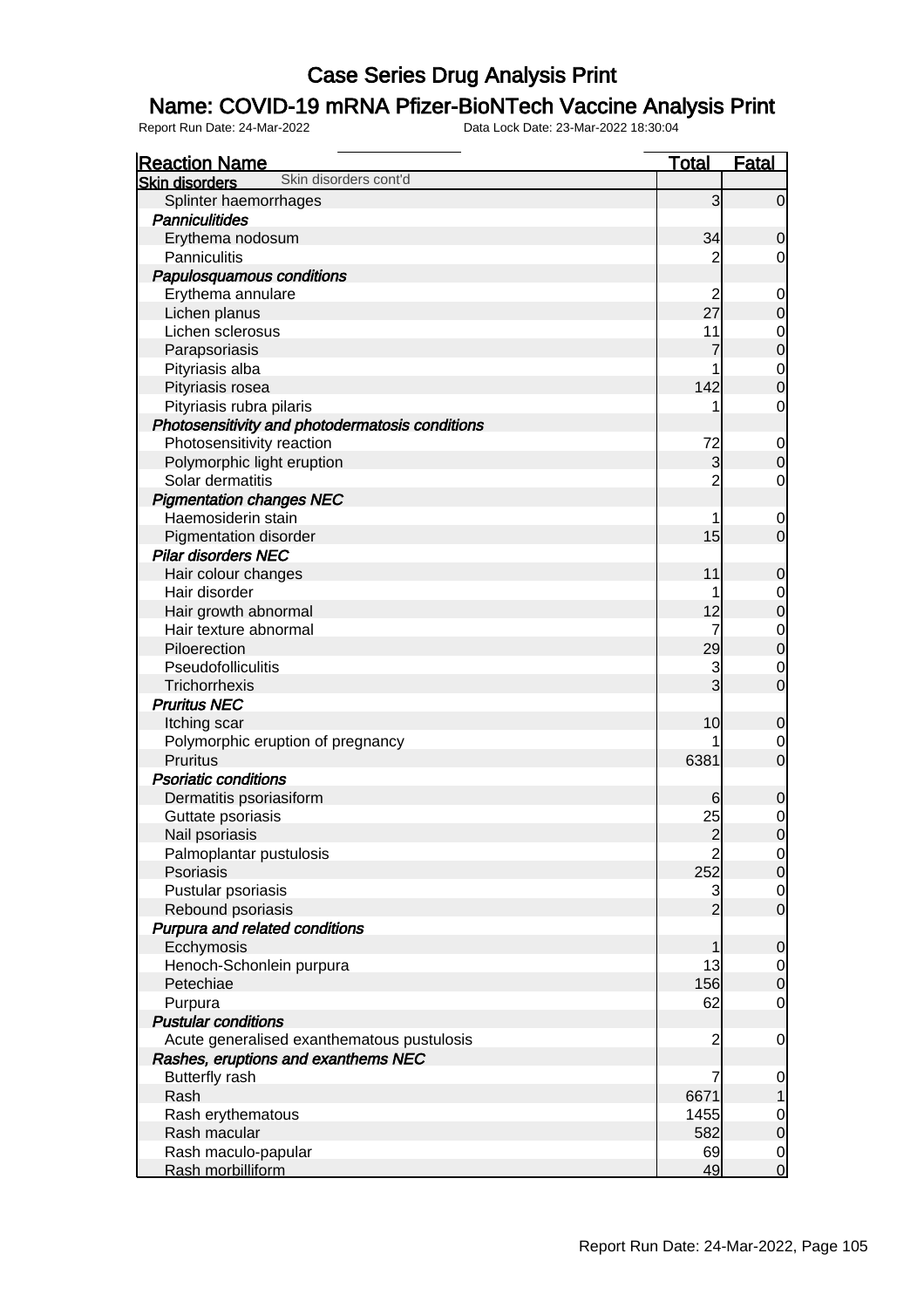### Name: COVID-19 mRNA Pfizer-BioNTech Vaccine Analysis Print

| <b>Reaction Name</b>                                         | <b>Total</b>   | <b>Fatal</b>                   |
|--------------------------------------------------------------|----------------|--------------------------------|
| Skin disorders cont'd<br><b>Skin disorders</b>               |                |                                |
| Rash papular                                                 | 404            | $\overline{0}$                 |
| Rash pruritic                                                | 1415           | $\overline{0}$                 |
| Rash scarlatiniform                                          | 1              | $\overline{0}$                 |
| Rash vesicular                                               | 89             | $\overline{0}$                 |
| Systemic lupus erythematosus rash                            | 8              | $\mathbf 0$                    |
| <b>Rosaceas</b>                                              |                |                                |
| Erythematotelangiectatic rosacea                             |                | $\mathbf 0$                    |
| Rosacea                                                      | 39             | $\overline{0}$                 |
| <b>Scaly conditions</b>                                      |                |                                |
| Dandruff                                                     | 5              | $\mathbf 0$                    |
| Pityriasis                                                   | 29             | $\mathbf 0$                    |
| Sebaceous gland disorders                                    |                |                                |
| Sebaceous glands overactivity                                | 1              | $\mathbf 0$                    |
| Seborrhoea                                                   | 15             | $\mathbf 0$                    |
| Skin and subcutaneous conditions NEC                         |                |                                |
| Cellulite                                                    | $\overline{c}$ | $\mathbf 0$                    |
| Cutaneous symptom                                            | 6              | $\mathbf{0}$                   |
| Reactive perforating collagenosis                            | 1              | $\overline{0}$                 |
| Skin mass                                                    | 30             | $\mathbf 0$                    |
| Skin and subcutaneous tissue ulcerations                     |                |                                |
| Ischaemic skin ulcer                                         | 1              |                                |
| Mucocutaneous ulceration                                     | 1              | $\mathbf{0}$<br>$\overline{0}$ |
|                                                              | $\overline{2}$ |                                |
| Pyoderma gangrenosum<br>Scleroderma associated digital ulcer | $\overline{1}$ | $0$<br>0                       |
| Skin erosion                                                 | 31             |                                |
| Skin ulcer                                                   | 23             | $\mathbf 0$<br>$\overline{0}$  |
|                                                              |                |                                |
| Skin cysts and polyps                                        | 19             |                                |
| Dermal cyst                                                  |                | $\boldsymbol{0}$               |
| Skin dystrophies                                             |                |                                |
| Keloid scar                                                  | 3              | $\mathbf 0$                    |
| Skin wrinkling                                               | 4              | $\mathbf 0$                    |
| Skin haemorrhages                                            |                |                                |
| Haemorrhage subcutaneous                                     | 15             | $\mathbf 0$                    |
| Skin haemorrhage                                             | 23             | $\overline{0}$                 |
| Skin hyperplasias and hypertrophies                          |                |                                |
| Skin hypertrophy                                             | $\overline{2}$ | 0                              |
| Skin hypoplasias and atrophies                               |                |                                |
| Skin atrophy                                                 | 3              | $\mathbf 0$                    |
| Skin striae                                                  | 8              | $\mathbf 0$                    |
| Skin injuries and mechanical dermatoses                      |                |                                |
| Decubitus ulcer                                              | 3              | $\mathbf 0$                    |
| Needle track marks                                           | $\overline{5}$ | $\overline{0}$                 |
| Skin preneoplastic conditions NEC                            |                |                                |
| Actinic keratosis                                            | 1              | $\boldsymbol{0}$               |
| <b>Skin vascular conditions NEC</b>                          |                |                                |
| Angiodermatitis                                              | 1              | $\mathbf 0$                    |
| Skin oedema                                                  | 5              | $\mathbf 0$                    |
| <b>Skin vasculitides</b>                                     |                |                                |
| Capillaritis                                                 | 4              | $\mathbf 0$                    |
| <b>Cutaneous vasculitis</b>                                  | 16             | $\mathbf 0$                    |
| Hypersensitivity vasculitis                                  | 1              | $\overline{0}$                 |
| Vasculitic rash                                              | 22             | $\mathbf 0$                    |
| <b>Skin vasomotor conditions</b>                             |                |                                |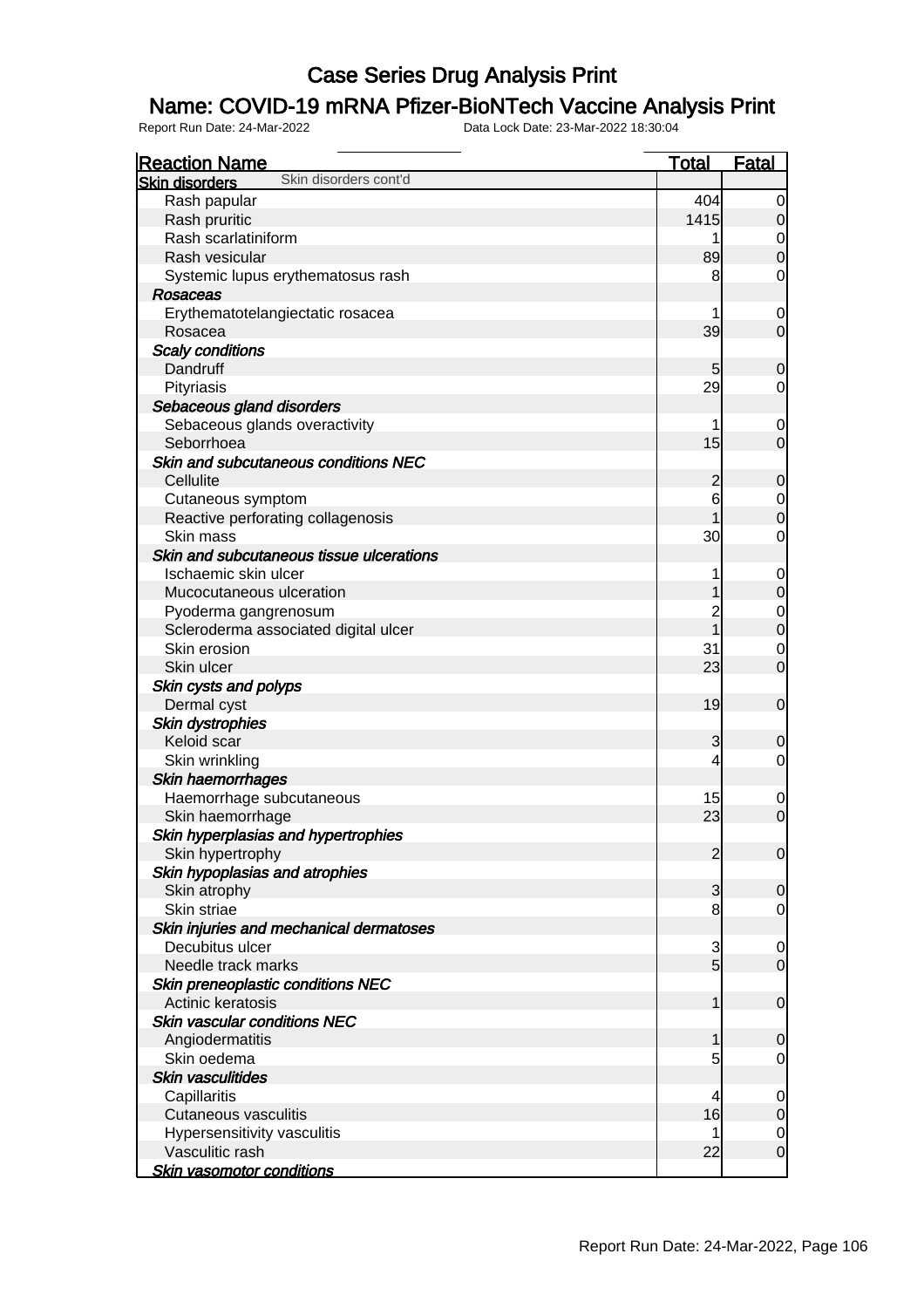### Name: COVID-19 mRNA Pfizer-BioNTech Vaccine Analysis Print

| <b>Reaction Name</b>                           | <u>Total</u> | <b>Fatal</b>   |
|------------------------------------------------|--------------|----------------|
| Skin disorders cont'd<br><b>Skin disorders</b> |              |                |
| Livedo reticularis                             | 28           | 0              |
| Telangiectasia and related conditions          |              |                |
| Spider naevus                                  |              | 0              |
| Telangiectasia                                 |              | 0              |
| Urticarias                                     |              |                |
| Chronic spontaneous urticaria                  | 14           | 0              |
| Cold urticaria                                 | 9            | 0              |
| Idiopathic urticaria                           |              | 0              |
| Mechanical urticaria                           | 17           | 0              |
| Solar urticaria                                |              | 0              |
| Urticaria                                      | 2299         | 0              |
| Urticaria cholinergic                          |              | 0              |
| Urticaria chronic                              | 40           | 0              |
| Urticaria contact                              |              | 0              |
| Urticaria papular                              | 6            | 0              |
| Urticaria thermal                              |              |                |
| Urticarial vasculitis                          |              | 0              |
| <b>Skin disorders SOC TOTAL</b>                | 3377         | $\overline{2}$ |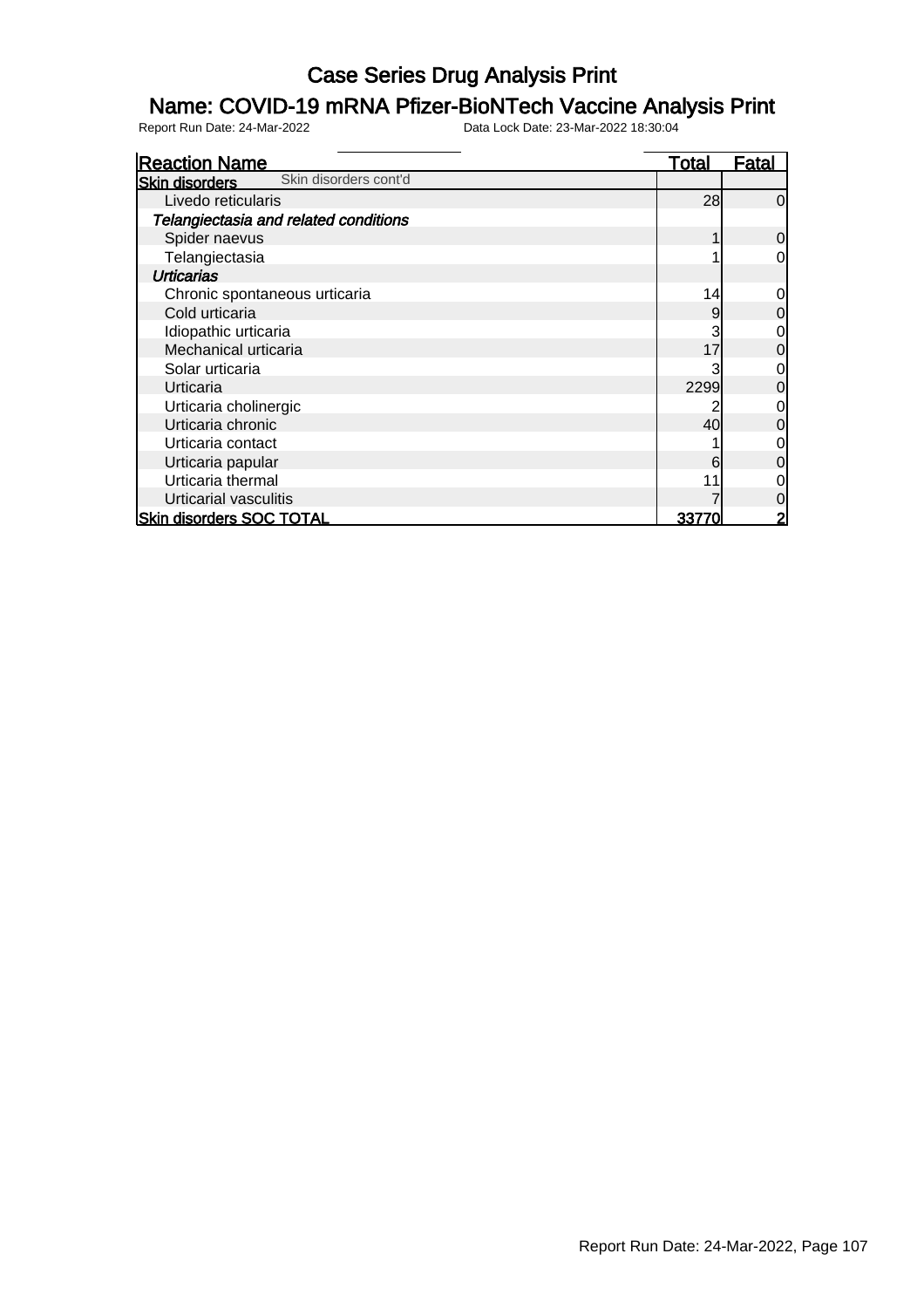#### Name: COVID-19 mRNA Pfizer-BioNTech Vaccine Analysis Print

| <b>Reaction Name</b>                                    | <b>Total</b>   | <b>Fatal</b>                         |
|---------------------------------------------------------|----------------|--------------------------------------|
| Social circumstances                                    |                |                                      |
| Age related issues                                      |                |                                      |
| Infant                                                  | $\frac{2}{3}$  | $\mathbf 0$                          |
| Menarche                                                |                | $\begin{matrix} 0 \\ 0 \end{matrix}$ |
| Menopause                                               | 48             |                                      |
| Postmenopause                                           | 5              | $\mathbf 0$                          |
| Criminal activity                                       |                |                                      |
| Verbal abuse                                            | 1              | $\mathbf 0$                          |
| <b>Dependents</b>                                       |                |                                      |
| Sick relative                                           | 6              | $\mathbf 0$                          |
| <b>Dietary and nutritional issues</b>                   |                |                                      |
| Feeding tube user                                       | 1              | $\mathbf 0$                          |
| <b>Disability issues</b>                                |                |                                      |
| Bedridden                                               | 36             |                                      |
| Breast prosthesis user                                  | 3              | $0\atop 0$                           |
| <b>Disability</b>                                       | $\overline{2}$ | $\begin{matrix}0\\0\end{matrix}$     |
| Hearing disability                                      | $_3^-$         |                                      |
| Housebound                                              |                | $\begin{matrix}0\\0\end{matrix}$     |
| Immobile                                                | 13             |                                      |
| Impaired driving ability                                | 5              | $\begin{matrix}0\\0\end{matrix}$     |
| Impaired work ability                                   | 21             |                                      |
| Loss of personal independence in daily activities       | 48             | $\begin{matrix}0\\0\end{matrix}$     |
| Physical disability                                     | 6              |                                      |
| Sight disability                                        | 13             | $\begin{matrix}0\\0\end{matrix}$     |
| Sitting disability                                      | 4              |                                      |
| Walking disability                                      | 1              | $\begin{matrix} 0 \\ 0 \end{matrix}$ |
| Wheelchair user                                         | 1              |                                      |
| Economic circumstances                                  |                |                                      |
| High income                                             | 1              | $\boldsymbol{0}$                     |
| Low income                                              | 1              | $\mathbf 0$                          |
| <b>Educational issues</b>                               |                |                                      |
| Educational problem                                     | 1              | $\begin{matrix} 0 \\ 0 \end{matrix}$ |
| Illiteracy                                              | $\overline{2}$ |                                      |
| <b>Employment issues</b>                                |                |                                      |
| Job dissatisfaction                                     | 1              | $\mathbf 0$                          |
| Retirement                                              | 4              | $\mathbf 0$                          |
| Sick leave                                              | 1              | 0                                    |
| Stress at work                                          | 3              | $\overline{0}$                       |
| <b>Family and partner issues</b>                        |                |                                      |
| Bed sharing                                             | 1              | $\mathbf 0$                          |
| Non-occupational and unspecified environmental problems |                |                                      |
| Flooding                                                | $\frac{2}{2}$  | $\mathbf 0$                          |
| Water pollution                                         |                | $\mathbf 0$                          |
| Pregnancy related circumstances                         |                |                                      |
| <b>Breast feeding</b>                                   | 17             | $\pmb{0}$                            |
| Multigravida                                            |                | $\begin{matrix} 0 \\ 0 \end{matrix}$ |
| Parity                                                  | 1              |                                      |
| <b>Social issues NEC</b>                                |                |                                      |
| Exercise adequate                                       | $\frac{2}{2}$  | $\pmb{0}$                            |
| Hair dye user                                           |                | $\begin{matrix} 0 \\ 0 \end{matrix}$ |
| Impaired quality of life                                | $\overline{4}$ |                                      |
| Tobacco use                                             |                |                                      |
| Ex-tobacco user                                         | 1              | $\mathbf 0$                          |
| Non-tobacco user                                        | 6              | $\overline{0}$                       |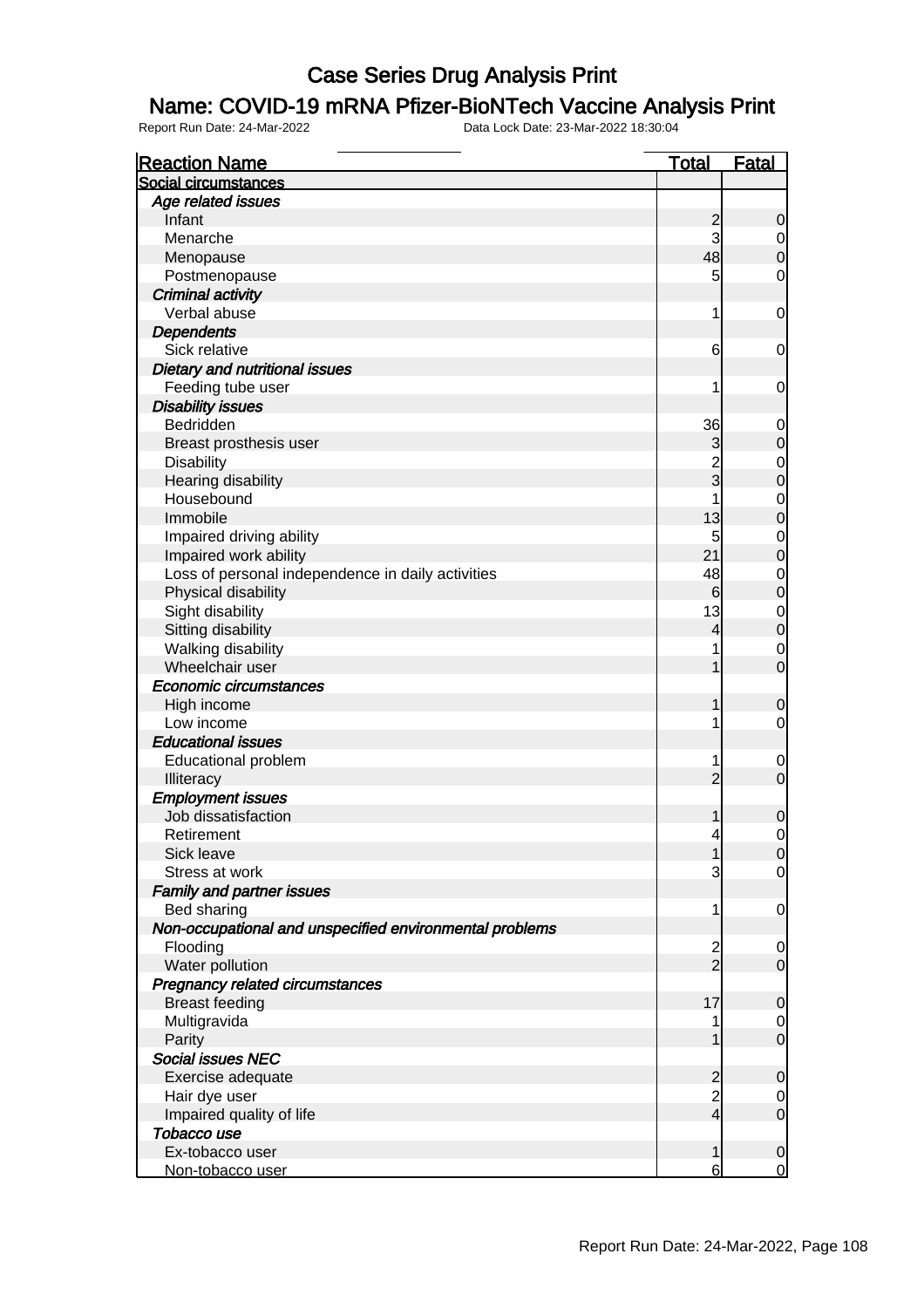#### Name: COVID-19 mRNA Pfizer-BioNTech Vaccine Analysis Print

| <b>Reaction Name</b>                                | ™ota⊦ |  |
|-----------------------------------------------------|-------|--|
| Social circumstances We Social circumstances cont'd |       |  |
| Tobacco user                                        |       |  |
| Social circumstances SOC TOTAL                      |       |  |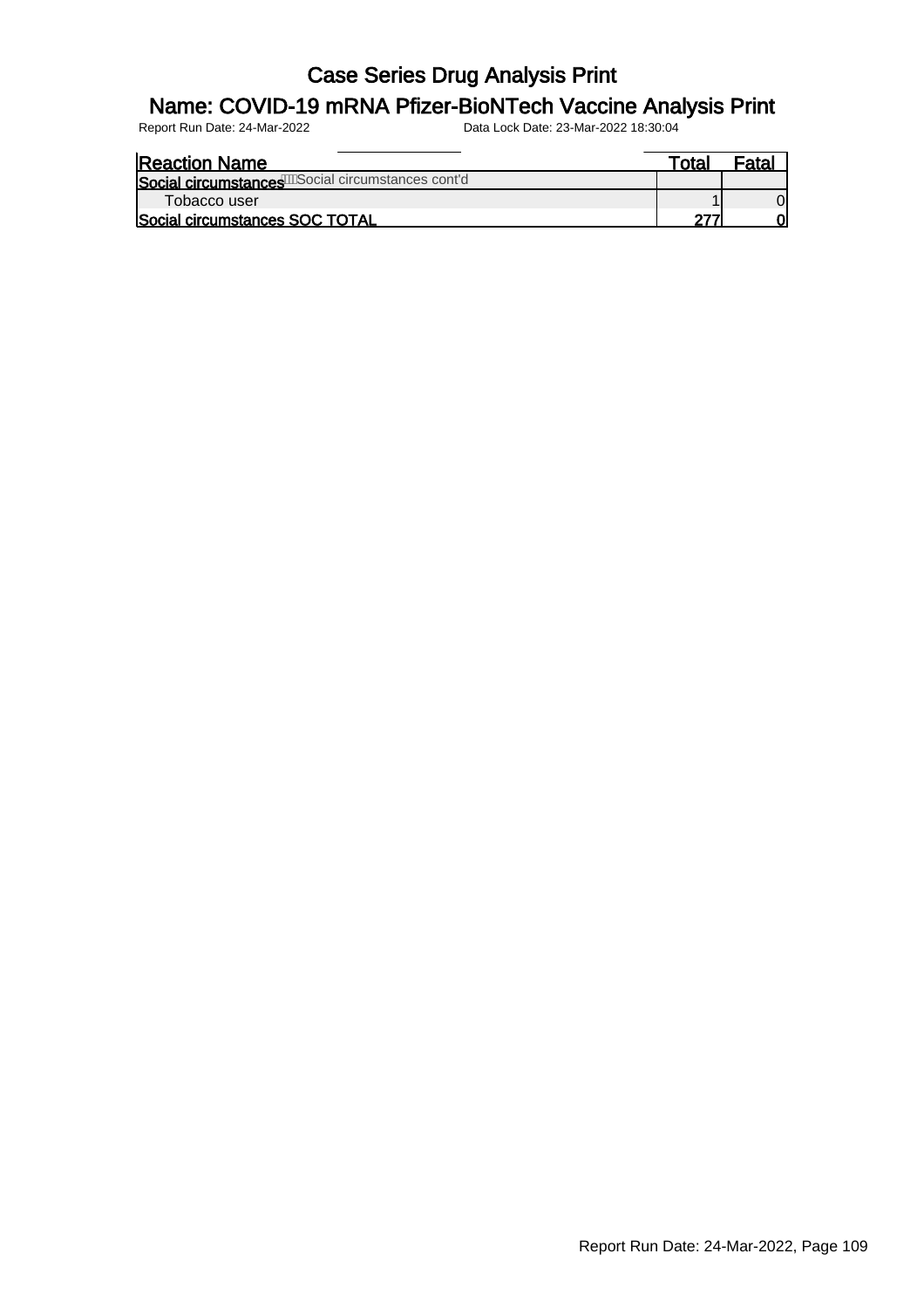#### Name: COVID-19 mRNA Pfizer-BioNTech Vaccine Analysis Print

| <b>Reaction Name</b>                                  | Total          | <b>Fatal</b>   |
|-------------------------------------------------------|----------------|----------------|
| Surgical & medical procedures                         |                |                |
| Anaesthesia and allied procedures                     |                |                |
| Local anaesthesia                                     | $\overline{c}$ | 0              |
| Nerve block                                           | 5              | $\overline{0}$ |
| Analgesia supportive care                             |                |                |
| Analgesic therapy                                     | 1              | 0              |
| Antiinfective therapies                               |                |                |
| COVID-19 prophylaxis                                  | 1              | $\mathbf 0$    |
| COVID-19 treatment                                    | 4              | $\overline{0}$ |
| Arterial therapeutic procedures (excl aortic)         |                |                |
| Splenic artery embolisation                           | 1              | $\mathbf 0$    |
| <b>Blood and blood product treatment</b>              |                |                |
| Transfusion                                           | $\overline{c}$ | $\mathbf 0$    |
| <b>Breast therapeutic procedures NEC</b>              |                |                |
| Axillary lymphadenectomy                              | 3              | 0              |
| Mammoplasty                                           | 1              | $\overline{0}$ |
| Bronchial and pulmonary therapeutic procedures        |                |                |
| Airway secretion clearance therapy                    | 1              | 0              |
| Cardiac device therapeutic procedures                 |                |                |
| Cardiac pacemaker insertion                           | 1              | 0              |
| Cardiac therapeutic procedures NEC                    |                |                |
| Cardiac operation                                     | 1              | 0              |
| Contraceptive methods female                          |                |                |
| Contraception                                         | 1              | $\mathbf 0$    |
| Contraceptive implant                                 | 3              | $\overline{0}$ |
| Oral contraception                                    | 1              | $\mathbf 0$    |
| Contraceptive methods male                            |                |                |
| Condom                                                | 1              | $\mathbf 0$    |
| Dietary and nutritional therapies                     |                |                |
| Medical diet                                          | 8              | $\mathbf 0$    |
| Nothing by mouth order                                | 13             | $\overline{0}$ |
| Wheat-free diet                                       | 1              | $\mathbf 0$    |
| <b>External ear therapeutic procedures</b>            |                |                |
| Ear irrigation                                        | 1              | $\mathbf 0$    |
| <b>Facial therapeutic procedures</b>                  |                |                |
| Face lift                                             | 1              | $\mathbf 0$    |
| Fertility and fertilisation interventions female      |                |                |
| <b>Endometrial scratching</b>                         | 1              | $\frac{0}{0}$  |
| Ovulation induction                                   | $\overline{2}$ |                |
| Gastric therapeutic procedures                        |                |                |
| Gastric operation                                     | 1              | $\overline{0}$ |
| Gastrointestinal therapeutic procedures NEC           |                |                |
| Intestinal anastomosis                                | 1              | $\mathbf 0$    |
| Prophylaxis of nausea and vomiting                    | 16             | $\mathbf 0$    |
| Gynaecological therapeutic procedures NEC             |                |                |
| Menstrual cycle management                            | 15             | $\overline{0}$ |
| Haematological therapeutic procedures NEC             |                |                |
| Anticoagulant therapy                                 | 1              | $\overline{0}$ |
| Head, neck and oral cavity therapeutic procedures NEC |                |                |
| Neck lift                                             | 1              | $\overline{0}$ |
| Hernia repairs                                        |                |                |
| Hernia repair                                         | 1              | $\overline{0}$ |
| Hormonal therapeutic procedures NEC                   |                |                |
| Hormone replacement therapy                           | 2              | $\overline{0}$ |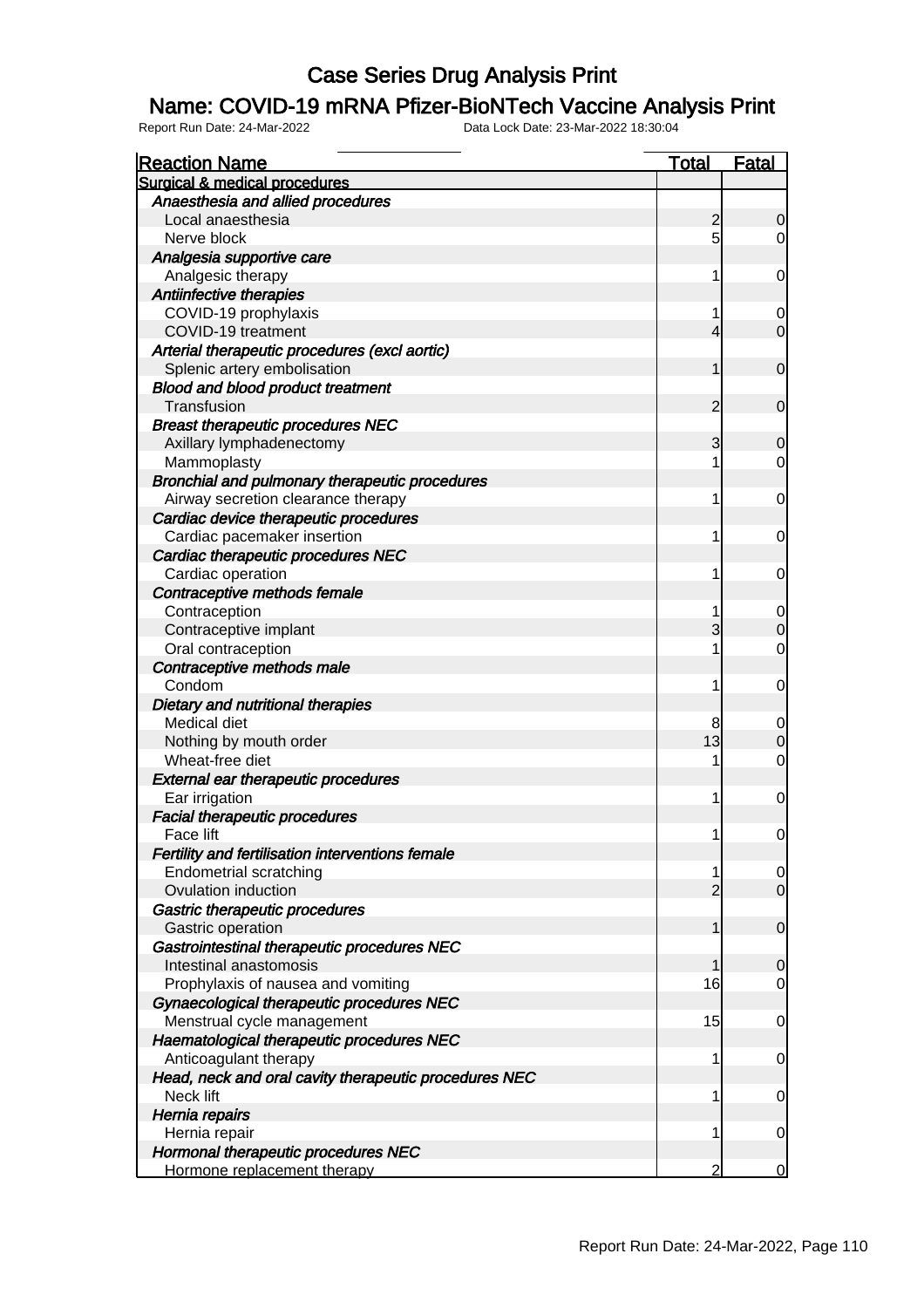#### Name: COVID-19 mRNA Pfizer-BioNTech Vaccine Analysis Print

| <b>Reaction Name</b>                                                    | <b>Total</b>   | <b>Fatal</b>                  |
|-------------------------------------------------------------------------|----------------|-------------------------------|
| Surgical & medical proceedures will argical & medical procedures cont'd |                |                               |
| Hormone therapy                                                         | 8              | $\overline{0}$                |
| <b>Immunisations</b>                                                    |                |                               |
| COVID-19 immunisation                                                   | 94             | 0                             |
| Immunisation                                                            | 524            | 1                             |
| <b>Induced abortions</b>                                                |                |                               |
| Abortion induced                                                        | 1              | $\mathbf 0$                   |
| Joint therapeutic procedures                                            |                |                               |
| Joint injection                                                         | 6              | $\mathbf 0$                   |
| Joint surgery                                                           |                | $\mathbf 0$                   |
| Knee arthroplasty                                                       | 1              | $\mathbf 0$                   |
| Large intestine therapeutic procedures                                  |                |                               |
| Appendicectomy                                                          | 3              | $\mathbf 0$                   |
| Limb therapeutic procedures                                             |                |                               |
| Arm amputation                                                          |                | $\mathbf 0$                   |
| Limb immobilisation                                                     | 12             | $\mathbf 0$                   |
| Limb operation                                                          | 10             | 0                             |
| Lymphoid tissue therapeutic procedures                                  |                |                               |
| Lymphadenectomy                                                         | $\overline{c}$ | $\mathbf 0$                   |
| Splenectomy                                                             | 1              | $\mathbf 0$                   |
| <b>Mastectomies</b>                                                     |                |                               |
| <b>Breast conserving surgery</b>                                        | 5              | $\mathbf 0$                   |
| Nail therapeutic procedures                                             |                |                               |
| Nail operation                                                          | 3              | $\mathbf 0$                   |
| Nervous system therapeutic procedures NEC                               |                |                               |
| Multiple sclerosis relapse prophylaxis                                  | 3              | $\mathbf 0$                   |
| <b>Obstetric therapeutic procedures</b>                                 |                |                               |
| Caesarean section                                                       | 1              | $\mathbf 0$                   |
| Labour stimulation                                                      | 1              | 0                             |
| Orbit and globe therapeutic procedures                                  |                |                               |
| Strabismus correction                                                   | 1              | $\mathbf 0$                   |
| Ovarian therapeutic procedures                                          |                |                               |
| Ovarian operation                                                       | 1              | $\mathbf 0$                   |
| Peripheral nerve therapeutic procedures                                 |                |                               |
| Neurolysis                                                              |                | $\mathbf{0}$                  |
| Peripheral nerve neurostimulation                                       | 1              | $\overline{0}$                |
| Phototherapies                                                          |                |                               |
| UV light therapy                                                        | 1              | $\mathbf 0$                   |
| Prophylactic procedures NEC                                             |                |                               |
| Anaphylaxis prophylaxis                                                 | 3              | $\mathbf 0$                   |
| Immune tolerance induction                                              | 1              | $\overline{0}$                |
| Prophylaxis against transplant rejection                                | 1              | $\overline{0}$                |
| Reproductive system disorder prophylaxis                                |                | $\mathbf 0$                   |
| <b>Psychiatric therapies</b>                                            |                |                               |
| Electroconvulsive therapy                                               | 1              | $\mathbf 0$                   |
| Renal therapeutic procedures                                            |                |                               |
| <b>Dialysis</b>                                                         | 1              | $\mathbf 0$                   |
| Respiratory tract therapeutic procedures NEC                            |                |                               |
| Asthma prophylaxis                                                      | 3              | $\mathbf 0$                   |
| Retinal therapeutic procedures                                          |                |                               |
| Retinopexy                                                              | 1              | $\mathbf 0$                   |
| Skin and subcutaneous tissue therapeutic procedures NEC                 |                |                               |
| Dermal filler injection                                                 | 4<br>1         | $\mathbf 0$<br>$\overline{0}$ |
| Therapeutic skin care topical                                           |                |                               |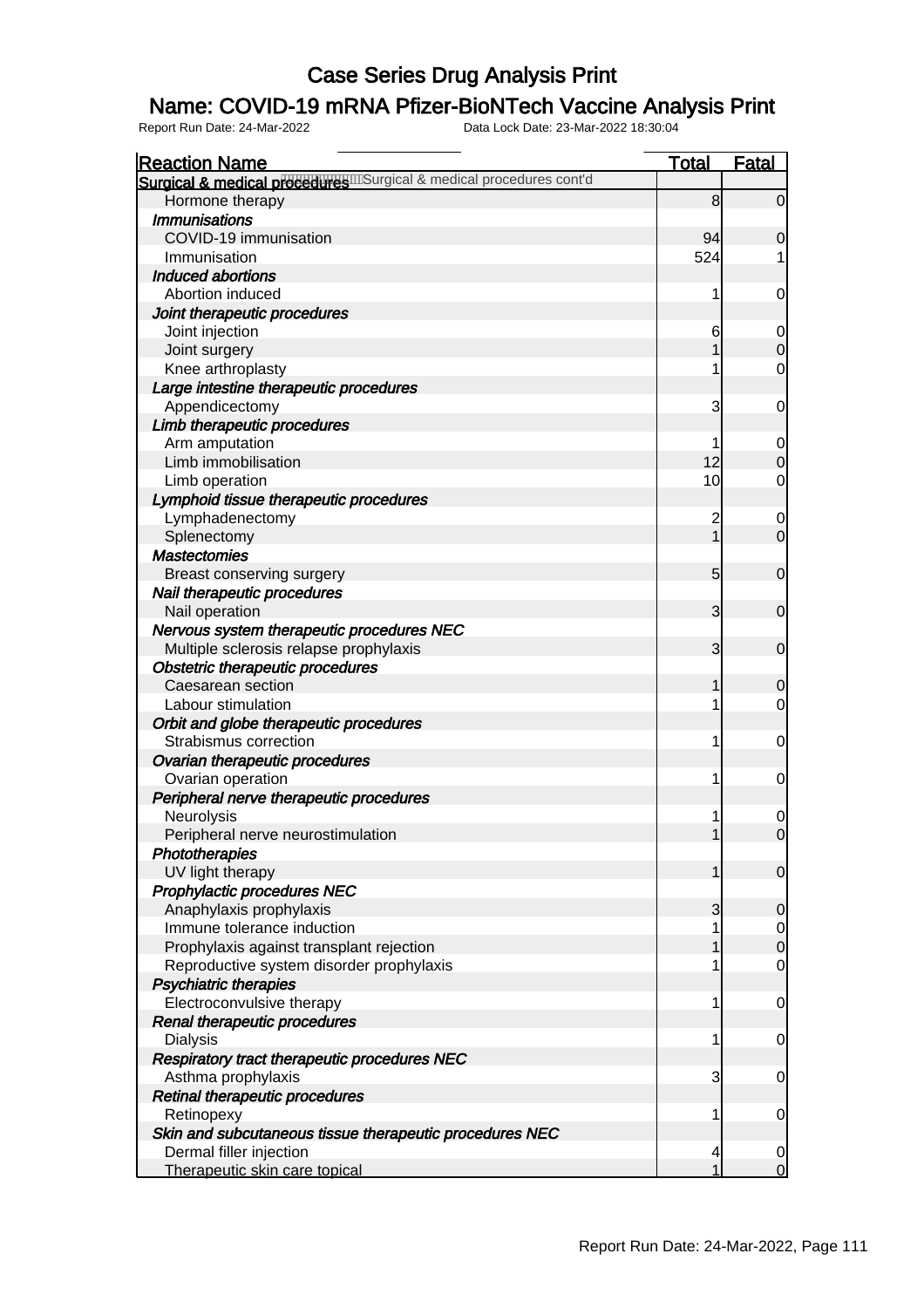#### Name: COVID-19 mRNA Pfizer-BioNTech Vaccine Analysis Print

| <b>Reaction Name</b>                                          | <b>Total</b>   | Fatal                            |
|---------------------------------------------------------------|----------------|----------------------------------|
| Surgical & medical procedures and a medical procedures cont'd |                |                                  |
| Skull and brain therapeutic procedures                        |                |                                  |
| Cerebrovascular operation                                     | 1              | 0                                |
| Posterior fossa decompression                                 | 1              | 0                                |
| Small intestine therapeutic procedures                        |                |                                  |
| lleostomy                                                     | 1              | 0                                |
| Spine and spinal cord therapeutic procedures                  |                |                                  |
| Spinal decompression                                          | 1              | $\mathbf 0$                      |
| Tendon therapeutic procedures                                 |                |                                  |
| Tenodesis                                                     | 1              | 0                                |
| Therapeutic bladder catheterisation                           |                |                                  |
| <b>Bladder catheterisation</b>                                | $\overline{c}$ | 0                                |
| <b>Therapeutic procedures NEC</b>                             |                |                                  |
| Abscess drainage                                              | 1              | $\mathbf 0$                      |
| Anaphylaxis treatment                                         | 7              | $\overline{0}$                   |
| <b>Bed rest</b>                                               | 6              |                                  |
| Fatigue management                                            | 1              | $\begin{matrix}0\\0\end{matrix}$ |
| Hospitalisation                                               | 16             |                                  |
| Injection                                                     | 54             | $\begin{matrix}0\\0\end{matrix}$ |
| Interchange of vaccine products                               | 296            |                                  |
| Localised alternating hot and cold therapy                    | 2              | $\begin{matrix}0\\0\end{matrix}$ |
| Magnetic therapy                                              | 1              | $\begin{matrix}0\\0\end{matrix}$ |
| Mass excision                                                 | 5              |                                  |
| Medical procedure                                             | 1              |                                  |
| Medication dilution                                           | $\overline{c}$ | $\begin{matrix}0\\0\end{matrix}$ |
| Physical fitness training                                     | $\overline{1}$ | $\begin{matrix}0\\0\end{matrix}$ |
| Product used for unknown indication                           | $\overline{2}$ |                                  |
| Promotion of wound healing                                    | 1              |                                  |
| Specialist consultation                                       | 1              | $0\atop 0$                       |
| Stent placement                                               | 1              | $\begin{matrix}0\\0\end{matrix}$ |
| Stoma care                                                    |                |                                  |
| Therapeutic procedure                                         | 1              | $\mathbf 0$                      |
| Therapy change                                                | $\overline{2}$ | $\overline{0}$                   |
| Tracheal therapeutic procedures                               |                |                                  |
| Tracheostomy                                                  | 1              | $\mathbf 0$                      |
| Uterine therapeutic procedures                                |                |                                  |
| <b>Endometrial ablation</b>                                   | 2              | $\boldsymbol{0}$                 |
| Vascular therapeutic procedures NEC                           |                |                                  |
| Vasodilation procedure                                        |                | $\mathbf 0$                      |
| Surgical & medical procedures SOC TOTAL                       | 1206           | 1                                |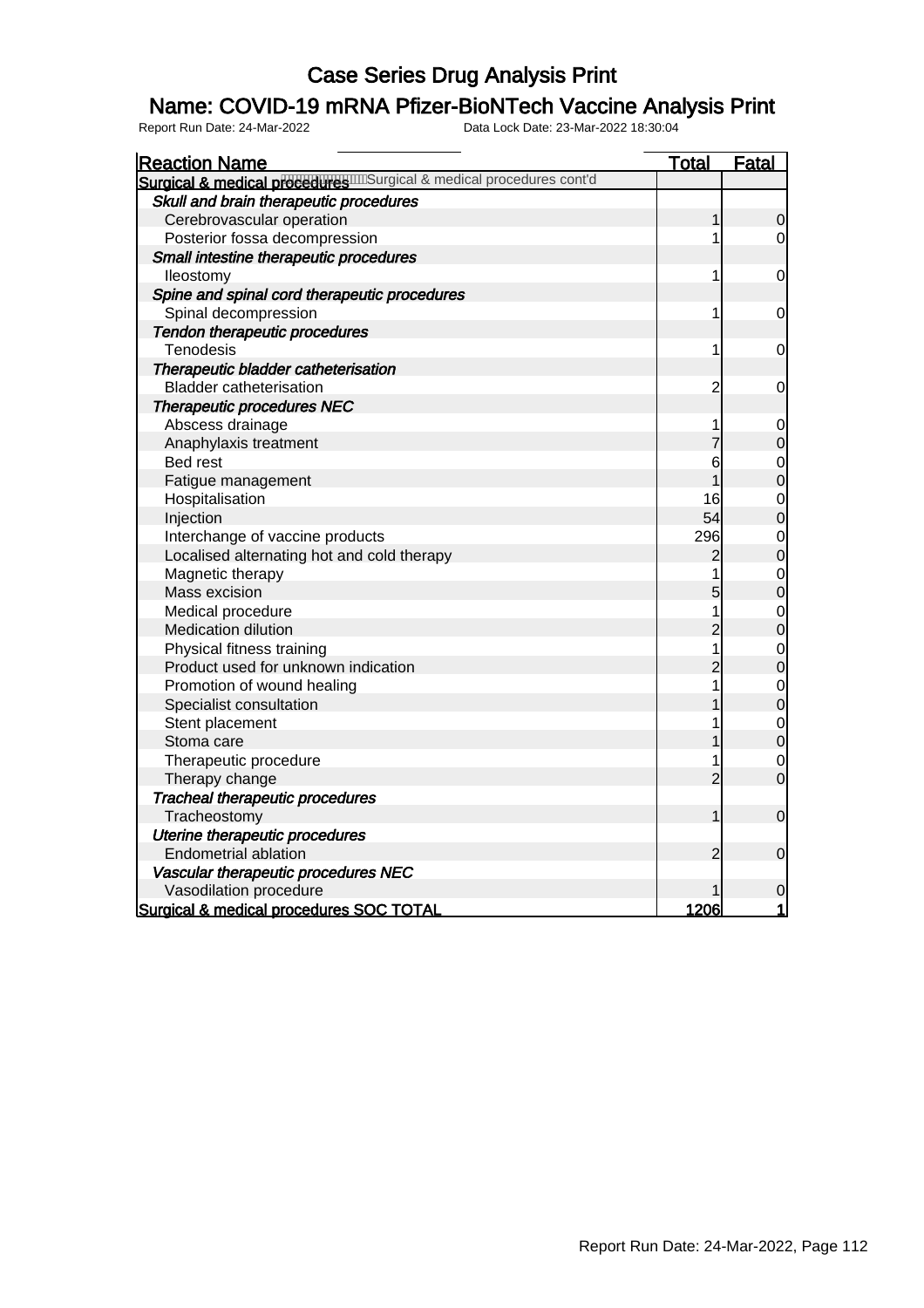#### Name: COVID-19 mRNA Pfizer-BioNTech Vaccine Analysis Print

| <b>Reaction Name</b>                        | <u>Total</u>   | Fatal                                 |
|---------------------------------------------|----------------|---------------------------------------|
| <b>Vascular disorders</b>                   |                |                                       |
| Accelerated and malignant hypertension      |                |                                       |
| Accelerated hypertension                    | 1              | $\mathbf 0$                           |
| Hypertensive crisis                         | 15             | $\overline{0}$                        |
| Hypertensive urgency                        | $\overline{c}$ | $\mathbf 0$                           |
| Malignant hypertension                      | 4              | $\mathbf 0$                           |
| Aneurysms and dissections non-site specific |                |                                       |
| Aneurysm                                    | 4              | $\mathbf 0$                           |
| Aneurysm ruptured                           | 1              | $\mathbf 0$                           |
| Artery dissection                           | $\overline{2}$ | $\mathbf 0$                           |
| Aortic aneurysms and dissections            |                |                                       |
| Acute aortic syndrome                       | 1              | $\mathbf 0$                           |
| Aortic aneurysm                             | 1              | $\mathbf 0$                           |
| Aortic aneurysm rupture                     | 1              | 1                                     |
| Aortic dissection                           | 1              | $\overline{0}$                        |
| Aortic embolism and thrombosis              |                |                                       |
| Aortic embolus                              | 5              | $\mathbf 0$                           |
| Aortic thrombosis                           | 4              | $\overline{0}$                        |
| Aortic infections and inflammations         |                |                                       |
| Aortitis                                    | 1              | $\mathbf 0$                           |
| Aortic necrosis and vascular insufficiency  |                |                                       |
| Aortic occlusion                            | 1              | $\mathbf 0$                           |
| Arterial infections and inflammations       |                |                                       |
| Arteritis                                   | 1              | $\mathbf 0$                           |
| Giant cell arteritis                        | 21             | $\overline{0}$                        |
| <b>Blood pressure disorders NEC</b>         |                |                                       |
| Blood pressure fluctuation                  | 15             | $\mathbf 0$                           |
| Labile blood pressure                       | 4              | $\overline{0}$                        |
| Bruising, ecchymosis and purpura            |                |                                       |
| Achenbach syndrome                          | 4              | $\mathbf 0$                           |
| Circulatory collapse and shock              |                |                                       |
| CT hypotension complex                      | 2              | $\mathbf 0$                           |
| Circulatory collapse                        | 91             | $\pmb{0}$                             |
| Hypoperfusion                               | $\overline{c}$ |                                       |
| Hypovolaemic shock                          | $\overline{2}$ | $\begin{matrix} 0 \\ 1 \end{matrix}$  |
| Neurogenic shock                            | 24             | $\mathbf 0$                           |
| Peripheral circulatory failure              | 6              | 0                                     |
| Shock                                       | 25             | $\overline{0}$                        |
| Shock symptom                               | $\overline{4}$ | $\overline{0}$                        |
| <b>Haemorrhages NEC</b>                     |                |                                       |
| Arterial haemorrhage                        | 1              | $\mathbf 0$                           |
| Bloody discharge                            | 25             | $\overline{0}$                        |
| Haematoma                                   | 52             | $\mathbf 0$                           |
| Haemorrhage                                 | 1402           | $\begin{array}{c} 2 \\ 1 \end{array}$ |
| Internal haemorrhage                        | 14             |                                       |
| Venous haemorrhage                          | $\overline{2}$ | $\overline{O}$                        |
| Lymphangiopathies                           |                |                                       |
| Lymphangiopathy                             | 1              | $\mathbf 0$                           |
| Lymphocele                                  | $\overline{7}$ | $\pmb{0}$                             |
| Lymphorrhoea                                | $\frac{2}{1}$  | $\overline{0}$                        |
| Lymphostasis                                |                | $\mathbf 0$                           |
| Lymphoedemas                                |                |                                       |
| Lymphoedema                                 | 248            | $\boldsymbol{0}$                      |
| Non-site specific embolism and thrombosis   |                |                                       |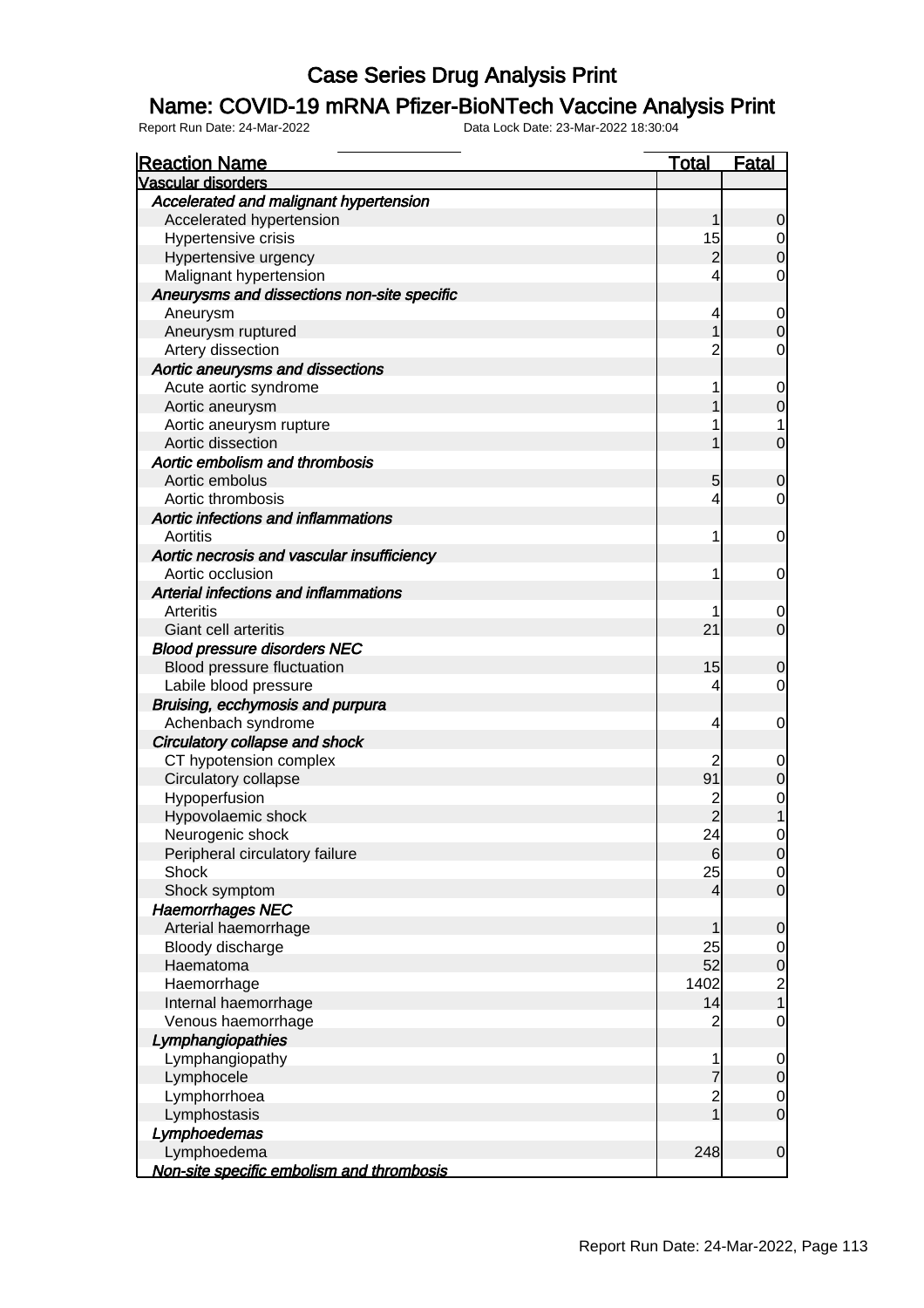#### Name: COVID-19 mRNA Pfizer-BioNTech Vaccine Analysis Print

| <b>Reaction Name</b>                                             | <u>Total</u>   | <b>Fatal</b>                         |
|------------------------------------------------------------------|----------------|--------------------------------------|
| Vascular disorders Vascular disorders cont'd                     |                |                                      |
| Arterial thrombosis                                              | 4              | $\overline{0}$                       |
| Embolism                                                         | 67             | $\overline{0}$                       |
| Embolism arterial                                                | $\overline{c}$ | $\mathbf 0$                          |
| Embolism venous                                                  | 8              |                                      |
| Microembolism                                                    | $\overline{2}$ | $\overline{0}$                       |
| Thrombosis                                                       | 527            | 11                                   |
| Venous thrombosis                                                | 8              | $\overline{0}$                       |
| Non-site specific necrosis and vascular insufficiency NEC        |                |                                      |
| Arterial occlusive disease                                       | $\overline{c}$ | $\mathbf 0$                          |
| Arterial spasm                                                   | 1              | $\begin{matrix} 0 \\ 0 \end{matrix}$ |
| Arteriosclerosis                                                 | 4              |                                      |
| Haemorrhagic infarction                                          | 1              |                                      |
| Infarction                                                       | 3              | $\begin{matrix} 0 \\ 0 \end{matrix}$ |
| Ischaemia                                                        | 11             |                                      |
| Peripheral venous disease                                        | $\overline{2}$ | $\begin{matrix}0\\0\end{matrix}$     |
| Vascular occlusion                                               | 1              |                                      |
| Vasospasm                                                        | 1              | $\begin{matrix} 0 \\ 0 \end{matrix}$ |
| Non-site specific vascular disorders NEC                         |                |                                      |
| Capillary disorder                                               | 1              | $\mathbf 0$                          |
| Capillary fragility                                              | 5              |                                      |
| Endothelial dysfunction                                          |                | $\begin{matrix} 0 \\ 0 \end{matrix}$ |
| Haemodynamic instability                                         |                |                                      |
| Superficial vein prominence                                      | 3              | $\begin{matrix} 0 \\ 0 \end{matrix}$ |
| Vascular fragility                                               |                |                                      |
| Vascular pain                                                    | 44             | $\begin{matrix}0\\0\end{matrix}$     |
| Vascular wall hypertrophy                                        | 1              |                                      |
| Vasodilatation                                                   | 46             | $\begin{matrix}0\\0\end{matrix}$     |
| Vein discolouration                                              | 7              |                                      |
| Vein disorder                                                    | 9              | $\begin{matrix} 0 \\ 0 \end{matrix}$ |
| Vein rupture                                                     | 7              | $\mathbf 0$                          |
| Peripheral aneurysms and dissections                             |                |                                      |
| Peripheral artery aneurysm                                       | 1              | $\mathbf 0$                          |
| Peripheral embolism and thrombosis                               |                |                                      |
| Axillary vein thrombosis                                         |                |                                      |
|                                                                  | 36             | $\begin{matrix} 0 \\ 0 \end{matrix}$ |
| Blue toe syndrome<br>Deep vein thrombosis                        | 356            |                                      |
|                                                                  |                | $\overline{0}$                       |
| Femoral artery embolism                                          |                |                                      |
| Jugular vein thrombosis                                          | 5              | $\begin{matrix} 0 \\ 0 \end{matrix}$ |
| Pelvic venous thrombosis                                         | 4              |                                      |
| Peripheral artery thrombosis                                     | 4              | $\begin{matrix} 0 \\ 0 \end{matrix}$ |
| Peripheral embolism                                              | $\overline{c}$ |                                      |
| Subclavian vein thrombosis                                       |                | $\begin{matrix} 0 \\ 0 \end{matrix}$ |
| Superficial vein thrombosis                                      | 31             |                                      |
| Thrombophlebitis                                                 | 31             | $\mathbf 0$                          |
| Peripheral vascular disorders NEC                                |                |                                      |
| Cyanosis                                                         | 54             | $\overline{0}$                       |
| Erythromelalgia                                                  |                | $\mathbf 0$                          |
| Flushing                                                         | 477            | $\begin{matrix} 0 \\ 0 \end{matrix}$ |
| Hot flush                                                        | 1269           |                                      |
| Peripheral vascular disorder                                     | 3              | $\begin{matrix} 0 \\ 0 \end{matrix}$ |
| Vein wall hypertrophy                                            | 1              |                                      |
| Peripheral vasoconstriction, necrosis and vascular insufficiency |                |                                      |
| Claudication of jaw muscles                                      | 1              | $\overline{0}$                       |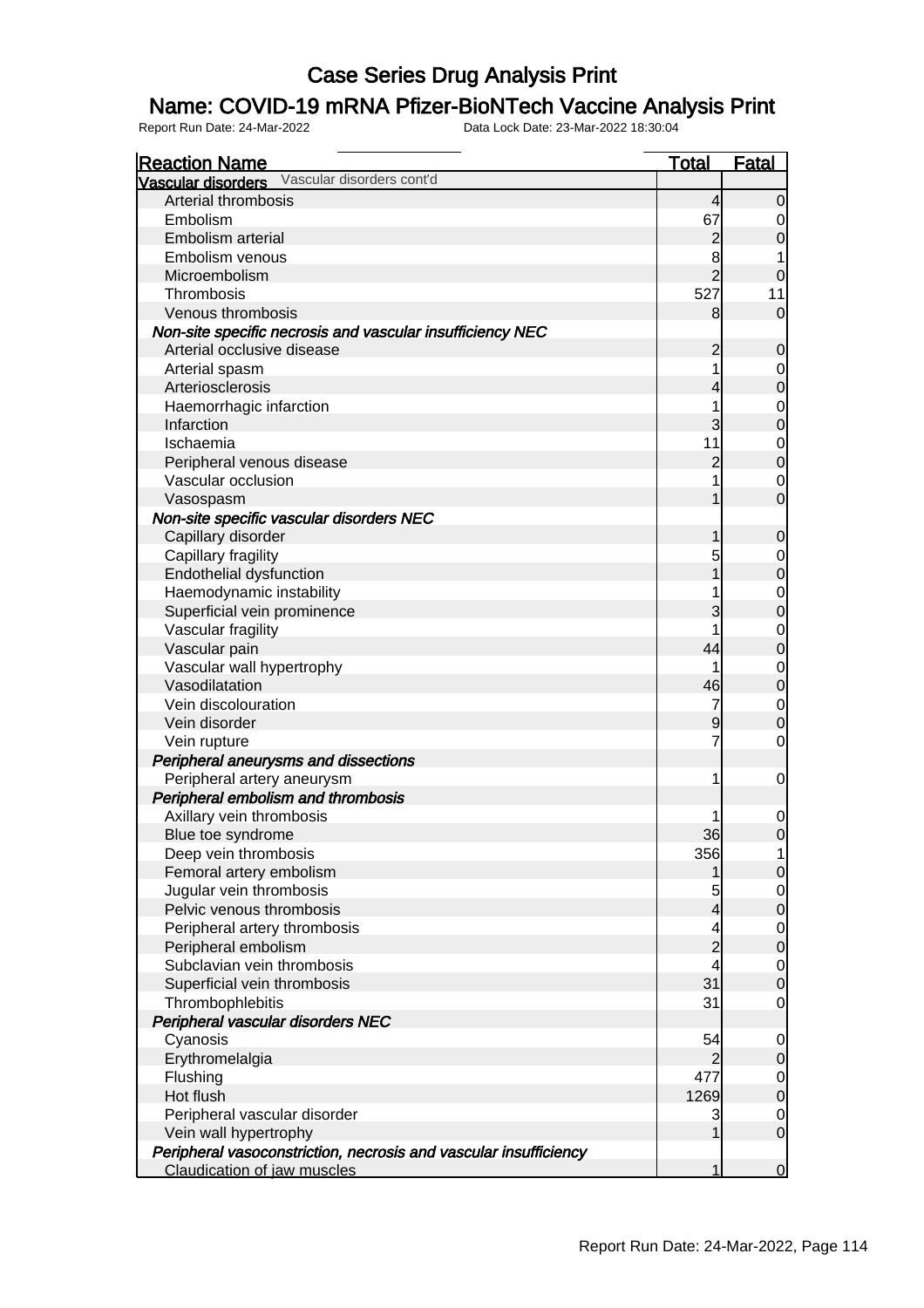#### Name: COVID-19 mRNA Pfizer-BioNTech Vaccine Analysis Print

| <b>Reaction Name</b>                            | <b>Total</b>                                    | <b>Fatal</b>                         |
|-------------------------------------------------|-------------------------------------------------|--------------------------------------|
| Vascular disorders Vascular disorders cont'd    |                                                 |                                      |
| <b>Extremity necrosis</b>                       | 3                                               | $\overline{0}$                       |
| Iliac artery occlusion                          | 1                                               | $\mathsf{O}\xspace$                  |
| Intermittent claudication                       |                                                 | $\overline{0}$                       |
| Ischaemic limb pain                             | $\begin{array}{c} 3 \\ 2 \\ 2 \\ 1 \end{array}$ | $\overline{0}$                       |
| Jugular vein occlusion                          |                                                 |                                      |
| May-Thurner syndrome                            |                                                 | $0\atop 0$                           |
| Peripheral arterial occlusive disease           | $\overline{2}$                                  |                                      |
| Peripheral artery occlusion                     | $\overline{1}$                                  | $0$<br>0                             |
| Peripheral coldness                             | 395                                             |                                      |
| Peripheral ischaemia                            | 13                                              | $0$<br>0                             |
| Poor peripheral circulation                     | 23                                              |                                      |
| Raynaud's phenomenon                            | 70                                              | $0$<br>0                             |
| Subclavian vein occlusion                       | 1                                               | $\overline{0}$                       |
| Vasoconstriction                                | $\overline{2}$                                  | $\mathbf 0$                          |
| <b>Phlebitis NEC</b>                            |                                                 |                                      |
| <b>Phlebitis</b>                                | 37                                              | $\mathbf 0$                          |
| Phlebitis superficial                           | 10                                              | $\mathbf 0$                          |
| Site specific vascular disorders NEC            |                                                 |                                      |
| Aortic disorder                                 | 1                                               |                                      |
|                                                 | $\overline{c}$                                  |                                      |
| Aortic rupture<br>Inferior vena cava dilatation | 1                                               | 0<br>0<br>0<br>0                     |
|                                                 |                                                 |                                      |
| Pallor                                          | 434                                             |                                      |
| Varicose veins NEC                              |                                                 |                                      |
| Spider vein                                     | 7                                               | $\mathbf 0$                          |
| Varicophlebitis                                 | 4                                               | $\overline{0}$                       |
| Varicose vein                                   | 41                                              | $\overline{0}$                       |
| Varicose vein ruptured                          | 1                                               | $\mathsf{O}\xspace$                  |
| Vascular hypertensive disorders NEC             |                                                 |                                      |
| Diastolic hypertension                          | 6                                               | $\boldsymbol{0}$                     |
| <b>Essential hypertension</b>                   | 6                                               | $\overline{0}$                       |
| Hypertension                                    | 762                                             | $\begin{matrix} 0 \\ 0 \end{matrix}$ |
| Labile hypertension                             | $\overline{c}$                                  |                                      |
| Orthostatic hypertension                        | $\overline{c}$                                  | $\begin{matrix}0\\0\end{matrix}$     |
| Secondary hypertension                          | $\overline{1}$                                  |                                      |
| Systolic hypertension                           | $\overline{7}$                                  | $\mathbf 0$                          |
| White coat hypertension                         | 1                                               | 0                                    |
| Vascular hypotensive disorders                  |                                                 |                                      |
| Capillary leak syndrome                         | 1                                               | $\mathbf 0$                          |
| Diastolic hypotension                           | 1                                               | $\mathbf 0$                          |
| Hypotension                                     | 464                                             | $\mathbf{1}$                         |
| Orthostatic hypotension                         | 34                                              | $\mathbf 0$                          |
| <b>Vasculitides NEC</b>                         |                                                 |                                      |
| Behcet's syndrome                               | 5                                               | $\mathbf 0$                          |
| Diffuse vasculitis                              | 1                                               | $\pmb{0}$                            |
| Granulomatosis with polyangiitis                |                                                 | $\overline{0}$                       |
| MAGIC syndrome                                  | $\frac{3}{2}$                                   | $\pmb{0}$                            |
| Thromboangiitis obliterans                      | 1                                               | $\mathbf 0$                          |
| Vasculitis                                      | 57                                              | $\overline{0}$                       |
| Vena caval embolism and thrombosis              |                                                 |                                      |
| Vena cava embolism                              | 1                                               | 0                                    |
| Vena cava thrombosis                            | 1                                               | 0                                    |
| Vascular disorders SOC TOTAL                    | 7468                                            | <u>21</u>                            |
| <b>TOTAL REACTIONS FOR DRUG</b>                 | <u>483174</u>                                   | <u>738 </u>                          |